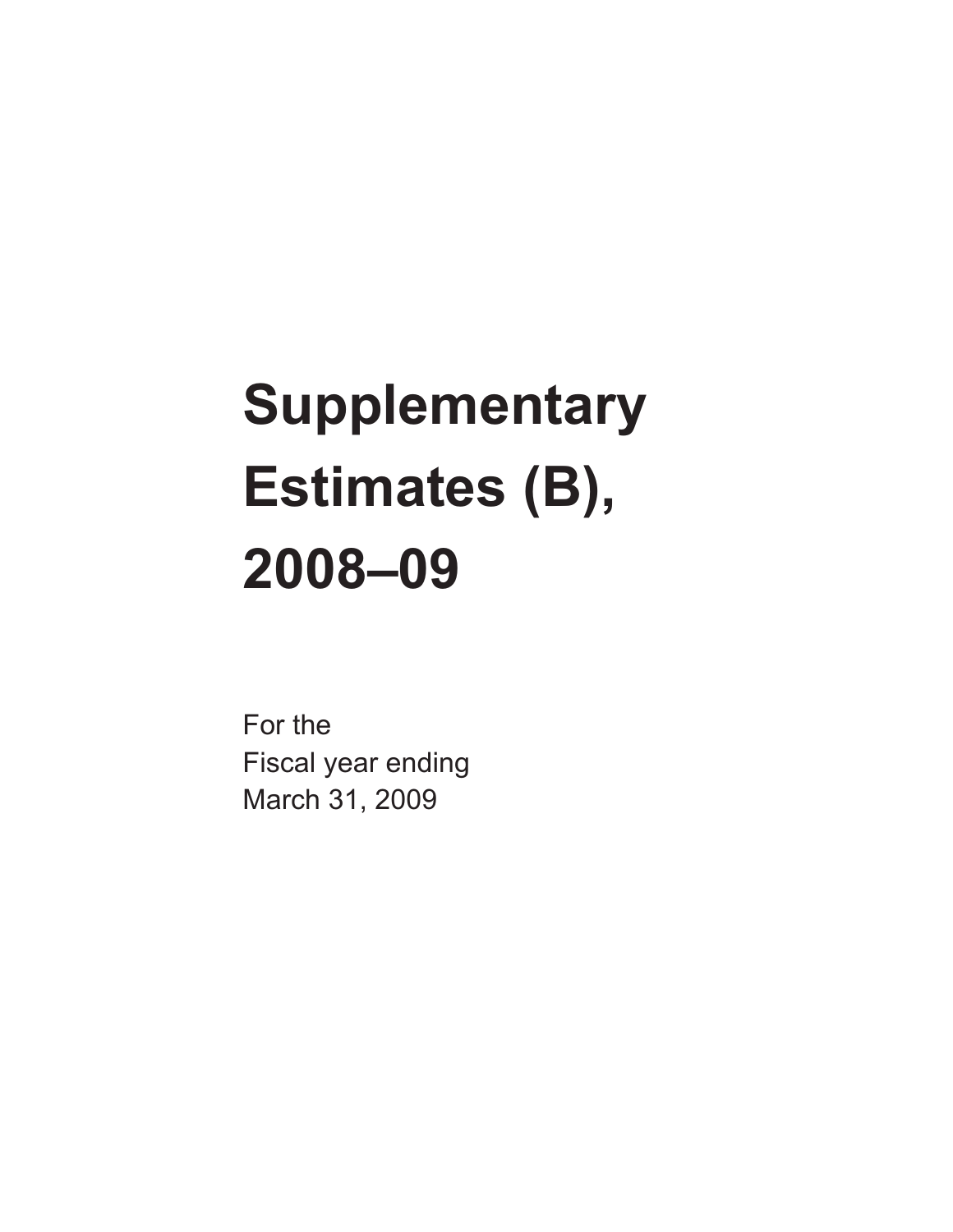## **Table of Contents**

| Summary Tables                          |  |
|-----------------------------------------|--|
|                                         |  |
|                                         |  |
|                                         |  |
|                                         |  |
|                                         |  |
|                                         |  |
|                                         |  |
|                                         |  |
|                                         |  |
| Departments and Agencies                |  |
| AGRICULTURE AND AGRI-FOOD               |  |
|                                         |  |
|                                         |  |
| ATLANTIC CANADA OPPORTUNITIES AGENCY    |  |
|                                         |  |
| <b>CANADIAN HERITAGE</b>                |  |
|                                         |  |
|                                         |  |
|                                         |  |
|                                         |  |
|                                         |  |
|                                         |  |
|                                         |  |
|                                         |  |
|                                         |  |
|                                         |  |
|                                         |  |
|                                         |  |
|                                         |  |
|                                         |  |
| CITIZENSHIP AND IMMIGRATION             |  |
|                                         |  |
| <b>ENVIRONMENT</b>                      |  |
|                                         |  |
|                                         |  |
| <b>FINANCE</b>                          |  |
|                                         |  |
|                                         |  |
| FOREIGN AFFAIRS AND INTERNATIONAL TRADE |  |
|                                         |  |
|                                         |  |
|                                         |  |
| <b>HEALTH</b>                           |  |
|                                         |  |
|                                         |  |
|                                         |  |
|                                         |  |
|                                         |  |
| HUMAN RESOURCES AND SKILLS DEVELOPMENT  |  |
|                                         |  |
| INDIAN AFFAIRS AND NORTHERN DEVELOPMENT |  |
|                                         |  |
|                                         |  |
|                                         |  |
|                                         |  |

Page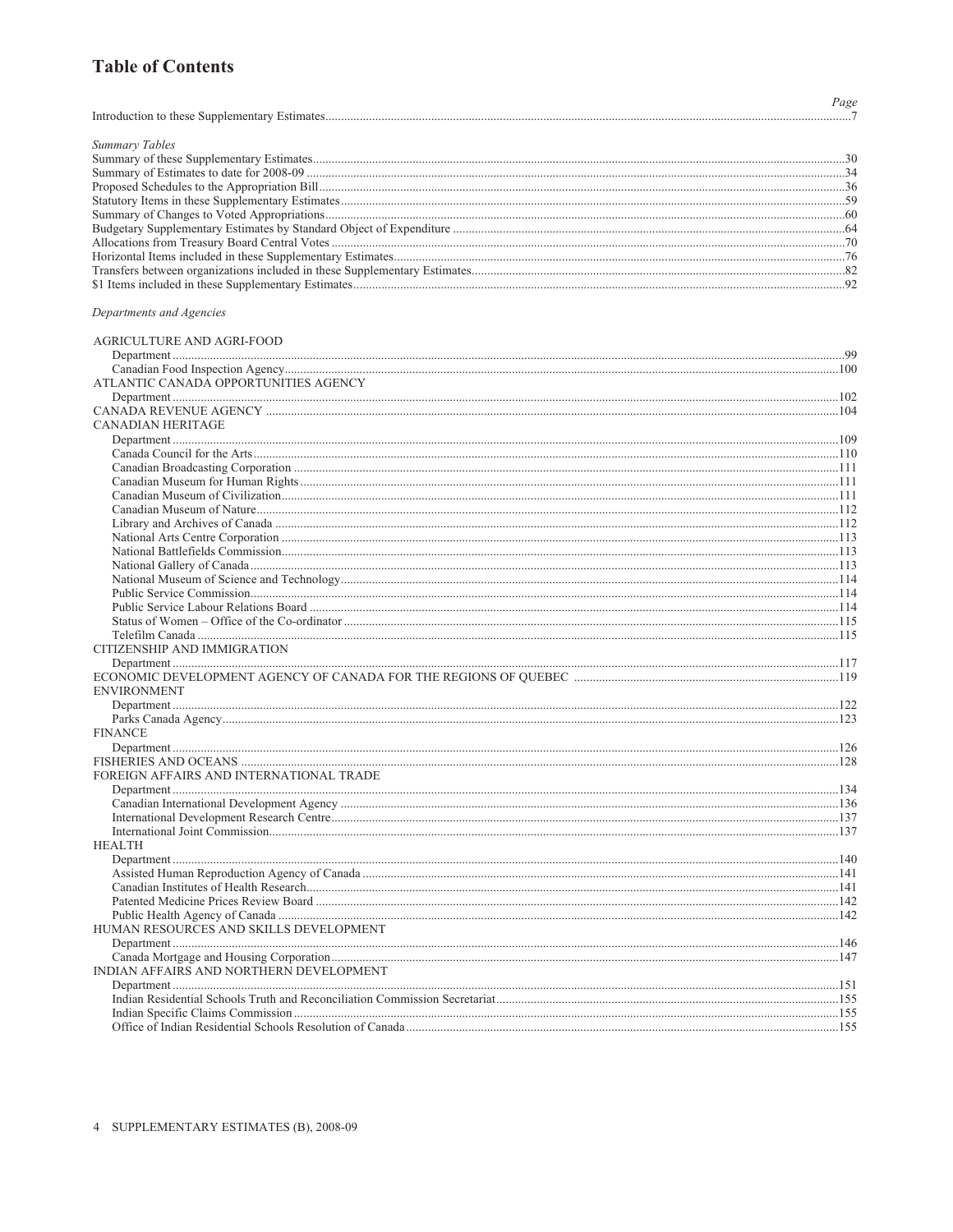## **Table of Contents**

Departments and Agencies

| <b>INDUSTRY</b>                          |  |
|------------------------------------------|--|
|                                          |  |
|                                          |  |
|                                          |  |
|                                          |  |
|                                          |  |
|                                          |  |
| <b>JUSTICE</b>                           |  |
|                                          |  |
|                                          |  |
|                                          |  |
| <b>NATIONAL DEFENCE</b>                  |  |
|                                          |  |
|                                          |  |
| <b>NATURAL RESOURCES</b>                 |  |
|                                          |  |
|                                          |  |
|                                          |  |
| PARLIAMENT                               |  |
|                                          |  |
| PRIVY COUNCIL                            |  |
|                                          |  |
| PUBLIC SAFETY AND EMERGENCY PREPAREDNESS |  |
|                                          |  |
|                                          |  |
|                                          |  |
|                                          |  |
|                                          |  |
|                                          |  |
|                                          |  |
| <b>TRANSPORT</b>                         |  |
|                                          |  |
|                                          |  |
|                                          |  |
|                                          |  |
|                                          |  |
|                                          |  |
| <b>TREASURY BOARD</b>                    |  |
|                                          |  |
|                                          |  |
|                                          |  |
|                                          |  |
|                                          |  |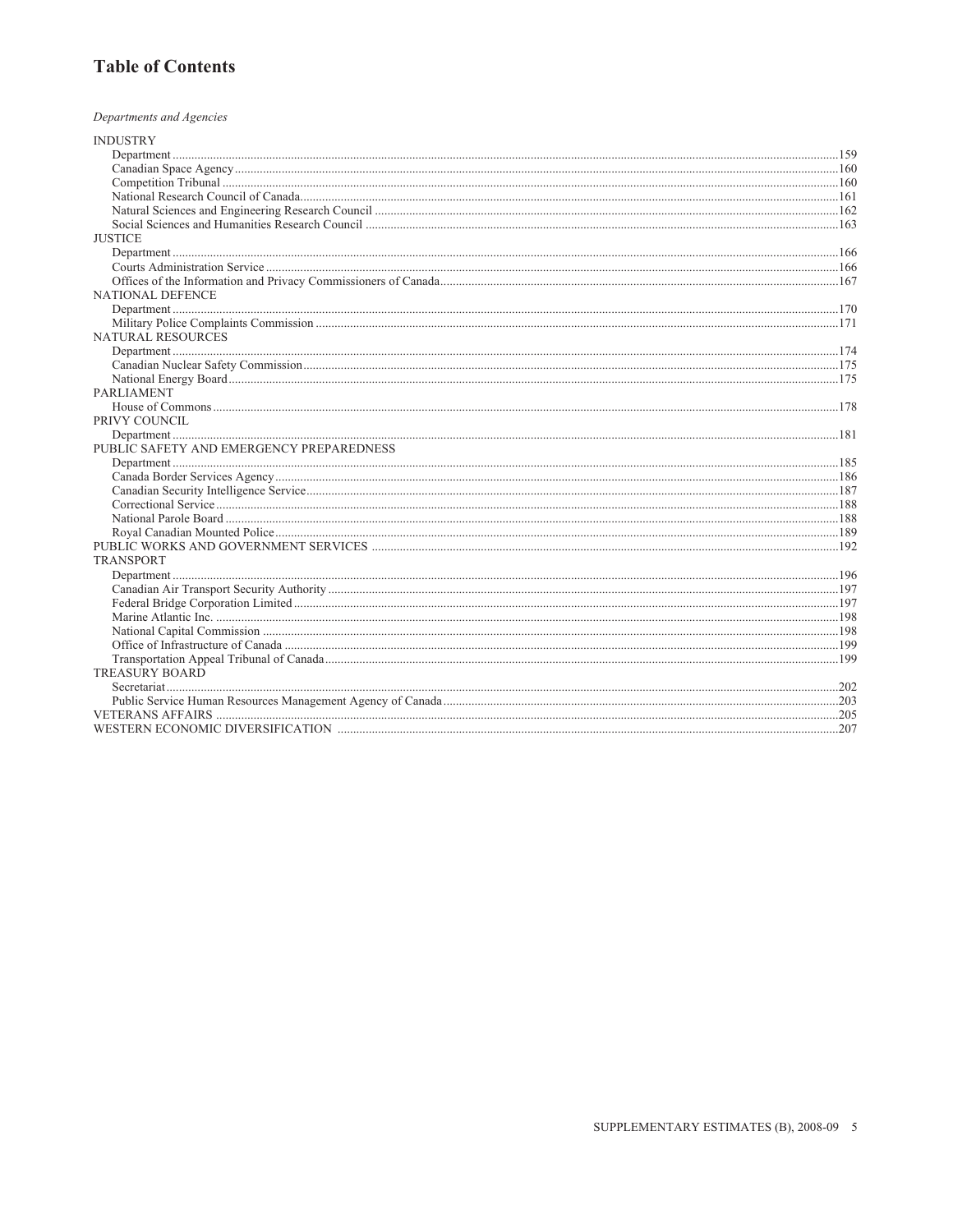## <span id="page-3-0"></span>**Structure of these Supplementary Estimates**

This Supplementary Estimates document is presented in three distinct sections:

- 1. *Introduction to Supplementary Estimates*;
- 2. *Summary Tables*; and,
- 3. *Detail by Department, Agency and Crown corporation.*

The substance of these Supplementary Estimates is provided in the summary tables and in the detail by department, agency and appropriation-dependent Crown corporation. This introduction provides the context for these Supplementary Estimates by presenting an overview of proposed spending as well as explanations of the various elements.

Over the past few years, a number of changes have been made to the format of the Supplementary Estimates to improve the transparency of the information being presented and to ensure consistency with other Estimates documents. The Treasury Board Secretariat has worked with departments and agencies to improve the quality of information presented for their individual requirements, resulting in better information describing the nature of transactions, including the offset of new spending requirements through the use of existing spending authorities.

## **Purpose and General Information**

 $\overline{a}$ 

Supplementary Estimates documents are tabled in Parliament approximately one month in advance of the related Appropriation Act<sup>1</sup>. This period is intended to provide the various Standing Committees of Parliament with sufficient time to review proposed spending before introduction of the Appropriation Act.

The purpose of Supplementary Estimates is to present to Parliament information on the Government of Canada's spending requirements which were either not sufficiently developed in time for inclusion in the Main Estimates, or have subsequently been refined to account for developments in particular programs and services. Supplementary Estimates also provide updated information on changes to expenditure forecasts of major statutory items as well as on such items as: transfers of money between Votes; debt deletion; loan guarantees; new or increased grants; and changes to Vote wording.

These Supplementary Estimates continue to reflect the government's commitment to renew the Expenditure Management System (EMS). Normally there are at least two Supplementary Estimates documents tabled each year. Each document is identified alphabetically (A, B, C, etc.). In recent years, the first regular Supplementary Estimates document has been tabled in late October and the final document in February.

However, this year, in keeping with government commitments to renew the EMS, Supplementary Estimates (A), 2008-09 were tabled in May in order to facilitate a closer alignment of the Estimates to the Budget. These Supplementary Estimates represent the second opportunity for parliamentary review of departmental program requirements this fiscal year, and will allow departments to implement planned spending for approved programs in support of results for Canadians in a timely manner.

<sup>1.</sup> Parliament's approval of an Appropriation Act provides the necessary authority for the Government of Canada to spend monies from the Consolidated Revenue Fund to carry out its programs and services.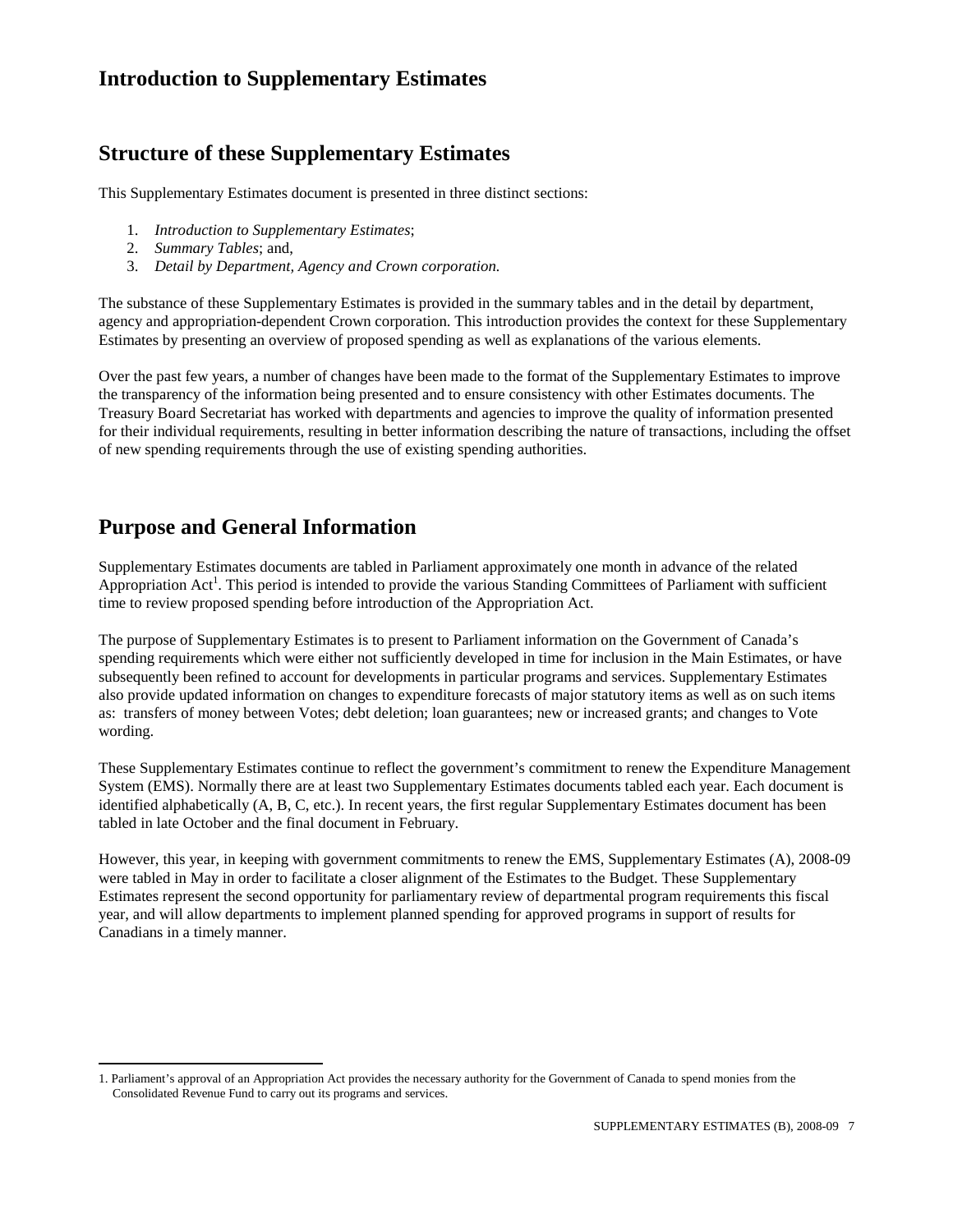#### **Spending Authority**

The Supplementary Estimates present information on budgetary and non-budgetary spending authorities that are displayed for both voted and statutory expenditures.

**Budgetary** expenditures include:

- Cost of servicing the public debt;
- Operating and capital expenditures;
- Transfer payments to other levels of government, organizations or individuals; and
- Payments to Crown corporations.

**Non-budgetary** expenditures (loans, investments and advances) are outlays that represent changes in the composition of the financial assets of the Government of Canada.

**Voted** expenditures are those for which parliamentary authority is sought through an Appropriation bill.

**Statutory** expenditures are those authorized by Parliament through enabling legislation.

## **Overview of these Supplementary Estimates**

Table 1 provides a financial overview of these Supplementary Estimates.

#### **Table 1 – Total Supplementary Estimates (\$ millions)**

|                              | <b>Budgetary</b> | Non-Budgetary | Total   |
|------------------------------|------------------|---------------|---------|
| <b>Voted Appropriations</b>  | 2.772.2          | 14.0          | 2,786.2 |
| <b>Statutory Authorities</b> | (445.4)          |               | (445.4) |
| <b>Total</b>                 | 2,326.8          | 14.0          | 2.340.8 |

Spending in the Supplementary Estimates is consistent with the fiscal framework established in the February 2008 Budget.

Where differences exist between the to-date total budgetary Estimates and planned budgetary expenses for 2008-09, these differences are attributable largely to the following:

- − a net adjustment, to account for certain major components of budgetary expenses that are presented on a gross basis of expenditure in the Budget, but on a net basis in the Estimates (e.g., the Canada Child Tax Benefit, departmental revenues levied for specific services and revenues of consolidated Crown corporations);
- expenditures which, for Budget and accounting purposes, have been charged to prior years to coincide with the timing of when the obligations were incurred;
- − accrual accounting adjustments, as well as the recognition of 2008-09 liabilities, for items that, while being recognized, do not require appropriations (i.e., cash) this year; and,
- − program expenses identified in a Budget or an Economic and Fiscal Update that have yet to be allocated to a department.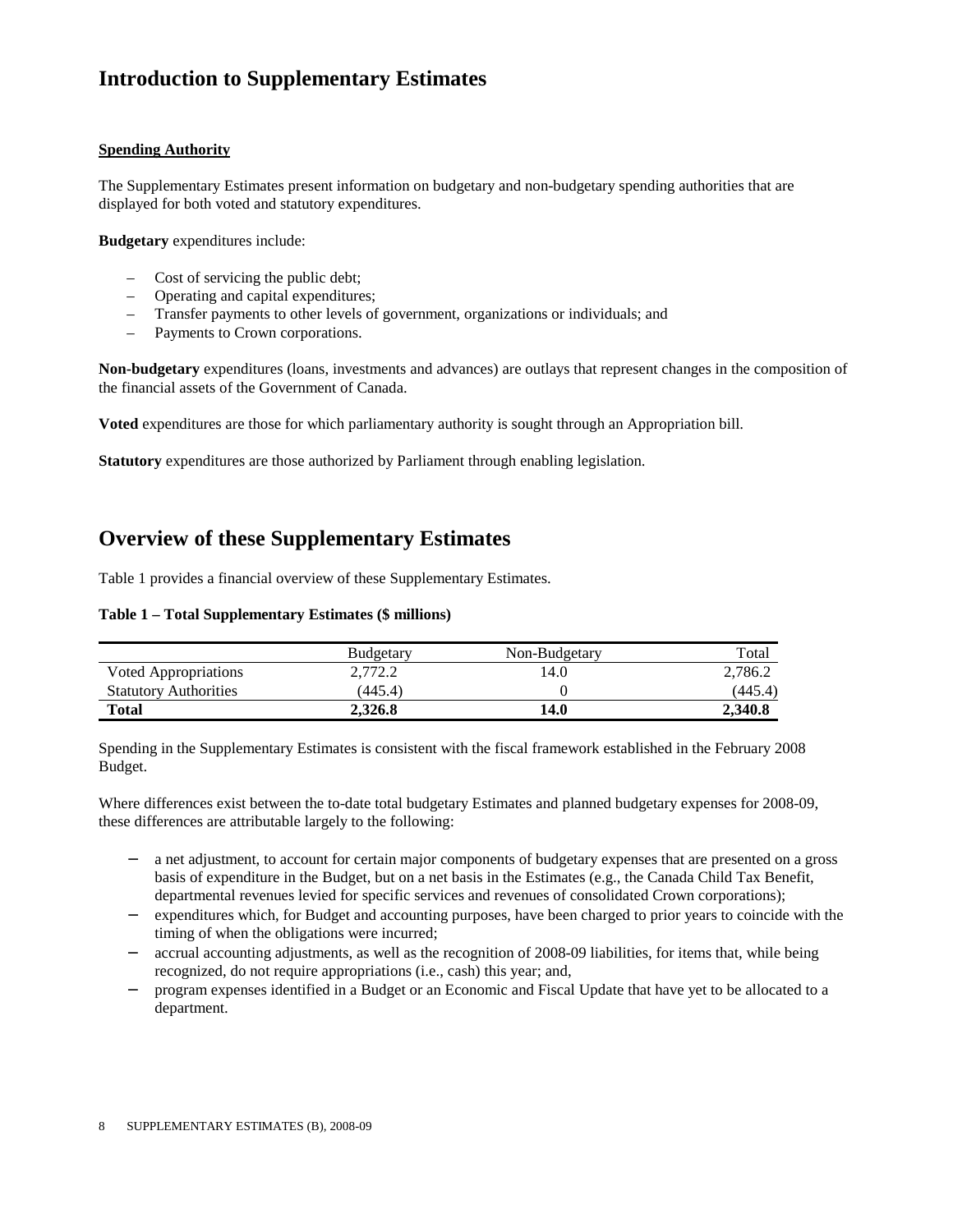Table 2 provides a reconciliation of these differences.

#### **Table 2 – Budgetary Expenditures (\$ billions)**

| <b>Budget (February 2008)</b>                     |       |       | 239.6 |
|---------------------------------------------------|-------|-------|-------|
|                                                   |       |       |       |
| Estimates to-date:                                |       |       |       |
| 2008-09 Main Estimates*                           | 221.0 |       |       |
| Supplementary Estimates (A), 2008-09              | 4.1   |       |       |
| Supplementary Estimates (B), 2008-09              | 2.3   | 227.4 |       |
| Adjustments:                                      |       |       |       |
| Net adjustment, from net to gross basis of Budget |       |       |       |
| presentation**                                    | 15.2  |       |       |
| Other adjustments***                              | (3.0) | 12.2  |       |
| <b>Total</b>                                      |       |       | 239.6 |
| <b>Variance</b>                                   |       |       | 0     |

\* Includes \$134.9 million for the Canada Revenue Agency, \$55.1 million for the Parks Canada Agency and \$224.6 million for the Canada Border Services Agency that lapsed within 2007-08 appropriations.

\*\* Budget presents expenses on a gross basis, whereas Main Estimates are presented on net basis. Certain revenues are netted against budgetary expenses.

\*\*\* Other adjustments, consisting of cash disbursements for capital acquisition, expenditures charged to prior years and program expenses not yet allocated.

#### **Overview of 2008-09 to-date (Supply issues)**

- The total 2008-09 Main Estimates in the amount of \$221.5 billion, for which the voted budgetary spending component was \$79.0 billion, were tabled in the House of Commons on February 28, 2008. Interim Supply, in the amount of \$23.4 billion, received Royal Assent on March 29, 2008, while Full Supply for the remaining \$55.6 billion received Royal Assent on June 18, 2008.
- The 2008-09 Supplementary Estimates (A) were tabled in the House of Commons on May 13, 2008. *Appropriation Act No. 3, 2008-2009,* provided Full Supply in the amount of \$3.6 billion for the 2008-09 Supplementary Estimates (A) and received Royal Assent on June 18, 2008.
- Budget 2008 was tabled on February 26, 2008. The tabling of the 2008 Budget immediately before the 2008-09 Main Estimates means that the government can only seek spending authority for many of the newly announced measures through Supplementary Estimates. Since \$3.6 billion was approved through 2008-09 Supplementary Estimates (A) in June 2008, the value of these Supplementary Estimates is consistent with previous years where the Budget is tabled immediately before Main Estimates.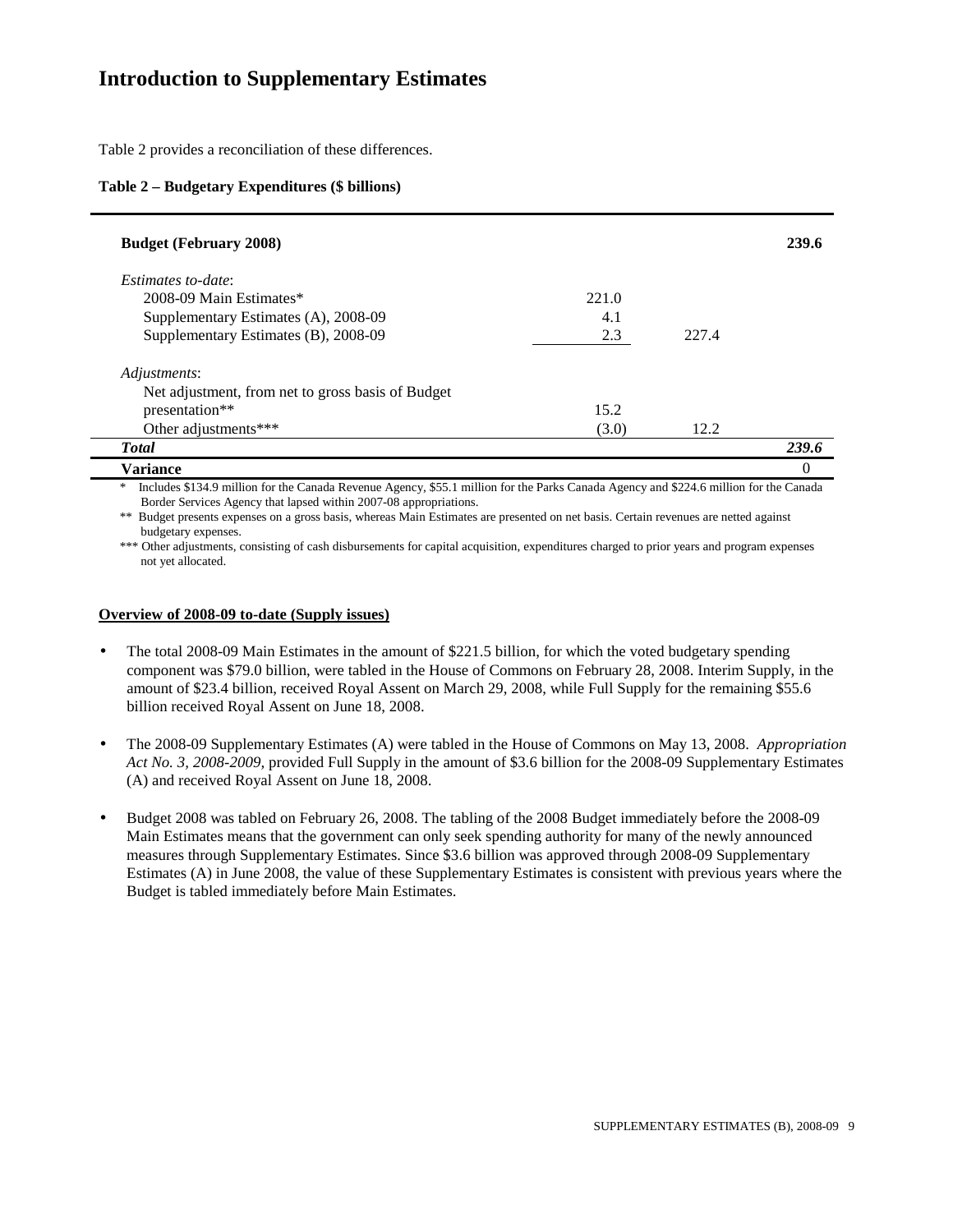#### **Overview of Major changes to Budgetary Spending**

The following provides an overview of the major items (i.e. those greater than \$50 million) in **total budgetary spending** (Voted and Statutory) comprising the increase of \$2.3 billion presented in these Supplementary Estimates.

#### **1.** *Voted budgetary spending is forecast to increase by \$2.770 billion and is largely attributable to the following key initiatives:*

#### *i) Funding to National Defence for Canada's military mission in Afghanistan (\$331.1 million)*

Since the initial deployment of the Canadian Forces to Afghanistan in early 2002, the military mission has evolved in response to the increasing threat and Canada's assumption of additional responsibilities in southern Afghanistan. Changes in the nature of the mission have greatly increased the tempo of operations and associated costs. The funding sought in these Supplementary Estimates will be used to cover the additional costs of operations (e.g. mission equipment support, ammunitions, repair and overhaul, immediate care, engineering support, etc.). In addition to the \$516.8 million that has already been included in the 2008-09 Main Estimates, this brings the total incremental mission funding provided to National Defence in 2008-09 to \$848.6 million.

#### *ii) Funding to the Office of Infrastructure of Canada for the Provincial-Territorial Infrastructure Base Funding Program to provide long-term, predictable and flexible funding to provinces and territories for infrastructure (\$326.7 million)*

The amendments in the Provincial-Territorial Infrastructure Base Fund included allowing the provinces and territories to use the program funding for operations and maintenance costs related to public infrastructure, broadening the eligible investments category to include provincial highways, and waiving the annual capital plan and reporting requirements for the program's first year in 2007-08. Due to delays in negotiations with provinces and territories, the Office of Infrastructure of Canada is seeking funds in these Supplementary Estimates that were not spent in 2007-08.

#### *iii) Funding to Finance for a Payment to Nova Scotia in respect of the Crown Share Adjustment Payment regarding amounts relating to previous years up to March 31, 2008 (\$234.4 million)*

The National Energy Program in 1980 included the "Crown Share" that provided the federal government with the right to acquire shares in privately owned oil and gas projects taking place on Canada lands. In 1982, Nova Scotia set aside its own claims to oil and gas projects in exchange for a portion of the Crown Share as the compensation by the federal government. In the absence of a pre-established method for determining the entitlement, an independent panel was jointly appointed by the federal and provincial governments and the panel determined that the province was entitled to receive \$234.4 million for the period up to March 31, 2008.

#### *iv) Funding to Treasury Board Secretariat for compensation for salary adjustments (\$170.7 million)*

Funding to compensate departments, agencies and appropriation-dependent Crown corporations for the impact of collective bargaining agreements, and other related adjustments to terms and conditions of service or employment. The costs result from signed collective agreements and other related adjustments to terms and conditions of service or employment made between April 1, 2008 and July 31, 2008.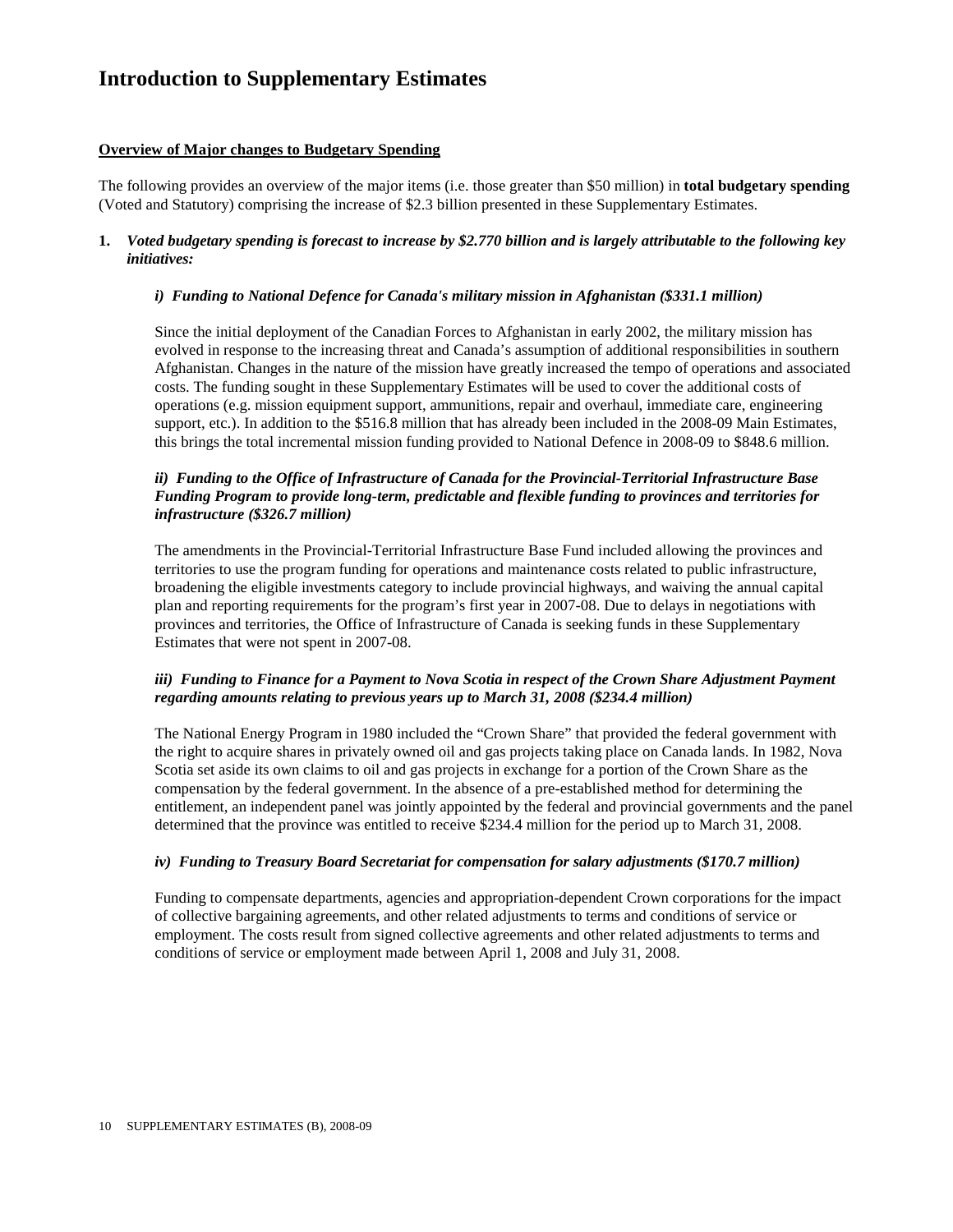#### *v) Funding for the operations of the Canadian Air Transport Security Authority (\$156.2 million)*

This funding will reflect the Budget 2008 commitment on helping the Crown corporation address significant operational pressures, including continuous growth in air traffic. This funding will also support the Canadian Air Transport Security Authority in the areas of equipment maintenance, refurbishment and replacement as well as work related to the Vancouver 2010 Olympic and Paralympic Winter Games.

#### *vi) Increase to pay and allowances for Canadian Forces Members (\$90.4 million)*

In June 2008, National Defence announced a 2% pay increase for all non-commissioned members and general service officers of the Canadian Forces effective April 1, 2008. The funding sought in these Supplementary Estimates will cover this 2% pay adjustment, as well as a 2% increase in different types of allowances related to certain working environments such as those for the new land duty, the special operations assaulter, the submarine specialty, the stress allowance for test participants, and for the Canadian Forces Station Alert located in Nunavut.

#### *vii) Funding to the Royal Canadian Mounted Police for multi-year real property projects; the acquisition or replacement of air, land and marine assets; and information technology projects (\$73.4 million)*

This funding supports the effective management of the Royal Canadian Mounted Police's capital assets. More specifically, these funds will be directed primarily towards projects in the areas of multi-year real property (such as the municipal police detachment projects in regions where Royal Canadian Mounted Police provides contract policing services), transportation (such as the replacement of Pilatus aircraft), and information technology (such as the modernization of radio communication systems).

#### *viii) Funding to Foreign Affairs and International Trade to conduct activities under the Global Partnership Program Phase III, including destruction of chemical weapons, dismantling decommissioned nuclear submarines, improving nuclear and radiological security, re-employing former weapons scientists in peaceful research, and promoting biological non-proliferation (\$68.9 million)*

The Global Partnership Program represents Canada's contribution to the larger G8 Global Partnership Against the Spread of Weapons and Materials of Mass Destruction. The Global Partnership is aimed at securing, reducing or eliminating weapons of mass destruction by undertaking efforts aimed at supporting Russia and other countries of the Former Soviet Union. Funding sought in these Supplementary Estimates will support Canada's activities under the Global Partnership Program on five priority areas as mentioned above.

#### *ix) Funding to Public Works and Government Services for volume and inflationary pressures on nondiscretionary charges for the Real Property Program (\$64.1 million)*

This funding will pay for budget adjustments required for price and volume protection as well as nondiscretionary expense items related to Crown-owned building and leased space. These budget adjustments are based on an analysis of six market factors: property management; rental costs; fit-up costs; payment in lieu of taxes; swing space; and space costs for the Senate, House of Commons, Library of Parliament, and Office of the Conflict of Interest and Ethics Commissioner.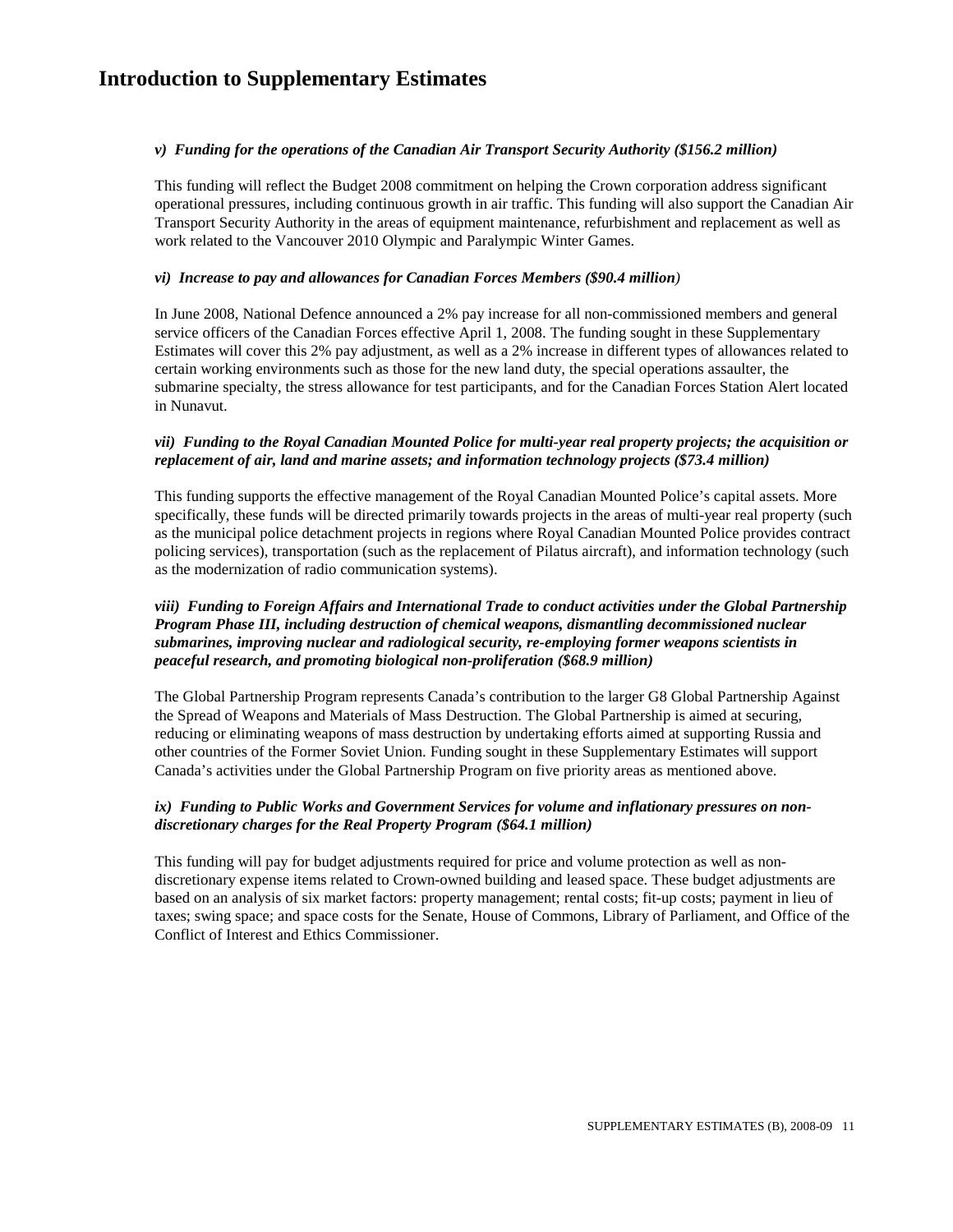#### *x) Funding to support the implementation and operations of the Indian Residential Schools Truth and Reconciliation Commission Secretariat (\$58.4 million)*

This funding represents Canada's final financial commitment under the Truth and Reconciliation component of the Indian Residential Schools Settlement Agreement. This funding for the Secretariat will support the activities of the Truth and Reconciliation Commission including: taking statements from former students; hosting national and regional commemorative events; preparing a report on the residential schools experience that will include recommendations to the Government; and creating a permanent record of the schools' legacy.

#### **xi)** *Funding to the Office of Infrastructure of Canada for the Border Infrastructure Fund relating to investments in infrastructure to reduce border congestion (\$56.2 million)*

This funding will support the efficient movement of people and goods at major border crossings through: improvements to physical infrastructure such as border access roads, road rail grade separation, road widening and inspection centers; implementation of Intelligent Transportation Systems (ITS) such as smart cards and transponder technology; and improving analytical capacities in traffic modeling and border research. Funding will also be used to support the negotiations between the federal government and participating provinces to select, assess and administer the project contribution agreements.

#### **xii)** *Funding to National Defence for the implementation phase of the Halifax Class frigate modernization and life extension project (\$54.6 million)*

The Halifax Class frigates are undergoing a refit period to address equipment obsolescence issues and ensure the frigates remain operational throughout the second half of their life. The funding in these Supplementary Estimates is to support Phase 2 of the refit project, which will see the design and build of a new combat system, as well as the reconfiguration of the mast and operations room. The total cost of the refit is estimated to be \$2.988 billion.

#### **2.** *Statutory spending is expected to decrease by \$445.4 million and is mainly attributable to the following forecast changes:*

#### *i) Revised forecast by Finance of transfer payments to provincial and territorial governments (\$1,225.9 million)*

Finance has increased its forecast for the Incentive for Provinces to Eliminate Taxes on Capital by \$49 million due to provincial budget announcements in 2008. The total increase in other federal-provincial transfers, announced in Budget 2008, is \$1,176.9 million. Specifically, these are the Public Transit Capital Trust 2008, Police Officers Recruitment Fund, Saskatchewan Carbon Capture and Storage Demonstration Trust, Canada Social Transfer Transition Protection Payments to Saskatchewan and Nunavut, and Payments to Nova Scotia for Carbon Storage.

#### *ii) Payments to provinces under the Softwood Lumber Products Export Charge Act (\$419.0 million)*

Canada Revenue Agency is responsible for collecting the charges and making payments to the provinces based on the charges collected over the course of the application of the Canada – US Softwood Lumber Agreement. These payments are reduced by several factors: refunds paid to the softwood lumber industry, costs of the administration and implementation of the Agreement, and costs incurred for any litigation resulting from the *Softwood Lumber Products Export Charge Act*. It is estimated that a total payment of \$419 million for the fiscal year 2008-09 will be paid to the provinces under the *Act*.

#### *iii) Revised forecast by Finance of public debt charges due to a significant downward revision in forecasted interest rates (a decrease of \$2,174.0 million)*

This reduction reflects a significant downward revision in forecast interest costs associated with the Public Debt for the fiscal year 2008-09.

#### 12 SUPPLEMENTARY ESTIMATES (B), 2008-09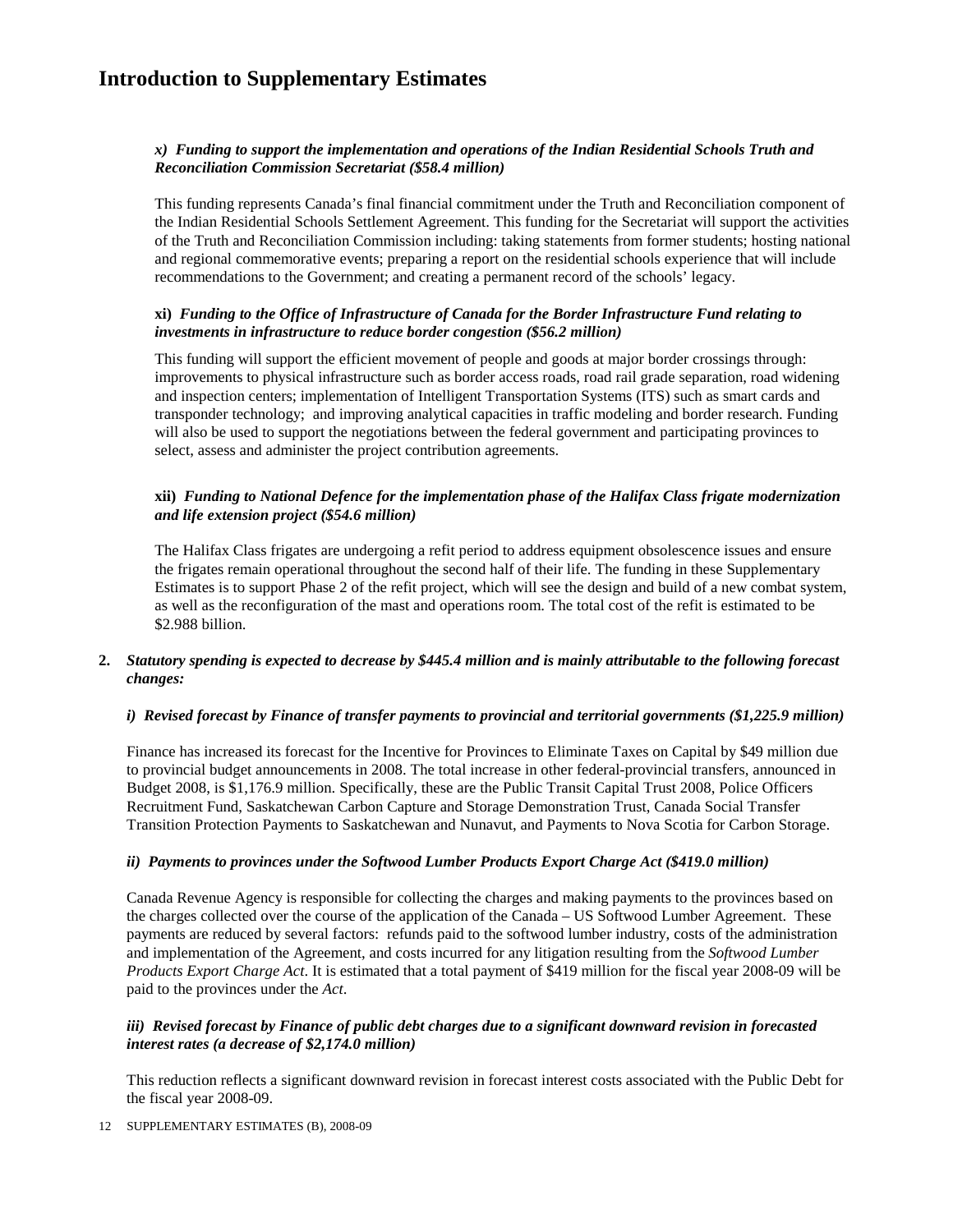## **Major Changes in these Supplementary Estimates**

The purpose of this section is to describe changes to government organization and structure and changes in authorities (Votes and Statutory items), since the tabling of the 2008-09 Supplementary Estimates (A).

#### **Changes to Presentation:**

Any permanent allocations from Treasury Board centrally-managed Votes made to departments and agencies since approval of the Appropriation Acts for 2008-09 Main Estimates and Supplementary Estimates (A) have the effect of increasing their spending authorities. In order to reflect these adjustments, the "Summary of these Supplementary Estimates" table has been amended so that it now shows "Previous Authorities" based on previous Appropriation Acts, subsequent adjustments in the "Permanent Allocations from TB Central Votes" and then the departments and agencies new "Authorities to date". These changes are also reflected in the individual Ministry Summaries as "Authorities to date" as the starting point for the analysis of changes to specific departmental votes rather than "Previous Estimates".

#### **Changes to Government Organization and Structure:**

Pursuant to the *Public Service Rearrangement and Transfer of Duties Act,* the Government announced a series of reorganizations to the structure of certain ministries. The reorganizations resulted in the following changes to these Supplementary Estimates:

- Order in Council P.C. 2008-0768 fixed July 2, 2008 as the day on which sections 90, 91, 97 and 98 of the *Federal Accountability Act*, being chapter 9 of the Statutes of Canada 2006, come into force. The Office of the Registrar of Lobbyists was replaced by the Office of the Commissioner of Lobbying.
- Order in Council P.C. 2008-0793 establishes the Indian Residential Schools Truth and Reconciliation Commission and specifies its mandate, effective June 1, 2008.
- Order in Council P.C. 2008-0805 amalgamates and combines the Office of Indian Residential School Resolution of Canada with the Department of Indian Affairs and Northern Development under the Minister and Deputy Minister of Indian Affairs and Northern Development, effective June 1, 2008.
- Order in Council P.C. 2008-1488 fixes August 10, 2008 as the day on which *An Act to amend the Museums Act and to make consequential amendments to other Acts*, being chapter 9 of the Statutes of Canada 2008 comes into force which creates the Canadian Museum for Human Rights.

Also, Statutes of Canada 2008, Chapter 22, cited as the *Specific Claims Tribunal Act*; establishes the Specific Claims Tribunal and the Registry of the Specific Claims Tribunal, specifies their mandate, makes consequential amendments to other Acts, effective October 18, 2008.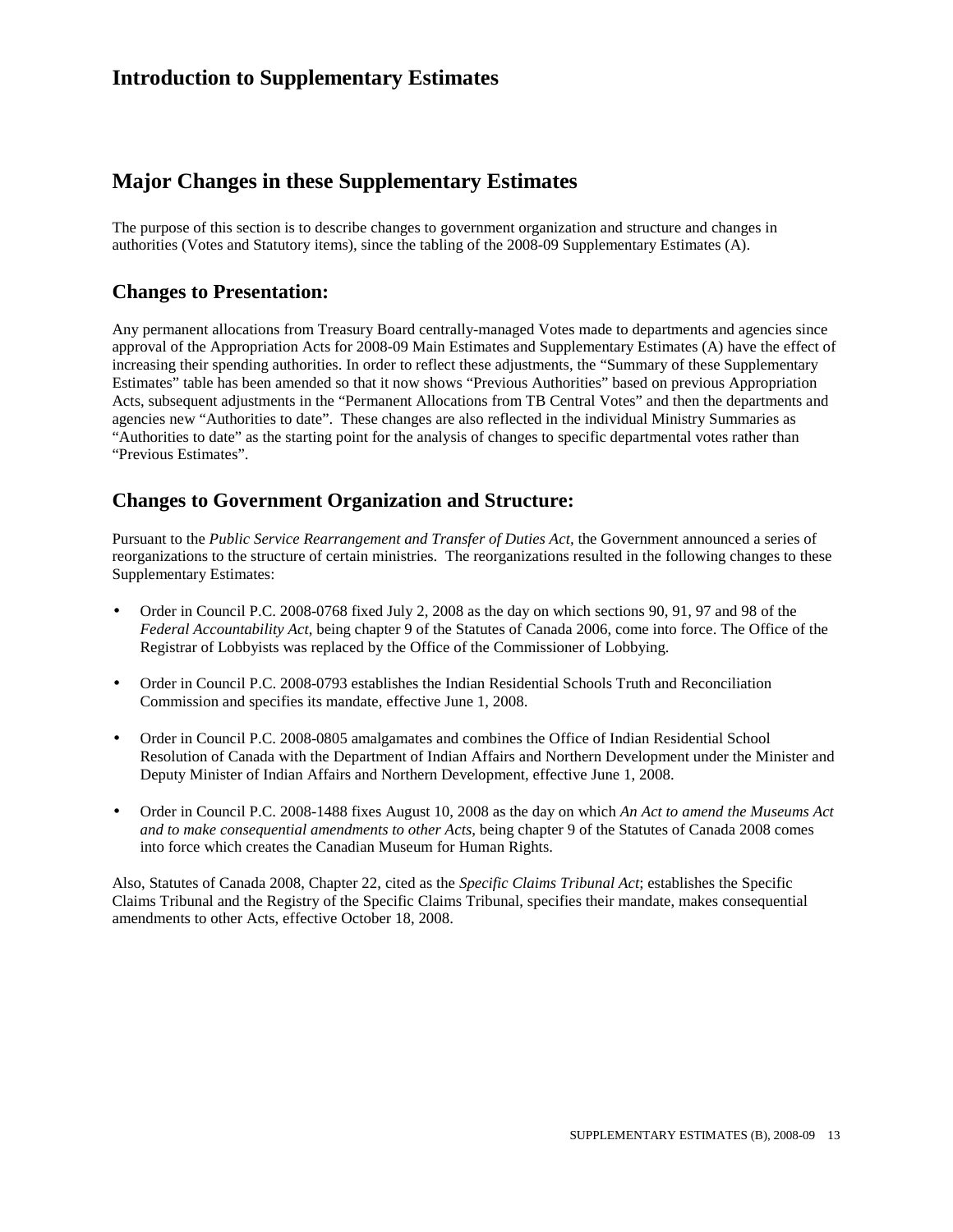### **Changes to Votes and Statutory Items**

Changes to authorities implemented through these Supplementary Estimates include Votes and Statutory items that contain specific authorities that differ from those included in the 2008-09 Main Estimates and Supplementary Estimates (A), 2008–09, as well as new expenditure authorities appearing for the first time. Consistent with a 1981 ruling by the Speaker of the House of Commons, the Government has made a commitment that the only legislation that will be enacted through the Estimates process, other than cases specifically authorized by Statute, will be amendments to previous Appropriation Acts.

#### *The following new Votes have been added since Supplementary Estimates (A), 2008-09:*

#### Canadian Heritage – Canadian Museum for Human Rights

**Vote 27b** – Payments to the Canadian Museum for Human Rights for operating and capital expenditures

#### Foreign Affaires and International Trade – Department

**Vote 11b** – Passport Canada – Capital expenditures

**Vote 12b** – To increase, pursuant to subsection 10(3.1) of the *Export Development Act*, the contingent liability of the Corporation referred to in paragraph 10(3)(b) of that Act from \$30,000,000,000 to \$33,000,000,000

#### Indian Affairs and Northern Development – Department

**Vote 7b** – To increase from \$1,700,000,000 to \$2,200,000,000 the amount of loans that the Minister of Indian Affairs and Northern Development may guarantee pursuant to Indian Affairs and Northern Development Vote 5, *Appropriation Act No. 3, 1972* 

#### Indian Affairs and Northern Development – Indian Residential Schools Truth and Reconciliation Commission Secretariat

**Vote 47b** – Operating expenditures

Treasury Board – Secretariat

**Vote 15b** – Compensation Adjustments – Subject to the approval of the Treasury Board, to supplement other appropriations that may need to be partially or fully funded as a result of adjustments made to terms and conditions of service or employment of the federal public administration, including members of the Royal Canadian Mounted Police and the Canadian Forces, Governor in Council appointees and Crown corporations as defined in section 83 of the *Financial Administration Act*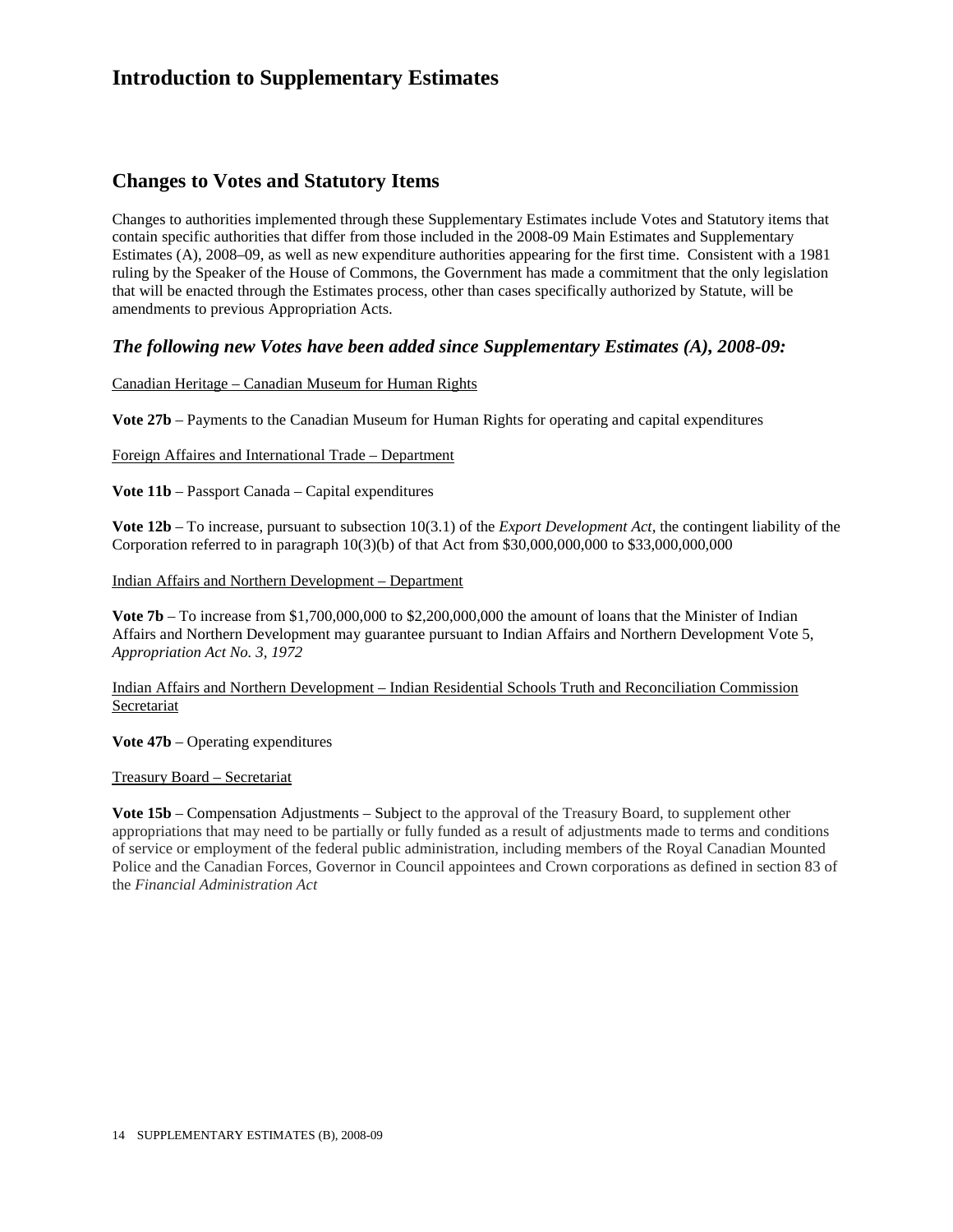#### *The following Vote wording (underscored) has been amended since Supplementary Estimates (A), 2008-09:*

#### Parliament – House of Commons

**Vote 5b** – Program expenditures, including allowances in lieu of residence to the Speaker of the House of Commons, and in lieu of an apartment to the Deputy Speaker of the House of Commons, payments in respect of the cost of operating Members' constituency offices, contributions and authority to expend revenues received during the fiscal year arising from the activities of the House of Commons – To authorize the transfer of \$8,093,000 from Parliament Vote 10, *Appropriation Act No. 2, 2008-2009* for the purposes of this Vote

#### Public Safety and Emergency Preparedness – Royal Canadian Mounted Police

**Vote 60b** – The grants listed in the Estimates and contributions, provided that the amount listed for any grant may be increased or decreased subject to the approval of the Treasury Board – To authorize the transfer of \$1,801,500 from Public Safety and Emergency Preparedness Vote 50, *Appropriation Act No. 2, 2008-2009* for the purposes of this Vote

#### Treasury Board – Secretariat

**Vote 1b** – Program expenditures and the payment to each member of the Queen's Privy Council for Canada who is a Minister without Portfolio or a Minister of State who does not preside over a Ministry of State of a salary not to exceed the salary paid to Ministers of State who preside over Ministries of State under the *Salaries Act*, as adjusted pursuant to the *Parliament of Canada Act* and pro rata for any period of less than a year and authority to expend revenues received during the fiscal year arising from activities of the Treasury Board Secretariat – To authorize the transfer of \$934,800 from Public Works and Government Services Vote 1, and \$245,000 from Canada Revenue Agency Vote 1, *Appropriation Act No. 2, 2008-2009* for the purposes of this Vote and to provide a further amount of

**Vote 30b** – Paylist Requirements – Subject to the approval of the Treasury Board, to supplement other appropriations for requirements related to parental and maternity allowances, entitlements on cessation of service or employment and adjustments made to terms and conditions of service or employment of the federal public administration including members of the Royal Canadian Mounted Police and the Canadian Forces, where these have not been provided from Vote 15, Compensation Adjustments

#### *The following new statutory items have been added since Supplementary Estimates (A), 2008-09:*

Agriculture and Agri-Food – Department

Grants in support of the Cull Swine Breeding Program

Canada Revenue Agency

Payments to provinces under the *Softwood Lumber Products Export Charge Act*

Payments under the *Energy Costs Assistance Measures Act*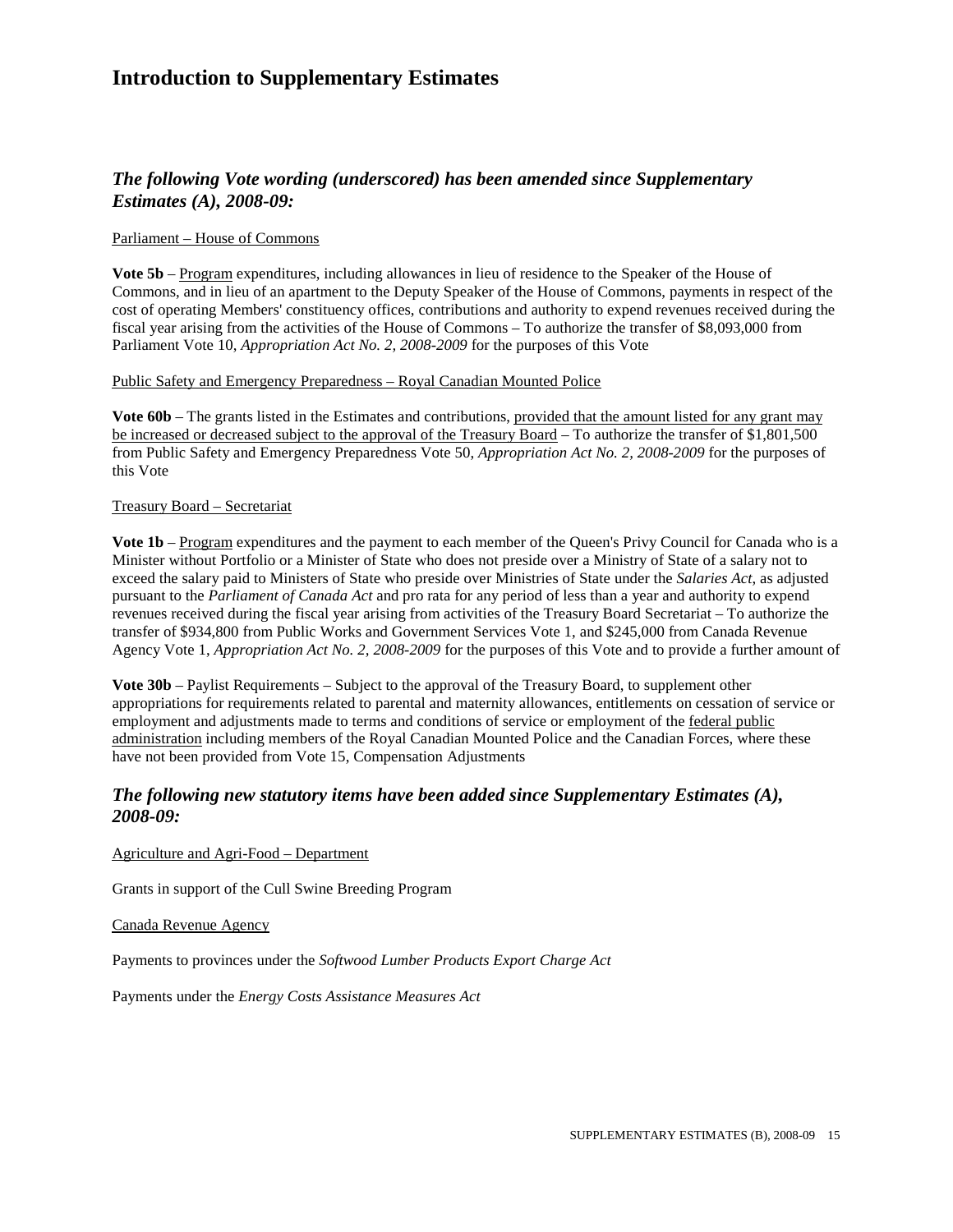Finance – Department

Public Transit Capital Trust 2008 (*Budget Implementation Act, 2008*)

Police Officers Recruitment Fund (*Budget Implementation Act, 2008*)

Saskatchewan Carbon Capture and Storage Demonstration Trust (*Budget Implementation Act, 2008*)

Canada Social Transfer Transition Protection Payment to Saskatchewan (*Budget Implementation Act, 2008*)

Payment to Nova Scotia for Carbon Storage (*Budget Implementation Act, 2008*)

Canada Social Transfer Transition Protection Payment to Nunavut (*Budget Implementation Act, 2008*)

Human Resources and Skills Development – Department

Wage Earner Protection Program payments to eligible applicants owed wages and vacation pay from employers who are either bankrupt or in receivership as well as payments to trustees and receivers who will provide the necessary information to determine eligibility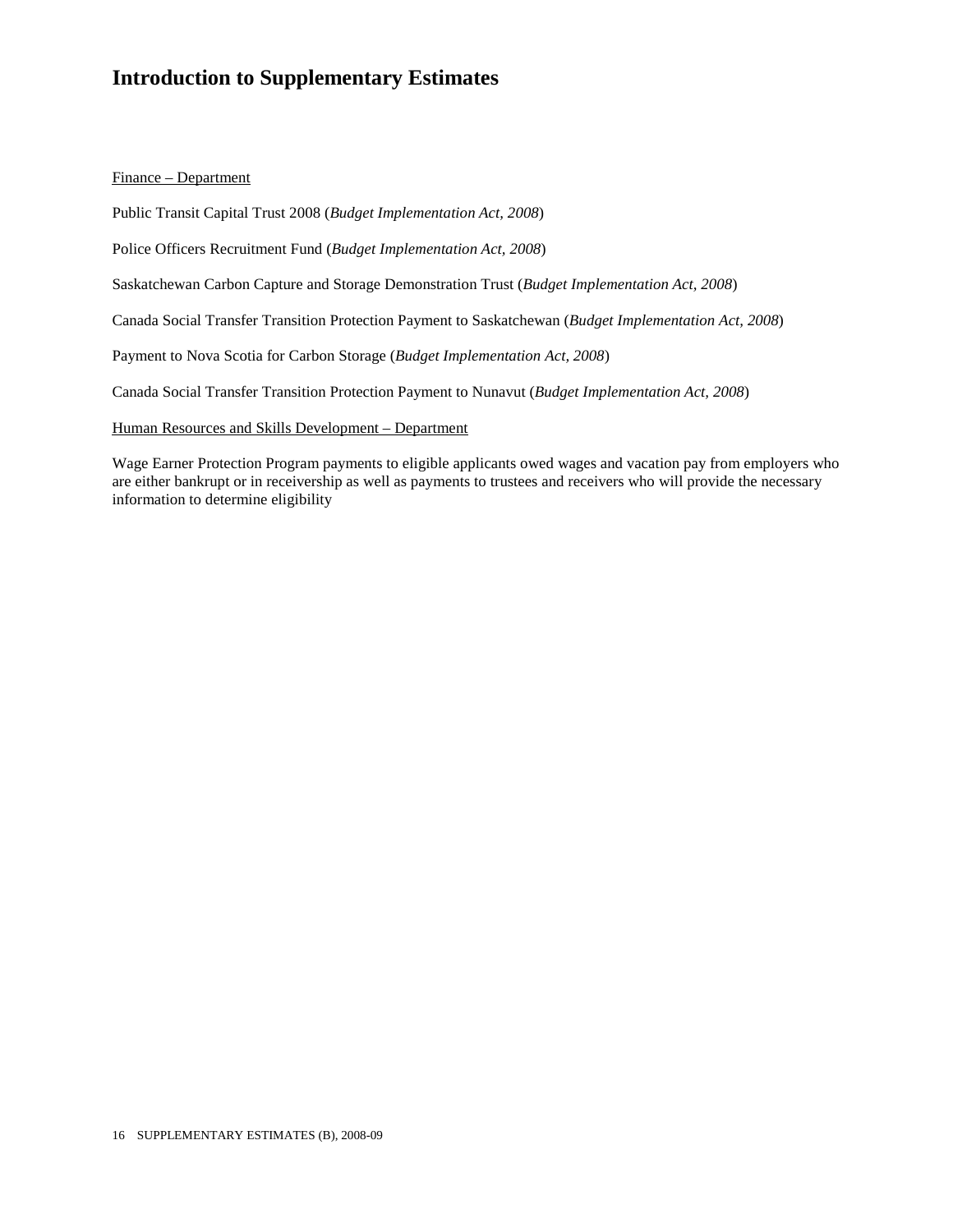## **Overview of Summary Tables**

This section provides an overview of the following summary tables provided in the Supplementary Estimates.

- 1. Summary of these Supplementary Estimates
- 2. Summary of Estimates to Date for 2008-09
- 3. Proposed Schedules to the Appropriation Bill
- 4. Statutory Items in these Supplementary Estimates
- 5. Summary of Changes to Voted Appropriations
- 6. Budgetary Supplementary Estimates by Standard Object of Expenditure
- 7. Allocations from Treasury Board Central Votes
- 8. Horizontal Items included in these Supplementary Estimates
- 9. Transfers between organizations included in these Supplementary Estimates
- 10. \$1 Items included in these Supplementary Estimates

#### **1. Summary of these Supplementary Estimates**

This table identifies Budgetary<sup>2</sup> and Non-Budgetary<sup>3</sup> Supplementary Estimates by department, agency and Crown corporation, and by type of parliamentary authority (annual Vote and Statutory requirements).

The first two columns entitled "Previous Authorities" represent Estimates to date as presented in the Main Estimates and Supplementary Estimates (A). The third column entitled "Permanent Allocations from TB Central Votes" represents permanent allocations from Treasury Board centrally-managed Votes which has an impact on departments' spending authorities. The column entitled "Total authorities to date" represents the departments' total Authorities which is the starting point for these Estimates.

The next six columns entitled "These Supplementary Estimates" are the current requirements as provided in Supplementary Estimates (B). These requirements are split into three categories: Transfers, To be Voted<sup>4</sup> and Statutory<sup>5</sup>.

The last two columns entitled "Total Estimates to Date" provides the reader with an update of total Budgetary and Non-Budgetary requirements for 2008-09.

#### **2. Summary of Estimates to Date for 2008-09**

 $\overline{a}$ 

This table displays Main Estimates together with Supplementary Estimates (A) and amounts being requested in these Supplementary Estimates (B) and contains a breakdown of funding by Budgetary and Non-Budgetary/Voted and Statutory requirements.

<sup>2.</sup> Budgetary expenditures encompass the cost of servicing the public debt; operating and capital expenditures; transfer payments and subsidies to other levels of government, organizations and individuals; and payments to Crown corporations and separate legal entities.

<sup>3.</sup> Non-budgetary expenditures (loans, investments and advances) are outlays that represent changes in the composition of the financial assets of the Government of Canada.

<sup>4.</sup> Voted requirements are those for which the government must seek Parliamentary approval through an Appropriation Act. For additional information on votes and vote wording, see the Proposed Schedule to the Appropriation Bill.

<sup>5.</sup> Statutory authorities are those that Parliament has approved through other legislation that sets out both the purpose of the expenditures and the terms and conditions under which they may be made. Statutory spending is included in the Supplementary Estimates for information only.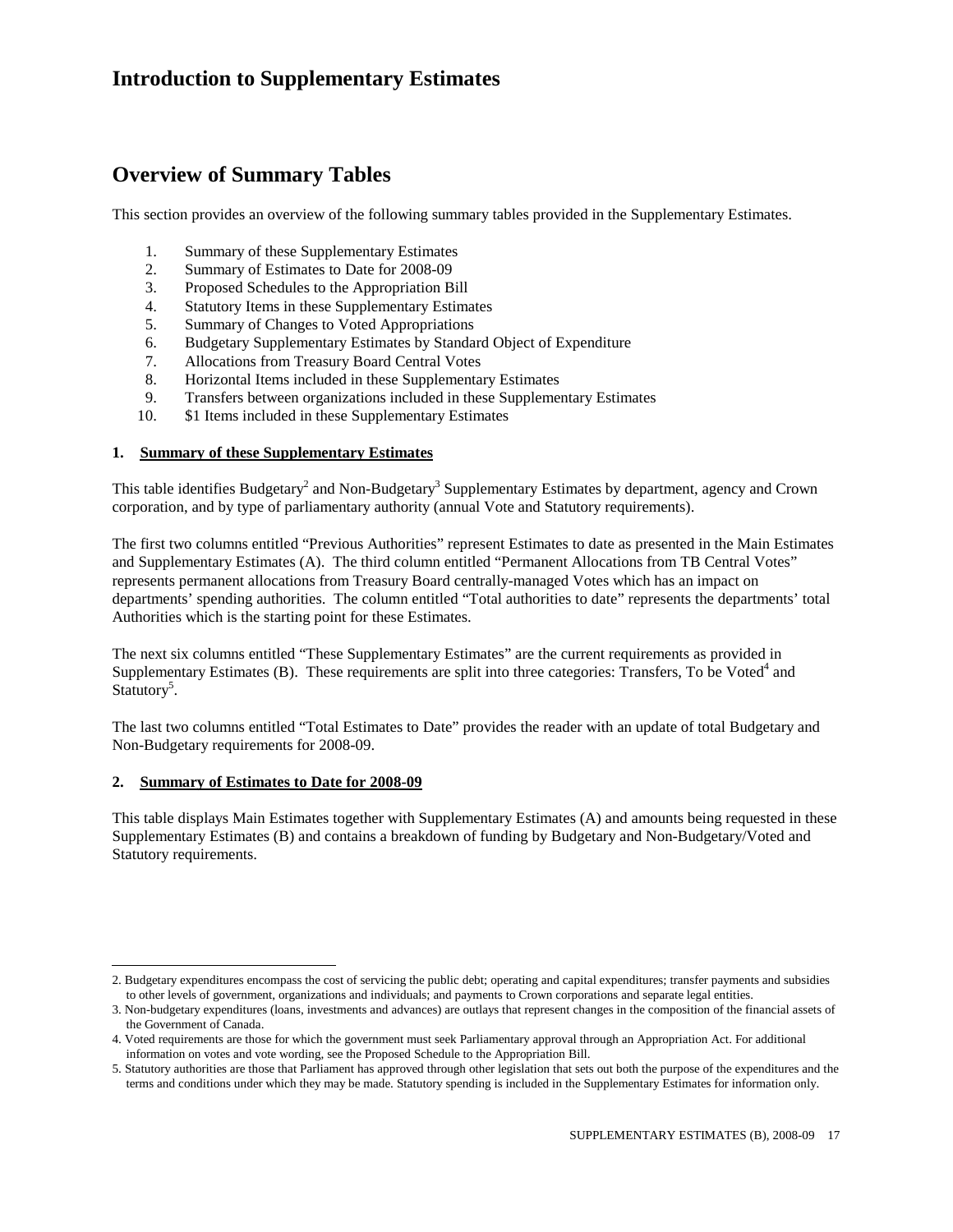#### **3. Proposed Schedules to the Appropriation Bill**

This table provides the reader with a preview of the Appropriation Bill. As noted previously, Supplementary Estimates directly support the Bill. This table provides a list of Vote numbers, Vote wording and the requested funds that will be proposed to Parliament for approval. There are two schedules to the Appropriation Bill in Supplementary Estimates: Schedule 1 identifies those items for the fiscal year ending March 31, 2009 whereas Schedule 2 identifies those items for the fiscal year ending March 31, 2010, specifically, multi-year appropriations for the Canada Revenue Agency, Parks Canada Agency and Canada Border Services Agency.

Only positive adjustments to departmental appropriations are included in the Proposed Schedules to the Appropriation Bill. Where an organization has a net zero or negative amount displayed in these Supplementary Estimates, no change to existing spending authority is requested of Parliament.

Once the Appropriation Bill is approved, the Vote wording becomes the governing conditions under which expenditures may be made. The following kinds of Votes can appear in Supplementary Estimates:

- a) *Program Expenditures Votes* This type of Vote is used when there is no requirement for either a separate "Capital Expenditures" Vote or "Grants and Contributions" Vote because neither equals or exceeds \$5 million. In this case, all program expenditures are charged to the one Vote.
- b) *Operating Expenditures Votes* This type of Vote is used when there is a requirement for either a "Capital Expenditures" Vote or a "Grants and Contributions" Vote or both; that is, when expenditures of either type equals or exceeds \$5 million. Where they do not, the appropriate expenditures are included in the "Program Expenditures" Vote.
- c) *Capital Expenditures Votes*  This type of Vote is used when the capital expenditures in a program equal or exceed \$5 million. Expenditure items in a capital Vote could include individual items expected to exceed \$10,000 for the acquisition of land, buildings and works (Standard Object 8), as well as the acquisition of machinery and equipment (Standard Object 9), or for purposes of constructing or creating assets, where a department expects to draw upon its own labour and materials, or employs consultants or other services or goods (Standard objects 1 to 9). Different threshold limits may be applied for different capital expenditure classes at the departmental level.
- d) *Grants and Contributions Votes* This type of Vote is used when the grants and contributions expenditures in a program equal or exceed \$5 million. It should be noted that the inclusion of a grant, contribution or other transfer payment item in Supplementary Estimates imposes no requirement to make a payment, nor does it give a prospective recipient any right to the funds. It should also be noted that in the Vote wording, the meaning of the word "contributions" is considered to include "other transfer payments" because of the similar characteristics of each.
- e) *Non-Budgetary Votes* This type of Vote, identified by the letter "L", provides authority for spending in the form of loans or advances to, and investments in, Crown corporations and loans or advances for specific purposes to other governments, international organizations or persons or corporations in the private sector.
- f) *Special Votes: Crown Corporation Deficits and Separate Legal Entities –* Where it is necessary to appropriate funds for a payment to a Crown corporation or for the expenditures of a legal entity that is part of a larger program, a separate Vote is established. A legal entity for these purposes is defined as a unit of government operating under an Act of Parliament and responsible directly to a Minister.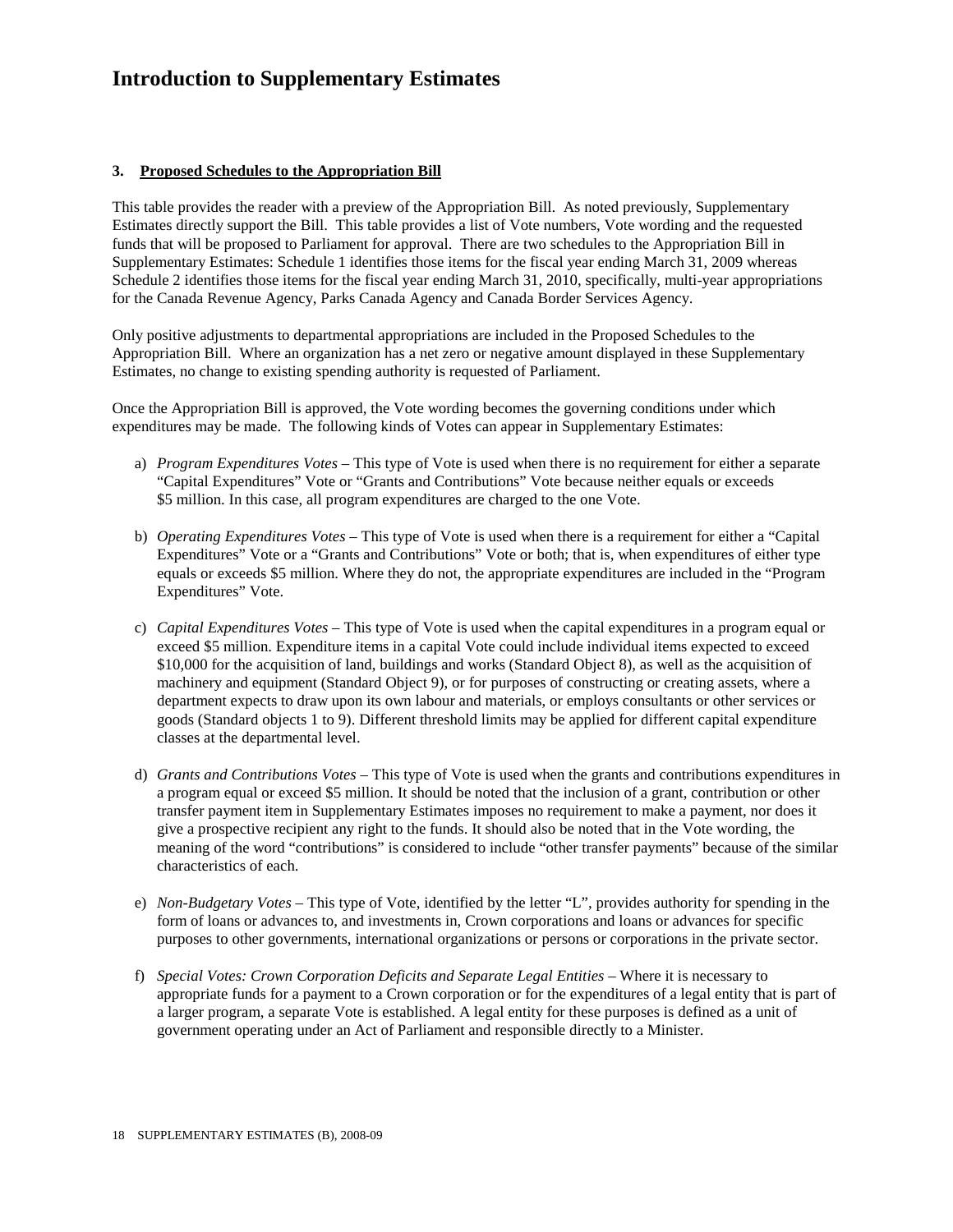- g) *Special Votes: Treasury Board Centrally Financed Votes* To support the Treasury Board in performing its statutory responsibilities for managing the government's financial, human and materiel resources, a number of special authorities are required and these are outlined below.
	- (i) Government Contingencies Vote This Vote serves to supplement other appropriations to provide the Government with sufficient flexibility to meet urgent or unforeseen expenditures where a valid cash requirement exists due to the timing of the payment or where specific authority is required to make the payment, such as for the payment of grants not listed in the Estimates. This authority to supplement other appropriations is provided until parliamentary approval can be obtained and as long as the expenditures are within the legal mandate of the organization.
	- (ii) Government-Wide Initiatives Vote This Vote supplements other appropriations in support of the implementation of strategic management initiatives in the Public Service of Canada.
	- (iii) Compensation Adjustments Vote This Vote supplements other appropriations to provide funding for the increased personnel costs of collective agreements between the Treasury Board and collective bargaining units representing public servants, as well as collective agreements signed by separate employers, including members of the Royal Canadian Mounted Police and the Canadian Forces, Governor in Council appointees and Crown corporations as defined in section 83 of the *Financial Administration Act.*
	- (iv) Public Service Insurance Vote This Vote provides for the payment of the employer's share of health, income maintenance and life insurance premiums; for payments to or in respect of provincial health insurance plans; provincial payroll taxes; pension, benefit and insurance plans for employees engaged locally outside Canada; and to return to certain employees their share of the unemployment insurance premium reduction.
	- (v) Operating Budget Carry Forward Vote This Vote supplements other appropriations for the operating budget carry forward from the previous fiscal year.
	- (vi) Paylist Requirements Vote This Vote supplements other appropriations for requirements related to parental and maternity allowances, entitlements on cessation of service or employment and adjustments made to terms and conditions of service or employment of the federal public administration including members of the Royal Canadian Mounted Police and the Canadian Forces, where these have not been provided from Vote 15, Compensation Adjustments.

#### **4. Statutory Items in these Supplementary Estimates**

This table provides Parliament with an update on significant changes to expenditure forecasts of major statutory items. Statutory items are those that Parliament has approved through other legislation that sets out both the purpose of the expenditures and the terms and conditions under which they may be made. Statutory spending is displayed in the Supplementary Estimates for information only.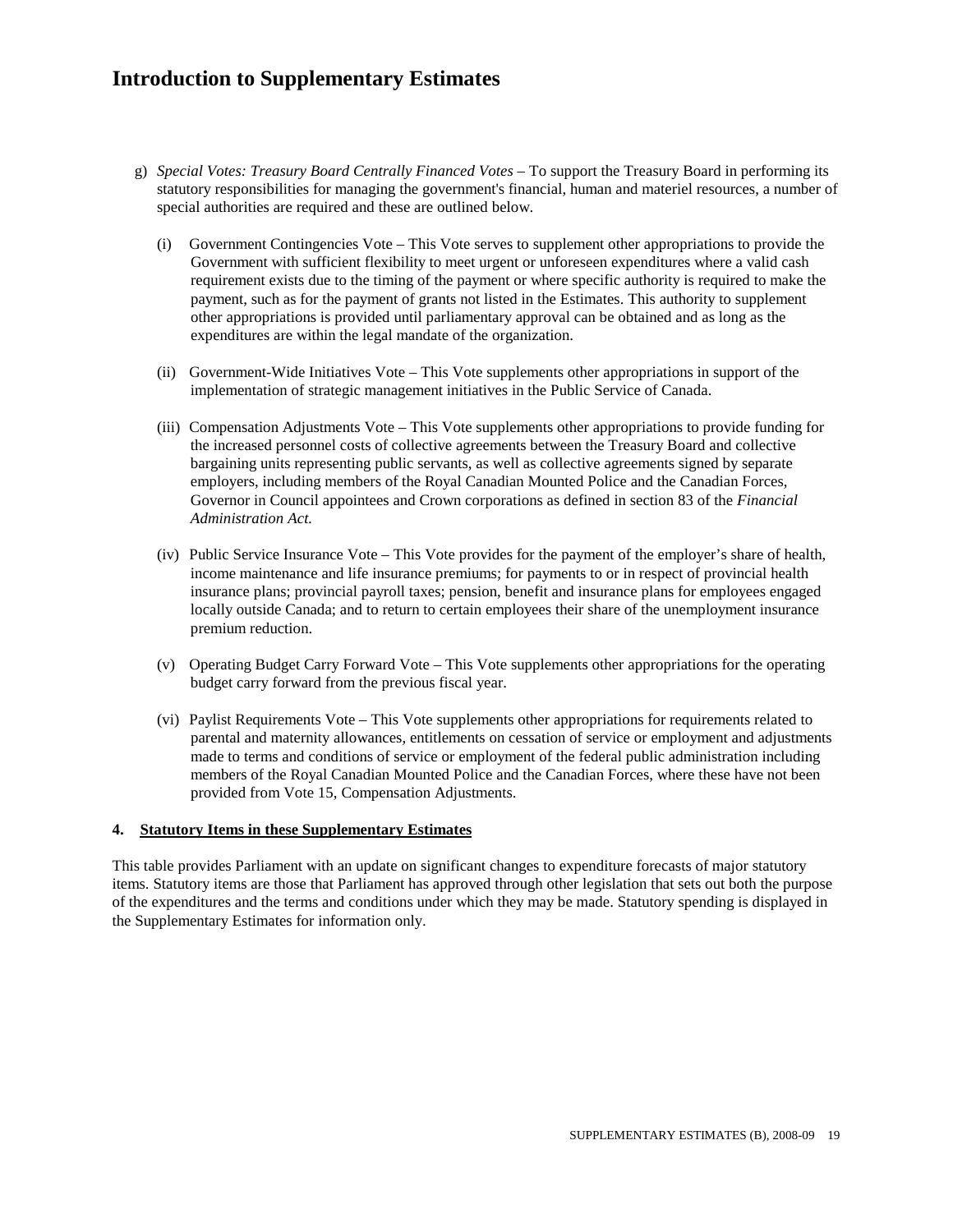#### **5. Summary of Changes to Voted Appropriations**

This table displays all Voted information displayed in these Supplementary Estimates in Ministry order.

The first column (Vote Number) indicates the Vote that is to be augmented through these Supplementary Estimates. The letter accompanying the Vote indicates which Supplementary Estimates was used to augment the Vote.

The second column (Gross Amount) displays the total amount of funding being sought in these Supplementary Estimates by the respective department.

The third columns (Less: Available Spending Authorities) represents unused spending authority being used by organizations to minimize the amount of additional spending authority being requested in these Supplementary Estimates. Additional information on these amounts is provided in the respective departmental detail sections.

The fourth column (Net Amount) displays the net amount of incremental funding being reflected in these Supplementary Estimates. However, it should be noted that the Proposed Schedules to the Appropriation Bill do not reflect funding for organizations where the net amount is zero or negative.

#### **6. Budgetary Supplementary Estimates by Standard Object of Expenditure**

To determine and report more accurately the impact of government expenditures on the rest of the economy, the net amount of government purchases by standard object must be determined. All departments, including those that use revolving funds, must charge their expenditures for purchases to standard object expense categories. Standard objects are the highest level of object classification used for parliamentary and executive purposes, and are reported in the Main and Supplementary Estimates and the Public Accounts. The standard objects of expenditure are as follows:

- 1. Personnel
- 2. Transportation and communications
- 3. Information
- 4. Professional and special services
- 5. Rentals
- 6. Purchased repair and maintenance
- 7. Utilities, materials and supplies
- 8. Acquisition of land, buildings, and works
- 9. Acquisition of machinery and equipment
- 10. Transfer payments
- 11. Public debt charges
- 12. Other subsidies and payments

A brief explanation of each Standard Object is provided at the end of the introduction section.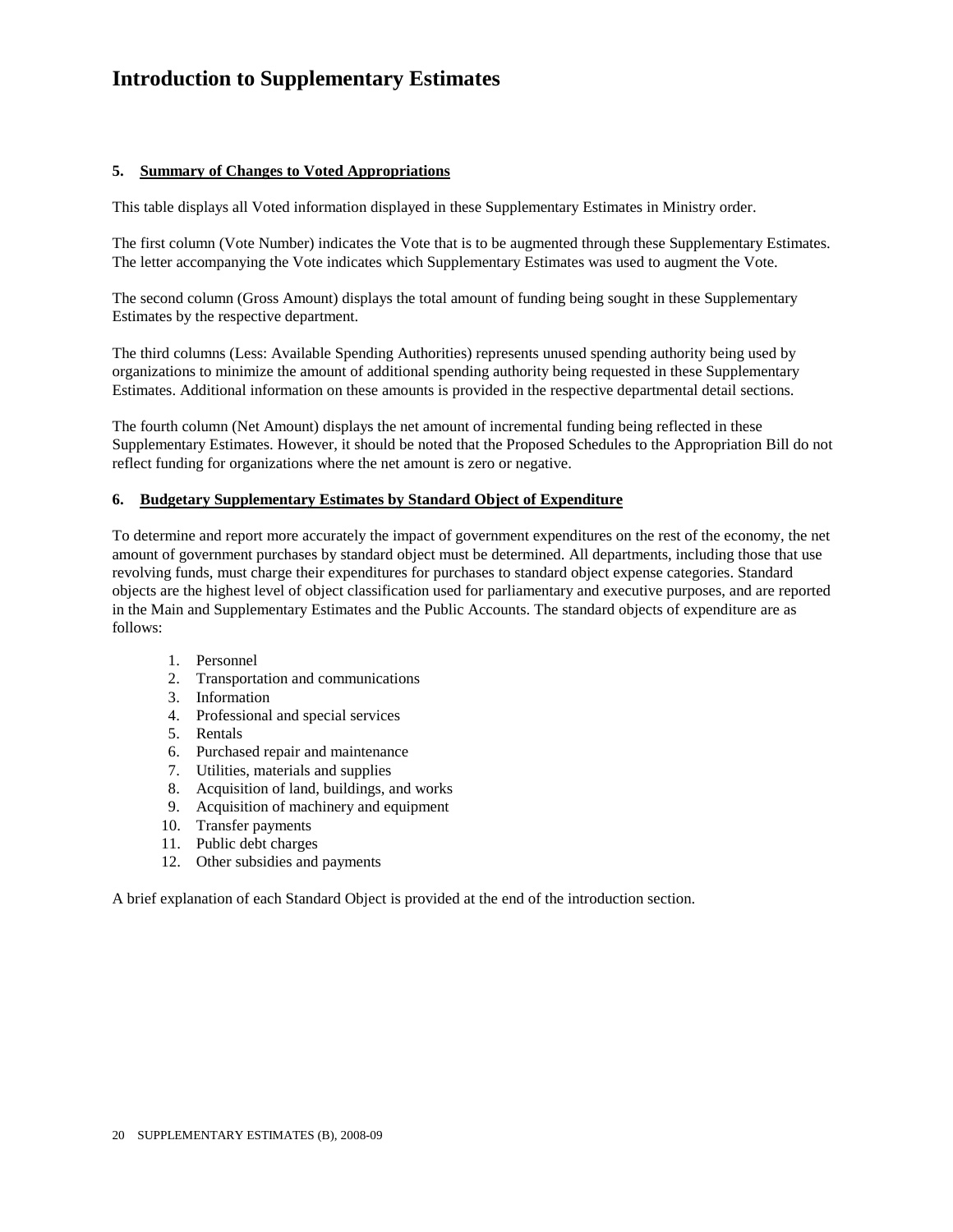#### **7. Allocations from Treasury Board Central Votes**

This summary table provides a comprehensive list of allocations from Treasury Board (TB) Central Votes for Government Contingencies, Government-wide Initiatives, Compensation Adjustments, Operating Budget Carry Forward and Paylist Requirements, where applicable.

*Government Contingencies* (TB Vote 5) – This summary table provides a comprehensive list of organizations that have received temporary Treasury Board Contingency Vote (TB Vote 5) funding. Temporary funding can be provided for urgent miscellaneous, minor and unforeseen expenditures, which were not provided for in the Main Estimates and which are required before the next Supplementary Estimates receive Royal Assent. Once Parliament approves the Appropriation Bill for Supplementary Estimates and the Governor General provides Royal Assent, the temporary funding is reimbursed to TB Vote 5.

The following criteria must be met in order for Treasury Board to approve access to TB Vote 5:

- All advances from the Government Contingencies Vote should be considered temporary advances to be covered by items included in subsequent Supplementary Estimates and reimbursed when the associated appropriation act is passed. Exceptions are made for requirements that arise after final Supplementary Estimates for the fiscal year where advances would not be reimbursable.
- An organization's existing appropriation must be insufficient to cover both existing requirements and the new initiative until the next Supply period. To that end, an organization must support any request with a valid cash flow analysis.
- A valid and compelling reason exists, particularly as it relates to the payment of grants, as to why the payment needs to be made before the next Supply period. If not, the payment should be deferred and access to TB Vote 5 denied.
- For grants, the Transfer Payment Policy must be consulted and followed to ensure that a valid, legally incorporated recipient exists and that the organization clearly demonstrates that it needs to make a payment before the next Supply period.

*Government-Wide Initiatives* (TB Vote 10) – This Vote supplements other appropriations in support of the implementation of strategic management initiatives within the public service of Canada. Departments and agencies are not required to reimburse funding allocated from Vote 10.

*Compensation Adjustments* (TB Vote 15) – This Vote supplements other appropriations that may need to be partially or fully augmented as a result of adjustments made to terms and conditions of service or employment of the federal public administration, including members of the Royal Canadian Mounted Police and the Canadian Forces, Governor in Council appointees and Crown corporations as defined in section 83 of the *Financial Administration Act*. Departments and agencies are not required to reimburse funding allocated from Vote 15.

*Operating Budget Carry Forward* (TB Vote 25) – This Vote supplements other appropriations by authorizing a carry forward of unused funds from the previous fiscal year up to a maximum of five per cent of departments' and agencies' Main Estimates operating budget as was established in the previous fiscal year. Departments and agencies are not required to reimburse funding allocated from Vote 25.

*Paylist Requirements* (TB Vote 30) – This Vote supplements other appropriations by providing the government with funding to meet legal requirements of the employer such as parental leave, maternity leave, entitlements upon cessation of service or employment and adjustments made to terms and conditions of service or employment of the federal public administration. Departments and agencies may access this Vote throughout the fiscal year. Departments and agencies are not required to reimburse funding allocated from Vote 30.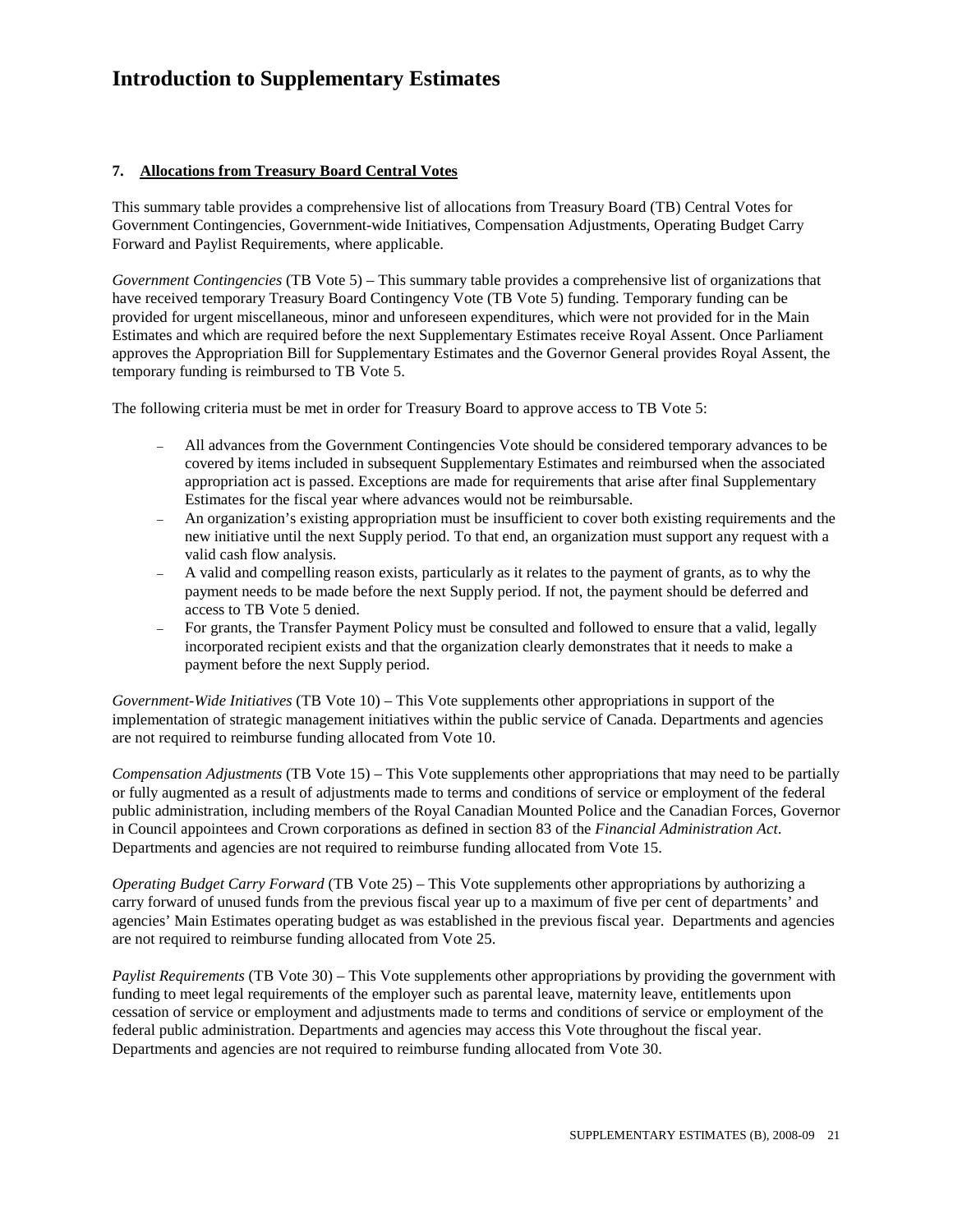#### **8. Horizontal Items included in these Supplementary Estimates**

A horizontal initiative is an initiative in which partners from two or more organizations have established a formal funding agreement (e.g. Memorandum to Cabinet, Treasury Board submission, federal-provincial agreement) to work toward the achievement of shared outcomes.

This table provides a summary of those items for which funding is sought in these Supplementary Estimates. While the list is not exhaustive, it does provide an overview of initiatives related to these Supplementary Estimates where two or more organizations are seeking incremental funding increases.

#### **9. Transfers between organizations included in these Supplementary Estimates**

Departments often request the authority to transfer monies between organizations for various purposes. This table provides a summary of these transactions.

#### **10. \$1 Items included in these Supplementary Estimates**

Supplementary Estimates often include "one dollar items", which seek an alteration in the existing allocation of funds or to existing Vote wording (as in the case of loan guarantees) as authorized in the Main Estimates. The purpose of a one dollar item is not to seek new or additional funds, but rather to re-allocate existing spending authorities between Votes and/or to provide appropriate authorities. Therefore, since no new funds are requested, the "one-dollar" amount is merely symbolic.

For example, one-dollar items may be used to:

- Transfer funds from one Vote to another:
- Write off debts;
- Adjust loan guarantees;
- Authorize grants; or
- Amend previous appropriation acts.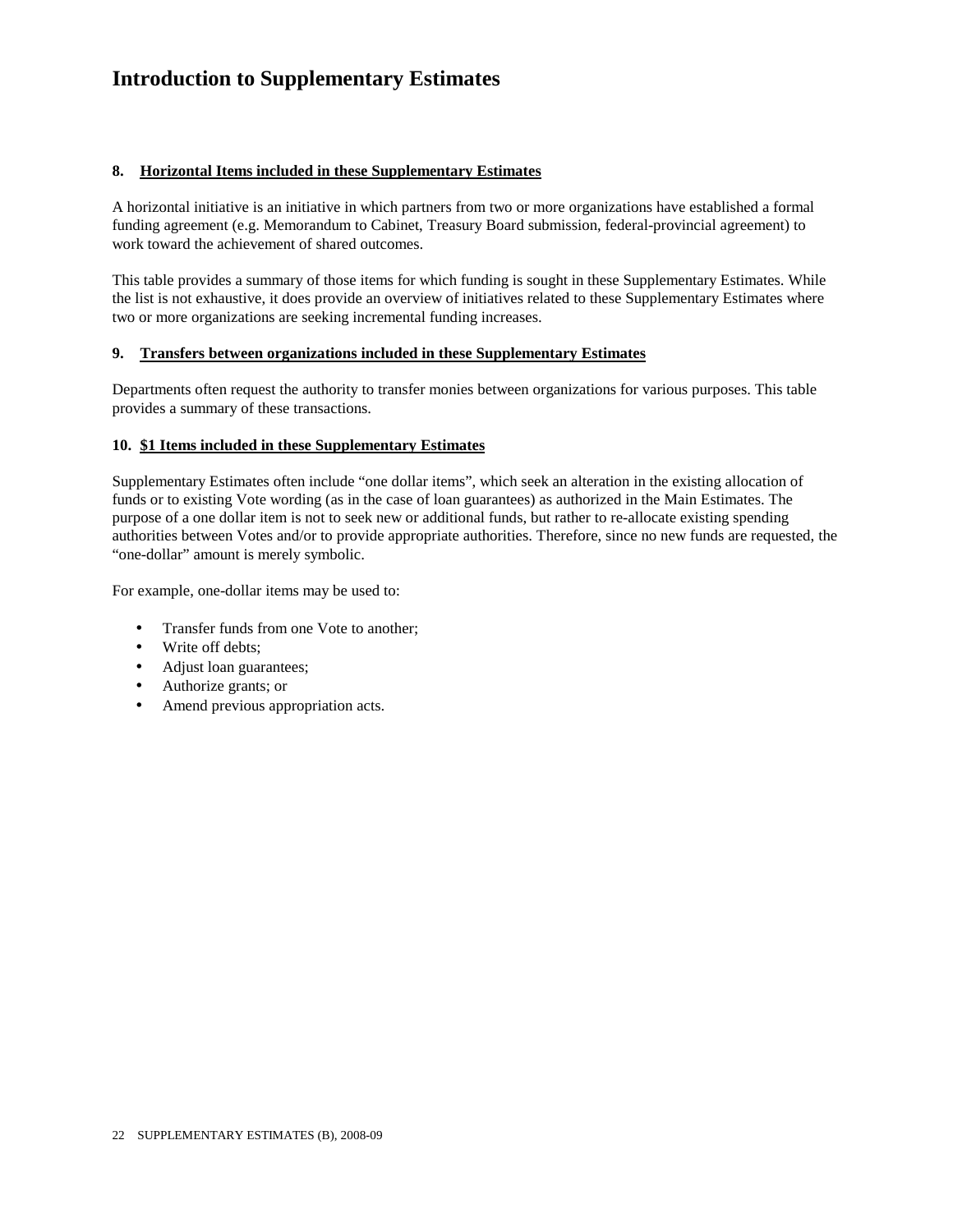## **Detail by Department, Agency and Crown Corporation**

Departments, agencies and Crown corporations for which a Minister is responsible, or reports to Parliament, are grouped together to provide a total ministry presentation.

Each organization is divided into four sections:

- 1. Ministry Summary;
- 2. Explanation of Requirements (Voted Appropriations, Funds Available, Transfers and Statutory Appropriations);
- 3. Explanation of Funds Available (if applicable); and
- 4. Transfer Payments (if applicable).

#### **1. Ministry Summary**

This table displays all Voted and Statutory information in Ministry order, including:

- Vote number and Vote wording;
- Authorities to date Main Estimates plus any prior Supplementary Estimates funding and Permanent Allocation from TB Central Votes;
- Transfers between Votes both within and between organizations;
- Adjustments to Appropriations (new funding requests); and
- Total Estimates to date.

Where the total program supplement results in a net zero or negative amount for an organization, this will not form part of the Appropriation Bill for these Supplementary Estimates. Net zero or negative amounts are displayed for information purposes.

#### **2. Explanation of Requirements**

This section provides a description of the individual items or initiatives for which spending authority is being requested. Horizontal initiatives affecting more than one organization are flagged as (*horizontal item*) and will be displayed in the summary table "Horizontal Items included in these Supplementary Estimates" presented at the front end of these Supplementary Estimates.

This section also identifies all transfers between and within organizations, whether they relate to: a transfer of monies between organizations to accomplish a particular objective; the transfer of responsibility for the delivery of a program; realignments flowing from machinery changes announced by the government; or transfers within an organization to support program needs. Transfers do not have an impact on new appropriations being requested by organizations. Transfers will be displayed in the Ministry Summary separately from new appropriations and will also be displayed in the summary table dealing with transfers between organizations at the front end of these Supplementary Estimates.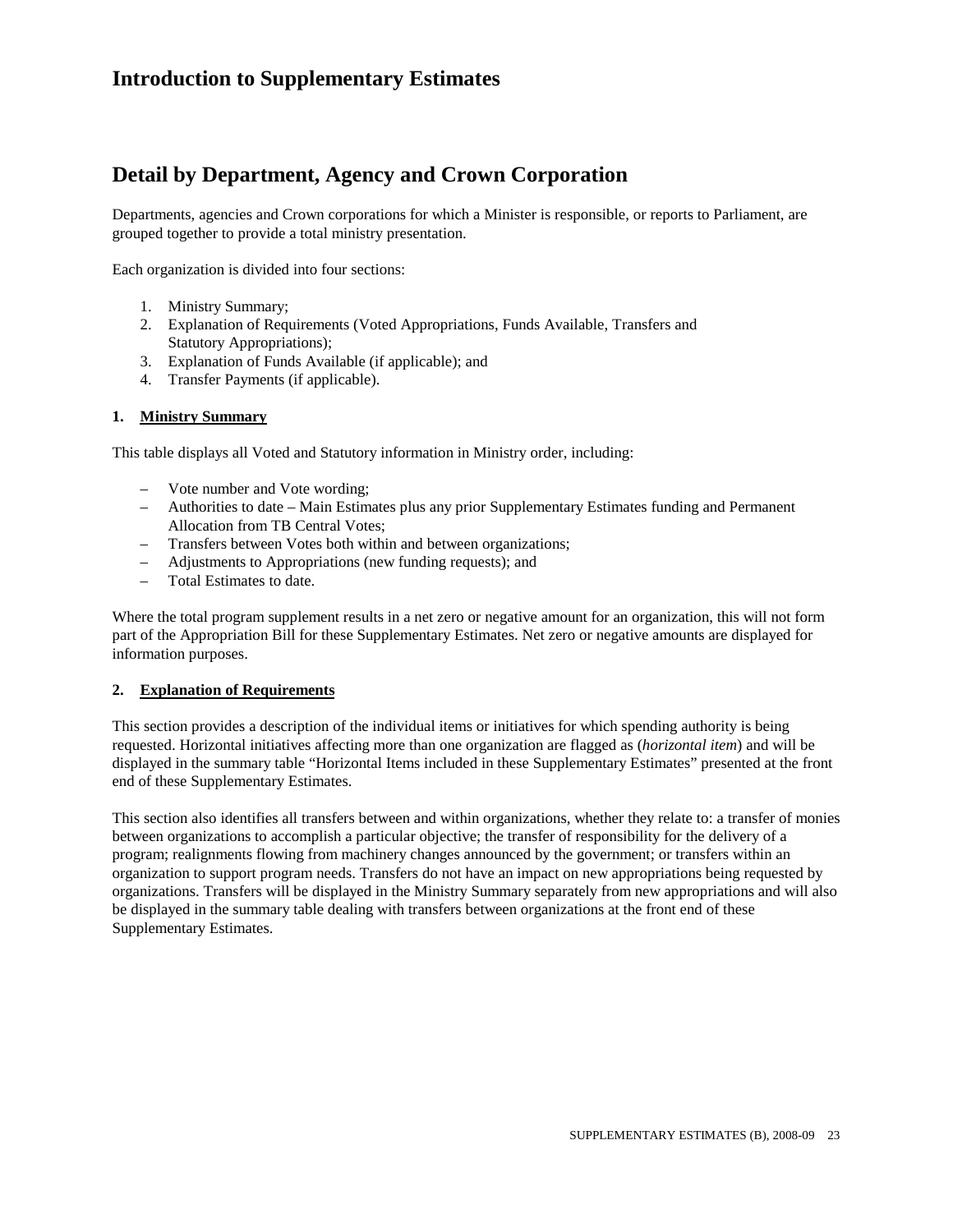#### **3. Explanation of Funds Available**

This section provides information about funds that are used to offset or reduce new spending requirements included in Supplementary Estimates. To minimize the amount of new appropriation authorities requested from Parliament, surplus spending authority available in one Vote can be redirected to another Vote to reduce the overall amount of supplementary spending authority required. As well, surplus spending authority available in a number of frozen allotments can be used with Treasury Board authority to reduce the amount of new appropriations required.

Some examples of surplus spending authority used for offsets include: funds transferred from one Vote to another Vote in the same organization; or funds moved from one fiscal year to another fiscal year in the same organization.

#### **4. Transfer Payments**

This table provides a listing of transfer payments.

A transfer payment is a grant, contribution or other payment made for the purpose of furthering program objectives but for which no goods or services are received.

Grants, contributions and other transfer payments differ in several respects:

- i) Contributions are transfer payments where the recipients must meet performance conditions and may be subject to audit;
- ii) Grants are transfer payments made on the basis of established eligibility and not normally subject to audit;
- iii) Grants and their total values have a legislative character and specific descriptions that govern their use; and
- iv) Other transfer payments are transfer payments, other than grants and contributions, based on legislation or an arrangement which may include a formula to determine the annual amounts.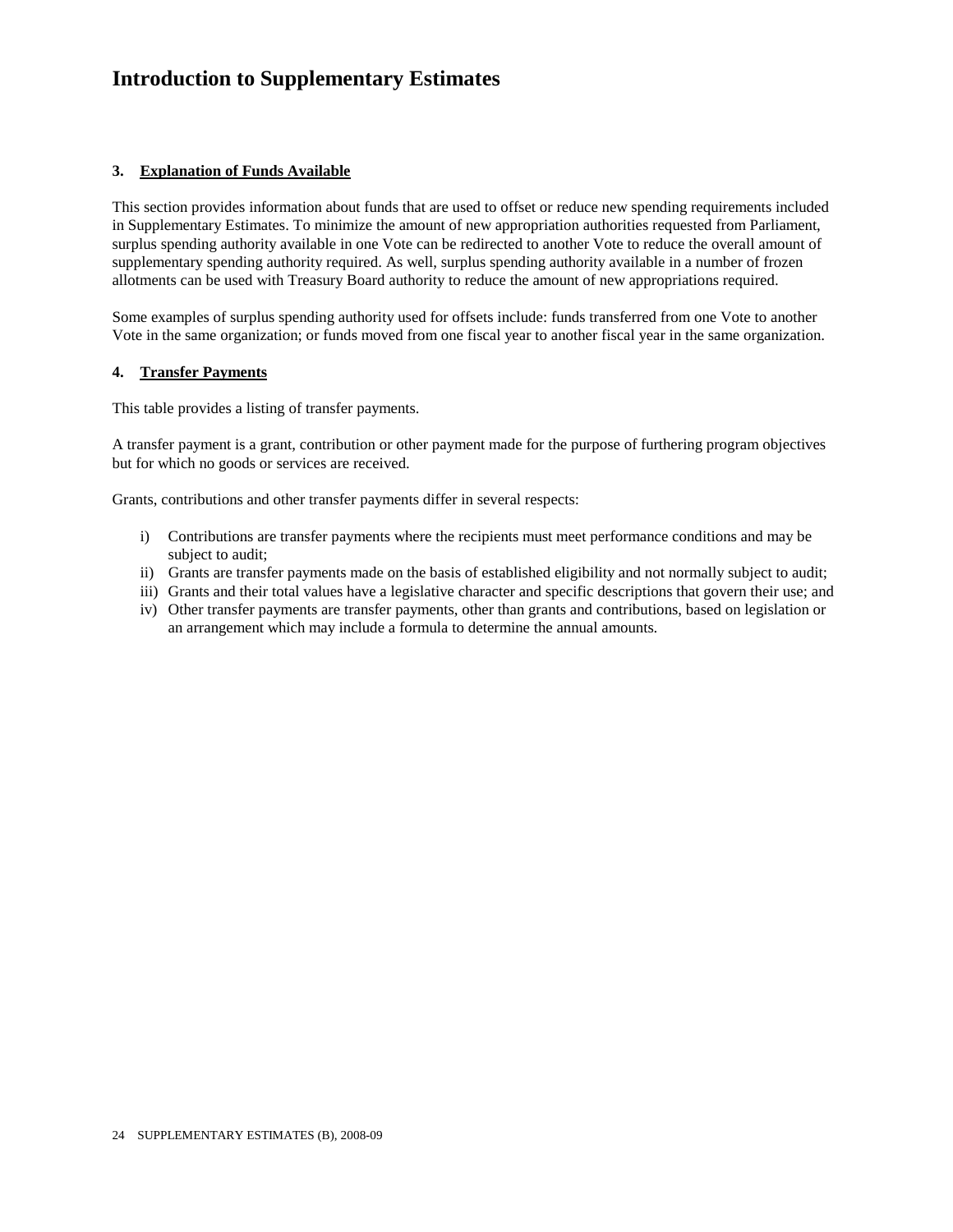## **Explanation of the Standard Object of Expenditures**

#### 1. *Personnel*

- Salaries and wages, overtime, severance pay, retroactive pay and other special pay of civilian continuing (full-time) or term (part-time, seasonal and casual) employees except those of agency and proprietary Crown corporations, as well as members of the military and the Royal Canadian Mounted Police.
- Judges' salaries, those of the Governor General, the Lieutenant-Governors and the indemnities to Members of both Houses of Parliament, and all types of allowances paid to or in respect of continuing and term employees (such as living, terminable, foreign service, isolated post, board and subsistence allowances, shift differential allowances for assistants, and other such allowances).
- − Ministers' motor car allowances, and the expense allowances to Senators and Members of the House of Commons.
- − The Government's contribution to various employee benefit plans (the Public Service Superannuation Account, the Supplementary Retirement Benefits Account, the Canada Pension Plan Account, the Quebec Pension Plan Account, the Public Service Death Benefit Account and the Employment Insurance Account).
- The Royal Canadian Mounted Police Superannuation Account, the Canadian Forces Superannuation Account and the Members of Parliament Retiring Allowances Account, and the Government's contribution to provincial and other medical and hospital insurance plans and supplementary personnel costs for various purposes.

#### 2. *Transportation and Communications*

- Traveling and transportation expenses of Government employees, members of the Canadian Forces and the Royal Canadian Mounted Police, removal expenses of those persons and their dependants, and living and other expenses of such persons on travel status, judges' traveling expenses, and traveling expenses and allowances payable to Senators and Members of the House of Commons.
- Transportation of persons by contract and chartered facilities or by other means (including traveling expenses of persons engaged in field survey work, inspections and investigations), and traveling and transportation of non-Government employees such as travel costs of veterans who are applicants for treatment or pensions.
- − Ordinary postage, airmail, registered mail, parcel post special delivery mail, post office box rentals, and any other postal charges.
- − Expenditures relating to the transportation of goods other than initial delivery cost on a purchase (which is included in the Standard Object covering the cost of the purchase itself) including charges for courier services provided by outside carriers.
- − All costs of telecommunication services by telephone, telegram, cable, teletype, radio and wireless communication (tolls, rates, etc.) and other communication costs such as courier services provided by outside agencies and communication services performed under contract or agreement.

#### 3. *Information*

- − Advertising services acquired for publicity and general purposes from advertising agencies or directly for time on broadcast media or for space in print media or on outdoor posters or billboards. It includes advertising and creative work services such as graphic artwork.
- − Publishing services for commissioning, marketing, distribution and sales of publications sponsored by the department, and for the acquisition of related government publications. Also included are services for printing, duplicating, photocopying, text editing, design of graphics, art work, technical and advisory services such as computerized text processing and mass transmission of printed material. In addition, it includes exposition services such as exhibits and associated audio-visual services related to exhibitions and displays.
- Public relations and public affairs services for attitude and service assessment surveys, sales promotion, marketing, export marketing, public relations and publicity, opinion polls, and contracts to organize and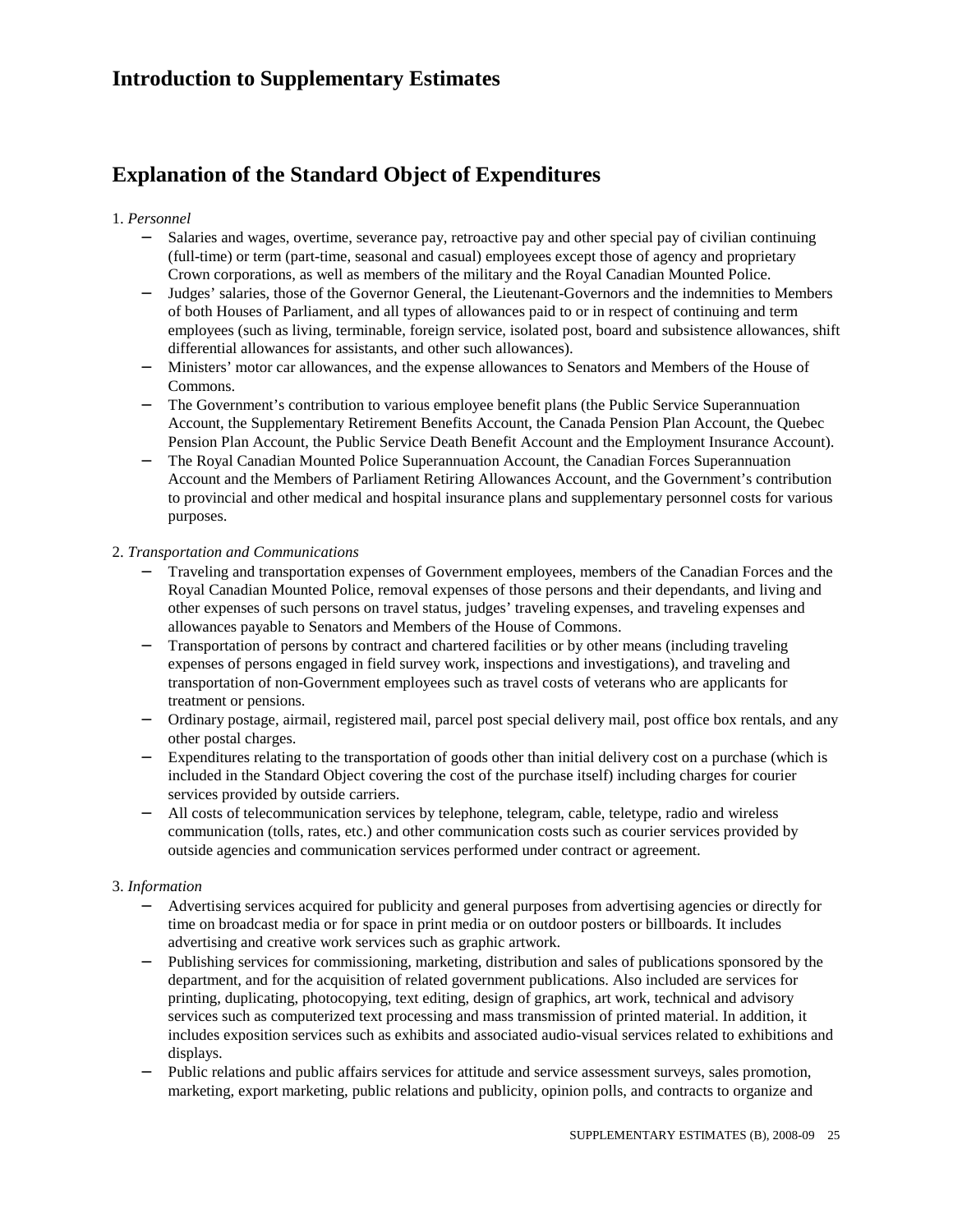operate focus groups and media monitoring services. It also includes services for speech writing, press releases, briefing, press conferences and special events.

#### 4. *Professional and Special Services*

- Provision for all professional services performed by individuals or organizations such as payments (in the nature of fees, commissions, etc.) for the services of accountants, lawyers, architects, engineers, scientific analysts, reporters, and translators; for teachers at various levels of educational institutions; for doctors, nurses and other medical personnel; for management, data processing and other research consultants; and for other outside technical, professional and other expert assistance.
- Payments for hospital treatment, care of veterans and welfare services, payments for the provision of informatics services, payment of tuition for Indians at non-federal schools, purchase of training services under the *Adult Occupational Training Act*, and payments made to the Canada School of Public Service for training.
- Payments for Corps of Commissionaires services and for other operational and maintenance services performed under contract, such as armoured cars, laundry and dry cleaning, cleaning of buildings, temporary help, hospitality, storage and warehousing, and other business services, as well as payments made to the Department of Public Works and Government Services for contract administration.

#### 5. *Rentals*

- Rental of properties required for special purposes by the various departments and for the accommodation of government offices and services by the Department of Public Works and Government Services.
- − Hire and charter with or without crew of vessels, aircraft, motor vehicles and other equipment, and rental of telecommunication and office equipment including computers.

Storage and warehousing services is, however, in Standard Object 4 even though it involves the rental of space.

#### 6. *Purchased Repair and Maintenance*

- The repair and upkeep under contract of the durable physical assets provided for in Standard Object 8 for Acquisition of Land, Buildings, and Works and of equipment provided for in Standard Object 9 for Acquisition of Machinery and Equipment.
- − Payments to the Department of Public Works and Government Services for tenant services.
- Materials, supplies and other charges for repairs undertaken by a department directly are coded to other objects, according to the nature of the purchase.

#### 7. *Utilities, Materials and Supplies*

- The provision for all payments for services of a type normally provided by a municipality, or public utility service such as the supply of water, electricity, gas, etc., and includes water, light, power and gas services, and payment for such services whether obtained from the municipality or elsewhere.
- − The provision for materials and supplies required for normal operation and maintenance of government services such as:
	- o gasoline and oil purchased in bulk; fuel for ships, planes, transport and heating
	- o feed for livestock
	- o food and other supplies for ships and other establishments
	- o livestock purchased for ultimate consumption or resale
	- o seed for farming operations
	- o books and other publications purchased for outside distribution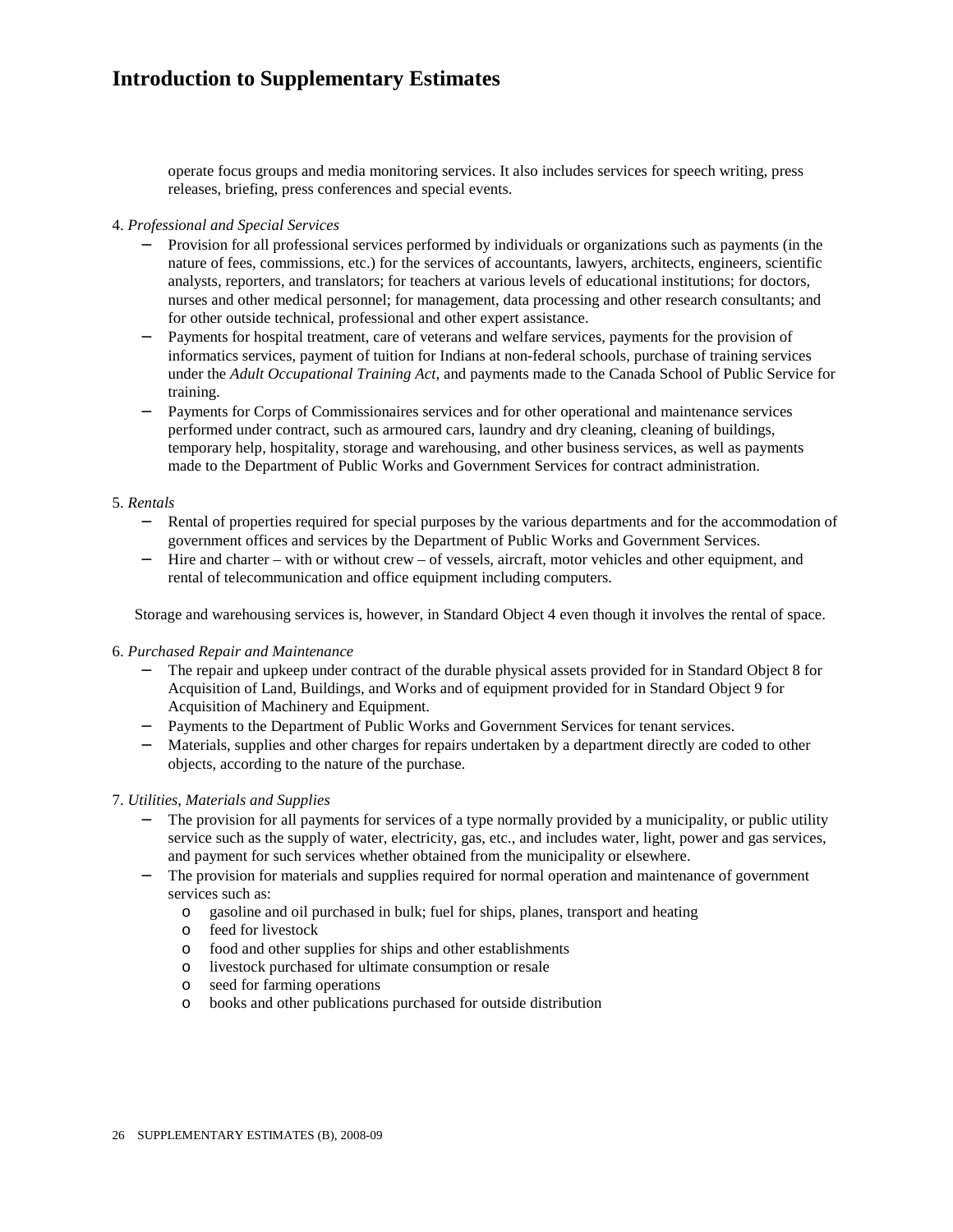- o uniforms and kits
- o photographs, maps and charts purchased for administrative and operational purposes
- o laboratory and scientific supplies, including samples for testing
- o drafting, blueprinting and artists' supplies; supplies for surveys and investigations
- o chemicals
- o hospital, surgical and medical supplies
- o works of art for exhibits, and historical material for galleries, museums and archives
- o char service supplies
- o coal and wood
- o electrical supplies
- o repair parts other than parts normally acquired with equipment at the time of purchase for aircraft, ships, road vehicles, and for communication and other equipment; and all other materials and supplies.

#### 8. *Acquisition of Land, Buildings, and Works*

- − All expenditures for the acquisition of buildings, roads, irrigation works, canals, airports, wharves, bridges and other such types of fixed assets.
- − Improvements involving additions or changes of a structural nature, and for installing fixed equipment which is essentially a part of the work or structure such as elevators, heating and ventilating equipment.
- − All reconstruction of such types of physical assets and such projects performed under contract or agreement.
- − The purchase of land.

Expenditures pursuant to contracts for new construction for casual employees hired or continuing employees assigned to work full or part-time on specified projects, travel, professional services, equipment rentals, equipment maintenance and of materials purchased directly for use on such projects are charged to the relevant standard objects (Standard Objects 1 to 9).

#### 9. *Acquisition of Machinery and Equipment*

- Expenditures for the acquisition of all machinery, equipment, office furniture and furnishings, electronic data processing and electronic or other office equipment.
- − Microfilming equipment and supplies, inter-office communication equipment, postal meter machines, machine records and all other office equipment.
- − Motor vehicles, aeroplanes, tractors, road equipment, telecommunications and related equipment, laboratory and other scientific equipment, vessels, icebreakers and other aids to navigation and all other types of light and heavy equipment; includes ammunition and various types of equipment for National Defence, such as ships, aircraft, mechanical equipment, fighting vehicles, weapons, engines and such spare parts and supplies as are normally acquired with that equipment at the time of purchase.

#### 10. *Transfer Payments*

- − Grants, contributions, subsidies and all other transfer payments made by Government.
- − Major social assistance payments made to persons such as Old Age Security benefits and related allowances, Veterans' pensions and allowances.
- − Subsidies and payments to the provinces and territories under the *Constitution Acts*, the *Federal-Provincial Fiscal Arrangements Act*, the Canada Health and Social Transfers and for official languages.
- − Payments to Indians and Inuit in support of self-government initiatives, health, educational, social and community development programming and in respect of native claims.
- Payments to the territorial governments pursuant to financing agreements entered into between the Minister of Finance and the respective territorial Minister of Finance.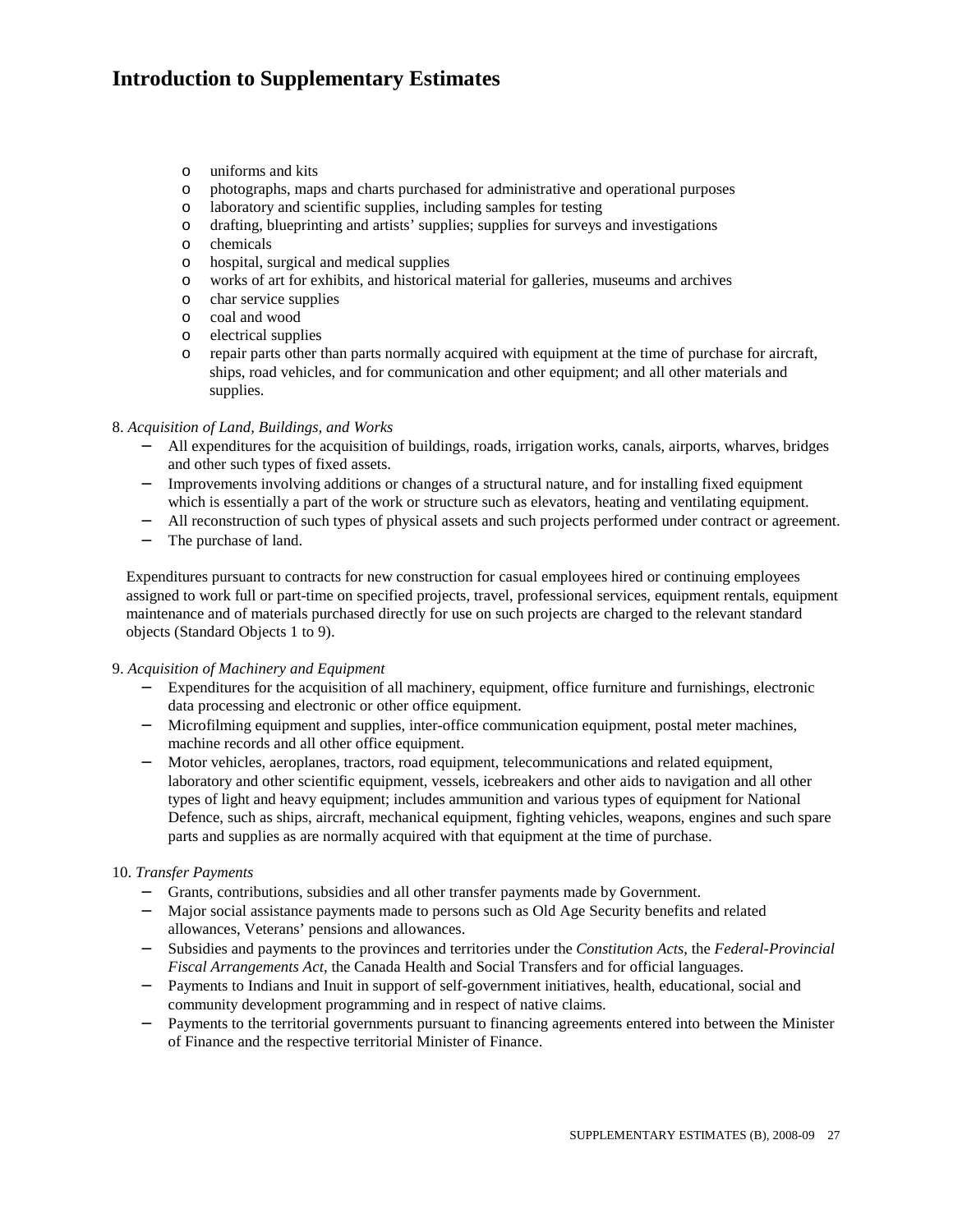- Subsidies and capital assistance to industry; research grants and other assistance towards research carried on by nongovernmental organizations; scholarships.
- − Sustaining grants to national and international non-profit organizations.
- − Contributions to international organizations and assessments for membership in such organizations, such as the contribution to the International Food Aid Program and Canada's assessment for membership in the United Nations.

Most of the payments in this standard object category are identified in the Estimates as "Grants" or "Contributions". The former are not subject to audit and are therefore restricted by Parliament as to amount and recipient and often as to purpose through the approval of the Supply bill which specifies "grants listed in the Estimates"; the latter are conditional and subject to audit and are not so restricted. Grants and their total values have a legislative character and specific descriptions that govern their use.

#### 11. *Public Debt Charges*

- − Interest on the unmatured debt of Canada (including Treasury Bills) and on other liabilities such as trust and other special funds.
- − The cost of issuing new loans, amortization of bond discount, premiums and commissions.
- − The cost of servicing and administering the Public Debt.

#### 12. *Other Subsidies and Payments*

- − Payments to Crown corporations that include those made to provide for operating deficits as well as other transfers paid to Crown corporations.
- − Payments to certain non-budgetary accounts (such as the government contributions to agricultural commodities stabilization accounts, as well as benefits under the *Veterans Land Act),* as well as the writeoffs of various types of losses, the annual adjustment of reserves for financial claims and some other miscellaneous items referred to as "Sundries".

Miscellaneous expenditures include licences, permits and payments for dockage, towage, wharfage and mooring privileges; bonding of government employees, loss of personal effects, and expenditures for small miscellaneous articles and services. Also included are many small items and services that do not lend themselves to identification under specific headings detailed in this summary.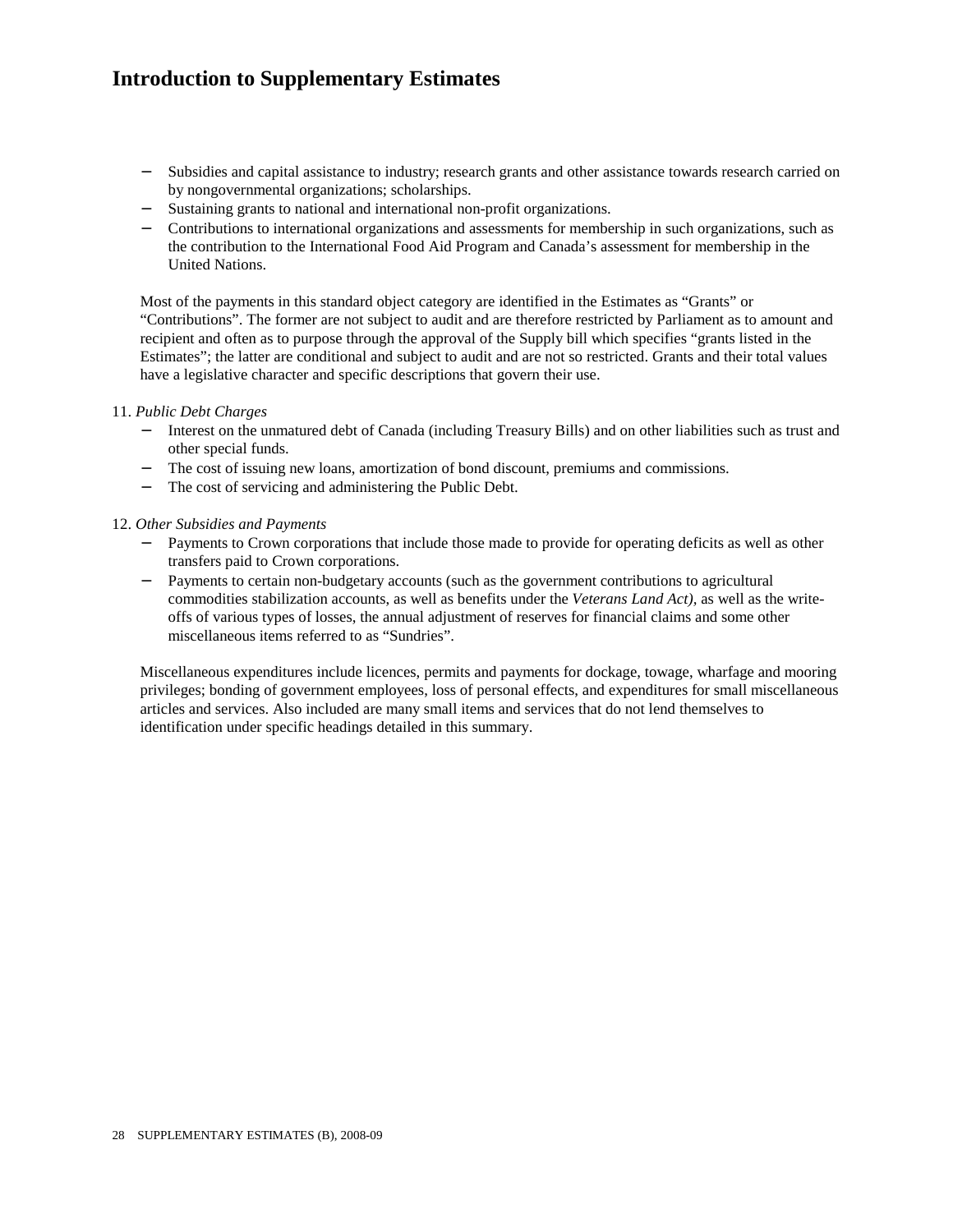#### **SUMMARY TABLES**

**Summary of these Supplementary Estimates Summary of Estimates to Date for 2008-09 Proposed Schedules to the Appropriation Bill Statutory Items in these Supplementary Estimates Summary of Changes to Voted Appropriations Budgetary Supplementary Estimates by Standard Object of Expenditure Allocations from Treasury Board Central Votes Horizontal Items included in these Supplementary Estimates Transfers between organizations included in these Supplementary Estimates \$1 Items included in these Supplementary Estimates**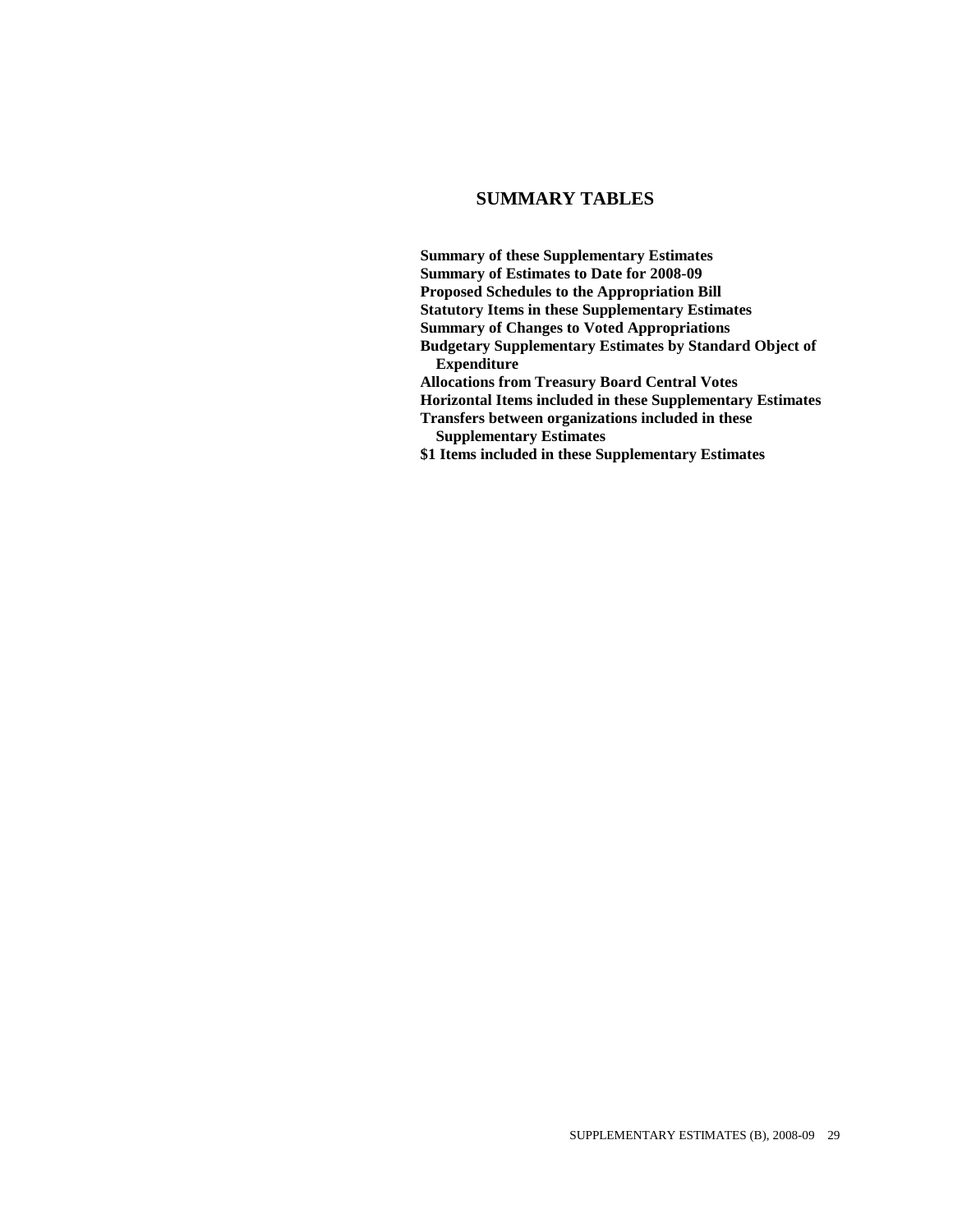# <span id="page-26-0"></span>**Summary of these Supplementary Estimates**

| Department or Agency                                |                              | Previous Authorities                   | Permanent<br>Allocations<br>From TB                   | Total Authorities to Date    |                     |
|-----------------------------------------------------|------------------------------|----------------------------------------|-------------------------------------------------------|------------------------------|---------------------|
|                                                     | Budgetary                    | $Non-$<br>Budgetary                    | Central<br>Votes                                      | Budgetary                    | $Non-$<br>Budgetary |
|                                                     |                              |                                        |                                                       |                              |                     |
| AGRICULTURE AND AGRI-FOOD                           | 2,860,616,163                |                                        | 32,119,456                                            | 2,892,735,619                |                     |
|                                                     | 618, 577, 117                | .<br>.                                 | 28,482,153                                            | 647,059,270                  | $\cdots$            |
| ATLANTIC CANADA OPPORTUNITIES AGENCY                |                              |                                        |                                                       |                              |                     |
|                                                     | 327,581,085                  | .                                      | 3,613,857                                             | 331,194,942                  | .                   |
|                                                     | 3,992,234,099                | .                                      | .                                                     | 3,992,234,099                | .                   |
| <b>CANADIAN HERITAGE</b>                            |                              |                                        |                                                       |                              |                     |
|                                                     | 1,413,849,495<br>182,076,001 | .                                      | 12,865,750<br>.                                       | 1,426,715,245<br>182,076,001 | .<br>.              |
|                                                     | 1,115,424,000                | .<br>.                                 | .                                                     | 1,115,424,000                | .                   |
|                                                     | 1.1.1.1                      | .                                      | .                                                     | $\ldots$                     | .                   |
|                                                     | 61,429,000                   | .                                      | .                                                     | 61,429,000                   | .                   |
|                                                     | 59,176,000                   | .                                      | .                                                     | 59,176,000                   | .                   |
|                                                     | 157,602,000                  | .                                      | 3,668,597                                             | 161,270,597                  | .                   |
|                                                     | 49,745,641                   | .                                      | $\mathbb{Z}^2$ . The same                             | 49,745,641                   | .                   |
|                                                     | 9,983,000<br>53,268,000      | .                                      | 351,539<br>$\mathbb{Z}^2$ . The set of $\mathbb{Z}^2$ | 10,334,539<br>53,268,000     | .<br>.              |
| National Museum of Science and Technology           | 31,028,000                   | .<br>.                                 | .                                                     | 31,028,000                   | .                   |
|                                                     | 97,600,145                   | .                                      | 4,770,350                                             | 102,370,495                  | .                   |
|                                                     | 6,756,000                    | .                                      | 530,850                                               | 7,286,850                    | .                   |
| Status of Women – Office of the Co-ordinator        | 31,517,395                   | .                                      | 347,900                                               | 31,865,295                   | .                   |
|                                                     | 107,722,001                  | .                                      | .                                                     | 107,722,001                  | .                   |
| CITIZENSHIP AND IMMIGRATION                         |                              |                                        |                                                       |                              |                     |
| ECONOMIC DEVELOPMENT AGENCY OF CANADA               | 1,340,697,451                | 1                                      | 5,553,747                                             | 1,346,251,198                | 1                   |
|                                                     | 287, 767, 565                | .                                      | 2,117,850                                             | 289,885,415                  | .                   |
| <b>ENVIRONMENT</b>                                  |                              |                                        |                                                       |                              |                     |
|                                                     | 1,032,157,898                | .                                      | 36,616,900                                            | 1,068,774,798                | .                   |
|                                                     | 665, 681, 126                | .                                      | .                                                     | 665, 681, 126                | .                   |
| <b>FINANCE</b>                                      |                              |                                        |                                                       |                              |                     |
|                                                     | 80,393,616,622               | 3,075,002                              | 4,487,150                                             | 80,398,103,772               | 3,075,002           |
| FOREIGN AFFAIRS AND INTERNATIONAL TRADE             | 1,691,334,699                | .                                      | 49,240,964                                            | 1,740,575,663                | .                   |
|                                                     | 2,142,406,649                | 88,200,000                             | 48,445,027                                            | 2,190,851,676                | 88,200,000          |
| Canadian International Development Agency           | 3,271,310,422                | 8,004,002                              | 10,360,700                                            | 3,281,671,122                | 8,004,002           |
| International Development Research Centre           | 149,995,000                  | $\mathbb{R}^n$ . In the $\mathbb{R}^n$ | .                                                     | 149,995,000                  | .                   |
|                                                     | 8,473,000                    | .                                      | 263,050                                               | 8,736,050                    | .                   |
| <b>HEALTH</b>                                       |                              |                                        |                                                       |                              |                     |
|                                                     | 3,247,807,490                | .                                      | 41,130,057                                            | 3,288,937,547<br>13,059,700  | .                   |
| Assisted Human Reproduction Agency of Canada        | 12,418,000<br>928,994,002    | .                                      | 641,700<br>1,876,407                                  | 930,870,409                  | .                   |
|                                                     | 5,842,000                    | .<br>.                                 | 352,104                                               | 6,194,104                    | .<br>.              |
|                                                     | 599,109,822                  | .                                      | 21,652,000                                            | 620,761,822                  | .                   |
| HUMAN RESOURCES AND SKILLS DEVELOPMENT              |                              |                                        |                                                       |                              |                     |
|                                                     | 39,817,196,683               | 906,297,000                            | 17,130,604                                            | 39,834,327,287               | 906,297,000         |
| Canada Mortgage and Housing Corporation             | 2,293,949,000                | (210, 200, 000)                        | .                                                     | 2,293,949,000                | (210, 200, 000)     |
| INDIAN AFFAIRS AND NORTHERN DEVELOPMENT             | 6,690,010,343                | 60,503,000                             | 47,956,699                                            | 6,737,967,042                | 60,503,000          |
| Indian Residential Schools Truth and Reconciliation |                              |                                        |                                                       |                              |                     |
|                                                     | .                            | .                                      | .                                                     | .                            |                     |
|                                                     | 4,229,000                    | .                                      | 306,800                                               | 4,535,800                    | .                   |
| Office of Indian Residential Schools Resolution of  |                              |                                        |                                                       |                              |                     |
|                                                     | 294,695,000                  | .                                      | $\ldots$                                              | 294,695,000                  | .                   |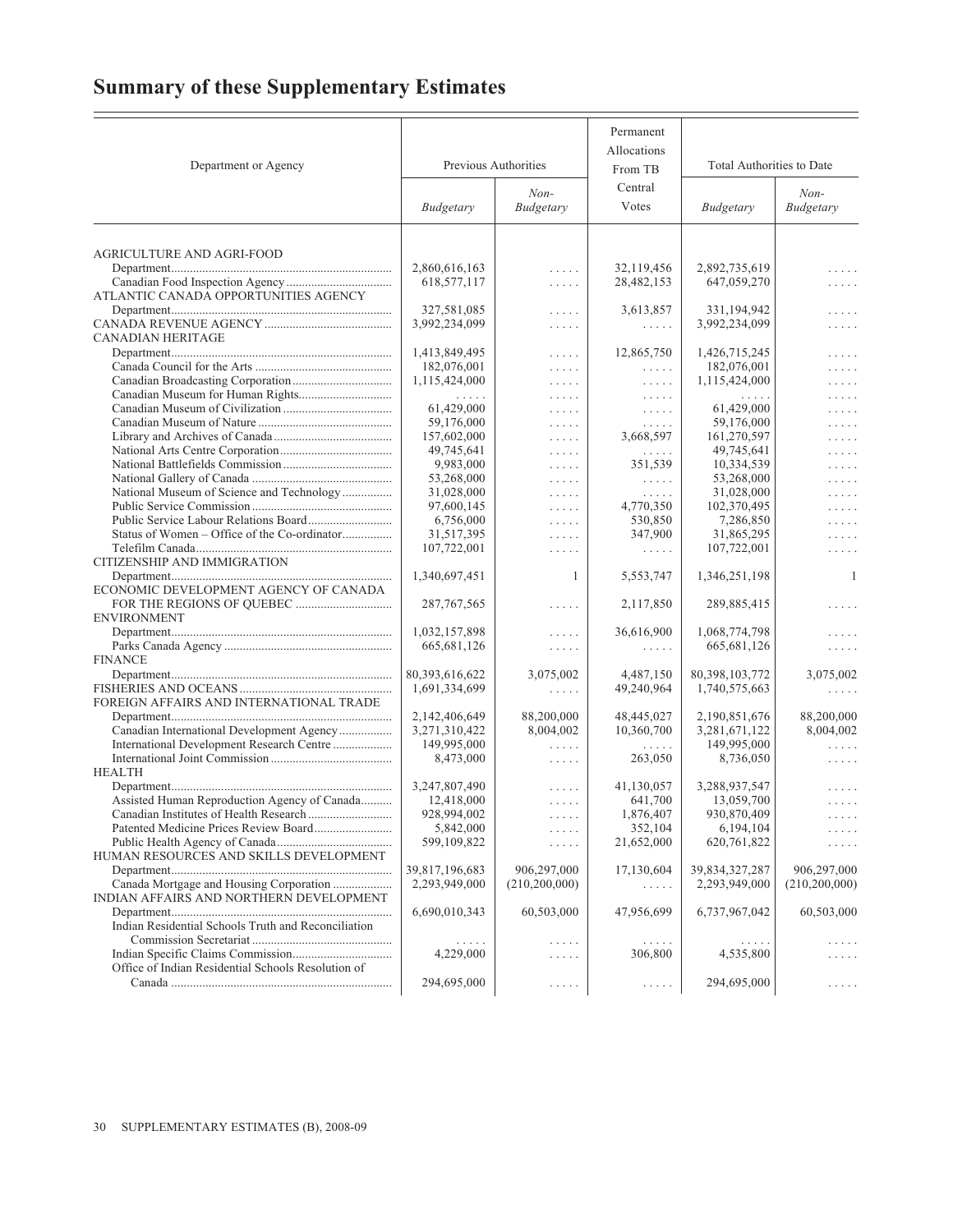| These Supplementary Estimates                    |                             |                                    |                                                   |                                    |                           | Total Estimates to Date        |                                                        |
|--------------------------------------------------|-----------------------------|------------------------------------|---------------------------------------------------|------------------------------------|---------------------------|--------------------------------|--------------------------------------------------------|
|                                                  |                             | Budgetary                          | Non-Budgetary                                     |                                    |                           |                                |                                                        |
| Transfer                                         | To be Voted                 | Statutory                          | To be Voted                                       | Statutory                          | Total                     | Budgetary                      | Non-<br>Budgetary                                      |
| \$                                               | \$                          | \$                                 | \$                                                | \$                                 | \$                        | \$                             | \$                                                     |
| (2,648,800)                                      | 66,794,975                  | 26,580,000                         | .                                                 | .                                  | 90,726,175                | 2,983,461,794                  | .                                                      |
| 2,068,600                                        | 1                           | $\cdots$                           | .                                                 | .                                  | 2,068,601                 | 649,127,871                    | .                                                      |
| .<br>780,000                                     | 11,249,262<br>29,000,685    | .<br>420,210,000                   | .<br>.                                            | $\ldots$<br>$\alpha$ is a second . | 11,249,262<br>449,990,685 | 342,444,204<br>4,442,224,784   | .<br>.                                                 |
| (7,730,145)                                      | 29,177,001                  | $\ldots$                           | .                                                 | .                                  | 21,446,856                | 1,448,162,101                  | .                                                      |
| 1,917<br>2,000,000                               | 1                           | .                                  | .                                                 | $\dots$                            | 1,918<br>2,000,001        | 182,077,919<br>1,117,424,001   | $\ldots$                                               |
| .                                                | 5,000,000                   | .<br>.                             | .<br>.                                            | .<br>.                             | 5,000,000                 | 5,000,000                      | .<br>.                                                 |
| 2,093,093                                        | 3,600,000                   | .                                  | .                                                 | .                                  | 5,693,093                 | 67,122,093                     | .                                                      |
| .                                                | 3,040,000                   | .                                  | .                                                 | $\alpha$ is a second .             | 3,040,000                 | 62,216,000                     | .                                                      |
| 2,129,036                                        | 600,000                     | .                                  | .                                                 | $\alpha$ is a second .             | 2,729,036                 | 163,999,633                    | .                                                      |
| 700,000                                          | -1                          | .                                  | .                                                 | .                                  | 700,001                   | 50,445,642                     | .                                                      |
| $\alpha$ is a second                             | 400,000<br>1,830,000        | .                                  | .                                                 | .                                  | 400,000                   | 10,734,539<br>55,098,000       | .                                                      |
| $\alpha$ is a second<br>.                        | 2,730,000                   | .<br>.                             | .<br>.                                            | .<br>.                             | 1,830,000<br>2,730,000    | 33,758,000                     | .<br>.                                                 |
| $\ldots$                                         | 1,248,792                   | .                                  | .                                                 | .                                  | 1,248,792                 | 103,619,287                    | .                                                      |
| .                                                | 5,401,410                   | .                                  | .                                                 | .                                  | 5,401,410                 | 12,688,260                     | .                                                      |
| 300,000                                          | 2,900,000                   | .                                  | .                                                 | .                                  | 3,200,000                 | 35,065,295                     | .                                                      |
| 75,000                                           | -1                          | .                                  | .                                                 | .                                  | 75,001                    | 107,797,002                    | .                                                      |
| $\ldots$                                         | 22,170,811                  | .                                  | .                                                 | .                                  | 22,170,811                | 1,368,422,009                  | $\mathbf{1}$                                           |
| (825,000)                                        | 2,915,214                   | .                                  | .                                                 | $\ldots$                           | 2,090,214                 | 291,975,629                    | .                                                      |
| (13,704)                                         | 30,116,616                  | .                                  | .                                                 | .                                  | 30,102,912                | 1,098,877,710                  | .                                                      |
| 392,000                                          | 12,518,328                  | .                                  | .                                                 | $\ldots$                           | 12,910,328                | 678,591,454                    | .                                                      |
| (2,000,000)                                      | 249,400,000                 | (948,091,000)                      | .                                                 | $\ldots$                           | (700, 691, 000)           | 79,697,412,772                 | 3,075,002                                              |
| 1,853,537                                        | 51,071,262                  | .                                  | .                                                 | $\alpha$ is a second .             | 52,924,799                | 1,793,500,462                  | .                                                      |
|                                                  |                             |                                    |                                                   |                                    |                           |                                |                                                        |
| 6,530,617<br>(2,950,000)                         | 142,259,884<br>8,000,000    | .                                  | .                                                 | $\alpha$ is a second .             | 148,790,501<br>5,050,000  | 2,339,642,177<br>3,286,721,122 | 88,200,000<br>8,004,002                                |
| 2,700,000                                        | 12,000,000                  | .<br>.                             | .<br>.                                            | $\ldots$<br>$\alpha$ is a second . | 14,700,000                | 164,695,000                    | .                                                      |
| $\mathbb{Z}^2$ , $\mathbb{Z}^2$ , $\mathbb{Z}^2$ | 216,503                     | .                                  | .                                                 | $\ldots$                           | 216,503                   | 8,952,553                      | $\ldots$                                               |
|                                                  |                             |                                    |                                                   |                                    |                           |                                |                                                        |
| (581, 026)                                       | 19,675,818                  | .                                  | .                                                 | $\alpha$ is a second               | 19,094,792                | 3,308,032,339                  | .                                                      |
| (75,000)                                         | $\cdots$                    | $\ldots$                           | $\ldots$                                          | $\ldots$                           | (75,000)                  | 12,984,700                     | $\epsilon$ is a set of                                 |
| 1,499,571                                        | 528,007<br>4,700,013        | $\sim$ $\sim$ $\sim$ $\sim$ $\sim$ | $\sim$ $\sim$ $\sim$ $\sim$ $\sim$                | $\ldots$                           | 2,027,578<br>4,700,013    | 932,897,987<br>10,894,117      | $\ldots$                                               |
| .<br>(1,425,400)                                 | 326,537                     | .<br>.                             | $\cdots\cdots\cdots$<br>$\cdots\cdots$            | $\ldots$<br>$\ldots$               | (1,098,863)               | 619,662,959                    | $\epsilon$ , $\epsilon$ , $\epsilon$ , $\epsilon$<br>. |
| 617,328                                          | 58,283,479                  | 31,200,000                         |                                                   | $\ldots$                           | 90,100,807                | 39,924,428,094                 | 906,297,000                                            |
| $\mathbb{Z}^2$ . $\mathbb{Z}^2$ , $\mathbb{Z}^2$ | 11,100,000                  | .                                  | .<br>$\ldots$                                     | $\ldots$                           | 11,100,000                | 2,305,049,000                  | (210, 200, 000)                                        |
| 277,639,300                                      | 133,522,631                 | $\ldots$                           | 14,000,000                                        | $\alpha$ is a second .             | 425,161,931               | 7,149,128,973                  | 74,503,000                                             |
|                                                  |                             |                                    |                                                   |                                    |                           |                                |                                                        |
| .<br>(3,158,015)                                 | 58,373,000<br>3,957,498     | .<br>.                             | .<br>.                                            | .<br>.                             | 58,373,000<br>799,483     | 58,373,000<br>5,335,283        | .<br>.                                                 |
| (274, 941, 275)                                  | $\sim$ $\sim$ $\sim$ $\sim$ | .                                  | $\epsilon$ , $\epsilon$ , $\epsilon$ , $\epsilon$ | $\cdots$                           | (274, 941, 275)           | 19,753,725                     | $\epsilon$ , $\epsilon$ , $\epsilon$ , $\epsilon$      |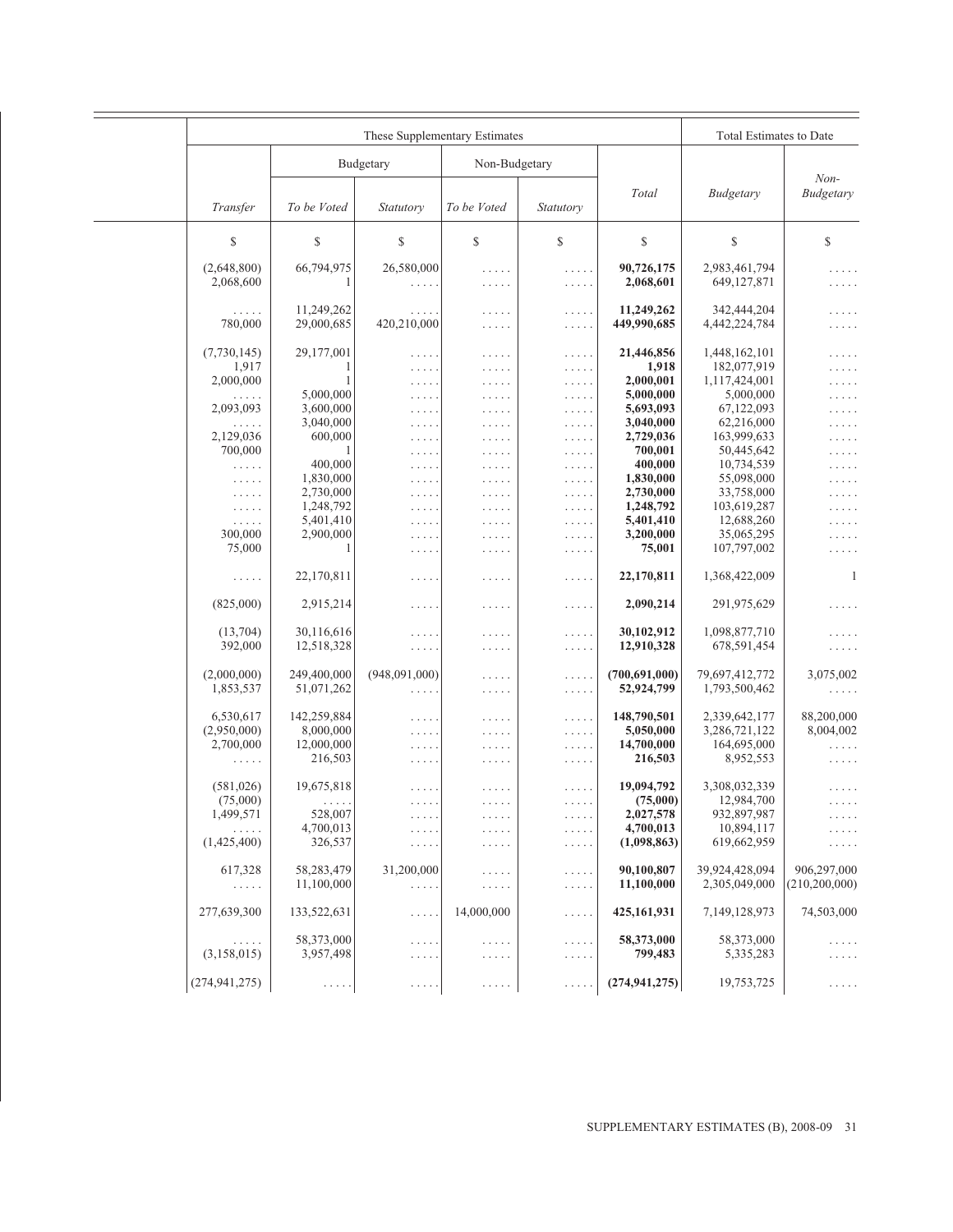# **Summary of these Supplementary Estimates**

| Department or Agency                                     | Previous Authorities |                                            | Permanent<br>Allocations<br>From TB    | Total Authorities to Date |                     |
|----------------------------------------------------------|----------------------|--------------------------------------------|----------------------------------------|---------------------------|---------------------|
|                                                          | Budgetary            | $Non-$<br>Budgetary                        | Central<br>Votes                       | Budgetary                 | $Non-$<br>Budgetary |
|                                                          |                      |                                            |                                        |                           |                     |
| <b>INDUSTRY</b>                                          |                      |                                            |                                        |                           |                     |
|                                                          | 1,136,374,270        | 800,000                                    | 19,640,841                             | 1,156,015,111             | 800,000             |
|                                                          | 368,492,000          | $\cdots$                                   | 9,273,200                              | 377,765,200               | .                   |
|                                                          | 1,699,000            | $\cdots$                                   | 76,800                                 | 1,775,800                 | .                   |
|                                                          | 700,343,000          | $\mathbb{Z}^2$ . In the $\mathbb{Z}^2$     | 18,284,049                             | 718,627,049               | .                   |
| Natural Sciences and Engineering Research Council        | 964,532,750          | .                                          | 1,826,850                              | 966,359,600               | .                   |
| Social Sciences and Humanities Research Council          | 645,584,423          | .                                          | 999,650                                | 646,584,073               | .                   |
| <b>JUSTICE</b>                                           |                      |                                            |                                        |                           |                     |
|                                                          | 700,222,997          | .                                          | 21,954,650                             | 722, 177, 647             | .                   |
| Offices of the Information and Privacy Commissioners     | 60,887,575           | .                                          | 2,544,999                              | 63, 432, 574              | .                   |
|                                                          |                      |                                            |                                        |                           |                     |
| NATIONAL DEFENCE                                         | 27,284,971           | .                                          | 1,090,360                              | 28, 375, 331              | .                   |
|                                                          | 18,835,108,232       |                                            | 200,000,000                            | 19,035,108,232            |                     |
|                                                          | 3,431,000            | .                                          | 156,950                                | 3,587,950                 | .                   |
| <b>NATURAL RESOURCES</b>                                 |                      | .                                          |                                        |                           |                     |
|                                                          | 2,360,235,561        | .                                          | 30,042,465                             | 2,390,278,026             | .                   |
|                                                          | 103,136,000          | .                                          | 3,249,875                              | 106, 385, 875             |                     |
|                                                          | 46,168,000           | .                                          | 1,647,577                              | 47,815,577                |                     |
| <b>PARLIAMENT</b>                                        |                      |                                            |                                        |                           |                     |
|                                                          | 425,052,136          | .                                          | .                                      | 425,052,136               | .                   |
| PRIVY COUNCIL                                            |                      |                                            |                                        |                           |                     |
|                                                          | 124,896,688          | .                                          | 5,427,450                              | 130, 324, 138             | .                   |
| PUBLIC SAFETY AND EMERGENCY                              |                      |                                            |                                        |                           |                     |
| <b>PREPAREDNESS</b>                                      |                      |                                            |                                        |                           |                     |
|                                                          | 420, 445, 412        | .                                          | 5,771,600                              | 426,217,012               | .                   |
|                                                          | 1,728,580,647        | .                                          | 1.1.1.1                                | 1,728,580,647             | .                   |
|                                                          | 450,556,960          | .                                          | 15,552,050                             | 466,109,010               | .                   |
|                                                          | 2,181,880,000        | $\mathbb{Z}^2$ . The set of $\mathbb{Z}^2$ | 76,384,350                             | 2,258,264,350             | .                   |
|                                                          | 45,911,000           | .                                          | 1,886,890                              | 47,797,890                | .                   |
|                                                          | 2,676,159,000        | .                                          | 150,028,900                            | 2,826,187,900             | .                   |
| PUBLIC WORKS AND GOVERNMENT SERVICES                     | 2,461,606,216        | .                                          | 31,619,141                             | 2,493,225,357             | .                   |
| <b>TRANSPORT</b>                                         |                      |                                            |                                        |                           |                     |
|                                                          | 1,349,313,076        | .                                          | 32,083,100                             | 1,381,396,176             | .                   |
| Canadian Air Transport Security Authority                | 279,954,000          | .                                          | $\mathbb{R}^n$ . In the $\mathbb{R}^n$ | 279,954,000               |                     |
|                                                          | 10,204,000           | .                                          | .                                      | 10,204,000                | .                   |
|                                                          | 106,354,000          | .                                          | $\mathbb{R}^n$ . In the $\mathbb{R}^n$ | 106,354,000               | .                   |
|                                                          | 94,247,000           | .                                          | .                                      | 94,247,000                | $\cdots$            |
|                                                          | 2,905,169,903        | .                                          | 1,368,100                              | 2,906,538,003             | .                   |
| Transportation Appeal Tribunal of Canada                 | 1,334,000            | .                                          | 60,044                                 | 1,394,044                 | .                   |
| TREASURY BOARD                                           |                      |                                            |                                        |                           |                     |
|                                                          | 4,503,946,422        | .                                          | (1,078,346,381)                        | 3,425,600,041             | $\cdots$            |
| Public Service Human Resources Management Agency         |                      |                                            |                                        |                           |                     |
|                                                          | 75,871,104           | .                                          | 2,953,029                              | 78,824,133                |                     |
|                                                          | 3,426,876,423        | .                                          | 10,172,676                             | 3,437,049,099             |                     |
| WESTERN ECONOMIC DIVERSIFICATION                         | 268, 321, 000        | .                                          | 2,126,350                              | 270,447,350               |                     |
| All other departments and agencies not included in these |                      |                                            |                                        |                           |                     |
|                                                          | 3,242,900,671        | .                                          | 57,242,224                             | 3,300,142,895             | .                   |
|                                                          | 16,238,575,000       | .                                          | .                                      | 16,238,575,000            | .                   |
|                                                          | 223,581,900,610      | 856,679,005                                | $\cdots$                               | 225, 525, 153, 616        | 856,679,005         |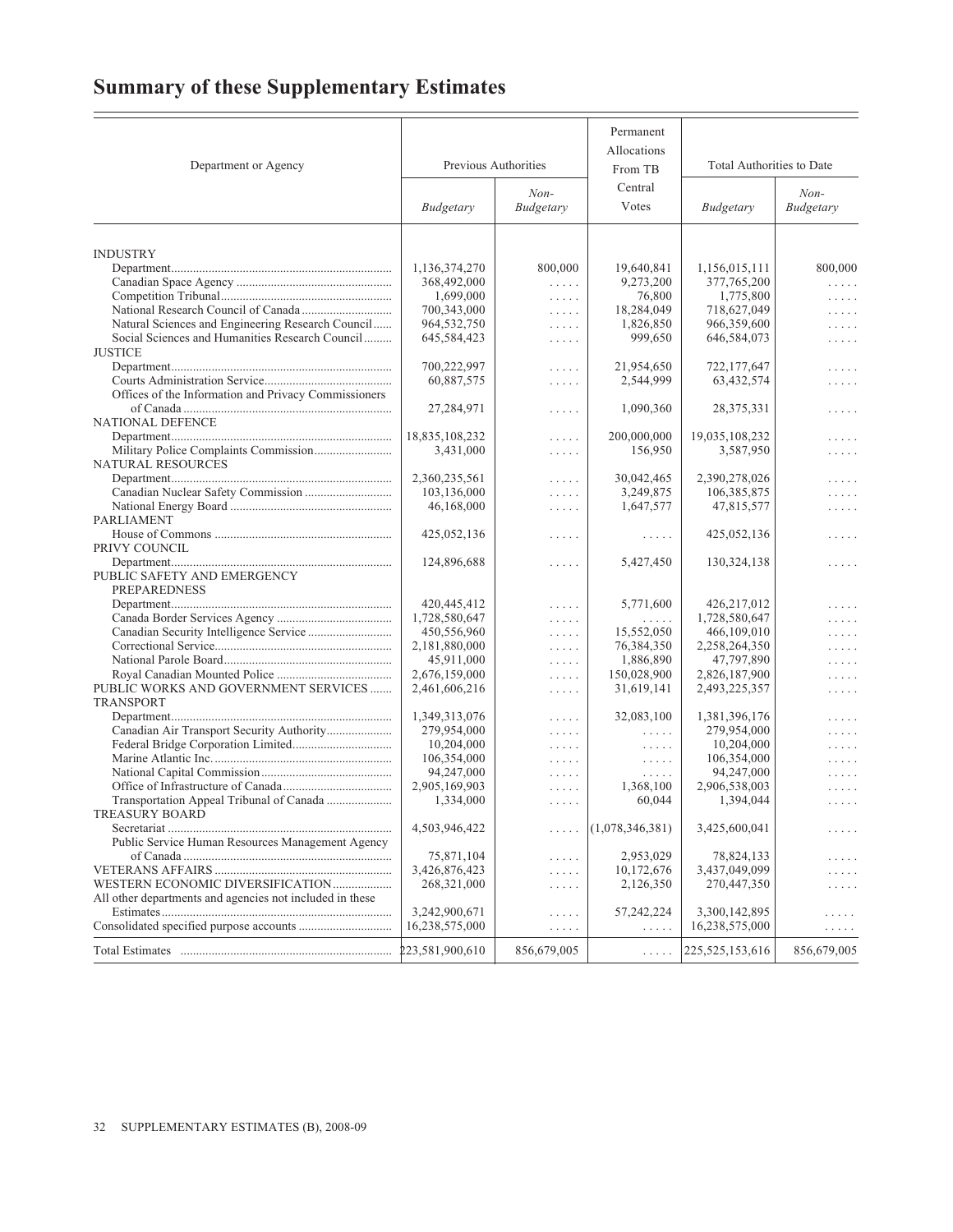| These Supplementary Estimates                                            |                                                            |                      |                      |                                         |                         | Total Estimates to Date    |                     |
|--------------------------------------------------------------------------|------------------------------------------------------------|----------------------|----------------------|-----------------------------------------|-------------------------|----------------------------|---------------------|
|                                                                          |                                                            | Budgetary            | Non-Budgetary        |                                         |                         |                            |                     |
| Transfer                                                                 | To be Voted                                                | Statutory            | To be Voted          | Statutory                               | Total                   | Budgetary                  | $Non-$<br>Budgetary |
| \$                                                                       | \$                                                         | \$                   | \$                   | \$                                      | \$                      | \$                         | \$                  |
| (398, 405)                                                               | 86,405,488                                                 | 23,300,000           | .                    | .                                       | 109,307,083             | 1,265,322,194              | 800,000             |
| .                                                                        | 1                                                          | .                    | .                    | .                                       | 1                       | 377, 765, 201              | .                   |
| 300,000                                                                  |                                                            | .                    | .                    | .                                       | 300,001                 | 2,075,801                  | .                   |
| 6,383,155<br>920,000                                                     | 10,684,313<br>738,007                                      | $\ldots$             | .                    | .                                       | 17,067,468<br>1,658,007 | 735,694,517<br>968,017,607 | .                   |
| 297,528                                                                  | 2,270,057                                                  | $\ldots$             | 1.1.1.1              | .                                       | 2,567,585               | 649,151,658                | .                   |
|                                                                          |                                                            | $\ldots$             | .                    | .                                       |                         |                            | .                   |
|                                                                          | 25,262,349                                                 | $\ldots$ .           |                      | .                                       | 25,262,349              | 747,439,996                | .                   |
| .<br>.                                                                   | 1,349,175                                                  | .                    | .<br>.               | .                                       | 1,349,175               | 64,781,749                 | .                   |
|                                                                          |                                                            |                      |                      |                                         |                         |                            |                     |
| .                                                                        | 3,071,389                                                  | $\cdots\cdots\cdots$ | .                    | $\cdots$                                | 3,071,389               | 31,446,720                 | .                   |
| (11,687,586)                                                             | 452,399,359                                                |                      |                      |                                         | 440,711,773             | 19,475,820,005             |                     |
|                                                                          | 1,203,831                                                  | $\cdots$             | .                    | .                                       | 1,203,831               | 4,791,781                  | .                   |
| .                                                                        |                                                            | .                    | .                    | .                                       |                         |                            | .                   |
| (457, 167)                                                               | 21,614,274                                                 | $\sim$ $\sim$ $\sim$ | .                    | .                                       | 21,157,107              | 2,411,435,133              | .                   |
| .                                                                        | 3,699,268                                                  | $\cdots$             | .                    | .                                       | 3,699,268               | 110,085,143                | .                   |
|                                                                          | 267,000                                                    | .                    | .                    | .                                       | 267,000                 | 48,082,577                 | .                   |
| .                                                                        |                                                            |                      |                      |                                         |                         |                            |                     |
| .                                                                        | 2,578,712                                                  | 1,403,200            | .                    | .                                       | 3,981,912               | 429,034,048                | .                   |
| .                                                                        | 10,081,146                                                 | $\cdots$             | .                    | .                                       | 10,081,146              | 140,405,284                | .                   |
| (38,610,269)                                                             | 27,332,705                                                 |                      |                      |                                         | (11, 277, 564)          | 414,939,448                |                     |
| (707,700)                                                                | 30,001                                                     | $\ldots$             | .                    | .                                       | (677, 699)              | 1,727,902,948              | .                   |
| 203,600                                                                  | 3,730,544                                                  | $\ldots$             | .                    | .                                       | 3,934,144               | 470,043,154                | .                   |
| (315,000)                                                                | 12,473,257                                                 | .                    | .                    | .                                       | 12,158,257              | 2,270,422,607              | .                   |
| 315,000                                                                  | 1,006,944                                                  | $\sim$ $\sim$ $\sim$ | .                    | .                                       | 1,321,944               | 49,119,834                 | .                   |
| 36,930,627                                                               | 114,554,234                                                | $\cdots$             | .                    | .<br>.                                  | 151,484,861             | 2,977,672,761              | .                   |
| 1,948,723                                                                | 109,845,224                                                | .<br>.               | .<br>.               | .                                       | 111,793,947             | 2,605,019,304              | .<br>.              |
|                                                                          |                                                            |                      |                      |                                         |                         |                            |                     |
| (1,801,668)                                                              | 55,721,214                                                 | .                    | .                    | .                                       | 53,919,546              | 1,435,315,722              | .                   |
| .                                                                        | 156,202,000                                                | $\ldots$             | .                    | .                                       | 156,202,000             | 436,156,000                |                     |
| .                                                                        | 500,000                                                    | .                    | .                    | .                                       | 500,000                 | 10,704,000                 | .                   |
| .                                                                        | 4,122,000                                                  | $\ldots$             | $\dots$              | .                                       | 4,122,000               | 110,476,000                | .                   |
| .                                                                        | 15,432,000                                                 | .                    | .                    | .                                       | 15,432,000              | 109,679,000                | .                   |
| (157, 032)                                                               | 443,221,123                                                | .                    | .                    | .                                       | 443,064,091             | 3,349,602,094              | .                   |
| 400,000                                                                  | 1                                                          | .                    | .                    | .                                       | 400,001                 | 1,794,045                  | .                   |
| 1,179,800                                                                | 185,563,883                                                | .                    | $\cdots\cdots\cdots$ | .                                       | 186,743,683             | 3,612,343,724              | .                   |
| 374,760                                                                  | 16,722,742                                                 |                      |                      |                                         | 17,097,502              | 95,921,635                 |                     |
| 100,000                                                                  | 1,700,001                                                  | .                    | $\cdots\cdots\cdots$ | .                                       | 1,800,001               | 3,438,849,100              | .                   |
| (250,000)                                                                | 18,295,281                                                 | $\ldots$             | $\cdots\cdots\cdots$ | .                                       | 18,045,281              | 288,492,631                | $\cdots$            |
|                                                                          |                                                            | .                    | .                    | .                                       |                         |                            | .                   |
|                                                                          |                                                            |                      |                      |                                         | .                       | 3,300,142,895              | .                   |
| $\sim$ $\sim$ $\sim$ $\sim$ $\sim$<br>$\sim$ $\sim$ $\sim$ $\sim$ $\sim$ | $\cdots\cdots\cdots$<br>$\sim$ $\sim$ $\sim$ $\sim$ $\sim$ | .<br>.               | $\cdots$<br>.        | $\sim$ $\sim$ $\sim$ $\sim$ $\sim$<br>. | .                       | 16,238,575,000             | .                   |
|                                                                          |                                                            |                      |                      |                                         |                         |                            |                     |
| $\ldots$                                                                 | 2,772,185,255                                              | (445, 397, 800)      | 14,000,000           | $\ldots$ .                              | 2,340,787,455           | 227,851,941,071            | 870,679,005         |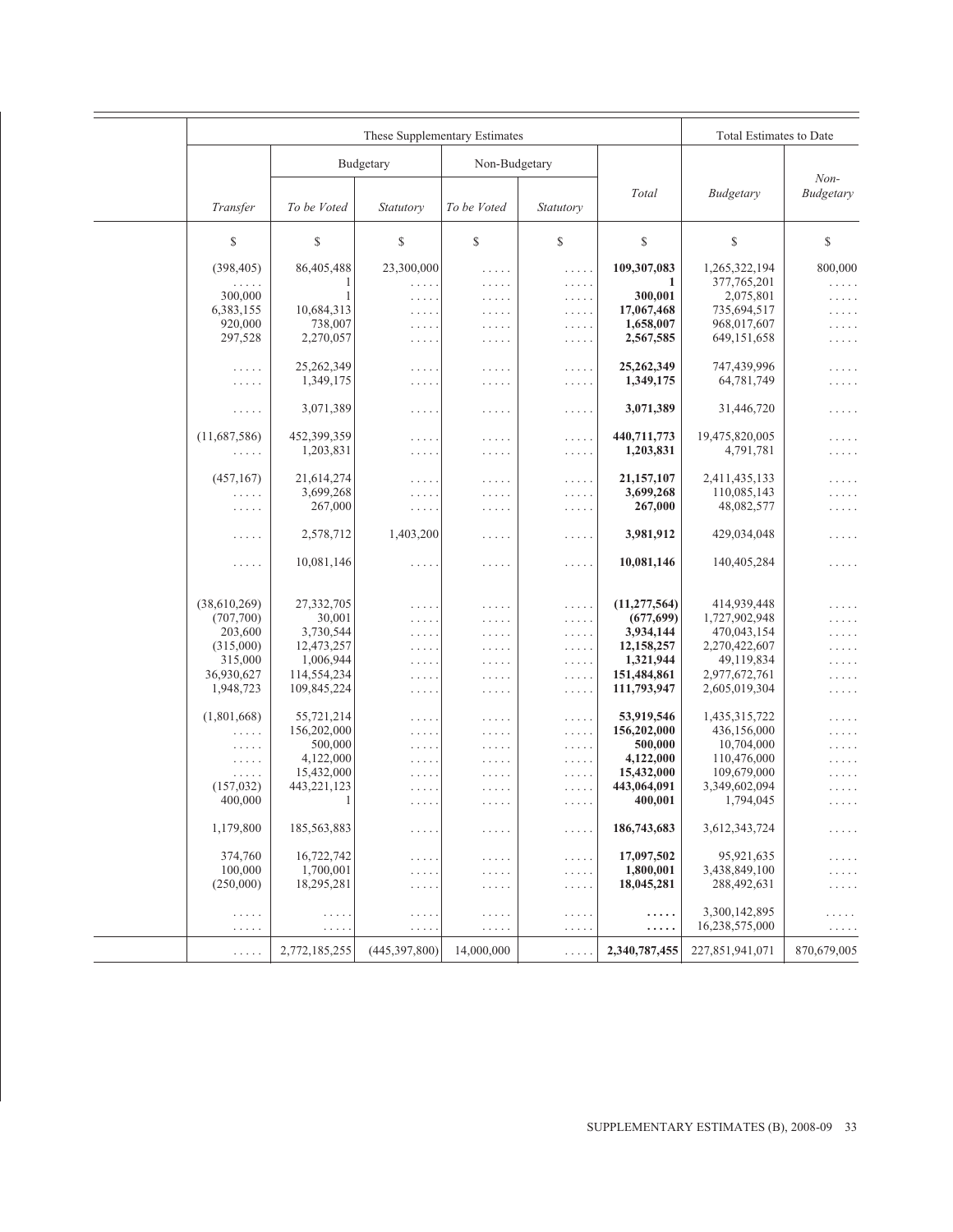## <span id="page-30-0"></span>**Summary of Estimates to Date for 2008-09**

Previous Estimates: 

 $\equiv$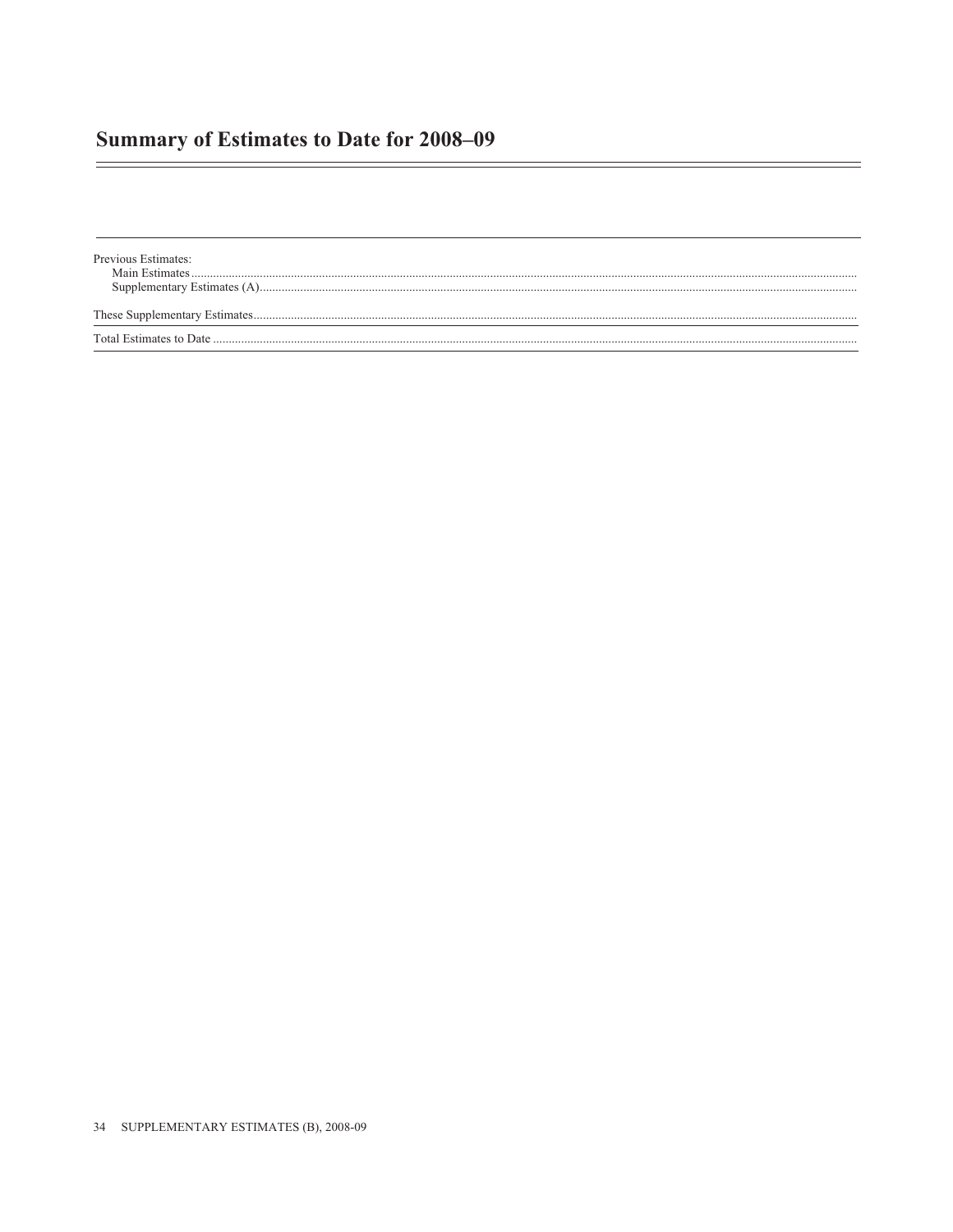|                                 | Budgetary                      | Non-Budgetary                    |             |                  |             |                                  |
|---------------------------------|--------------------------------|----------------------------------|-------------|------------------|-------------|----------------------------------|
| To be Voted                     | Statutory                      | Total                            | To be Voted | Statutory        | Total       | Total                            |
|                                 |                                | \$                               | \$          |                  |             | кB                               |
| 79,015,224,174<br>3,614,036,749 | 141,595,413,006<br>443,498,422 | 220,610,637,180<br>4,057,535,171 | 61,303,002  | 795,376,001<br>. | 856,679,003 | 221,467,316,183<br>4,057,535,173 |
| 82,629,260,923                  | 142,038,911,428                | 224,668,172,351                  | 61,303,004  | 795,376,001      | 856,679,005 | 225, 524, 851, 356               |
| 2,772,185,255                   | (445,397,800)                  | 2,326,787,455                    | 14,000,000  | .                | 14,000,000  | 2,340,787,455                    |
| 85,401,446,178                  | 141,593,513,628                | 226,994,959,806                  | 75,303,004  | 795,376,001      | 870,679,005 | 227,865,638,811                  |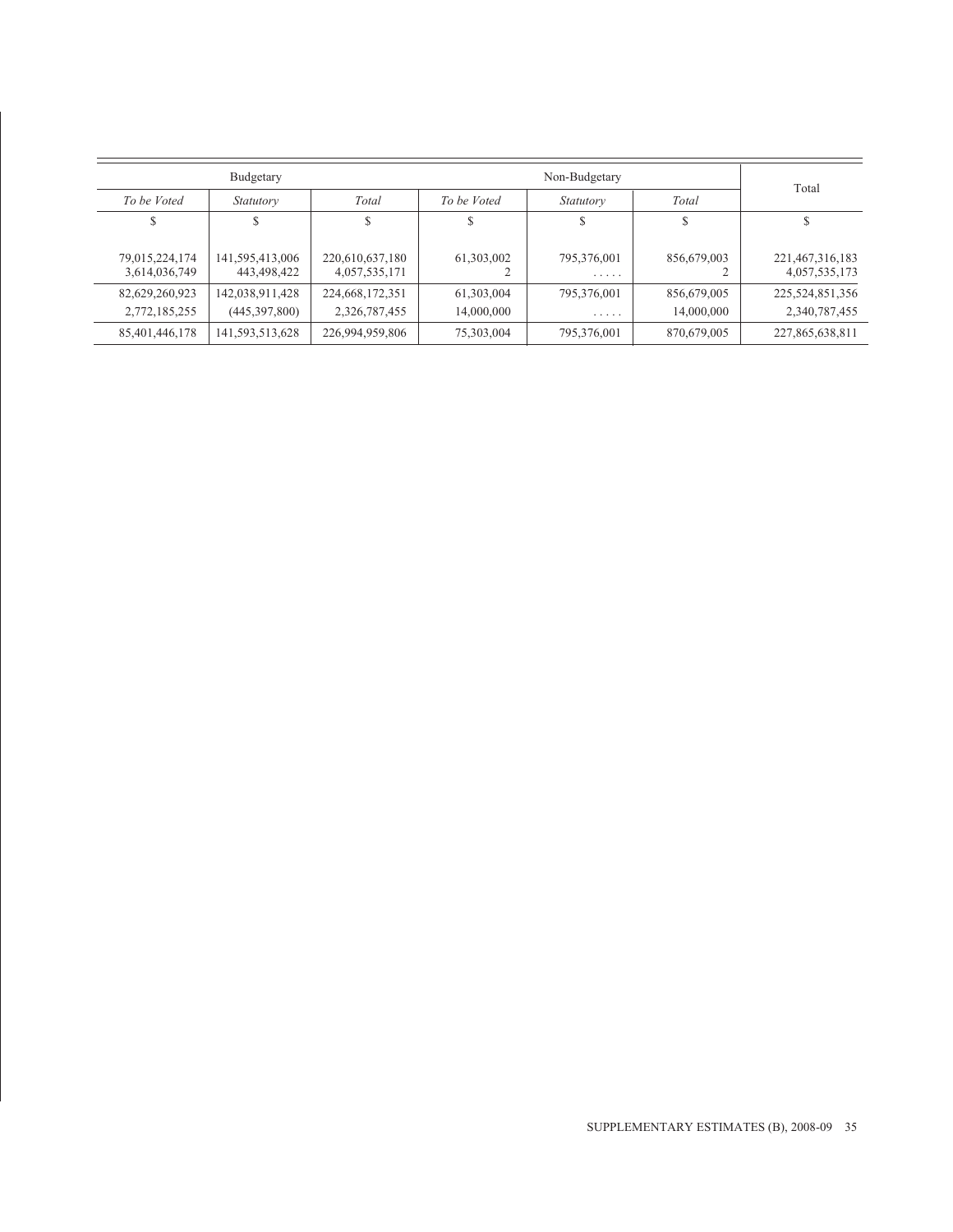<span id="page-32-0"></span>

| Vote<br>No.                             | Service                                                                                                                                                                                                                                                                                                                                                                                                                                                                                                                                                                                                                                                                                                                                                                                                                                                                                                                                                    | Amount $(\$)$                          | Total $(\$)$ |
|-----------------------------------------|------------------------------------------------------------------------------------------------------------------------------------------------------------------------------------------------------------------------------------------------------------------------------------------------------------------------------------------------------------------------------------------------------------------------------------------------------------------------------------------------------------------------------------------------------------------------------------------------------------------------------------------------------------------------------------------------------------------------------------------------------------------------------------------------------------------------------------------------------------------------------------------------------------------------------------------------------------|----------------------------------------|--------------|
|                                         | <b>AGRICULTURE AND AGRI-FOOD</b>                                                                                                                                                                                                                                                                                                                                                                                                                                                                                                                                                                                                                                                                                                                                                                                                                                                                                                                           |                                        |              |
|                                         | <b>DEPARTMENT</b>                                                                                                                                                                                                                                                                                                                                                                                                                                                                                                                                                                                                                                                                                                                                                                                                                                                                                                                                          |                                        |              |
| 1 <sub>b</sub><br>5b<br>10 <sub>b</sub> | Agri-Food - Operating expenditures and, pursuant to<br>Agriculture and<br>paragraph $29.1(2)(a)$ of the <i>Financial Administration Act</i> , authority to expend<br>revenues received from, and to offset expenditures incurred in the fiscal year for,<br>collaborative research agreements and research services, the grazing and<br>breeding activities of the Community Pastures Program and the administration of<br>the AgriStability program; and the payment to each member of the Queen's Privy<br>Council for Canada who is a Minister without Portfolio or a Minister of State who<br>does not preside over a Ministry of State of a salary not to exceed the salary paid<br>to Ministers of State who preside over Ministries of State under the Salaries Act,<br>as adjusted pursuant to the <i>Parliament of Canada Act</i> and pro rata for any period<br>Agriculture and Agri-Food – The grants listed in the Estimates and contributions | 12,673,501<br>20,271,874<br>33,849,600 | 66,794,975   |
|                                         | CANADIAN FOOD INSPECTION AGENCY                                                                                                                                                                                                                                                                                                                                                                                                                                                                                                                                                                                                                                                                                                                                                                                                                                                                                                                            |                                        |              |
| 30 <sub>b</sub>                         | Canadian Food Inspection Agency – Operating expenditures and contributions – To<br>authorize the transfer of \$2,400,000 from Agriculture and Agri-Food Vote 1, and<br>\$500,000 from Health Vote 1, Appropriation Act No. 2, 2008-2009 for the                                                                                                                                                                                                                                                                                                                                                                                                                                                                                                                                                                                                                                                                                                            |                                        | $\mathbf{1}$ |
|                                         | ATLANTIC CANADA OPPORTUNITIES AGENCY                                                                                                                                                                                                                                                                                                                                                                                                                                                                                                                                                                                                                                                                                                                                                                                                                                                                                                                       |                                        |              |
|                                         | <b>DEPARTMENT</b>                                                                                                                                                                                                                                                                                                                                                                                                                                                                                                                                                                                                                                                                                                                                                                                                                                                                                                                                          |                                        |              |
| 1 <sub>b</sub>                          | Atlantic Canada Opportunities Agency – Operating expenditures and the payment to<br>each member of the Queen's Privy Council for Canada who is a Minister without<br>Portfolio or a Minister of State who does not preside over a Ministry of State of a<br>salary not to exceed the salary paid to Ministers of State who preside over<br>Ministries of State under the Salaries Act, as adjusted pursuant to the Parliament                                                                                                                                                                                                                                                                                                                                                                                                                                                                                                                              |                                        |              |
| 5 <sub>b</sub>                          | Atlantic Canada Opportunities Agency - The grants listed in the Estimates and                                                                                                                                                                                                                                                                                                                                                                                                                                                                                                                                                                                                                                                                                                                                                                                                                                                                              | 29,158                                 |              |
|                                         |                                                                                                                                                                                                                                                                                                                                                                                                                                                                                                                                                                                                                                                                                                                                                                                                                                                                                                                                                            | 11,220,104                             | 11,249,262   |
|                                         |                                                                                                                                                                                                                                                                                                                                                                                                                                                                                                                                                                                                                                                                                                                                                                                                                                                                                                                                                            |                                        |              |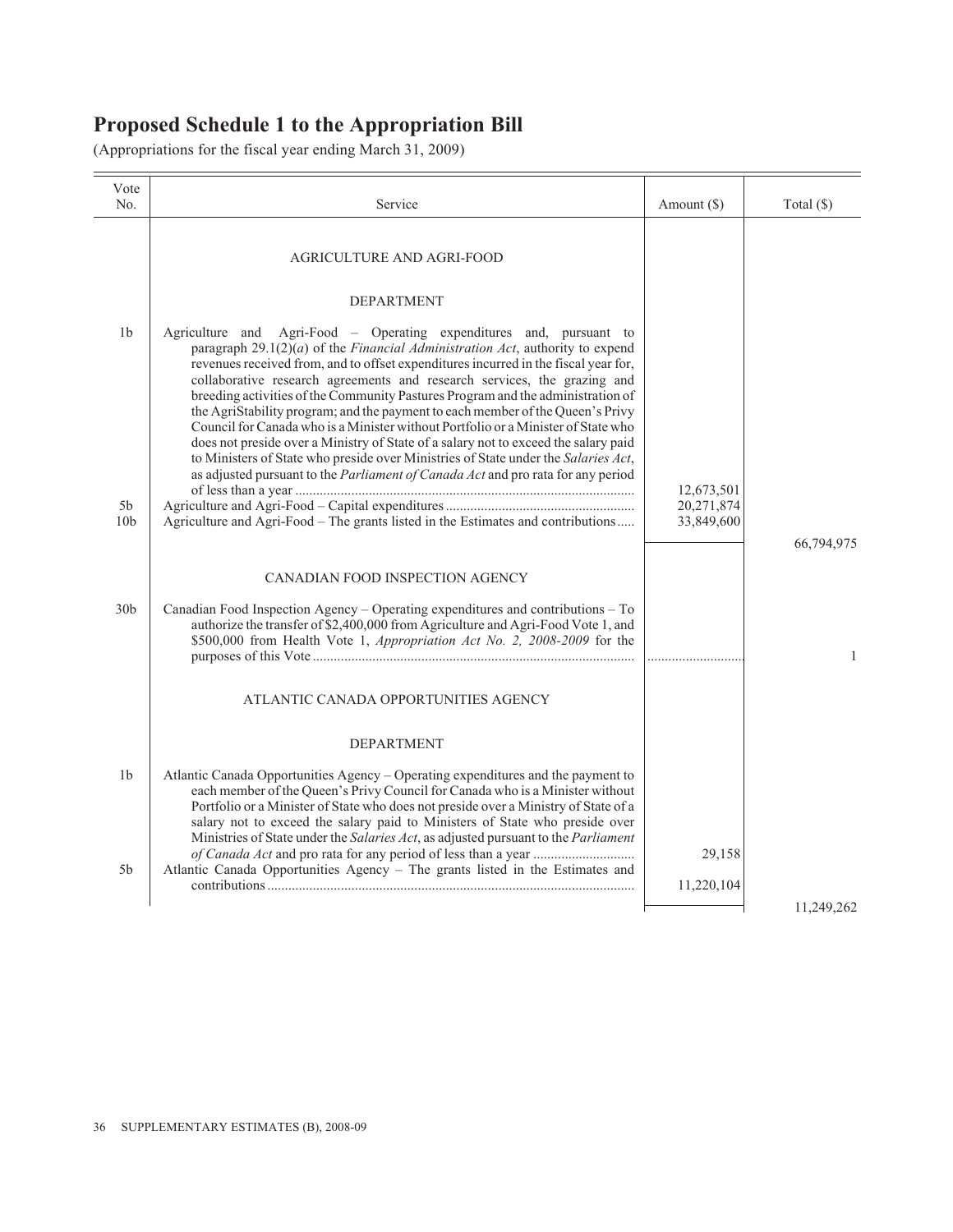| Vote<br>No.     | Service                                                                                                                                                                                                                                                                                                                                                                                                                                                                                                                                                                                                                                                                                                                                                         | Amount $(\$)$ | Total $(\$)$ |
|-----------------|-----------------------------------------------------------------------------------------------------------------------------------------------------------------------------------------------------------------------------------------------------------------------------------------------------------------------------------------------------------------------------------------------------------------------------------------------------------------------------------------------------------------------------------------------------------------------------------------------------------------------------------------------------------------------------------------------------------------------------------------------------------------|---------------|--------------|
|                 | <b>CANADIAN HERITAGE</b>                                                                                                                                                                                                                                                                                                                                                                                                                                                                                                                                                                                                                                                                                                                                        |               |              |
|                 | <b>DEPARTMENT</b>                                                                                                                                                                                                                                                                                                                                                                                                                                                                                                                                                                                                                                                                                                                                               |               |              |
| 1 <sub>b</sub>  | Canadian Heritage – Operating expenditures and, pursuant to paragraph $29.1(2)(a)$ of<br>the Financial Administration Act, authority to expend revenues received during<br>the fiscal year by the Canadian Conservation Institute, the Canadian Heritage<br>Information Network, the Exhibition Transportation Service and the Canadian<br>Audio-visual Certification Office, and the payment to each member of the<br>Queen's Privy Council for Canada who is a Minister without Portfolio or a<br>Minister of State who does not preside over a Ministry of State of a salary not to<br>exceed the salary paid to Ministers of State who preside over Ministries of State<br>under the Salaries Act, as adjusted pursuant to the Parliament of Canada Act and |               |              |
| 5 <sub>b</sub>  | pro rata for any period of less than a year - To authorize the transfer of \$25,583<br>from Canadian Heritage Vote 10, Appropriation Act No. 2, 2008-2009 for the<br>Canadian Heritage $-$ The grants listed in the Estimates and contributions $-$ To<br>authorize the transfer of \$104,929 from Indian Affairs and Northern                                                                                                                                                                                                                                                                                                                                                                                                                                  | 1             |              |
|                 | Development Vote 10, and \$80,000 from Indian Affairs and Northern<br>Development Vote 1, Appropriation Act No. 2, 2008-2009 for the purposes of                                                                                                                                                                                                                                                                                                                                                                                                                                                                                                                                                                                                                | 29,177,000    | 29,177,001   |
|                 | CANADA COUNCIL FOR THE ARTS                                                                                                                                                                                                                                                                                                                                                                                                                                                                                                                                                                                                                                                                                                                                     |               |              |
| 10 <sub>b</sub> | Payments to the Canada Council for the Arts under section 18 of the Canada Council<br>for the Arts Act, to be used for the furtherance of the objects set out in section 8 of<br>that $Act - To$ authorize the transfer of \$27,500 from Canadian Heritage Vote 1,<br>Appropriation Act No. 2, 2008-2009 for the purposes of this Vote                                                                                                                                                                                                                                                                                                                                                                                                                          |               | 1            |
|                 | CANADIAN BROADCASTING CORPORATION                                                                                                                                                                                                                                                                                                                                                                                                                                                                                                                                                                                                                                                                                                                               |               |              |
| 15 <sub>b</sub> | Payments to the Canadian Broadcasting Corporation for operating expenditures - To<br>authorize the transfer of \$2,000,000 from Canadian Heritage Vote 1,                                                                                                                                                                                                                                                                                                                                                                                                                                                                                                                                                                                                       |               | 1            |
|                 | CANADIAN MUSEUM FOR HUMAN RIGHTS                                                                                                                                                                                                                                                                                                                                                                                                                                                                                                                                                                                                                                                                                                                                |               |              |
| 27 <sub>b</sub> | Payments to the Canadian Museum for Human Rights for operating and capital                                                                                                                                                                                                                                                                                                                                                                                                                                                                                                                                                                                                                                                                                      |               | 5,000,000    |
|                 | CANADIAN MUSEUM OF CIVILIZATION                                                                                                                                                                                                                                                                                                                                                                                                                                                                                                                                                                                                                                                                                                                                 |               |              |
| 30 <sub>b</sub> | Payments to the Canadian Museum of Civilization for operating and capital<br>expenditures – To authorize the transfer of \$2,093,093 from Canadian Heritage<br>Vote 1, <i>Appropriation Act No. 2, 2008-2009</i> for the purposes of this Vote and to                                                                                                                                                                                                                                                                                                                                                                                                                                                                                                           |               | 3,600,000    |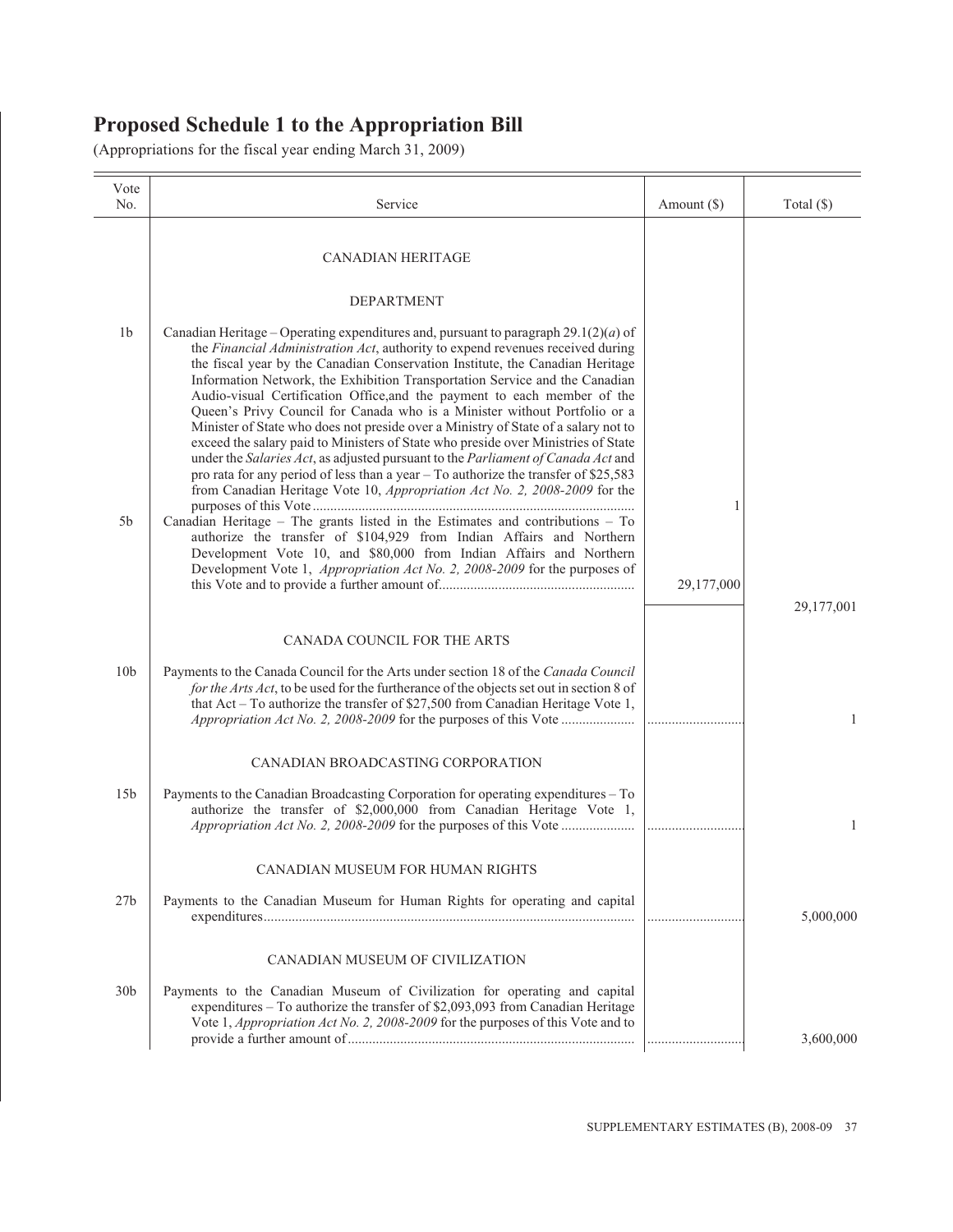| Vote<br>No.     | Service                                                                                                                                                                                                                                                                                                                                                                                                                                                                                       | Amount $(\$)$ | Total $(\$)$ |
|-----------------|-----------------------------------------------------------------------------------------------------------------------------------------------------------------------------------------------------------------------------------------------------------------------------------------------------------------------------------------------------------------------------------------------------------------------------------------------------------------------------------------------|---------------|--------------|
|                 | <b>CANADIAN HERITAGE - Continued</b>                                                                                                                                                                                                                                                                                                                                                                                                                                                          |               |              |
|                 | CANADIAN MUSEUM OF NATURE                                                                                                                                                                                                                                                                                                                                                                                                                                                                     |               |              |
| 35 <sub>b</sub> | Payments to the Canadian Museum of Nature for operating and capital expenditures                                                                                                                                                                                                                                                                                                                                                                                                              |               | 3,040,000    |
|                 | LIBRARY AND ARCHIVES OF CANADA                                                                                                                                                                                                                                                                                                                                                                                                                                                                |               |              |
| 45 <sub>b</sub> | Library and Archives of Canada - Program expenditures, the grants listed in the<br>Estimates and contributions and pursuant to paragraph $29.1(2)(a)$ of the<br>Financial Administration Act, authority to expend revenues received to offset<br>related expenditures incurred in the fiscal year arising from access to and<br>reproduction of materials from the collection - To authorize the transfer of<br>\$2,129,036 from Canadian Heritage Vote 1, Appropriation Act No. 2, 2008-2009 |               | 600,000      |
|                 | NATIONAL ARTS CENTRE CORPORATION                                                                                                                                                                                                                                                                                                                                                                                                                                                              |               |              |
| 50b             | Payments to the National Arts Centre Corporation - To authorize the transfer of<br>\$450,000 from Canadian Heritage Vote 1, and \$250,000 from Western Economic<br>Diversification Vote 5, Appropriation Act No. 2, 2008-2009 for the purposes of                                                                                                                                                                                                                                             |               | $\mathbf{1}$ |
|                 | NATIONAL BATTLEFIELDS COMMISSION                                                                                                                                                                                                                                                                                                                                                                                                                                                              |               |              |
| 55b             |                                                                                                                                                                                                                                                                                                                                                                                                                                                                                               |               | 400,000      |
|                 | NATIONAL GALLERY OF CANADA                                                                                                                                                                                                                                                                                                                                                                                                                                                                    |               |              |
| 65b             | Payments to the National Gallery of Canada for operating and capital expenditures.                                                                                                                                                                                                                                                                                                                                                                                                            |               | 1,830,000    |
|                 | NATIONAL MUSEUM OF SCIENCE AND TECHNOLOGY                                                                                                                                                                                                                                                                                                                                                                                                                                                     |               |              |
| 75b             | Payments to the National Museum of Science and Technology for operating and                                                                                                                                                                                                                                                                                                                                                                                                                   |               | 2,730,000    |
|                 | PUBLIC SERVICE COMMISSION                                                                                                                                                                                                                                                                                                                                                                                                                                                                     |               |              |
| 80b             | Public Service Commission - Program expenditures and, pursuant to<br>paragraph $29.1(2)(a)$ of the <i>Financial Administration Act</i> , authority to expend<br>revenues received in a fiscal year to offset expenditures incurred in that fiscal<br>year arising from the provision of assessment and counselling services and                                                                                                                                                               |               | 1,248,792    |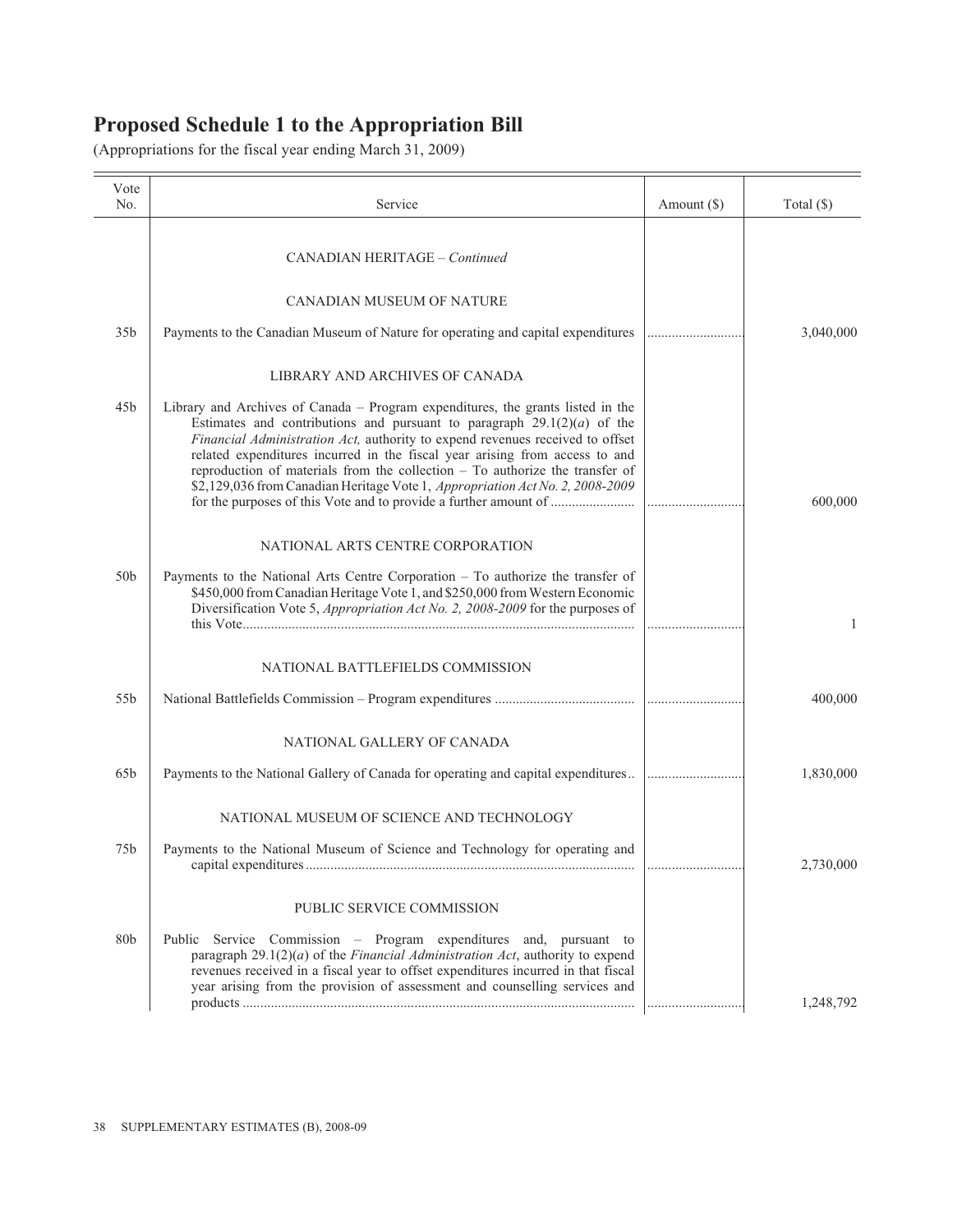| Vote             |                                                                                                                                                                                                                                                                                                                                                                                                                                                                                                                                                                                                                                                                             |               |            |
|------------------|-----------------------------------------------------------------------------------------------------------------------------------------------------------------------------------------------------------------------------------------------------------------------------------------------------------------------------------------------------------------------------------------------------------------------------------------------------------------------------------------------------------------------------------------------------------------------------------------------------------------------------------------------------------------------------|---------------|------------|
| No.              | Service                                                                                                                                                                                                                                                                                                                                                                                                                                                                                                                                                                                                                                                                     | Amount $(\$)$ | Total (\$) |
|                  | CANADIAN HERITAGE - Concluded                                                                                                                                                                                                                                                                                                                                                                                                                                                                                                                                                                                                                                               |               |            |
|                  | PUBLIC SERVICE LABOUR RELATIONS BOARD                                                                                                                                                                                                                                                                                                                                                                                                                                                                                                                                                                                                                                       |               |            |
| 85b              |                                                                                                                                                                                                                                                                                                                                                                                                                                                                                                                                                                                                                                                                             |               | 5,401,410  |
|                  | STATUS OF WOMEN - OFFICE OF THE CO-ORDINATOR                                                                                                                                                                                                                                                                                                                                                                                                                                                                                                                                                                                                                                |               |            |
| 105 <sub>b</sub> | Status of Women – Office of the Co-ordinator – The grants listed in the Estimates and<br>contributions - To authorize the transfer of \$300,000 from Canadian Heritage<br>Vote 5, <i>Appropriation Act No. 2, 2008-2009</i> for the purposes of this Vote and to                                                                                                                                                                                                                                                                                                                                                                                                            |               | 2,900,000  |
|                  | <b>TELEFILM CANADA</b>                                                                                                                                                                                                                                                                                                                                                                                                                                                                                                                                                                                                                                                      |               |            |
| 110b             | Payments to Telefilm Canada to be used for the purposes set out in the Telefilm<br>Canada $Act$ – To authorize the transfer of \$75,000 from Canadian Heritage<br>Vote 5, Appropriation Act No. 2, 2008-2009 for the purposes of this Vote                                                                                                                                                                                                                                                                                                                                                                                                                                  |               | 1          |
|                  | <b>CITIZENSHIP AND IMMIGRATION</b>                                                                                                                                                                                                                                                                                                                                                                                                                                                                                                                                                                                                                                          |               |            |
|                  | <b>DEPARTMENT</b>                                                                                                                                                                                                                                                                                                                                                                                                                                                                                                                                                                                                                                                           |               |            |
| 1 <sub>b</sub>   | Citizenship and Immigration - Operating expenditures and the payment to each<br>member of the Queen's Privy Council for Canada who is a Minister without<br>Portfolio or a Minister of State who does not preside over a Ministry of State of a<br>salary not to exceed the salary paid to Ministers of State who preside over<br>Ministries of State under the Salaries Act, as adjusted pursuant to the Parliament<br>of Canada Act and pro rata for any period of less than a year $-$ To authorize the<br>transfer of \$3,000,000 from Citizenship and Immigration Vote 5, Appropriation<br>Act No. 2, 2008-2009 for the purposes of this Vote and to provide a further |               | 22,170,811 |
|                  | ECONOMIC DEVELOPMENT AGENCY OF CANADA<br>FOR THE REGIONS OF QUEBEC                                                                                                                                                                                                                                                                                                                                                                                                                                                                                                                                                                                                          |               |            |
| 1 <sub>b</sub>   | Economic Development Agency of Canada for the Regions of Quebec – Operating<br>expenditures and the payment to each member of the Queen's Privy Council for<br>Canada who is a Minister without Portfolio or a Minister of State who does not<br>preside over a Ministry of State of a salary not to exceed the salary paid to<br>Ministers of State who preside over Ministries of State under the Salaries Act, as<br>adjusted pursuant to the <i>Parliament of Canada Act</i> and pro rata for any period of                                                                                                                                                             |               |            |
|                  |                                                                                                                                                                                                                                                                                                                                                                                                                                                                                                                                                                                                                                                                             | 65,214        |            |
| 5 <sub>b</sub>   | Economic Development Agency of Canada for the Regions of Quebec - The grants                                                                                                                                                                                                                                                                                                                                                                                                                                                                                                                                                                                                | 2,850,000     |            |
|                  |                                                                                                                                                                                                                                                                                                                                                                                                                                                                                                                                                                                                                                                                             |               | 2,915,214  |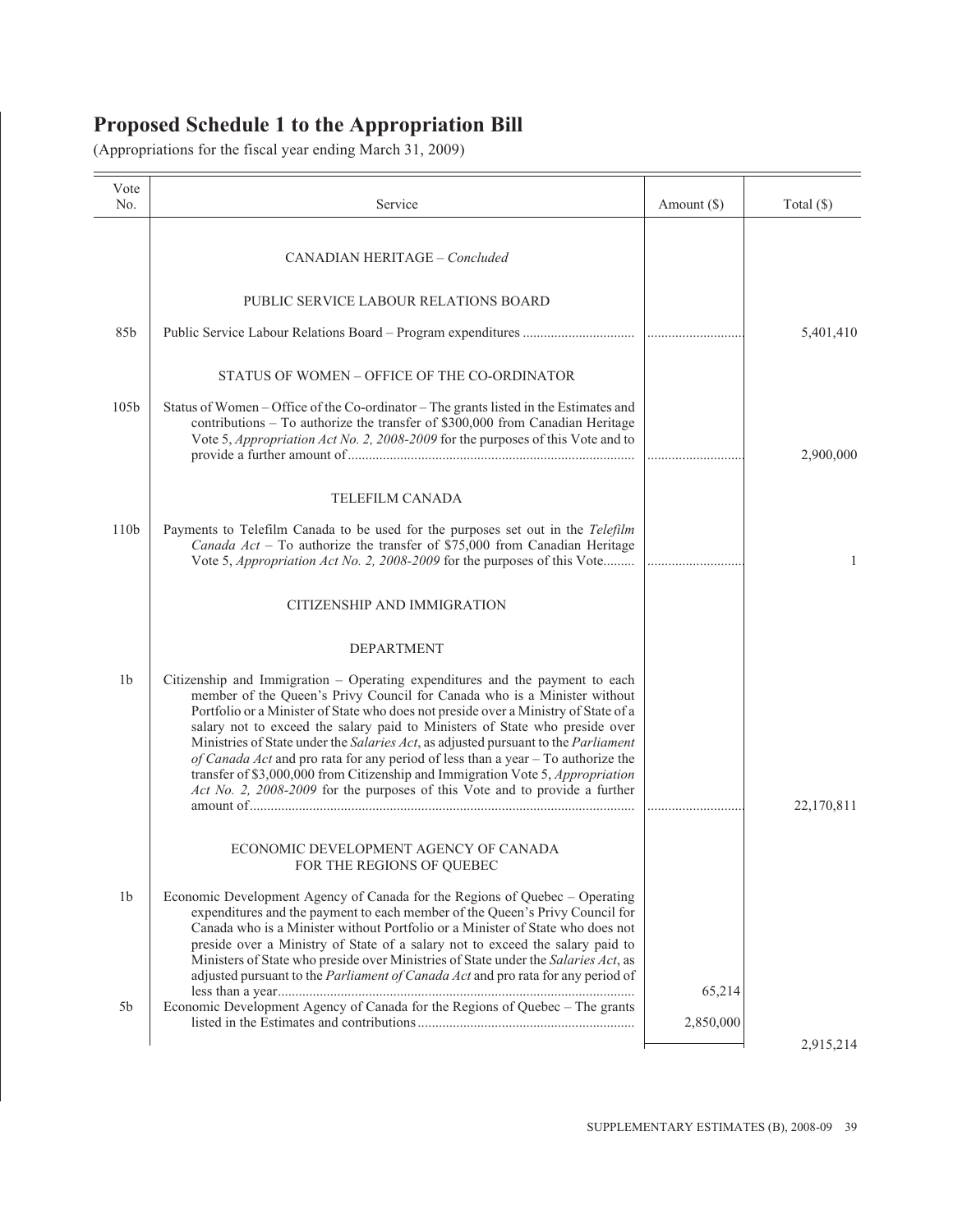| Vote<br>No.                      | Service                                                                                                                                                                                                                                                                                                                                                                                                                                                                                                                                                                                                                                                                                                                                                                                                                                                                                                                                                                                                                                                                                                                                                                                                                                                                                                                                                                                                                                                                                                                                                                                                                                                                                                                                                                                                                                                                                                                                                        | Amount $(\$)$ | Total (\$) |
|----------------------------------|----------------------------------------------------------------------------------------------------------------------------------------------------------------------------------------------------------------------------------------------------------------------------------------------------------------------------------------------------------------------------------------------------------------------------------------------------------------------------------------------------------------------------------------------------------------------------------------------------------------------------------------------------------------------------------------------------------------------------------------------------------------------------------------------------------------------------------------------------------------------------------------------------------------------------------------------------------------------------------------------------------------------------------------------------------------------------------------------------------------------------------------------------------------------------------------------------------------------------------------------------------------------------------------------------------------------------------------------------------------------------------------------------------------------------------------------------------------------------------------------------------------------------------------------------------------------------------------------------------------------------------------------------------------------------------------------------------------------------------------------------------------------------------------------------------------------------------------------------------------------------------------------------------------------------------------------------------------|---------------|------------|
|                                  | <b>ENVIRONMENT</b>                                                                                                                                                                                                                                                                                                                                                                                                                                                                                                                                                                                                                                                                                                                                                                                                                                                                                                                                                                                                                                                                                                                                                                                                                                                                                                                                                                                                                                                                                                                                                                                                                                                                                                                                                                                                                                                                                                                                             |               |            |
|                                  | <b>DEPARTMENT</b>                                                                                                                                                                                                                                                                                                                                                                                                                                                                                                                                                                                                                                                                                                                                                                                                                                                                                                                                                                                                                                                                                                                                                                                                                                                                                                                                                                                                                                                                                                                                                                                                                                                                                                                                                                                                                                                                                                                                              |               |            |
| 1 <sub>b</sub><br>5 <sub>b</sub> | Environment – Operating expenditures, and<br>(a) recoverable expenditures incurred in respect of the Prairie Provinces Water<br>Board, the Qu'Appelle Basin Study Board and the St. John River Basin Study<br>Board:<br>$(b)$ authority for the Minister of the Environment to engage such consultants as<br>may be required by the Boards identified in paragraph $(a)$ , at such remuneration<br>as those Boards may determine;<br>(c) recoverable expenditures incurred in respect of Regional Water Resources<br>Planning Investigations and Water Resources Inventories;<br>$(d)$ authority to make recoverable advances not exceeding the aggregate of the<br>amount of the shares of the Provinces of Manitoba and Ontario of the cost of<br>regulating the levels of Lake of the Woods and Lac Seul;<br>(e) authority to make recoverable advances not exceeding the aggregate of the<br>amount of the shares of provincial and outside agencies of the cost of hydrometric<br>surveys;<br>(f) pursuant to paragraph $29.1(2)(a)$ of the <i>Financial Administration Act</i> ,<br>authority to expend in the current fiscal year revenues received during the fiscal<br>year arising from the operations of the department funded from this Vote; and<br>$(g)$ the payment to each member of the Queen's Privy Council for Canada who is<br>a Minister without Portfolio or a Minister of State who does not preside over a<br>Ministry of State of a salary not to exceed the salary paid to Ministers of State who<br>preside over Ministries of State under the Salaries Act, as adjusted pursuant to the<br><i>Parliament of Canada Act</i> and pro rata for any period of less than a year – To<br>authorize the transfer of \$153,333 from Indian Affairs and Northern<br>Development Vote 1, <i>Appropriation Act No. 2, 2008-2009</i> for the purposes of<br>Environment – Capital expenditures and authority to make payments to provinces or | 23,623,476    |            |
|                                  | municipalities as contributions towards construction done by those bodies and<br>authority to make recoverable advances not exceeding the amount of the shares of<br>provincial and outside agencies of the cost of joint projects including<br>expenditures on other than federal property $-$ To authorize the transfer of<br>\$315,000 from National Defence Vote 5, Appropriation Act No. 2, 2008-2009 for                                                                                                                                                                                                                                                                                                                                                                                                                                                                                                                                                                                                                                                                                                                                                                                                                                                                                                                                                                                                                                                                                                                                                                                                                                                                                                                                                                                                                                                                                                                                                 |               |            |
| 10 <sub>b</sub>                  | Environment - The grants listed in the Estimates and contributions, contributions to<br>developing countries in accordance with the Multilateral Fund of the Montreal<br>Protocol taking the form of cash payments or the provision of goods, equipment<br>or services – To authorize the transfer of \$664,021 from Environment Vote 1, and<br>\$67,763 from Fisheries and Oceans Vote 10, <i>Appropriation Act No. 2, 2008-2009</i>                                                                                                                                                                                                                                                                                                                                                                                                                                                                                                                                                                                                                                                                                                                                                                                                                                                                                                                                                                                                                                                                                                                                                                                                                                                                                                                                                                                                                                                                                                                          | 4,513,140     |            |
|                                  |                                                                                                                                                                                                                                                                                                                                                                                                                                                                                                                                                                                                                                                                                                                                                                                                                                                                                                                                                                                                                                                                                                                                                                                                                                                                                                                                                                                                                                                                                                                                                                                                                                                                                                                                                                                                                                                                                                                                                                | 1,980,000     | 30,116,616 |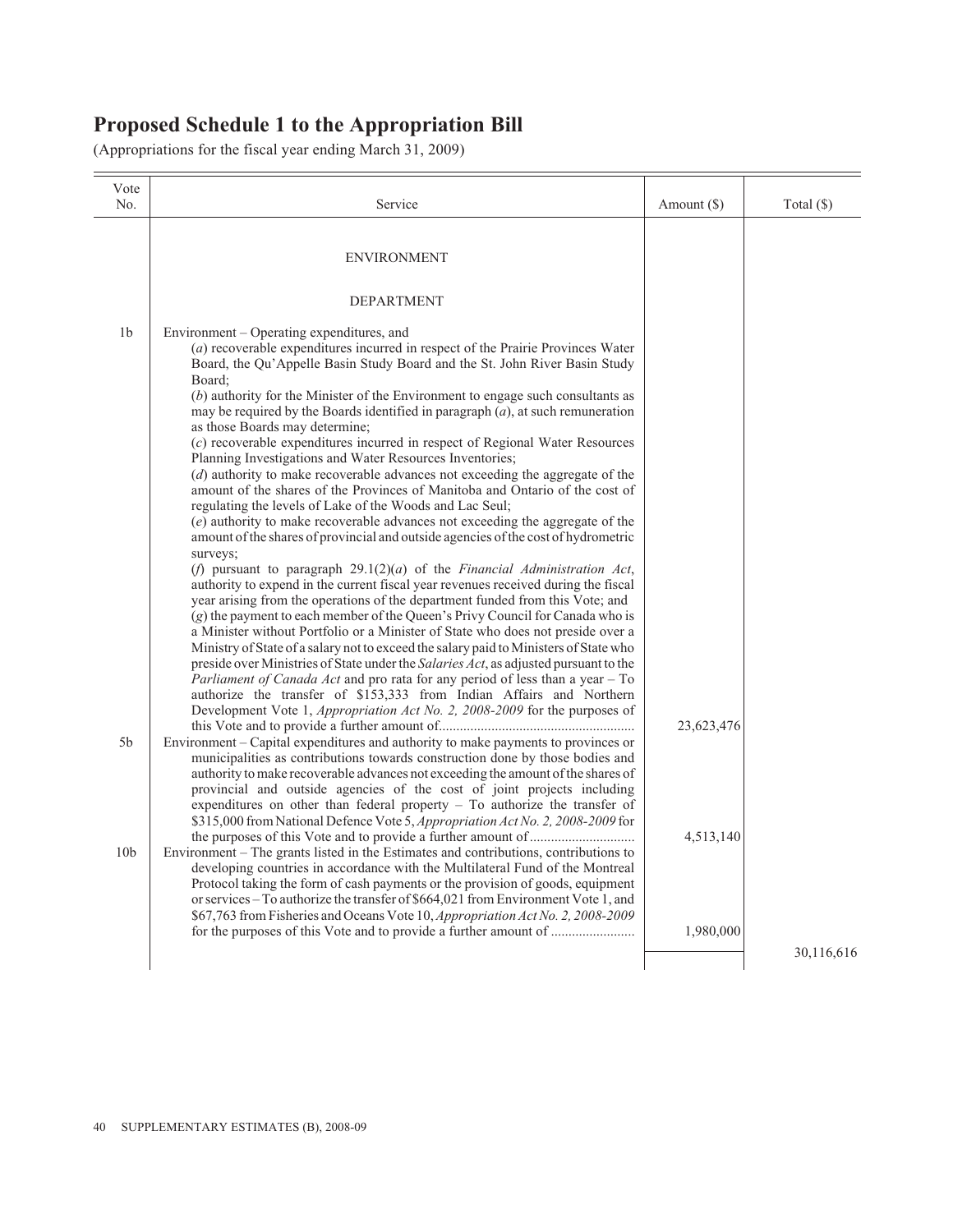| Vote<br>No.     | Service                                                                                                                                                                                                                                                                                                                                                                                                                                                                                                                                                                                                                                                                                                                                                                                                                                                                                                                                                                                                                                                                                                                                                                                                                                                                                                                                                                                                                                                                                                                                                                                                                                      | Amount $(\$)$ | Total $(\$)$ |
|-----------------|----------------------------------------------------------------------------------------------------------------------------------------------------------------------------------------------------------------------------------------------------------------------------------------------------------------------------------------------------------------------------------------------------------------------------------------------------------------------------------------------------------------------------------------------------------------------------------------------------------------------------------------------------------------------------------------------------------------------------------------------------------------------------------------------------------------------------------------------------------------------------------------------------------------------------------------------------------------------------------------------------------------------------------------------------------------------------------------------------------------------------------------------------------------------------------------------------------------------------------------------------------------------------------------------------------------------------------------------------------------------------------------------------------------------------------------------------------------------------------------------------------------------------------------------------------------------------------------------------------------------------------------------|---------------|--------------|
|                 | <b>FINANCE</b>                                                                                                                                                                                                                                                                                                                                                                                                                                                                                                                                                                                                                                                                                                                                                                                                                                                                                                                                                                                                                                                                                                                                                                                                                                                                                                                                                                                                                                                                                                                                                                                                                               |               |              |
|                 | DEPARTMENT                                                                                                                                                                                                                                                                                                                                                                                                                                                                                                                                                                                                                                                                                                                                                                                                                                                                                                                                                                                                                                                                                                                                                                                                                                                                                                                                                                                                                                                                                                                                                                                                                                   |               |              |
| 1 <sub>b</sub>  | Finance – Operating expenditures and the payment to each member of the Queen's<br>Privy Council for Canada who is a Minister without Portfolio or a Minister of<br>State who does not preside over a Ministry of State of a salary not to exceed the<br>salary paid to Ministers of State who preside over Ministries of State under the<br>Salaries Act, as adjusted pursuant to the Parliament of Canada Act and pro rata<br>for any period of less than a year and authority to expend revenue received during                                                                                                                                                                                                                                                                                                                                                                                                                                                                                                                                                                                                                                                                                                                                                                                                                                                                                                                                                                                                                                                                                                                            | 15,000,000    |              |
| 5b              |                                                                                                                                                                                                                                                                                                                                                                                                                                                                                                                                                                                                                                                                                                                                                                                                                                                                                                                                                                                                                                                                                                                                                                                                                                                                                                                                                                                                                                                                                                                                                                                                                                              | 234,400,000   | 249,400,000  |
|                 | FISHERIES AND OCEANS                                                                                                                                                                                                                                                                                                                                                                                                                                                                                                                                                                                                                                                                                                                                                                                                                                                                                                                                                                                                                                                                                                                                                                                                                                                                                                                                                                                                                                                                                                                                                                                                                         |               |              |
| 1 <sub>b</sub>  | Fisheries and Oceans – Operating expenditures, and<br>(a) Canada's share of expenses of the International Fisheries Commissions,<br>authority to provide free accommodation for the International Fisheries<br>Commissions and authority to make recoverable advances in the amounts of the<br>shares of the International Fisheries Commissions of joint cost projects;<br>(b) authority to make recoverable advances for transportation, stevedoring and<br>other shipping services performed on behalf of individuals, outside agencies and<br>other governments in the course of, or arising out of, the exercise of jurisdiction in<br>navigation, including aids to navigation and shipping;<br>$(c)$ authority to expend revenue received during the fiscal year in the course of, or<br>arising from, the activities of the Canadian Coast Guard; and<br>$(d)$ the payment to each member of the Queen's Privy Council for Canada who is<br>a Minister without Portfolio or a Minister of State who does not preside over a<br>Ministry of State of a salary not to exceed the salary paid to Ministers of State who<br>preside over Ministries of State under the Salaries Act, as adjusted pursuant to the<br><i>Parliament of Canada Act</i> and pro rata for any period of less than a year – To<br>authorize the transfer of \$1,546,173 from Fisheries and Oceans Vote 10,<br>\$1,305,000 from Transport Vote 1, \$549,800 from Environment Vote 1, \$42,500<br>from Canadian Heritage Vote 5, and \$15,000 from National Defence Vote 5,<br>Appropriation Act No. 2, 2008-2009 for the purposes of this Vote and to provide a | 33,273,217    |              |
| 5b              | Fisheries and Oceans - Capital expenditures and authority to make payments to<br>provinces, municipalities and local or private authorities as contributions towards<br>construction done by those bodies and authority for the purchase and disposal of                                                                                                                                                                                                                                                                                                                                                                                                                                                                                                                                                                                                                                                                                                                                                                                                                                                                                                                                                                                                                                                                                                                                                                                                                                                                                                                                                                                     |               |              |
| 10 <sub>b</sub> | Fisheries and Oceans - The grants listed in the Estimates and contributions - To<br>authorize the transfer of \$1,722,500 from Fisheries and Oceans Vote 1, and                                                                                                                                                                                                                                                                                                                                                                                                                                                                                                                                                                                                                                                                                                                                                                                                                                                                                                                                                                                                                                                                                                                                                                                                                                                                                                                                                                                                                                                                              | 12,954,945    |              |
|                 | \$34,000 from Canadian Heritage Vote 5, Appropriation Act No. 2, 2008-2009 for                                                                                                                                                                                                                                                                                                                                                                                                                                                                                                                                                                                                                                                                                                                                                                                                                                                                                                                                                                                                                                                                                                                                                                                                                                                                                                                                                                                                                                                                                                                                                               | 4,843,100     | 51,071,262   |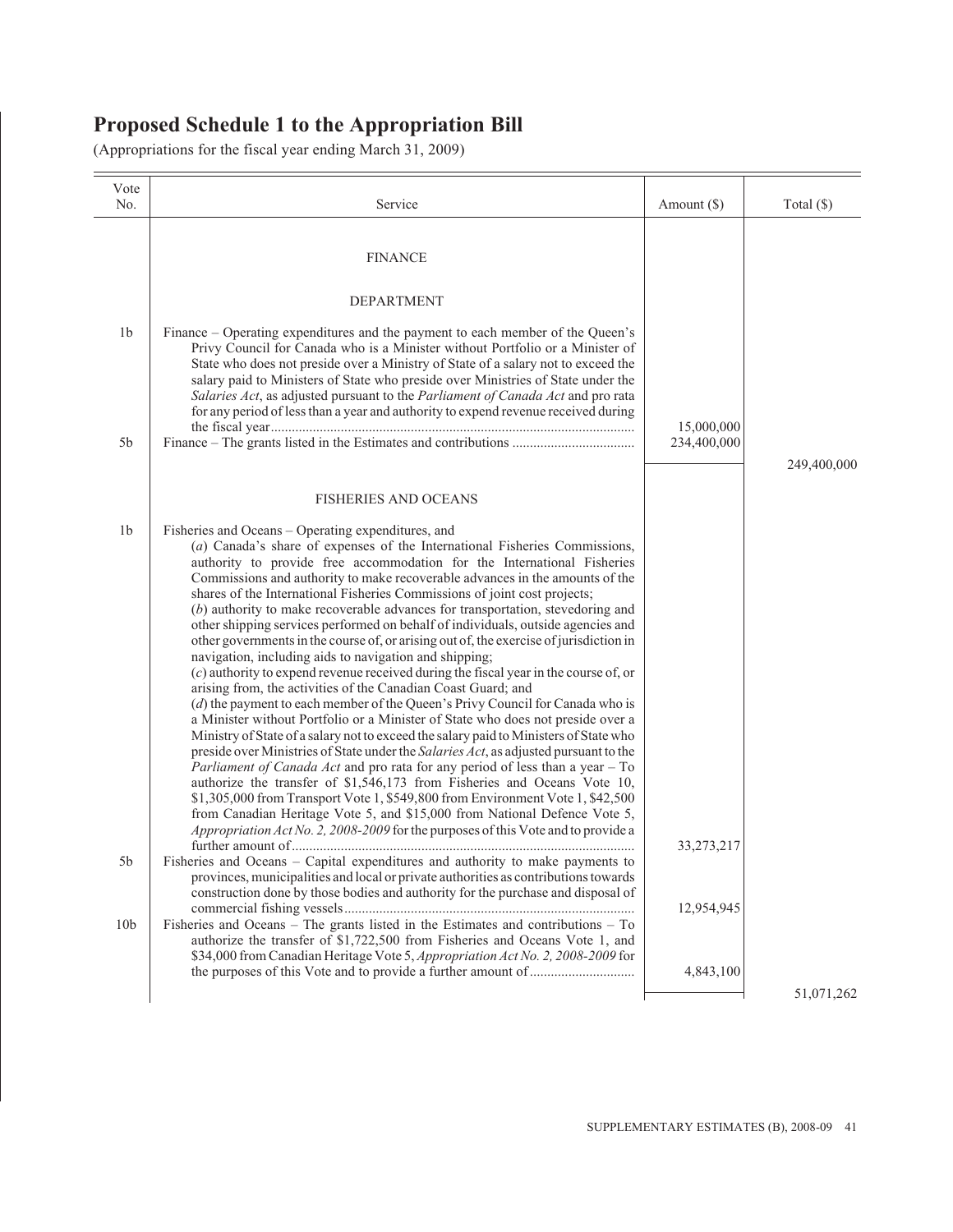| Vote<br>No.    | Service                                                                                                                                                                                                                                                                                                                                                                                                                                                                                                                                                                                                                                                                                                                                                                                                                                                                                                                                                                                                                                                                                                                                                                                                                                                                                                                                                                                                                                                                                                                                                                                                                                                                                                                                                                                                                                                                                                                                                                                                                                                                                                                                                                                                                                                                                                                                                                                                                                                                                                                                                                                                                                                                                                                                                                                                           | Amount $(\$)$ | Total $(\$)$ |
|----------------|-------------------------------------------------------------------------------------------------------------------------------------------------------------------------------------------------------------------------------------------------------------------------------------------------------------------------------------------------------------------------------------------------------------------------------------------------------------------------------------------------------------------------------------------------------------------------------------------------------------------------------------------------------------------------------------------------------------------------------------------------------------------------------------------------------------------------------------------------------------------------------------------------------------------------------------------------------------------------------------------------------------------------------------------------------------------------------------------------------------------------------------------------------------------------------------------------------------------------------------------------------------------------------------------------------------------------------------------------------------------------------------------------------------------------------------------------------------------------------------------------------------------------------------------------------------------------------------------------------------------------------------------------------------------------------------------------------------------------------------------------------------------------------------------------------------------------------------------------------------------------------------------------------------------------------------------------------------------------------------------------------------------------------------------------------------------------------------------------------------------------------------------------------------------------------------------------------------------------------------------------------------------------------------------------------------------------------------------------------------------------------------------------------------------------------------------------------------------------------------------------------------------------------------------------------------------------------------------------------------------------------------------------------------------------------------------------------------------------------------------------------------------------------------------------------------------|---------------|--------------|
|                | FOREIGN AFFAIRS AND INTERNATIONAL TRADE                                                                                                                                                                                                                                                                                                                                                                                                                                                                                                                                                                                                                                                                                                                                                                                                                                                                                                                                                                                                                                                                                                                                                                                                                                                                                                                                                                                                                                                                                                                                                                                                                                                                                                                                                                                                                                                                                                                                                                                                                                                                                                                                                                                                                                                                                                                                                                                                                                                                                                                                                                                                                                                                                                                                                                           |               |              |
|                | <b>DEPARTMENT</b>                                                                                                                                                                                                                                                                                                                                                                                                                                                                                                                                                                                                                                                                                                                                                                                                                                                                                                                                                                                                                                                                                                                                                                                                                                                                                                                                                                                                                                                                                                                                                                                                                                                                                                                                                                                                                                                                                                                                                                                                                                                                                                                                                                                                                                                                                                                                                                                                                                                                                                                                                                                                                                                                                                                                                                                                 |               |              |
| 1 <sub>b</sub> | Foreign Affairs and International Trade – Operating expenditures, including the<br>payment of remuneration and other expenditures subject to the approval of the<br>Governor in Council in connection with the assignment by the Canadian<br>Government of Canadians to the staffs of international organizations and<br>authority to make recoverable advances in amounts not exceeding the amounts of<br>the shares of such organizations of such expenses; authority for the appointment<br>and fixing of salaries by the Governor in Council of High Commissioners,<br>Ambassadors, Ministers Plenipotentiary, Consuls, Representatives on<br>International Commissions, the staff of such officials and other persons to<br>represent Canada in another country; expenditures in respect of the provision of<br>office accommodation for the International Civil Aviation Organization;<br>recoverable expenditures for assistance to and repatriation of distressed<br>Canadian citizens and persons of Canadian domicile abroad, including their<br>dependants; cultural relations and academic exchange programs with other<br>countries; and, pursuant to paragraph $29.1(2)(a)$ of the <i>Financial Administration</i><br>Act, authority to expend revenues received in a fiscal year from, and to offset<br>related expenditures incurred in the fiscal year arising from the provision of<br>services related to: training services provided by the Canadian Foreign Service<br>Institute; trade fairs, missions and other international business development<br>services; investment development services; international telecommunication<br>services; departmental publications; other services provided abroad to other<br>government departments, agencies, Crown corporations and other non-federal<br>organizations; specialized consular services; and international youth<br>employment exchange programs and the payment to each member of the Queen's<br>Privy Council for Canada who is a Minister without Portfolio or a Minister of<br>State who does not preside over a Ministry of State of a salary not to exceed the<br>salary paid to Ministers of State who preside over Ministries of State under the<br>Salaries Act, as adjusted pursuant to the Parliament of Canada Act and pro rata<br>for any period of less than a year $-$ To authorize the transfer of \$2,100,000 from<br>Foreign Affairs and International Trade Vote 5, \$398,700 from Foreign Affairs<br>and International Trade Vote 25, \$831,400 from Agriculture and Agri-Food<br>Vote 30, \$700,000 from Economic Development Agency of Canada for the<br>Regions of Quebec Vote 5, \$671,700 from National Defence Vote 1, \$507,600<br>from Public Safety and Emergency Preparedness Vote 10, \$500,000 from |               |              |
|                | Industry Vote 55, \$248,800 from Agriculture and Agri-Food Vote 1, \$203,700<br>from Transport Vote 1, \$182,700 from Public Safety and Emergency<br>Preparedness Vote 1, and \$58,900 from Public Safety and Emergency<br>Preparedness Vote 50, Appropriation Act No. 2, 2008-2009 for the purposes of                                                                                                                                                                                                                                                                                                                                                                                                                                                                                                                                                                                                                                                                                                                                                                                                                                                                                                                                                                                                                                                                                                                                                                                                                                                                                                                                                                                                                                                                                                                                                                                                                                                                                                                                                                                                                                                                                                                                                                                                                                                                                                                                                                                                                                                                                                                                                                                                                                                                                                           |               |              |
| 5b             | Foreign Affairs and International Trade – Capital expenditures – To authorize the<br>transfer of \$1,851,300 from Foreign Affairs and International Trade Vote 25, and<br>\$434,100 from Public Safety and Emergency Preparedness Vote 10,                                                                                                                                                                                                                                                                                                                                                                                                                                                                                                                                                                                                                                                                                                                                                                                                                                                                                                                                                                                                                                                                                                                                                                                                                                                                                                                                                                                                                                                                                                                                                                                                                                                                                                                                                                                                                                                                                                                                                                                                                                                                                                                                                                                                                                                                                                                                                                                                                                                                                                                                                                        | 14,176,681    |              |
|                | Appropriation Act No. 2, 2008-2009 for the purposes of this Vote and to provide a                                                                                                                                                                                                                                                                                                                                                                                                                                                                                                                                                                                                                                                                                                                                                                                                                                                                                                                                                                                                                                                                                                                                                                                                                                                                                                                                                                                                                                                                                                                                                                                                                                                                                                                                                                                                                                                                                                                                                                                                                                                                                                                                                                                                                                                                                                                                                                                                                                                                                                                                                                                                                                                                                                                                 | 29,012,619    |              |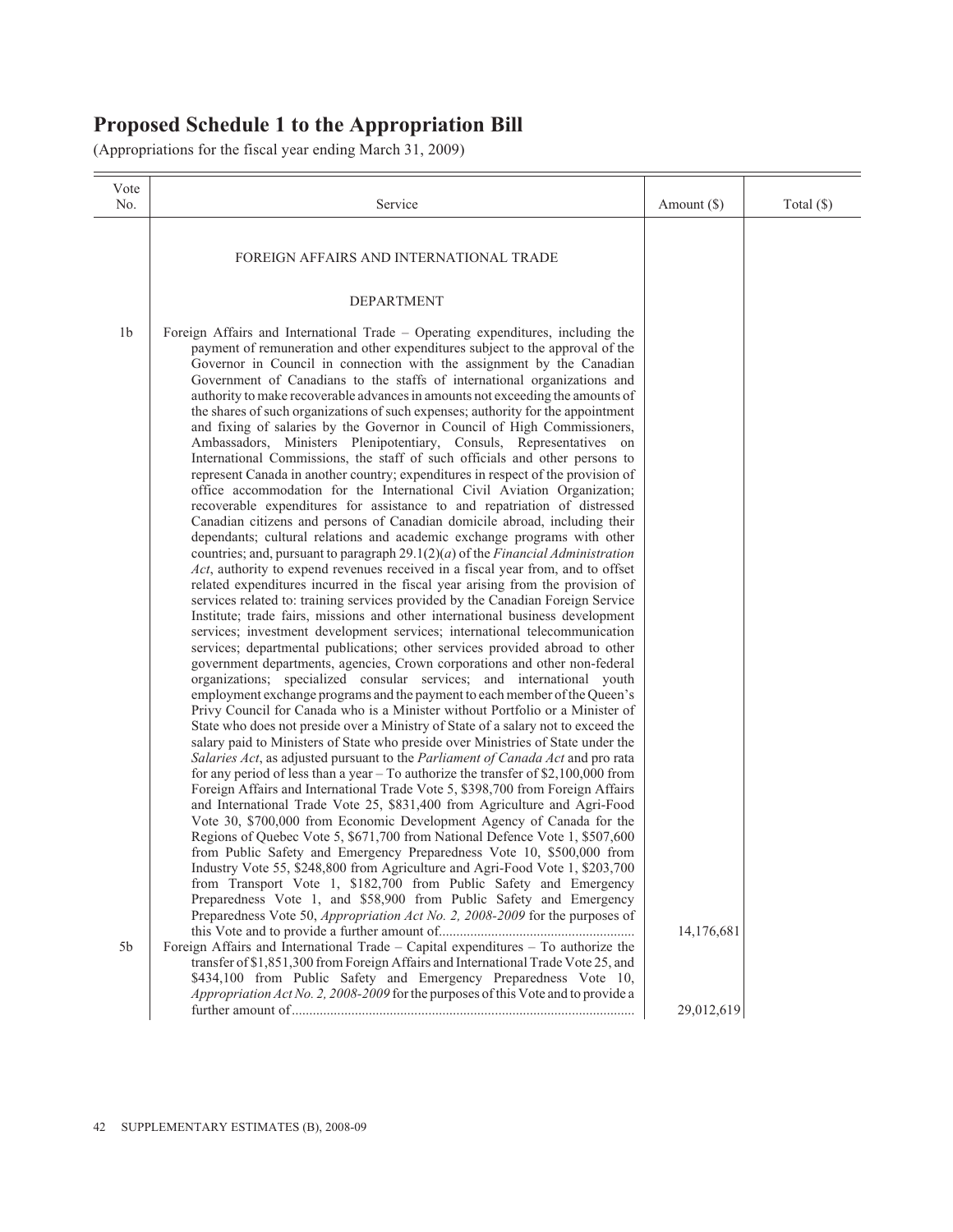| Vote<br>No.                                           | Service                                                                                                                                                                                                                                                                                                                                                                                                                                                                                                                                                                                                                                                                                                                                                                                                                                                                                                                                                                                                                                                                                                                                                                                                                                                                                                                                                                                                                                                                                                                                                                                                                                                                                                                                                                                                                                                                                                                                                             | Amount $(\$)$            | Total $(\$)$ |
|-------------------------------------------------------|---------------------------------------------------------------------------------------------------------------------------------------------------------------------------------------------------------------------------------------------------------------------------------------------------------------------------------------------------------------------------------------------------------------------------------------------------------------------------------------------------------------------------------------------------------------------------------------------------------------------------------------------------------------------------------------------------------------------------------------------------------------------------------------------------------------------------------------------------------------------------------------------------------------------------------------------------------------------------------------------------------------------------------------------------------------------------------------------------------------------------------------------------------------------------------------------------------------------------------------------------------------------------------------------------------------------------------------------------------------------------------------------------------------------------------------------------------------------------------------------------------------------------------------------------------------------------------------------------------------------------------------------------------------------------------------------------------------------------------------------------------------------------------------------------------------------------------------------------------------------------------------------------------------------------------------------------------------------|--------------------------|--------------|
|                                                       | FOREIGN AFFAIRS AND INTERNATIONAL TRADE - Continued                                                                                                                                                                                                                                                                                                                                                                                                                                                                                                                                                                                                                                                                                                                                                                                                                                                                                                                                                                                                                                                                                                                                                                                                                                                                                                                                                                                                                                                                                                                                                                                                                                                                                                                                                                                                                                                                                                                 |                          |              |
|                                                       | DEPARTMENT - Concluded                                                                                                                                                                                                                                                                                                                                                                                                                                                                                                                                                                                                                                                                                                                                                                                                                                                                                                                                                                                                                                                                                                                                                                                                                                                                                                                                                                                                                                                                                                                                                                                                                                                                                                                                                                                                                                                                                                                                              |                          |              |
| 10 <sub>b</sub><br>11 <sub>b</sub><br>12 <sub>b</sub> | Foreign Affairs and International Trade - The grants listed in the Estimates,<br>contributions, which may include: with respect to Canada's Global Partnership<br>Program (under the G8 Global Partnership), cash payments or the provision of<br>goods, equipment and services for the purpose of assistance to countries of the<br>former Soviet Union; with respect to Canada's Counter-Terrorism Capacity<br>Building Program, cash payments or the provision of goods, services, equipment<br>and technology for the purpose of counter-terrorism assistance to states and<br>government entities; and, with respect to the Global Peace and Security Program,<br>Global Peace Operations Program and Glyn Berry Program, cash payments or the<br>provision of goods, services, equipment and technology for the purpose of global<br>peace and security assistance; as well as the authority to make commitments for<br>the current fiscal year not exceeding \$30,000,000, in respect of contributions to<br>persons, groups of persons, councils and associations to promote the<br>development of Canadian export sales; and, the authority to pay assessments in<br>the amounts and in the currencies in which they are levied as well the authority to<br>pay other amounts specified in the currencies of the countries indicated,<br>notwithstanding that the total of such payments may exceed the equivalent in<br>Canadian dollars, estimated as of October $2007 - To$ authorize the transfer of<br>\$9,940,000 from Foreign Affairs and International Trade Vote 1, \$335,000 from<br>Foreign Affairs and International Trade Vote 5, and \$100,000 from Public Safety<br>and Emergency Preparedness Vote 5, <i>Appropriation Act No. 2, 2008-2009</i> for the<br>To increase, pursuant to subsection $10(3.1)$ of the <i>Export Development Act</i> , the<br>contingent liability of the Corporation referred to in paragraph $10(3)(b)$ of that | 85,555,000<br>13,515,583 |              |
|                                                       |                                                                                                                                                                                                                                                                                                                                                                                                                                                                                                                                                                                                                                                                                                                                                                                                                                                                                                                                                                                                                                                                                                                                                                                                                                                                                                                                                                                                                                                                                                                                                                                                                                                                                                                                                                                                                                                                                                                                                                     | 1                        | 142,259,884  |
|                                                       | CANADIAN INTERNATIONAL DEVELOPMENT AGENCY                                                                                                                                                                                                                                                                                                                                                                                                                                                                                                                                                                                                                                                                                                                                                                                                                                                                                                                                                                                                                                                                                                                                                                                                                                                                                                                                                                                                                                                                                                                                                                                                                                                                                                                                                                                                                                                                                                                           |                          |              |
| 25 <sub>b</sub>                                       | Canadian International Development Agency - The grants listed in the Estimates,<br>contributions and payments to international financial institutions in accordance<br>with the International Development (Financial Institutions) Assistance Act, for<br>international development assistance, international humanitarian assistance and<br>other specified purposes, in the form of cash payments or the provision of goods,<br>commodities or services - To authorize the transfer of \$2,000,000 from Finance<br>Vote 5, <i>Appropriation Act No. 2, 2008-2009</i> for the purposes of this Vote and to                                                                                                                                                                                                                                                                                                                                                                                                                                                                                                                                                                                                                                                                                                                                                                                                                                                                                                                                                                                                                                                                                                                                                                                                                                                                                                                                                         |                          | 8,000,000    |
|                                                       | INTERNATIONAL DEVELOPMENT RESEARCH CENTRE                                                                                                                                                                                                                                                                                                                                                                                                                                                                                                                                                                                                                                                                                                                                                                                                                                                                                                                                                                                                                                                                                                                                                                                                                                                                                                                                                                                                                                                                                                                                                                                                                                                                                                                                                                                                                                                                                                                           |                          |              |
| 35 <sub>b</sub>                                       | Payments to the International Development Research Centre $-$ To authorize the<br>transfer of \$2,700,000 from Foreign Affairs and International Trade Vote 25,<br>Appropriation Act No. 2, 2008-2009 for the purposes of this Vote and to provide a                                                                                                                                                                                                                                                                                                                                                                                                                                                                                                                                                                                                                                                                                                                                                                                                                                                                                                                                                                                                                                                                                                                                                                                                                                                                                                                                                                                                                                                                                                                                                                                                                                                                                                                |                          |              |
|                                                       |                                                                                                                                                                                                                                                                                                                                                                                                                                                                                                                                                                                                                                                                                                                                                                                                                                                                                                                                                                                                                                                                                                                                                                                                                                                                                                                                                                                                                                                                                                                                                                                                                                                                                                                                                                                                                                                                                                                                                                     |                          | 12,000,000   |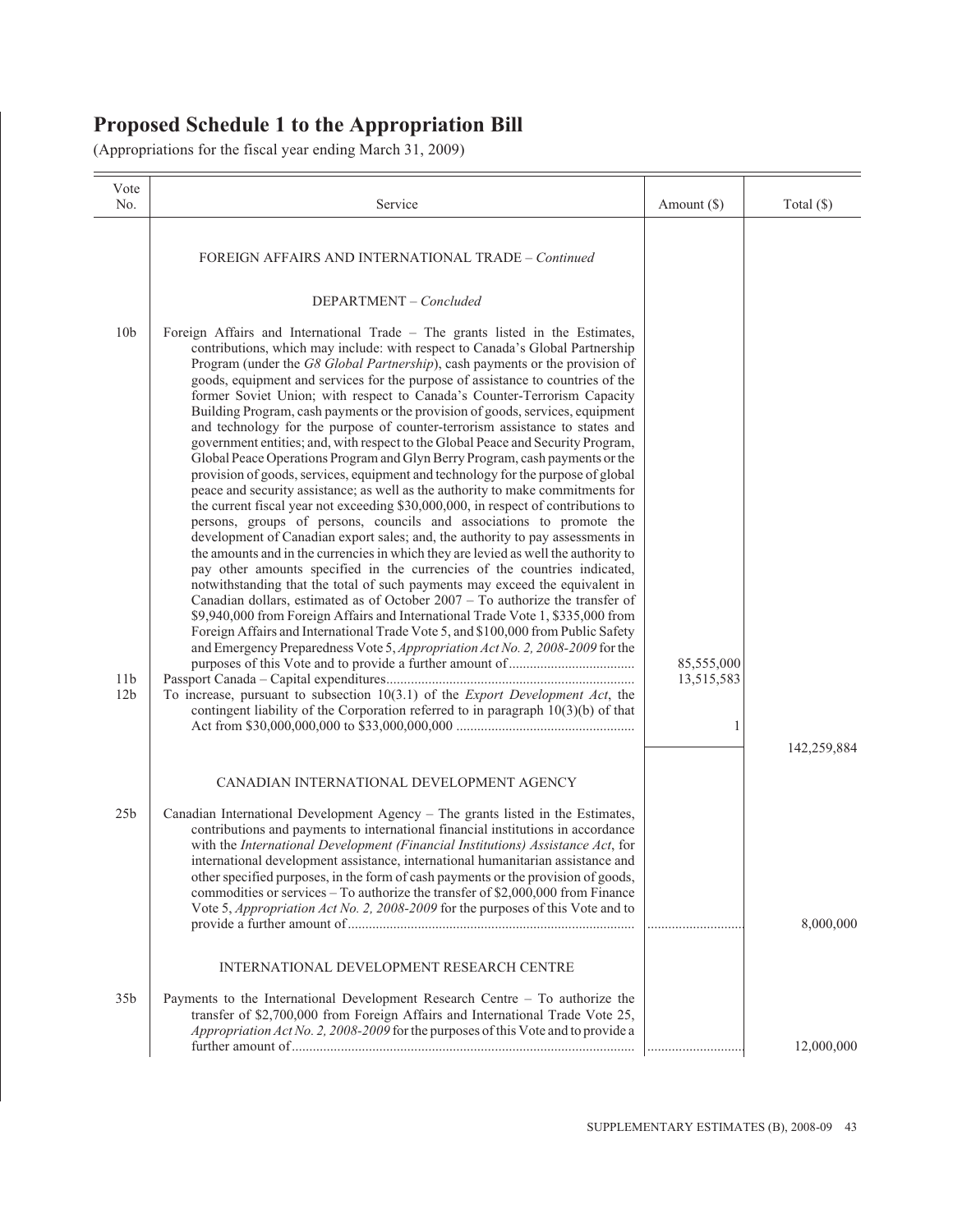| Vote<br>No.     | Service                                                                                                                                                                                                                                                                                                                                                                                                                                                                                                                                                                                                   | Amount $(\$)$   | Total $(\$)$ |
|-----------------|-----------------------------------------------------------------------------------------------------------------------------------------------------------------------------------------------------------------------------------------------------------------------------------------------------------------------------------------------------------------------------------------------------------------------------------------------------------------------------------------------------------------------------------------------------------------------------------------------------------|-----------------|--------------|
|                 | FOREIGN AFFAIRS AND INTERNATIONAL TRADE - Concluded                                                                                                                                                                                                                                                                                                                                                                                                                                                                                                                                                       |                 |              |
|                 | INTERNATIONAL JOINT COMMISSION                                                                                                                                                                                                                                                                                                                                                                                                                                                                                                                                                                            |                 |              |
| 40 <sub>b</sub> | International Joint Commission - Program expenditures - Salaries and expenses of the<br>Canadian Section, expenses of studies, surveys and investigations by the<br>Commission under International References and expenses of the Commission<br>under the Canada-United States Great Lakes Water Quality Agreement                                                                                                                                                                                                                                                                                        |                 | 216,503      |
|                 | <b>HEALTH</b>                                                                                                                                                                                                                                                                                                                                                                                                                                                                                                                                                                                             |                 |              |
|                 | <b>DEPARTMENT</b>                                                                                                                                                                                                                                                                                                                                                                                                                                                                                                                                                                                         |                 |              |
| 1 <sub>b</sub>  | Health – Operating expenditures and, pursuant to paragraph $29.1(2)(a)$ of the<br>Financial Administration Act, authority to spend revenues to offset expenditures<br>incurred in the fiscal year arising from the provision of services or the sale of<br>products related to health protection, regulatory activities and medical services<br>and the payment to each member of the Queen's Privy Council for Canada who is<br>a Minister without Portfolio or a Minister of State who does not preside over a<br>Ministry of State of a salary not to exceed the salary paid to Ministers of State who |                 |              |
| 5b              | preside over Ministries of State under the Salaries Act, as adjusted pursuant to the<br>Parliament of Canada Act and pro rata for any period of less than a year - To<br>authorize the transfer of \$3,984,000 from Health Vote 10, Appropriation Act<br>No. 2, 2008-2009 for the purposes of this Vote and to provide a further amount of.<br>Health - Capital expenditures - To authorize the transfer of \$1,008,000 from National<br>Defence Vote 5, <i>Appropriation Act No. 2, 2008-2009</i> for the purposes of this                                                                               | 19,675,817<br>1 | 19,675,818   |
|                 | CANADIAN INSTITUTES OF HEALTH RESEARCH                                                                                                                                                                                                                                                                                                                                                                                                                                                                                                                                                                    |                 |              |
| 20 <sub>b</sub> | Canadian Institutes of Health Research – Operating expenditures – To authorize the<br>transfer of \$54,000 from Health Vote 40, Appropriation Act No. 2, 2008-2009 for                                                                                                                                                                                                                                                                                                                                                                                                                                    | 258,007         |              |
| 25 <sub>b</sub> | Canadian Institutes of Health Research - The grants listed in the Estimates - To<br>authorize the transfer of \$900,000 from Health Vote 45, \$559,071 from Health<br>Vote 10, \$75,000 from Health Vote 15, and \$35,000 from Health Vote 40,<br>Appropriation Act No. 2, 2008-2009 for the purposes of this Vote and to provide a                                                                                                                                                                                                                                                                       |                 |              |
|                 |                                                                                                                                                                                                                                                                                                                                                                                                                                                                                                                                                                                                           | 270,000         | 528,007      |
|                 | PATENTED MEDICINE PRICES REVIEW BOARD                                                                                                                                                                                                                                                                                                                                                                                                                                                                                                                                                                     |                 |              |
| 35 <sub>b</sub> |                                                                                                                                                                                                                                                                                                                                                                                                                                                                                                                                                                                                           |                 | 4,700,013    |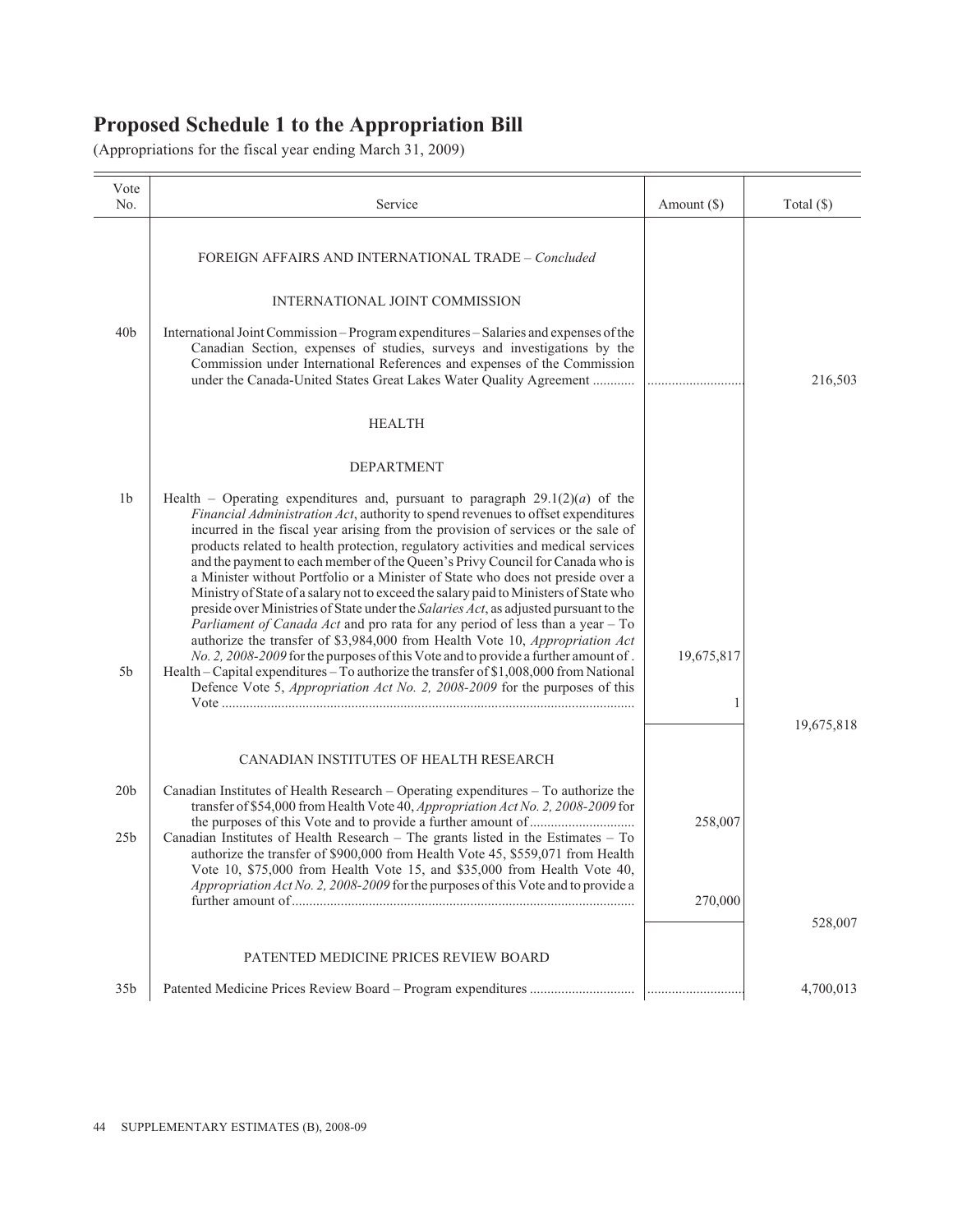| Vote<br>No.                        | Service                                                                                                                                                                                                                                                                                                                                                                                                                                                                                                                                                                                                                                                                                                               | Amount $(\$)$              | Total $(\$)$ |
|------------------------------------|-----------------------------------------------------------------------------------------------------------------------------------------------------------------------------------------------------------------------------------------------------------------------------------------------------------------------------------------------------------------------------------------------------------------------------------------------------------------------------------------------------------------------------------------------------------------------------------------------------------------------------------------------------------------------------------------------------------------------|----------------------------|--------------|
| 40 <sub>b</sub><br>45 <sub>b</sub> | HEALTH - Concluded<br>PUBLIC HEALTH AGENCY OF CANADA<br>Public Health Agency of Canada – Operating expenditures and, pursuant to<br>paragraph $29.1(2)(a)$ of the <i>Financial Administration Act</i> , authority to spend<br>revenues to offset expenditures incurred in the fiscal year arising from the sale of<br>products – To authorize the transfer of \$48,600 from Health Vote 1, and \$460,000<br>from National Defence Vote 5, Appropriation Act No. 2, 2008-2009 for the<br>Public Health Agency of Canada – The grants listed in the Estimates and<br>contributions - To authorize the transfer of \$330,000 from Health Vote 10,                                                                        | 326,536<br>1               |              |
|                                    | HUMAN RESOURCES AND SKILLS DEVELOPMENT<br><b>DEPARTMENT</b>                                                                                                                                                                                                                                                                                                                                                                                                                                                                                                                                                                                                                                                           |                            | 326,537      |
| 1 <sub>b</sub>                     | Human Resources and Skills Development – Operating expenditures and<br>$(a)$ authority to make recoverable expenditures on behalf of the Canada Pension<br>Plan and the Employment Insurance Account;<br>(b) pursuant to paragraph $29.1(2)(a)$ of the Financial Administration Act,<br>authority to spend revenues received in the fiscal year arising from the provision<br>of Public Access Programs Sector services and services to assist provinces in the<br>administration of provincial programs funded under Labour Market<br>Development Agreements to offset related expenditures incurred in the fiscal<br>year; and<br>$(c)$ the payment to each member of the Queen's Privy Council for Canada who is a |                            |              |
| 5b                                 | Minister without Portfolio or a Minister of State who does not preside over a<br>Ministry of State of a salary not to exceed the salary paid to Ministers of State who<br>preside over Ministries of State under the Salaries Act, as adjusted pursuant to the<br>Parliament of Canada Act and pro rata for any period of less than a year<br>Human Resources and Skills Development – The grants listed in the Estimates and<br>contributions - To authorize the transfer of \$617,328 from Indian Affairs and<br>Northern Development Vote 10, Appropriation Act No. 2, 2008-2009 for the                                                                                                                           | 20,925,721<br>37, 357, 758 | 58,283,479   |
|                                    | CANADA MORTGAGE AND HOUSING CORPORATION                                                                                                                                                                                                                                                                                                                                                                                                                                                                                                                                                                                                                                                                               |                            |              |
| 15 <sub>b</sub>                    | To reimburse Canada Mortgage and Housing Corporation for the amounts of loans<br>forgiven, grants, contributions and expenditures made, and losses, costs and<br>expenses incurred under the provisions of the National Housing Act or in respect<br>of the exercise of powers or the carrying out of duties or functions conferred on<br>the Corporation pursuant to the authority of any Act of Parliament of Canada<br>other than the National Housing Act, in accordance with the Corporation's<br>authority under the Canada Mortgage and Housing Corporation Act                                                                                                                                                |                            | 11,100,000   |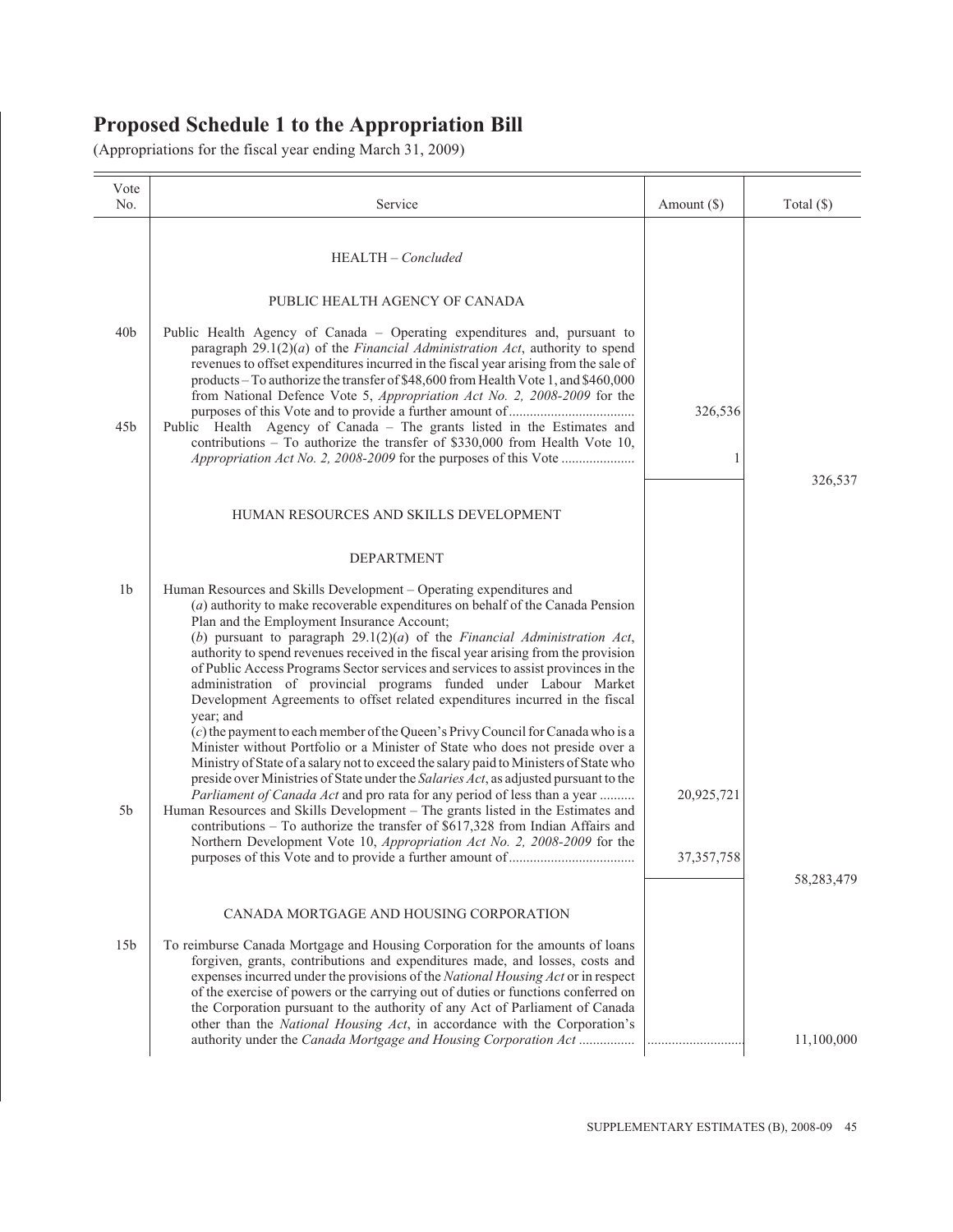| Vote<br>No.                         | Service                                                                                                                                                                                                                                                                                                                                                                                                                                                                                                                                                                                                                                                                                                                                                                                                                                                                                                                                                                                                                                                                                                                                                                                                                                                                                                                                                                                                                                                                                                                        | Amount $(\$)$          | Total $(\$)$ |
|-------------------------------------|--------------------------------------------------------------------------------------------------------------------------------------------------------------------------------------------------------------------------------------------------------------------------------------------------------------------------------------------------------------------------------------------------------------------------------------------------------------------------------------------------------------------------------------------------------------------------------------------------------------------------------------------------------------------------------------------------------------------------------------------------------------------------------------------------------------------------------------------------------------------------------------------------------------------------------------------------------------------------------------------------------------------------------------------------------------------------------------------------------------------------------------------------------------------------------------------------------------------------------------------------------------------------------------------------------------------------------------------------------------------------------------------------------------------------------------------------------------------------------------------------------------------------------|------------------------|--------------|
|                                     | INDIAN AFFAIRS AND NORTHERN DEVELOPMENT                                                                                                                                                                                                                                                                                                                                                                                                                                                                                                                                                                                                                                                                                                                                                                                                                                                                                                                                                                                                                                                                                                                                                                                                                                                                                                                                                                                                                                                                                        |                        |              |
|                                     | DEPARTMENT                                                                                                                                                                                                                                                                                                                                                                                                                                                                                                                                                                                                                                                                                                                                                                                                                                                                                                                                                                                                                                                                                                                                                                                                                                                                                                                                                                                                                                                                                                                     |                        |              |
| 1 <sub>b</sub>                      | Indian Affairs and Northern Development – Operating expenditures, and<br>(a) expenditures on works, buildings and equipment; and expenditures and<br>recoverable expenditures in respect of services provided and work performed on<br>other than federal property;<br>$(b)$ authority to provide, in respect of Indian and Inuit economic development<br>activities, for the capacity development for Indian and Inuit and the furnishing of<br>materials and equipment;<br>$(c)$ authority to sell electric power to private consumers in remote locations when<br>alternative local sources of supply are not available, in accordance with terms and<br>conditions approved by the Governor in Council; and<br>(d) the payment to each member of the Queen's Privy Council for Canada who is<br>a Minister without Portfolio or a Minister of State who does not preside over a<br>Ministry of State of a salary not to exceed the salary paid to Ministers of State who<br>preside over Ministries of State under the Salaries Act, as adjusted pursuant to the<br><i>Parliament of Canada Act</i> and pro rata for any period of less than a year – To<br>authorize the transfer of \$265,174,248 from Indian Affairs and Northern<br>Development Vote 55, \$3,158,015 from Indian Affairs and Northern<br>Development Vote 50, \$3,000,000 from Indian Affairs and Northern<br>Development Vote 20, \$2,000,000 from Indian Affairs and Northern<br>Development Vote 25, and \$183,333 from Indian Affairs and Northern |                        |              |
| 7b                                  | Development Vote 10, Appropriation Act No. 2, 2008-2009 for the purposes of<br>To increase from \$1,700,000,000 to \$2,200,000,000 the amount of loans that the<br>Minister of Indian Affairs and Northern Development may guarantee pursuant to                                                                                                                                                                                                                                                                                                                                                                                                                                                                                                                                                                                                                                                                                                                                                                                                                                                                                                                                                                                                                                                                                                                                                                                                                                                                               | 45,510,835             |              |
| 10 <sub>b</sub>                     | Indian Affairs and Northern Development Vote 5, Appropriation Act No. 3, 1972.<br>Indian Affairs and Northern Development – The grants listed in the Estimates and<br>contributions – To authorize the transfer of $$9,767,027$ from Indian Affairs and<br>Northern Development Vote 60, \$420,600 from National Defence Vote 1,<br>\$25,000 from Fisheries and Oceans Vote 1, \$25,000 from Health Vote 1, and<br>\$25,000 from Industry Vote 55, Appropriation Act No. 2, 2008-2009 for the                                                                                                                                                                                                                                                                                                                                                                                                                                                                                                                                                                                                                                                                                                                                                                                                                                                                                                                                                                                                                                  | 1                      |              |
| 15 <sub>b</sub>                     | Payments to Canada Post Corporation pursuant to an agreement between the<br>Department of Indian Affairs and Northern Development and Canada Post<br>Corporation for the purpose of providing Northern Air Stage Parcel Service - To<br>authorize the transfer of \$8,500,000 from Indian Affairs and Northern<br>Development Vote 1, <i>Appropriation Act No. 2, 2008-2009</i> for the purposes of                                                                                                                                                                                                                                                                                                                                                                                                                                                                                                                                                                                                                                                                                                                                                                                                                                                                                                                                                                                                                                                                                                                            | 66,177,945             |              |
| 20 <sub>b</sub>                     | Office of the Federal Interlocutor for Métis and non-Status Indians - Operating                                                                                                                                                                                                                                                                                                                                                                                                                                                                                                                                                                                                                                                                                                                                                                                                                                                                                                                                                                                                                                                                                                                                                                                                                                                                                                                                                                                                                                                | 10,000,000             |              |
| 25 <sub>b</sub><br>L30 <sub>b</sub> | Office of the Federal Interlocutor for Métis and non-Status Indians – Contributions.<br>Loans to native claimants in accordance with terms and conditions approved by the<br>Governor in Council for the purpose of defraying costs related to research,                                                                                                                                                                                                                                                                                                                                                                                                                                                                                                                                                                                                                                                                                                                                                                                                                                                                                                                                                                                                                                                                                                                                                                                                                                                                       | 3,833,850<br>8,000,000 |              |
|                                     |                                                                                                                                                                                                                                                                                                                                                                                                                                                                                                                                                                                                                                                                                                                                                                                                                                                                                                                                                                                                                                                                                                                                                                                                                                                                                                                                                                                                                                                                                                                                | 14,000,000             | 147,522,631  |
|                                     |                                                                                                                                                                                                                                                                                                                                                                                                                                                                                                                                                                                                                                                                                                                                                                                                                                                                                                                                                                                                                                                                                                                                                                                                                                                                                                                                                                                                                                                                                                                                |                        |              |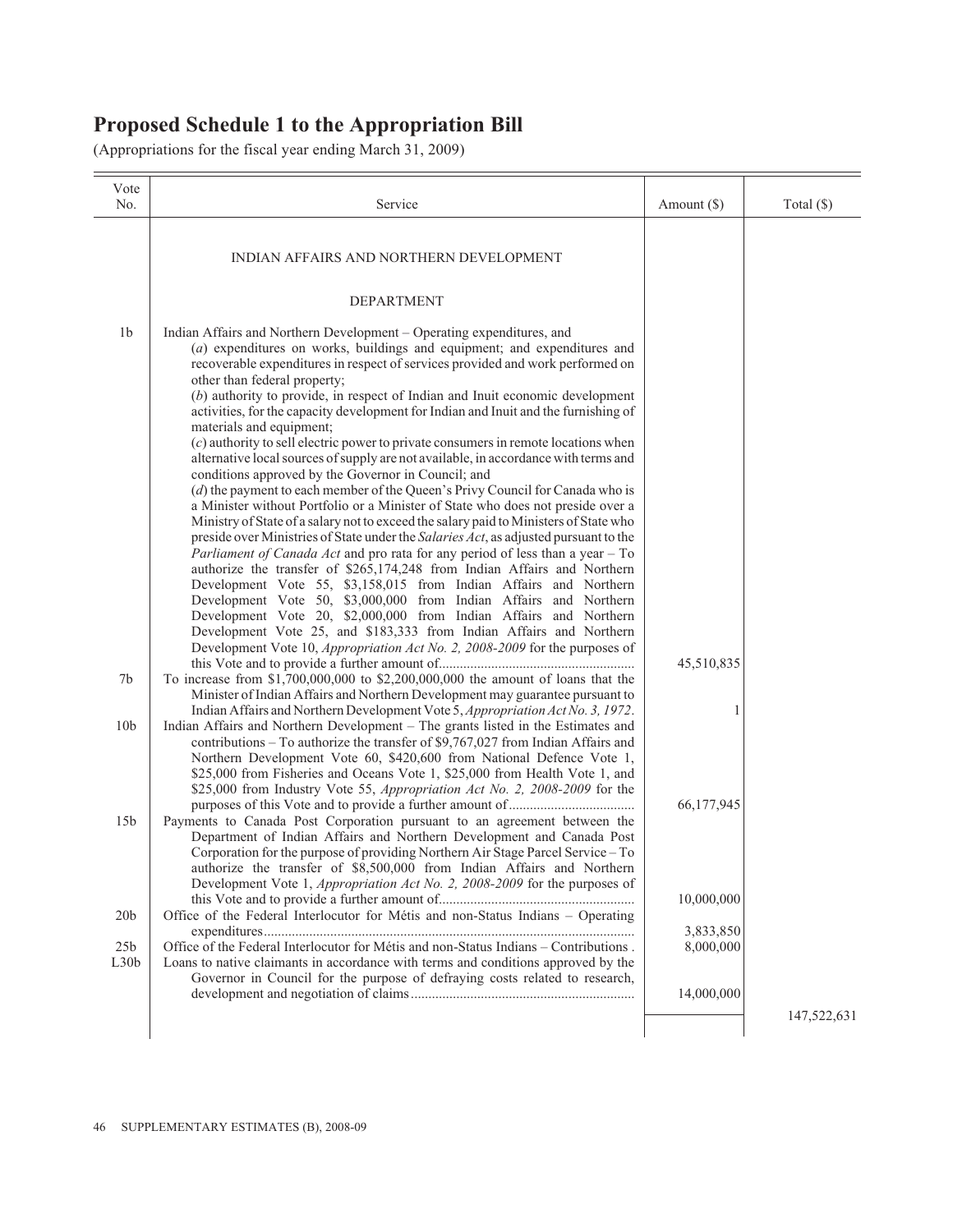| Vote<br>No.                      | Service                                                                                                                                                                                                                                                                                                                                                                                                                                                                                                                                                                                                                                                                                                                                                                                                                                                                                                                                                                                                                                                                                                                                                                    | Amount $(\$)$   | Total $(\$)$ |
|----------------------------------|----------------------------------------------------------------------------------------------------------------------------------------------------------------------------------------------------------------------------------------------------------------------------------------------------------------------------------------------------------------------------------------------------------------------------------------------------------------------------------------------------------------------------------------------------------------------------------------------------------------------------------------------------------------------------------------------------------------------------------------------------------------------------------------------------------------------------------------------------------------------------------------------------------------------------------------------------------------------------------------------------------------------------------------------------------------------------------------------------------------------------------------------------------------------------|-----------------|--------------|
|                                  | <b>INDIAN AFFAIRS AND NORTHERN DEVELOPMENT – Concluded</b>                                                                                                                                                                                                                                                                                                                                                                                                                                                                                                                                                                                                                                                                                                                                                                                                                                                                                                                                                                                                                                                                                                                 |                 |              |
|                                  | INDIAN RESIDENTIAL SCHOOLS TRUTH AND RECONCILIATION<br>COMMISSION SECRETARIAT                                                                                                                                                                                                                                                                                                                                                                                                                                                                                                                                                                                                                                                                                                                                                                                                                                                                                                                                                                                                                                                                                              |                 |              |
| 47 <sub>b</sub>                  | Indian Residential Schools Truth and Reconciliation Commission Secretariat -                                                                                                                                                                                                                                                                                                                                                                                                                                                                                                                                                                                                                                                                                                                                                                                                                                                                                                                                                                                                                                                                                               |                 | 58, 373, 000 |
|                                  | INDIAN SPECIFIC CLAIMS COMMISSION                                                                                                                                                                                                                                                                                                                                                                                                                                                                                                                                                                                                                                                                                                                                                                                                                                                                                                                                                                                                                                                                                                                                          |                 |              |
| 50 <sub>b</sub>                  |                                                                                                                                                                                                                                                                                                                                                                                                                                                                                                                                                                                                                                                                                                                                                                                                                                                                                                                                                                                                                                                                                                                                                                            |                 | 3,957,498    |
|                                  | <b>INDUSTRY</b>                                                                                                                                                                                                                                                                                                                                                                                                                                                                                                                                                                                                                                                                                                                                                                                                                                                                                                                                                                                                                                                                                                                                                            |                 |              |
|                                  | <b>DEPARTMENT</b>                                                                                                                                                                                                                                                                                                                                                                                                                                                                                                                                                                                                                                                                                                                                                                                                                                                                                                                                                                                                                                                                                                                                                          |                 |              |
| 1 <sub>b</sub><br>5 <sub>b</sub> | Industry – Operating expenditures, and authority to expend revenue received during<br>the fiscal year related to Communications Research, Bankruptcy and<br>Corporations and from services and regulatory processes, specifically<br>pre-merger notification filings, advance ruling certificates, advisory opinions<br>and photocopies, provided under the Competition Act and the payment to each<br>member of the Queen's Privy Council for Canada who is a Minister without<br>Portfolio or a Minister of State who does not preside over a Ministry of State of a<br>salary not to exceed the salary paid to Ministers of State who preside over<br>Ministries of State under the Salaries Act, as adjusted pursuant to the Parliament<br>of Canada Act and pro rata for any period of less than a year $-$ To authorize the<br>transfer of \$1,905,200 from Industry Vote 10, and \$325,000 from Natural<br>Resources Vote 1, Appropriation Act No. 2, 2008-2009 for the purposes of this<br>Industry – Capital expenditures – To authorize the transfer of $$3,526,500$ from<br>Industry Vote 1, <i>Appropriation Act No. 2, 2008-2009</i> for the purposes of this | 33,418,170      |              |
| 10 <sub>b</sub>                  |                                                                                                                                                                                                                                                                                                                                                                                                                                                                                                                                                                                                                                                                                                                                                                                                                                                                                                                                                                                                                                                                                                                                                                            | 1<br>52,987,317 |              |
|                                  | CANADIAN SPACE AGENCY                                                                                                                                                                                                                                                                                                                                                                                                                                                                                                                                                                                                                                                                                                                                                                                                                                                                                                                                                                                                                                                                                                                                                      |                 | 86,405,488   |
| 35 <sub>b</sub>                  | Canadian Space Agency – The grants listed in the Estimates and contributions – To<br>authorize the transfer of \$600,000 from Industry Vote 25, Appropriation Act                                                                                                                                                                                                                                                                                                                                                                                                                                                                                                                                                                                                                                                                                                                                                                                                                                                                                                                                                                                                          |                 | 1            |
|                                  | <b>COMPETITION TRIBUNAL</b>                                                                                                                                                                                                                                                                                                                                                                                                                                                                                                                                                                                                                                                                                                                                                                                                                                                                                                                                                                                                                                                                                                                                                |                 |              |
| 45 <sub>b</sub>                  | Competition Tribunal – Program expenditures – To authorize the transfer of \$300,000<br>from Industry Vote 1, Appropriation Act No. 2, 2008-2009 for the purposes of                                                                                                                                                                                                                                                                                                                                                                                                                                                                                                                                                                                                                                                                                                                                                                                                                                                                                                                                                                                                       |                 | 1            |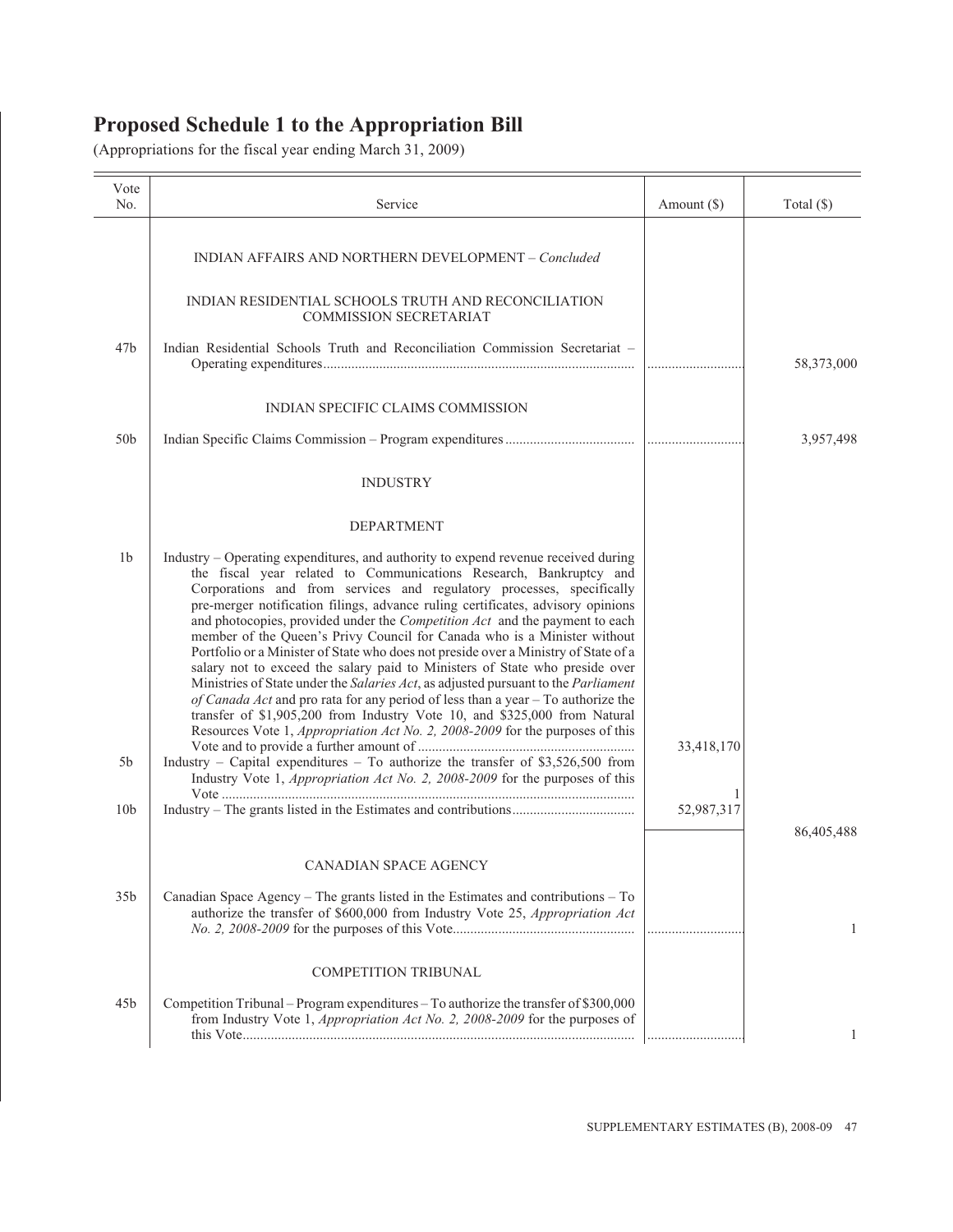| Vote<br>No.                        | Service                                                                                                                                                                                                                                                                                                                        | Amount (\$) | Total $(\$)$ |
|------------------------------------|--------------------------------------------------------------------------------------------------------------------------------------------------------------------------------------------------------------------------------------------------------------------------------------------------------------------------------|-------------|--------------|
|                                    | INDUSTRY - Concluded                                                                                                                                                                                                                                                                                                           |             |              |
|                                    | NATIONAL RESEARCH COUNCIL OF CANADA                                                                                                                                                                                                                                                                                            |             |              |
| 55 <sub>b</sub>                    | National Research Council of Canada – Operating expenditures – To authorize the<br>transfer of \$123,500 from Health Vote 20, <i>Appropriation Act No. 2, 2008-2009</i>                                                                                                                                                        | 10,509,312  |              |
| 60 <sub>b</sub>                    | National Research Council of Canada - Capital expenditures - To authorize the<br>transfer of \$995,000 from Industry Vote 55, and \$6,906,988 from National<br>Defence Vote 5, Appropriation Act No. 2, 2008-2009 for the purposes of this                                                                                     | 175,000     |              |
| 65 <sub>b</sub>                    | National Research Council of Canada - The grants listed in the Estimates and<br>contributions - To authorize the transfer of \$375,000 from Industry Vote 10,                                                                                                                                                                  | 1           |              |
|                                    |                                                                                                                                                                                                                                                                                                                                |             | 10,684,313   |
|                                    | NATURAL SCIENCES AND ENGINEERING RESEARCH COUNCIL                                                                                                                                                                                                                                                                              |             |              |
| 70 <sub>b</sub><br>75 <sub>b</sub> | Natural Sciences and Engineering Research Council – Operating expenditures<br>Natural Sciences and Engineering Research Council - The grants listed in the<br>Estimates $-$ To authorize the transfer of \$1,000,000 from Natural Resources<br>Vote 5, Appropriation Act No. 2, 2008-2009 for the purposes of this Vote and to | 258,007     |              |
|                                    |                                                                                                                                                                                                                                                                                                                                | 480,000     |              |
|                                    |                                                                                                                                                                                                                                                                                                                                |             | 738,007      |
|                                    | SOCIAL SCIENCES AND HUMANITIES RESEARCH COUNCIL                                                                                                                                                                                                                                                                                |             |              |
| 80 <sub>b</sub><br>85b             | Social Sciences and Humanities Research Council – Operating expenditures<br>Social Sciences and Humanities Research Council - The grants listed in the<br>Estimates - To authorize the transfer of \$297,528 from Canadian Heritage                                                                                            | 1,520,057   |              |
|                                    | Vote 5, Appropriation Act No. 2, 2008-2009 for the purposes of this Vote and to                                                                                                                                                                                                                                                | 750,000     |              |
|                                    |                                                                                                                                                                                                                                                                                                                                |             | 2,270,057    |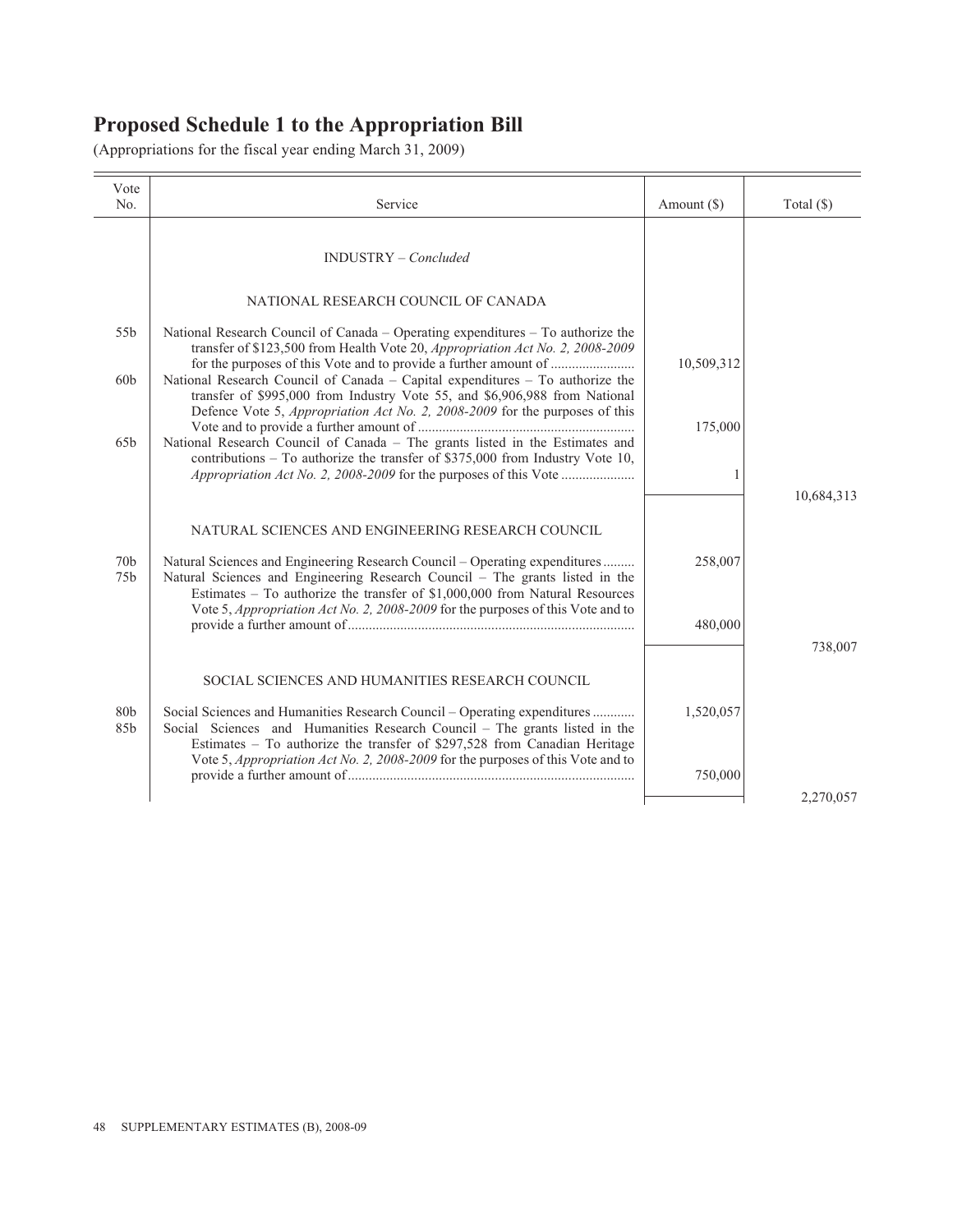| Vote<br>No.                      | Service                                                                                                                                                                                                                                                                                                                                                                                                                                                                                                                                                                                                                                                                                                                                                                                                                                                                                                                       | Amount $(\$)$           | Total $(\$)$ |
|----------------------------------|-------------------------------------------------------------------------------------------------------------------------------------------------------------------------------------------------------------------------------------------------------------------------------------------------------------------------------------------------------------------------------------------------------------------------------------------------------------------------------------------------------------------------------------------------------------------------------------------------------------------------------------------------------------------------------------------------------------------------------------------------------------------------------------------------------------------------------------------------------------------------------------------------------------------------------|-------------------------|--------------|
|                                  | <b>JUSTICE</b>                                                                                                                                                                                                                                                                                                                                                                                                                                                                                                                                                                                                                                                                                                                                                                                                                                                                                                                |                         |              |
|                                  | <b>DEPARTMENT</b>                                                                                                                                                                                                                                                                                                                                                                                                                                                                                                                                                                                                                                                                                                                                                                                                                                                                                                             |                         |              |
| 1 <sub>b</sub><br>5 <sub>b</sub> | Justice – Operating expenditures, and, pursuant to paragraph $29.1(2)(a)$ of the<br>Financial Administration Act, authority to expend revenues received in a fiscal<br>year, and to offset expenditures incurred in the fiscal year, arising from the<br>provision of mandatory legal services to Government departments and agencies<br>and optional services to Crown corporations, non-federal organizations and<br>international organizations provided they are consistent with the Department's<br>mandate and the payment to each member of the Queen's Privy Council for<br>Canada who is a Minister without Portfolio or a Minister of State who does not<br>preside over a Ministry of State of a salary not to exceed the salary paid to<br>Ministers of State who preside over Ministries of State under the Salaries Act, as<br>adjusted pursuant to the Parliament of Canada Act and pro rata for any period of | 9,262,349<br>16,000,000 |              |
|                                  |                                                                                                                                                                                                                                                                                                                                                                                                                                                                                                                                                                                                                                                                                                                                                                                                                                                                                                                               |                         | 25, 262, 349 |
|                                  | <b>COURTS ADMINISTRATION SERVICE</b>                                                                                                                                                                                                                                                                                                                                                                                                                                                                                                                                                                                                                                                                                                                                                                                                                                                                                          |                         |              |
| 30 <sub>b</sub>                  |                                                                                                                                                                                                                                                                                                                                                                                                                                                                                                                                                                                                                                                                                                                                                                                                                                                                                                                               |                         | 1,349,175    |
|                                  | OFFICES OF THE INFORMATION AND PRIVACY<br><b>COMMISSIONERS OF CANADA</b>                                                                                                                                                                                                                                                                                                                                                                                                                                                                                                                                                                                                                                                                                                                                                                                                                                                      |                         |              |
| 45 <sub>b</sub>                  | Offices of the Information and Privacy Commissioners of Canada - Office of the                                                                                                                                                                                                                                                                                                                                                                                                                                                                                                                                                                                                                                                                                                                                                                                                                                                |                         | 3,071,389    |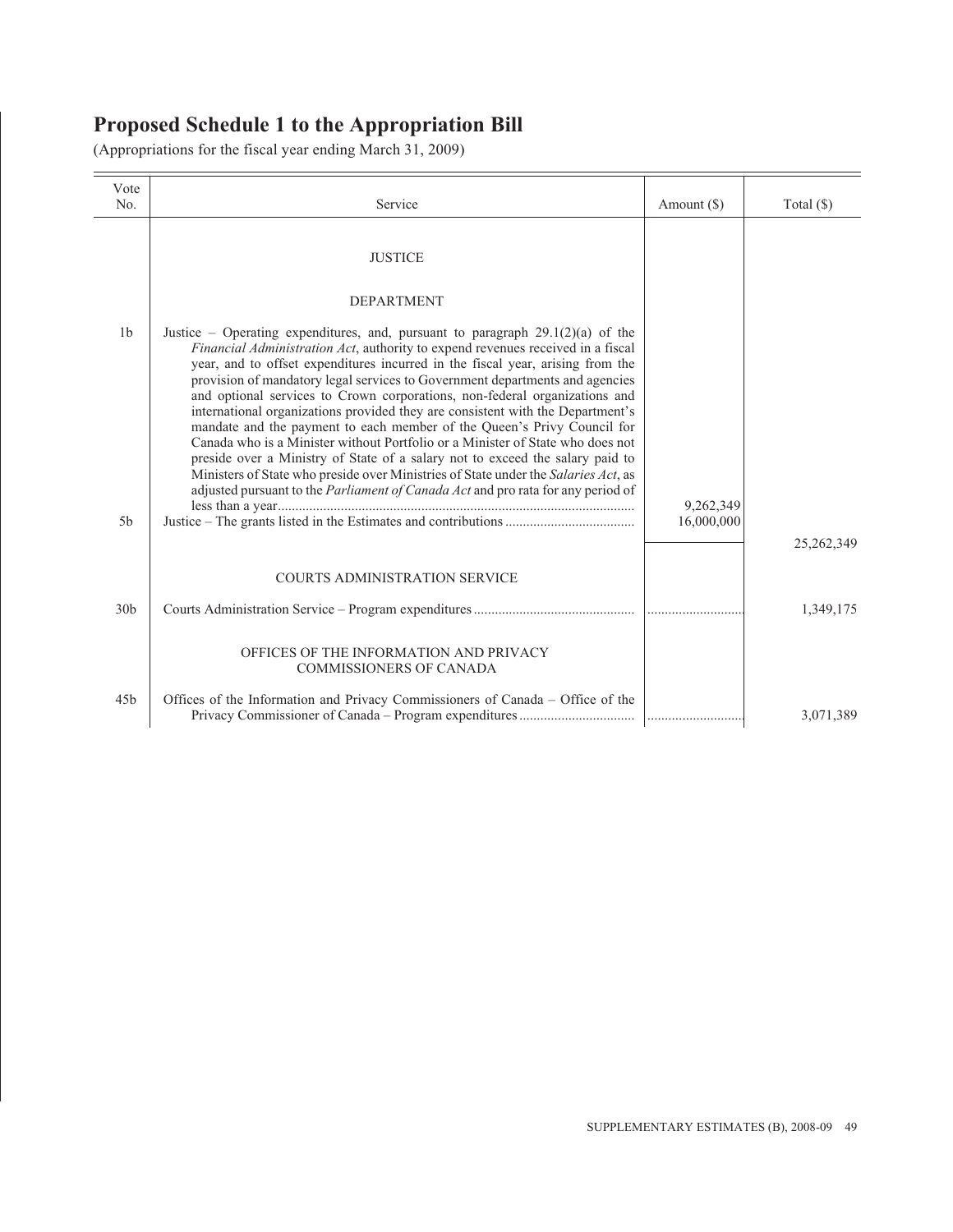| Vote<br>No.     | Service                                                                                                                                                                                                                                                                                                                                                                                                                                                                                                                                                                                                                                                                                                                                                                                                                                                                                                                                                                                                                                                                                                                                                                                                                                                                                                                                                                                                                                                                                                                                                                                                                                                                                     | Amount (\$) | Total $(\$)$ |
|-----------------|---------------------------------------------------------------------------------------------------------------------------------------------------------------------------------------------------------------------------------------------------------------------------------------------------------------------------------------------------------------------------------------------------------------------------------------------------------------------------------------------------------------------------------------------------------------------------------------------------------------------------------------------------------------------------------------------------------------------------------------------------------------------------------------------------------------------------------------------------------------------------------------------------------------------------------------------------------------------------------------------------------------------------------------------------------------------------------------------------------------------------------------------------------------------------------------------------------------------------------------------------------------------------------------------------------------------------------------------------------------------------------------------------------------------------------------------------------------------------------------------------------------------------------------------------------------------------------------------------------------------------------------------------------------------------------------------|-------------|--------------|
|                 | <b>NATIONAL DEFENCE</b>                                                                                                                                                                                                                                                                                                                                                                                                                                                                                                                                                                                                                                                                                                                                                                                                                                                                                                                                                                                                                                                                                                                                                                                                                                                                                                                                                                                                                                                                                                                                                                                                                                                                     |             |              |
|                 | <b>DEPARTMENT</b>                                                                                                                                                                                                                                                                                                                                                                                                                                                                                                                                                                                                                                                                                                                                                                                                                                                                                                                                                                                                                                                                                                                                                                                                                                                                                                                                                                                                                                                                                                                                                                                                                                                                           |             |              |
| 1 <sub>b</sub>  | National Defence – Operating expenditures and authority for total commitments,<br>subject to allotment by the Treasury Board, of \$28,688,336,560 for the purposes<br>of Votes 1, 5 and 10 of the Department regardless of the year in which the<br>payment of those commitments comes due (of which it is estimated that<br>\$11,218,030,000 will come due for payment in future years), authority to make<br>payments from any of those Votes to provinces or municipalities as contributions<br>toward construction done by those bodies, authority, subject to the direction of<br>the Treasury Board, to make recoverable expenditures or advances from any of<br>those Votes in respect of materials supplied to or services performed on behalf of<br>individuals, corporations, outside agencies, other government departments and<br>agencies and other governments and authority to expend revenue, as authorized<br>by the Treasury Board, received during the fiscal year for the purposes of any of<br>those Votes and the payment to each member of the Queen's Privy Council for<br>Canada who is a Minister without Portfolio or a Minister of State who does not<br>preside over a Ministry of State of a salary not to exceed the salary paid to<br>Ministers of State who preside over Ministries of State under the Salaries Act, as<br>adjusted pursuant to the Parliament of Canada Act and pro rata for any period of<br>less than a year - To authorize the transfer of \$219,556 from National Defence<br>Vote 5, \$105,683 from Foreign Affairs and International Trade Vote 1, and<br>\$80,000 from Industry Vote 75, Appropriation Act No. 2, 2008-2009 for the |             | 452,399,359  |
|                 | MILITARY POLICE COMPLAINTS COMMISSION                                                                                                                                                                                                                                                                                                                                                                                                                                                                                                                                                                                                                                                                                                                                                                                                                                                                                                                                                                                                                                                                                                                                                                                                                                                                                                                                                                                                                                                                                                                                                                                                                                                       |             |              |
| 20 <sub>b</sub> |                                                                                                                                                                                                                                                                                                                                                                                                                                                                                                                                                                                                                                                                                                                                                                                                                                                                                                                                                                                                                                                                                                                                                                                                                                                                                                                                                                                                                                                                                                                                                                                                                                                                                             |             | 1,203,831    |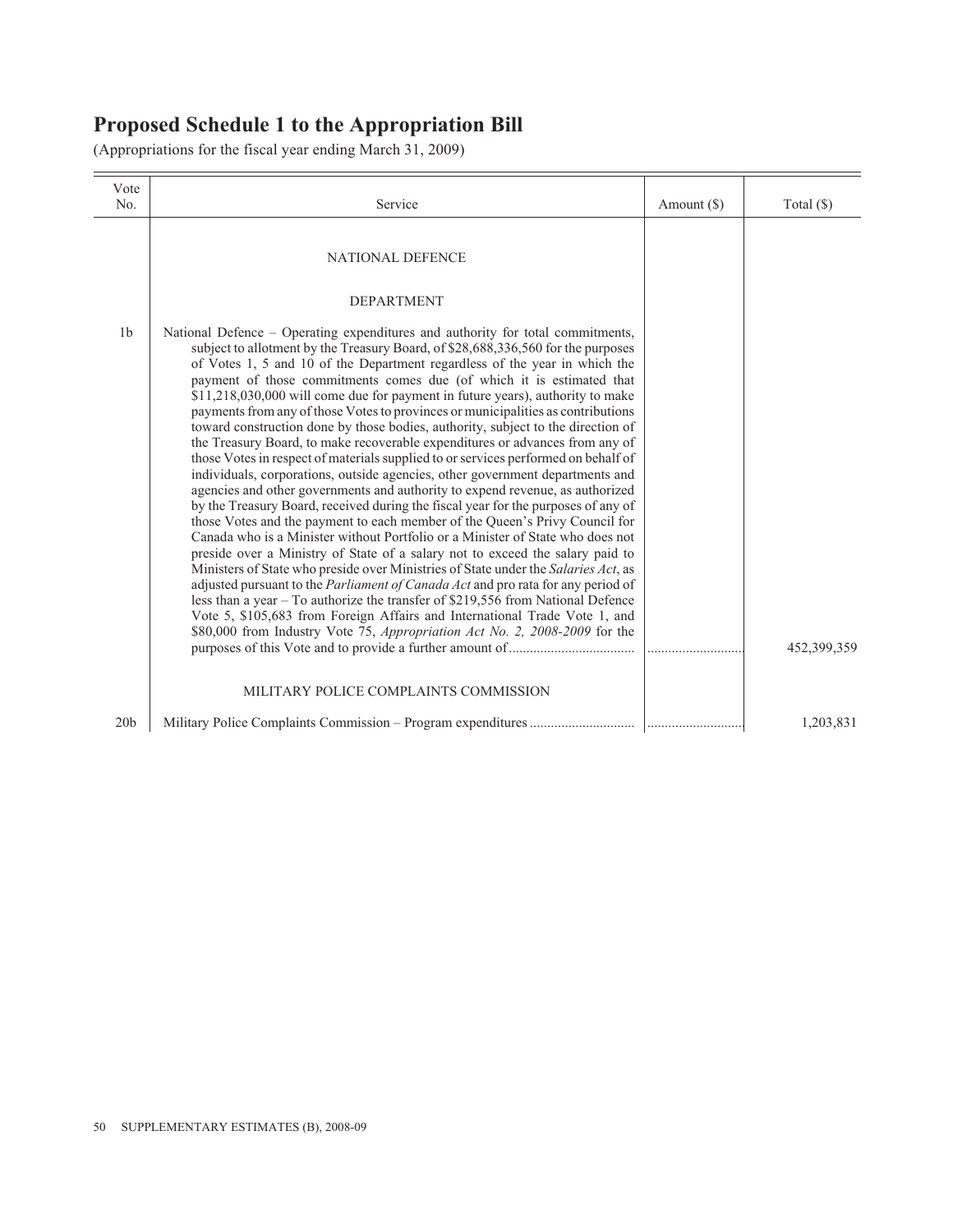| Vote<br>No.     | Service                                                                                                                                                                                                                                                                                                                                                                                                                                                                                                                                                                                                                                                                                                                                                                                             | Amount $(\$)$           | Total $(\$)$ |
|-----------------|-----------------------------------------------------------------------------------------------------------------------------------------------------------------------------------------------------------------------------------------------------------------------------------------------------------------------------------------------------------------------------------------------------------------------------------------------------------------------------------------------------------------------------------------------------------------------------------------------------------------------------------------------------------------------------------------------------------------------------------------------------------------------------------------------------|-------------------------|--------------|
|                 | NATURAL RESOURCES                                                                                                                                                                                                                                                                                                                                                                                                                                                                                                                                                                                                                                                                                                                                                                                   |                         |              |
|                 | <b>DEPARTMENT</b>                                                                                                                                                                                                                                                                                                                                                                                                                                                                                                                                                                                                                                                                                                                                                                                   |                         |              |
| 1 <sub>b</sub>  | Natural Resources – Operating expenditures and, pursuant to paragraph $29.1(2)(a)$ of<br>the Financial Administration Act, authority to expend revenues received during<br>the fiscal year from the sale of forestry and information products, and fees for<br>research, consultation, testing, analysis, and administration services as part of the<br>departmental operations and the payment to each member of the Queen's Privy<br>Council for Canada who is a Minister without Portfolio or a Minister of State who<br>does not preside over a Ministry of State of a salary not to exceed the salary paid to<br>Ministers of State who preside over Ministries of State under the Salaries Act, as<br>adjusted pursuant to the <i>Parliament of Canada Act</i> and pro rata for any period of |                         |              |
| 5b              | less than a year - To authorize the transfer of \$497,333 from Industry Vote 55,<br>and \$195,500 from National Defence Vote 5, Appropriation Act No. 2,<br>2008-2009 for the purposes of this Vote and to provide a further amount of<br>Natural Resources – The grants listed in the Estimates and contributions – To<br>authorize the transfer of \$125,000 from Economic Development Agency of<br>Canada for the Regions of Quebec Vote 5, and \$50,000 from Transport Vote 10,<br><i>Appropriation Act No. 2, 2008-2009</i> for the purposes of this Vote and to provide a                                                                                                                                                                                                                     | 17,364,274<br>4,250,000 |              |
|                 |                                                                                                                                                                                                                                                                                                                                                                                                                                                                                                                                                                                                                                                                                                                                                                                                     |                         | 21,614,274   |
|                 | CANADIAN NUCLEAR SAFETY COMMISSION                                                                                                                                                                                                                                                                                                                                                                                                                                                                                                                                                                                                                                                                                                                                                                  |                         |              |
| 15 <sub>b</sub> | Canadian Nuclear Safety Commission – Program expenditures, the grants listed in the                                                                                                                                                                                                                                                                                                                                                                                                                                                                                                                                                                                                                                                                                                                 |                         | 3,699,268    |
|                 | NATIONAL ENERGY BOARD                                                                                                                                                                                                                                                                                                                                                                                                                                                                                                                                                                                                                                                                                                                                                                               |                         |              |
| 25 <sub>b</sub> |                                                                                                                                                                                                                                                                                                                                                                                                                                                                                                                                                                                                                                                                                                                                                                                                     |                         | 267,000      |
|                 | <b>PARLIAMENT</b>                                                                                                                                                                                                                                                                                                                                                                                                                                                                                                                                                                                                                                                                                                                                                                                   |                         |              |
|                 | <b>HOUSE OF COMMONS</b>                                                                                                                                                                                                                                                                                                                                                                                                                                                                                                                                                                                                                                                                                                                                                                             |                         |              |
| 5 <sub>b</sub>  | House of Commons – Program expenditures, including allowances in lieu of residence<br>to the Speaker of the House of Commons, and in lieu of an apartment to the<br>Deputy Speaker of the House of Commons, payments in respect of the cost of<br>operating Members' constituency offices, contributions and authority to expend<br>revenues received during the fiscal year arising from the activities of the House of<br>Commons $-$ To authorize the transfer of \$8,093,000 from Parliament Vote 10,<br>Appropriation Act No. 2, 2008-2009 for the purposes of this Vote                                                                                                                                                                                                                       |                         | 2,578,712    |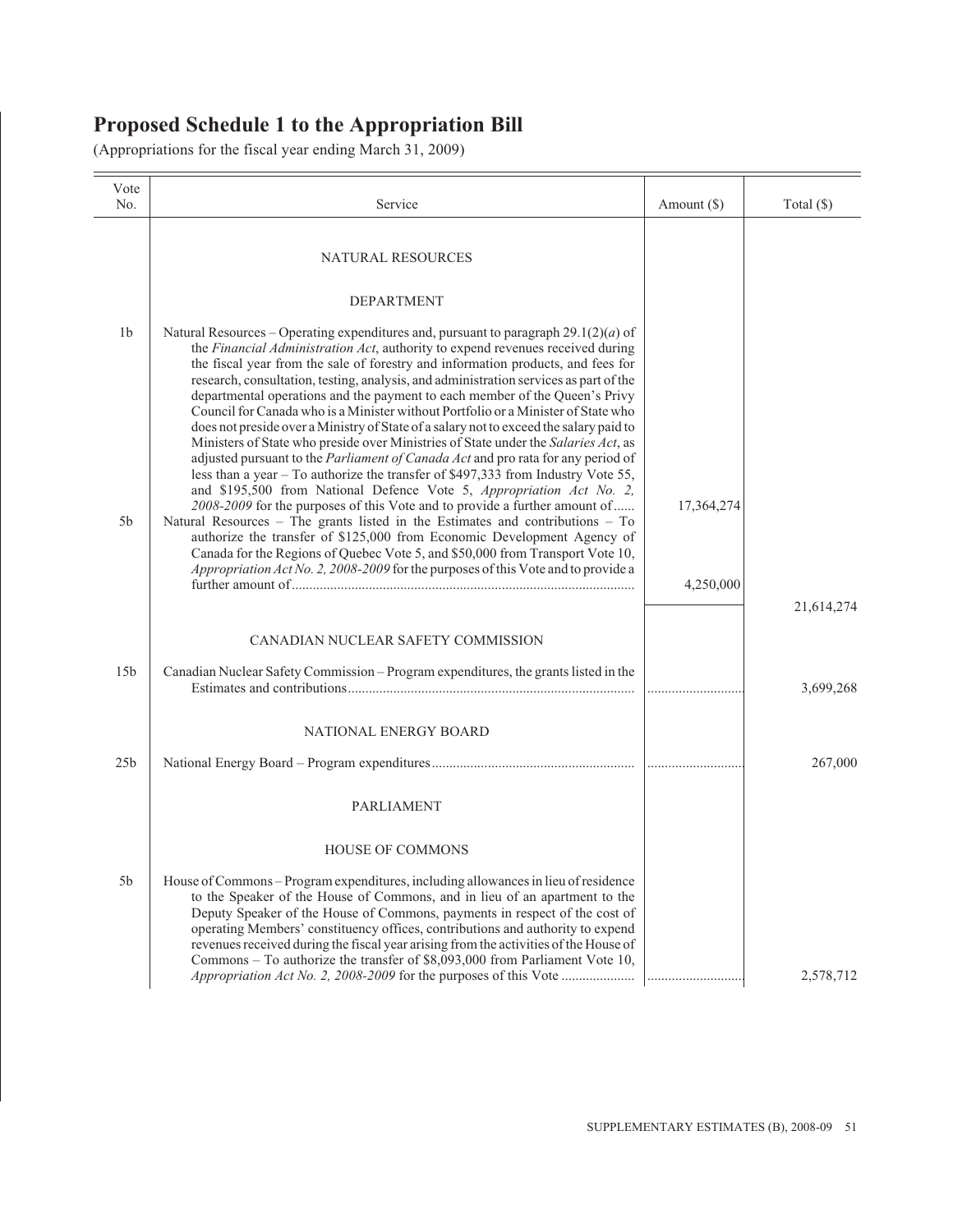| Vote<br>No.     | Service                                                                                                                                                                                                                                                                                                                                                                                                                                                                                                                                                                           | Amount $(\$)$ | Total $(\$)$ |
|-----------------|-----------------------------------------------------------------------------------------------------------------------------------------------------------------------------------------------------------------------------------------------------------------------------------------------------------------------------------------------------------------------------------------------------------------------------------------------------------------------------------------------------------------------------------------------------------------------------------|---------------|--------------|
|                 | PRIVY COUNCIL                                                                                                                                                                                                                                                                                                                                                                                                                                                                                                                                                                     |               |              |
|                 | <b>DEPARTMENT</b>                                                                                                                                                                                                                                                                                                                                                                                                                                                                                                                                                                 |               |              |
| 1b              | Privy Council – Program expenditures, including operating expenditures of<br>Commissions of Inquiry not otherwise provided for and the operation of the<br>Prime Minister's residence; and the payment to each member of the Queen's<br>Privy Council for Canada who is a Minister without Portfolio or a Minister of<br>State who does not preside over a Ministry of State of a salary not to exceed the<br>salary paid to Ministers of State who preside over Ministries of State under the<br>Salaries Act, as adjusted pursuant to the Parliament of Canada Act and pro rata |               | 10,081,146   |
|                 | PUBLIC SAFETY AND EMERGENCY PREPAREDNESS                                                                                                                                                                                                                                                                                                                                                                                                                                                                                                                                          |               |              |
|                 | <b>DEPARTMENT</b>                                                                                                                                                                                                                                                                                                                                                                                                                                                                                                                                                                 |               |              |
| 1 <sub>b</sub>  | Public Safety and Emergency Preparedness - Operating expenditures and the payment<br>to each member of the Queen's Privy Council for Canada who is a Minister<br>without Portfolio or a Minister of State who does not preside over a Ministry of<br>State of a salary not to exceed the salary paid to Ministers of State who preside<br>over Ministries of State under the Salaries Act, as adjusted pursuant to the<br>Parliament of Canada Act and pro rata for any period of less than a year - To<br>authorize the transfer of \$1,837,500 from Public Safety and Emergency |               |              |
| 5b              | Preparedness Vote 50, Appropriation Act No. 2, 2008-2009 for the purposes of<br>Public Safety and Emergency Preparedness - The grants listed in the Estimates and<br>contributions - To authorize the transfer of \$50,000 from Public Safety and<br>Emergency Preparedness Vote 50, Appropriation Act No. 2, 2008-2009 for the                                                                                                                                                                                                                                                   | 17,803,737    |              |
|                 |                                                                                                                                                                                                                                                                                                                                                                                                                                                                                                                                                                                   | 9,528,968     | 27,332,705   |
|                 | CANADIAN SECURITY INTELLIGENCE SERVICE                                                                                                                                                                                                                                                                                                                                                                                                                                                                                                                                            |               |              |
| 20 <sub>b</sub> | Canadian Security Intelligence Service – Operating expenditures – To authorize the<br>transfer of \$151,000 from National Defence Vote 5, and \$52,600 from Foreign<br>Affairs and International Trade Vote 1, Appropriation Act No. 2, 2008-2009 for                                                                                                                                                                                                                                                                                                                             |               |              |
|                 |                                                                                                                                                                                                                                                                                                                                                                                                                                                                                                                                                                                   |               | 3,730,544    |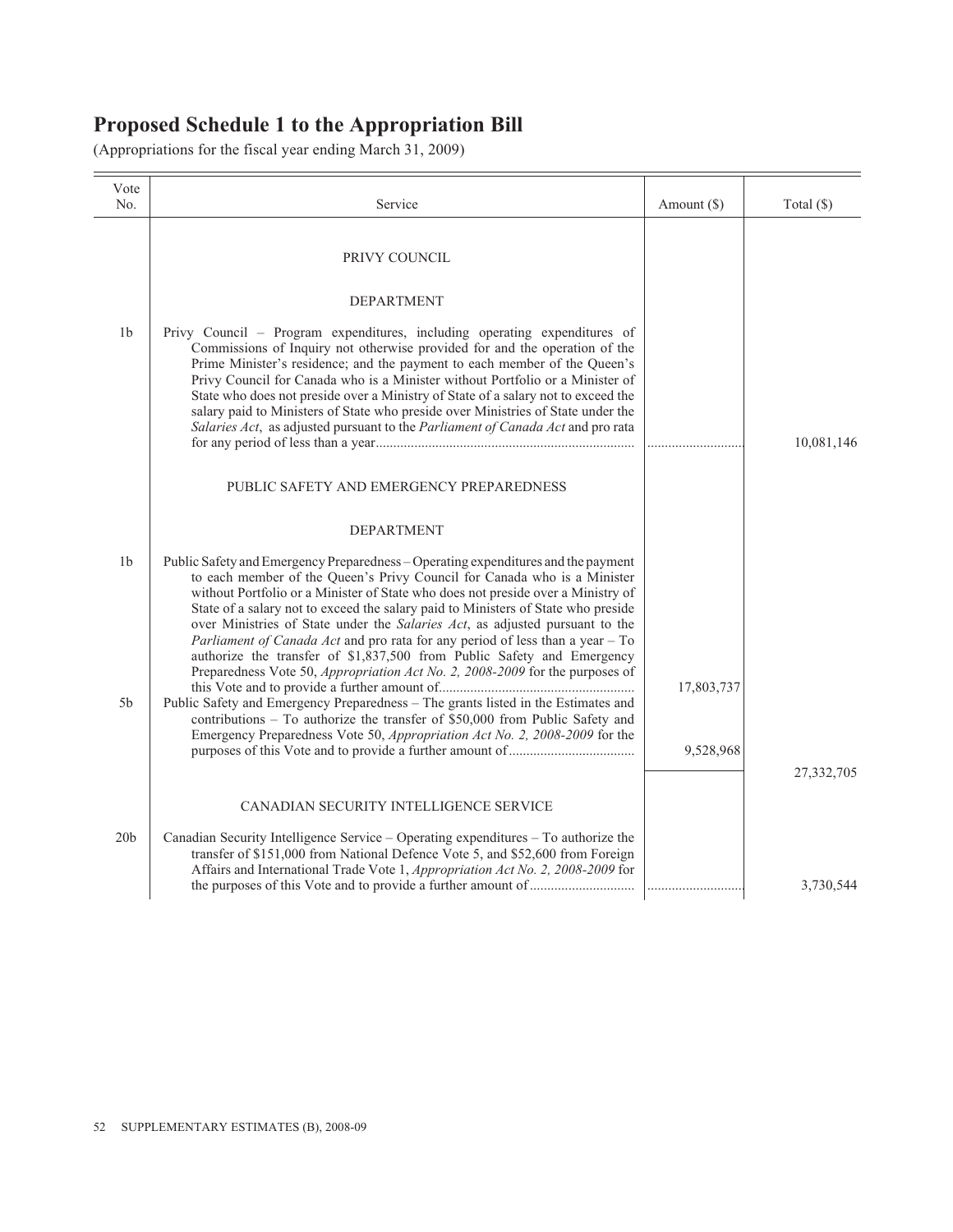| Vote<br>No.     | Service                                                                                                                                                                                                                                                                                                                                                                                                                                                                                                                                                                                                                                                                                                                                                                                                                                                                                                                                                                                                                                                                                                                                                                                                                                 | Amount $(\$)$              | Total $(\$)$ |
|-----------------|-----------------------------------------------------------------------------------------------------------------------------------------------------------------------------------------------------------------------------------------------------------------------------------------------------------------------------------------------------------------------------------------------------------------------------------------------------------------------------------------------------------------------------------------------------------------------------------------------------------------------------------------------------------------------------------------------------------------------------------------------------------------------------------------------------------------------------------------------------------------------------------------------------------------------------------------------------------------------------------------------------------------------------------------------------------------------------------------------------------------------------------------------------------------------------------------------------------------------------------------|----------------------------|--------------|
|                 | <b>PUBLIC SAFETY AND EMERGENCY PREPAREDNESS - Concluded</b>                                                                                                                                                                                                                                                                                                                                                                                                                                                                                                                                                                                                                                                                                                                                                                                                                                                                                                                                                                                                                                                                                                                                                                             |                            |              |
|                 | <b>CORRECTIONAL SERVICE</b>                                                                                                                                                                                                                                                                                                                                                                                                                                                                                                                                                                                                                                                                                                                                                                                                                                                                                                                                                                                                                                                                                                                                                                                                             |                            |              |
| 30 <sub>b</sub> | Correctional Service – Operating expenditures, the grants listed in the Estimates,<br>contributions, and<br>$(a)$ authority to pay into the Inmate Welfare Fund revenue derived during the year<br>from projects operated by inmates and financed by that Fund;<br>$(b)$ authority to operate canteens in federal institutions and to deposit revenue<br>from sales into the Inmate Welfare Fund:<br>$(c)$ payments, in accordance with terms and conditions prescribed by the<br>Governor in Council, to or on behalf of discharged inmates who suffer physical<br>disability caused by participation in normal program activity in federal<br>institutions, and to dependants of deceased inmates and ex-inmates whose death<br>resulted from participation in normal program activity in federal institutions; and<br>(d) authority for the Minister of Public Safety and Emergency Preparedness,<br>subject to the approval of the Governor in Council, to enter into an agreement<br>with any province for the confinement in institutions of that province of any<br>persons sentenced or committed to a penitentiary, for compensation for the<br>maintenance of such persons and for payment in respect of the construction and |                            | 12,473,257   |
|                 | NATIONAL PAROLE BOARD                                                                                                                                                                                                                                                                                                                                                                                                                                                                                                                                                                                                                                                                                                                                                                                                                                                                                                                                                                                                                                                                                                                                                                                                                   |                            |              |
| 40 <sub>b</sub> | National Parole Board – Program expenditures – To authorize the transfer of \$315,000<br>from Public Safety and Emergency Preparedness Vote 30, Appropriation Act<br>No. 2, 2008-2009 for the purposes of this Vote and to provide a further amount of.                                                                                                                                                                                                                                                                                                                                                                                                                                                                                                                                                                                                                                                                                                                                                                                                                                                                                                                                                                                 |                            | 1.006.944    |
|                 | ROYAL CANADIAN MOUNTED POLICE                                                                                                                                                                                                                                                                                                                                                                                                                                                                                                                                                                                                                                                                                                                                                                                                                                                                                                                                                                                                                                                                                                                                                                                                           |                            |              |
| 50 <sub>b</sub> | Royal Canadian Mounted Police – Operating expenditures and authority to expend<br>revenue received during the fiscal year – To authorize the transfer of \$39,981,069<br>from Public Safety and Emergency Preparedness Vote 1, \$88,481 from National<br>Defence Vote 5, and \$50,000 from Health Vote 40, Appropriation Act No. 2,<br>2008-2009 for the purposes of this Vote and to provide a further amount of                                                                                                                                                                                                                                                                                                                                                                                                                                                                                                                                                                                                                                                                                                                                                                                                                       | 36,548,515                 |              |
| 55b             | Royal Canadian Mounted Police – Capital expenditures – To authorize the transfer of<br>\$1,641,000 from National Defence Vote 5, Appropriation Act No. 2, 2008-2009                                                                                                                                                                                                                                                                                                                                                                                                                                                                                                                                                                                                                                                                                                                                                                                                                                                                                                                                                                                                                                                                     |                            |              |
| 60 <sub>b</sub> | Royal Canadian Mounted Police - The grants listed in the Estimates and contributions,<br>provided that the amount listed for any grant may be increased or decreased<br>subject to the approval of the Treasury Board - To authorize the transfer of<br>\$1,801,500 from Public Safety and Emergency Preparedness Vote 50,<br>Appropriation Act No. 2, 2008-2009 for the purposes of this Vote                                                                                                                                                                                                                                                                                                                                                                                                                                                                                                                                                                                                                                                                                                                                                                                                                                          | 78,005,718<br>$\mathbf{1}$ |              |
|                 |                                                                                                                                                                                                                                                                                                                                                                                                                                                                                                                                                                                                                                                                                                                                                                                                                                                                                                                                                                                                                                                                                                                                                                                                                                         |                            | 114,554,234  |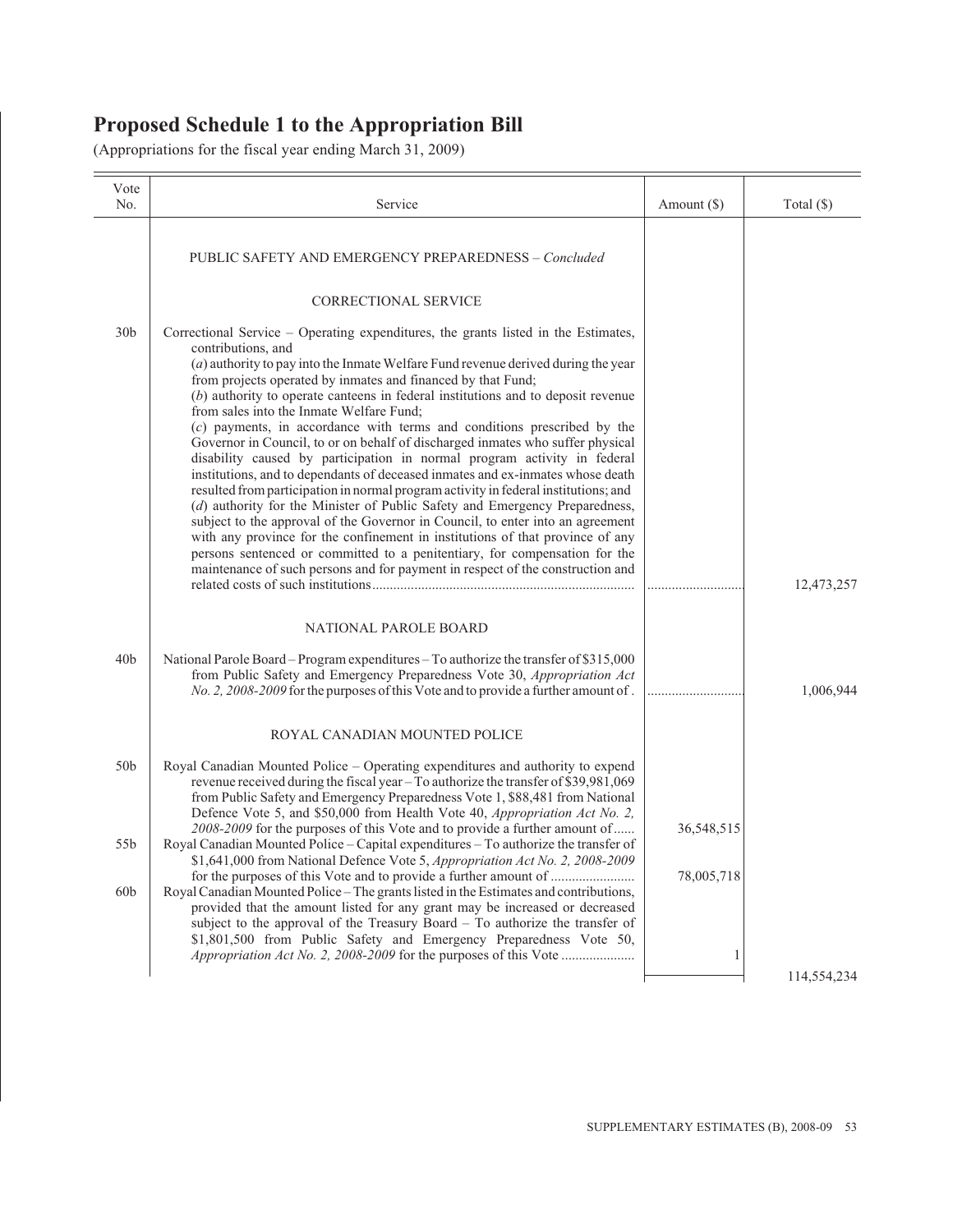| Vote<br>No.                             | Service                                                                                                                                                                                                                                                                                                                                                                                                                                                                                                                                                                                                                                                                                                                                                                                                                                                                                                                                                                                                                                                                                                                                                                                                                                                                                                                                                                                                                                                                                                                                                                                                                                                                                            | Amount $(\$)$                        | Total $(\$)$ |
|-----------------------------------------|----------------------------------------------------------------------------------------------------------------------------------------------------------------------------------------------------------------------------------------------------------------------------------------------------------------------------------------------------------------------------------------------------------------------------------------------------------------------------------------------------------------------------------------------------------------------------------------------------------------------------------------------------------------------------------------------------------------------------------------------------------------------------------------------------------------------------------------------------------------------------------------------------------------------------------------------------------------------------------------------------------------------------------------------------------------------------------------------------------------------------------------------------------------------------------------------------------------------------------------------------------------------------------------------------------------------------------------------------------------------------------------------------------------------------------------------------------------------------------------------------------------------------------------------------------------------------------------------------------------------------------------------------------------------------------------------------|--------------------------------------|--------------|
| 1b<br>5b                                | PUBLIC WORKS AND GOVERNMENT SERVICES<br>Public Works and Government Services - Operating expenditures for the provision of<br>accommodation, common and central services including recoverable<br>expenditures on behalf of the Canada Pension Plan, the Employment Insurance<br>Act and the Seized Property Management Act, and authority to spend revenues<br>received during the fiscal year arising from accommodation and central and<br>common services in respect of these services and the payment to each member of<br>the Queen's Privy Council for Canada who is a Minister without Portfolio or a<br>Minister of State who does not preside over a Ministry of State of a salary not to<br>exceed the salary paid to Ministers of State who preside over Ministries of State<br>under the Salaries Act, as adjusted pursuant to the Parliament of Canada Act and<br>pro rata for any period of less than a year - To authorize the transfer of \$1,768,452<br>from Public Works and Government Services Vote 5, and \$2,883,523 from<br>Public Safety and Emergency Preparedness Vote 50, Appropriation Act No. 2,<br>2008-2009 for the purposes of this Vote and to provide a further amount of<br>Public Works and Government Services – Capital expenditures including<br>expenditures on works other than federal property and authority to reimburse<br>tenants of federal property for improvements authorized by the Minister of Public<br>Works and Government Services - To authorize the transfer of \$1,513,723 from<br>Public Works and Government Services Vote 1, Appropriation Act No. 2,<br>2008-2009 for the purposes of this Vote and to provide a further amount of | 93,040,224<br>16,805,000             | 109,845,224  |
|                                         | <b>TRANSPORT</b><br>DEPARTMENT                                                                                                                                                                                                                                                                                                                                                                                                                                                                                                                                                                                                                                                                                                                                                                                                                                                                                                                                                                                                                                                                                                                                                                                                                                                                                                                                                                                                                                                                                                                                                                                                                                                                     |                                      |              |
| 1 <sub>b</sub><br>5b<br>10 <sub>b</sub> | Transport – Operating expenditures, and<br>$(a)$ authority to make expenditures on other than federal property in the course of<br>or arising out of the exercise of jurisdiction in aeronautics;<br>$(b)$ authority for the payment of commissions for revenue collection pursuant to<br>the Aeronautics Act;<br>$(c)$ authority to expend revenue received during the fiscal year; and<br>$(d)$ the payment to each member of the Queen's Privy Council for Canada who is<br>a Minister without Portfolio or a Minister of State who does not preside over a<br>Ministry of State of a salary not to exceed the salary paid to Ministers of State who<br>preside over Ministries of State under the Salaries Act, as adjusted pursuant to the<br>Parliament of Canada Act and pro rata for any period of less than a year - To<br>authorize the transfer of \$157,032 from Transport Vote 55, Appropriation Act<br>No. 2, 2008-2009 for the purposes of this Vote and to provide a further amount of.<br>Transport - Capital expenditures including contributions to provinces or<br>municipalities or local or private authorities towards construction done by those                                                                                                                                                                                                                                                                                                                                                                                                                                                                                                                           | 3,102,008<br>3,663,000<br>48,956,206 |              |
|                                         |                                                                                                                                                                                                                                                                                                                                                                                                                                                                                                                                                                                                                                                                                                                                                                                                                                                                                                                                                                                                                                                                                                                                                                                                                                                                                                                                                                                                                                                                                                                                                                                                                                                                                                    |                                      | 55,721,214   |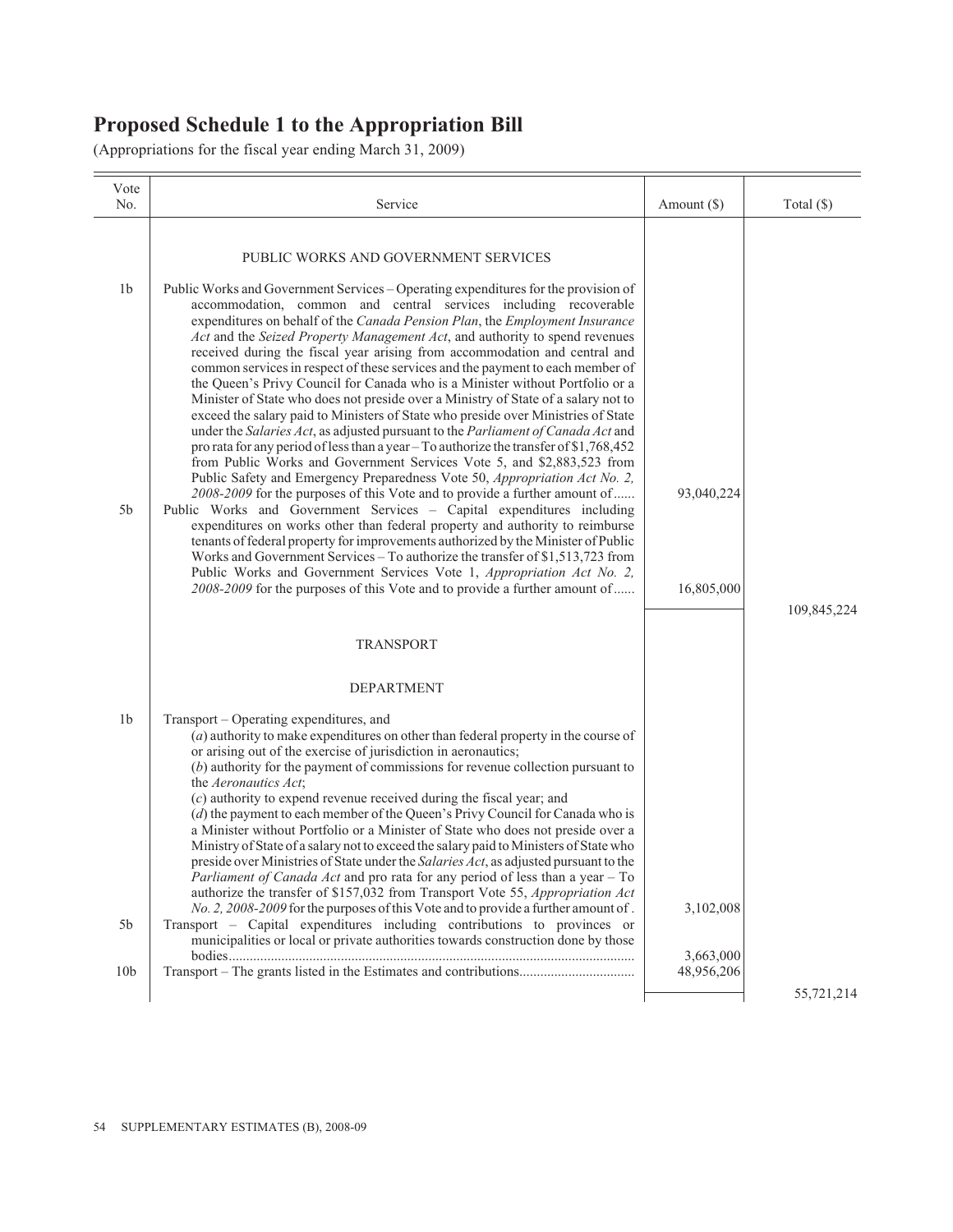| Vote<br>No.     | Service                                                                                                                                                                                                                                                                                                                                                                                                                                                                                                                                                          | Amount (\$)             | Total (\$)  |
|-----------------|------------------------------------------------------------------------------------------------------------------------------------------------------------------------------------------------------------------------------------------------------------------------------------------------------------------------------------------------------------------------------------------------------------------------------------------------------------------------------------------------------------------------------------------------------------------|-------------------------|-------------|
|                 | TRANSPORT - Concluded                                                                                                                                                                                                                                                                                                                                                                                                                                                                                                                                            |                         |             |
|                 | CANADIAN AIR TRANSPORT SECURITY AUTHORITY                                                                                                                                                                                                                                                                                                                                                                                                                                                                                                                        |                         |             |
| 20 <sub>b</sub> | Payments to the Canadian Air Transport Security Authority for operating and capital                                                                                                                                                                                                                                                                                                                                                                                                                                                                              |                         | 156,202,000 |
|                 | FEDERAL BRIDGE CORPORATION LIMITED                                                                                                                                                                                                                                                                                                                                                                                                                                                                                                                               |                         |             |
| 30 <sub>b</sub> |                                                                                                                                                                                                                                                                                                                                                                                                                                                                                                                                                                  |                         | 500,000     |
|                 | MARINE ATLANTIC INC.                                                                                                                                                                                                                                                                                                                                                                                                                                                                                                                                             |                         |             |
| 35 <sub>b</sub> | Payments to Marine Atlantic Inc. in respect of<br>$(a)$ the costs of the management of the Company, payments for capital purposes<br>and for transportation activities including the following water transportation<br>services pursuant to contracts with Her Majesty: Newfoundland ferries and<br>terminals; and<br>$(b)$ payments made by the Company of the costs incurred for the provision of<br>early retirement benefits, severance and other benefits where such costs result<br>from employee cutbacks or the discontinuance or reduction of a service |                         | 4,122,000   |
|                 | NATIONAL CAPITAL COMMISSION                                                                                                                                                                                                                                                                                                                                                                                                                                                                                                                                      |                         |             |
| 40b<br>45b      | Payments to the National Capital Commission for operating expenditures<br>Payments to the National Capital Commission for capital expenditures                                                                                                                                                                                                                                                                                                                                                                                                                   | 5,432,000<br>10,000,000 | 15,432,000  |
|                 | OFFICE OF INFRASTRUCTURE OF CANADA                                                                                                                                                                                                                                                                                                                                                                                                                                                                                                                               |                         |             |
| 55b             |                                                                                                                                                                                                                                                                                                                                                                                                                                                                                                                                                                  |                         | 443,221,123 |
|                 | TRANSPORTATION APPEAL TRIBUNAL OF CANADA                                                                                                                                                                                                                                                                                                                                                                                                                                                                                                                         |                         |             |
| 70 <sub>b</sub> | Transportation Appeal Tribunal of Canada - Program expenditures - To authorize the<br>transfer of \$400,000 from Transport Vote 1, Appropriation Act No. 2, 2008-2009                                                                                                                                                                                                                                                                                                                                                                                            |                         | 1           |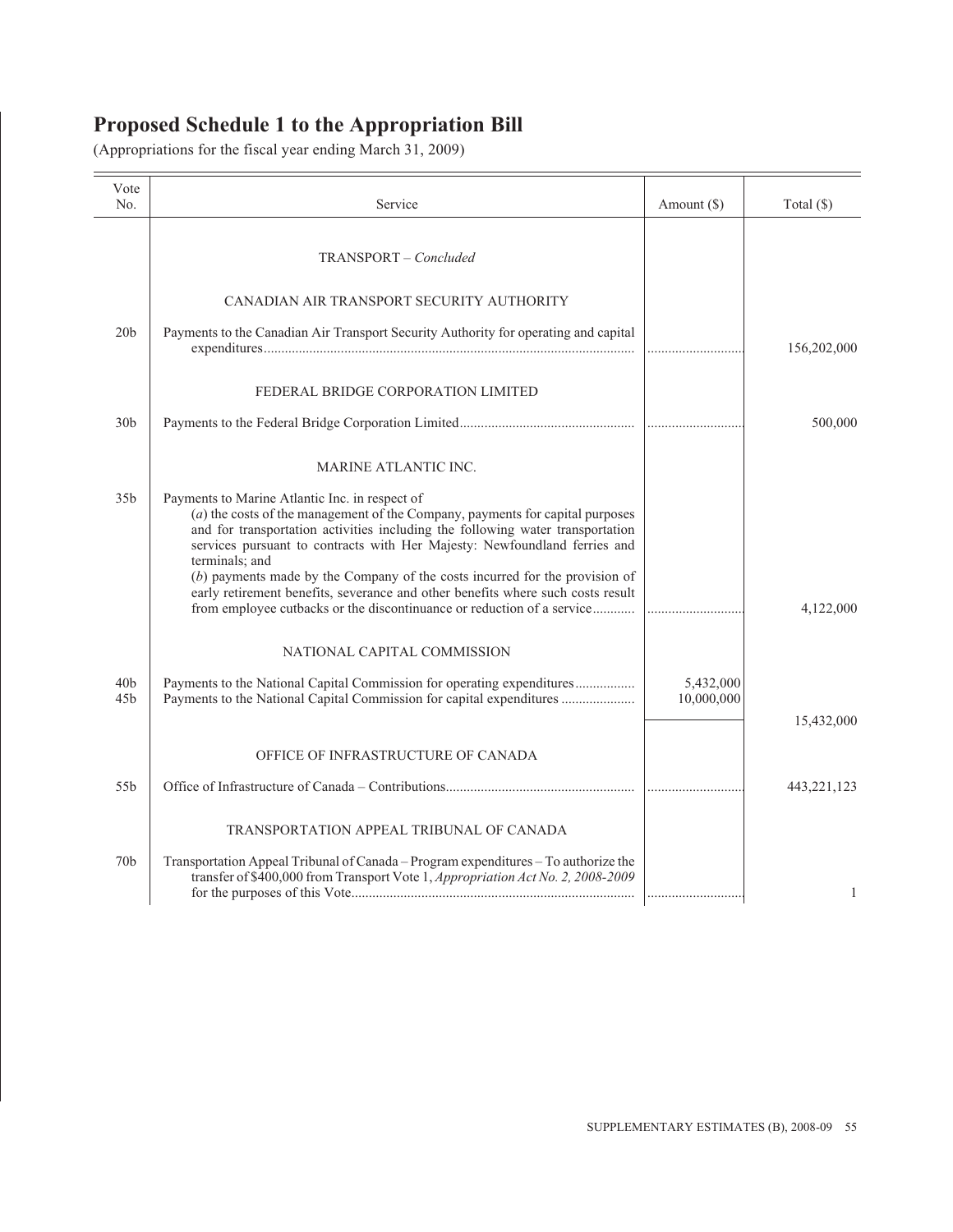| Vote<br>No.     | Service                                                                                                                                                                                                                                                                                                                                                                                                                                                                                                                                                                                                                                                                                                                                                                                                                                       | Amount $(\$)$  | Total $(\$)$ |
|-----------------|-----------------------------------------------------------------------------------------------------------------------------------------------------------------------------------------------------------------------------------------------------------------------------------------------------------------------------------------------------------------------------------------------------------------------------------------------------------------------------------------------------------------------------------------------------------------------------------------------------------------------------------------------------------------------------------------------------------------------------------------------------------------------------------------------------------------------------------------------|----------------|--------------|
|                 | <b>TREASURY BOARD</b>                                                                                                                                                                                                                                                                                                                                                                                                                                                                                                                                                                                                                                                                                                                                                                                                                         |                |              |
|                 | <b>SECRETARIAT</b>                                                                                                                                                                                                                                                                                                                                                                                                                                                                                                                                                                                                                                                                                                                                                                                                                            |                |              |
| 1 <sub>b</sub>  | Treasury Board Secretariat – Program expenditures and the payment to each member<br>of the Queen's Privy Council for Canada who is a Minister without Portfolio or a<br>Minister of State who does not preside over a Ministry of State of a salary not to<br>exceed the salary paid to Ministers of State who preside over Ministries of State<br>under the Salaries Act, as adjusted pursuant to the Parliament of Canada Act and<br>pro rata for any period of less than a year and authority to expend revenues<br>received during the fiscal year arising from activities of the Treasury Board<br>Secretariat - To authorize the transfer of \$934,800 from Public Works and<br>Government Services Vote 1, and \$245,000 from Canada Revenue Agency<br>Vote 1, Appropriation Act No. 2, 2008-2009 for the purposes of this Vote and to |                |              |
| 15 <sub>b</sub> | Compensation Adjustments - Subject to the approval of the Treasury Board, to<br>supplement other appropriations that may need to be partially or fully funded as a<br>result of adjustments made to terms and conditions of service or employment of<br>the federal public administration, including members of the Royal Canadian<br>Mounted Police and the Canadian Forces, Governor in Council appointees and                                                                                                                                                                                                                                                                                                                                                                                                                              | 12,948,558     |              |
| 20 <sub>b</sub> | Crown corporations as defined in section 83 of the Financial Administration Act<br>Public Service Insurance - Payments, in respect of insurance, pension or benefit<br>programs or other arrangements, or in respect of the administration of such<br>programs, or arrangements, including premiums, contributions, benefits, fees<br>and other expenditures, made in respect of the public service or any part thereof<br>and for such other persons, as Treasury Board determines, and authority to<br>expend any revenues or other amounts received in respect of such programs or<br>arrangements to offset any such expenditures in respect of such programs or<br>arrangements and to provide for the return to certain employees of their share of                                                                                     | 170,671,485    |              |
| 30 <sub>b</sub> | the premium reduction under subsection 96(3) of the <i>Employment Insurance Act</i><br>Paylist Requirements – Subject to the approval of the Treasury Board, to supplement<br>other appropriations for requirements related to parental and maternity<br>allowances, entitlements on cessation of service or employment and adjustments<br>made to terms and conditions of service or employment of the federal public<br>administration including members of the Royal Canadian Mounted Police and<br>the Canadian Forces, where these have not been provided from Vote 15,                                                                                                                                                                                                                                                                  | 1,943,839<br>1 | 185,563,883  |
|                 | PUBLIC SERVICE HUMAN RESOURCES                                                                                                                                                                                                                                                                                                                                                                                                                                                                                                                                                                                                                                                                                                                                                                                                                |                |              |
|                 | MANAGEMENT AGENCY OF CANADA                                                                                                                                                                                                                                                                                                                                                                                                                                                                                                                                                                                                                                                                                                                                                                                                                   |                |              |
| 50 <sub>b</sub> | Public Service Human Resources Management Agency of Canada – Program<br>expenditures - To authorize the transfer of \$200,000 from Canada Revenue<br>Agency Vote 1, \$126,355 from Health Vote 1, and \$48,405 from Industry Vote 1,<br>Appropriation Act No. 2, 2008-2009 for the purposes of this Vote and to provide a                                                                                                                                                                                                                                                                                                                                                                                                                                                                                                                     |                | 16,722,742   |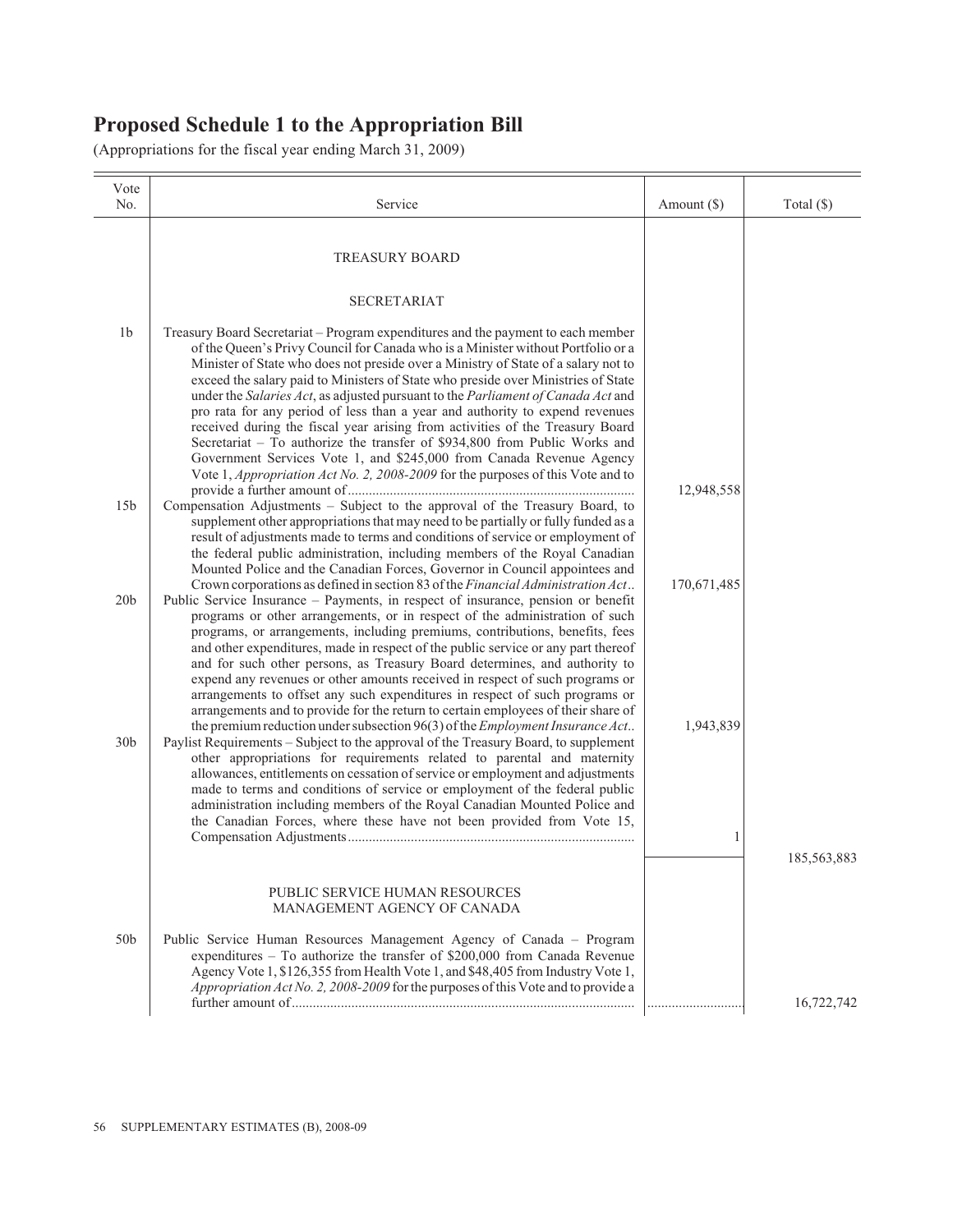| Vote<br>No.                       | Service                                                                                                                                                                                                                                                                                                                                                                                                                                                                                                                                                                                                                                                                                                                                                                                                                                                                                                                                                                                                                                                                                                                                                                                                                                                                                                                                                                                                                                                                                                       | Amount $(\$)$         | Total $(\$)$  |  |
|-----------------------------------|---------------------------------------------------------------------------------------------------------------------------------------------------------------------------------------------------------------------------------------------------------------------------------------------------------------------------------------------------------------------------------------------------------------------------------------------------------------------------------------------------------------------------------------------------------------------------------------------------------------------------------------------------------------------------------------------------------------------------------------------------------------------------------------------------------------------------------------------------------------------------------------------------------------------------------------------------------------------------------------------------------------------------------------------------------------------------------------------------------------------------------------------------------------------------------------------------------------------------------------------------------------------------------------------------------------------------------------------------------------------------------------------------------------------------------------------------------------------------------------------------------------|-----------------------|---------------|--|
| 1 <sub>b</sub><br>10 <sub>b</sub> | <b>VETERANS AFFAIRS</b><br>Veterans Affairs – Operating expenditures, upkeep of property, including engineering<br>and other investigatory planning expenses that do not add tangible value to real<br>property, taxes, insurance and maintenance of public utilities; to authorize,<br>subject to the approval of the Governor in Council, necessary remedial work on<br>properties constructed under individual firm price contracts and sold under the<br>Veterans' Land Act (R.S.C. 1970, c.V-4), to correct defects for which neither the<br>veteran nor the contractor can be held financially responsible, and such other<br>work on other properties as may be required to protect the interest of the Director<br>therein and the payment to each member of the Queen's Privy Council for Canada<br>who is a Minister without Portfolio or a Minister of State who does not preside<br>over a Ministry of State of a salary not to exceed the salary paid to Ministers of<br>State who preside over Ministries of State under the Salaries Act, as adjusted<br>pursuant to the <i>Parliament of Canada Act</i> and pro rata for any period of less than a<br>Veterans Affairs - The grants listed in the Estimates and contributions, provided that<br>the amount listed for any grant may be increased or decreased subject to the<br>approval of the Treasury Board - To authorize the transfer of \$100,000 from<br>Canadian Heritage Vote 5, Appropriation Act No. 2, 2008-2009 for the purposes | 1,700,000<br>1        | 1,700,001     |  |
| 1b<br>5b                          | WESTERN ECONOMIC DIVERSIFICATION<br>Western Economic Diversification - Operating expenditures and the payment to each<br>member of the Queen's Privy Council for Canada who is a Minister without<br>Portfolio or a Minister of State who does not preside over a Ministry of State of a<br>salary not to exceed the salary paid to Ministers of State who preside over<br>Ministries of State under the Salaries Act, as adjusted pursuant to the Parliament<br>Western Economic Diversification – The grants listed in the Estimates and                                                                                                                                                                                                                                                                                                                                                                                                                                                                                                                                                                                                                                                                                                                                                                                                                                                                                                                                                                    | 132,694<br>18,162,587 | 18,295,281    |  |
|                                   |                                                                                                                                                                                                                                                                                                                                                                                                                                                                                                                                                                                                                                                                                                                                                                                                                                                                                                                                                                                                                                                                                                                                                                                                                                                                                                                                                                                                                                                                                                               |                       | 2,744,636,241 |  |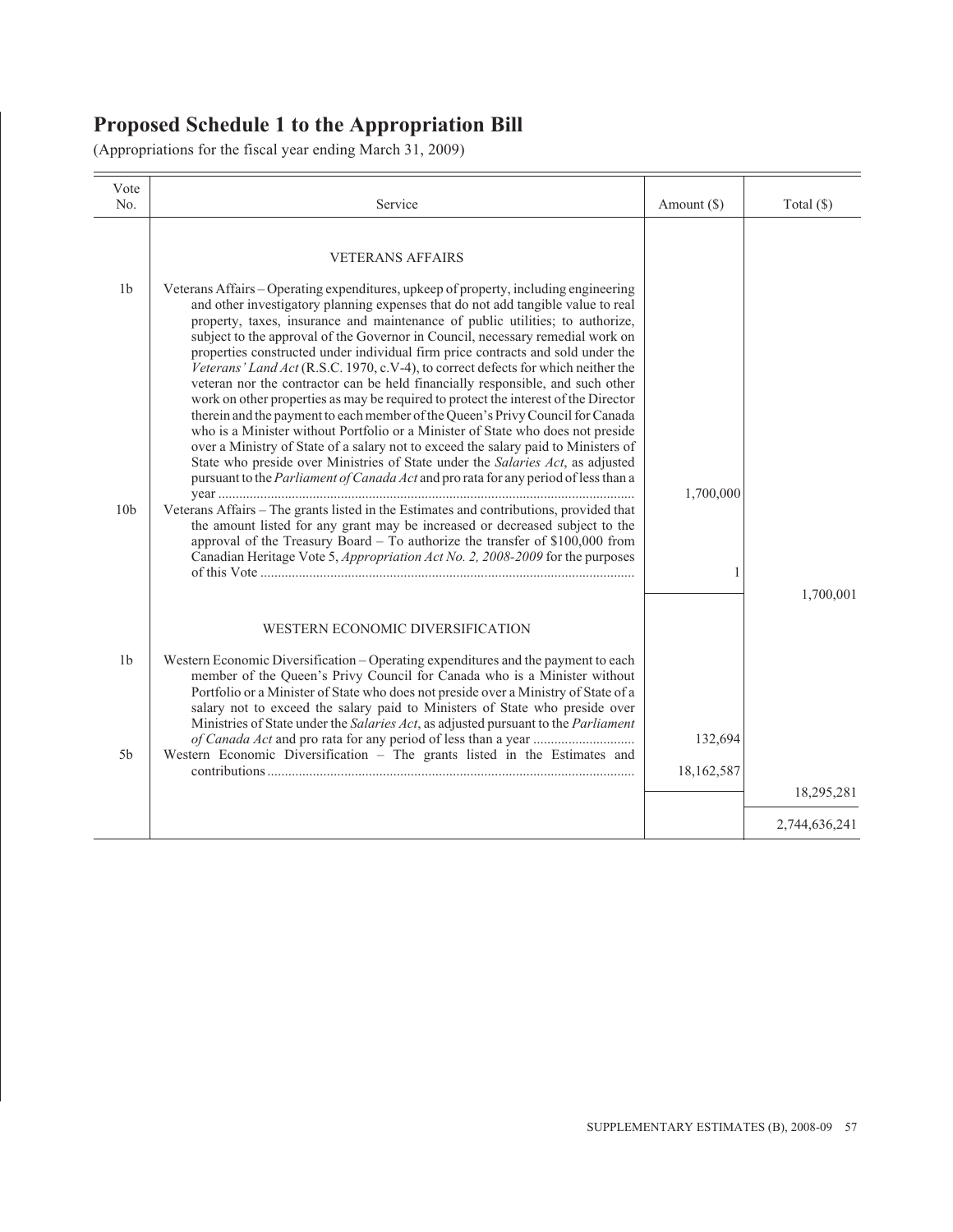(Appropriations for the fiscal year ending March 31, 2009 that may be charged to the following fiscal year ending March 31, 2010)

| Vote<br>No.                        | Service                                                                                                                                                                                                                                                                                                                                                                                                                                                                                                                                                                                                                                                                                                                                                                                                                                             | Amount (\$)     | Total $(\$)$ |
|------------------------------------|-----------------------------------------------------------------------------------------------------------------------------------------------------------------------------------------------------------------------------------------------------------------------------------------------------------------------------------------------------------------------------------------------------------------------------------------------------------------------------------------------------------------------------------------------------------------------------------------------------------------------------------------------------------------------------------------------------------------------------------------------------------------------------------------------------------------------------------------------------|-----------------|--------------|
| 1 <sub>b</sub>                     | <b>CANADA REVENUE AGENCY</b><br>Canada Revenue Agency – Program expenditures and recoverable expenditures on<br>behalf of the Canada Pension Plan and the Employment Insurance $Act - To$<br>authorize the transfer of \$1,225,000 from Health Vote 40, Appropriation Act<br>No. 2, 2008-2009 for the purposes of this Vote and to provide a further amount of.<br><b>ENVIRONMENT</b><br>PARKS CANADA AGENCY                                                                                                                                                                                                                                                                                                                                                                                                                                        |                 | 29,000,685   |
| 25 <sub>b</sub><br>30 <sub>b</sub> | Parks Canada Agency – Program expenditures, including capital expenditures, the<br>grants listed in the Estimates and contributions, including expenditures on other<br>than federal property, and payments to provinces and municipalities as<br>contributions towards the cost of undertakings carried out by those bodies - To<br>authorize the transfer of \$270,000 from Canadian Heritage Vote 1, and \$122,000<br>from Canadian Heritage Vote 5, Appropriation Act No. 2, 2008-2009 for the<br>Payments to the New Parks and Historic Sites Account for the purposes of establishing<br>new national parks, national historic sites and related heritage areas, as set out in<br>section 21 of the Parks Canada Agency $Act$ – To authorize the transfer of<br>\$12,000,000 from Environment Vote 25, Appropriation Act No. 2, 2008-2009 for | 12,518,327<br>1 | 12,518,328   |
|                                    | PUBLIC SAFETY AND EMERGENCY PREPAREDNESS<br>CANADA BORDER SERVICES AGENCY                                                                                                                                                                                                                                                                                                                                                                                                                                                                                                                                                                                                                                                                                                                                                                           |                 |              |
| 10 <sub>b</sub><br>15 <sub>b</sub> | Canada Border Services Agency - Operating expenditures, contributions and,<br>pursuant to paragraph $29.1(2)(a)$ of the <i>Financial Administration Act</i> , authority<br>to expend in the current fiscal year revenues received during the fiscal year<br>related to the border operations of the Canada Border Services Agency: fees for<br>the provision of a service or the use of a facility or for a product, right or privilege;<br>and payments received under contracts entered into by the Agency - To authorize<br>the transfer of \$234,000 from Public Safety and Emergency Preparedness Vote 1,<br>Appropriation Act No. 2, 2008-2009 for the purposes of this Vote                                                                                                                                                                  | 1<br>30,000     |              |
|                                    |                                                                                                                                                                                                                                                                                                                                                                                                                                                                                                                                                                                                                                                                                                                                                                                                                                                     |                 | 30,001       |
|                                    |                                                                                                                                                                                                                                                                                                                                                                                                                                                                                                                                                                                                                                                                                                                                                                                                                                                     |                 | 41,549,014   |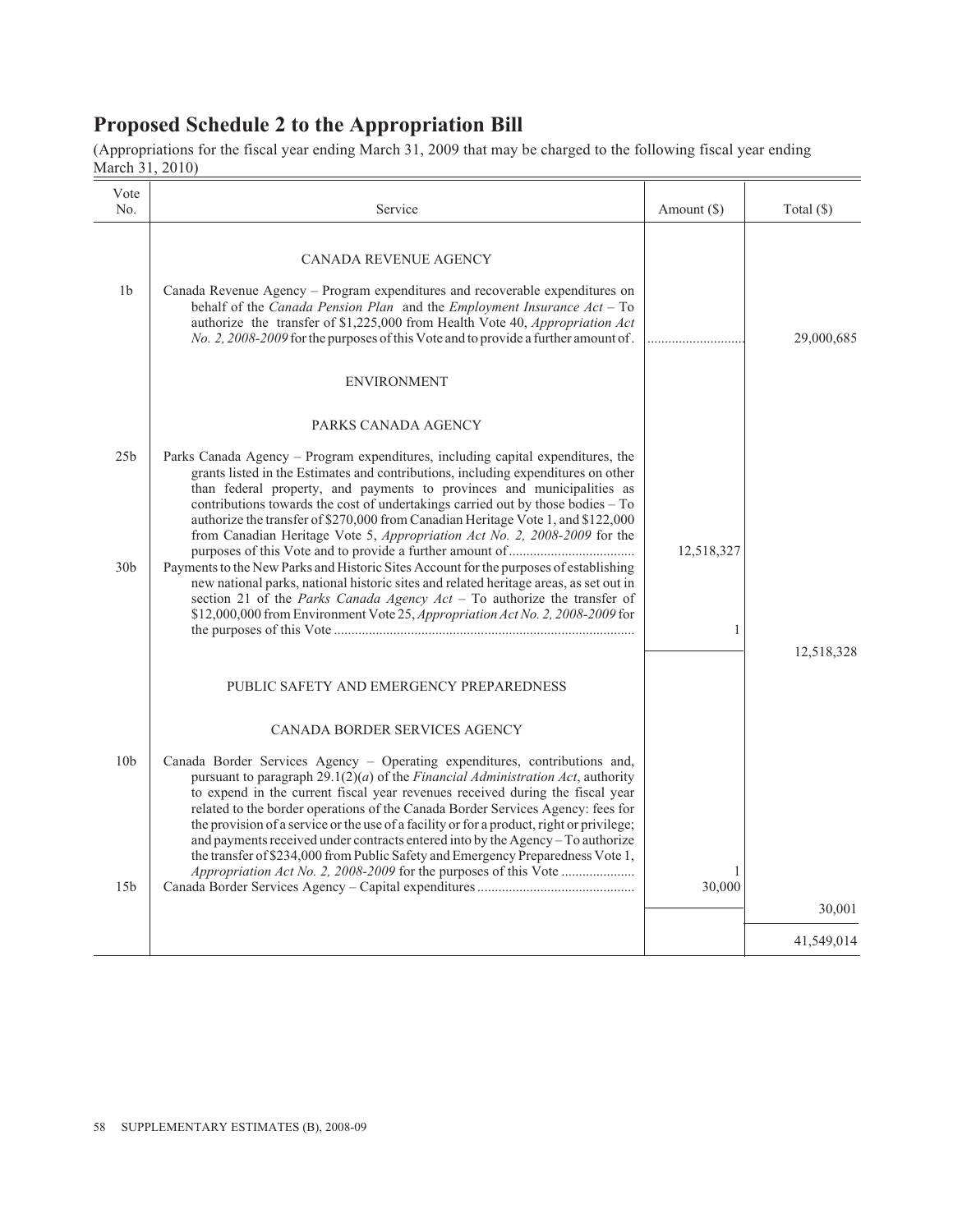# **Statutory Items in these Supplementary Estimates**

| Department or Agency                                                                                                                                                                                                                                                                                                                          | These<br>Supplementary<br>Estimates<br>(dollars) |
|-----------------------------------------------------------------------------------------------------------------------------------------------------------------------------------------------------------------------------------------------------------------------------------------------------------------------------------------------|--------------------------------------------------|
| <b>AGRICULTURE AND AGRI-FOOD</b>                                                                                                                                                                                                                                                                                                              |                                                  |
| <b>Department</b><br>Payments in connection with the Agricultural Marketing Programs Act (S.C. 1997, c. C-34)<br>Grants in support of the Cull Breeding Swine Program                                                                                                                                                                         | 14,580,000<br>12,000,000                         |
| <b>CANADA REVENUE AGENCY</b><br>Payments to provinces under the Softwood Lumber Products Export Charge Act<br>Payments under the <i>Energy Costs Assistance Measures Act</i>                                                                                                                                                                  | 419,000,000<br>1,210,000                         |
| <b>FINANCE</b>                                                                                                                                                                                                                                                                                                                                |                                                  |
| <b>Department</b><br>Public Transit Capital Trust 2008 (Budget Implementation Act, 2008)<br>Police Officers Recruitment Fund (Budget Implementation Act, 2008)<br>Saskatchewan Carbon Capture and Storage Demonstration Trust (Budget Implementation Act,<br>2008)                                                                            | 500,000,000<br>400,000,000<br>240,000,000        |
| Incentive for Provinces to Eliminate Taxes on Capital (Budget Implementation Act, 2007)<br>Canada Social Transfer Transition Protection Payment to Saskatchewan (Budget<br>Implementation Act, 2008)<br>Payment to Nova Scotia for Carbon Storage (Budget Implementation Act, 2008)                                                           | 49,000,000<br>31,204,000<br>5,000,000            |
| Canada Social Transfer Transition Protection Payment to Nunavut (Budget Implementation<br>Act, 2008)<br><b>Interest and Other Costs</b>                                                                                                                                                                                                       | 705,000<br>(2,174,000,000)                       |
| HUMAN RESOURCES AND SKILLS DEVELOPMENT                                                                                                                                                                                                                                                                                                        |                                                  |
| <b>Department</b><br>Wage Earner Protection Program payments to eligible applicants owed wages and vacation<br>pay from employers who are either bankrupt or in receivership as well as payments to<br>trustees and receivers who will provide the necessary information to determine eligibility                                             | 31,200,000                                       |
| <b>INDUSTRY</b>                                                                                                                                                                                                                                                                                                                               |                                                  |
| <b>Department</b><br>Liabilities under the Canada Small Business Financing Act (S.C., 1998, c. 36)                                                                                                                                                                                                                                            | 23,300,000                                       |
| <b>PARLIAMENT</b>                                                                                                                                                                                                                                                                                                                             |                                                  |
| <b>House of Commons</b><br>Members of the House of Commons – Salaries and allowances of Officers and Members of<br>the House of Commons under the <i>Parliament of Canada Act</i> and contributions to the<br>Members of Parliament Retiring Allowances Account and the Members of Parliament<br>Retirement Compensation Arrangements Account | 1,403,200                                        |
| Total                                                                                                                                                                                                                                                                                                                                         | (445,397,800)                                    |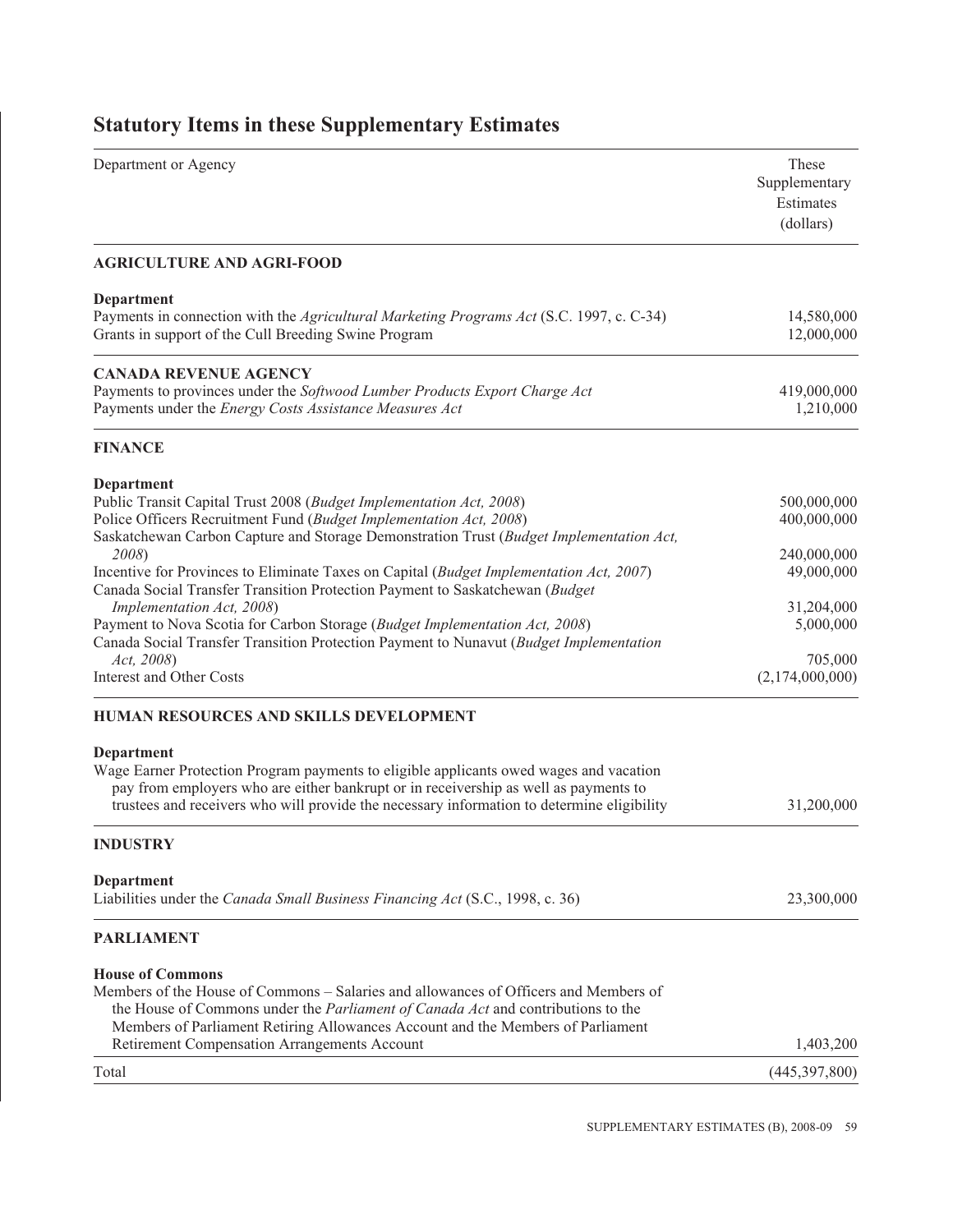# **Summary of Changes to Voted Appropriations**

| Department or Agency                          | Vote                               |                                | Less: Available<br>Spending               |                                        |
|-----------------------------------------------|------------------------------------|--------------------------------|-------------------------------------------|----------------------------------------|
| (thousands of dollars)                        | Number                             | Gross Amount                   | Authorities                               | Net Amount                             |
| <b>AGRICULTURE AND AGRI-FOOD</b>              |                                    |                                |                                           |                                        |
|                                               | 1 <sub>b</sub>                     | 12,673                         | $\ldots$                                  | 12,673                                 |
|                                               | 5b                                 | 20,272                         | $\sim$ $\sim$ $\sim$ $\sim$ $\sim$        | 20,272                                 |
|                                               | 10 <sub>b</sub>                    | 36,550                         | 2,700                                     | 33,850                                 |
|                                               | 30 <sub>b</sub>                    | 2,023                          | 2,023                                     | .                                      |
| ATLANTIC CANADA OPPORTUNITIES AGENCY          |                                    |                                |                                           |                                        |
|                                               | 1 <sub>b</sub>                     | 29                             | $\alpha$ , $\alpha$ , $\alpha$            | 29                                     |
|                                               | 5b                                 | 11,220                         | $\alpha$ , $\alpha$ , $\alpha$            | 11,220                                 |
|                                               | 1 <sub>b</sub>                     | 29,001                         | $\ldots$                                  | 29,001                                 |
| <b>CANADIAN HERITAGE</b>                      |                                    |                                |                                           |                                        |
|                                               | 1 <sub>b</sub>                     | 1.1.1.1                        | $\cdots$                                  | .                                      |
|                                               | 5b                                 | 30,077                         | 900                                       | 29,177                                 |
|                                               | 10 <sub>b</sub>                    | $\alpha$ , $\alpha$ , $\alpha$ | $\alpha$ , $\alpha$ , $\alpha$            | $\mathbb{Z}^2$ . In the $\mathbb{Z}^2$ |
|                                               | 15 <sub>b</sub>                    | $\alpha$ , $\alpha$ , $\alpha$ | $\alpha$ , $\alpha$ , $\alpha$            | .                                      |
|                                               | 27 <sub>b</sub>                    | 5,000                          | $\alpha$ , $\alpha$ , $\alpha$            | 5,000                                  |
|                                               | 30 <sub>b</sub>                    | 3,600                          | 1.1.1.1                                   | 3,600                                  |
|                                               | 35 <sub>b</sub><br>45 <sub>b</sub> | 3,040                          | $\cdots$<br>$\overline{4}$                | 3,040<br>600                           |
|                                               | 50 <sub>b</sub>                    | 604                            |                                           |                                        |
|                                               | 55b                                | .<br>400                       | $\ldots$<br>$\ldots$                      | .<br>400                               |
|                                               | 65 <sub>b</sub>                    | 1,830                          | $\alpha$ , $\alpha$ , $\alpha$            | 1,830                                  |
|                                               | 75 <sub>b</sub>                    | 2,730                          | $\alpha$ , $\alpha$ , $\alpha$            | 2,730                                  |
|                                               | 80 <sub>b</sub>                    | 1,249                          | $\alpha$ , $\alpha$ , $\alpha$            | 1,249                                  |
|                                               | 85b                                | 5,401                          | $\alpha$ , $\alpha$ , $\alpha$ , $\alpha$ | 5,401                                  |
|                                               | 105 <sub>b</sub>                   | 2,900                          | $\cdots$                                  | 2,900                                  |
|                                               | 110 <sub>b</sub>                   | $\ldots$                       | $\ldots$                                  | .                                      |
| CITIZENSHIP AND IMMIGRATION                   |                                    |                                |                                           |                                        |
|                                               | 1 <sub>b</sub>                     | 26,096                         | 3,925                                     | 22,171                                 |
|                                               | 5b                                 | $\alpha$ , $\alpha$ , $\alpha$ | .                                         | .                                      |
| ECONOMIC DEVELOPMENT AGENCY OF CANADA FOR THE |                                    |                                |                                           |                                        |
|                                               | 1 <sub>b</sub>                     | 65                             | $\cdots$                                  | 65                                     |
|                                               | 5b                                 | 2,850                          | $\ldots$                                  | 2,850                                  |
| <b>ENVIRONMENT</b>                            |                                    |                                |                                           |                                        |
|                                               | 1 <sub>b</sub>                     | 23,624                         | $\ldots$                                  | 23,624                                 |
|                                               | 5b                                 | 4,513                          | $\mathbb{Z}^2$ . In the $\mathbb{Z}^2$    | 4,513                                  |
|                                               | 10 <sub>b</sub>                    | 1,980                          | $\ldots$                                  | 1,980                                  |
|                                               | 25 <sub>b</sub><br>30 <sub>b</sub> | 19,481                         | 6,962                                     | 12,519<br>.                            |
|                                               |                                    | $\ldots$                       | $\ldots$                                  |                                        |
| <b>FINANCE</b>                                |                                    |                                |                                           |                                        |
|                                               | 1b<br>5b                           | 15,000<br>234,400              | $\cdots$                                  | 15,000<br>234,400                      |
|                                               |                                    |                                | .                                         |                                        |
|                                               | 1 <sub>b</sub>                     | 33,273                         | $\cdots$                                  | 33,273                                 |
|                                               | 5b                                 | 12,955                         | .                                         | 12,955                                 |
|                                               | 10 <sub>b</sub>                    | 4,843                          | $\ldots$                                  | 4,843                                  |
| FOREIGN AFFAIRS AND INTERNATIONAL TRADE       |                                    |                                |                                           |                                        |
|                                               | 1b                                 | 14,177                         | .                                         | 14,177                                 |
|                                               | 5b                                 | 29,013                         | .                                         | 29,013                                 |
|                                               | 10 <sub>b</sub>                    | 85,555                         | $\mathbb{Z}^2$ . In the $\mathbb{Z}^2$    | 85,555                                 |
|                                               | 11 <sub>b</sub><br>12 <sub>b</sub> | 13,516                         | $\alpha$ is a second .                    | 13,516                                 |
|                                               | 25 <sub>b</sub>                    | $\ldots$<br>300,299            | .<br>292,299                              | .<br>8,000                             |
|                                               | 35 <sub>b</sub>                    | 12,000                         | $\cdots$                                  | 12,000                                 |
|                                               | 40 <sub>b</sub>                    | 217                            | .                                         | 217                                    |
|                                               |                                    |                                |                                           |                                        |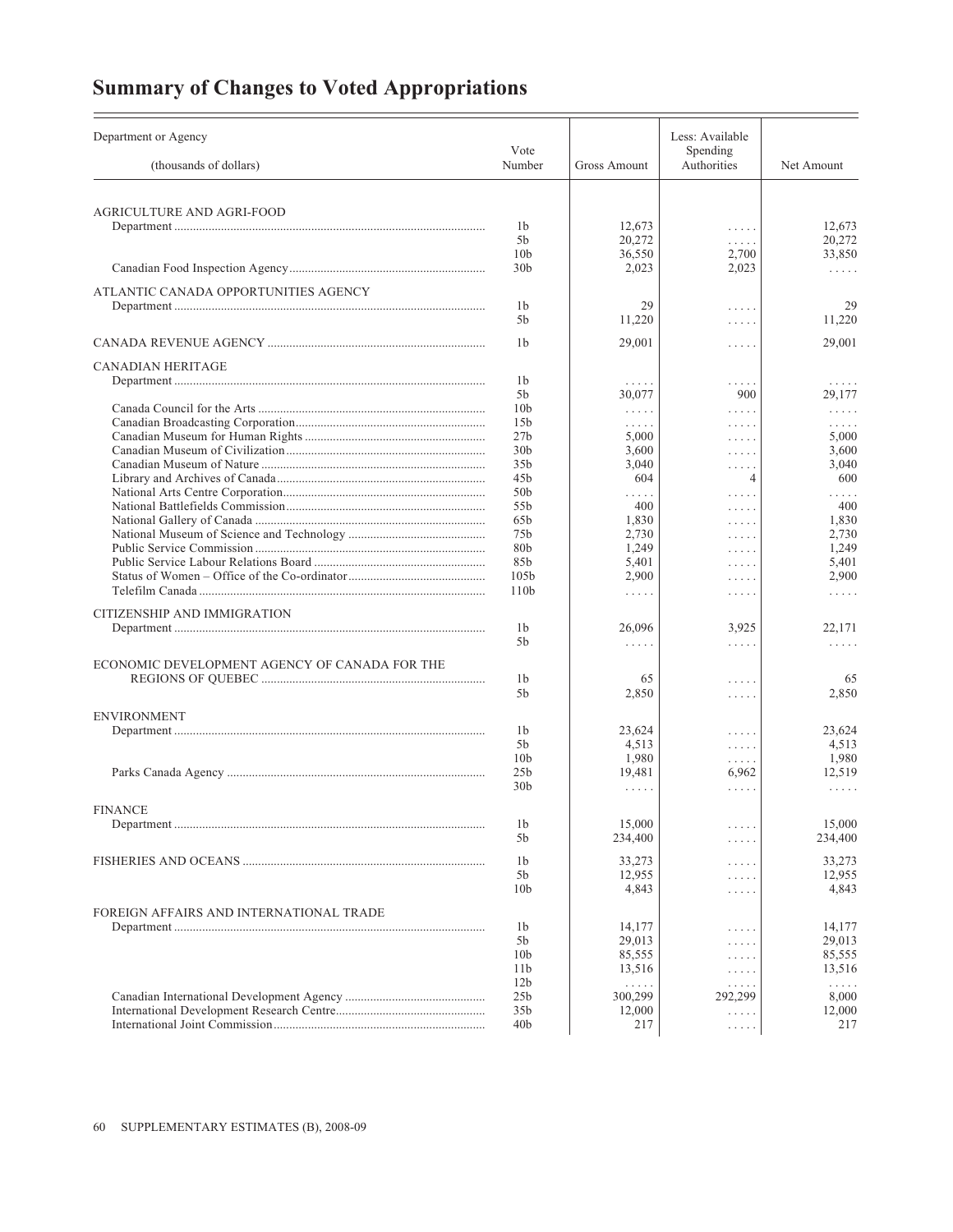# **Summary of Changes to Voted Appropriations**

| <b>HEALTH</b>                                                  |                                    |                                               |                                                                          |                                                                   |
|----------------------------------------------------------------|------------------------------------|-----------------------------------------------|--------------------------------------------------------------------------|-------------------------------------------------------------------|
|                                                                |                                    |                                               |                                                                          |                                                                   |
|                                                                |                                    |                                               |                                                                          |                                                                   |
|                                                                | 1 <sub>b</sub>                     | 27,176                                        | 7,500                                                                    | 19,676                                                            |
|                                                                | 5b                                 | .                                             | $\ldots$                                                                 | .                                                                 |
|                                                                | 10 <sub>b</sub>                    | $\mathbb{R}^n$ . In the $\mathbb{R}^n$        | $\mathbb{Z}^2$ . In the $\mathbb{Z}^2$                                   | .                                                                 |
|                                                                | 15 <sub>b</sub><br>20 <sub>b</sub> | $\mathbb{R}^n$ . In the $\mathbb{R}^n$<br>258 | $\alpha$ , $\alpha$ , $\alpha$                                           | .<br>258                                                          |
|                                                                | 25 <sub>b</sub>                    | 270                                           | $\mathbb{Z}^2$ . In the $\mathbb{Z}^2$<br>$\alpha$ , $\alpha$ , $\alpha$ | 270                                                               |
|                                                                | 35 <sub>b</sub>                    | 4,700                                         | $\mathbb{R}^n$ . In the $\mathbb{R}^n$                                   | 4,700                                                             |
|                                                                | 40 <sub>b</sub>                    | 327                                           | $\alpha$ , $\alpha$ , $\alpha$                                           | 327                                                               |
|                                                                | 45b                                | 1.1.1.1                                       | $\alpha$ , $\alpha$ , $\alpha$                                           | .                                                                 |
| HUMAN RESOURCES AND SKILLS DEVELOPMENT                         |                                    |                                               |                                                                          |                                                                   |
|                                                                | 1b                                 | 20,926                                        | $\ldots$                                                                 | 20,926                                                            |
|                                                                | 5b                                 | 37,358                                        | .                                                                        | 37,358                                                            |
|                                                                | 15b                                | 11,100                                        | $\alpha$ , $\alpha$ , $\alpha$                                           | 11,100                                                            |
| INDIAN AFFAIRS AND NORTHERN DEVELOPMENT                        |                                    |                                               |                                                                          |                                                                   |
|                                                                | 1 <sub>b</sub>                     | 50,511                                        | 5,000                                                                    | 45,511                                                            |
|                                                                | 7b                                 | .                                             | .                                                                        |                                                                   |
|                                                                | 10 <sub>b</sub>                    | 66,473                                        | 295                                                                      | 66,178                                                            |
|                                                                | 15 <sub>b</sub>                    | 10,000                                        | .                                                                        | 10,000                                                            |
|                                                                | 20 <sub>b</sub><br>25 <sub>b</sub> | 3,834                                         | $\mathbb{R}^n$ . In the $\mathbb{R}^n$                                   | 3,834                                                             |
|                                                                | L30 <sub>b</sub>                   | 8,000<br>14,000                               | $\alpha$ , $\alpha$ , $\alpha$<br>$\alpha$ , $\alpha$ , $\alpha$         | 8,000<br>14,000                                                   |
| Indian Residential Schools Truth and Reconciliation Commission |                                    |                                               |                                                                          |                                                                   |
|                                                                | 47b                                | 58,373                                        | $\ldots$                                                                 | 58,373                                                            |
|                                                                | 50 <sub>b</sub>                    | 3,957                                         | $\ldots$                                                                 | 3,957                                                             |
| Office of Indian Residential Schools Resolution of Canada      | 55b                                | $\ldots$                                      | $\mathbb{Z}^2$ . In the $\mathbb{Z}^2$                                   | .                                                                 |
|                                                                | 60 <sub>b</sub>                    | 1.1.1.1                                       | .                                                                        | .                                                                 |
| <b>INDUSTRY</b>                                                |                                    |                                               |                                                                          |                                                                   |
|                                                                | 1 <sub>b</sub>                     | 33,419                                        | $\ldots$                                                                 | 33,419                                                            |
|                                                                | 5b<br>10 <sub>b</sub>              | $\alpha$ , $\alpha$ , $\alpha$                | $\mathbb{Z}^2$ . In the $\mathbb{Z}^2$                                   | .<br>52,987                                                       |
|                                                                | 25 <sub>b</sub>                    | 52,987<br>$\alpha$ , $\alpha$ , $\alpha$      | $\alpha$ , $\alpha$ , $\alpha$<br>$\mathbb{Z}^2$ . In the $\mathbb{Z}^2$ | $\mathbb{Z}^2$ . $\mathbb{Z}^2$ , $\mathbb{Z}^2$ , $\mathbb{Z}^2$ |
|                                                                | 35 <sub>b</sub>                    | $\alpha$ , $\alpha$ , $\alpha$                | $\alpha$ , $\alpha$ , $\alpha$                                           | $\mathbb{Z}^2$ . $\mathbb{Z}^2$ , $\mathbb{Z}^2$ , $\mathbb{Z}^2$ |
|                                                                | 45b                                | $\mathbb{R}^n$ . In the $\mathbb{R}^n$        | $\mathbb{Z}^2$ . In the $\mathbb{Z}^2$                                   | $\mathbb{Z}^2$ . $\mathbb{Z}^2$ , $\mathbb{Z}^2$ , $\mathbb{Z}^2$ |
|                                                                | 55b                                | 10,510                                        | $\alpha$ , $\alpha$ , $\alpha$                                           | 10,510                                                            |
|                                                                | 60 <sub>b</sub>                    | 175                                           | $\mathbb{Z}^2$ . In the $\mathbb{Z}^2$                                   | 175                                                               |
|                                                                | 65 <sub>b</sub><br>70 <sub>b</sub> | .                                             | $\alpha$ , $\alpha$ , $\alpha$                                           | .                                                                 |
|                                                                | 75b                                | 258<br>480                                    | $\mathbb{Z}^2$ . In the $\mathbb{Z}^2$<br>$\alpha$ , $\alpha$ , $\alpha$ | 258<br>480                                                        |
|                                                                | 80 <sub>b</sub>                    | 1,520                                         | $\mathbb{Z}^2$ . In the $\mathbb{Z}^2$                                   | 1,520                                                             |
|                                                                | 85b                                | 750                                           | 1.1.1.1                                                                  | 750                                                               |
| <b>JUSTICE</b>                                                 |                                    |                                               |                                                                          |                                                                   |
|                                                                | 1b                                 | 9,262                                         | .                                                                        | 9,262                                                             |
|                                                                | 5b                                 | 16,000                                        | 1.1.1                                                                    | 16,000                                                            |
|                                                                | 30 <sub>b</sub>                    | 1,349                                         | .                                                                        | 1,349                                                             |
| Offices of the Information and Privacy Commissioners of Canada | 45b                                | 3,071                                         | .                                                                        | 3,071                                                             |
| NATIONAL DEFENCE                                               |                                    |                                               |                                                                          |                                                                   |
|                                                                | 1b                                 | 452,619                                       | 220                                                                      | 452,399                                                           |
|                                                                | 5b                                 | 66,302                                        | 66,302                                                                   |                                                                   |
|                                                                | 20 <sub>b</sub>                    | 1,204                                         | $\ldots$                                                                 | 1,204                                                             |
| NATURAL RESOURCES                                              |                                    |                                               |                                                                          |                                                                   |
|                                                                | 1b                                 | 17,364                                        | .                                                                        | 17,364                                                            |
|                                                                | 5b                                 | 24,250                                        | 20,000                                                                   | 4,250                                                             |
|                                                                | 15b                                | 3,699                                         | .                                                                        | 3,699                                                             |
|                                                                | 25 <sub>b</sub>                    | 267                                           | $\ldots$                                                                 | 267                                                               |
| PARLIAMENT                                                     |                                    |                                               |                                                                          |                                                                   |
|                                                                | 5b                                 | 2,579                                         | .                                                                        | 2,579                                                             |
|                                                                | 10 <sub>b</sub>                    | .                                             | .                                                                        | .                                                                 |

SUPPLEMENTARY ESTIMATES (B), 2008-09 61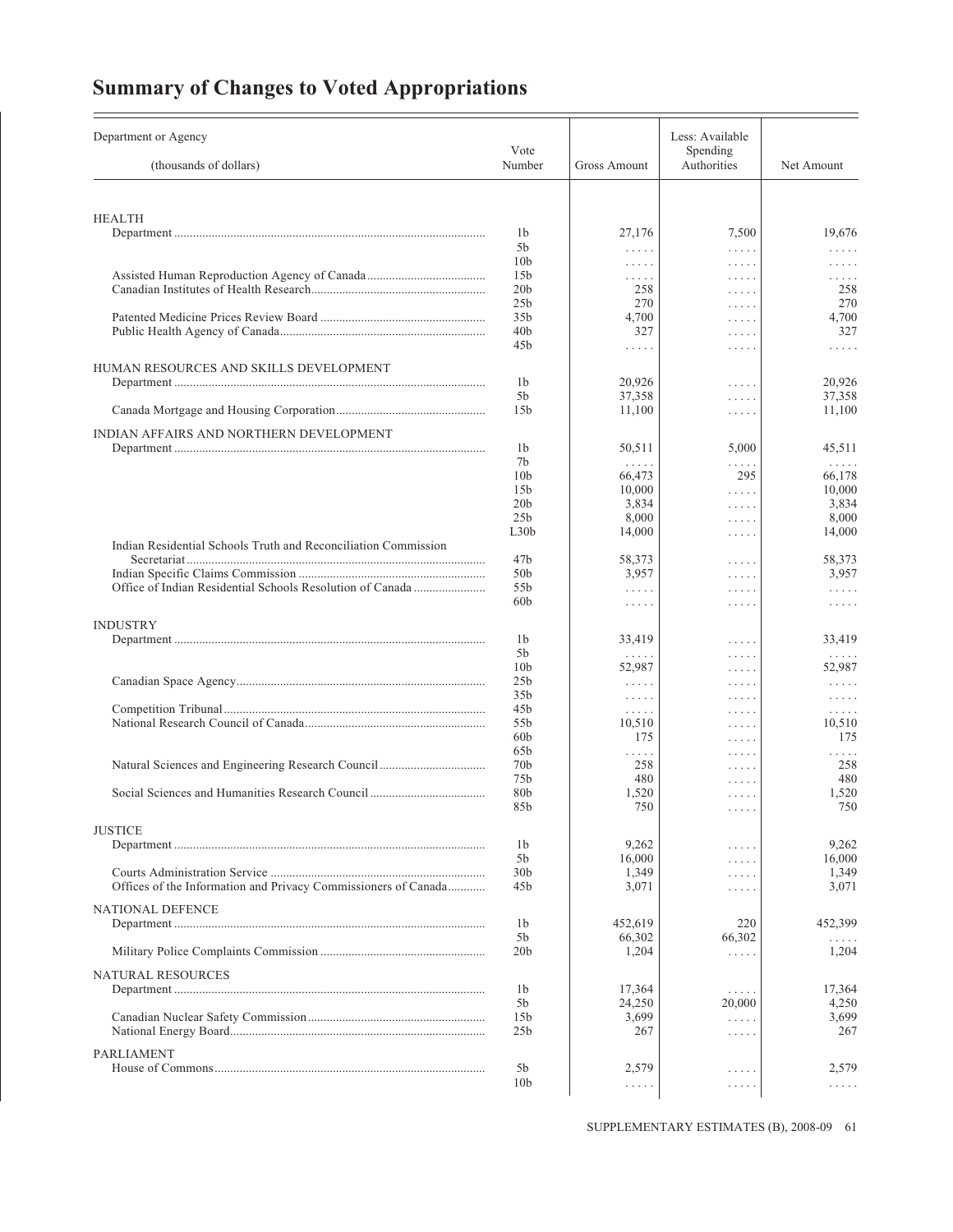# **Summary of Changes to Voted Appropriations**

| Department or Agency                                       |                                    |                                                  | Less: Available                                                  |                                        |
|------------------------------------------------------------|------------------------------------|--------------------------------------------------|------------------------------------------------------------------|----------------------------------------|
| (thousands of dollars)                                     | Vote<br>Number                     | <b>Gross Amount</b>                              | Spending<br>Authorities                                          | Net Amount                             |
| PRIVY COUNCIL                                              |                                    |                                                  |                                                                  |                                        |
|                                                            | 1b                                 | 10,081                                           | .                                                                | 10,081                                 |
| PUBLIC SAFETY AND EMERGENCY PREPAREDNESS                   |                                    |                                                  |                                                                  |                                        |
|                                                            | 1 <sub>b</sub>                     | 17,804                                           | .                                                                | 17,804                                 |
|                                                            | 5 <sub>b</sub>                     | 9,529                                            | $\ldots$                                                         | 9,529                                  |
|                                                            | 10 <sub>b</sub>                    | 816                                              | 816                                                              | .                                      |
|                                                            | 15 <sub>b</sub>                    | 30                                               | .                                                                | 30                                     |
|                                                            | 20 <sub>b</sub>                    | 3,731                                            | .                                                                | 3,731                                  |
|                                                            | 30 <sub>b</sub><br>40 <sub>b</sub> | 12,595<br>1.007                                  | 122                                                              | 12.473<br>1.007                        |
|                                                            | 50 <sub>b</sub>                    | 36,549                                           | .                                                                | 36,549                                 |
|                                                            | 55b                                | 78,006                                           | .                                                                | 78,006                                 |
|                                                            | 60 <sub>b</sub>                    | $\mathbb{Z}^2$ , $\mathbb{Z}^2$ , $\mathbb{Z}^2$ | $\mathbb{R}^n$ . In the $\mathbb{R}^n$<br>$\alpha$ is a second . | $\ldots$                               |
|                                                            |                                    |                                                  |                                                                  |                                        |
|                                                            | 1 <sub>b</sub>                     | 97,517                                           | 4,477                                                            | 93,040                                 |
|                                                            | 5 <sub>b</sub>                     | 16,805                                           | .                                                                | 16,805                                 |
| <b>TRANSPORT</b>                                           |                                    |                                                  |                                                                  |                                        |
|                                                            | 1 <sub>b</sub>                     | 3,102                                            | $\alpha$ , $\alpha$ , $\alpha$ , $\alpha$                        | 3,102                                  |
|                                                            | 5 <sub>b</sub>                     | 3,663                                            | .                                                                | 3.663                                  |
|                                                            | 10 <sub>b</sub>                    | 48,957                                           | .                                                                | 48,957                                 |
|                                                            | 20 <sub>b</sub>                    | 156,202                                          | 1.1.1.1                                                          | 156,202                                |
|                                                            | 30 <sub>b</sub>                    | 500                                              | 1.1.1.1                                                          | 500                                    |
|                                                            | 35 <sub>b</sub>                    | 4.122                                            | .                                                                | 4.122                                  |
|                                                            | 40 <sub>b</sub>                    | 5,432                                            | $\mathbb{R}^n$ . In the $\mathbb{R}^n$                           | 5,432                                  |
|                                                            | 45 <sub>b</sub>                    | 10,000                                           | .                                                                | 10,000                                 |
|                                                            | 55b                                | 443,221                                          | .                                                                | 443,221                                |
|                                                            | 70 <sub>b</sub>                    | $\mathbb{R}^n$ . In the $\mathbb{R}^n$           | $\alpha$ , $\alpha$ , $\alpha$ , $\alpha$                        | $\mathbb{R}^n$ . In the $\mathbb{R}^n$ |
| <b>TREASURY BOARD</b>                                      |                                    |                                                  |                                                                  |                                        |
|                                                            | 1 <sub>b</sub>                     | 12,949                                           | .                                                                | 12.949                                 |
|                                                            | 15 <sub>b</sub>                    | 170,671                                          | .                                                                | 170,671                                |
|                                                            | 20 <sub>b</sub>                    | 1,944                                            | .                                                                | 1,944                                  |
|                                                            | 30 <sub>b</sub>                    | .                                                | .                                                                | .                                      |
| Public Service Human Resources Management Agency of Canada | 50 <sub>b</sub>                    | 16,722                                           | .                                                                | 16,722                                 |
|                                                            | 1 <sub>b</sub>                     | 1.700                                            | 1.1.1.1                                                          | 1.700                                  |
|                                                            | 10 <sub>b</sub>                    | $\alpha$ , $\alpha$ , $\alpha$                   | $\alpha$ , $\alpha$ , $\alpha$ , $\alpha$                        | .                                      |
|                                                            | 1 <sub>b</sub>                     | 133                                              | $\mathbb{R}^n$ . In the $\mathbb{R}^n$                           | 133                                    |
|                                                            | 5b                                 | 18,162                                           | $\alpha$ , $\alpha$ , $\alpha$ , $\alpha$                        | 18,162                                 |
|                                                            |                                    | 3,199,734                                        | 413,545                                                          | 2,786,189                              |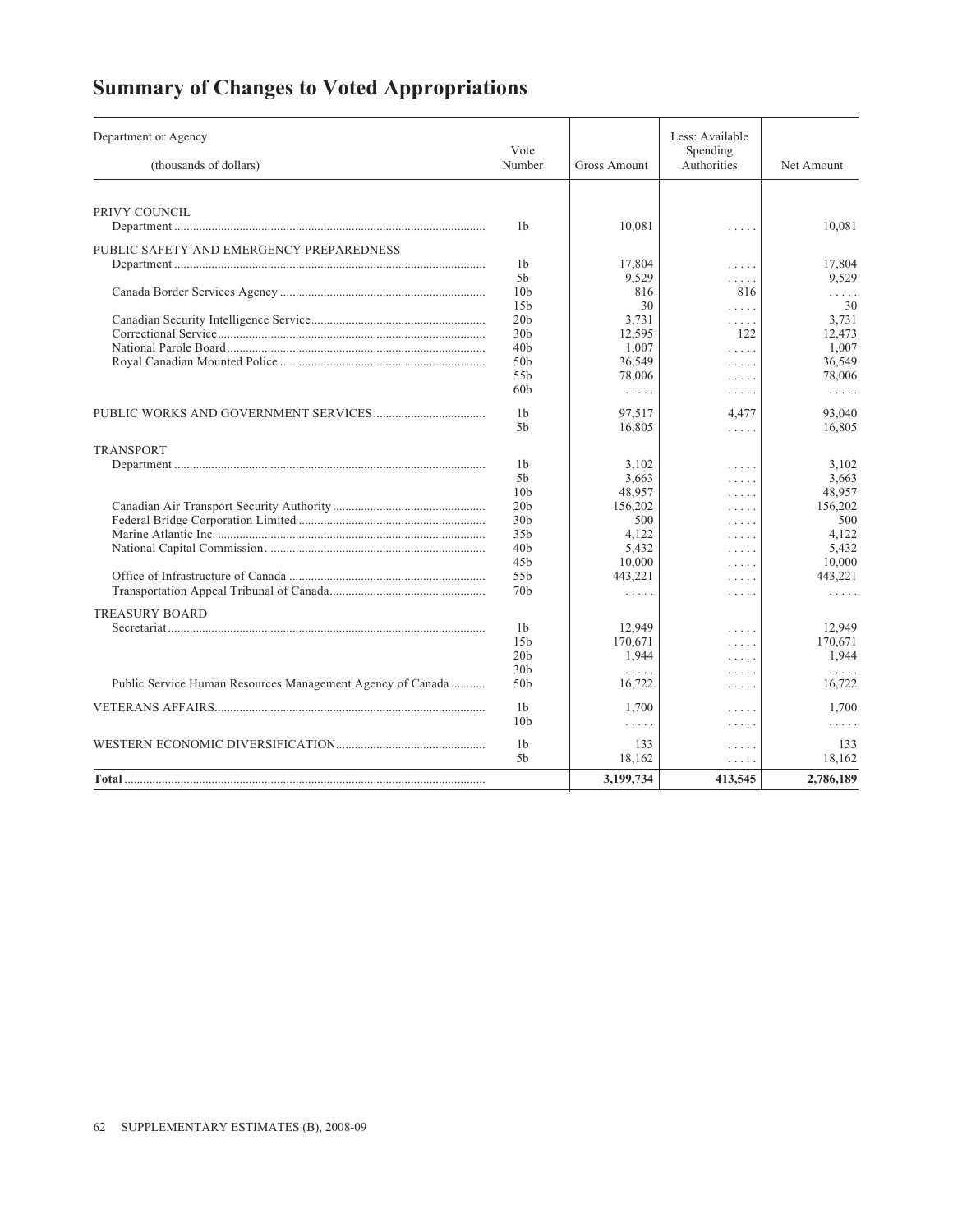SUPPLEMENTARY ESTIMATES (B), 2008-09 63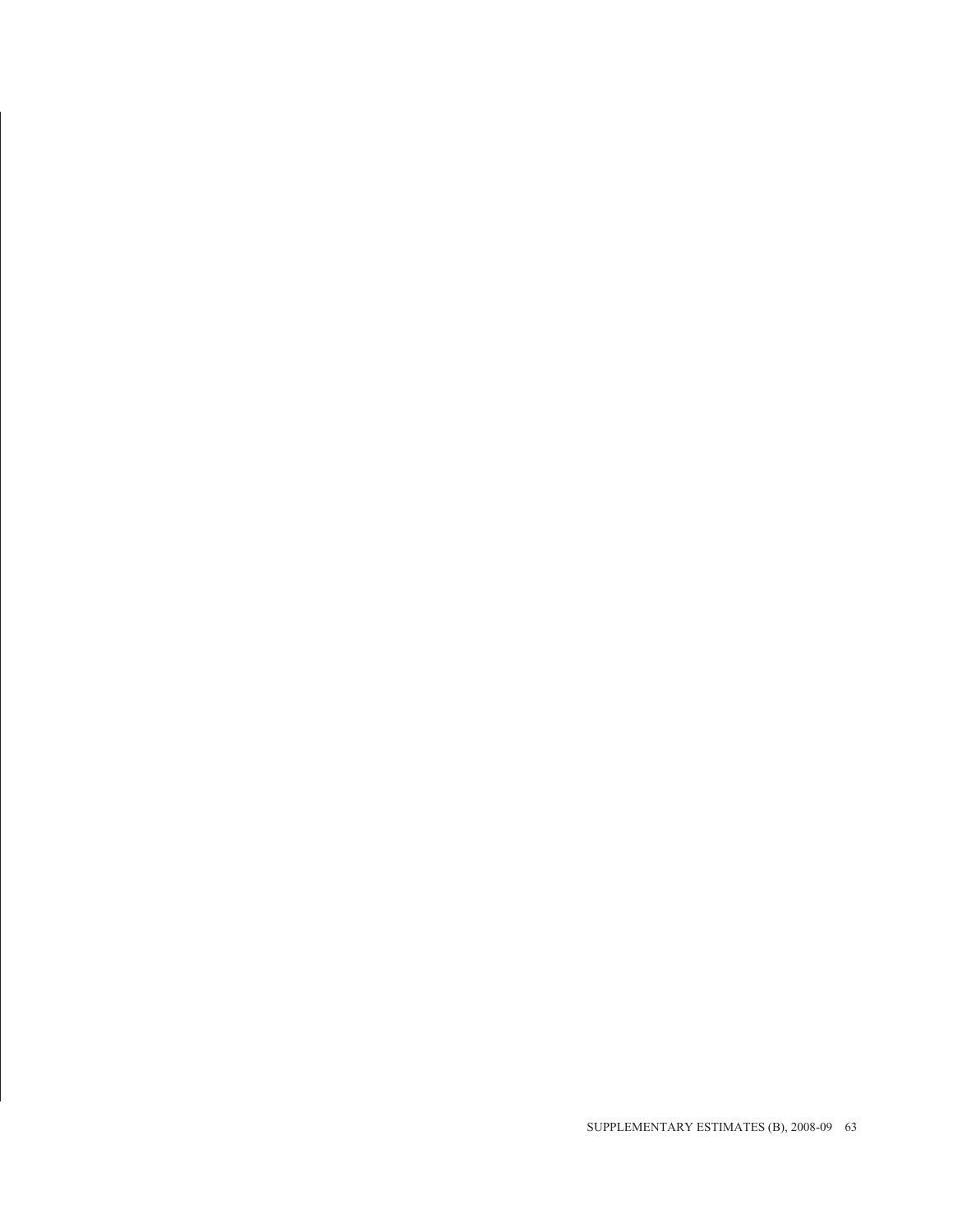| Department or agency                                  | Personnel | Transportation Information Professional<br>and<br>communications |                                    | and<br>special                                     | Rentals       |  |
|-------------------------------------------------------|-----------|------------------------------------------------------------------|------------------------------------|----------------------------------------------------|---------------|--|
| (thousands of dollars)                                |           |                                                                  |                                    | services                                           |               |  |
|                                                       | (1)       | (2)                                                              | (3)                                | (4)                                                | (5)           |  |
| Agriculture and Agri-Food                             |           |                                                                  |                                    |                                                    |               |  |
| Department                                            | 2,243     | 1,048                                                            | 219                                | 3,720                                              | 197           |  |
| Canadian Food Inspection Agency                       | .         | 192                                                              | 2,017                              | 1,633                                              | 105           |  |
| Atlantic Canada Opportunities Agency                  |           |                                                                  |                                    |                                                    |               |  |
| Department                                            | 24        | 4                                                                | $\ldots$                           | $\cdots\cdots\cdots$                               | .             |  |
| Canada Revenue Agency                                 | 8,481     | 2,775                                                            | 7,225                              | 5,000                                              | 2,800         |  |
|                                                       |           |                                                                  |                                    |                                                    |               |  |
| Canadian Heritage<br>Department                       |           | (1,126)                                                          | (807)                              | (2,820)                                            | (152)         |  |
| Canada Council for the Arts                           | .         |                                                                  |                                    |                                                    |               |  |
| Canadian Broadcasting Corporation                     | .         | $\sim$ $\sim$ $\sim$ $\sim$ $\sim$                               | $\ldots$                           | $\mathbb{Z}^n$ . In the $\mathbb{Z}^n$             | $\ldots$      |  |
| Canadian Museum for Human Rights                      | .<br>.    | $\sim$ $\sim$ $\sim$ $\sim$ $\sim$<br>$\cdots$                   | .<br>$\cdots$                      | $\ldots$<br>$\cdots$                               | $\cdots$<br>. |  |
| Canadian Museum of Civilization                       | .         | $\cdots\cdots\cdots$                                             | $\ldots$                           | $\mathbb{Z}^n$ . In the $\mathbb{Z}^n$             | .             |  |
| Canadian Museum of Nature                             | .         | $\ldots$                                                         | $\ldots$                           | $\mathbb{Z}^n$ . The set of $\mathbb{Z}^n$         | .             |  |
| Library and Archives of Canada                        | .         | 25                                                               | 10                                 | 1,644                                              | .             |  |
| National Arts Centre Corporation                      | .         | $\ldots$                                                         | $\ldots$                           | $\ldots$                                           | .             |  |
| National Battlefields Commission                      | .         | $\cdots$                                                         | .                                  | $\cdots$                                           | 1.1.1.1       |  |
| National Gallery of Canada                            | .         | $\cdots$                                                         | $\cdots$                           | $\ldots$                                           | .             |  |
| National Museum of Science and Technology             | .         | .                                                                | $\ldots$                           | $\mathbb{Z}^n$ . In the $\mathbb{Z}^n$             | 1.1.1.1       |  |
| <b>Public Service Commission</b>                      | 138       | $\sim$ $\sim$ $\sim$ $\sim$ $\sim$                               | $\ldots$                           | 1,111                                              | .             |  |
| Public Service Labour Relations Board                 | 2,723     | 509                                                              | 134                                | 1,152                                              | 241           |  |
| Status of Women - Office of the Co-ordinator          | .         | $\ldots$                                                         | $\sim$ $\sim$ $\sim$ $\sim$ $\sim$ | $\ldots$                                           | 1.1.1.1       |  |
| Telefilm Canada                                       | .         | $\cdots\cdots\cdots$                                             | $\cdots$                           | $\ldots$                                           | .             |  |
| Citizenship and Immigration                           |           |                                                                  |                                    |                                                    |               |  |
| Department                                            | 10,875    | 492                                                              | 2,026                              | 13,501                                             | 25            |  |
| Economic Development Agency of Canada for the Regions |           |                                                                  |                                    |                                                    |               |  |
| of Quebec                                             | 61        | $\ldots$                                                         | $\cdots$                           | 4                                                  | $\cdots$      |  |
| Environment                                           |           |                                                                  |                                    |                                                    |               |  |
| Department                                            | 9,337     | 2,740                                                            | 455                                | 5,564                                              | 1,433         |  |
| Parks Canada Agency                                   | 1,137     | 2,838                                                            | 592                                | (1,265)                                            | 5,480         |  |
| Finance                                               |           |                                                                  |                                    |                                                    |               |  |
| Department                                            | .         | 5                                                                | 14,977                             | .                                                  | .             |  |
| Fisheries and Oceans                                  | 2,873     | 1,007                                                            | 250                                | 1,511                                              | 274           |  |
| Foreign Affairs and International Trade               |           |                                                                  |                                    |                                                    |               |  |
| Department                                            | 3,854     | 1,996                                                            | 318                                | 1,837                                              | 2,142         |  |
| Canadian International Development Agency             | .         | .                                                                | $\ldots$                           | $\mathbb{Z}^n$ . $\mathbb{Z}^n$ , $\mathbb{Z}^n$ , | $\cdots$      |  |
| <b>International Development Research Centre</b>      | .         | $\sim$ $\sim$ $\sim$ $\sim$ $\sim$                               | $\cdots$                           | $\mathbb{Z}^2$ . $\mathbb{Z}^2$ , $\mathbb{Z}^2$   | .             |  |
| International Joint Commission                        | .         | 40                                                               | $\ldots$                           | 177                                                | .             |  |

#### **Budgetary Supplementary Estimates by Standard Object of Expenditure**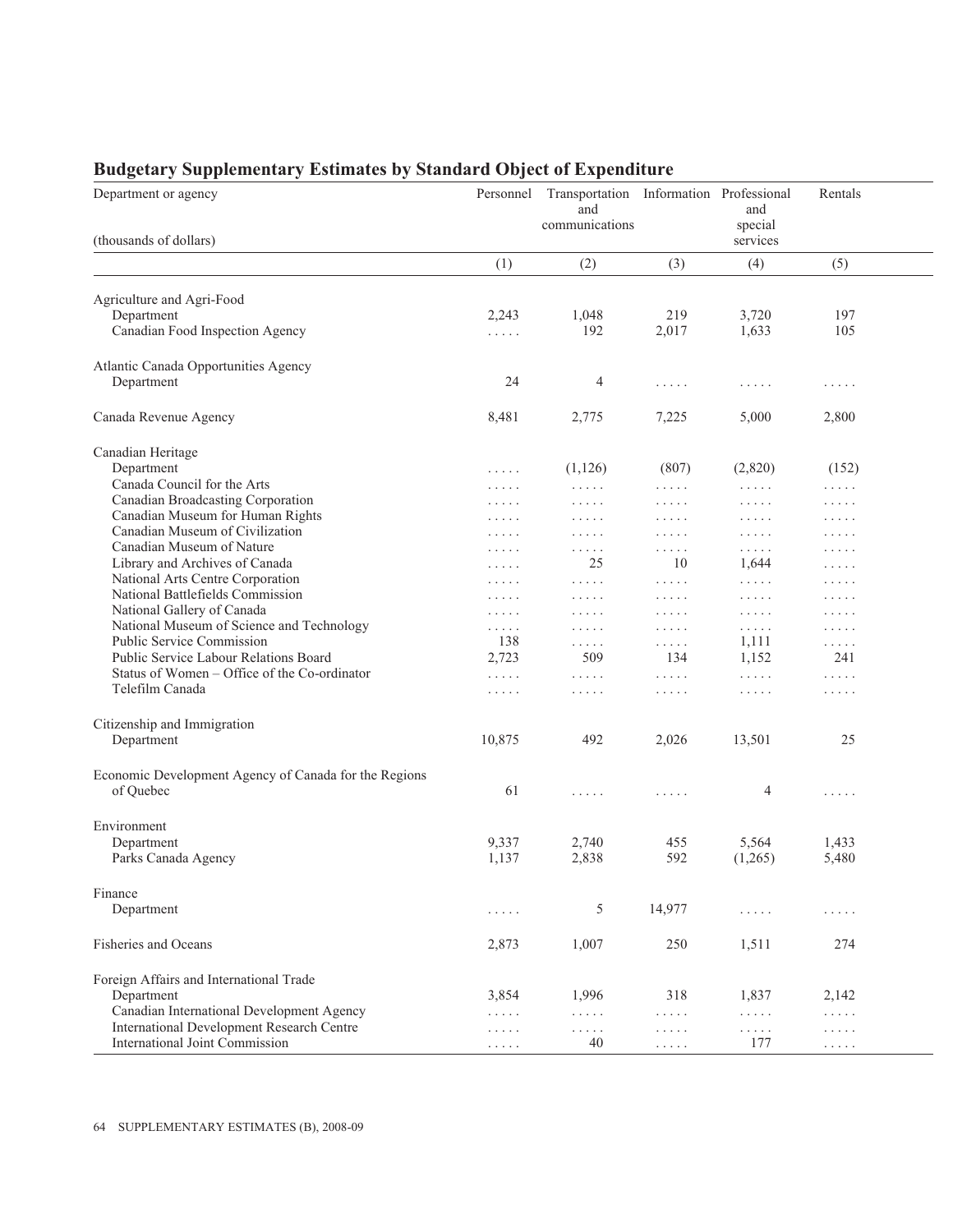| Purchased<br>repair and<br>maintenance                     | Utilities,<br>materials<br>and<br>supplies                 | Acquisition<br>of land,<br>buildings<br>and works                                                                                                                                                                        | Acquisition<br>of machinery<br>and<br>equipment  | Transfer<br>payments                             | Public<br>debt<br>charges                  | Other<br>subsidies<br>and<br>payments | Less:<br>Funds<br>Available                | <b>Total</b><br>net<br>expenditures* |
|------------------------------------------------------------|------------------------------------------------------------|--------------------------------------------------------------------------------------------------------------------------------------------------------------------------------------------------------------------------|--------------------------------------------------|--------------------------------------------------|--------------------------------------------|---------------------------------------|--------------------------------------------|--------------------------------------|
| (6)                                                        | (7)                                                        | (8)                                                                                                                                                                                                                      | (9)                                              | (10)                                             | (11)                                       | (12)                                  |                                            |                                      |
|                                                            |                                                            |                                                                                                                                                                                                                          |                                                  |                                                  |                                            |                                       |                                            |                                      |
|                                                            |                                                            |                                                                                                                                                                                                                          |                                                  |                                                  |                                            |                                       |                                            |                                      |
| 766                                                        | 1,394<br>145                                               | 6,653                                                                                                                                                                                                                    | 13,619                                           | 63,130                                           | $\ldots$                                   | 437                                   | 2,700<br>2,023                             | 90,726<br>2,069                      |
| $\alpha$ , $\alpha$ , $\alpha$                             |                                                            | $\mathbb{R}^2$ . $\mathbb{R}^2$ , $\mathbb{R}^2$                                                                                                                                                                         | $\mathbb{Z}^2$ . $\mathbb{Z}^2$ , $\mathbb{Z}^2$ | $\mathbb{Z}^2$ . $\mathbb{Z}^2$ , $\mathbb{Z}^2$ | $\ldots$                                   | $\ldots$                              |                                            |                                      |
| $\ldots$                                                   | $\mathbf{1}$                                               | $\sim$ $\sim$ $\sim$ $\sim$ $\sim$                                                                                                                                                                                       | $\mathbb{Z}^2$ . The set of $\mathbb{Z}^2$       | 11,220                                           | $\sim$ $\sim$ $\sim$ $\sim$ $\sim$         | $\cdots$                              | $\sim$ $\sim$ $\sim$ $\sim$ $\sim$         | 11,249                               |
| 2,000                                                      | 500                                                        | $\cdots$                                                                                                                                                                                                                 | 1,000                                            | 420,210                                          | .                                          | .                                     | $\sim$ $\sim$ $\sim$ $\sim$ $\sim$         | 449,991                              |
| (197)                                                      | (280)                                                      |                                                                                                                                                                                                                          | (595)                                            | 29,291                                           |                                            | (967)                                 | 900                                        | 21,447                               |
| $\sim$ $\sim$ $\sim$ $\sim$ $\sim$                         | $\sim$ $\sim$ $\sim$ $\sim$ $\sim$                         | $\sim$ $\sim$ $\sim$ $\sim$ $\sim$<br>$\cdots$                                                                                                                                                                           | $\sim$ $\sim$ $\sim$ $\sim$ $\sim$               | $\sim$ $\sim$ $\sim$ $\sim$ $\sim$               | $\ldots$<br>$\cdots$                       | 2                                     | $\ldots$                                   | 2                                    |
| $\sim$ $\sim$ $\sim$ $\sim$ $\sim$                         | $\ldots$                                                   | $\ldots$                                                                                                                                                                                                                 | $\ldots$                                         | $\ldots$                                         | $\mathbb{Z}^2$ . In the $\mathbb{Z}^2$     | 2,000                                 | $\sim$ $\sim$ $\sim$ $\sim$ $\sim$         | 2,000                                |
| $\sim$ $\sim$ $\sim$ $\sim$ $\sim$                         | $\sim$ $\sim$ $\sim$ $\sim$ $\sim$                         | $\sim$ $\sim$ $\sim$ $\sim$ $\sim$                                                                                                                                                                                       | $\sim$ $\sim$ $\sim$ $\sim$ $\sim$               | $\sim$ $\sim$ $\sim$ $\sim$ $\sim$               | $\sim$ $\sim$ $\sim$ $\sim$ $\sim$         | 5,000                                 | $\sim$ $\sim$ $\sim$ $\sim$ $\sim$         | 5,000                                |
| $\sim$ $\sim$ $\sim$ $\sim$ $\sim$                         | $\sim$ $\sim$ $\sim$ $\sim$ $\sim$                         | $\sim$ $\sim$ $\sim$ $\sim$ $\sim$                                                                                                                                                                                       | $\sim$ $\sim$ $\sim$ $\sim$ $\sim$               | $\sim$ $\sim$ $\sim$ $\sim$ $\sim$               | $\ldots$                                   | 5,693                                 | $\ldots$                                   | 5,693                                |
| $\sim$ $\sim$ $\sim$ $\sim$ $\sim$                         | $\sim$ $\sim$ $\sim$ $\sim$ $\sim$                         | $\sim$ $\sim$ $\sim$ $\sim$ $\sim$                                                                                                                                                                                       | $\ldots$                                         | $\sim$ $\sim$ $\sim$ $\sim$ $\sim$               | $\ldots$                                   | 3,040                                 | $\ldots$                                   | 3,040                                |
| $\cdots$                                                   | 30                                                         | $\ldots$                                                                                                                                                                                                                 | $\ldots$                                         | 1,024                                            | $\ldots$                                   | $\ldots$                              | 4                                          | 2,729                                |
| $\sim$ $\sim$ $\sim$ $\sim$ $\sim$                         | $\sim$ $\sim$ $\sim$ $\sim$ $\sim$                         | $\sim$ $\sim$ $\sim$ $\sim$ $\sim$                                                                                                                                                                                       | $\cdots$                                         | $\sim$ $\sim$ $\sim$ $\sim$ $\sim$               | $\sim$ $\sim$ $\sim$ $\sim$ $\sim$         | 700                                   | $\mathbb{Z}^2$ . The set of $\mathbb{Z}^2$ | 700                                  |
| $\sim$ $\sim$ $\sim$ $\sim$ $\sim$                         | $\sim$ $\sim$ $\sim$ $\sim$ $\sim$                         | $\sim$ $\sim$ $\sim$ $\sim$ $\sim$                                                                                                                                                                                       | $\ldots$                                         | $\sim$ $\sim$ $\sim$ $\sim$ $\sim$               | $\sim$ $\sim$ $\sim$ $\sim$ $\sim$         | 400                                   | $\sim$ $\sim$ $\sim$ $\sim$ $\sim$         | 400                                  |
| $\sim$ $\sim$ $\sim$ $\sim$ $\sim$                         | $\sim$ $\sim$ $\sim$ $\sim$ $\sim$                         | $\sim$ $\sim$ $\sim$ $\sim$ $\sim$                                                                                                                                                                                       | $\cdots$                                         | $\sim$ $\sim$ $\sim$ $\sim$ $\sim$               | $\sim$ $\sim$ $\sim$ $\sim$ $\sim$         | 1,830                                 | $\ldots$                                   | 1,830                                |
| $\ldots$                                                   | $\mathbb{Z}^n$ . The set of $\mathbb{Z}^n$                 | $\cdots$                                                                                                                                                                                                                 | $\mathbb{Z}^n$ . The set of $\mathbb{Z}^n$       | $\ldots$                                         | $\mathbb{Z}^n$ . The set of $\mathbb{Z}^n$ | 2,730                                 | $\sim$ $\sim$ $\sim$ $\sim$ $\sim$         | 2,730                                |
| $\ldots$                                                   | $\ldots$                                                   | $\sim$ $\sim$ $\sim$ $\sim$ $\sim$                                                                                                                                                                                       | $\sim$ $\sim$ $\sim$ $\sim$ $\sim$               | $\sim$ $\sim$ $\sim$ $\sim$ $\sim$               | $\sim$ $\sim$ $\sim$ $\sim$ $\sim$         | $\sim$ $\sim$ $\sim$ $\sim$ $\sim$    | $\sim$ $\sim$ $\sim$ $\sim$ $\sim$         | 1,249                                |
| 80                                                         | 187                                                        | $\sim$ $\sim$ $\sim$ $\sim$ $\sim$                                                                                                                                                                                       | 375                                              | $\ldots$                                         | $\ldots$                                   | $\ldots$                              | $\sim$ $\sim$ $\sim$ $\sim$ $\sim$         | 5,401                                |
| $\sim$ $\sim$ $\sim$ $\sim$ $\sim$                         | $\sim$ $\sim$ $\sim$ $\sim$ $\sim$                         | $\ldots$                                                                                                                                                                                                                 | $\ldots$                                         | 3,200                                            | $\cdots$                                   | $\cdots$                              | $\ldots$                                   | 3,200                                |
| $\ldots$                                                   | $\sim$ $\sim$ $\sim$ $\sim$ $\sim$                         | $\cdots$                                                                                                                                                                                                                 | $\sim$ $\sim$ $\sim$ $\sim$ $\sim$               | $\ldots$                                         | $\ldots$                                   | 75                                    | $\sim$ $\sim$ $\sim$ $\sim$ $\sim$         | 75                                   |
| 102                                                        | 700                                                        | $\ldots$                                                                                                                                                                                                                 | 1,375                                            | (3,000)                                          | $\sim$ $\sim$ $\sim$ $\sim$ $\sim$         | 1.1.1.1                               | 3,925                                      | 22,171                               |
| .                                                          |                                                            |                                                                                                                                                                                                                          | .                                                | 2,025                                            | .                                          | $\cdots$                              | .                                          | 2,090                                |
| 680                                                        | 2,066                                                      | 630                                                                                                                                                                                                                      | 4,198                                            | 2,712                                            | .                                          | 288                                   | $\sim$ $\sim$ $\sim$ $\sim$ $\sim$         | 30,103                               |
| $\alpha$ , $\alpha$ , $\alpha$                             | 2,276                                                      | (5,210)                                                                                                                                                                                                                  | 1,874                                            | 150                                              | $\ldots$                                   | 12,000                                | 6,962                                      | 12,910                               |
| $\ldots$                                                   | 18                                                         | $\frac{1}{2} \left( \frac{1}{2} \left( \frac{1}{2} \left( \frac{1}{2} \left( \frac{1}{2} \right) \right) \right) + \frac{1}{2} \left( \frac{1}{2} \left( \frac{1}{2} \left( \frac{1}{2} \right) \right) \right) \right)$ | $\mathbb{Z}^2$ . The set of $\mathbb{Z}^2$       | 1,458,309                                        | (2,174,000)                                | .                                     | 1.1.1.1                                    | (700, 691)                           |
| 3,221                                                      | 25,848                                                     | $\ldots$                                                                                                                                                                                                                 | 12,955                                           | 4,986                                            | $\sim$ $\sim$ $\sim$ $\sim$ $\sim$         | .                                     | $\ldots$                                   | 52,925                               |
| 28                                                         | 68                                                         | 25,647                                                                                                                                                                                                                   | 16,971                                           | 95,930                                           |                                            |                                       |                                            | 148,791                              |
|                                                            |                                                            | $\sim$ $\sim$ $\sim$ $\sim$ $\sim$                                                                                                                                                                                       | $\sim$ $\sim$ $\sim$ $\sim$ $\sim$               | 297,349                                          | .<br>.                                     | .<br>$\ldots$                         | $\alpha$ , $\alpha$ , $\alpha$<br>292,299  | 5,050                                |
| $\cdots\cdots\cdots$<br>$\sim$ $\sim$ $\sim$ $\sim$ $\sim$ | $\cdots\cdots\cdots$<br>$\sim$ $\sim$ $\sim$ $\sim$ $\sim$ | $\sim$ $\sim$ $\sim$ $\sim$ $\sim$                                                                                                                                                                                       | $\sim$ $\sim$ $\sim$ $\sim$ $\sim$               | $\sim$ $\sim$ $\sim$ $\sim$ $\sim$               | $\cdots$                                   | 14,700                                | $\sim$ $\sim$ $\sim$ $\sim$ $\sim$         | 14,700                               |
| $\sim$ $\sim$ $\sim$ $\sim$ $\sim$                         | $\sim$ $\sim$ $\sim$ $\sim$ $\sim$                         | $\sim$ $\sim$ $\sim$ $\sim$ $\sim$                                                                                                                                                                                       | $\sim$ $\sim$ $\sim$ $\sim$ $\sim$               | $\sim$ $\sim$ $\sim$ $\sim$ $\sim$               | $\sim$ $\sim$ $\sim$ $\sim$ $\sim$         | $\sim$ $\sim$ $\sim$ $\sim$ $\sim$    | $\sim$ $\sim$ $\sim$ $\sim$ $\sim$         | 217                                  |

\* See footnote on page 69.

SUPPLEMENTARY ESTIMATES (B), 2008-09 65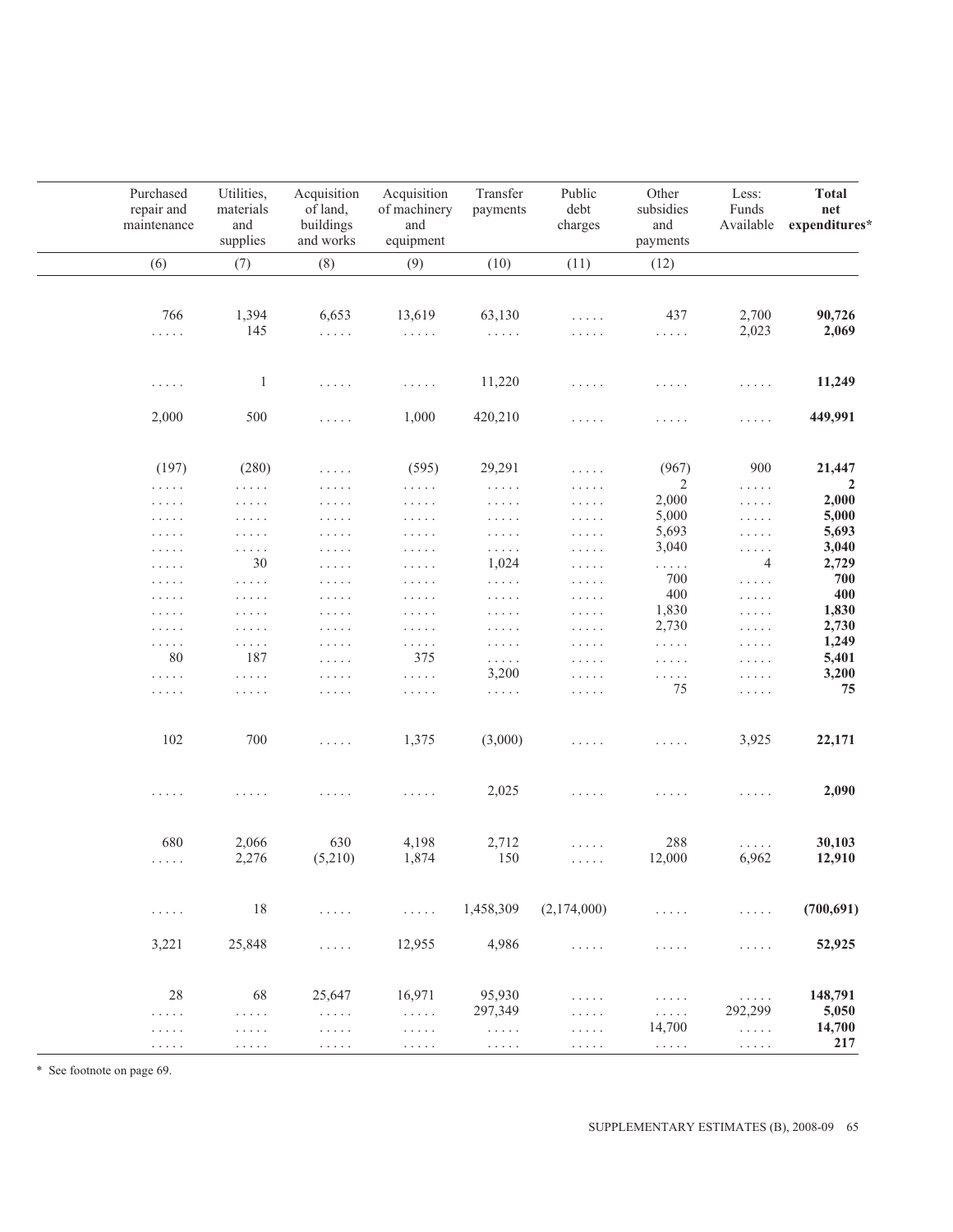| Department or agency                                                                            | Personnel    | Transportation Information Professional<br>and<br>communications |                                    | and<br>special                     | Rentals                            |  |
|-------------------------------------------------------------------------------------------------|--------------|------------------------------------------------------------------|------------------------------------|------------------------------------|------------------------------------|--|
| (thousands of dollars)                                                                          |              |                                                                  |                                    | services                           |                                    |  |
|                                                                                                 | (1)          | (2)                                                              | (3)                                | (4)                                | (5)                                |  |
| Health                                                                                          |              |                                                                  |                                    |                                    |                                    |  |
| Department                                                                                      | 11,891       | 3,082                                                            | 465                                | 7,037                              | 279                                |  |
| Assisted Human Reproduction Agency of Canada                                                    | $\ldots$     | $\sim$ $\sim$ $\sim$ $\sim$ $\sim$                               | $\sim$ $\sim$ $\sim$ $\sim$ $\sim$ | (75)                               | .                                  |  |
| Canadian Institutes of Health Research                                                          | 196          | 47                                                               | 6                                  | (14)                               | (23)                               |  |
| Patented Medicine Prices Review Board                                                           | 1,812        | 290                                                              | 120                                | 1,874                              | 25                                 |  |
| Public Health Agency of Canada                                                                  | 41           | (1,177)                                                          | $\sim$ $\sim$ $\sim$ $\sim$ $\sim$ | 147                                | .                                  |  |
| Human Resources and Skills Development                                                          |              |                                                                  |                                    |                                    |                                    |  |
| Department                                                                                      | 5,186        | 139                                                              | 6,323                              | 2,656                              | 87                                 |  |
| Canada Mortgage and Housing Corporation                                                         | .            | $\ldots$                                                         | .                                  | $\sim$ $\sim$ $\sim$ $\sim$ $\sim$ | .                                  |  |
| Indian Affairs and Northern Development                                                         |              |                                                                  |                                    |                                    |                                    |  |
| Department                                                                                      | 51,932       | 27,987                                                           | 3,727                              | 169,648                            | 7,155                              |  |
| Indian Residential Schools Truth and Reconciliation                                             |              |                                                                  |                                    |                                    |                                    |  |
| <b>Commission Secretariat</b>                                                                   | 1,900        | 6,762                                                            | 398                                | 46,395                             | 398                                |  |
| Indian Specific Claims Commission                                                               | .            | 100                                                              | 699                                | $\ldots$                           | .                                  |  |
| Office of Indian Residential Schools Resolution of Canada                                       | (46,507)     | (7, 441)                                                         | (620)                              | (50, 229)                          | (620)                              |  |
| Industry                                                                                        |              |                                                                  |                                    |                                    |                                    |  |
| Department                                                                                      | 3,740        | 8,642                                                            | 842                                | 14,372                             | 544                                |  |
| Canadian Space Agency                                                                           | .            | .                                                                | 1.1.1.1                            | (600)                              | .                                  |  |
| Competition Tribunal                                                                            | .            | 60                                                               | $\cdots$                           | 240                                | .                                  |  |
| National Research Council of Canada<br>Natural Sciences and Engineering Research Council        | 6,113<br>203 | 600<br>19                                                        | 4<br>5                             | (1,528)<br>25                      | 143<br>$\overline{2}$              |  |
| Social Sciences and Humanities Research Council                                                 | 633          | 243                                                              | 87                                 | 445                                | 26                                 |  |
|                                                                                                 |              |                                                                  |                                    |                                    |                                    |  |
| Justice                                                                                         |              |                                                                  |                                    |                                    |                                    |  |
| Department                                                                                      | 4,880        | 935                                                              | 271                                | 1,889                              | 97                                 |  |
| <b>Courts Administration Service</b><br>Offices of the Information and Privacy Commissioners of | .            | $\mathbb{Z}^2$ . $\mathbb{Z}^2$ , $\mathbb{Z}^2$                 | 1.1.1.1                            | 136                                | .                                  |  |
| Canada                                                                                          | 1,233        | 292                                                              | $\cdots$                           | 1,261                              | 1.1.1.1                            |  |
|                                                                                                 |              |                                                                  |                                    |                                    |                                    |  |
| National Defence                                                                                |              |                                                                  |                                    |                                    |                                    |  |
| Department<br>Military Police Complaints Commission                                             | 99,715<br>67 | 51,500<br>76                                                     | 16,772<br>20                       | 35,176<br>825                      | 26,328<br>6                        |  |
|                                                                                                 |              |                                                                  |                                    |                                    |                                    |  |
| Natural Resources                                                                               |              |                                                                  |                                    |                                    |                                    |  |
| Department                                                                                      | 1,463        | 1,439                                                            | 354                                | 11,303                             | 809                                |  |
| Canadian Nuclear Safety Commission                                                              | 1,783        | 362                                                              | $\ldots$                           | 1,194                              | 25                                 |  |
| National Energy Board                                                                           | .            | $\alpha$ , $\alpha$ , $\alpha$                                   | 120                                | 147                                | $\sim$ $\sim$ $\sim$ $\sim$ $\sim$ |  |
| Parliament                                                                                      |              |                                                                  |                                    |                                    |                                    |  |
| House of Commons                                                                                | 3,013        | 107                                                              | .                                  | 857                                | 3                                  |  |
| Privy Council                                                                                   |              |                                                                  |                                    |                                    |                                    |  |
| Department                                                                                      | 3,952        | 556                                                              | 660                                | 3,598                              | 319                                |  |

#### **Budgetary Supplementary Estimates by Standard Object of Expenditure**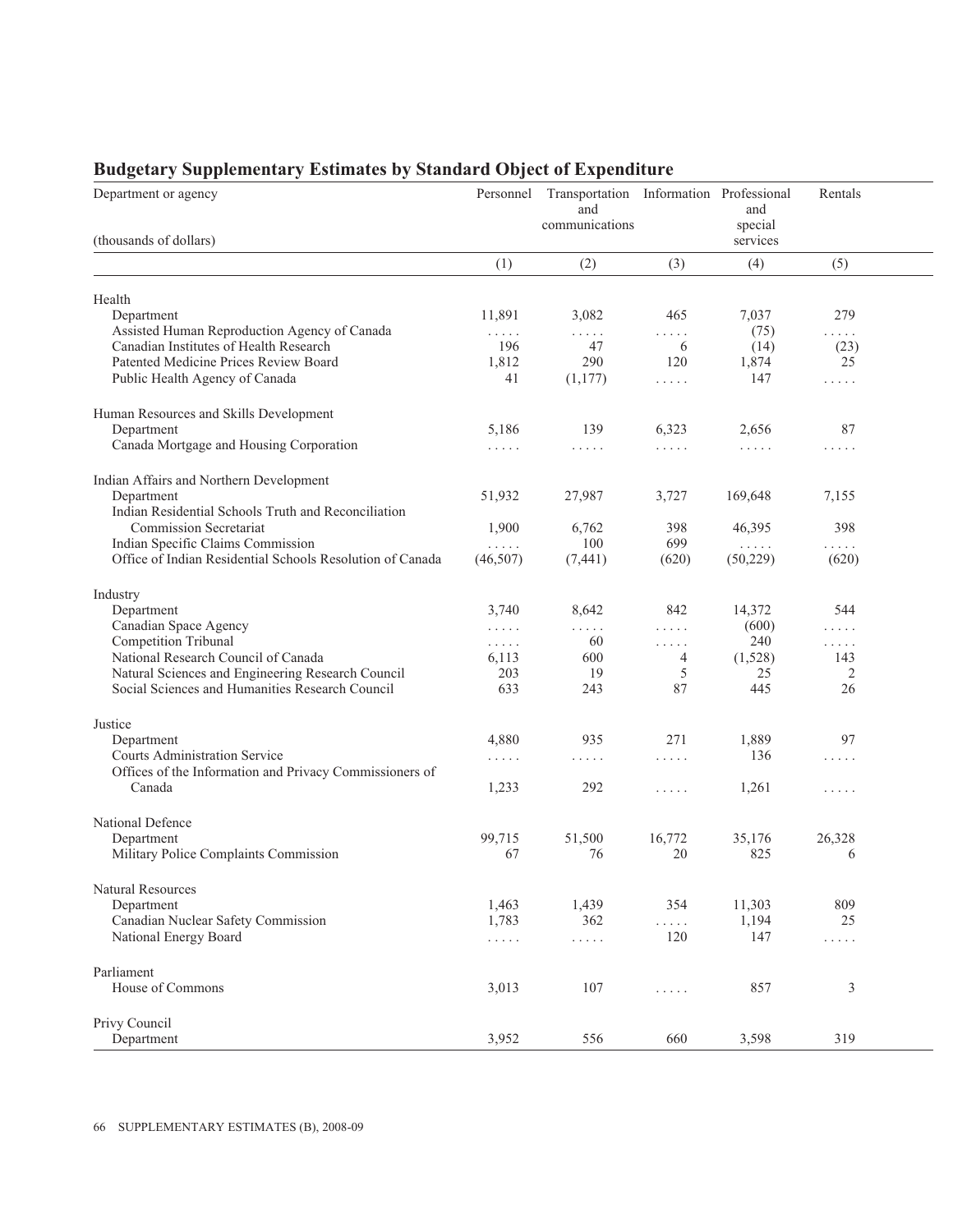| Purchased<br>repair and<br>maintenance  | Utilities,<br>materials<br>and<br>supplies | Acquisition<br>of land,<br>buildings<br>and works | Acquisition<br>of machinery<br>and<br>equipment | Transfer<br>payments                                                     | Public<br>debt<br>charges                        | Other<br>subsidies<br>and<br>payments            | Less:<br>Funds<br>Available                                              | <b>Total</b><br>net<br>expenditures* |
|-----------------------------------------|--------------------------------------------|---------------------------------------------------|-------------------------------------------------|--------------------------------------------------------------------------|--------------------------------------------------|--------------------------------------------------|--------------------------------------------------------------------------|--------------------------------------|
| (6)                                     | (7)                                        | (8)                                               | (9)                                             | (10)                                                                     | (11)                                             | (12)                                             |                                                                          |                                      |
|                                         |                                            |                                                   |                                                 |                                                                          |                                                  |                                                  |                                                                          |                                      |
| 650                                     | 6,982                                      | .                                                 | 1,008                                           | (4,873)                                                                  | .                                                | 74                                               | 7,500                                                                    | 19,095                               |
| .                                       | .                                          | $\cdots$                                          | $\ldots$                                        | $\ldots$                                                                 | $\sim$ $\sim$ $\sim$ $\sim$ $\sim$               | $\ldots$                                         | $\mathbb{Z}^2$ , $\mathbb{Z}^2$ , $\mathbb{Z}^2$                         | (75)                                 |
| .                                       | $\overline{4}$                             | $\sim$ $\sim$ $\sim$ $\sim$                       | (27)                                            | 1,839                                                                    | $\sim$ $\sim$ $\sim$ $\sim$ $\sim$               | $\sim$ $\sim$ $\sim$ $\sim$                      | $\alpha$ , $\alpha$ , $\alpha$                                           | 2,028                                |
| 505                                     | 31                                         | .                                                 | 28                                              | .                                                                        | $\sim$ $\sim$ $\sim$ $\sim$ $\sim$               | 15                                               | $\alpha$ is a set of                                                     | 4,700                                |
| .                                       | $\dots$                                    | .                                                 | 460                                             | (570)                                                                    | .                                                | .                                                | $\mathbb{Z}^2$ , $\mathbb{Z}^2$ , $\mathbb{Z}^2$                         | (1,099)                              |
|                                         |                                            |                                                   |                                                 |                                                                          |                                                  |                                                  |                                                                          |                                      |
| 346                                     | 30                                         | .                                                 | $\ldots$                                        | 69,175                                                                   | .                                                | 6,159                                            | $\ldots$                                                                 | 90,101                               |
| .                                       | .                                          | $\cdots$                                          | $\sim$ $\sim$ $\sim$ $\sim$ $\sim$              | $\alpha$ , $\beta$ , $\alpha$                                            | $\mathbb{Z}^2$ . $\mathbb{Z}^2$ , $\mathbb{Z}^2$ | 11,100                                           | $\ldots$                                                                 | 11,100                               |
|                                         |                                            |                                                   |                                                 |                                                                          |                                                  |                                                  |                                                                          |                                      |
| 7,454                                   | 8,762                                      | $\cdots$                                          | $\cdots$                                        | 81,830                                                                   | .                                                | 57,962                                           | 5,295                                                                    | 411,162                              |
| 398                                     | 2,122                                      | .                                                 | .                                               | $\sim$ $\sim$ $\sim$ $\sim$ $\sim$                                       | 1.1.1.1                                          | $\sim$ $\sim$ $\sim$ $\sim$ $\sim$               | $\mathbb{Z}^2$ . The set of $\mathbb{Z}^2$                               | 58,373                               |
| .                                       | $\alpha$ , $\alpha$ , $\alpha$             | .                                                 | $\alpha$ , $\alpha$ , $\alpha$                  | $\sim$ $\sim$ $\sim$ $\sim$ $\sim$                                       | .                                                | $\alpha$ is a set of                             | $\ldots$                                                                 | 799                                  |
| (620)                                   | (2,480)                                    | .                                                 | $\ldots$                                        | (9,767)                                                                  | $\sim$ $\sim$ $\sim$ $\sim$                      | (156, 657)                                       | $\mathbb{Z}^2$ . $\mathbb{Z}^2$ , $\mathbb{Z}^2$                         | (274, 941)                           |
|                                         |                                            |                                                   |                                                 |                                                                          |                                                  |                                                  |                                                                          |                                      |
| 1,556                                   | 1,853                                      | .                                                 | 3,527                                           | 74,007                                                                   | $\ldots$                                         | 224                                              | $\ldots$                                                                 | 109,307                              |
| .                                       | .                                          | .                                                 | .                                               | 600                                                                      | $\sim$ $\sim$ $\sim$ $\sim$ $\sim$               | .                                                | $\cdots$                                                                 | .                                    |
| .                                       | .                                          | .                                                 | $\ldots$                                        | $\ldots$                                                                 | $\sim$ $\sim$ $\sim$ $\sim$ $\sim$               | $\mathbb{Z}^2$ . $\mathbb{Z}^2$ , $\mathbb{Z}^2$ | $\ldots$                                                                 | 300                                  |
| 200                                     | 3,027                                      | 6,907                                             | 1,170                                           | 375                                                                      | $\ldots$                                         | 56                                               | $\ldots$                                                                 | 17,067                               |
| 2                                       | 2                                          | .                                                 | .                                               | 1,400                                                                    | $\sim$ $\sim$ $\sim$ $\sim$ $\sim$               | .                                                | $\sim$ $\sim$ $\sim$ $\sim$                                              | 1,658                                |
| 52                                      | 34                                         | .                                                 | .                                               | 1,048                                                                    | $\sim$ $\sim$ $\sim$ $\sim$ $\sim$               | .                                                | .                                                                        | 2,568                                |
|                                         |                                            |                                                   |                                                 |                                                                          |                                                  |                                                  |                                                                          |                                      |
| 170                                     | 271                                        | 157                                               | 509                                             | 16,000                                                                   | .                                                | 83                                               | .                                                                        | 25,262                               |
| 896                                     | $\ldots$                                   | .                                                 | 317                                             | $\ldots$                                                                 | .                                                | .                                                | $\ldots$                                                                 | 1,349                                |
| .                                       | .                                          | .                                                 | 285                                             | .                                                                        | .                                                | .                                                | $\ldots$                                                                 | 3,071                                |
|                                         |                                            |                                                   |                                                 |                                                                          |                                                  |                                                  |                                                                          |                                      |
| 51,240                                  | 23,600                                     | .                                                 | 193,424                                         | .                                                                        | 1.1.1.1                                          | 9,479                                            | 66,522                                                                   | 440,712                              |
| $\ldots$                                | 189                                        | $\ldots$                                          | 21                                              | $\sim$ $\sim$ $\sim$ $\sim$ $\sim$                                       | $\sim$ $\sim$ $\sim$ $\sim$ $\sim$               | $\ldots$                                         | $\alpha$ , $\alpha$ , $\alpha$                                           | 1,204                                |
| 98                                      | 664                                        |                                                   | 748                                             | 23,425                                                                   |                                                  | 854                                              | 20,000                                                                   | 21,157                               |
|                                         | 335                                        | .                                                 |                                                 |                                                                          | .                                                |                                                  |                                                                          | 3,699                                |
| .<br>$\sim$ $\sim$ $\sim$ $\sim$ $\sim$ | $\sim$ $\sim$ $\sim$ $\sim$ $\sim$         | .<br>.                                            | .<br>$\sim$ $\sim$ $\sim$ $\sim$ $\sim$         | $\sim$ $\sim$ $\sim$ $\sim$ $\sim$<br>$\sim$ $\sim$ $\sim$ $\sim$ $\sim$ | .<br>.                                           | .<br>.                                           | $\sim$ $\sim$ $\sim$ $\sim$ $\sim$<br>$\sim$ $\sim$ $\sim$ $\sim$ $\sim$ | 267                                  |
|                                         |                                            |                                                   |                                                 |                                                                          |                                                  |                                                  |                                                                          |                                      |
| $\overline{c}$                          | .                                          | .                                                 | .                                               | .                                                                        | .                                                | .                                                | .                                                                        | 3,982                                |
|                                         |                                            |                                                   |                                                 |                                                                          |                                                  |                                                  |                                                                          |                                      |
| 559                                     | 39                                         | $\ldots$                                          | 268                                             | 130                                                                      | $\mathbb{Z}^2$ . In the $\mathbb{Z}^2$           | .                                                | $\ldots$                                                                 | 10,081                               |

\* See footnote on page 69.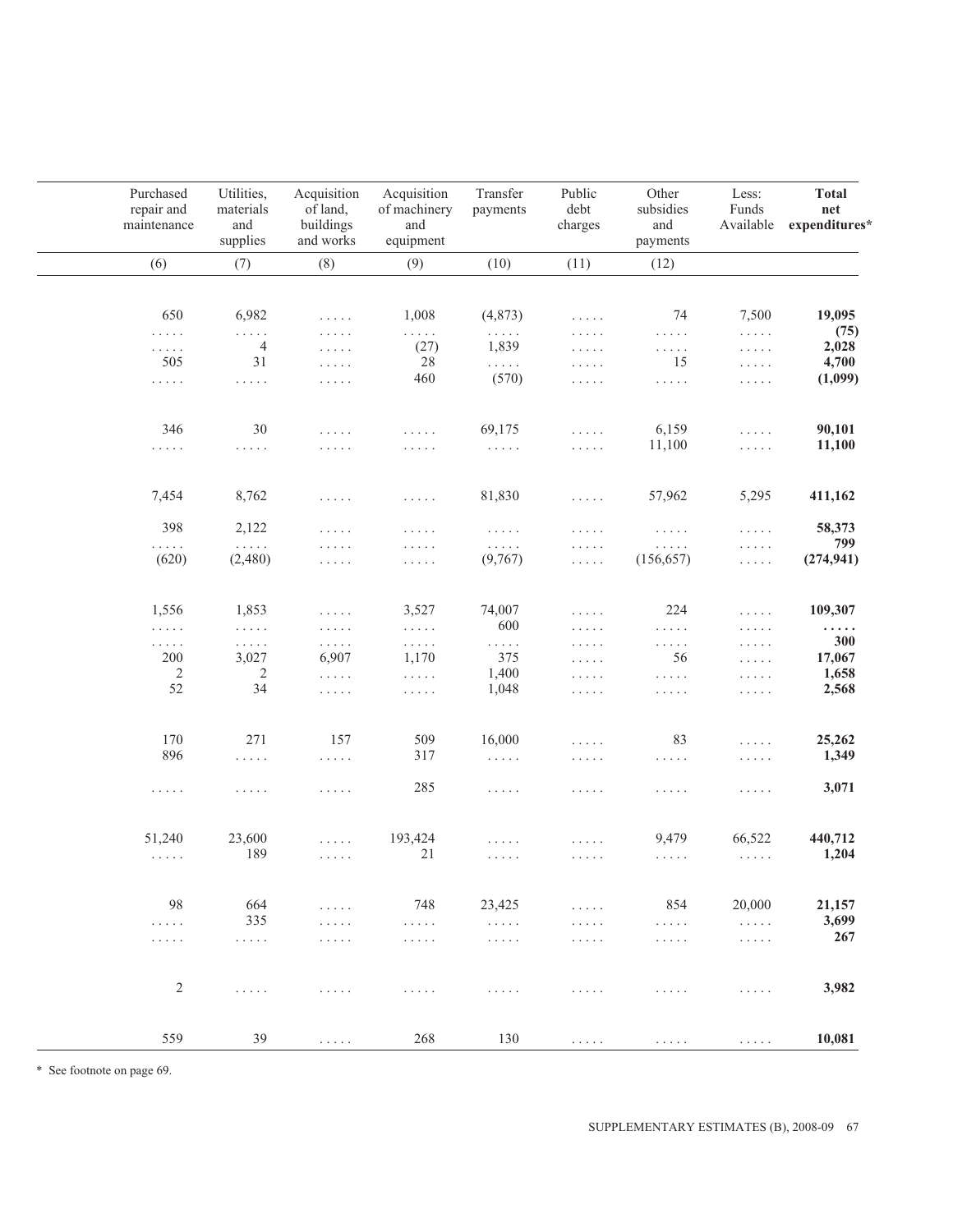| Department or agency<br>(thousands of dollars)      | Personnel | Transportation Information Professional<br>and<br>communications |          | and<br>special<br>services         | Rentals                            |  |
|-----------------------------------------------------|-----------|------------------------------------------------------------------|----------|------------------------------------|------------------------------------|--|
|                                                     |           |                                                                  |          |                                    |                                    |  |
|                                                     | (1)       | (2)                                                              | (3)      | (4)                                | (5)                                |  |
| Public Safety and Emergency Preparedness            |           |                                                                  |          |                                    |                                    |  |
| Department                                          | 8,865     | 1,072                                                            | 611      | 4,771                              | 2,759                              |  |
| Canada Border Services Agency                       | 288       | (32)                                                             | (1)      | (115)                              | (3)                                |  |
| Canadian Security Intelligence Service              | 317       | 1.1.1.1                                                          | .        | $\sim$ $\sim$ $\sim$ $\sim$ $\sim$ | $\cdots$                           |  |
| Correctional Service                                | 2,800     | 1.1.1.1                                                          | $\ldots$ | 9,358                              | 1.1.1.1                            |  |
| National Parole Board                               | .         | 100                                                              | .        | 1,222                              | .                                  |  |
| Royal Canadian Mounted Police                       | 14,595    | 12,289                                                           | 1,139    | 14,366                             | 4,987                              |  |
| <b>Public Works and Government Services</b>         | (753)     | 906                                                              | 1.1.1.1  | 8,476                              | 44,590                             |  |
| Transport                                           |           |                                                                  |          |                                    |                                    |  |
| Department                                          | 586       | 74                                                               | $\cdots$ | 690                                | $\cdots$                           |  |
| Canadian Air Transport Security Authority           | .         | $\cdots$                                                         | $\cdots$ | $\cdots$                           | .                                  |  |
| Federal Bridge Corporation Limited                  | .         | .                                                                | $\cdots$ | .                                  | $\cdots$                           |  |
| Marine Atlantic Inc.                                | .         | .                                                                | $\cdots$ | $\sim$ $\sim$ $\sim$ $\sim$ $\sim$ | $\cdots$                           |  |
| National Capital Commission                         | .         | .                                                                | $\cdots$ | .                                  | $\sim$ $\sim$ $\sim$ $\sim$ $\sim$ |  |
| Office of Infrastructure of Canada                  | .         | .                                                                | $\cdots$ | $\cdots$                           | $\cdots$                           |  |
| Transportation Appeal Tribunal of Canada            | .         | .                                                                | $\cdots$ | $\cdots$                           | $\cdots$                           |  |
| <b>Treasury Board</b>                               |           |                                                                  |          |                                    |                                    |  |
| Secretariat                                         | 174,263   | 1,073                                                            | 313      | 10,064                             | 190                                |  |
| Public Service Human Resources Management Agency of |           |                                                                  |          |                                    |                                    |  |
| Canada                                              | 7,481     | 250                                                              | 45       | 8,206                              | 34                                 |  |
| Veterans Affairs                                    | .         | .                                                                | 1,100    | $\cdots$                           | .                                  |  |
| Western Economic Diversification                    | 87        | 17                                                               | 10       | 18                                 | 1.1.1.1                            |  |
| Total, all departments and agencies                 | 403,521   | 122,914                                                          | 60,886   | 336,604                            | 100,705                            |  |
| Consolidated specified purpose accounts             | $\cdots$  | $\cdots$                                                         | $\cdots$ | $\cdots\cdots\cdots$               | $\cdots$                           |  |
| 2008-2009 Total Supplementary Estimates             | 403,521   | 122,914                                                          | 60.886   | 336,604                            | 100,705                            |  |

#### **Budgetary Supplementary Estimates by Standard Object of Expenditure**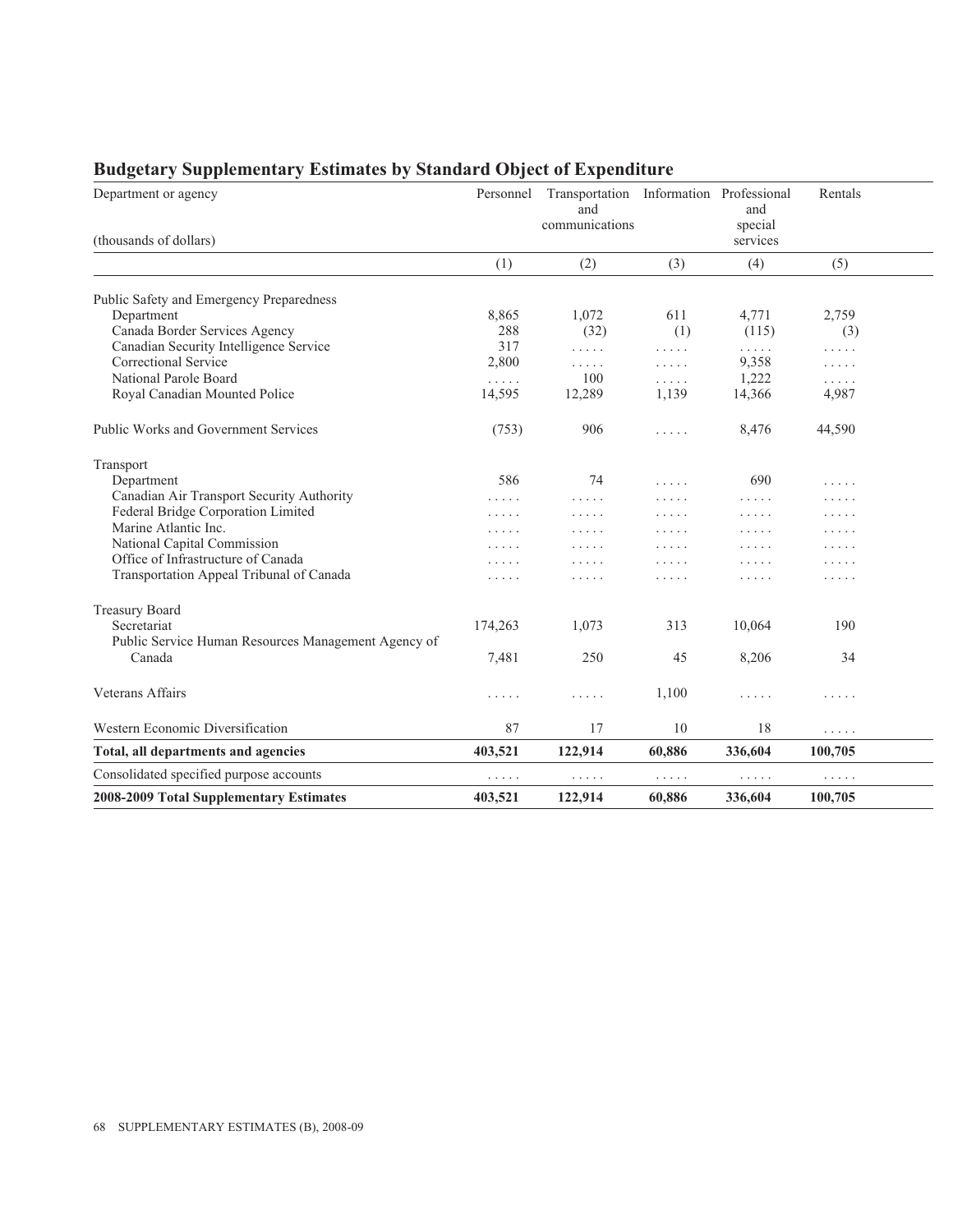| Purchased<br>repair and<br>maintenance | Utilities,<br>materials<br>and<br>supplies | Acquisition<br>of land.<br>buildings<br>and works | Acquisition<br>of machinery<br>and<br>equipment | Transfer<br>payments                                                     | Public<br>debt<br>charges                                                                                                                                                                                                | Other<br>subsidies<br>and<br>payments | Less:<br>Funds<br>Available         | <b>Total</b><br>net<br>expenditures* |
|----------------------------------------|--------------------------------------------|---------------------------------------------------|-------------------------------------------------|--------------------------------------------------------------------------|--------------------------------------------------------------------------------------------------------------------------------------------------------------------------------------------------------------------------|---------------------------------------|-------------------------------------|--------------------------------------|
| (6)                                    | (7)                                        | (8)                                               | (9)                                             | (10)                                                                     | (11)                                                                                                                                                                                                                     | (12)                                  |                                     |                                      |
|                                        |                                            |                                                   |                                                 |                                                                          |                                                                                                                                                                                                                          |                                       |                                     |                                      |
| 120                                    | 178                                        | .                                                 | 628                                             | (30, 282)                                                                | .                                                                                                                                                                                                                        | .                                     | .                                   | (11, 278)                            |
| (14)                                   | (11)                                       | .                                                 | 30                                              | .                                                                        | .                                                                                                                                                                                                                        | (3)                                   | 816                                 | (677)                                |
| .                                      | .                                          | .                                                 | .                                               | .                                                                        | .                                                                                                                                                                                                                        | 3,617                                 | .                                   | 3,934                                |
| .                                      | .                                          | .                                                 | .                                               | 122                                                                      | .                                                                                                                                                                                                                        | .                                     | 122                                 | 12,158                               |
| 1.1.1.1                                | 1.1.1.1                                    | .                                                 | 1.1.1.1                                         | .                                                                        | .                                                                                                                                                                                                                        | .                                     | .                                   | 1,322                                |
| 5,675                                  | 7,283                                      | 30,468                                            | 54,993                                          | 1,802                                                                    | $\frac{1}{2} \left( \frac{1}{2} \left( \frac{1}{2} \left( \frac{1}{2} \left( \frac{1}{2} \right) \right) \right) + \frac{1}{2} \left( \frac{1}{2} \left( \frac{1}{2} \left( \frac{1}{2} \right) \right) \right) \right)$ | 3,888                                 | .                                   | 151,485                              |
| 26,573                                 | 5,435                                      | 16,550                                            | .                                               | .                                                                        | .                                                                                                                                                                                                                        | 14,494                                | 4,477                               | 111,794                              |
| 14                                     | 43                                         | 3,607                                             |                                                 | 48,906                                                                   |                                                                                                                                                                                                                          |                                       |                                     | 53,920                               |
|                                        |                                            |                                                   | .                                               |                                                                          | .                                                                                                                                                                                                                        | .<br>156,202                          | .                                   | 156,202                              |
| .                                      | $\cdots$                                   | .                                                 | .                                               | $\sim$ $\sim$ $\sim$ $\sim$ $\sim$                                       | $\ldots$                                                                                                                                                                                                                 | 500                                   | $\ldots$                            | 500                                  |
| .                                      | .                                          | .                                                 | .                                               | $\sim$ $\sim$ $\sim$ $\sim$ $\sim$<br>$\sim$ $\sim$ $\sim$ $\sim$ $\sim$ | $\ldots$                                                                                                                                                                                                                 | 4,122                                 | .<br>$\ldots$                       | 4,122                                |
| .                                      | .                                          | .                                                 | .                                               | .                                                                        | .                                                                                                                                                                                                                        | 15,432                                | $\ldots$                            | 15,432                               |
| .                                      | .                                          | .                                                 | .                                               | 443,064                                                                  | .                                                                                                                                                                                                                        | .                                     |                                     | 443,064                              |
| .<br>.                                 | .<br>.                                     | .<br>.                                            | .<br>.                                          | $\ldots$                                                                 | .<br>.                                                                                                                                                                                                                   | 400                                   | $\alpha$ , $\alpha$ , $\alpha$<br>. | 400                                  |
|                                        |                                            |                                                   |                                                 |                                                                          |                                                                                                                                                                                                                          |                                       |                                     |                                      |
| 363                                    | 320                                        | .                                                 | .                                               | .                                                                        | .                                                                                                                                                                                                                        | 158                                   | 1.1.1.1                             | 186,744                              |
| 48                                     | 844                                        | .                                                 | .                                               | .                                                                        | .                                                                                                                                                                                                                        | 190                                   | .                                   | 17,098                               |
| .                                      | .                                          | .                                                 | 600                                             | 100                                                                      | .                                                                                                                                                                                                                        | .                                     | .                                   | 1,800                                |
| .                                      | $\cdots\cdots\cdots$                       | .                                                 | .                                               | 17,913                                                                   | $\sim$ $\sim$ $\sim$ $\sim$ $\sim$                                                                                                                                                                                       | .                                     | $\sim$ $\sim$ $\sim$ $\sim$ $\sim$  | 18,045                               |
| 102,967                                | 92,510                                     | 85,409                                            | 309,761                                         | 3,122,780                                                                | (2,174,000)                                                                                                                                                                                                              | 176,277                               | 413,545                             | 2,326,789                            |
| $\sim$ $\sim$ $\sim$ $\sim$ $\sim$     | $\cdots$                                   | .                                                 | .                                               | .                                                                        | $\sim$ $\sim$ $\sim$ $\sim$ $\sim$                                                                                                                                                                                       | .                                     | .                                   | $\sim$ $\sim$ $\sim$ $\sim$ $\sim$   |
| 102,967                                | 92,510                                     | 85,409                                            | 309,761                                         | 3,122,780                                                                | (2,174,000)                                                                                                                                                                                                              | 176,277                               | 413,545                             | 2,326,789                            |

\* Some total amounts do not agree with the totals on "Summary of these Supplementary Estimates" table due to rounding.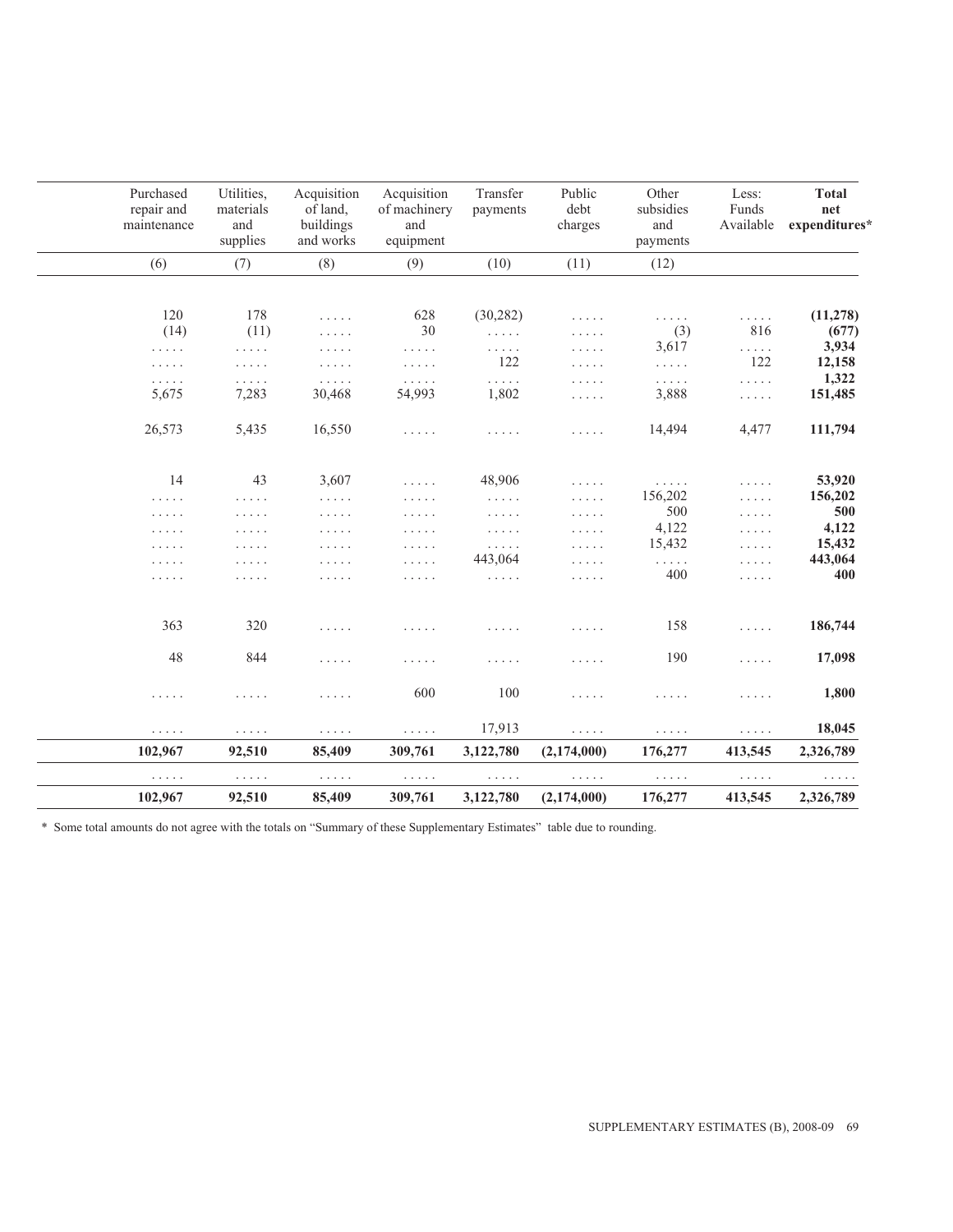| <b>Vote 5 – Government Contingencies</b>                                                                                                                                                                                                                                                                                                                                                                                                                                                                                                                                                                                                                                                                                        | \$126,850,000 |
|---------------------------------------------------------------------------------------------------------------------------------------------------------------------------------------------------------------------------------------------------------------------------------------------------------------------------------------------------------------------------------------------------------------------------------------------------------------------------------------------------------------------------------------------------------------------------------------------------------------------------------------------------------------------------------------------------------------------------------|---------------|
| Subject to the approval of the Treasury Board, this Vote serves to supplement other<br>appropriations to provide the government with sufficient flexibility to meet urgent or<br>unforeseen expenditures where a valid cash requirement exists due to the timing of the<br>payment or where specific authority is required to make the payment, such as for the payment<br>of grants not listed in the Estimates. This authority to supplement other appropriations is<br>provided until parliamentary approval can be obtained and as long as the expenditures are<br>within the legal mandate of the organization. Temporary allocations are reimbursed to TB<br>Vote 5 upon receiving Royal Assent for an Appropriation Act. |               |
| <b>Department or Agency</b>                                                                                                                                                                                                                                                                                                                                                                                                                                                                                                                                                                                                                                                                                                     | (dollars)     |
| <b>Finance</b>                                                                                                                                                                                                                                                                                                                                                                                                                                                                                                                                                                                                                                                                                                                  |               |
| Payment to Nova Scotia in respect of the Crown Share Adjustment Payment regarding<br>amounts relating to previous years up to March 31, 2008                                                                                                                                                                                                                                                                                                                                                                                                                                                                                                                                                                                    | 125,400,000   |
| On July 13, 2008, Canada and Nova Scotia signed and publicly announced an agreement to<br>implement the recommendations of the Panel on Crown Share Adjustment Payments. Canada<br>also committed to negotiate with Nova Scotia to implement the details on the Panel's report<br>regarding future year payments. The department required the authority to pay the province at<br>that time in order to alleviate the risk surrounding ongoing and delicate negotiations.                                                                                                                                                                                                                                                       |               |
| <b>Public Service Labour Relations Board</b>                                                                                                                                                                                                                                                                                                                                                                                                                                                                                                                                                                                                                                                                                    |               |
| Funding to carry out the Public Service Labour Relations Board's expanded mandate under<br>the Public Service Labour Relations Act                                                                                                                                                                                                                                                                                                                                                                                                                                                                                                                                                                                              | 1,450,000     |
| The Public Service Labour Relations Board (PSLRB) is a small organization with an<br>appropriation of \$6.8 million that only addresses its mandate as it was set out under the former<br>Public Service Staff Relations Act. The Board's mandate was expanded by the Public Service<br>Labour Relations Act and since 2002-03, it has received incremental funding announced in<br>successive federal Budgets. As the existing appropriation for the PSLRB will be exhausted<br>prior to receiving incremental spending authority through the Supplementary Estimates, an<br>allocation from TB Vote 5 has allowed it to carry out its expanded mandate.                                                                       |               |
| Total allocations                                                                                                                                                                                                                                                                                                                                                                                                                                                                                                                                                                                                                                                                                                               | 126,850,000   |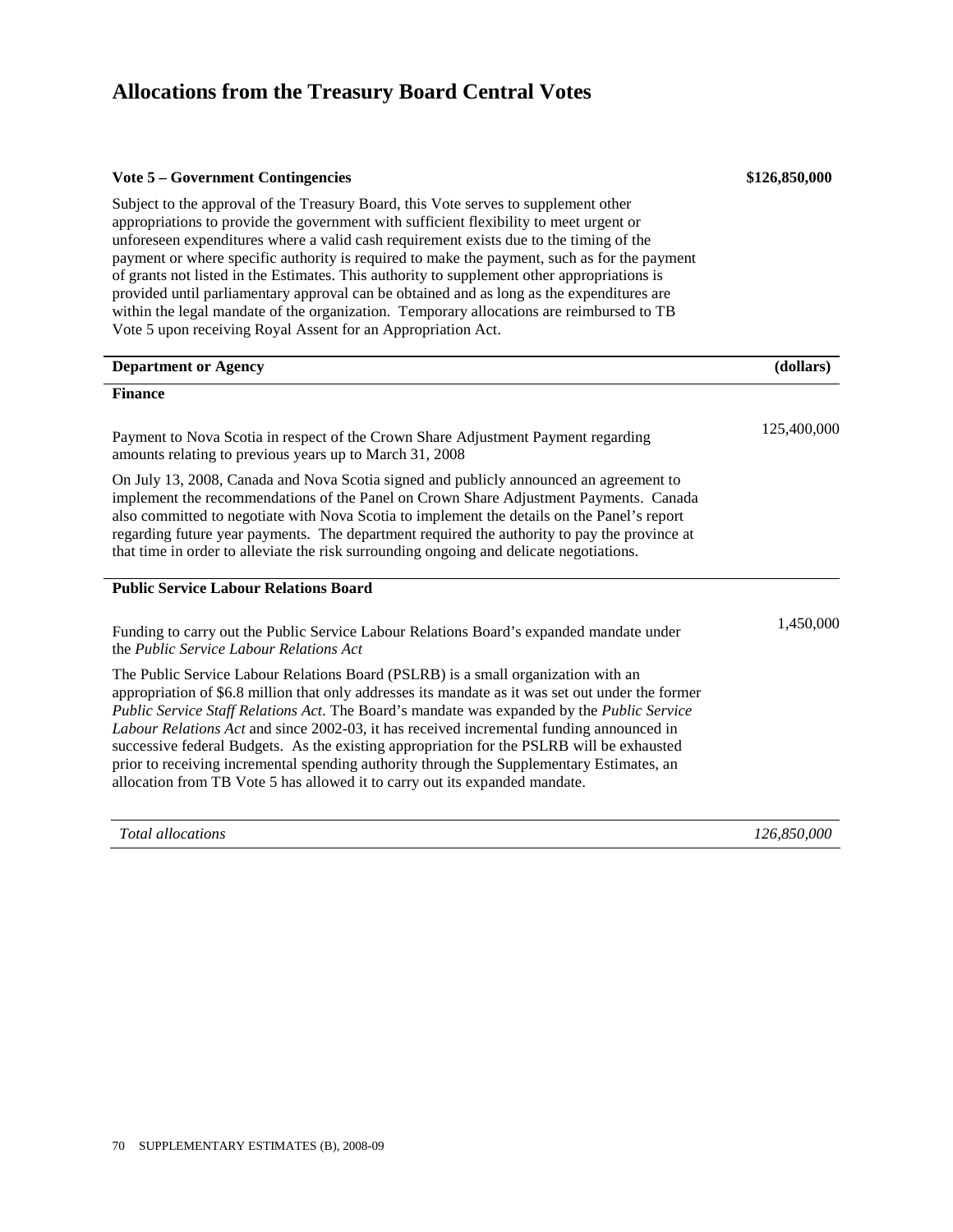#### **Vote 10 – Government-Wide Initiatives \$0**

Subject to the approval of the Treasury Board, this Vote supplements other appropriations in support of the implementation of strategic management in the public service of Canada. Departments and agencies are not required to reimburse funding allocated from Vote 10.

No allocations have been made from TB Vote 10.

#### **Vote 25 – Operating Budget Carry Forward \$1,099,683,843**

Subject to the approval of the Treasury Board, this Vote supplements other appropriations by authorizing a carry forward of unused funds from the previous fiscal year up to a maximum of five per cent of departments' and agencies' Main Estimates operating budget as was established in the previous fiscal year. Departments and agencies are not required to reimburse funding allocated from Vote 25.

| <b>Department or Agency</b>                                     | <b>Vote</b> | (dollars)  |
|-----------------------------------------------------------------|-------------|------------|
| Agriculture and Agri-Food                                       |             |            |
| Department                                                      | 1           | 32,119,456 |
| Canadian Food Inspection Agency                                 | 30          | 24,311,201 |
| Canadian Food Inspection Agency                                 | 35          | 4,170,952  |
| <b>Canadian Grain Commission</b>                                | 40          | 154,310    |
| <b>Atlantic Canada Opportunities Agency</b>                     | 1           | 3,613,857  |
| Canadian Heritage                                               |             |            |
| Department                                                      | 1           | 12,865,750 |
| Canadian Radio-television and Telecommunications Commission     | 40          | 980,366    |
| Library and Archives of Canada                                  | 45          | 3,668,597  |
| National Battlefields Commission                                | 55          | 351,539    |
| National Film Board                                             | 60          | 748,942    |
| <b>Public Service Commission</b>                                | 80          | 4,770,350  |
| <b>Public Service Labour Relations Board</b>                    | 85          | 530,850    |
| Public Service Staffing Tribunal                                | 90          | 222,550    |
| Registry of the Public Servants Disclosure Protection Tribunal  | 95          | 82,180     |
| Status of Women – Office of the Co-ordinator                    | 100         | 347,900    |
| Citizenship and Immigration                                     |             |            |
| Department                                                      | 1           | 5,553,747  |
| Immigration and Refugee Board of Canada                         | 10          | 4,429,300  |
| Economic Development Agency of Canada for the Regions of Quebec | 1           | 2,117,850  |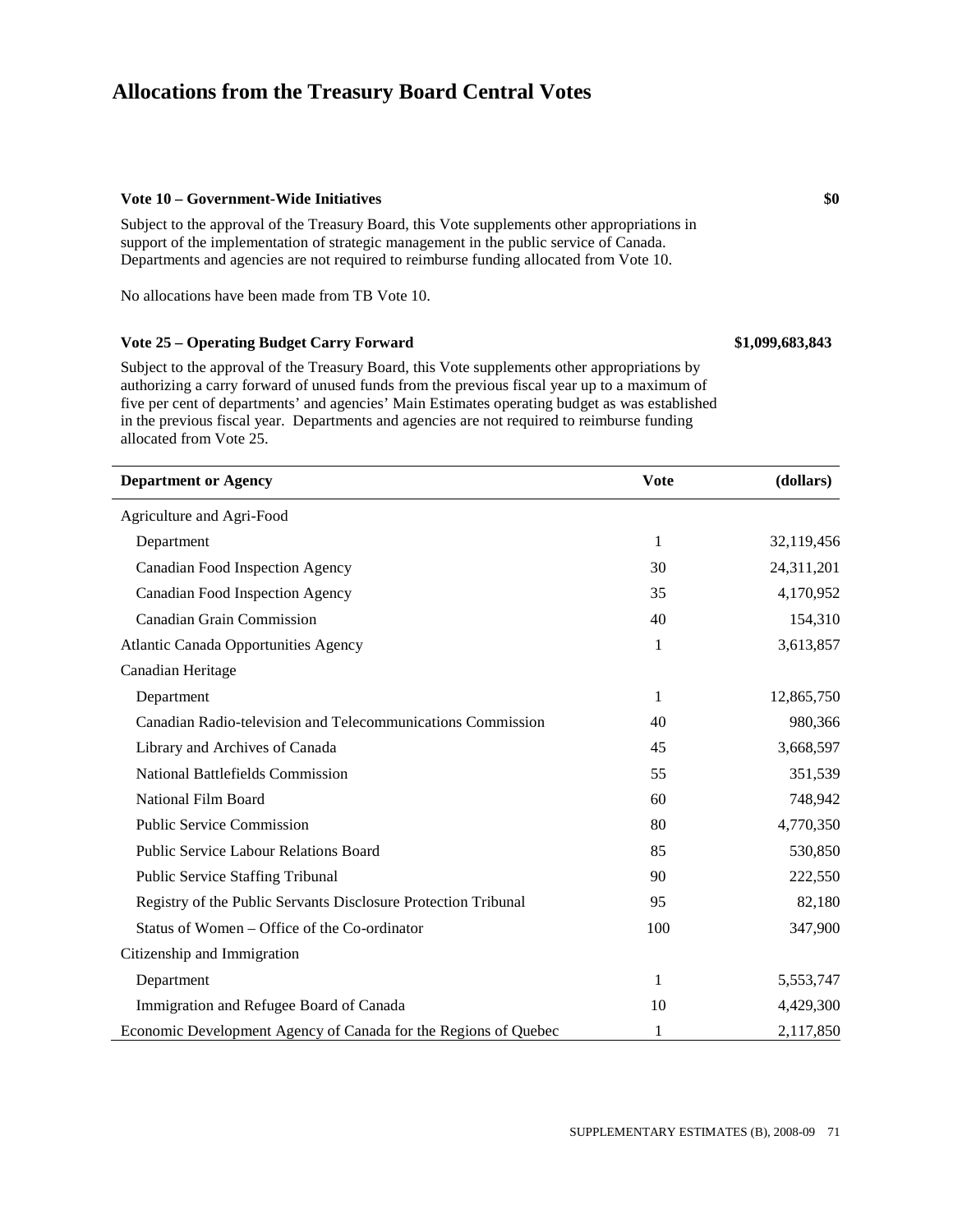| <b>Department or Agency</b>                                    | <b>Vote</b>  | (dollars)  |
|----------------------------------------------------------------|--------------|------------|
| Environment                                                    |              |            |
| Department                                                     | $\mathbf{1}$ | 36,616,900 |
| Canadian Environmental Assessment Agency                       | 15           | 795,100    |
| National Round Table on the Environment and the Economy        | 20           | 235,200    |
| Finance                                                        |              |            |
| Department                                                     | 1            | 4,487,150  |
| <b>Auditor General</b>                                         | 15           | 3,572,050  |
| Canadian International Trade Tribunal                          | 20           | 465,300    |
| Financial Transactions and Reports Analysis Centre of Canada   | 25           | 1,830,052  |
| <b>Fisheries and Oceans</b>                                    | 1            | 49,240,964 |
| Foreign Affairs and International Trade                        |              |            |
| Department                                                     | 1            | 48,445,027 |
| Canadian International Development Agency                      | 20           | 10,360,700 |
| <b>International Joint Commission</b>                          | 40           | 263,050    |
| NAFTA Secretariat – Canadian Section                           | 45           | 109,100    |
| Governor General                                               | 1            | 537,347    |
| Health                                                         |              |            |
| Department                                                     | 1            | 41,130,057 |
| Assisted Human Reproduction Agency of Canada                   | 15           | 641,700    |
| Canadian Institutes of Health Research                         | 20           | 1,876,407  |
| Hazardous Materials Information Review Commission              | 30           | 151,200    |
| Patented Medicine Prices Review Board                          | 35           | 352,104    |
| Public Health Agency of Canada                                 | 40           | 21,652,000 |
| Human Resources and Skills Development                         |              |            |
| Department                                                     | $\mathbf{1}$ | 17,130,604 |
| Canada Industrial Relations Board                              | 10           | 536,650    |
| Canadian Artists and Producers Professional Relations Tribunal | 20           | 88,500     |
| Canadian Centre for Occupational Health and Safety             | 25           | 368,103    |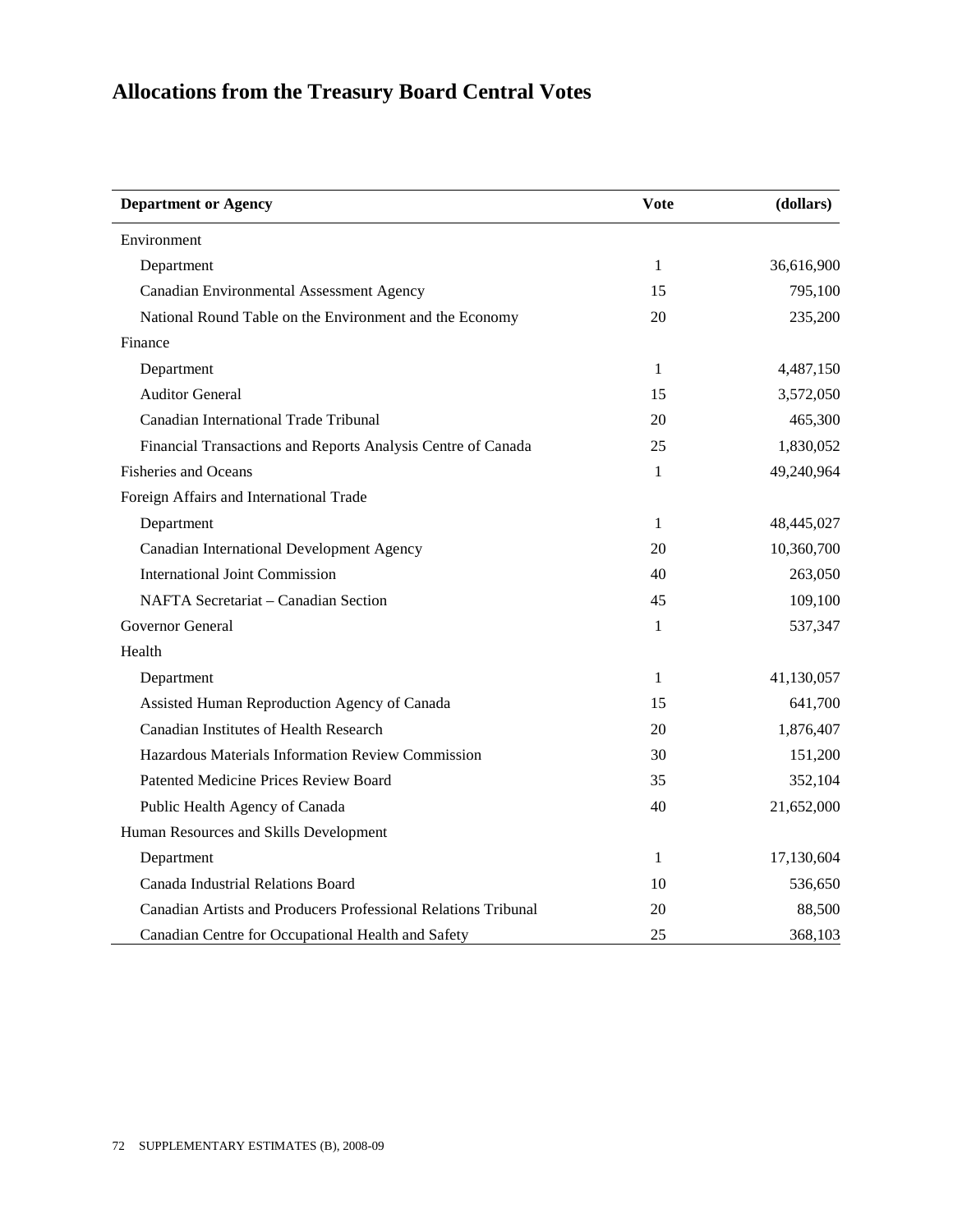| <b>Department or Agency</b>                                                                                       | <b>Vote</b>  | (dollars)   |
|-------------------------------------------------------------------------------------------------------------------|--------------|-------------|
| Indian Affairs and Northern Development                                                                           |              |             |
| Department                                                                                                        | 1            | 47,489,899  |
| Office of the Federal Interlocutor for Métis and non-Status Indians                                               | 20           | 466,800     |
| <b>Canadian Polar Commission</b>                                                                                  | 40           | 34,449      |
| Indian Specific Claims Commission                                                                                 | 50           | 306,800     |
| Industry                                                                                                          |              |             |
| Department                                                                                                        | 1            | 19,640,841  |
| <b>Canadian Space Agency</b>                                                                                      | 25           | 9,273,200   |
| <b>Competition Tribunal</b>                                                                                       | 45           | 76,800      |
| Copyright Board                                                                                                   | 50           | 114,750     |
| National Research Council Of Canada                                                                               | 55           | 18,284,049  |
| Natural Sciences and Engineering Research Council                                                                 | 70           | 1,826,850   |
| Social Sciences and Humanities Research Council                                                                   | 80           | 999,650     |
| <b>Statistics Canada</b>                                                                                          | 95           | 25,908,250  |
| Justice                                                                                                           |              |             |
| Department                                                                                                        | 1            | 21,954,650  |
| Canadian Human Rights Commission                                                                                  | 10           | 521,158     |
| Canadian Human Rights Tribunal                                                                                    | 15           | 190,794     |
| <b>Commissioner For Federal Judicial Affairs</b><br>Commissioner For Federal Judicial Affairs - Canadian Judicial | 20           | 382,150     |
| Council                                                                                                           | 25           | 79,700      |
| <b>Courts Administration Service</b>                                                                              | 30           | 2,544,999   |
| Office of the Director of Public Prosecutions                                                                     | 35           | 3,574,907   |
| Office of the Information Commissioner of Canada                                                                  | 40           | 302,260     |
| Office of the Privacy Commissioner of Canada                                                                      | 45           | 788,100     |
| Supreme Court Of Canada                                                                                           | 50           | 1,043,850   |
| <b>National Defence</b>                                                                                           |              |             |
| Department                                                                                                        | $\mathbf{1}$ | 120,882,595 |
| Department                                                                                                        | 5            | 77,996,495  |
| Department                                                                                                        | 10           | 1,120,910   |
| Canadian Forces Grievance Board                                                                                   | 15           | 291,500     |
| Military Police Complaints Commission                                                                             | $20\,$       | 156,950     |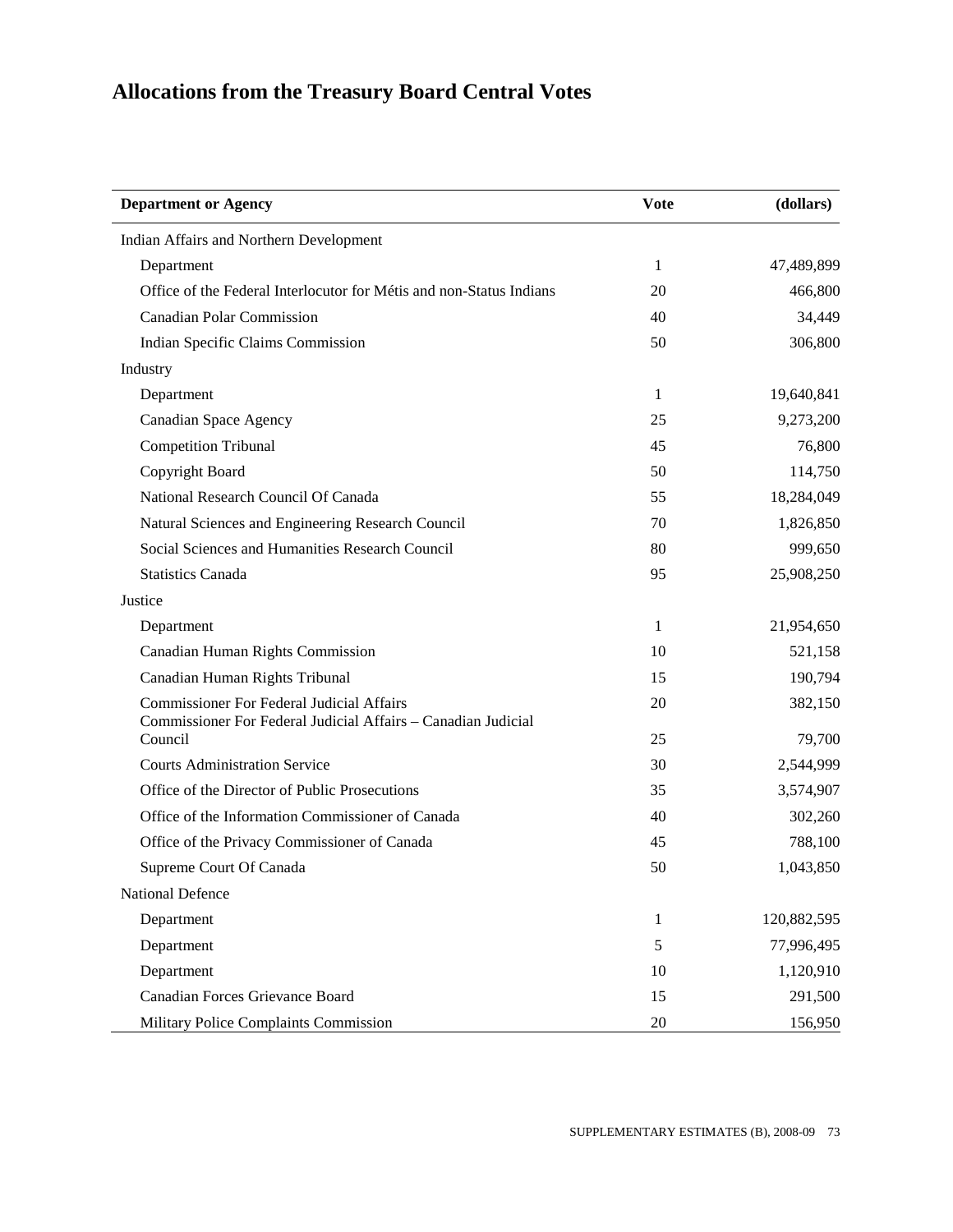| <b>Department or Agency</b>                                             | Vote         | (dollars)   |
|-------------------------------------------------------------------------|--------------|-------------|
| <b>Natural Resources</b>                                                |              |             |
| Department                                                              | $\mathbf{1}$ | 30,042,465  |
| Canadian Nuclear Safety Commission                                      | 15           | 3,249,875   |
| National Energy Board                                                   | 25           | 1,647,577   |
| Northern Pipeline Agency                                                | 30           | 12,200      |
| Parliament                                                              |              |             |
| The Senate*                                                             | 1            | 2,798,445   |
| House of Commons*                                                       | 5            | 10,286,489  |
| Library of Parliament*                                                  | 15           | 1,339,819   |
| Office of the Conflict of Interest and Ethics Commissioner <sup>®</sup> | 20           | 228,850     |
| Senate Ethics Officer <sup>*</sup>                                      | 25           | 24,908      |
| Privy Council                                                           |              |             |
| Department                                                              | 1            | 5,427,450   |
| Canadian Intergovernmental Conference Secretariat                       | 5            | 302,800     |
| Canadian Transportation Accident Investigation and Safety Board         | 10           | 1,270,750   |
| <b>Chief Electoral Officer</b>                                          | 15           | 1,088,300   |
| Office of the Commissioner of Official Languages                        | 20           | 854,250     |
| <b>Public Appointments Commission Secretariat</b>                       | 25           | 47,249      |
| Security Intelligence Review Committee                                  | 30           | 131,000     |
| Public Safety and Emergency Preparedness                                |              |             |
| Department                                                              | 1            | 5,771,600   |
| Canadian Security Intelligence Service                                  | 20           | 15,552,050  |
| <b>Correctional Service</b>                                             | 30           | 76,384,350  |
| National Parole Board                                                   | 40           | 1,886,890   |
| Office of the Correctional Investigator                                 | 45           | 138,650     |
| Royal Canadian Mounted Police                                           | 50           | 150,028,900 |
| Royal Canadian Mounted Police External Review Committee                 | 65           | 52,200      |
| Royal Canadian Mounted Police Public Complaints Commission              | 70           | 252,550     |
| <b>Public Works and Government Services</b>                             | 1            | 31,619,141  |

 $\overline{a}$ 

<sup>\*</sup> Approved but not yet allocated.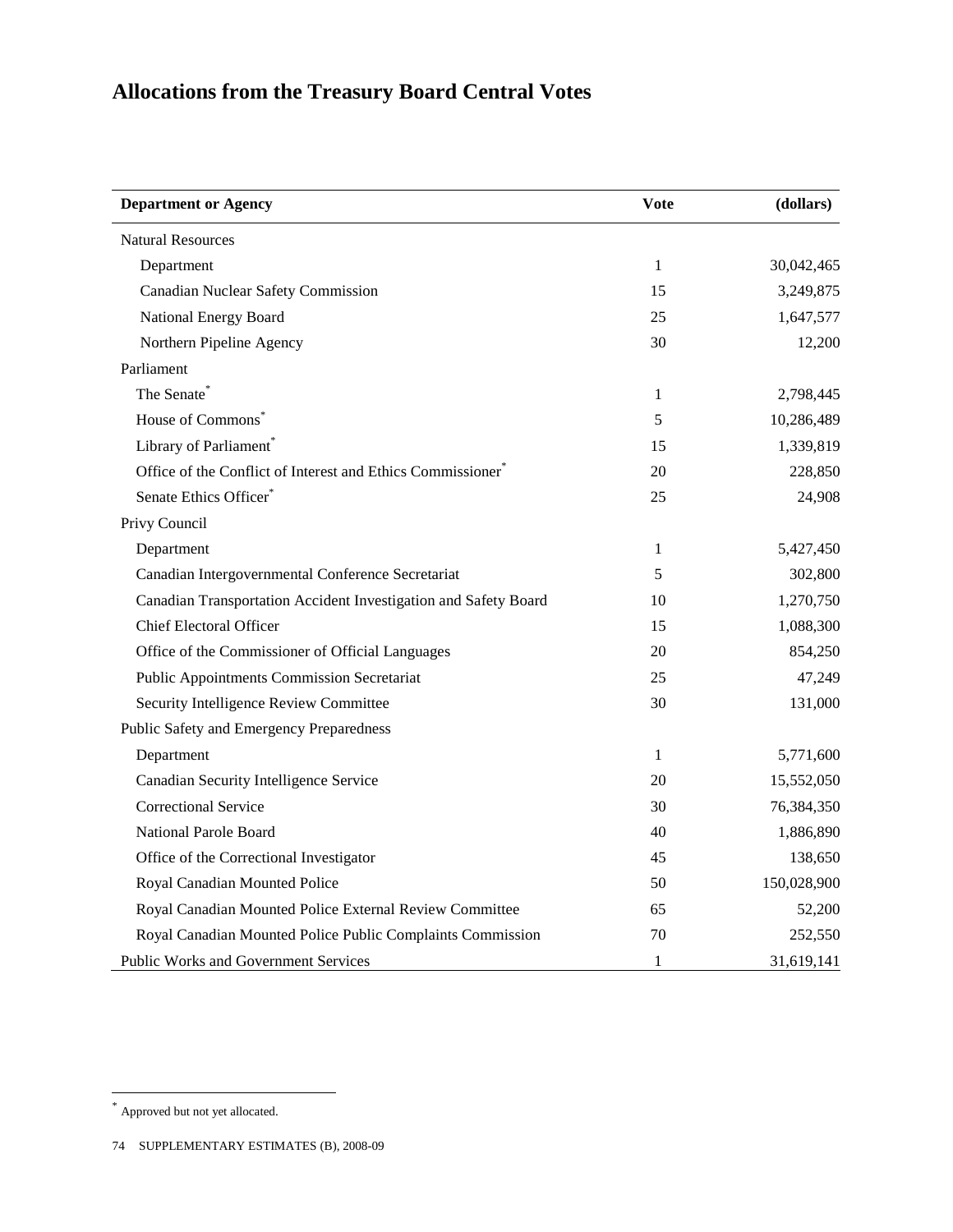| <b>Department or Agency</b>                                | <b>Vote</b> | (dollars)     |
|------------------------------------------------------------|-------------|---------------|
| Transport                                                  |             |               |
| Department                                                 | 1           | 32,083,100    |
| <b>Canadian Transportation Agency</b>                      | 25          | 1,130,550     |
| Office of Infrastructure of Canada                         | 50          | 1,368,100     |
| Transportation Appeal Tribunal of Canada                   | 70          | 60,044        |
| <b>Treasury Board</b>                                      |             |               |
| Secretariat                                                | 1           | 8,227,620     |
| Canada School of Public Service                            | 35          | 2,722,727     |
| Office of the Public Sector Integrity Commissioner         | 40          | 71,271        |
| Office of the Commissioner of Lobbying                     | 45          | 151,300       |
| Public Service Human Resources Management Agency of Canada | 50          | 2,953,029     |
| <b>Veterans Affairs</b>                                    |             |               |
| Department                                                 | 1           | 9,990,025     |
| Department - Veterans Review and Appeal Board              | 15          | 182,651       |
| <b>Western Economic Diversification</b>                    |             | 2,126,350     |
| Total approved allocations                                 |             | 1,099,683,843 |

#### **Vote 30 – Paylist Requirements \$0**

Subject to the approval of the Treasury Board, this Vote supplements other appropriations by providing the government with funding to meet legal requirements of the employer such as parental and maternity leave, entitlements upon cessation of service or employment and adjustments made to terms and conditions of service or employment in the public service. Departments and agencies may access this Vote throughout the fiscal year.

No allocations have been made from TB Vote 30.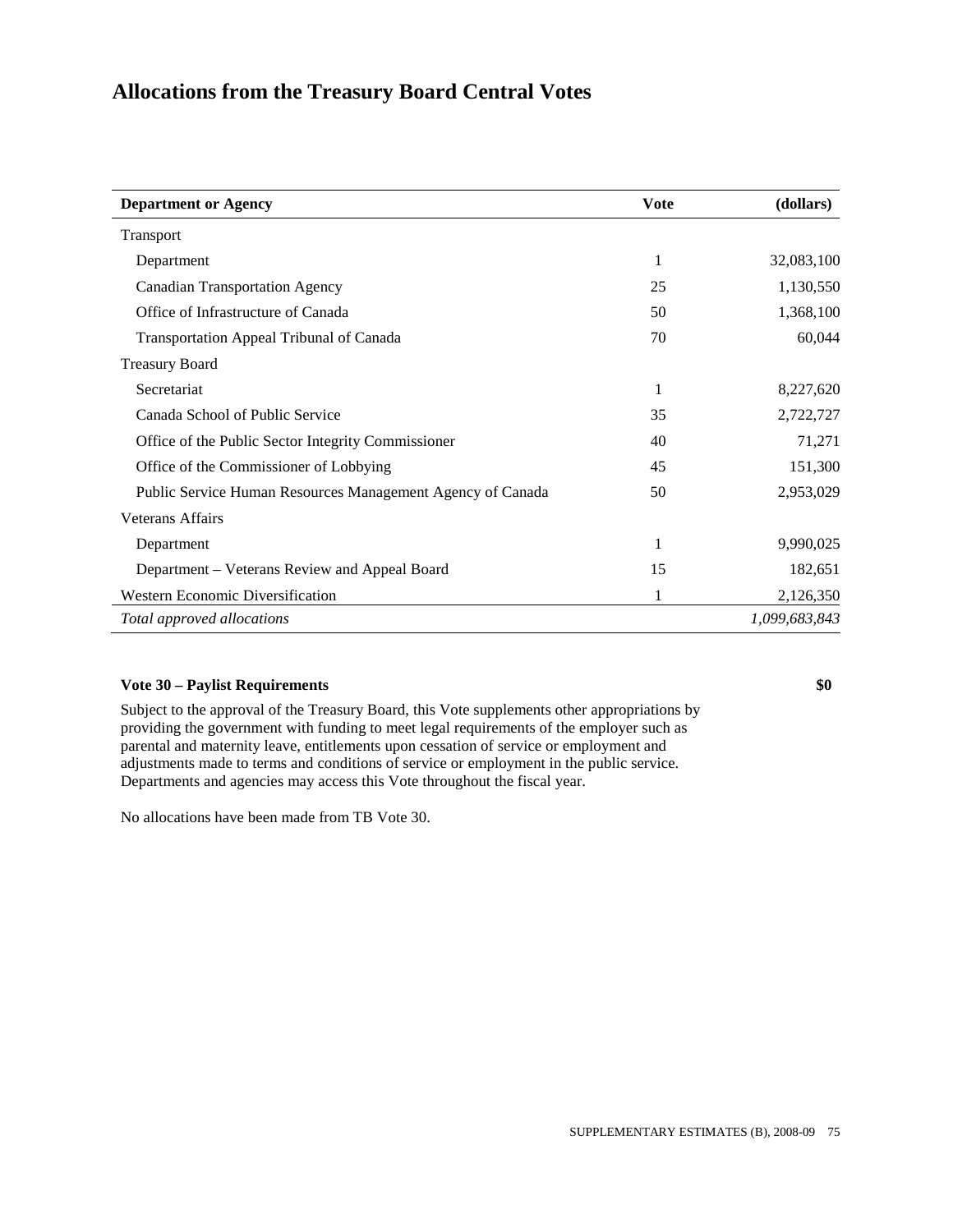Department, Agency or Crown Corporation \$000s

### **Funding for the Canada Strategic Infrastructure Fund relating to investments in public infrastructure projects designed to improve the quality of life in both urban and rural communities**

*(This funding will support new public infrastructure projects (roads, water and wastewater systems) related to the construction of Torbay Bypass in the St. John's area, the construction of a water filtration plant in the City of Corner Brook, the upgrade and construction of water treatment and distribution facilities in rural Saskatchewan, the clean-up, treatment, and system upgrade of wastewater in the Hamilton Harbour area and in the cities of Brockville and Sarnia, and the supply and implementation of satellite infrastructures for broadband internet services to First Nations communities in remote British Columbia.)*

| Atlantic Canada Opportunities Agency<br>Industry | 29<br>59 |
|--------------------------------------------------|----------|
| Office of Infrastructure of Canada               | 34.623   |
| Transport                                        | 33       |
| Western Economic Diversification                 | 77       |
| Total                                            | 34.821   |

### **Funding for the establishment of a Great Lakes/St. Lawrence Seaway Marine Security Operations Centre to improve security capabilities in the region by identifying and addressing threats to national security**

*(This funding will support the security enhancement of the interim Great Lakes Marine Security Operations Centre by increasing its hours of operation and bringing all involved departments to collocate staff on the site. This will allow for a faster and more co-ordinated response to national security threats in the Great Lakes/St. Lawrence Seaway region. The funding will also be used to fund a legal analysis related to interagency information sharing capabilities. The augmentation of operations at the interim facility and the legal analysis will help inform the establishment of a permanent facility as announced in Budget 2008.)*

| Canada Border Services Agency            | 705   |
|------------------------------------------|-------|
| <b>Fisheries and Oceans</b>              | 328   |
| Public Safety and Emergency Preparedness | 345   |
| Transport                                | 328   |
| Total                                    | 1.706 |

### **Funding for the Internal Inquiry into the Actions of Canadian Officials in Relation to Abdullah Almalki, Ahmad Abou-Elmaati and Muayyed Nureddin and resources to permit departments to support the work of the Inquiry**

*(This funding will help sustain activities until the submission of the report of the internal inquiry in fall 2008. More specifically, additional resources are required for activities such as: preparing witnesses for potential follow-up interviews; responding to and collecting evidence in anticipation of section 13 notices under the Inquiries Act; responding to the public factual narratives; reviewing and undertaking lengthy redaction of sensitive information associated with national security confidentiality; preparing closing submissions; and formulating proactive responses to anticipated findings in the final report.)*

| Canadian Security Intelligence Service  | 371   |
|-----------------------------------------|-------|
| Foreign Affairs and International Trade | 583   |
| Justice                                 | 1,381 |
| Privy Council                           | 2.944 |
| Royal Canadian Mounted Police           | 975   |
| Total                                   | 6.254 |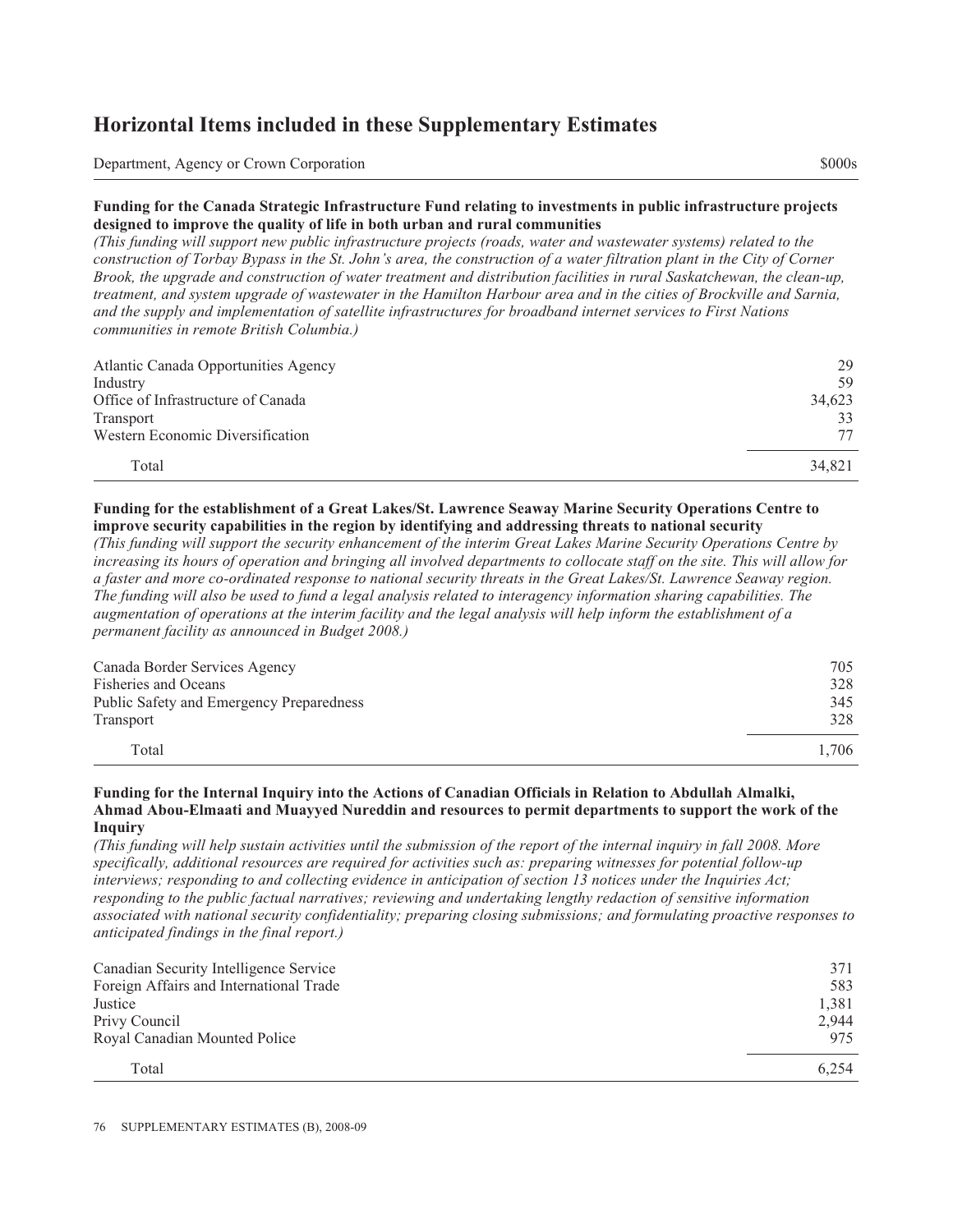Department, Agency or Crown Corporation \$000s

### **Funding for the operations of the Wage Earner Protection Program which restores wages and vacation pay owing to workers whose employers are declared bankrupt or are subject to receivership under the** *Bankruptcy and Insolvency Act*

*(This funding will cover the program administration costs of the Wage Earner Protection Program in areas such as systems development, call center staffing, processing applications and issuing payments, Internet/intranet development, and development and delivery of training to all service channels. The Program is aimed at closing a serious gap in the bankruptcy/insolvency system, as the present system lacks an effective mechanism to provide certain and timely payment of unpaid wages and earned but unused vacation pay to workers whose employers go into bankruptcy or receivership.)*

| Canada Revenue Agency                  | 316    |
|----------------------------------------|--------|
| Human Resources and Skills Development | 34,025 |
| Total                                  | 34.341 |

### **Funding for the planning and pre-games operations related to policing and security at the 2010 Olympic and Paralympic Winter Games**

*(This funding will support policing and security for the Games through planning activities such as: provision of independent policy advice to the government, engagement in the negotiations process for the necessary agreements and mechanisms for the delivery of security operations, co-ordination, facilitation and liaison between key federal security stakeholders and 2010 Games' collaborators, preparation to provide expertise and manpower to help create a public health surveillance system, emergency training and laboratory services to federal/provincial/local health responders, and augmentation of infrastructure to assist the collection and analysis of security intelligence and dissemination of threat assessments.)*

| Canadian Security Intelligence Service   | 500    |
|------------------------------------------|--------|
| Public Health Agency of Canada           | 140    |
| Public Safety and Emergency Preparedness | 700    |
| Royal Canadian Mounted Police            | 30.249 |
| Total                                    | 31.589 |

### **Funding for the renewal of the Genomics Research and Development Initiative**

*(This funding will be used to conduct research on specific areas such as canola crop enhancements, increased crop quality for multiple uses and environmentally sustainable strategies for the control of pests and germs, use of human genetic information and genomics applications related to diseases, genomics-based pest control for Canada's forests, application of genomics towards aquatic, terrestrial and wildlife toxicology, and genetic profiling of aquatic resources.)*

| Agriculture and Agri-Food           | 5,640  |
|-------------------------------------|--------|
| Environment                         | 1,000  |
| Health                              | 4,000  |
| National Research Council of Canada | 5,367  |
| <b>Natural Resources</b>            | 1.948  |
| Total                               | 17.955 |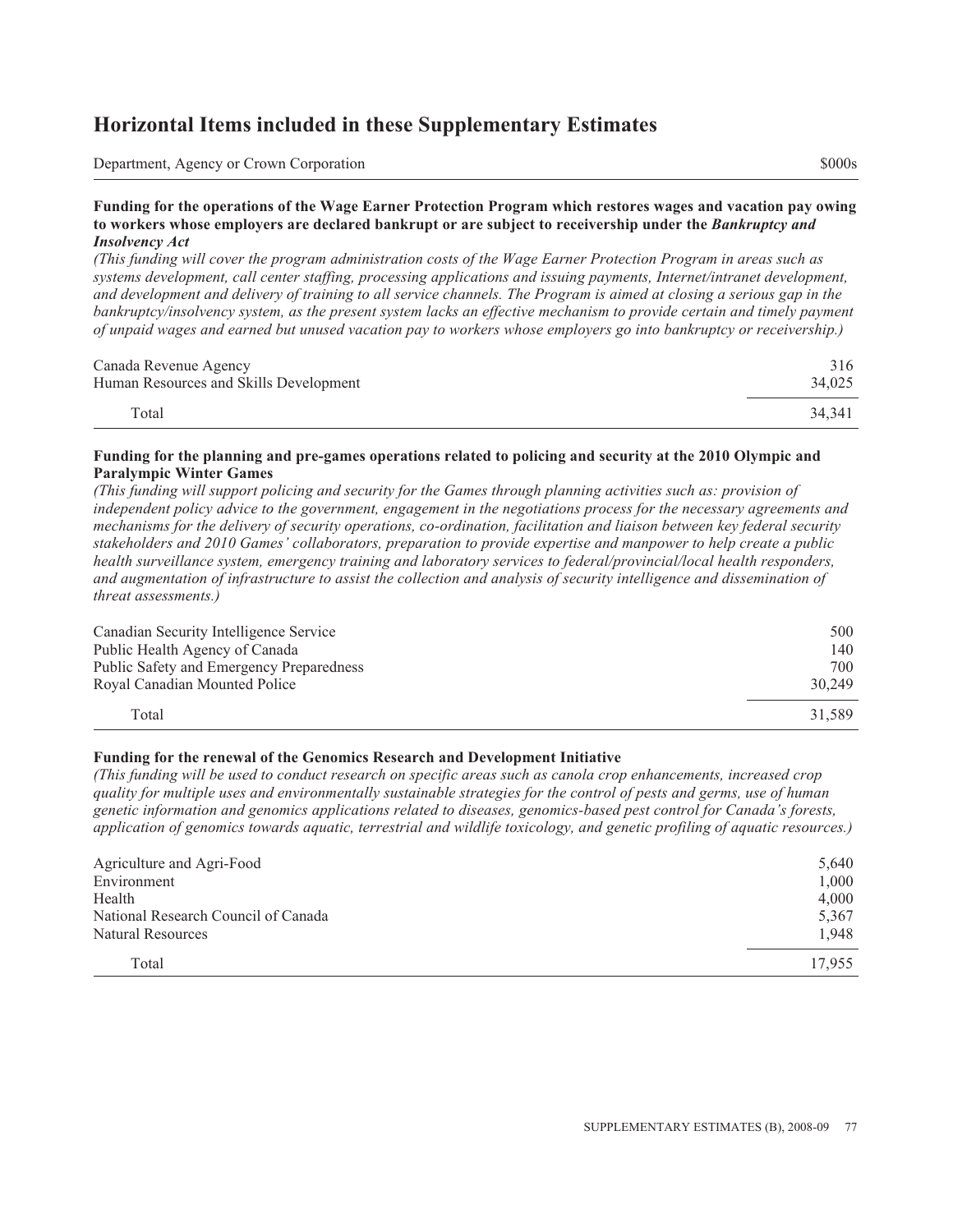Department, Agency or Crown Corporation \$000s

### **Funding related to government advertising programs**

*(This funding will support advertising campaigns and initiatives intended to provide information to Canadians on a variety of government programs and services. More specifically, this funding relates to the implementation of 12 advertising campaigns: "Advantage Canada", "Tax Free Savings Account", "Canadian Forces Recruitment", "Tax Filing Season 2008", "Travellers Biosecurity Awareness", "A Responsive Immigration System", "Remembrance Day Vignette", "Post-Secondary Education Financing – Parents", "Post-Secondary Education – Students", "Services to Newcomers", "RCMP National Recruitment", and "Public Service Award of Excellence".)*

| Canada Revenue Agency                                      | 6,000  |
|------------------------------------------------------------|--------|
| Canadian Food Inspection Agency                            | 2.000  |
| Citizenship and Immigration                                | 2.000  |
| Finance                                                    | 15,000 |
| Human Resources and Skills Development                     | 5,470  |
| National Defence                                           | 10,000 |
| Public Service Human Resources Management Agency of Canada | 120    |
| Royal Canadian Mounted Police                              | 1,000  |
| Veterans Affairs                                           | 1.100  |
| Total                                                      | 42,690 |

### **Funding to complete the comprehensive mapping of Canada's seabed in both the Arctic and Atlantic Oceans and to prepare Canada's submission to the Commission on the Limits on the Continental Shelf under the United Nations Convention on the Law of the Sea**

*(This funding will respond to a Budget 2008 commitment to provide additional support to collect the information required to complete a comprehensive and credible submission to the United Nations Commission on the Limits of the Continental Shelf by the end of 2013. Resources will be used to complete seismic and bathymetric mappings in the Atlantic and Arctic Oceans, to provide logistical support and perform data collection, and to prepare the initial legal work to support Canada's submission.)*

| <b>Fisheries and Oceans</b>             | 968   |
|-----------------------------------------|-------|
| Foreign Affairs and International Trade | 296   |
| <b>Natural Resources</b>                | 1.631 |
| Total                                   | 2.895 |

### **Funding to coordinate overall government policy and operations in relation to the Mackenzie Gas Project**

*(This funding will provide resources to co-ordinate overall government policy and operations in relation to the Mackenzie Gas Project in 2008-09. Funds will be used to co-ordinate and develop the government's response to the recommendations of the expected environmental assessment in early 2009, to develop the regulatory plan, to respond to the proposal from proponents seeking financial assistance, and to help Aboriginal organizations prepare for the next phases of project development.)*

| Indian Affairs and Northern Development | 1.880 |
|-----------------------------------------|-------|
| Industry                                | 5.219 |
| Total                                   | 7.099 |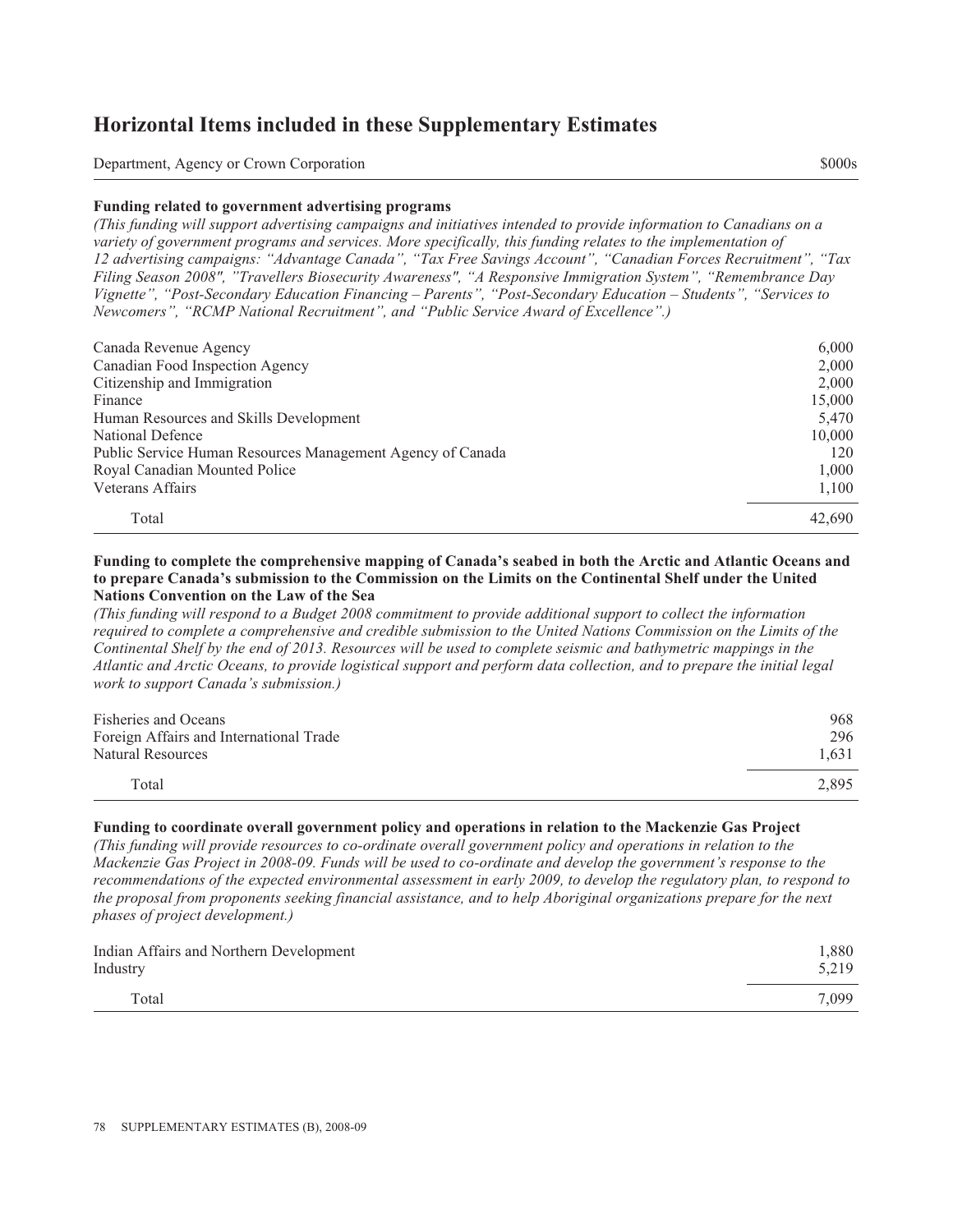Department, Agency or Crown Corporation \$000s

### **Funding to establish scholarships for top Canadian and international doctoral students, to establish a new international study stipend, and to strengthen the ability of Canadian universities to attract and retain top science leaders**

*(This funding will support the Budget 2008 commitment to invest in people through the strengthening or establishment of three new programs. First, the Vanier Canada Graduate Scholarship program aims to build world-class research capacity and promote excellence in research by attracting and retaining the world's top doctorate students. Second, the Canada Foreign Study Stipend program is intended to build global linkages and international networks by offering recipients of Canada Graduate Scholarships with the opportunity to pursue exceptional research experiences at academic institutions outside of Canada. Finally, the Canada Excellence Research Chairs program will be set up to target the very top tier of world-class researchers in four priority areas: environmental science and technologies, natural resources and energy, health and related life sciences and technologies, and information and communications technologies.*

| Canadian Institutes of Health Research<br>Natural Sciences and Engineering Research Council | 528<br>738 |
|---------------------------------------------------------------------------------------------|------------|
| Social Sciences and Humanities Research Council                                             | 2.270      |
| Total                                                                                       | 3.536      |

### **Funding to establish, develop, and operate federal protected areas in the Northwest Territories**

*(This funding will support the establishment and management of six new National Wildlife Areas, the development and operations of Sahoyue-Ehdacho National Historic Site, the feasibility assessment for a national park on the east arm of Great Slave Lake, and the promotion and co-ordination of efforts for the identification, development and safe use of protected areas as part of the continuing implementation of the Northwest Territories Protected Areas Strategy.)*

| Environment                             | 1.135 |
|-----------------------------------------|-------|
| Indian Affairs and Northern Development | 1.029 |
| Parks Canada Agency                     | 1.820 |
| Total                                   | 3.984 |

### **Funding to implement the Federal Elder Abuse Initiative to foster the dignity, safety, and security of seniors**

*(This funding will respond to a Budget 2008 commitment to help seniors, their families and professional groups recognize the signs and symptoms of elder abuse and to provide information on what support is available through the Federal Elder Abuse Initiative. Overarching activities to support this initiative include, for example, a national public awareness campaign, the development of appropriate elder abuse-related information, resources and tools for frontline health, medical, legal, police and financial workers.)*

| Human Resources and Skills Development | 3.322 |
|----------------------------------------|-------|
| Justice                                | 694   |
| Public Health Agency of Canada         | 187   |
| Total                                  | 4.203 |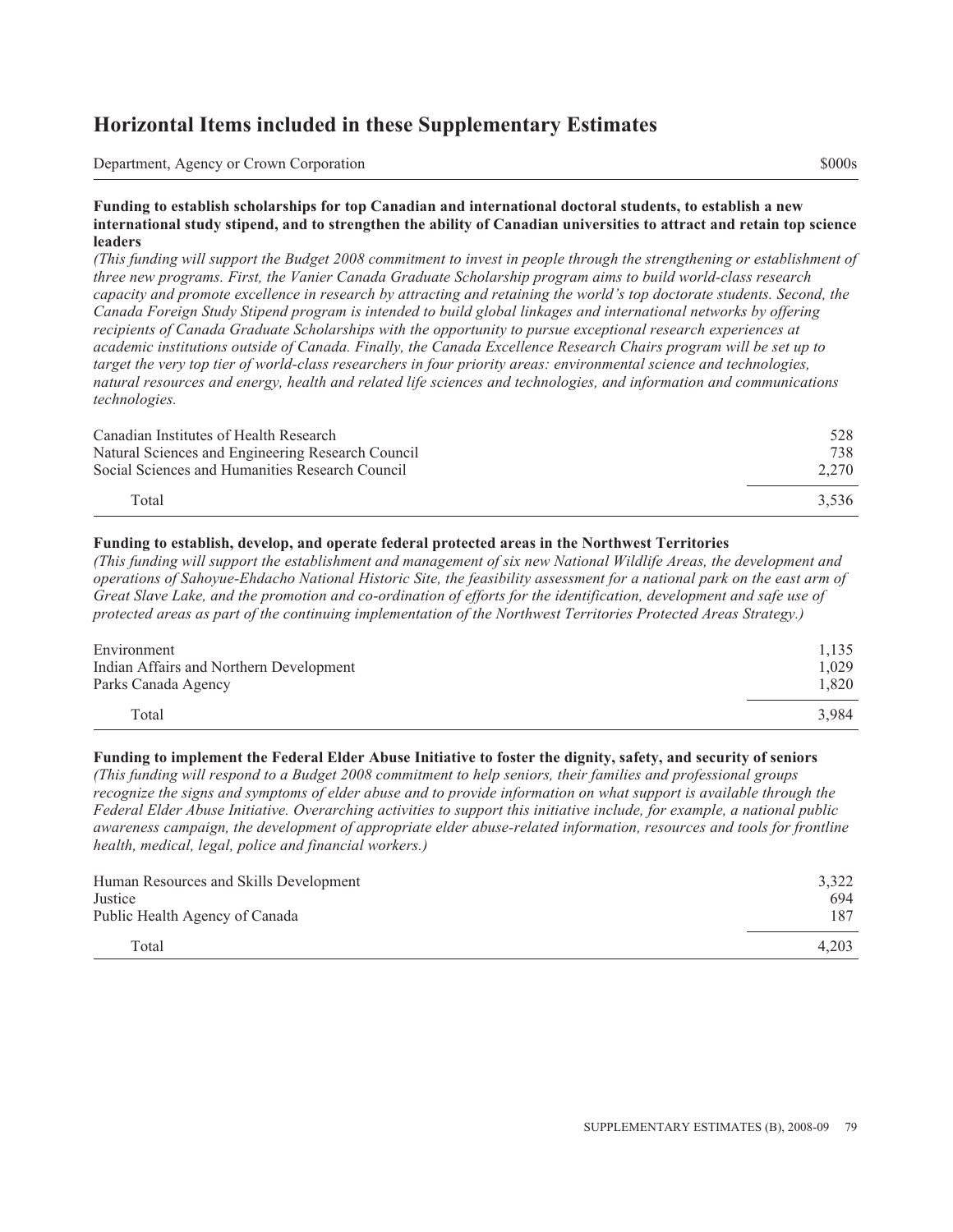Department, Agency or Crown Corporation \$000s

### **Funding to provide continued support to resolve comprehensive land claims negotiations outside British Columbia**

*(This funding will support: loans to native claimants to engage in negotiations, the federal operations required to continue negotiating comprehensive land claims, the acquisitions and holding costs of surplus federal real property for comprehensive land claims negotiations, the capacity and expertise of Aboriginal groups to manage land and resources after the settlement of claims, and the ongoing implementation of interim agreements with the Dehcho First Nations, including the agreement related to the Nahanni National Park Reserve.)*

| Indian Affairs and Northern Development | 25,919 |
|-----------------------------------------|--------|
| Parks Canada Agency                     | 233    |
| Total                                   | 26,152 |

### **Funding to support bilateral and tripartite processes and ongoing activities under the Beyond Powley: Management of Métis Aboriginal Rights initiative**

*(This funding will support the continuation of activities to develop the response to the Powley decision, to develop and solidify membership and identification systems to enhance capacity and governance, to maintain ongoing dialogues with other jurisdictions to develop consistent and cooperative approaches to the management of Métis Aboriginal rights, and to co-ordinate efforts within the federal government on the resource management and awareness-building activities related to wildlife management, environmental sustainability, and culturally sensitive policing.)*

| Environment                             | 941    |
|-----------------------------------------|--------|
| Indian Affairs and Northern Development | 11.834 |
| Parks Canada Agency                     | 1.096  |
| Royal Canadian Mounted Police           | 660    |
| Total                                   | 14.531 |

### **Transfer from Canadian Heritage – For the development of Official Language Minority Communities (Interdepartmental Partnership with the Official Language Communities)**

*(This funding will provide financial support for initiatives such as: strengthening the management capabilities of English language harbour authorities in Quebec, a project to pair members of English speaking communities with French speaking leaders of fishers' organizations, strengthening leadership and partnership building skills of English speaking fishers' organizations in the Quebec region, facilitating the transition to new economic activities and the rationalization of the fishing fleets for English speaking fishers in the Quebec Lower-North shore, a study of the traditional knowledge and current practices of Îles-de-la-Madeleine fishermen, an exhibition to tell the history of both English speaking and French speaking settlers in the Gaspé, projects to contribute to sustainable community development and full participation of women from official language minority communities in the economic, cultural and social life of Canada.)*

Fisheries and Oceans 77 Parks Canada Agency 122 Status of Women – Office of the Co-ordinator 300 Total 499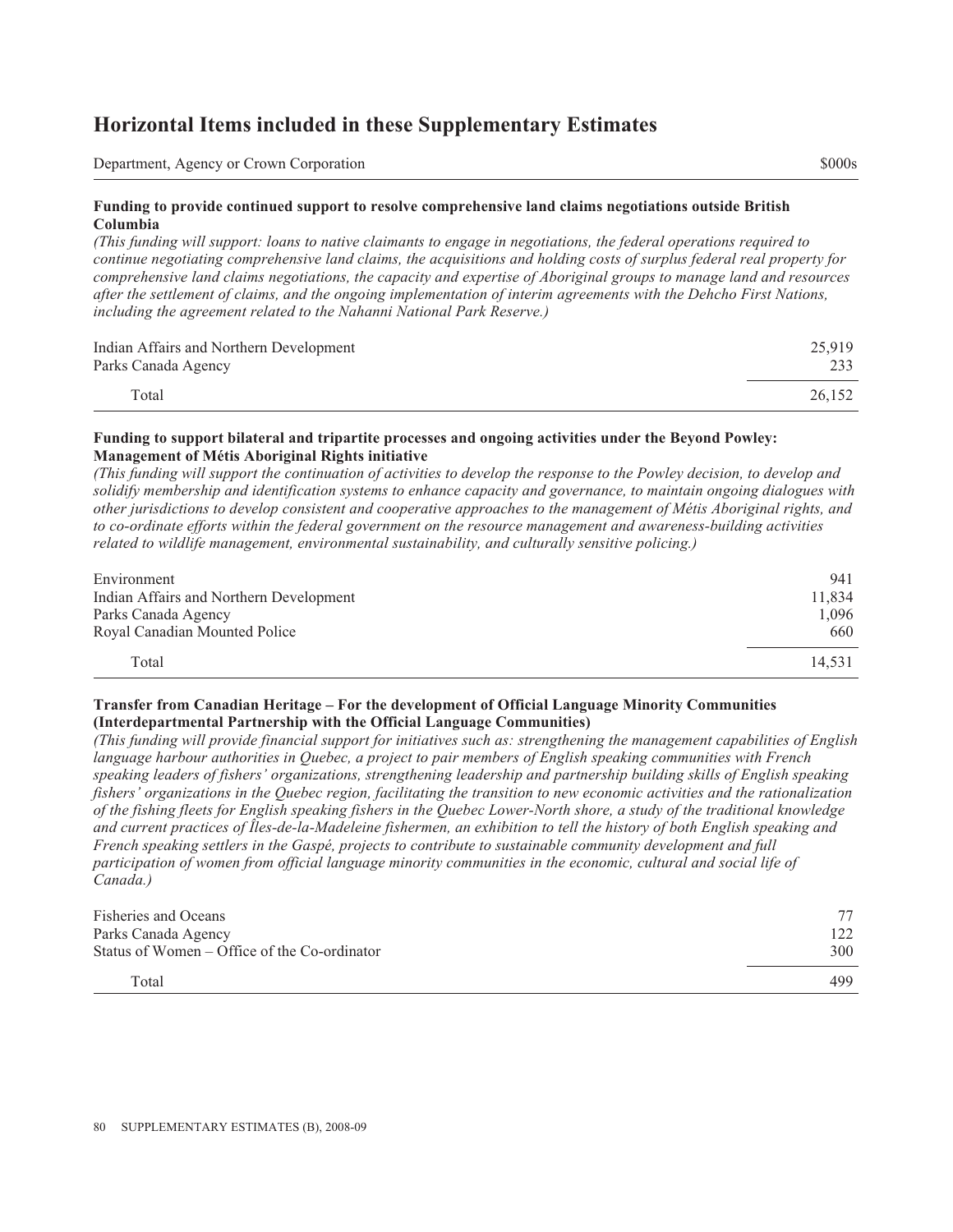Department, Agency or Crown Corporation \$000s

### **Transfer from Canadian Heritage – In support of activities to advance the creation of cultural content on-line and other digitization projects (Canadian Culture On-line Program)**

*(This funding includes support for digitization projects which will protect and preserve historically significant items such as: radio and television recordings; collections of posters and broadsides, French Canadian newspapers from 1808 to 1919, recordings of poetry and other biographical information of Canadian poets, archival images, artefacts and clothing worn by Canadians from 1840 to 1890, and games with an emphasis on the middle years of the 20th century; historical theatre production set designs; Inuit prints from the Cape Dorset region of Baffin Island in Nunavut; and stories of the people and families who make up the history of the Canadian naval service for its 100th anniversary.)*

| Canadian Broadcasting Corporation | 2,000   |
|-----------------------------------|---------|
| Canadian Museum of Civilization   | 2,093   |
| Library and Archives of Canada    | 2,129   |
| National Arts Centre Corporation  | 450     |
| Total                             | 6.672   |
| <b>GRAND TOTAL</b>                | 238,927 |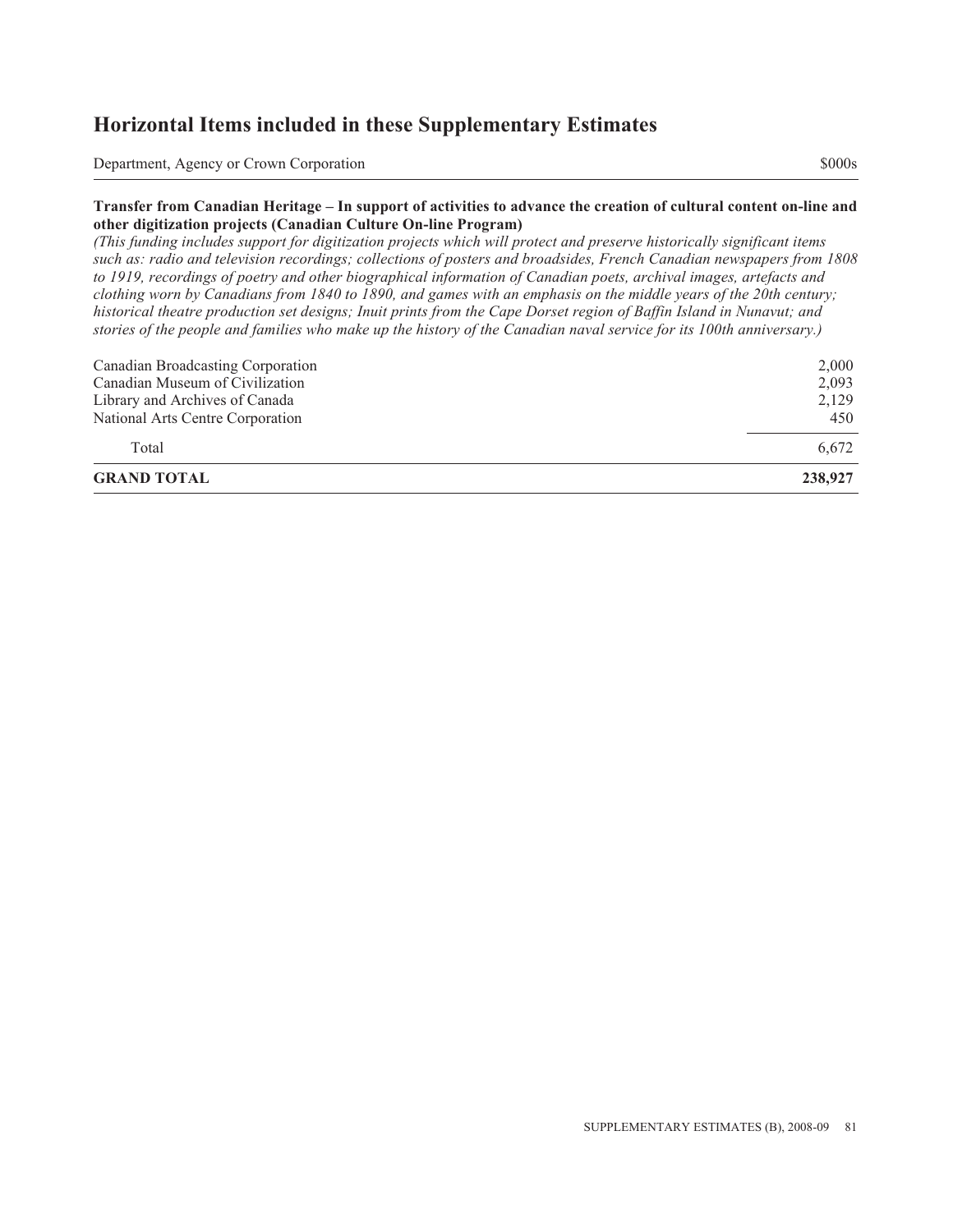Organizations routinely request the authority to transfer monies between organizations for various purposes. This table provides a summary of these transactions. Positive amounts reflect organizations that are receiving funds, while negative amounts indicate the reductions to organizations transferring funds out.

The following table reflects transfers displayed in these Supplementary Estimates.

|  | Department/Agency | √ote | nars |
|--|-------------------|------|------|
|--|-------------------|------|------|

### **Adjustment to funding previously provided for departmental staff located at missions abroad**

| Canadian Security Intelligence Service         | Vote 20 (Operating expenditures) | 52,600   |
|------------------------------------------------|----------------------------------|----------|
| <b>Foreign Affairs and International Trade</b> | Vote 1 (Operating expenditures)  | (52,600) |

### **Adjustment to funding previously provided for the security of the 2010 Olympic and Paralympic Winter Games**

| Royal Canadian Mounted Police            | Vote 50 (Operating expenditures) | 250,000   |
|------------------------------------------|----------------------------------|-----------|
| Public Safety and Emergency Preparedness | Vote 1 (Operating expenditures)  | (200,000) |
| Public Health Agency of Canada           | Vote 40 (Operating expenditures) | (50,000)  |

### **As a result of the amalgamation of the Office of Indian Residential Schools Resolution with Indian Affairs and Northern Development**

| Indian Affairs and Northern Development | Vote 1 (Operating expenditures)<br>Vote 10 (Grants and contributions) | 265, 174, 248<br>9,767,027 |
|-----------------------------------------|-----------------------------------------------------------------------|----------------------------|
| Office of Indian Residential Schools    | Vote 55 (Operating expenditures)                                      | (265, 174, 248)            |
| <b>Resolution of Canada</b>             | Vote 60 (Contributions)                                               | (9,767,027)                |

**For a joint contribution to the Inter-American Drug Abuse Control Commission (CICAD) and to provide training to hemispheric law enforcement organizations on specialized investigative techniques related to major drug cases**

| Foreign Affairs and International Trade         | Vote 10 (Grants and contributions) | 100.000   |
|-------------------------------------------------|------------------------------------|-----------|
| <b>Public Safety and Emergency Preparedness</b> | Vote 5 (Grants and contributions)  | (100,000) |

**For costs associated with Federal/Provincial/Territorial meetings of the Council on Public Safety to combat organized crime**

| Royal Canadian Mounted Police            | Vote 50 (Operating expenditures) | 20,000   |
|------------------------------------------|----------------------------------|----------|
| Public Safety and Emergency Preparedness | Vote 1 (Operating expenditures)  | (20,000) |

### **For First Nations community policing services**

| Royal Canadian Mounted Police            | Vote 50 (Operating expenditures)  | 39.761.069   |
|------------------------------------------|-----------------------------------|--------------|
| Public Safety and Emergency Preparedness | Vote 5 (Grants and contributions) | (39,761,069) |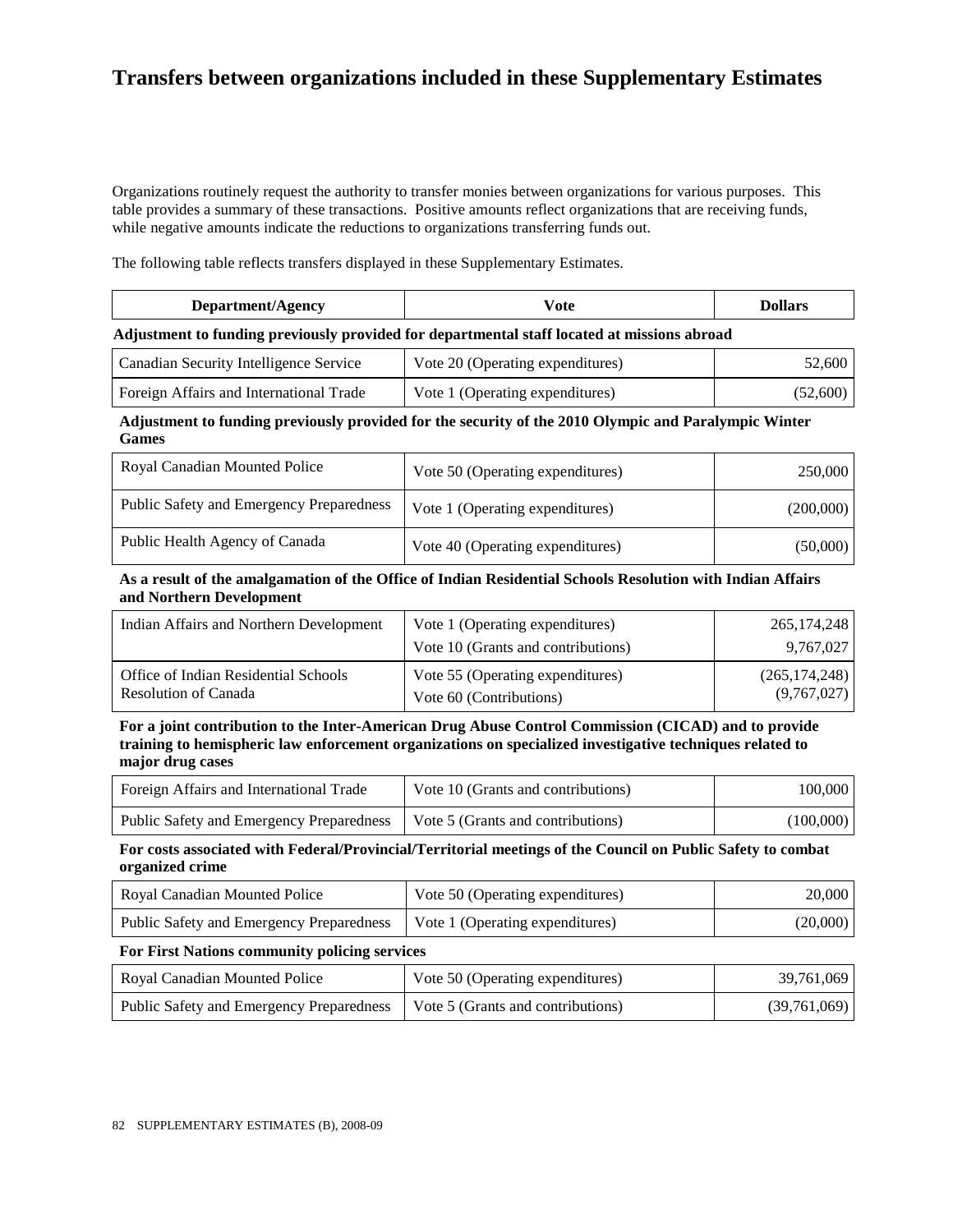| <b>Department/Agency</b>                                                         | Vote                                                                                                          | <b>Dollars</b> |
|----------------------------------------------------------------------------------|---------------------------------------------------------------------------------------------------------------|----------------|
| For investments in search and rescue coordination initiatives across Canada      |                                                                                                               |                |
| Royal Canadian Mounted Police                                                    | Vote 50 (Operating expenditures)                                                                              | 88,481         |
| <b>National Defence</b>                                                          | Vote 5 (Capital expenditures)                                                                                 | (88, 481)      |
| For policy development in the areas of front-line policing and national policing |                                                                                                               |                |
| Public Safety and Emergency Preparedness                                         | Vote 1 (Operating expenditures)                                                                               | 1,500,000      |
| Royal Canadian Mounted Police                                                    | Vote 50 (Operating expenditures)                                                                              | (1,500,000)    |
|                                                                                  | For program continuity in the implementation of the Growing Forward Policy Framework                          |                |
| <b>Canadian Food Inspection Agency</b>                                           | Vote 30 (Operating expenditures and<br>contributions)                                                         | 2,400,000      |
| Agriculture and Agri-Food                                                        | Vote 1 (Operating expenditures)                                                                               | (2,400,000)    |
| <b>Technology Initiative</b>                                                     | For public security initiatives related to the Chemical, Biological, Radiological and Nuclear Research and    |                |
| <b>Fisheries and Oceans</b>                                                      | Vote 1 (Operating expenditures)                                                                               | 15,000         |
| Canadian Security Intelligence Service                                           | Vote 20 (Operating expenditures)                                                                              | 151,000        |
| <b>Natural Resources</b>                                                         | Vote 1 (Operating expenditures)                                                                               | 195,500        |
| Environment                                                                      | Vote 5 (Capital expenditures)                                                                                 | 315,000        |
| Public Health Agency of Canada                                                   | Vote 40 (Operating expenditures)                                                                              | 460,000        |
| Health                                                                           | Vote 5 (Capital expenditures)                                                                                 | 1,008,000      |
| Royal Canadian Mounted Police                                                    | Vote 55 (Capital expenditures)                                                                                | 1,641,000      |
| <b>National Defence</b>                                                          | Vote 5 (Capital expenditures)                                                                                 | (3,785,500)    |
| For research aimed at prevention and treatment of childhood obesity              |                                                                                                               |                |
| Canadian Institutes of Health Research                                           | Vote 25 (Grants)                                                                                              | 366,571        |
| Health                                                                           | Vote 10 (Grants and contributions)                                                                            | (366, 571)     |
| For research to inform policy development related to sport participation         |                                                                                                               |                |
| Social Sciences and Humanities Research<br>Council                               | Vote 85 (Grants)                                                                                              | 297,528        |
| Canadian Heritage                                                                | Vote 5 (Grants and contributions)                                                                             | (297, 528)     |
| web-site                                                                         | For salary shortfalls and the costs of publishing Transportation Appeal Tribunal of Canada's decisions on its |                |
| Transportation Appeal Tribunal of Canada                                         | Vote 70 (Program expenditures)                                                                                | 400,000        |

| Transportation Appeal Tribunal of Canada | Vote 70 (Program expenditures)  | 400,000   |
|------------------------------------------|---------------------------------|-----------|
| <b>Transport</b>                         | Vote 1 (Operating expenditures) | (400,000) |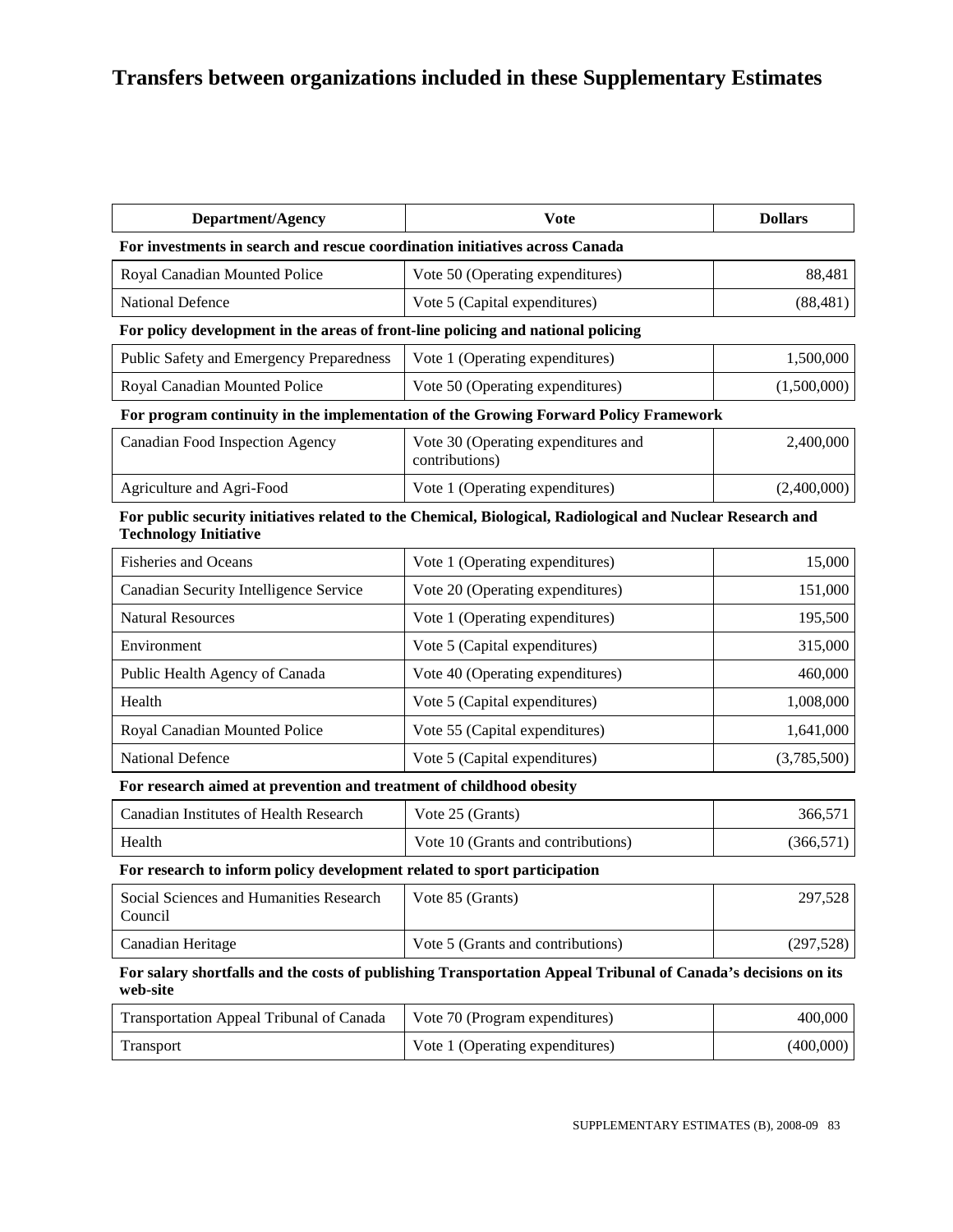| Department/Agency | -<br>′ote | 10110 BC |
|-------------------|-----------|----------|
|-------------------|-----------|----------|

### **For the 2008 update of the National Compensation Study of Managerial and Administrative Personnel in Not-For-Profit Arts Organizations**

| Canada Council for the Arts | Vote 10 (Payments to the Canada Council for<br>the Arts under section 18 of the Canada<br>Council for the Arts Act, to be used for the<br>furtherance of the objects set out in section 8<br>of that Act) | 27,500   |
|-----------------------------|-----------------------------------------------------------------------------------------------------------------------------------------------------------------------------------------------------------|----------|
| Canadian Heritage           | Vote 1 (Operating expenditures)                                                                                                                                                                           | (27,500) |

### **For the cost of enforcement of the proposed regulatory amendments related to enhanced allergen labelling**

| Canadian Food Inspection Agency | Vote 30 (Operating expenditures and<br>contributions) | 500,000   |
|---------------------------------|-------------------------------------------------------|-----------|
| Health                          | Vote 1 (Operating expenditures)                       | (500,000) |

### **For the development of the BC Scene Festival in Ottawa, which will showcase the British Columbia arts community, build new export opportunities and encourage cultural tourism**

| National Arts Centre Corporation        | Vote 50 (Payments to the National Arts Centre<br>Corporation) | 250,000   |
|-----------------------------------------|---------------------------------------------------------------|-----------|
| <b>Western Economic Diversification</b> | Vote 5 (Grants and contributions)                             | (250,000) |

### **For the development of Official Language Minority Communities (Interdepartmental Partnership with the Official Language Communities)**

| Status of Women – Office of the<br>Co-ordinator | Vote 105 (Grants and contributions)                                   | 300,000          |
|-------------------------------------------------|-----------------------------------------------------------------------|------------------|
| Parks Canada Agency                             | Vote 25 (Program expenditures)                                        | 122,000          |
| <b>Fisheries and Oceans</b>                     | Vote 1 (Operating expenditures)<br>Vote 10 (Grants and contributions) | 42,500<br>34,000 |
| Canadian Heritage                               | Vote 5 (Grants and contributions)                                     | (498,500)        |

### **For the implementation of the transformation agenda towards improving institutions and community corrections facilities**

| National Parole Board | Vote 40 (Program expenditures)   | 315,000   |
|-----------------------|----------------------------------|-----------|
| Correctional Service  | Vote 30 (Operating expenditures) | (315,000) |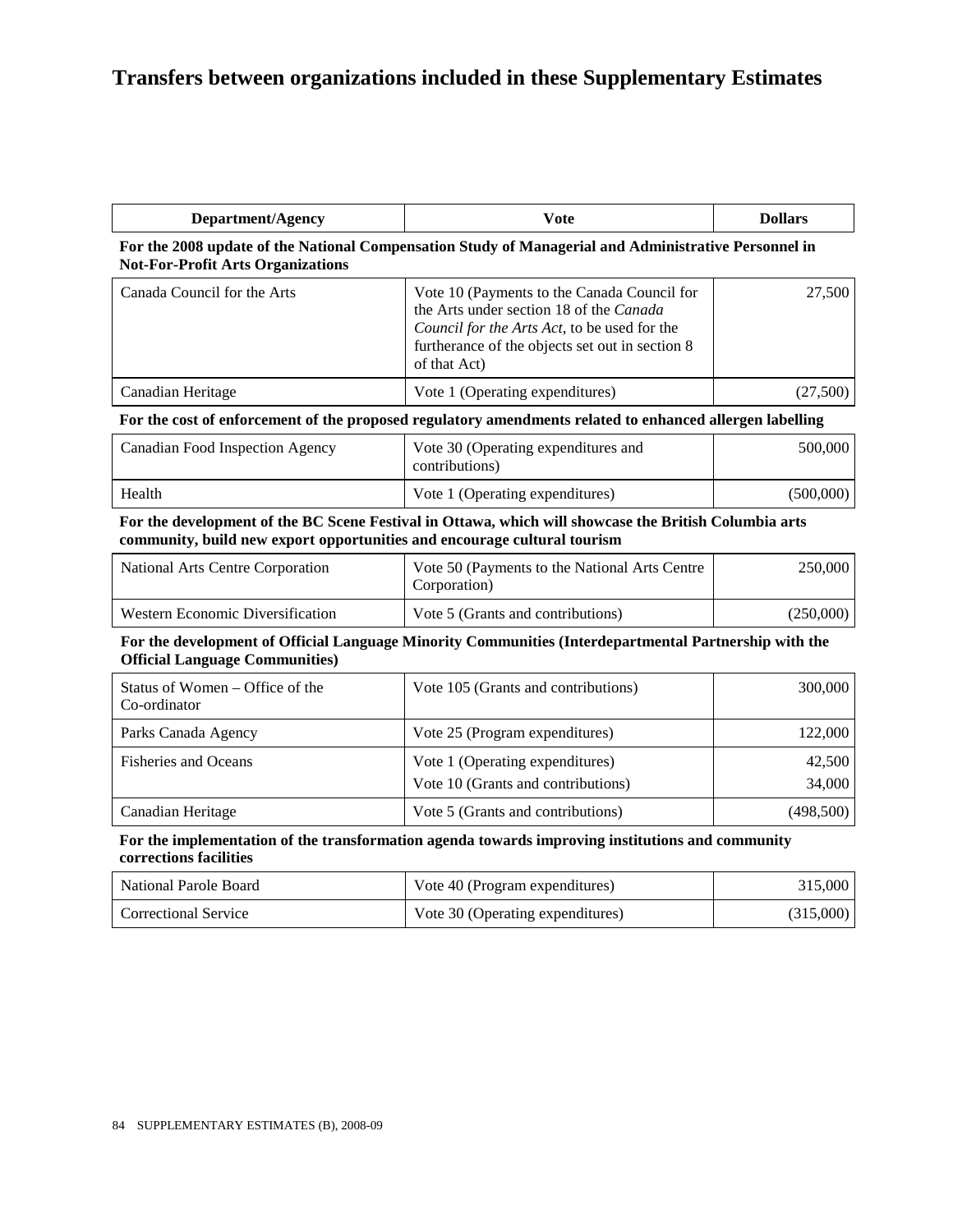| Department/Agency | 'ote | <b>Dollars</b> |
|-------------------|------|----------------|
|                   |      |                |

**For the Institute for Connectivity in the Americas program that encourages the equitable use of information and communication technology in order to improve democratic governance and to promote social and economic development in the Americas region**

| <b>International Development Research Centre</b> | Vote 35 (Payments to the International<br>Development Research Centre) | 2,700,000   |
|--------------------------------------------------|------------------------------------------------------------------------|-------------|
| Canadian International Development<br>Agency     | Vote 25 (Grants and contributions)                                     | (2,700,000) |

### **For the Kativik Regional Government to streamline the delivery of youth programming**

| Human Resources and Skills Development  | Vote 5 (Grants and contributions)  | 617.328   |
|-----------------------------------------|------------------------------------|-----------|
| Indian Affairs and Northern Development | Vote 10 (Grants and contributions) | (617,328) |

### **For the National Historical Recognition Program to present the story of First World War national internment operations**

| Parks Canada Agency | Vote 25 (Program expenditures)  | 270,000   |
|---------------------|---------------------------------|-----------|
| Canadian Heritage   | Vote 1 (Operating expenditures) | (270,000) |

### **For the Northern Scientific Training Program**

| Indian Affairs and Northern Development | Vote 10 (Grants and contributions) | 100,000  |
|-----------------------------------------|------------------------------------|----------|
| National Research Council of Canada     | Vote 55 (Operating expenditures)   | (25,000) |
| <b>National Defence</b>                 | Vote 1 (Operating expenditures)    | (25,000) |
| Health                                  | Vote 1 (Operating expenditures)    | (25,000) |
| <b>Fisheries and Oceans</b>             | Vote 1 (Operating expenditures)    | (25,000) |
| For the Organizational Deadings Office  |                                    |          |

## **For the Organizational Readiness Office**

| <b>Treasury Board Secretariat</b>           | Vote 1 (Program expenditures)   | 934,800   |
|---------------------------------------------|---------------------------------|-----------|
| <b>Public Works and Government Services</b> | Vote 1 (Operating expenditures) | (934,800) |

### **For the Programs and Services Transfer Agreements on Aboriginal Languages**

| Canadian Heritage                       | Vote 5 (Grants and contributions)  | 104,929   |
|-----------------------------------------|------------------------------------|-----------|
| Indian Affairs and Northern Development | Vote 10 (Grants and contributions) | (104,929) |

### **For the Toronto Region Research Alliance**

| National Research Council of Canada | Vote 65 (Grants and contributions) | 375,000   |
|-------------------------------------|------------------------------------|-----------|
| Industry                            | Vote 10 (Grants and contributions) | (375,000) |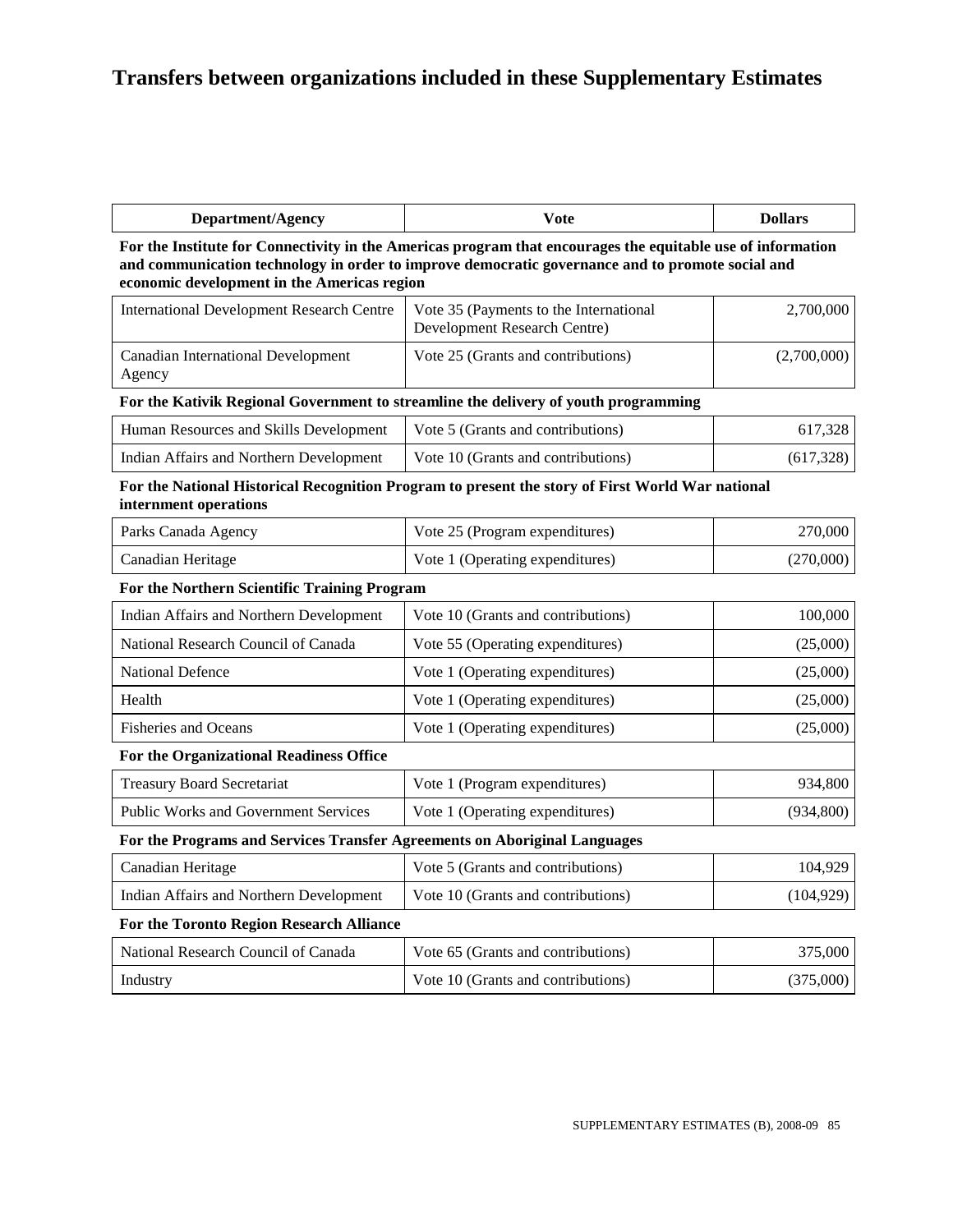| Department/Agency                                 | Vote                                                                                    | <b>Dollars</b> |
|---------------------------------------------------|-----------------------------------------------------------------------------------------|----------------|
| For the transfer of 36 hectares of land in Ottawa |                                                                                         |                |
| National Research Council of Canada               | Vote 60 (Capital expenditures)                                                          | 6,906,988      |
| <b>National Defence</b>                           | Vote 5 (Capital expenditures)                                                           | (6,906,988)    |
|                                                   | Funding relating to a contribution agreement for the student vehicle competition EcoCAR |                |
| <b>Natural Resources</b>                          | Vote 5 (Grants and contributions)                                                       | 50,000         |
| Transport                                         | Vote 10 (Grants and contributions)                                                      | (50,000)       |

### **In support of activities to advance the creation of cultural content on-line and other digitization projects (Canadian Culture On-Line Program)**

| Library and Archives Canada       | Vote 45 (Program expenditures)                                                                         | 2,129,036   |
|-----------------------------------|--------------------------------------------------------------------------------------------------------|-------------|
| Canadian Museum of Civilization   | Vote 30 (Payments to the Canadian Museum<br>of Civilization for operating and capital<br>expenditures) | 2,093,093   |
| Canadian Broadcasting Corporation | Vote 15 (Payments to the Canadian<br>Broadcasting Corporation for operating<br>expenditures)           | 2,000,000   |
| National Arts Centre Corporation  | Vote 50 (Payments to the National Arts Centre<br>Corporation)                                          | 450,000     |
| Canadian Heritage                 | Vote 1 (Operating expenditures)                                                                        | (6,672,129) |

### **In support of the development and negotiation of the longer-term DNA and biology casework analysis agreements with provinces and territories**

| Public Safety and Emergency Preparedness | Vote 1 (Operating expenditures)  | 337,500   |
|------------------------------------------|----------------------------------|-----------|
| Royal Canadian Mounted Police            | Vote 50 (Operating expenditures) | (337,500) |

### **In support of the Security and Prosperity Partnership of North America**

| Canada Border Services Agency            | Vote 10 (Operating expenditures and<br>contributions) | 234,000   |
|------------------------------------------|-------------------------------------------------------|-----------|
| Public Safety and Emergency Preparedness | Vote 1 (Operating expenditures)                       | (234,000) |

### **Return of funding for the update of the Model National Energy Code of Canada for Buildings document**

| Natural Resources                   | Vote 1 (Operating expenditures)  | 497,333    |
|-------------------------------------|----------------------------------|------------|
| National Research Council of Canada | Vote 55 (Operating expenditures) | (497, 333) |

### **To continue the environmental restoration of key aquatic areas of concern identified under the Canada-United States Great Lakes Water Quality Agreement**

| <b>Fisheries and Oceans</b> | Vote 1 (Operating expenditures) | 549,800   |
|-----------------------------|---------------------------------|-----------|
| Environment                 | Vote 1 (Operating expenditures) | (549,800) |

Г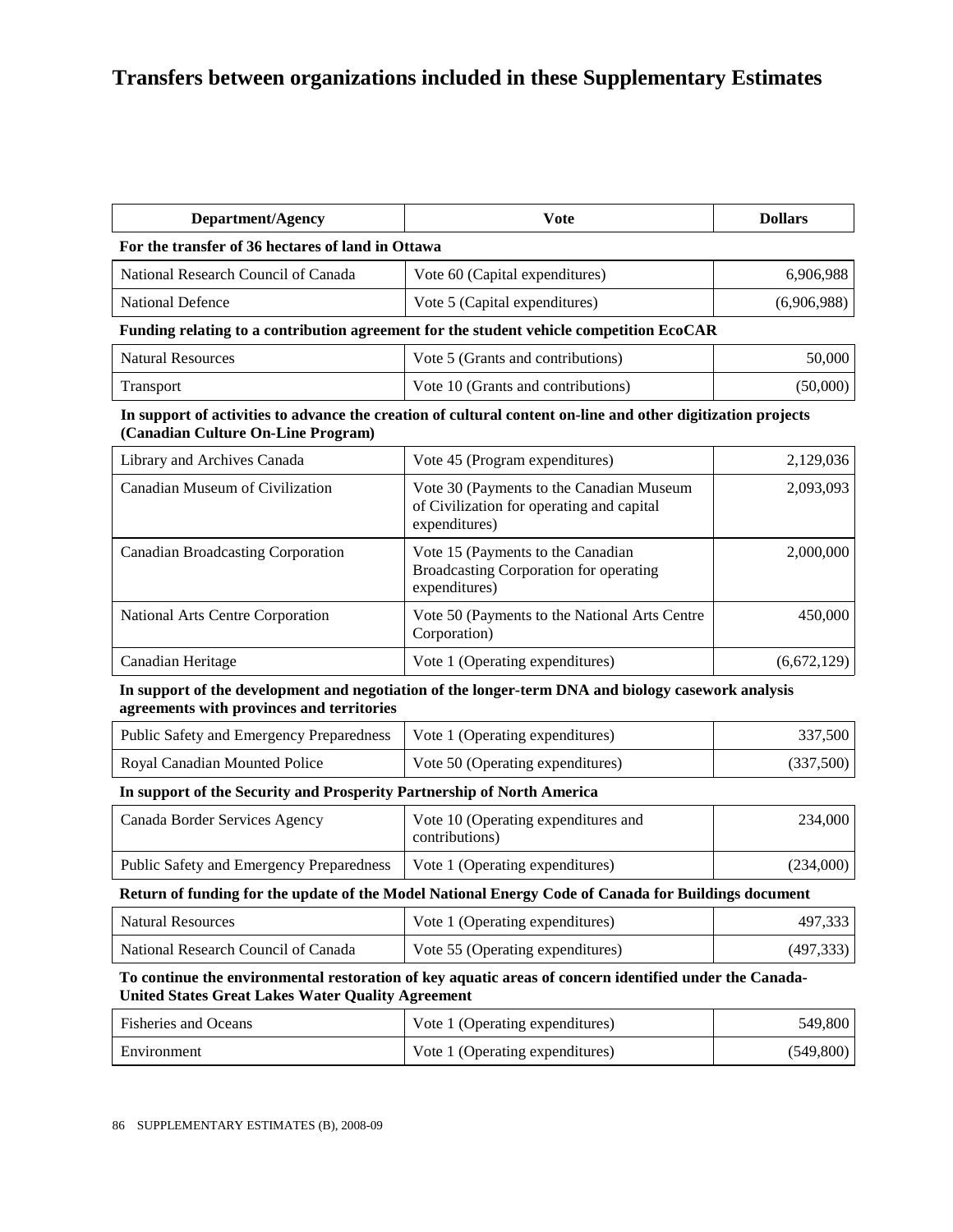| To fund projects aimed at combating human trafficking<br>Vote 5 (Grants and contributions)             |                                                                                                            |  |
|--------------------------------------------------------------------------------------------------------|------------------------------------------------------------------------------------------------------------|--|
|                                                                                                        |                                                                                                            |  |
|                                                                                                        | 50,000                                                                                                     |  |
| Vote 50 (Operating expenditures)                                                                       | (50,000)                                                                                                   |  |
| To fund the advertising campaign for the Children's Fitness Tax Credit                                 |                                                                                                            |  |
| Vote 1 (Program expenditures)                                                                          | 1,225,000                                                                                                  |  |
| Vote 40 (Operating expenditures)                                                                       | (1,225,000)                                                                                                |  |
| To promote public awareness and community participation in National Aboriginal Day events              |                                                                                                            |  |
| Vote 5 (Grants and contributions)                                                                      | 80,000                                                                                                     |  |
| Vote 1 (Operating expenditures)                                                                        | (80,000)                                                                                                   |  |
| To provide additional operating funds for processing cases                                             |                                                                                                            |  |
| Vote 45 (Program expenditures)                                                                         | 300,000                                                                                                    |  |
| Vote 1 (Operating expenditures)                                                                        | (300,000)                                                                                                  |  |
| To provide for First Nations management costs related to the clean up of Unexploded Explosive Ordnance |                                                                                                            |  |
| Vote 10 (Grants and contributions)                                                                     | 395,600                                                                                                    |  |
| Vote 1 (Operating expenditures)                                                                        | (395,600)                                                                                                  |  |
|                                                                                                        | To provide support for the National Aboriginal Council on HIV/AIDS in addition to other related activities |  |

| Public Health Agency of Canada | Vote 40 (Operating expenditures)   | 48,600    |
|--------------------------------|------------------------------------|-----------|
|                                | Vote 45 (Grants and contributions) | 330,000   |
| Health                         | Vote 1 (Operating expenditures)    | (48,600)  |
|                                | Vote 10 (Grants and contributions) | (330,000) |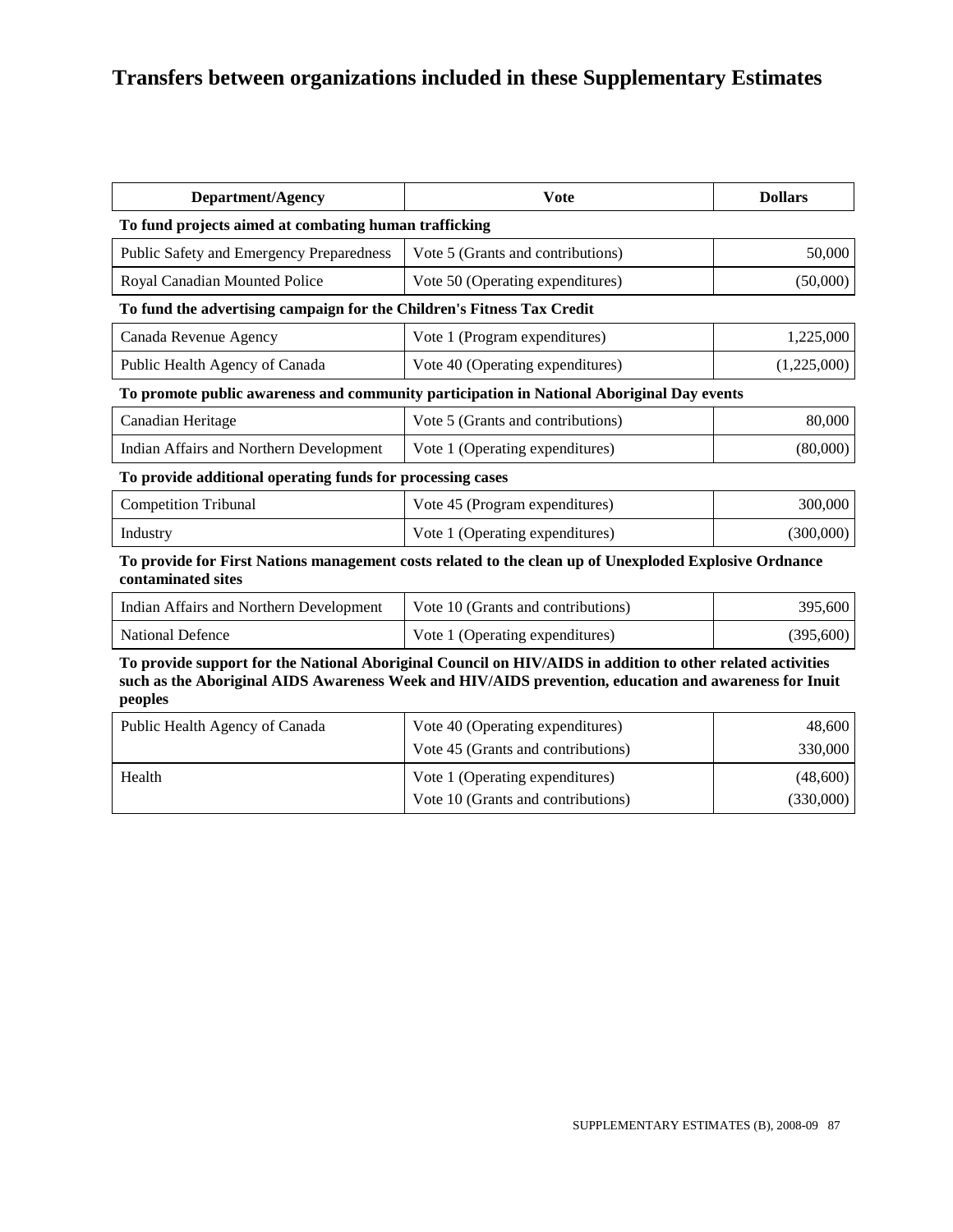| Department/Agency                                                   | <b>Vote</b>                                           | <b>Dollars</b> |
|---------------------------------------------------------------------|-------------------------------------------------------|----------------|
| To provide support to departmental staff located at missions abroad |                                                       |                |
| Foreign Affairs and International Trade                             | Vote 1 (Operating expenditures)                       | 3,103,500      |
|                                                                     | Vote 5 (Capital expenditures)                         | 2,285,400      |
| Agriculture and Agri-Food                                           | Vote 1 (Operating expenditures)                       | (248, 800)     |
| Canadian Food Inspection Agency                                     | Vote 30 (Operating expenditures and<br>contributions) | (831,400)      |
| Canada Border Services Agency                                       | Vote 10 (Operating expenditures and<br>contributions) | (941,700)      |
| <b>Transport</b>                                                    | Vote 1 (Operating Expenditures)                       | (147,700)      |
|                                                                     | Vote 5 (Capital expenditures)                         | (56,000)       |
| Public Safety and Emergency Preparedness                            | Vote 1 (Operating expenditures)                       | (182,700)      |
| Royal Canadian Mounted Police                                       | Vote 50 (Operating expenditures)                      | (58,900)       |
| <b>Canadian International Development</b><br>Agency                 | Vote 25 (Grants and contributions)                    | (2,250,000)    |
| <b>National Defence</b>                                             | Vote 1 (Operating expenditures)                       | (671,700)      |

### **To provide support to the North American Platform Program Partnership**

| Foreign Affairs and International Trade                            | Vote 1 (Operating expenditures)   | 1,200,000 |
|--------------------------------------------------------------------|-----------------------------------|-----------|
| National Research Council of Canada                                | Vote 55 (Operating expenditures)  | (500,000) |
| Economic Development Agency of Canada<br>for the Regions of Quebec | Vote 5 (Grants and contributions) | (700,000) |

### **To repay an advance that has allowed the Indian Specific Claims Commission to continue its operations since April 1, 2008**

| Indian Affairs and Northern Development | Vote 1 (Operating expenditures) | 3.158.015   |
|-----------------------------------------|---------------------------------|-------------|
| Indian Specific Claims Commission       | Vote 50 (Program expenditures)  | (3,158,015) |

### **To share expenses for statistical reports on the arts in Canada**

| Canadian Heritage           | Vote 1 (Operating expenditures)                                                                                                                                                                           | 25,583   |
|-----------------------------|-----------------------------------------------------------------------------------------------------------------------------------------------------------------------------------------------------------|----------|
| Canada Council for the Arts | Vote 10 (Payments to the Canada Council for<br>the Arts under section 18 of the Canada<br>Council for the Arts Act, to be used for the<br>furtherance of the objects set out in section 8<br>of that Act) | (25,583) |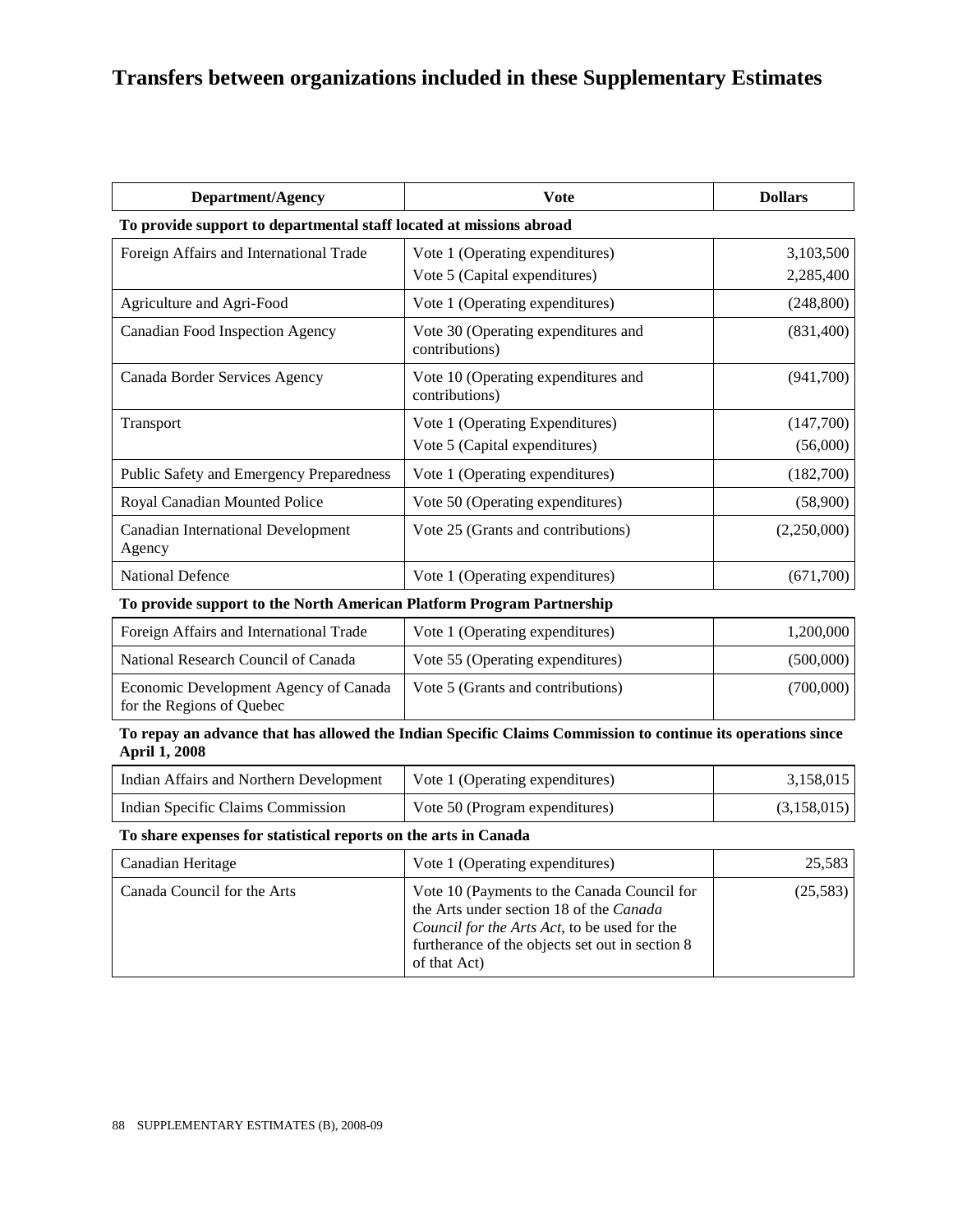| <b>Department/Agency</b>                                                             | <b>Vote</b>                                                                                                 | <b>Dollars</b> |
|--------------------------------------------------------------------------------------|-------------------------------------------------------------------------------------------------------------|----------------|
| <b>Species at Risk Act</b>                                                           | To support Aboriginal involvement in activities intended to protect terrestrial species at risk under the   |                |
| Environment                                                                          | Vote 10 (Grants and contributions)                                                                          | 67,763         |
| <b>Fisheries and Oceans</b>                                                          | Vote 10 (Grants and contributions)                                                                          | (67, 763)      |
| Project                                                                              | To support and coordinate the government response to the environmental assessment of the Mackenzie Gas      |                |
| Industry                                                                             | Vote 1 (Operating expenditures)                                                                             | 325,000        |
| <b>Natural Resources</b>                                                             | Vote 1 (Operating expenditures)                                                                             | (325,000)      |
|                                                                                      | To support Hepatitis C associated research and inter-disciplinary training programs for scientists          |                |
| <b>Canadian Institutes of Health Research</b>                                        | Vote 20 (Operating expenditures)                                                                            | 54,000         |
|                                                                                      | Vote 25 (Grants)                                                                                            | 900,000        |
| Public Health Agency of Canada                                                       | Vote 40 (Operating expenditures)                                                                            | (54,000)       |
|                                                                                      | Vote 45 (Grants and contributions)                                                                          | (900,000)      |
| To support projects that give access to cultural products in both official languages |                                                                                                             |                |
| Telefilm Canada                                                                      | Vote 110 (Payments to Telefilm Canada to be<br>used for the purposes set out in the Telefilm<br>Canada Act) | 75,000         |
| Canadian Heritage                                                                    | Vote 5 (Grants and contributions)                                                                           | (75,000)       |
| To support research activities during the International Polar Year                   |                                                                                                             |                |
| Environment                                                                          | Vote 1 (Operating expenditures)                                                                             | 153,333        |
| Indian Affairs and Northern Development                                              | Vote 1 (Operating expenditures)                                                                             | (153, 333)     |
| To support research aimed at the prevention of Aboriginal youth suicide              |                                                                                                             |                |
| Canadian Institutes of Health Research                                               | Vote 25 (Grants)                                                                                            | 100,000        |
| Health                                                                               | Vote 10 (Grants and contributions)                                                                          | (100,000)      |
|                                                                                      | To support research at the Royal Military College through the University Faculty Awards Program             |                |
| National Defence                                                                     | Vote 1 (Operating expenditures)                                                                             | 80,000         |
| Natural Sciences and Engineering Research<br>Council                                 | Vote 75 (Grants)                                                                                            | (80,000)       |
|                                                                                      | To support specific research in the area of assisted human reproduction and reproductive technologies       |                |
| Canadian Institutes of Health Research                                               | Vote 25 (Grants)                                                                                            | 75,000         |
| Assisted Human Reproduction Agency of<br>Canada                                      | Vote 15 (Program expenditures)                                                                              | (75,000)       |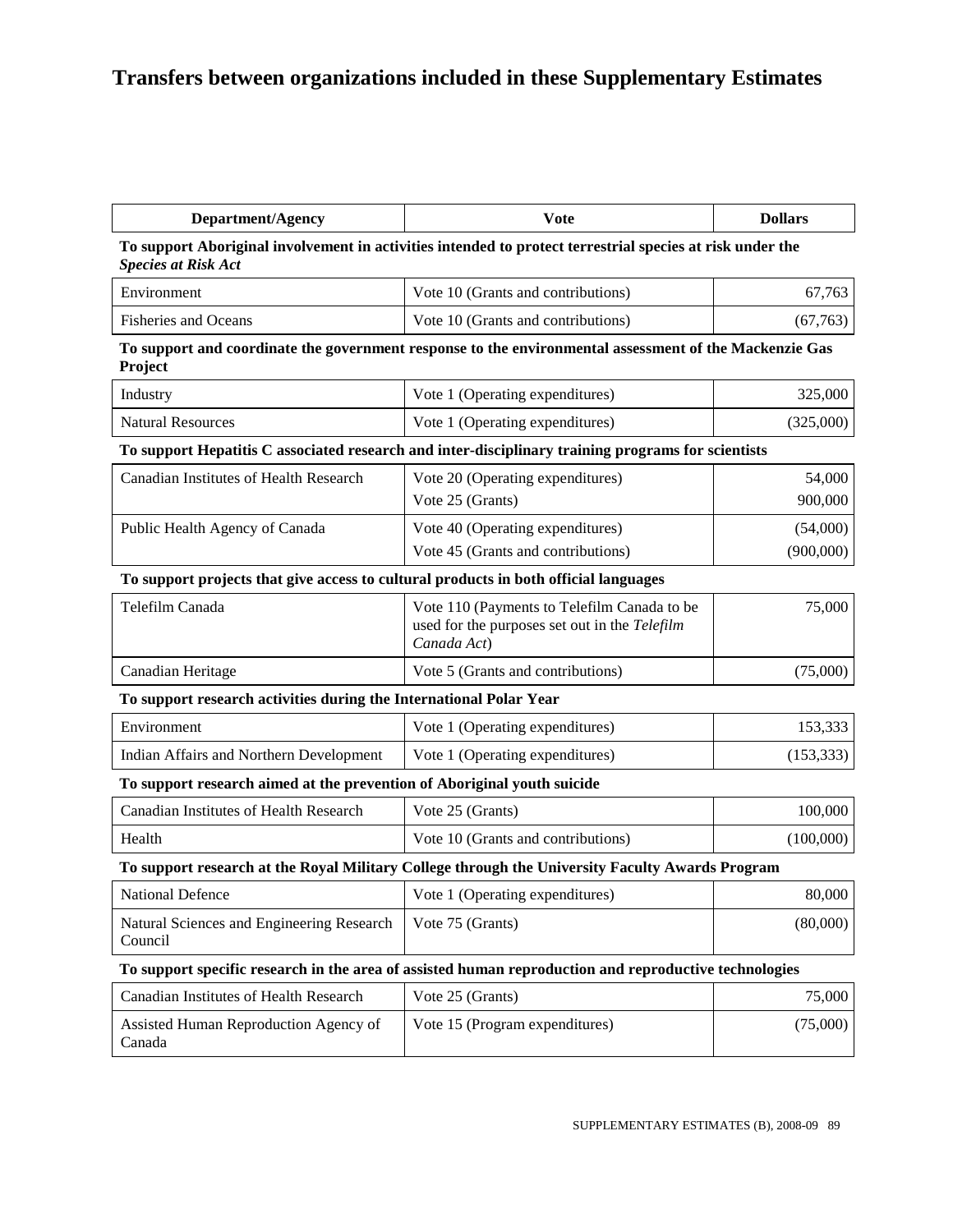| $\sim$<br>. Ie<br>vu<br>-<br>$-$<br>$\overline{\phantom{0}}$<br>.<br>ี ๋ |
|--------------------------------------------------------------------------|
|--------------------------------------------------------------------------|

**To support the activities that are essential to the continued implementation of the** *Public Service Modernization Act*

| <b>Treasury Board Secretariat</b> | Vote 1 (Program expenditures) | 245,000   |
|-----------------------------------|-------------------------------|-----------|
| Canada Revenue Agency             | Vote 1 (Program expenditures) | (245,000) |

### **To support the Applied Health Services Research Chair in the area of Health Human Resources**

| Canadian Institutes of Health Research | Vote 25 (Grants)                   | 92,500   |
|----------------------------------------|------------------------------------|----------|
| Health                                 | Vote 10 (Grants and contributions) | (92,500) |

### **To support the Chrysotile Institute in order to help implement the safe and responsible use of chrysotile internationally**

| <b>Natural Resources</b>                                           | Vote 5 (Grants and contributions) | 125,000   |
|--------------------------------------------------------------------|-----------------------------------|-----------|
| Economic Development Agency of Canada<br>for the Regions of Quebec | Vote 5 (Grants and contributions) | (125,000) |

### **To support the development and implementation of an international PubMed Central web site**

| National Research Council of Canada    | Vote 55 (Operating expenditures) | 123,500   |
|----------------------------------------|----------------------------------|-----------|
| Canadian Institutes of Health Research | Vote 20 (Operating expenditures) | (123,500) |

### **To support the Digby Harbour Port Association for repairs at the Digby Fishermen's Wharf in Nova Scotia**

| <b>Fisheries and Oceans</b> | Vote 1 (Operating expenditures) | 1.305.000   |
|-----------------------------|---------------------------------|-------------|
| Fransport                   | Vote 1 (Operating expenditures) | (1,305,000) |

### **To support the Dominion Institute's Memory Project and help educate Canadian youth about the importance of remembrance**

| Veterans Affairs  | Vote 10 (Grants and contributions) | 100.000     |
|-------------------|------------------------------------|-------------|
| Canadian Heritage | Vote 5 (Grants and contributions)  | $(100,000)$ |

### **To support the final phase of the delivery of generic job descriptions and the implementation of new work descriptions across all departments by the Human Resources Council**

| <b>National Defence</b>                 | Vote 1 (Operating expenditures) | 105.683    |
|-----------------------------------------|---------------------------------|------------|
| Foreign Affairs and International Trade | Vote 1 (Operating expenditures) | (105, 683) |

### **To support the Generation IV Energy Technologies Program whose main focus is the research and development of the Super-Critical Water-Cooled Reactor**

| Natural Sciences and Engineering Research<br>Council | Vote 75 (Grants)                  | 1.000.000   |
|------------------------------------------------------|-----------------------------------|-------------|
| <b>Natural Resources</b>                             | Vote 5 (Grants and contributions) | (1,000,000) |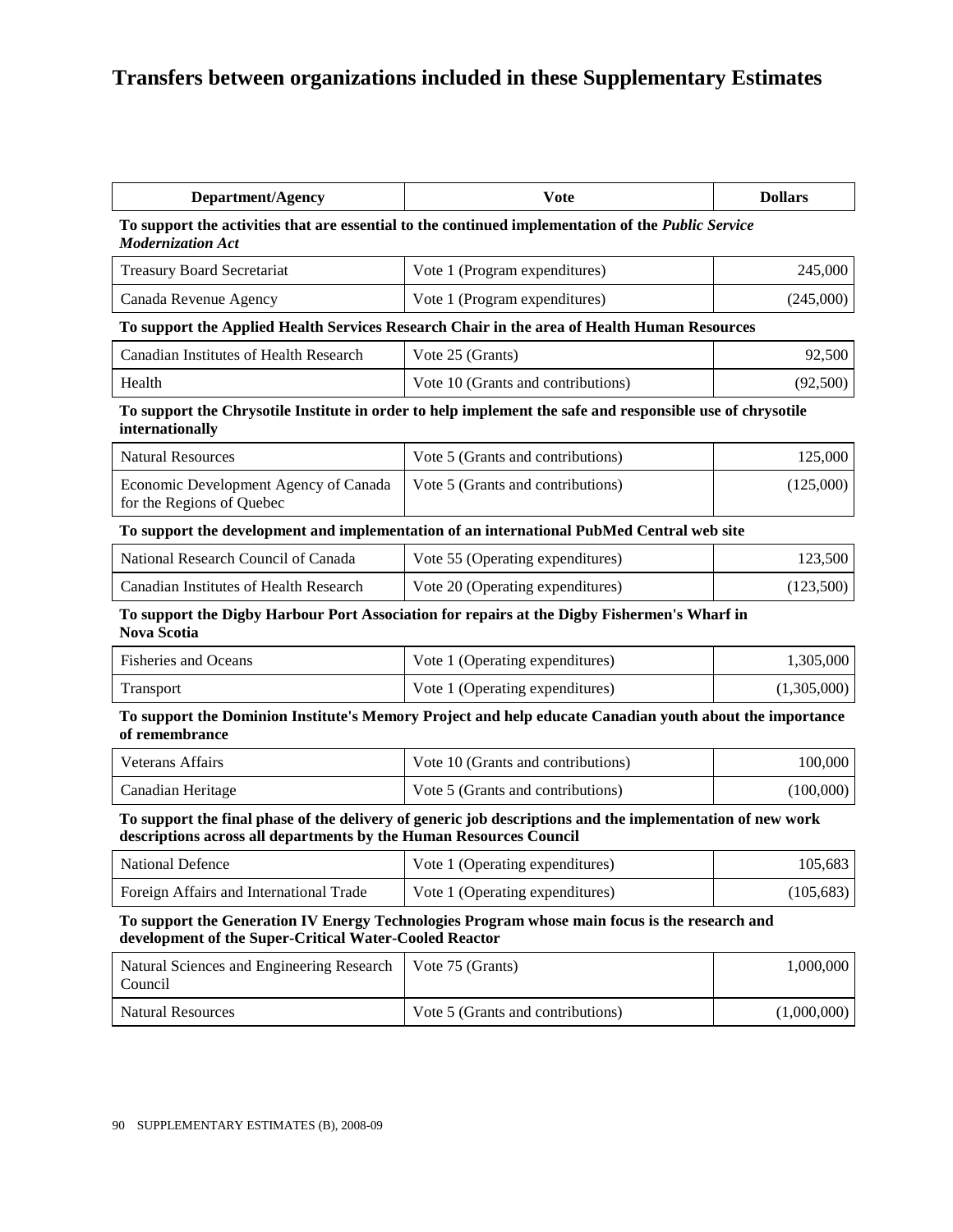| Department/Agency                                                                                 | Vote                            | <b>Dollars</b> |  |  |
|---------------------------------------------------------------------------------------------------|---------------------------------|----------------|--|--|
| To support the National Managers' Community                                                       |                                 |                |  |  |
| <b>Public Service Human Resources</b><br>Management Agency of Canada                              | Vote 50 (Program expenditures)  | 374,760        |  |  |
| Canada Revenue Agency                                                                             | Vote 1 (Program expenditures)   | (200,000)      |  |  |
| Health                                                                                            | Vote 1 (Operating expenditures) | (126, 355)     |  |  |
| Industry                                                                                          | Vote 1 (Operating expenditures) | (48, 405)      |  |  |
| To support the Partnerships for the Child and Youth Health Indicators Funding Opportunity Program |                                 |                |  |  |

| Canadian Institutes of Health Research | Vote 25 (Grants)                 | 35,000   |
|----------------------------------------|----------------------------------|----------|
| Public Health Agency of Canada         | Vote 40 (Operating expenditures) | (35,000) |

### **To support the World Bank's new Debt Management Facility for Low-Income Countries**

| Canadian International Development<br>Agency | Vote 25 (Grants and contributions) | 2,000,000   |
|----------------------------------------------|------------------------------------|-------------|
| Finance                                      | Vote 5 (Grants and contributions)  | (2,000,000) |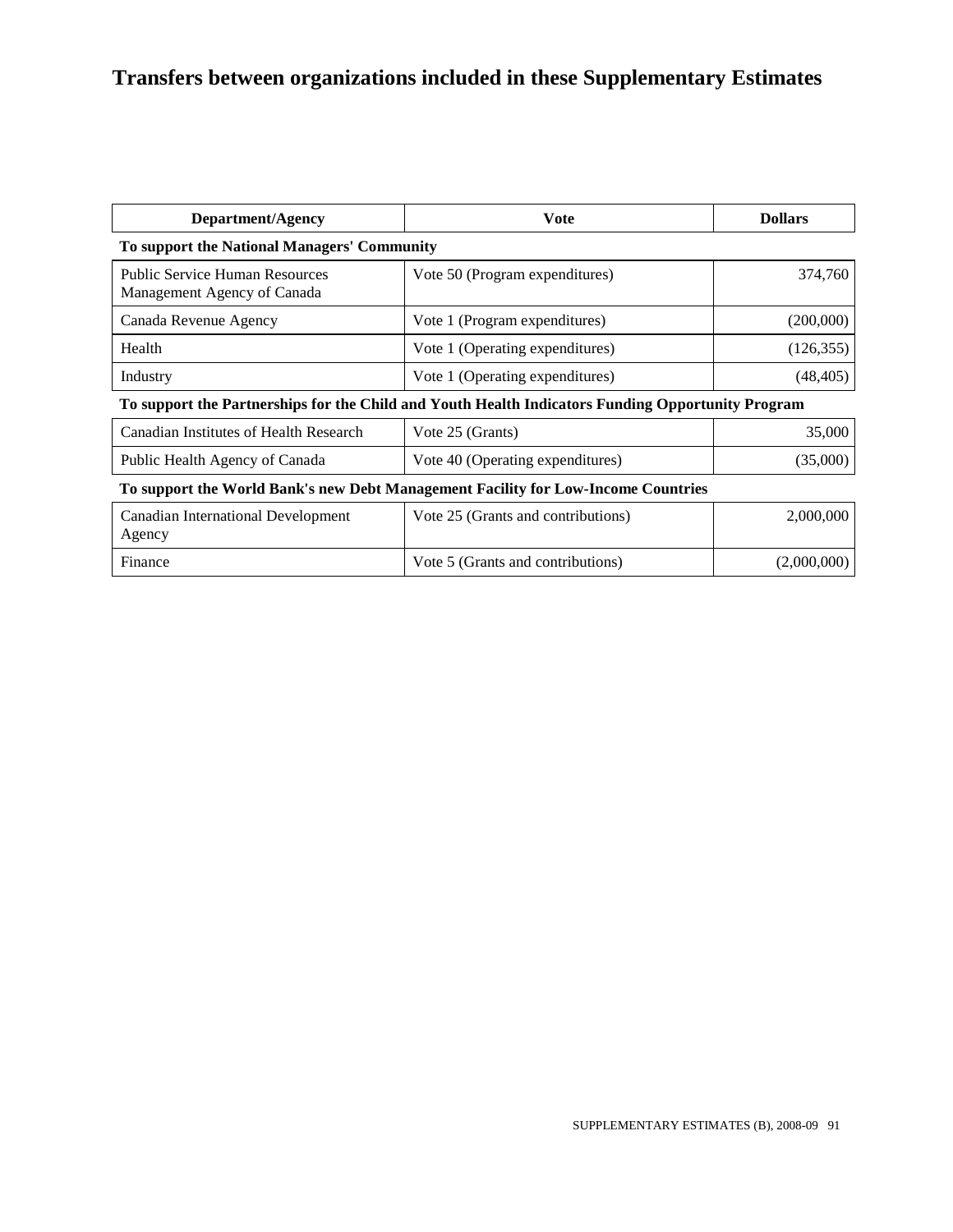## **\$1 Items included in these Supplementary Estimates**

Through the Supplementary Estimates, an organization can seek changes to various spending authorities originally received through parliamentary approval of the previous Supply bills for Main or Supplementary Estimates. These alterations might include requests for additional funding relating to a transfer of funds from another organization, a re-allocation or amendment of existing spending authorities, or the addition of new authorities.

Parliamentary approval of such changes is sought through an enabling Supply bill. However, in order to be included in a Supply bill, an item must have a monetary value. This is not an issue when a department is also requesting an adjustment to its appropriation. However, in the absence of any increase to the Vote, a notional amount of "\$1" allows the item to be included in the Supply bill.

The authority associated with each \$1 item relates to either:

- 1. *Approval of grants* The wording used in the Estimates to describe a grant has a legislative character and, therefore all new grants or increases to existing grants must first be approved by Parliament before any payments can be made to eligible recipients. A \$1 item is included when there is no requirement for additional appropriations because the new grant or the increase to an existing grant is to be funded from within existing resources or from a transfer of funds from another organization.
- 2. *Vote transfers within an organization* Through Supply legislation, an organization may have received spending authorities in more than one Vote (e.g., operating expenditures Vote and capital expenditures Vote). As the fiscal year progresses, and for various reasons, the organization may need to realign its approved funding due to changes in delivery mechanisms within organizational priorities.
- 3. *Transfers between organizations* Transfers between organizations are used for a variety of reasons such as: to redirect funding from one organization to another in order to manage or to implement more efficiently an initiative or project; and/or to reflect new organizational responsibilities.
- 4. *Modify authority embedded in existing vote wording* The Supplementary Estimates can be used to amend an existing authority that is embedded in the Vote wording of an organization. Most of these authorities can be found in the non-budgetary Vote wording of organizations and are related to limits or ceilings on loans and investments. Such non-budgetary Votes are preceded by the letter "L".

The following table captures, under each of the above categories, the instances where a \$1 item is required in these Supplementary Estimates. A number of these transactions can be captured in a department's Vote wording, but will require a single \$1 item. Therefore, as the following table is presented by category, there may be some departmental Votes that appear more than once despite the fact they relate to a single \$1 item.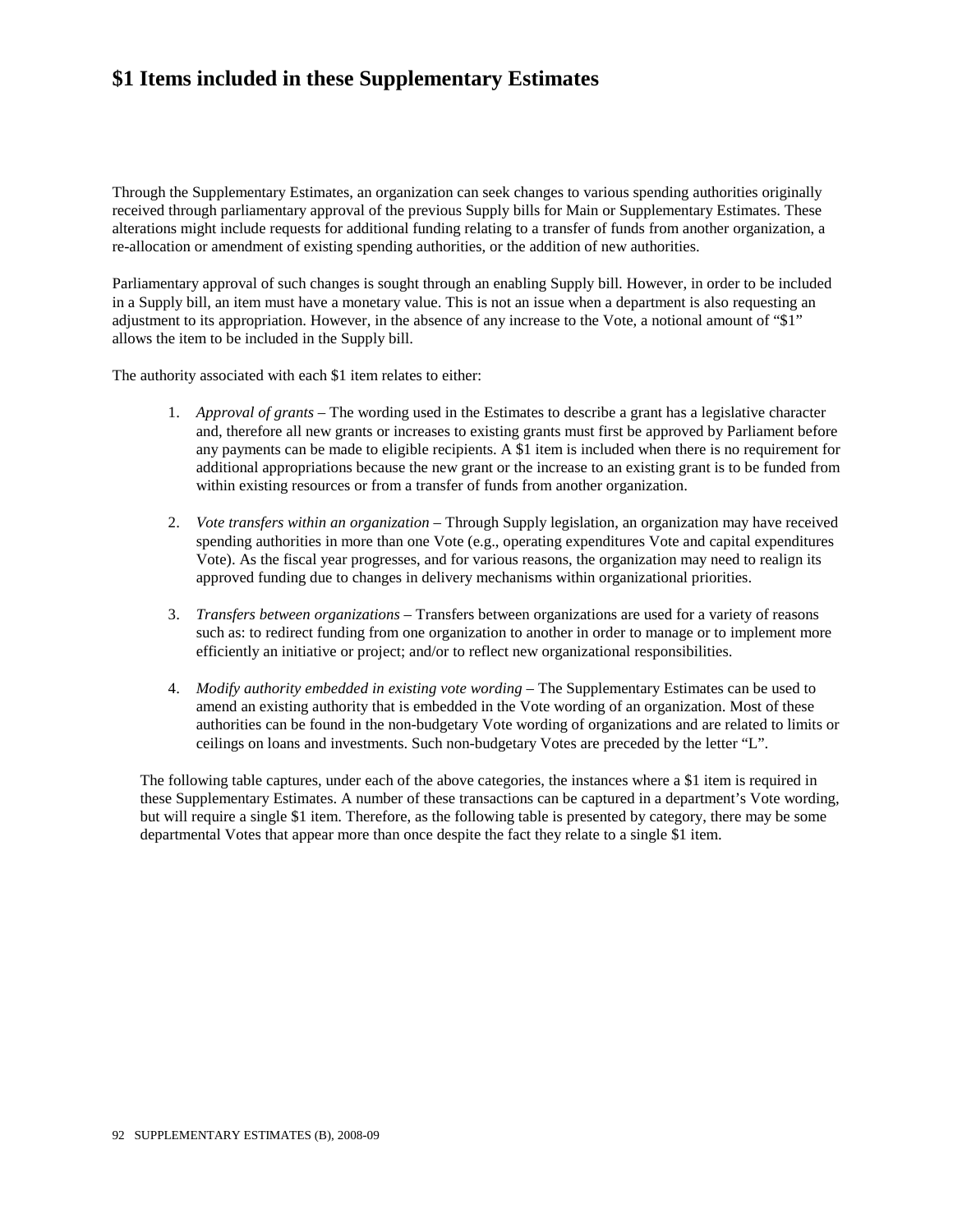## **\$ 1 Items included in these Supplementary Estimates**

## **1. Approval of grants**

| Organization                                                                | Vote<br><b>Number</b> | <b>Explanation</b>                                                                                                                                                                                                                        |
|-----------------------------------------------------------------------------|-----------------------|-------------------------------------------------------------------------------------------------------------------------------------------------------------------------------------------------------------------------------------------|
| Industry – Canadian Space Agency                                            | 35 <sub>b</sub>       | To <b>increase the grant</b> "Class Grant Program to<br>Support Awareness, Research and Training in Space<br>Science and Technology" by \$600,000.                                                                                        |
| Public Safety and emergency Preparedness –<br>Royal Canadian Mounted Police | 60 <sub>b</sub>       | To <b>increase the grant</b> "To compensate members of<br>the Royal Canadian Mounted Police for injuries<br>received in the performance of duty" by \$1,386,500<br>and to increase the grant "RCMP Survivor Income<br>Plan" by \$415,000. |

## **2. Vote transfers within an organization**

| Organization                                            | <b>Vote</b><br><b>Number</b> | <b>Explanation</b>                                                                                                                                                                                    |
|---------------------------------------------------------|------------------------------|-------------------------------------------------------------------------------------------------------------------------------------------------------------------------------------------------------|
| Environment – Parks Canada Agency                       | 30 <sub>b</sub>              | To authorize the transfer of \$12,000,000 from<br><b>Environment Vote 25</b> for additional capital costs<br>associated with new parks.                                                               |
| $Industry - Department$                                 | 5 <sub>b</sub>               | To authorize the transfer of \$3,526,500 from<br><b>Industry Vote 1</b> to support investments in various<br>capital projects.                                                                        |
| Industry – Canadian Space Agency                        | 35 <sub>b</sub>              | To authorize the transfer of \$600,000 from Industry<br><b>Vote 25, to fund grants to universities to study</b><br>nanotechnology.                                                                    |
| Transport – Transportation Appeal Tribunal<br>of Canada | 70 <sub>b</sub>              | To authorize the transfer of \$400,000 from<br><b>Transport Vote 1</b> for salary shortfalls and the costs<br>of publishing the Transportation Appeal Tribunal<br>Canada's decisions on its web-site. |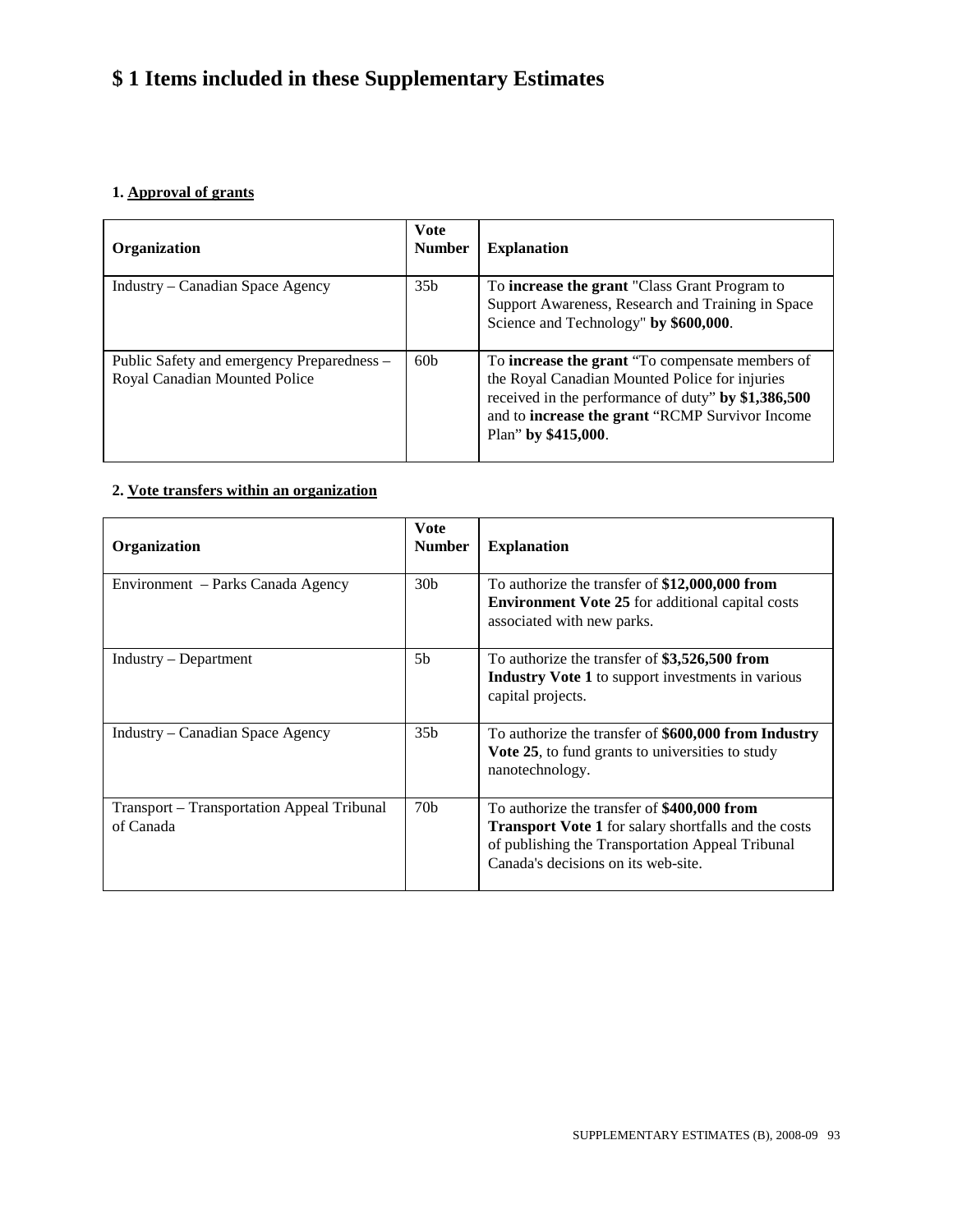## **\$1 Items included in these Supplementary Estimates**

## **3. Transfers between organizations**

| Organization                                                   | <b>Vote</b><br><b>Number</b> | <b>Explanation</b>                                                                                                                                                                                                                                                                                                                                                                                                                                                                      |
|----------------------------------------------------------------|------------------------------|-----------------------------------------------------------------------------------------------------------------------------------------------------------------------------------------------------------------------------------------------------------------------------------------------------------------------------------------------------------------------------------------------------------------------------------------------------------------------------------------|
| Agriculture and Agri-Food - Canadian<br>Food Inspection Agency | 30 <sub>b</sub>              | To authorize the transfer of \$2,400,000 from<br>Agriculture and Agri-Food Vote 1 in support of<br>assuring program continuity in the implementation of<br>the Growing Forward Policy Framework and<br>\$500,000 from Health Vote 1 for the cost of<br>enforcement of the proposed regulatory amendments<br>related to enhanced allergen labelling.                                                                                                                                     |
| Canadian Heritage - Department                                 | 1 <sub>b</sub>               | To authorize the transfer of \$25,583 from Canadian<br>Heritage Vote 10, to share expenses for statistical<br>reports on the arts in Canada.                                                                                                                                                                                                                                                                                                                                            |
| Canadian Heritage - Canada Council for the<br>Arts             | 10 <sub>b</sub>              | To authorize the transfer of \$27,500 from Canadian<br>Heritage Vote 1 for the 2008 update of the National<br>Compensation Study of Managerial and<br>Administrative Personnel in Not-For-Profit Arts<br>Organizations.                                                                                                                                                                                                                                                                 |
| Canadian Heritage - Canadian Broadcasting<br>Corporation       | 15 <sub>b</sub>              | To authorize the transfer of \$2,000,000 from<br>Canadian Heritage Vote 1 in support of activities to<br>advance the creation of cultural content on-line and<br>other digitization projects (Canadian Culture On-line<br>Program).                                                                                                                                                                                                                                                     |
| Canadian Heritage - National Arts Centre<br>Corporation        | 50 <sub>b</sub>              | To authorize the transfer of \$450,000 from Canadian<br>Heritage Vote 1 in support of activities to advance<br>the creation of cultural content on-line and other<br>digitization projects (Canadian Culture On-line<br>Program) and \$250,000 from Western Economic<br>Diversification Vote 5 for the development of the BC<br>Scene Festival in Ottawa, which will showcase the<br>British Columbia arts community, build new export<br>opportunities and encourage cultural tourism. |
| Canadian Heritage - Telefilm Canada                            | 110b                         | To authorize the transfer of \$75,000 from Canadian<br><b>Heritage Vote 5</b> to support projects that give access<br>to cultural products in both official languages.                                                                                                                                                                                                                                                                                                                  |
| Health – Department                                            | 5 <sub>b</sub>               | To authorize the transfer of \$1,008,000 from<br>National Defence Vote 5 for public security<br>initiatives related to the Chemical, Biological,<br>Radiological and Nuclear Research and Technology<br>Initiative.                                                                                                                                                                                                                                                                     |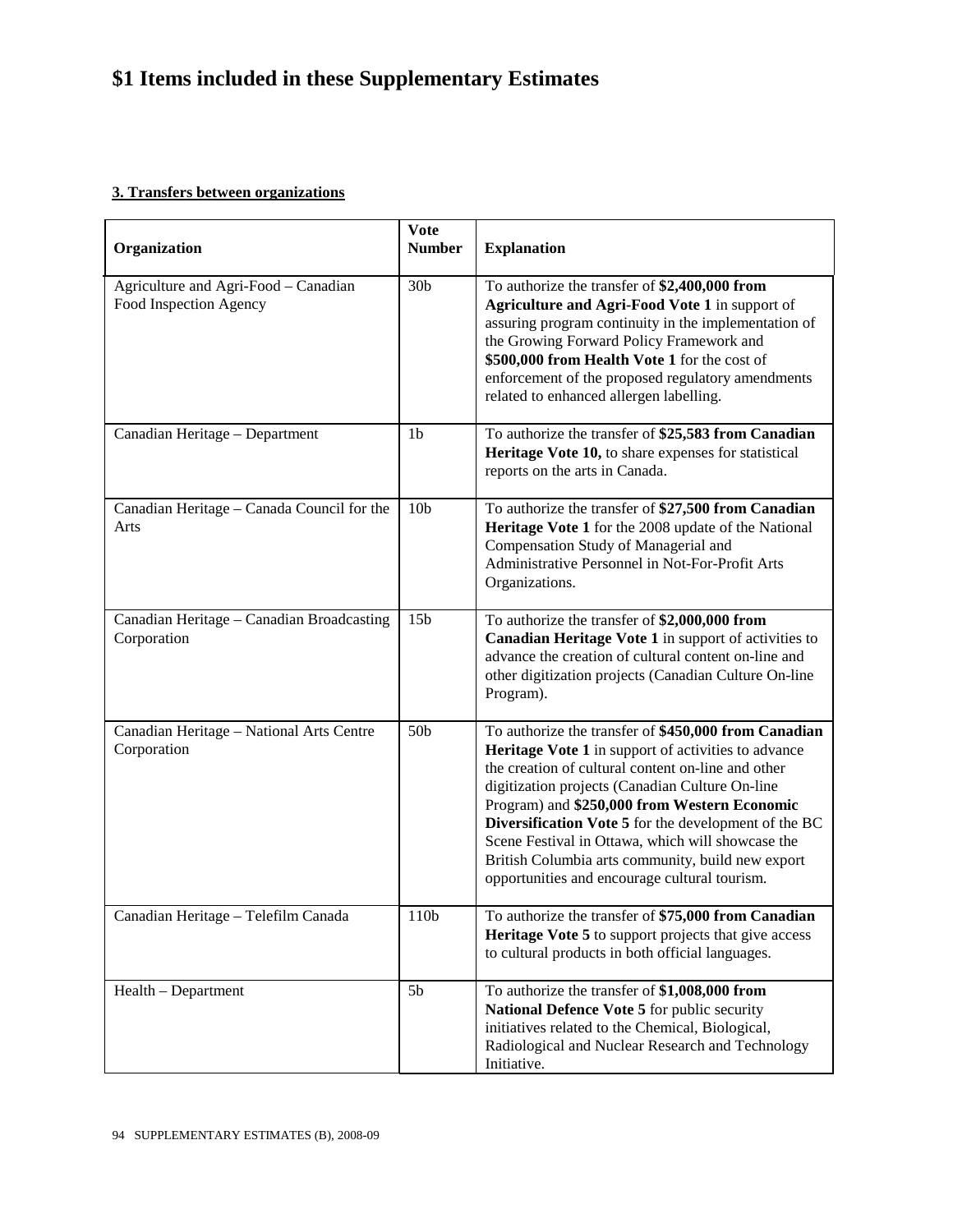## **\$ 1 Items included in these Supplementary Estimates**

| Organization                                                                | <b>V</b> ote<br><b>Number</b> | <b>Explanation</b>                                                                                                                                                                                                                                                                                   |
|-----------------------------------------------------------------------------|-------------------------------|------------------------------------------------------------------------------------------------------------------------------------------------------------------------------------------------------------------------------------------------------------------------------------------------------|
| Health – Public Health Agency of Canada                                     | 45 <sub>b</sub>               | To authorize the transfer of \$330,000 from Health<br>Vote 10 to provide support for the National<br>Aboriginal Council on HIV/AIDS in addition to other<br>related activities such as the Aboriginal AIDS<br>Awareness Week and HIV/AIDS prevention,<br>education, and awareness for Inuit peoples. |
| <b>Industry – Competition Tribunal</b>                                      | 45 <sub>b</sub>               | To authorize the transfer of \$300,000 from Industry<br>Vote 1 to provide additional funds for processing<br>cases.                                                                                                                                                                                  |
| Industry - National Research Council of<br>Canada                           | 65 <sub>b</sub>               | To authorize the transfer of \$375,000 from Industry<br>Vote 10 for the Toronto Region Research Alliance.                                                                                                                                                                                            |
| Public Safety and emergency Preparedness<br>- Canada Border Services Agency | 10 <sub>b</sub>               | To authorize the transfer of \$234,000 from Public<br><b>Safety and Emergency Preparedness Vote 1 in</b><br>support of the Security and Prosperity Partnership of<br>North America.                                                                                                                  |
| Veterans Affairs - Department                                               | 10 <sub>b</sub>               | To authorize the transfer of \$100,000 from Canadian<br>Heritage Vote 5 to support the Dominion Institute's<br>Memory Project and help educate Canadian youth<br>about the importance of remembrance.                                                                                                |

## **4. Modify authority embedded in existing vote wording**

| Organization                                                                | Vote<br><b>Number</b> | <b>Explanation</b>                                                                                                                                                                                                                                               |
|-----------------------------------------------------------------------------|-----------------------|------------------------------------------------------------------------------------------------------------------------------------------------------------------------------------------------------------------------------------------------------------------|
| Foreign Affairs and International Trade –<br>Department                     | 12 <sub>b</sub>       | To increase, pursuant to subsection $10(3.1)$ of the<br>Export Development Act, the contingent liability of<br>Export Development Canada from \$30,000,000,000<br>to \$33,000,000,000.                                                                           |
| Indian Affairs and Northern Development –<br>Department                     | 7 <sub>b</sub>        | To increase from \$1,700,000,000 to \$2,200,000,000<br>the amount of loans that the Minister of Indian Affairs<br>and Northern Development may guarantee pursuant to<br><b>Indian Affairs and Northern Development Vote 5,</b><br>Appropriation Act No. 3, 1972. |
| Public Safety and emergency Preparedness –<br>Royal Canadian Mounted Police | 60 <sub>b</sub>       | The grants listed in the Estimates and contributions,<br>provided that the amount listed for any grant may<br>be increased or decreased subject to the approval<br>of the Treasury Board.                                                                        |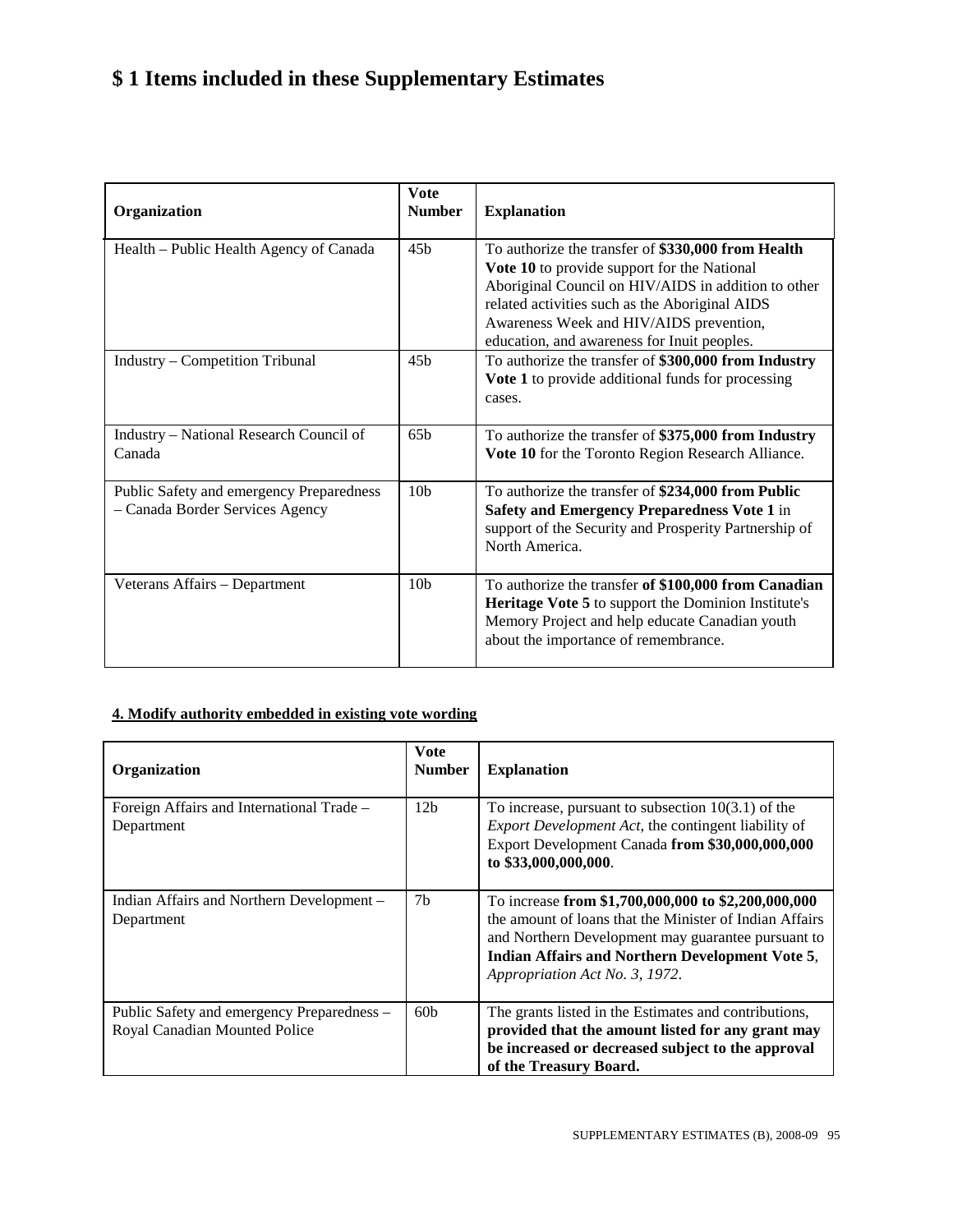# **\$1 Items included in these Supplementary Estimates**

| Organization                 | <b>Vote</b><br><b>Number</b> | <b>Explanation</b>                                                                                                                                                                                                                                                                                                                                                                                                                                                                                                          |
|------------------------------|------------------------------|-----------------------------------------------------------------------------------------------------------------------------------------------------------------------------------------------------------------------------------------------------------------------------------------------------------------------------------------------------------------------------------------------------------------------------------------------------------------------------------------------------------------------------|
| Treasury Board – Secretariat | 30 <sub>b</sub>              | Paylist Requirements – Subject to the approval of the<br>Treasury Board, to supplement other appropriations<br>for requirements related to parental and maternity<br>allowances, entitlements on cessation of service or<br>employment and adjustments made to terms and<br>conditions of service or employment of the federal<br>public administration including members of the<br>Royal Canadian Mounted Police and the Canadian<br>Forces, where these have not been provided from<br>Vote 15, Compensation Adjustments. |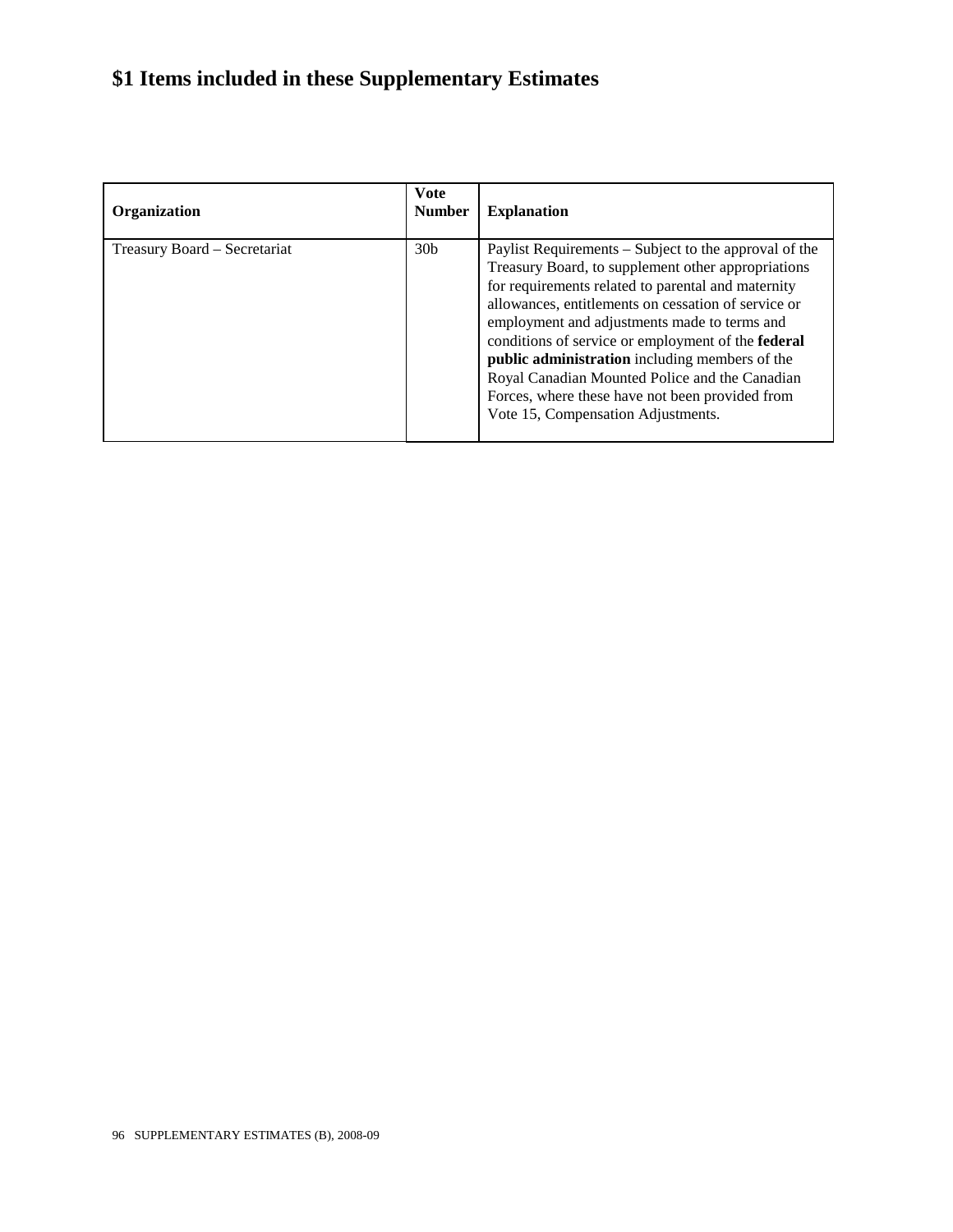## **AGRICULTURE AND AGRI-FOOD**

## **Ministry Summary**

|                             |                                                                                                                                                                                                                                                                                                                                                                                                                                                                                                                                                                                                                                                                                                                                                                                                                                                                                            |                                          | These Supplementary Estimates |                                                |                                            |
|-----------------------------|--------------------------------------------------------------------------------------------------------------------------------------------------------------------------------------------------------------------------------------------------------------------------------------------------------------------------------------------------------------------------------------------------------------------------------------------------------------------------------------------------------------------------------------------------------------------------------------------------------------------------------------------------------------------------------------------------------------------------------------------------------------------------------------------------------------------------------------------------------------------------------------------|------------------------------------------|-------------------------------|------------------------------------------------|--------------------------------------------|
|                             | Vote (dollars)                                                                                                                                                                                                                                                                                                                                                                                                                                                                                                                                                                                                                                                                                                                                                                                                                                                                             | Authorities<br>to date                   | <b>Transfers</b>              | <b>Adjustments to</b><br><b>Appropriations</b> | <b>Total Estimates</b><br>to date          |
| 1 <sub>b</sub>              | Department<br>Operating expenditures and, pursuant to<br>paragraph $29.1(2)(a)$ of the <i>Financial Administration</i><br>Act, authority to expend revenues received from, and<br>to offset expenditures incurred in the fiscal year for,<br>collaborative research agreements and research<br>services, the grazing and breeding activities of the<br>Community Pastures Program and the administration<br>of the AgriStability program; and the payment to each<br>member of the Queen's Privy Council for Canada<br>who is a Minister without Portfolio or a Minister of<br>State who does not preside over a Ministry of State of<br>a salary not to exceed the salary paid to Ministers of<br>State who preside over Ministries of State under the<br><i>Salaries Act</i> , as adjusted pursuant to the <i>Parliament of</i><br>Canada Act and pro rata for any period of less than a |                                          |                               |                                                |                                            |
| 5b<br>10 <sub>b</sub><br>15 | The grants listed in the Estimates and contributions<br>Pursuant to section 29 of the Financial<br>Administration Act, to authorize the Minister of<br>Agriculture and Agri-Food, on behalf of Her Majesty<br>in right of Canada, in accordance with terms and<br>conditions approved by the Minister of Finance, to<br>guarantee payments of an amount not exceeding, at<br>any one time, in aggregate, the sum of<br>\$1,500,000,000 payable in respect of cash advances<br>provided by producer organizations, the Canadian<br>Wheat Board and other lenders under the Spring<br>Credit Advance Program and \$1,500,000,000 payable                                                                                                                                                                                                                                                     | 695,561,963<br>32,882,000<br>536,490,232 | (2,648,800)<br>.<br>.         | 12,673,501<br>20,271,874<br>33,849,600         | 705,586,664<br>53, 153, 874<br>570,339,832 |
|                             | in respect of cash advances provided by producer<br>organizations, the Canadian Wheat Board and other<br>lenders under the Enhanced Spring Credit Advance                                                                                                                                                                                                                                                                                                                                                                                                                                                                                                                                                                                                                                                                                                                                  | 1                                        |                               |                                                | 1                                          |
| 20                          | Pursuant to section 29 of the <i>Financial</i><br>Administration Act, to authorize the Minister of<br>Agriculture and Agri-Food, on behalf of Her Majesty<br>in right of Canada, in accordance with terms and<br>conditions approved by the Minister of Finance, to<br>guarantee payments of amounts not exceeding, at any<br>time, in aggregate, the sum of \$140,000,000 payable<br>in respect of Line of Credit Agreements to be entered<br>into by the Farm Credit Corporation for the purpose<br>of the renewed (2003) National Biomass Ethanol                                                                                                                                                                                                                                                                                                                                       |                                          |                               |                                                |                                            |
|                             |                                                                                                                                                                                                                                                                                                                                                                                                                                                                                                                                                                                                                                                                                                                                                                                                                                                                                            | 1                                        | .                             | .                                              | $\mathbf{1}$                               |

<u> 1989 - Johann Barbara, martxa alemaniar a</u>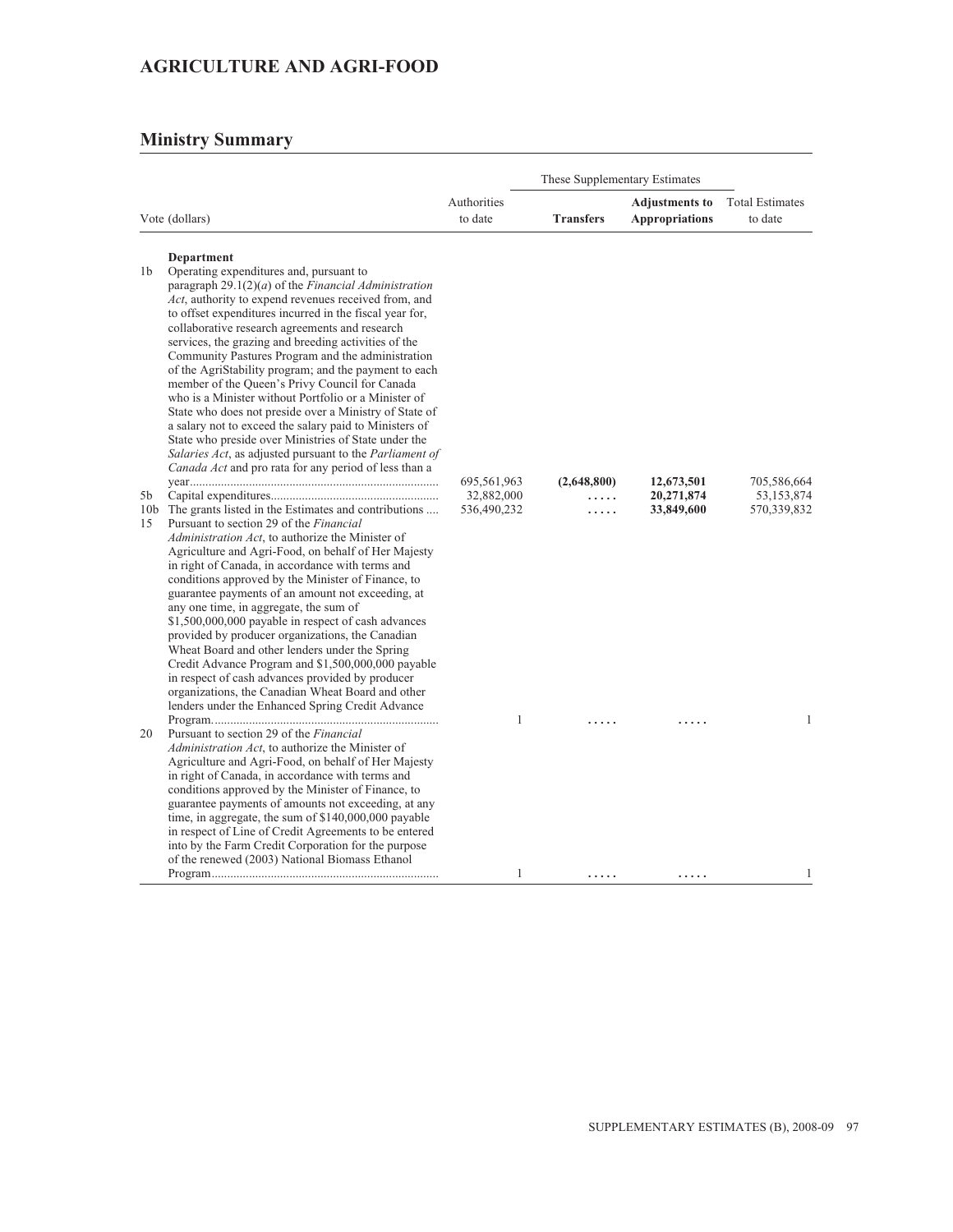## **AGRICULTURE AND AGRI-FOOD**

## **Ministry Summary**

|            |                                                                                                                                                                                                                                                                       |               | These Supplementary Estimates |                       |                        |
|------------|-----------------------------------------------------------------------------------------------------------------------------------------------------------------------------------------------------------------------------------------------------------------------|---------------|-------------------------------|-----------------------|------------------------|
|            |                                                                                                                                                                                                                                                                       | Authorities   |                               | <b>Adjustments to</b> | <b>Total Estimates</b> |
|            | Vote (dollars)                                                                                                                                                                                                                                                        | to date       | <b>Transfers</b>              | <b>Appropriations</b> | to date                |
|            |                                                                                                                                                                                                                                                                       |               |                               |                       |                        |
| (S)<br>(S) | Minister of Agriculture and Agri-Food - Salary and                                                                                                                                                                                                                    | 69,236,000    | .                             |                       | 69,236,000             |
|            |                                                                                                                                                                                                                                                                       | 76,422        | .                             | .                     | 76,422                 |
| (S)        | Contribution payments for the AgriStability Program.                                                                                                                                                                                                                  | 655,200,000   |                               |                       | 655,200,000            |
| (S)        | Contribution payments for the AgriInsurance Program                                                                                                                                                                                                                   | 388,700,000   | .                             | .                     | 388,700,000            |
| (S)<br>(S) | Contribution payments for the AgriInvest Program<br>Payments in connection with the Agricultural                                                                                                                                                                      | 159,489,000   | .                             | .                     | 159,489,000            |
| (S)        | Marketing Programs Act (S.C. 1997, c. C-34)<br>Contribution payments for the Agricultural Disaster                                                                                                                                                                    | 137,500,000   | .                             | 14,580,000            | 152,080,000            |
| (S)        | Contributions in support of the Agril nvest Cost of                                                                                                                                                                                                                   | 108,400,000   |                               |                       | 108,400,000            |
|            |                                                                                                                                                                                                                                                                       | 100,000,000   | .                             | .                     | 100,000,000            |
| (S)<br>(S) | Canadian Cattlemen's Association Legacy Fund<br>Loan guarantees under the Farm Improvement<br>and Marketing Cooperatives Loans Act                                                                                                                                    | 5,000,000     |                               |                       | 5,000,000              |
| (S)        | Grants to agencies established under the Farm                                                                                                                                                                                                                         | 4,000,000     |                               | .                     | 4,000,000              |
|            | Products Agencies Act (R.S.C. 1985, c. F-4)                                                                                                                                                                                                                           | 200,000       |                               |                       | 200,000                |
| (S)<br>(S) | Canadian Pari-Mutuel Agency Revolving Fund<br>Grants in support of the Cull Breeding Swine                                                                                                                                                                            | .             |                               |                       |                        |
|            |                                                                                                                                                                                                                                                                       |               |                               | 12,000,000            | 12,000,000             |
|            |                                                                                                                                                                                                                                                                       | 2,892,735,619 | (2,648,800)                   | 93,374,975            | 2,983,461,794          |
|            | <b>Canadian Dairy Commission</b>                                                                                                                                                                                                                                      |               |                               |                       |                        |
| 25         |                                                                                                                                                                                                                                                                       | 3,672,000     | .                             | .                     | 3,672,000              |
|            |                                                                                                                                                                                                                                                                       | 3,672,000     |                               |                       | 3,672,000              |
|            | <b>Canadian Food Inspection Agency</b><br>30b Operating expenditures and contributions – To<br>authorize the transfer of \$2,400,000 from Agriculture<br>and Agri-Food Vote 1, and \$500,000 from Health<br>Vote 1, <i>Appropriation Act No. 2, 2008-2009</i> for the |               |                               |                       |                        |
|            |                                                                                                                                                                                                                                                                       | 533,688,318   | 2,068,600                     | $\mathbf{1}$          | 535,756,919            |
|            |                                                                                                                                                                                                                                                                       | 44,395,952    | .                             |                       | 44,395,952             |
| (S)<br>(S) | Compensation payments in accordance with<br>requirements established by Regulations under the<br>Health of Animals Act and the Plant Protection Act,<br>and authorized pursuant to the Canadian Food                                                                  | 67,475,000    | .                             | .                     | 67,475,000             |
|            |                                                                                                                                                                                                                                                                       | 1,500,000     |                               |                       | 1,500,000              |
|            |                                                                                                                                                                                                                                                                       | 647,059,270   | 2,068,600                     | 1                     | 649,127,871            |
|            | <b>Canadian Grain Commission</b>                                                                                                                                                                                                                                      |               |                               |                       |                        |
|            |                                                                                                                                                                                                                                                                       | 31,410,310    |                               |                       | 31,410,310             |
| (S)        |                                                                                                                                                                                                                                                                       | 577,000       |                               |                       | 577,000                |
| (S)        | Canadian Grain Commission Revolving Fund                                                                                                                                                                                                                              | (120,000)     | .                             | .                     | (120,000)              |
|            |                                                                                                                                                                                                                                                                       | 31,867,310    | .                             | .                     | 31,867,310             |
|            |                                                                                                                                                                                                                                                                       | 3,575,334,199 | (580, 200)                    | 93,374,976            | 3,668,128,975          |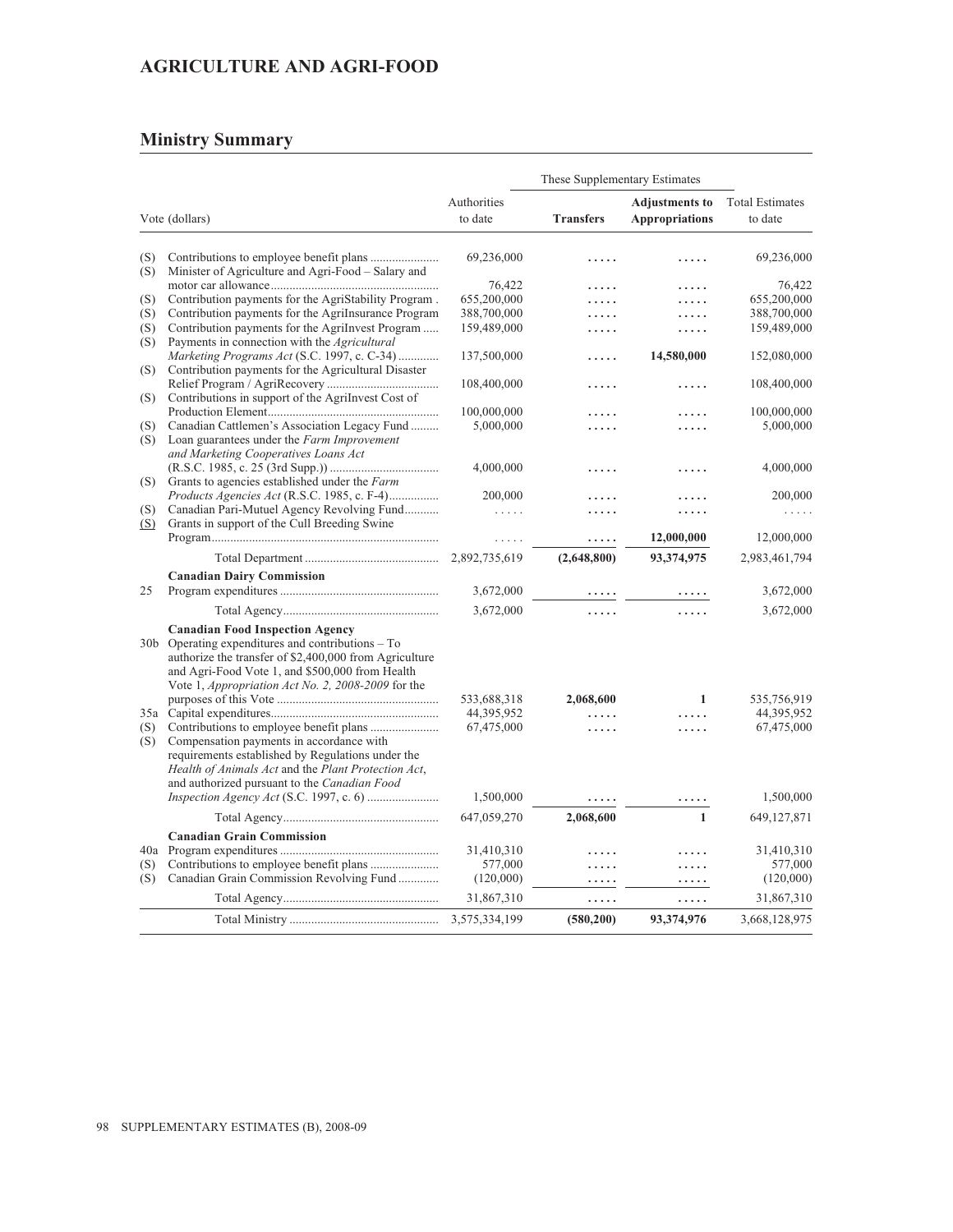## **AGRICULTURE AND AGRI-FOOD Department**

### **Explanation of Requirements (thousands of dollars)**

Agriculture and Agri-Food requests funds for the following items:

| <b>Voted Appropriations</b>                                                                                                                                                                                                                                 | Vote 1  | Vote 5 | Vote 10 | Total   |
|-------------------------------------------------------------------------------------------------------------------------------------------------------------------------------------------------------------------------------------------------------------|---------|--------|---------|---------|
| Funding for biosecurity and best management practices, research and<br>long-term risk management solutions that will contribute to the<br>prosperity and stability of the sector (Initiative for the Control of                                             |         |        |         |         |
| Funding for the continuation of capital renewal and maintenance of                                                                                                                                                                                          | 260     | .      | 22,750  | 23,010  |
| Funding for food safety and quality programming to ensure program                                                                                                                                                                                           | .       | 18,772 | .       | 18,772  |
| continuity in the Implementation of the Growing Forward Policy                                                                                                                                                                                              | 413     | .      | 11,100  | 11,513  |
| Reinvestment of royalties and license fees from intellectual property.<br>Funding for the renewal of the Genomics Research and Development                                                                                                                  | 6,177   |        | .       | 6,177   |
| Increase to grants to organizations to facilitate adaptation and rural<br>development for the Advancing Canadian Agriculture and                                                                                                                            | 5,640   | .      | .       | 5,640   |
| Funding to support the Integrated Business Delivery Services –                                                                                                                                                                                              |         | .      | 2,700   | 2,700   |
| Reinvestment of revenues from sales and services related to                                                                                                                                                                                                 | .       | 1,500  | .       | 1,500   |
|                                                                                                                                                                                                                                                             | 183     | .      | .       | 183     |
| Gross Voted Appropriations                                                                                                                                                                                                                                  | 12,673  | 20,272 | 36,550  | 69,495  |
| <b>Funds Available</b>                                                                                                                                                                                                                                      |         |        |         |         |
| Less: Spending authorities available within the Vote                                                                                                                                                                                                        |         | .      | 2,700   | 2,700   |
| <b>Total Voted Appropriations</b>                                                                                                                                                                                                                           | 12,673  | 20,272 | 33,850  | 66,795  |
| <b>Statutory Appropriations</b>                                                                                                                                                                                                                             |         |        |         |         |
| Funding for the amendments to the Advance Payments Program<br>Funding for the Cull Breeding Swine Program (Farm Income                                                                                                                                      |         |        |         | 14,580  |
|                                                                                                                                                                                                                                                             |         |        |         | 12,000  |
| <b>Total Statutory Appropriations</b>                                                                                                                                                                                                                       |         |        |         | 26,580  |
| <b>Total Adjustments to Appropriations</b>                                                                                                                                                                                                                  |         |        |         | 93,375  |
| <b>Transfers</b>                                                                                                                                                                                                                                            |         |        |         |         |
| Transfer to Foreign Affairs and International Trade – To provide<br>support to departmental staff located at missions abroad<br>Transfer to Canadian Food Inspection Agency – For program<br>continuity in the implementation of the Growing Forward Policy | (249)   |        |         | (249)   |
|                                                                                                                                                                                                                                                             | (2,400) |        |         | (2,400) |
| <b>Total Transfers</b>                                                                                                                                                                                                                                      | (2,649) | .      | .       | (2,649) |
| <b>These Supplementary Estimates</b>                                                                                                                                                                                                                        | 10,024  | 20,272 | 33,850  | 90,726  |

### **Explanation of Funds Available (dollars)**

Vote 10: \$2,700,000 in total authorities is available within the Vote from contribution payments for the ecoAgriculture Biofuels Capital Initiative in order to facilitate adaptation and rural development within the Agriculture and Agri-Food Sector.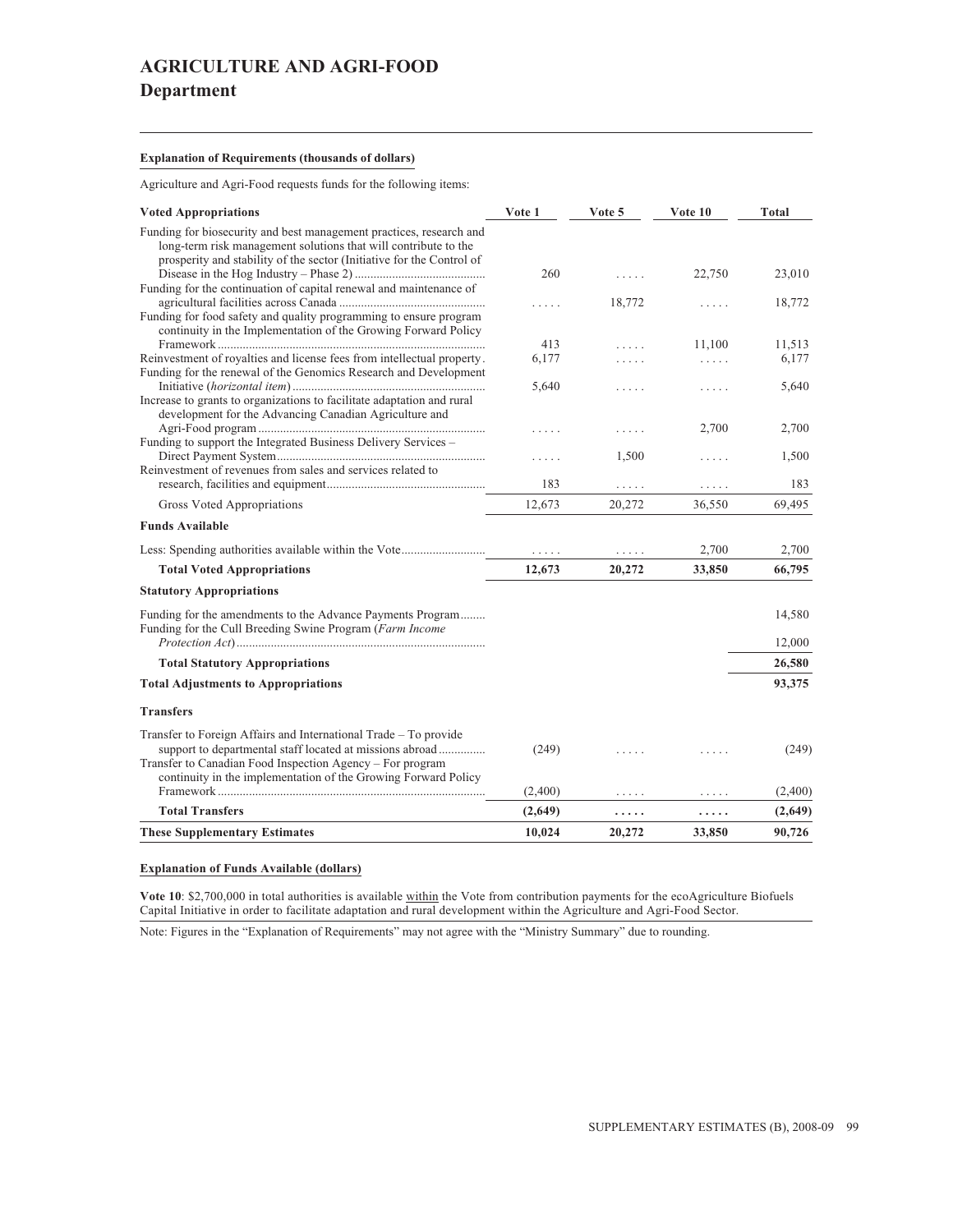## **AGRICULTURE AND AGRI-FOOD Department**

| <b>Transfer Payments (dollars)</b>                                                                                                                                                                                                                        | <b>Voted</b>             | <b>Statutory</b> |
|-----------------------------------------------------------------------------------------------------------------------------------------------------------------------------------------------------------------------------------------------------------|--------------------------|------------------|
| Grants                                                                                                                                                                                                                                                    |                          |                  |
| Grants to organizations to facilitate adaptation and rural development within the<br>(S) Grants in support of the Cull Breeding Swine Program (Farm Income Protection Act)                                                                                | 2,700,000<br>.           | 12,000,000       |
| <b>Total Gross Grants</b>                                                                                                                                                                                                                                 | 2,700,000                | 12,000,000       |
| <b>Contributions</b>                                                                                                                                                                                                                                      |                          |                  |
| Contribution Payments for the control of diseases in the hog industry – Phase 2<br>(S) Payments in connection with the <i>Agricultural Marketing Programs Act</i><br>Contributions for Agriculture and Agri-Food Sector Assistance - Food Safety and Food | 22,749,600<br>11,100,000 | 14.580,000<br>.  |
| <b>Total Gross Contributions</b>                                                                                                                                                                                                                          | 33,849,600               | 14,580,000       |
| <b>Total Gross Transfer Payments</b>                                                                                                                                                                                                                      | 36,549,600               | 26,580,000       |
|                                                                                                                                                                                                                                                           | 2,700,000                | .                |
| <b>Net Transfer Payments</b>                                                                                                                                                                                                                              | 33,849,600               | 26,580,000       |

### **Canadian Food Inspection Agency**

### **Explanation of Requirements (thousands of dollars)**

Canadian Food Inspection Agency requests funds for the following items:

| <b>Voted Appropriations</b>                                                                                        | Vote 30     |
|--------------------------------------------------------------------------------------------------------------------|-------------|
|                                                                                                                    | 2,000<br>23 |
| Gross Voted Appropriations                                                                                         | 2,023       |
| <b>Funds Available</b>                                                                                             |             |
|                                                                                                                    | 2,023       |
| <b>Total Voted Appropriations</b>                                                                                  |             |
| <b>Transfers</b>                                                                                                   |             |
| Transfer from Agriculture and Agri-Food - For program continuity in the implementation of the Growing Forward      | 2.400       |
| Transfer from Health – For the cost of enforcement of the proposed regulatory amendments related to enhanced       | 500         |
| Transfer to Foreign Affairs and International Trade – To provide support to departmental staff located at missions | (831)       |
| <b>Total Transfers</b>                                                                                             | 2,069       |
| <b>These Supplementary Estimates</b>                                                                               | 2.069       |

### **Explanation of Funds Available (dollars)**

Vote 30: \$2,023,231 in authorities is available within the Vote due to the repayment of funds provided for the reclassification of meat inspector positions.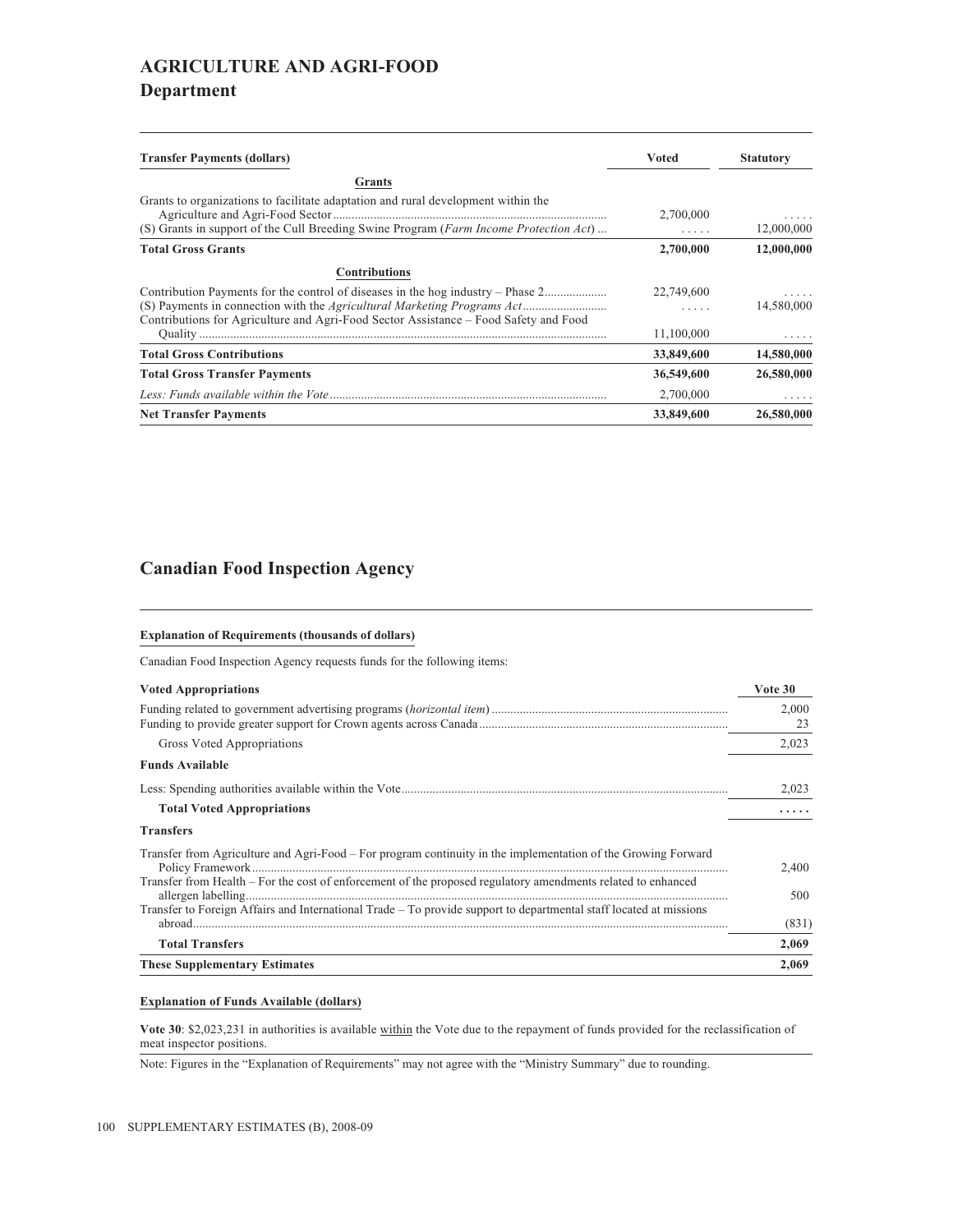## **ATLANTIC CANADA OPPORTUNITIES AGENCY**

## **Ministry Summary**

|                             |                                                                                                                                                                                                                                                                                                                                                                                                                                                                                                                  |                                        | These Supplementary Estimates |                                                |                                        |
|-----------------------------|------------------------------------------------------------------------------------------------------------------------------------------------------------------------------------------------------------------------------------------------------------------------------------------------------------------------------------------------------------------------------------------------------------------------------------------------------------------------------------------------------------------|----------------------------------------|-------------------------------|------------------------------------------------|----------------------------------------|
| Vote (dollars)              |                                                                                                                                                                                                                                                                                                                                                                                                                                                                                                                  | Authorities<br>to date                 | <b>Transfers</b>              | <b>Adjustments to</b><br><b>Appropriations</b> | <b>Total Estimates</b><br>to date      |
|                             | <b>Department</b>                                                                                                                                                                                                                                                                                                                                                                                                                                                                                                |                                        |                               |                                                |                                        |
| 1 <sub>b</sub><br>5b<br>(S) | Operating expenditures and the payment to each<br>member of the Queen's Privy Council for Canada<br>who is a Minister without Portfolio or a Minister of<br>State who does not preside over a Ministry of State of<br>a salary not to exceed the salary paid to Ministers of<br>State who preside over Ministries of State under the<br>Salaries Act, as adjusted pursuant to the Parliament of<br>Canada Act and pro rata for any period of less than a<br>The grants listed in the Estimates and contributions | 85,581,942<br>237,596,000<br>8,017,000 | .                             | 29,158<br>11,220,104                           | 85,611,100<br>248,816,104<br>8,017,000 |
|                             |                                                                                                                                                                                                                                                                                                                                                                                                                                                                                                                  | 331,194,942                            | .                             | 11,249,262                                     | 342,444,204                            |
| 10                          | <b>Enterprise Cape Breton Corporation</b><br>Payments to the Enterprise Cape Breton Corporation<br>pursuant to the Enterprise Cape Breton Corporation                                                                                                                                                                                                                                                                                                                                                            |                                        |                               |                                                |                                        |
|                             |                                                                                                                                                                                                                                                                                                                                                                                                                                                                                                                  | 8,650,000                              | .                             |                                                | 8,650,000                              |
|                             |                                                                                                                                                                                                                                                                                                                                                                                                                                                                                                                  | 8,650,000                              | .                             | .                                              | 8,650,000                              |
|                             |                                                                                                                                                                                                                                                                                                                                                                                                                                                                                                                  | 339,844,942                            |                               | 11,249,262                                     | 351,094,204                            |

<u> 1989 - Johann Barbara, martxa alemaniar a</u>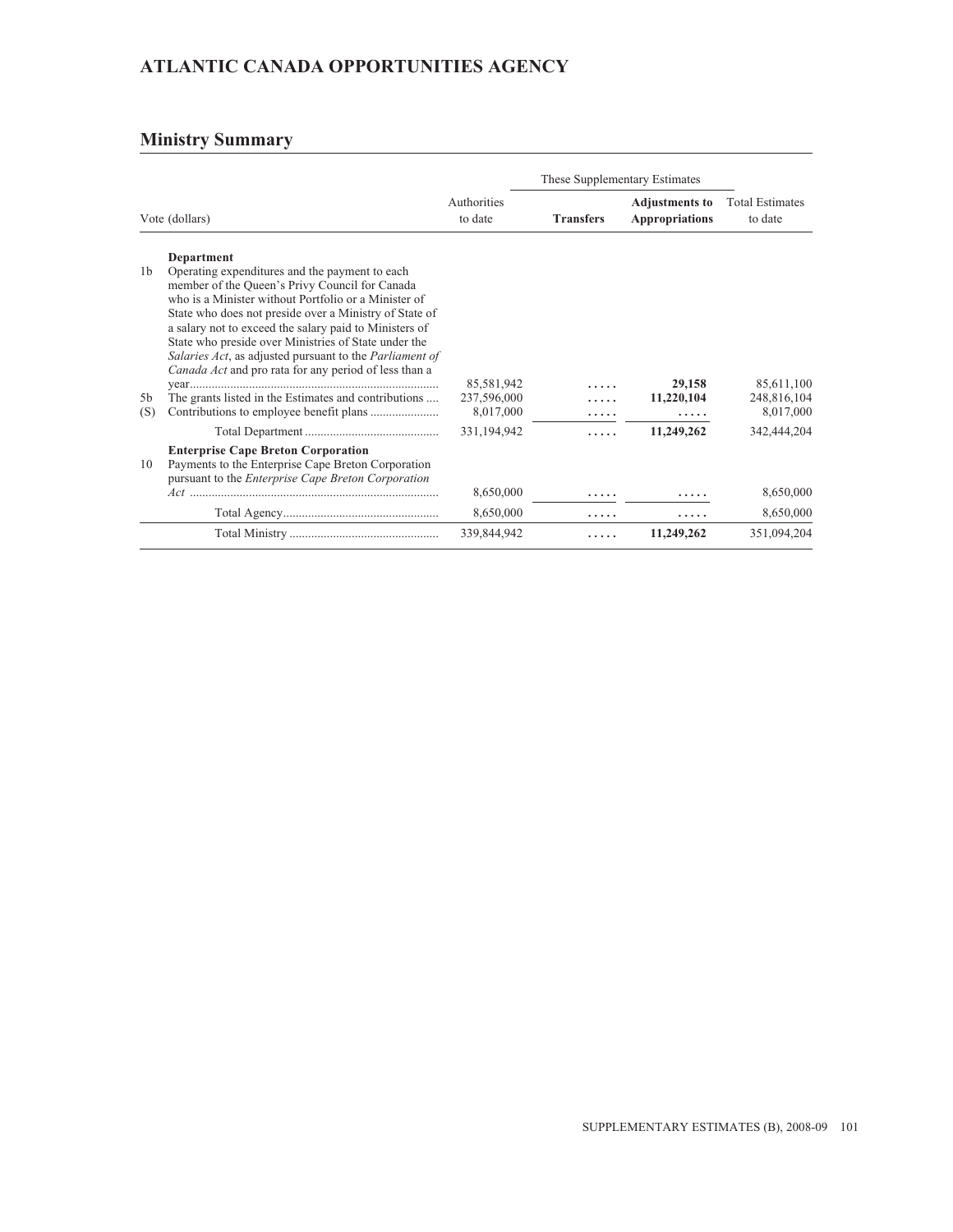## **ATLANTIC CANADA OPPORTUNITIES AGENCY Department**

### **Explanation of Requirements (thousands of dollars)**

Atlantic Canada Opportunities Agency requests funds for the following items:

| <b>Voted Appropriations</b>                                                                                                                                                 | Vote 1 | Vote 5       | Total            |
|-----------------------------------------------------------------------------------------------------------------------------------------------------------------------------|--------|--------------|------------------|
| Funding to provide increased support for activities related to fostering the<br>development of institutions and enterprises, with emphasis on those of small and            | .      | 11.220       | 11.220           |
| Funding for the Canada Strategic Infrastructure Fund relating to investments in public<br>infrastructure projects designed to improve the quality of life in both urban and | 29     | .            | 29               |
| <b>These Supplementary Estimates</b>                                                                                                                                        | 29     | 11.220       | 11.249           |
| <b>Transfer Payments (dollars)</b>                                                                                                                                          |        | <b>Voted</b> | <b>Statutory</b> |
| <b>Contributions</b>                                                                                                                                                        |        |              |                  |
|                                                                                                                                                                             |        | 11.220.104   | .                |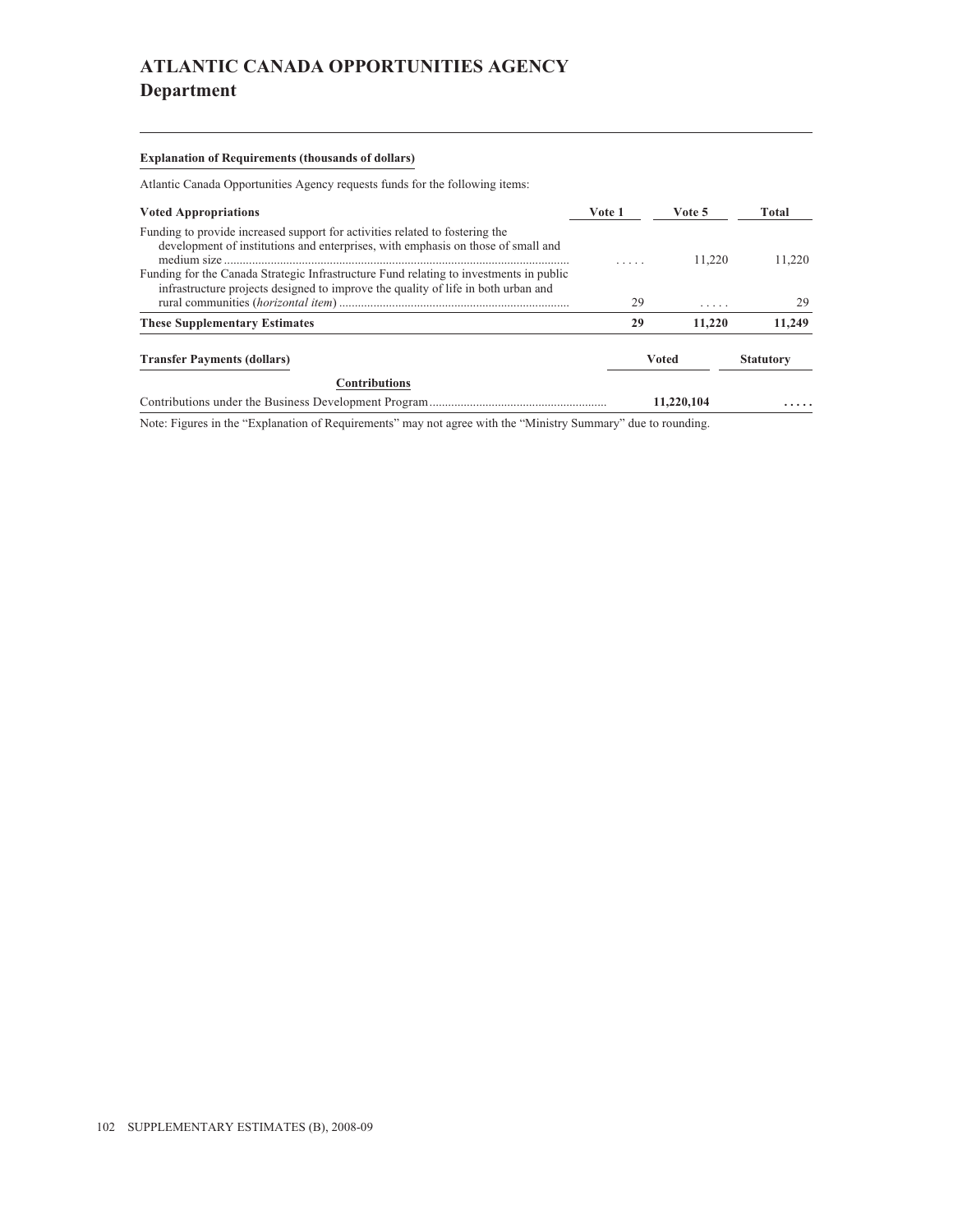## **CANADA REVENUE AGENCY**

### **Ministry Summary**

|                |                                                                                                                                                                                                                                                                                                        |                        | These Supplementary Estimates |                                                |                                   |
|----------------|--------------------------------------------------------------------------------------------------------------------------------------------------------------------------------------------------------------------------------------------------------------------------------------------------------|------------------------|-------------------------------|------------------------------------------------|-----------------------------------|
|                | Vote (dollars)                                                                                                                                                                                                                                                                                         | Authorities<br>to date | <b>Transfers</b>              | <b>Adjustments to</b><br><b>Appropriations</b> | <b>Total Estimates</b><br>to date |
| 1 <sub>b</sub> | Program expenditures and recoverable expenditures<br>on behalf of the <i>Canada Pension Plan</i> and the<br><i>Employment Insurance <math>Act</math></i> – To authorize the transfer<br>of \$1,225,000 from Health Vote 40, Appropriation<br><i>Act No. 2, 2008-2009</i> for the purposes of this Vote |                        |                               |                                                |                                   |
|                |                                                                                                                                                                                                                                                                                                        | 3,187,934,677          | 780,000                       | 29,000,685                                     | 3,217,715,362                     |
| (S)            |                                                                                                                                                                                                                                                                                                        | 400,644,000            |                               |                                                | 400,644,000                       |
| (S)            | Minister of National Revenue - Salary and motor car                                                                                                                                                                                                                                                    |                        |                               |                                                |                                   |
|                |                                                                                                                                                                                                                                                                                                        | 76,422                 |                               |                                                | 76,422                            |
| (S)            |                                                                                                                                                                                                                                                                                                        | 219,000,000            |                               |                                                | 219,000,000                       |
| (S)            | Spending of revenues received through the conduct of<br>its operations pursuant to section 60 of the Canada                                                                                                                                                                                            |                        |                               |                                                |                                   |
|                |                                                                                                                                                                                                                                                                                                        | 161,263,000            |                               |                                                | 161,263,000                       |
| (S)            | Payments to private collection agencies pursuant to                                                                                                                                                                                                                                                    |                        |                               |                                                |                                   |
|                | section 17.1 of the <i>Financial Administration Act</i>                                                                                                                                                                                                                                                | 23,316,000             |                               |                                                | 23,316,000                        |
| (S)            | Payments to provinces under the Softwood Lumber                                                                                                                                                                                                                                                        |                        |                               |                                                |                                   |
|                |                                                                                                                                                                                                                                                                                                        |                        |                               | 419,000,000                                    | 419,000,000                       |
| (S)            | Payments under the Energy Costs Assistance                                                                                                                                                                                                                                                             |                        |                               |                                                |                                   |
|                |                                                                                                                                                                                                                                                                                                        |                        | .                             | 1,210,000                                      | 1,210,000                         |
|                |                                                                                                                                                                                                                                                                                                        |                        | 780,000                       | 449,210,685                                    | 4,442,224,784                     |

Note: The "Authorities to date" amount for the Canada Revenue Agency includes \$134,870,964 in Vote 1, which was appropriated in 2007-08 and will be spent in 2008-09.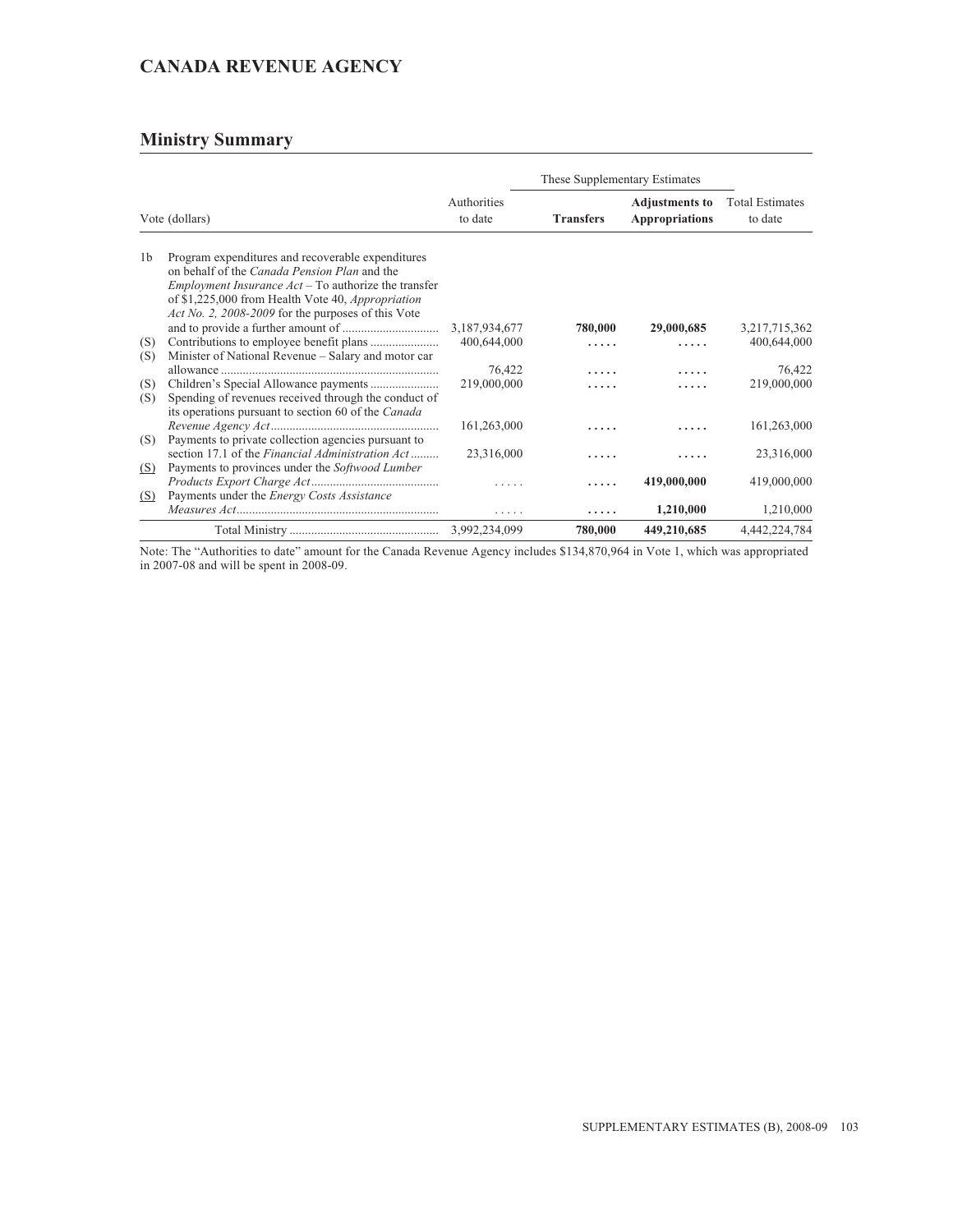### **CANADA REVENUE AGENCY**

### **Explanation of Requirements (thousands of dollars)**

Canada Revenue Agency requests funds for the following items:

| <b>Voted Appropriations</b>                                                                                                                                                                                                                                                                                                                                                                                                     | Vote 1          | <b>Statutory</b> | <b>Total</b>             |
|---------------------------------------------------------------------------------------------------------------------------------------------------------------------------------------------------------------------------------------------------------------------------------------------------------------------------------------------------------------------------------------------------------------------------------|-----------------|------------------|--------------------------|
| Funding to address initiatives such as the Functional Currency Tax Reporting and Tax<br>Funding related to government advertising programs ( <i>horizontal item</i> )<br>Funding for the operations of the Wage Earner Protection Program which restores<br>wages and vacation pay owing to workers whose employers are declared bankrupt<br>or are subject to receivership under the Bankruptcy and Insolvency Act (horizontal | 22,685<br>6,000 | .                | 22,685<br>6,000          |
|                                                                                                                                                                                                                                                                                                                                                                                                                                 | 316             | .                | 316                      |
| <b>Total Voted Appropriations</b>                                                                                                                                                                                                                                                                                                                                                                                               | 29,001          | .                | 29,001                   |
| <b>Statutory Appropriations</b>                                                                                                                                                                                                                                                                                                                                                                                                 |                 |                  |                          |
| Payments to provinces under the Softwood Lumber Products Export Charge Act                                                                                                                                                                                                                                                                                                                                                      | .               | 419,000<br>1,210 | 419,000<br>1,210         |
| <b>Total Statutory Appropriations</b>                                                                                                                                                                                                                                                                                                                                                                                           | .               | 420,210          | 420,210                  |
| <b>Total Adjustments to Appropriations</b>                                                                                                                                                                                                                                                                                                                                                                                      |                 |                  | 449,211                  |
| <b>Transfers</b>                                                                                                                                                                                                                                                                                                                                                                                                                |                 |                  |                          |
| Transfer from Public Health Agency of Canada – To fund the advertising campaign<br>Transfer to Public Service Human Resources Management Agency of Canada – To                                                                                                                                                                                                                                                                  | 1,225           |                  | 1,225                    |
| Transfer to Treasury Board Secretariat – To support the activities that are essential to                                                                                                                                                                                                                                                                                                                                        | (200)           | .                | (200)                    |
|                                                                                                                                                                                                                                                                                                                                                                                                                                 | (245)           | .                | (245)                    |
| <b>Total Transfers</b>                                                                                                                                                                                                                                                                                                                                                                                                          | 780             | .                | 780                      |
| <b>These Supplementary Estimates</b>                                                                                                                                                                                                                                                                                                                                                                                            | 29,781          | 420,210          | 449,991                  |
| <b>Transfer Payments (dollars)</b>                                                                                                                                                                                                                                                                                                                                                                                              |                 | <b>Voted</b>     | <b>Statutory</b>         |
| <b>Other Transfer Payments</b>                                                                                                                                                                                                                                                                                                                                                                                                  |                 |                  |                          |
| (S) Payments to provinces under the Softwood Lumber Products Export Charge Act                                                                                                                                                                                                                                                                                                                                                  |                 |                  | 419,000,000<br>1,210,000 |
| <b>Total Transfer Payments</b>                                                                                                                                                                                                                                                                                                                                                                                                  |                 | .                | 420,210,000              |
|                                                                                                                                                                                                                                                                                                                                                                                                                                 |                 |                  |                          |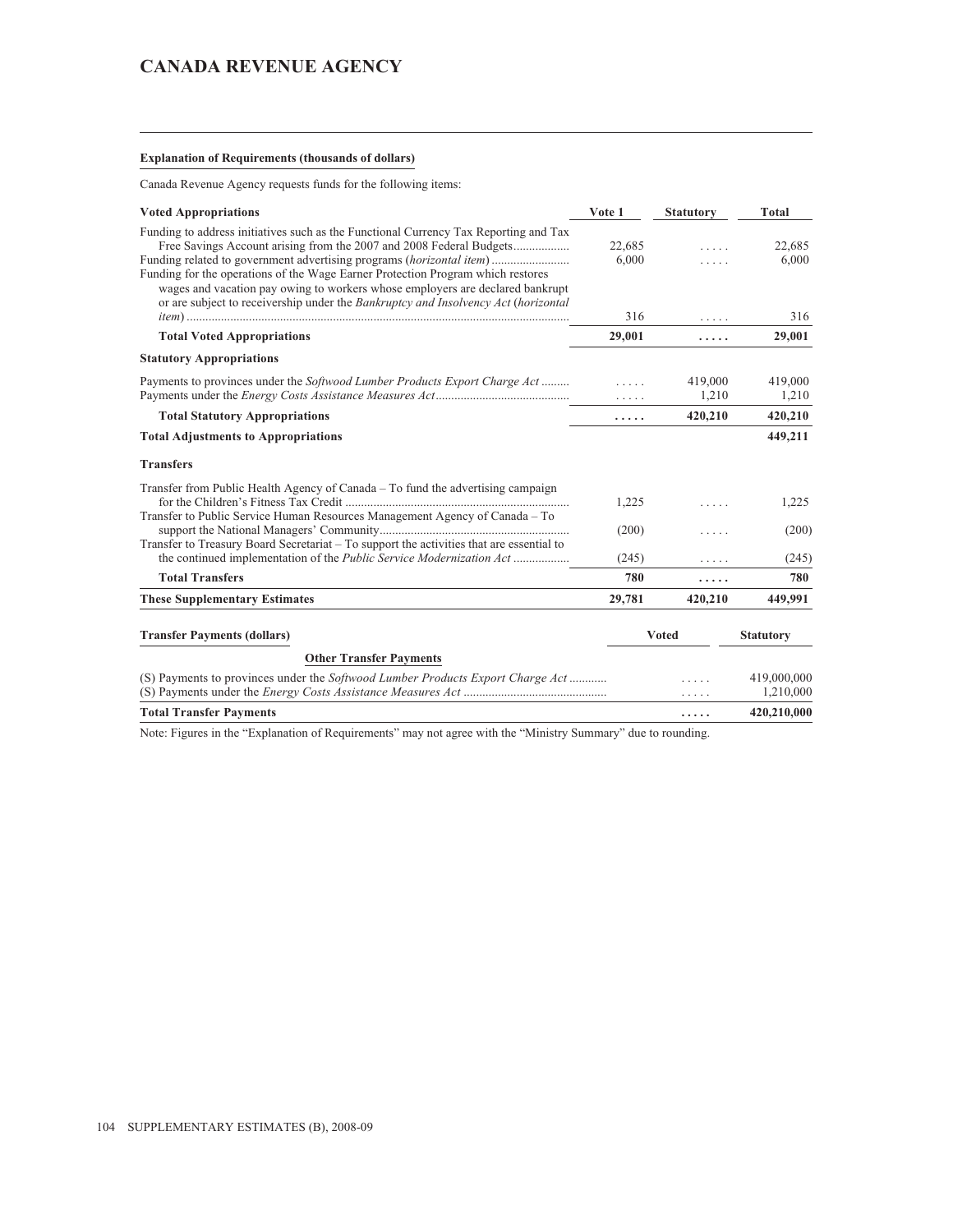## **Ministry Summary**

|            | These Supplementary Estimates                                                                                                                                                                                                                                                                                                                                                                                                                                                                                                                                                                                                                                                                                                                                                                                                                                |                             |                  |                       |                             |  |
|------------|--------------------------------------------------------------------------------------------------------------------------------------------------------------------------------------------------------------------------------------------------------------------------------------------------------------------------------------------------------------------------------------------------------------------------------------------------------------------------------------------------------------------------------------------------------------------------------------------------------------------------------------------------------------------------------------------------------------------------------------------------------------------------------------------------------------------------------------------------------------|-----------------------------|------------------|-----------------------|-----------------------------|--|
|            |                                                                                                                                                                                                                                                                                                                                                                                                                                                                                                                                                                                                                                                                                                                                                                                                                                                              | Authorities                 |                  | <b>Adjustments to</b> | <b>Total Estimates</b>      |  |
|            | Vote (dollars)                                                                                                                                                                                                                                                                                                                                                                                                                                                                                                                                                                                                                                                                                                                                                                                                                                               | to date                     | <b>Transfers</b> | <b>Appropriations</b> | to date                     |  |
| 1b         | Department<br>Operating expenditures and, pursuant to<br>paragraph $29.1(2)(a)$ of the <i>Financial Administration</i><br>Act, authority to expend revenues received during the<br>fiscal year by the Canadian Conservation Institute, the<br>Canadian Heritage Information Network, the<br>Exhibition Transportation Service and the Canadian<br>Audio-visual Certification Office, and the payment to<br>each member of the Queen's Privy Council for<br>Canada who is a Minister without Portfolio or a<br>Minister of State who does not preside over a<br>Ministry of State of a salary not to exceed the salary<br>paid to Ministers of State who preside over Ministries<br>of State under the Salaries Act, as adjusted pursuant<br>to the Parliament of Canada Act and pro rata for any<br>period of less than a year $-$ To authorize the transfer |                             |                  |                       |                             |  |
| 5b         | of \$25,583 from Canadian Heritage Vote 10,<br>Appropriation Act No. 2, 2008-2009 for the purposes<br>The grants listed in the Estimates and contributions –                                                                                                                                                                                                                                                                                                                                                                                                                                                                                                                                                                                                                                                                                                 | 284,716,121                 | (6,944,046)      | 1                     | 277,772,076                 |  |
|            | To authorize the transfer of \$104,929 from Indian<br>Affairs and Northern Development Vote 10, and<br>\$80,000 from Indian Affairs and Northern<br>Development Vote 1, Appropriation Act No. 2,<br>2008-2009 for the purposes of this Vote and to                                                                                                                                                                                                                                                                                                                                                                                                                                                                                                                                                                                                           |                             |                  |                       |                             |  |
| (S)<br>(S) | Minister of Canadian Heritage - Salary and motor car                                                                                                                                                                                                                                                                                                                                                                                                                                                                                                                                                                                                                                                                                                                                                                                                         | 1,111,720,702<br>28,254,000 | (786,099)<br>.   | 29,177,000<br>.       | 1,140,111,603<br>28,254,000 |  |
|            |                                                                                                                                                                                                                                                                                                                                                                                                                                                                                                                                                                                                                                                                                                                                                                                                                                                              | 76,422                      |                  |                       | 76,422                      |  |
| (S)<br>(S) | Payments under the Lieutenant-Governors                                                                                                                                                                                                                                                                                                                                                                                                                                                                                                                                                                                                                                                                                                                                                                                                                      | 1,129,000                   |                  |                       | 1,129,000                   |  |
| (S)        | Supplementary Retirement Benefits - Former                                                                                                                                                                                                                                                                                                                                                                                                                                                                                                                                                                                                                                                                                                                                                                                                                   | 637,000                     | .                | .                     | 637,000                     |  |
|            |                                                                                                                                                                                                                                                                                                                                                                                                                                                                                                                                                                                                                                                                                                                                                                                                                                                              | 182,000                     |                  |                       | 182,000                     |  |
|            | <b>Canada Council for the Arts</b><br>10b Payments to the Canada Council for the Arts under<br>section 18 of the Canada Council for the Arts Act, to<br>be used for the furtherance of the objects set out in<br>section 8 of that $Act - To$ authorize the transfer of<br>\$27,500 from Canadian Heritage Vote 1,<br>Appropriation Act No. 2, 2008-2009 for the purposes                                                                                                                                                                                                                                                                                                                                                                                                                                                                                    | 1,426,715,245               | (7,730,145)      | 29,177,001            | 1,448,162,101               |  |
|            | of this Vote                                                                                                                                                                                                                                                                                                                                                                                                                                                                                                                                                                                                                                                                                                                                                                                                                                                 | 182,076,001                 | 1.917            | 1                     | 182,077,919                 |  |
|            |                                                                                                                                                                                                                                                                                                                                                                                                                                                                                                                                                                                                                                                                                                                                                                                                                                                              | 182,076,001                 | 1,917            | $\mathbf{1}$          | 182,077,919                 |  |
|            | <b>Canadian Broadcasting Corporation</b><br>15b Payments to the Canadian Broadcasting Corporation<br>for operating expenditures $-$ To authorize the transfer<br>of \$2,000,000 from Canadian Heritage Vote 1,<br>Appropriation Act No. 2, 2008-2009 for the purposes                                                                                                                                                                                                                                                                                                                                                                                                                                                                                                                                                                                        |                             |                  |                       |                             |  |
| 20         | Payments to the Canadian Broadcasting Corporation                                                                                                                                                                                                                                                                                                                                                                                                                                                                                                                                                                                                                                                                                                                                                                                                            | 1,020,405,000               | 2,000,000        | 1                     | 1,022,405,001               |  |
| 25         | Payments to the Canadian Broadcasting Corporation                                                                                                                                                                                                                                                                                                                                                                                                                                                                                                                                                                                                                                                                                                                                                                                                            | 4,000,000                   |                  |                       | 4,000,000                   |  |
|            |                                                                                                                                                                                                                                                                                                                                                                                                                                                                                                                                                                                                                                                                                                                                                                                                                                                              | 91,019,000                  | .                | .                     | 91,019,000                  |  |
|            |                                                                                                                                                                                                                                                                                                                                                                                                                                                                                                                                                                                                                                                                                                                                                                                                                                                              | 1,115,424,000               | 2,000,000        | 1                     | 1,117,424,001               |  |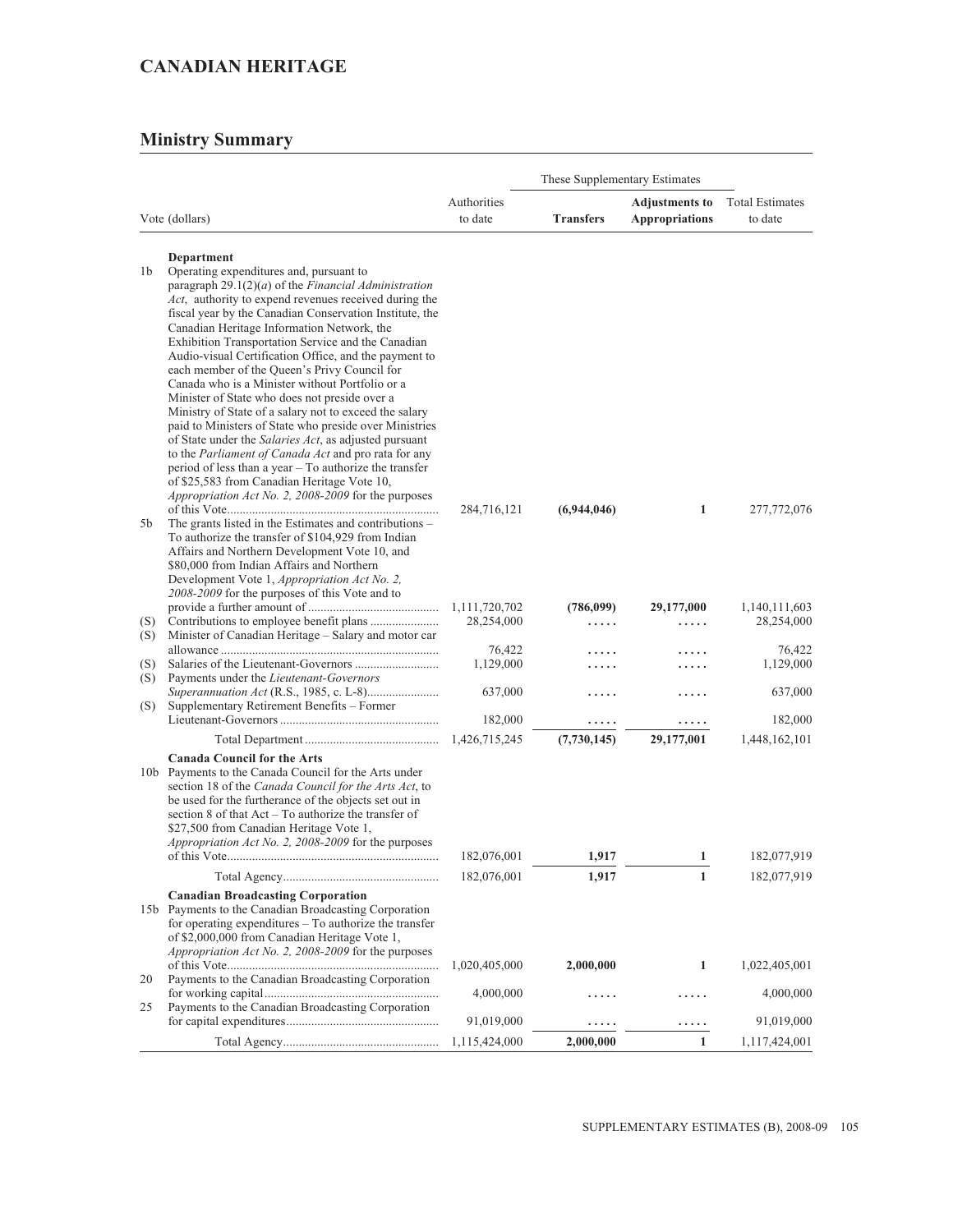### **Ministry Summary**

|     |                                                                                                                                                                                                                                                                                                                                                                                                                                                                                                                                                          |                           | These Supplementary Estimates |                                                |                                   |
|-----|----------------------------------------------------------------------------------------------------------------------------------------------------------------------------------------------------------------------------------------------------------------------------------------------------------------------------------------------------------------------------------------------------------------------------------------------------------------------------------------------------------------------------------------------------------|---------------------------|-------------------------------|------------------------------------------------|-----------------------------------|
|     | Vote (dollars)                                                                                                                                                                                                                                                                                                                                                                                                                                                                                                                                           | Authorities<br>to date    | <b>Transfers</b>              | <b>Adjustments to</b><br><b>Appropriations</b> | <b>Total Estimates</b><br>to date |
|     | <b>Canadian Museum for Human Rights</b><br>27b Payments to the Canadian Museum for Human Rights                                                                                                                                                                                                                                                                                                                                                                                                                                                          |                           |                               |                                                |                                   |
|     |                                                                                                                                                                                                                                                                                                                                                                                                                                                                                                                                                          |                           | .                             | 5,000,000                                      | 5,000,000                         |
|     |                                                                                                                                                                                                                                                                                                                                                                                                                                                                                                                                                          |                           | .                             | 5,000,000                                      | 5,000,000                         |
|     | <b>Canadian Museum of Civilization</b><br>30b Payments to the Canadian Museum of Civilization for<br>operating and capital expenditures – To authorize the<br>transfer of \$2,093,093 from Canadian Heritage<br>Vote 1, Appropriation Act No. 2, 2008-2009 for the<br>purposes of this Vote and to provide a further amount                                                                                                                                                                                                                              |                           |                               |                                                |                                   |
|     |                                                                                                                                                                                                                                                                                                                                                                                                                                                                                                                                                          | 61,429,000                | 2,093,093                     | 3,600,000                                      | 67,122,093                        |
|     |                                                                                                                                                                                                                                                                                                                                                                                                                                                                                                                                                          | 61,429,000                | 2,093,093                     | 3,600,000                                      | 67,122,093                        |
|     | <b>Canadian Museum of Nature</b><br>35b Payments to the Canadian Museum of Nature for                                                                                                                                                                                                                                                                                                                                                                                                                                                                    |                           |                               |                                                | 62,216,000                        |
|     |                                                                                                                                                                                                                                                                                                                                                                                                                                                                                                                                                          | 59,176,000<br>59,176,000  | .                             | 3,040,000<br>3,040,000                         | 62,216,000                        |
| (S) | <b>Canadian Radio-television and</b><br><b>Telecommunications Commission</b><br>40a Program expenditures and, pursuant to<br>paragraph $29.1(2)(a)$ of the <i>Financial Administration</i><br>Act, authority to expend revenues received during the<br>fiscal year pursuant to the Telecommunications Fee<br>Regulations, 1995, Broadcasting Licence Fee<br>Regulations, 1997, and other activities related to the<br>conduct of its operations, up to amounts approved by                                                                               | 10, 117, 294<br>5,466,000 |                               |                                                | 10, 117, 294<br>5,466,000         |
|     |                                                                                                                                                                                                                                                                                                                                                                                                                                                                                                                                                          | 15,583,294                | .                             | .                                              | 15,583,294                        |
| (S) | Library and Archives of Canada<br>45b Program expenditures, the grants listed in the<br>Estimates and contributions and pursuant to<br>paragraph $29.1(2)(a)$ of the <i>Financial Administration</i><br>Act, authority to expend revenues received to offset<br>related expenditures incurred in the fiscal year arising<br>from access to and reproduction of materials from the<br>collection – To authorize the transfer of $$2,129,036$<br>from Canadian Heritage Vote 1, Appropriation Act<br>No. 2, 2008-2009 for the purposes of this Vote and to | 149,417,597<br>11,853,000 | 2,129,036<br>.                | 600,000<br>.                                   | 152,146,633<br>11,853,000         |
|     |                                                                                                                                                                                                                                                                                                                                                                                                                                                                                                                                                          | 161,270,597               | 2,129,036                     | 600,000                                        | 163,999,633                       |
|     | <b>National Arts Centre Corporation</b><br>50b Payments to the National Arts Centre Corporation -<br>To authorize the transfer of \$450,000 from Canadian<br>Heritage Vote 1, and \$250,000 from Western<br>Economic Diversification Vote 5, Appropriation Act<br><i>No. 2, 2008-2009</i> for the purposes of this Vote                                                                                                                                                                                                                                  | 49,745,641                | 700,000                       | 1                                              | 50,445,642                        |
|     |                                                                                                                                                                                                                                                                                                                                                                                                                                                                                                                                                          | 49,745,641                | 700,000                       | $\mathbf{1}$                                   | 50,445,642                        |
|     |                                                                                                                                                                                                                                                                                                                                                                                                                                                                                                                                                          |                           |                               |                                                |                                   |

Note: Order in Council P.C. 2008-1488 fixes August 10, 2008 as the day on which *An Act to amend the Museums Act and make consequential amendments to other Acts* comes into force and establish the new Canadian Museum for Human Rights.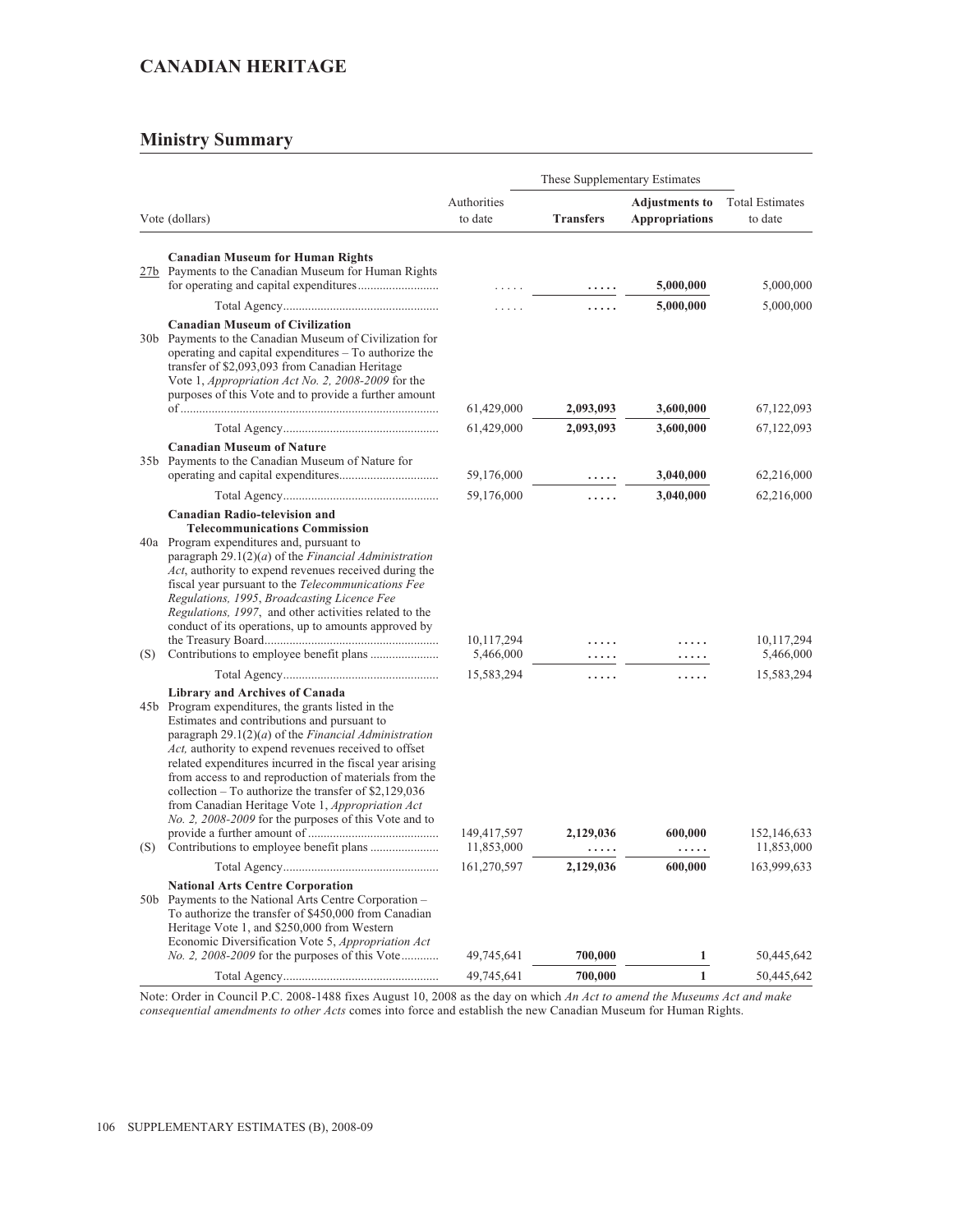## **Ministry Summary**

| These Supplementary Estimates |                                                                                                                                                                                                                                                                                      |                          |                  |                                                |                                   |
|-------------------------------|--------------------------------------------------------------------------------------------------------------------------------------------------------------------------------------------------------------------------------------------------------------------------------------|--------------------------|------------------|------------------------------------------------|-----------------------------------|
|                               | Vote (dollars)                                                                                                                                                                                                                                                                       | Authorities<br>to date   | <b>Transfers</b> | <b>Adjustments to</b><br><b>Appropriations</b> | <b>Total Estimates</b><br>to date |
|                               |                                                                                                                                                                                                                                                                                      |                          |                  |                                                |                                   |
|                               | <b>National Battlefields Commission</b>                                                                                                                                                                                                                                              | 8,360,539                |                  | 400,000                                        | 8,760,539                         |
| (S)                           | Contributions to employee benefit plans                                                                                                                                                                                                                                              | 374,000                  | .                | .                                              | 374,000                           |
| (S)                           | Expenditures pursuant to paragraph $29.1(1)$ of the                                                                                                                                                                                                                                  | 1,600,000                | .                | .                                              | 1,600,000                         |
|                               |                                                                                                                                                                                                                                                                                      | 10,334,539               | .                | 400,000                                        | 10,734,539                        |
|                               | <b>National Film Board</b><br>60a Program expenditures, the grants listed in the                                                                                                                                                                                                     | 66,110,943               |                  | .                                              | 66,110,943                        |
| (S)                           |                                                                                                                                                                                                                                                                                      |                          | .                | .                                              |                                   |
|                               |                                                                                                                                                                                                                                                                                      | 66,110,943               | .                | .                                              | 66,110,943                        |
|                               | <b>National Gallery of Canada</b><br>65b Payments to the National Gallery of Canada for                                                                                                                                                                                              |                          |                  |                                                |                                   |
| 70                            | Payment to the National Gallery of Canada for the                                                                                                                                                                                                                                    | 45,268,000               | .                | 1,830,000                                      | 47,098,000                        |
|                               |                                                                                                                                                                                                                                                                                      | 8,000,000                | .                |                                                | 8,000,000                         |
|                               |                                                                                                                                                                                                                                                                                      | 53,268,000               | .                | 1,830,000                                      | 55,098,000                        |
|                               | <b>National Museum of Science and Technology</b><br>75b Payments to the National Museum of Science and                                                                                                                                                                               |                          |                  |                                                |                                   |
|                               | Technology for operating and capital expenditures                                                                                                                                                                                                                                    | 31,028,000               | .                | 2,730,000                                      | 33,758,000                        |
|                               |                                                                                                                                                                                                                                                                                      | 31,028,000               | .                | 2,730,000                                      | 33,758,000                        |
| (S)                           | 80b Program expenditures and, pursuant to<br>paragraph $29.1(2)(a)$ of the <i>Financial Administration</i><br>Act, authority to expend revenues received in a fiscal<br>year to offset expenditures incurred in that fiscal year<br>arising from the provision of assessment and     | 90,697,495<br>11,673,000 | .<br>.           | 1,248,792<br>.                                 | 91,946,287<br>11,673,000          |
|                               |                                                                                                                                                                                                                                                                                      | 102,370,495              | .                | 1,248,792                                      | 103,619,287                       |
|                               | <b>Public Service Labour Relations Board</b>                                                                                                                                                                                                                                         |                          |                  |                                                |                                   |
|                               |                                                                                                                                                                                                                                                                                      | 6,526,850                | .                | 5,401,410                                      | 11,928,260                        |
| (S)                           |                                                                                                                                                                                                                                                                                      | 760,000                  | .                |                                                | 760,000                           |
|                               |                                                                                                                                                                                                                                                                                      | 7,286,850                | .                | 5,401,410                                      | 12,688,260                        |
|                               | <b>Public Service Staffing Tribunal</b>                                                                                                                                                                                                                                              |                          |                  |                                                |                                   |
| 90                            |                                                                                                                                                                                                                                                                                      | 4,703,550                |                  |                                                | 4,703,550                         |
| (S)                           |                                                                                                                                                                                                                                                                                      | 487,000                  | .                | .                                              | 487,000                           |
|                               |                                                                                                                                                                                                                                                                                      | 5,190,550                | .                | .                                              | 5,190,550                         |
|                               | <b>Registry of the Public Servants Disclosure</b><br><b>Protection Tribunal</b>                                                                                                                                                                                                      |                          |                  |                                                |                                   |
| 95                            |                                                                                                                                                                                                                                                                                      | 1,726,180                |                  |                                                | 1,726,180                         |
| (S)                           |                                                                                                                                                                                                                                                                                      | 189,000                  |                  |                                                | 189,000                           |
|                               |                                                                                                                                                                                                                                                                                      | 1,915,180                | .                | .                                              | 1,915,180                         |
|                               | Status of Women – Office of the Co-ordinator<br>105b The grants listed in the Estimates and contributions –<br>To authorize the transfer of \$300,000 from Canadian<br>Heritage Vote 5, Appropriation Act No. 2, 2008-2009<br>for the purposes of this Vote and to provide a further | 8,903,295                |                  | .                                              | 8,903,295                         |
|                               |                                                                                                                                                                                                                                                                                      | 21,950,000               | 300,000          | 2,900,000                                      | 25,150,000                        |
| (S)                           | Contributions to employee benefit plans                                                                                                                                                                                                                                              | 1,012,000                | .                | .                                              | 1,012,000                         |
|                               |                                                                                                                                                                                                                                                                                      | 31,865,295               | 300,000          | 2,900,000                                      | 35,065,295                        |

<u> 1980 - Johann Barn, mars ann an t-Amhain Aonaich an t-Aonaich an t-Aonaich ann an t-Aonaich ann an t-Aonaich</u>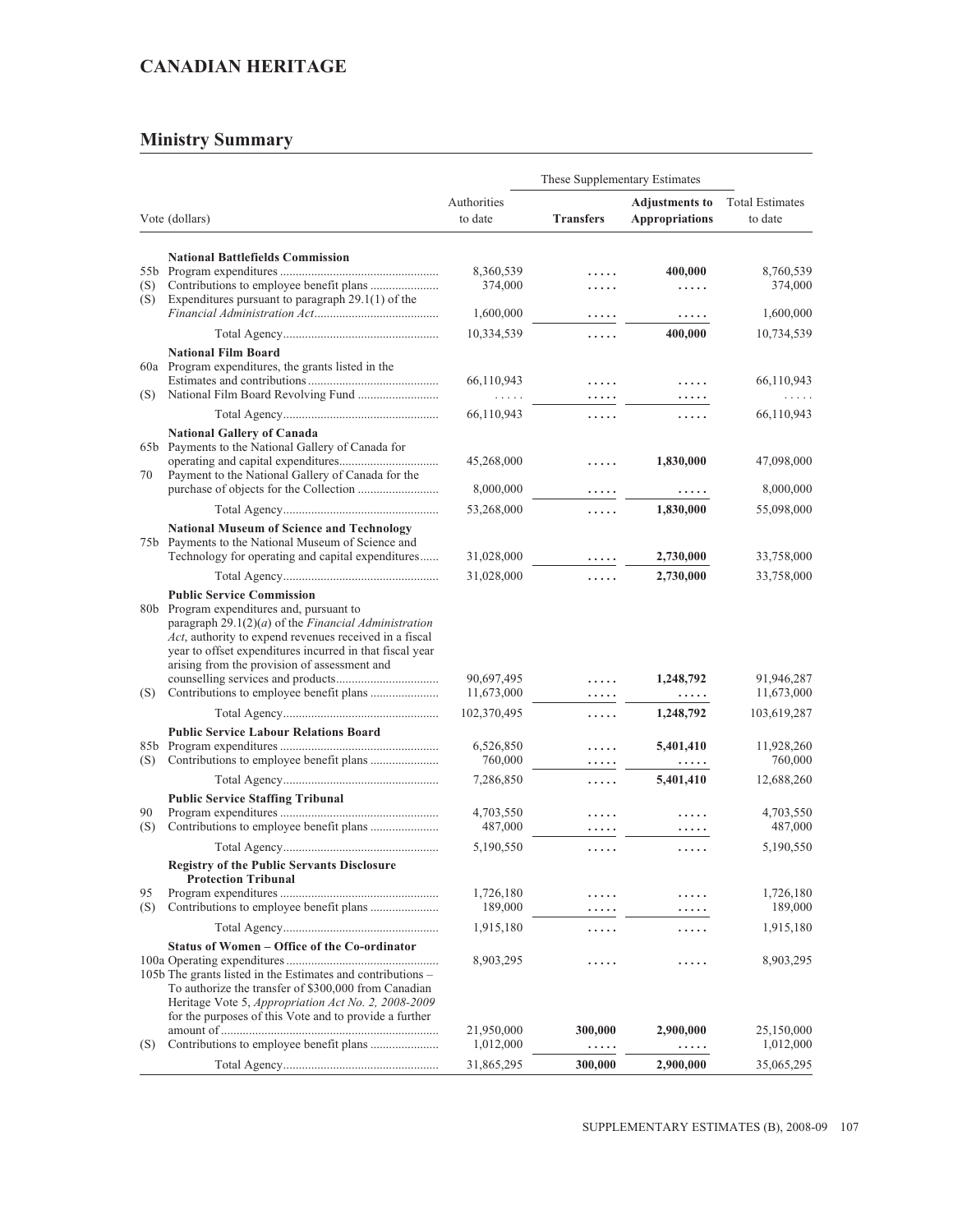## **Ministry Summary**

|                                                                                                                                                                                                                                         |                        | These Supplementary Estimates |                                         |                                   |
|-----------------------------------------------------------------------------------------------------------------------------------------------------------------------------------------------------------------------------------------|------------------------|-------------------------------|-----------------------------------------|-----------------------------------|
| Vote (dollars)                                                                                                                                                                                                                          | Authorities<br>to date | <b>Transfers</b>              | <b>Adjustments to</b><br>Appropriations | <b>Total Estimates</b><br>to date |
| Telefilm Canada<br>110b Payments to Telefilm Canada to be used for the<br>purposes set out in the Telefilm Canada $Act - To$<br>authorize the transfer of \$75,000 from Canadian<br>Heritage Vote 5, Appropriation Act No. 2, 2008-2009 | 107,722,001            | 75,000                        |                                         | 107,797,002                       |
|                                                                                                                                                                                                                                         | 107,722,001            | 75,000                        |                                         | 107,797,002                       |
|                                                                                                                                                                                                                                         | 3,488,511,631          | (431,099)                     | 55,927,207                              | 3,544,007,739                     |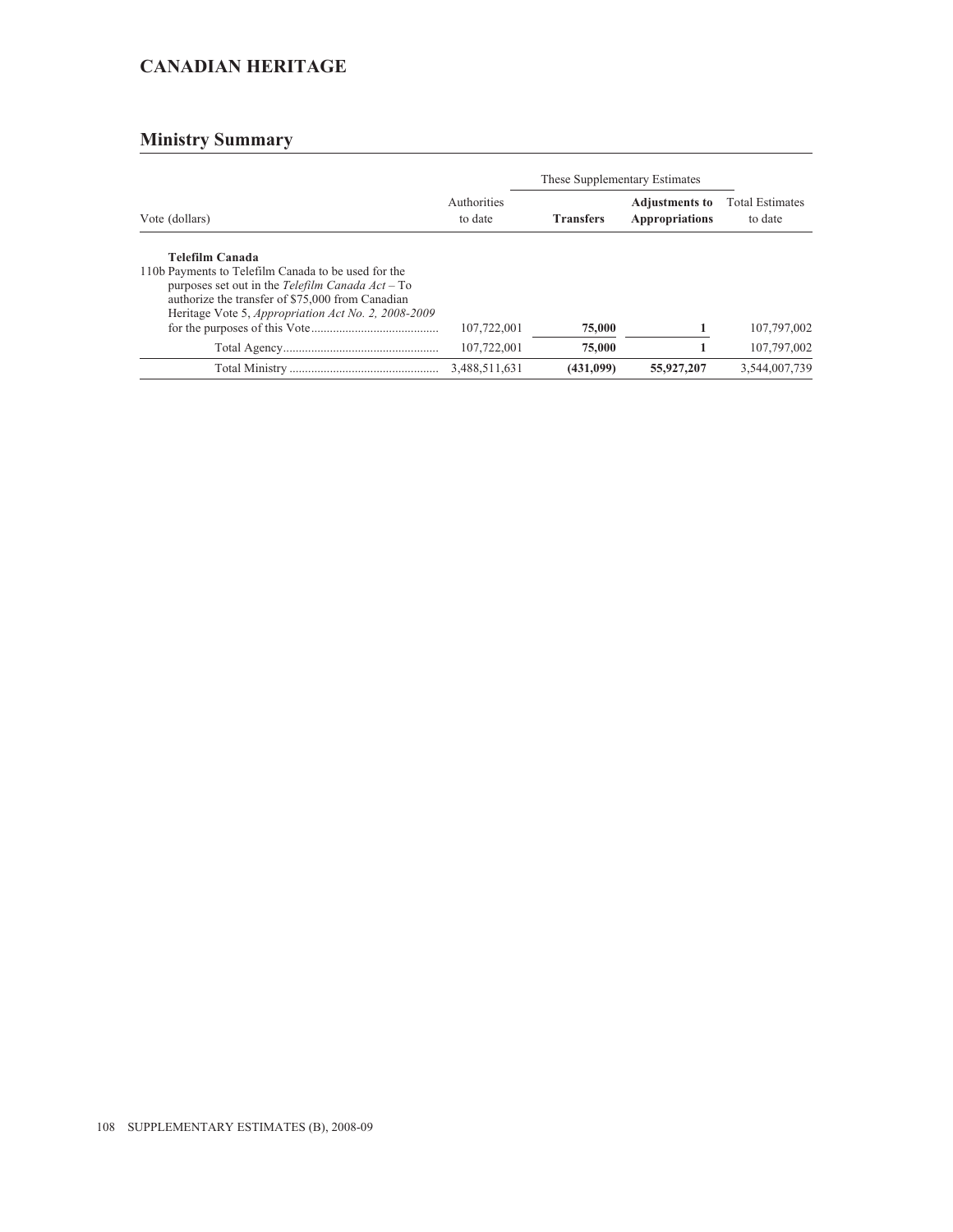### **Department**

### **Explanation of Requirements (thousands of dollars)**

Canadian Heritage requests funds for the following items:

| <b>Voted Appropriations</b>                                                                                                                                              | Vote 1  | Vote 5 | Total    |
|--------------------------------------------------------------------------------------------------------------------------------------------------------------------------|---------|--------|----------|
| Funding to support the Opening Ceremony and capital costs related to sports and                                                                                          |         | 21,177 | 21,177   |
| Funding for the Sport Support Program to invest in the summer high performance                                                                                           |         | 8,000  | 8,000    |
| Funding to increase citizen participation in communities through arts and heritage<br>events and activities (Building Communities through Arts and Heritage)             | .       | 900    | 900      |
| Gross Voted Appropriations                                                                                                                                               | .       | 30,077 | 30,077   |
| <b>Funds Available</b>                                                                                                                                                   |         |        |          |
|                                                                                                                                                                          |         | 900    | 900      |
| <b>Total Voted Appropriations</b>                                                                                                                                        | .       | 29,177 | 29,177   |
| <b>Transfers</b>                                                                                                                                                         |         |        |          |
| Transfer from Indian Affairs and Northern Development – For the Programs and                                                                                             |         |        |          |
| Transfer from Indian Affairs and Northern Development – To promote public                                                                                                |         | 105    | 105      |
| awareness and community participation in National Aboriginal Day events                                                                                                  |         | 80     | 80       |
| Transfer from the Canada Council for the Arts - To share expenses for statistical                                                                                        | 26      |        | 26       |
| Transfer to the Canada Council for the Arts – For the 2008 update of the National                                                                                        |         |        |          |
| Compensation Study of Managerial and Administrative Personnel in                                                                                                         |         |        |          |
|                                                                                                                                                                          | (28)    | .      | (28)     |
| Transfer to Telefilm Canada - To support projects that give access to cultural                                                                                           |         | (75)   | (75)     |
| Transfer to Veteran Affairs - To support the Dominion Institute's Memory Project                                                                                         |         |        |          |
|                                                                                                                                                                          | .       | (100)  | (100)    |
| Transfer to Parks Canada Agency – For the National Historical Recognition Program                                                                                        |         |        |          |
|                                                                                                                                                                          | (270)   | .      | (270)    |
| Transfer to Social Sciences and Humanities Research Council – For research to                                                                                            |         |        |          |
|                                                                                                                                                                          |         | (298)  | (298)    |
| Transfer to Status of Women - Office of the Co-ordinator (\$300), Parks Canada                                                                                           |         |        |          |
| Agency (\$122) and Fisheries and Oceans ( $\$77$ ) – For the development of Official                                                                                     |         |        |          |
| Language Minority Communities (Interdepartmental Partnership with the Official                                                                                           |         |        |          |
|                                                                                                                                                                          |         | (499)  | (499)    |
| Transfer to Library and Archives of Canada (\$2,129), the Canadian Museum of                                                                                             |         |        |          |
| Civilization (\$2,093), the Canadian Broadcasting Corporation (\$2,000), and the<br>National Arts Centre Corporation $(\$450)$ – In support of activities to advance the |         |        |          |
| creation of cultural content on-line and other digitization projects (Canadian                                                                                           |         |        |          |
|                                                                                                                                                                          | (6,672) | .      | (6,672)  |
| <b>Total Transfers</b>                                                                                                                                                   | (6,944) | (787)  | (7, 731) |
| <b>These Supplementary Estimates</b>                                                                                                                                     | (6,944) | 28,390 | 21,446   |
|                                                                                                                                                                          |         |        |          |

### **Explanation of Funds Available (dollars)**

**Vote 5**: \$900,000 in total authorities is available within the Vote due to reduced contribution requirements as a result of the higher than anticipated demand for grants that increase citizen participation through arts and heritage events and activities.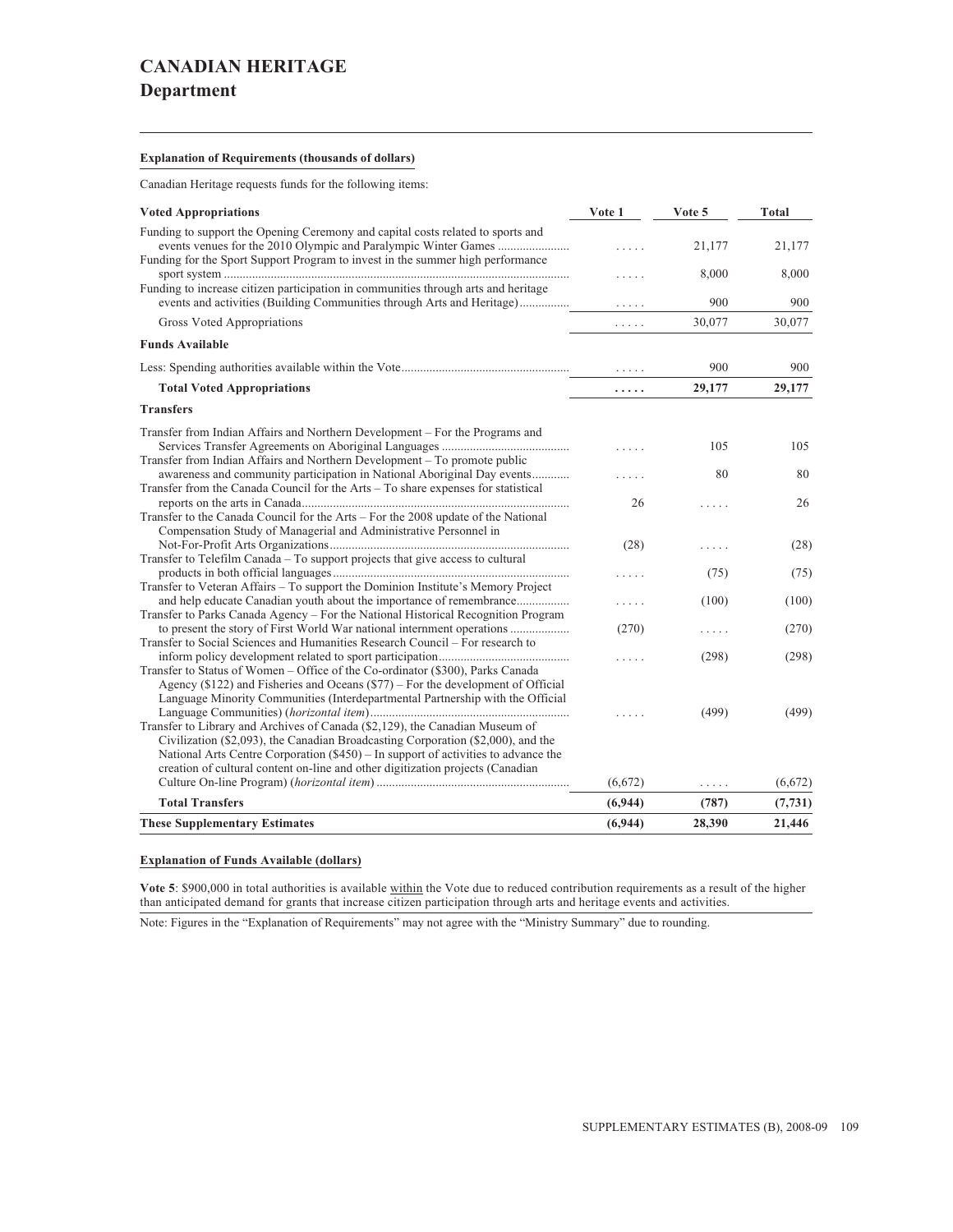## **Department**

| <b>Transfer Payments (dollars)</b>                                                                                                                                            | <b>Voted</b> | <b>Statutory</b> |
|-------------------------------------------------------------------------------------------------------------------------------------------------------------------------------|--------------|------------------|
| <b>Grants</b>                                                                                                                                                                 |              |                  |
| Grants in support of the Building Communities through Arts and Heritage Program                                                                                               | 900,000      | .                |
| <b>Total Gross Grants</b>                                                                                                                                                     | 900,000      |                  |
| <b>Contributions</b>                                                                                                                                                          |              |                  |
|                                                                                                                                                                               | 18,577,000   |                  |
| Contributions to non-profit organizations, Canadian institutions, individuals, the private<br>and public sectors and other levels of government for the purpose of furthering | 8,000,000    |                  |
|                                                                                                                                                                               | 2,600,000    |                  |
|                                                                                                                                                                               | 184,929      |                  |
| <b>Total Gross Contributions</b>                                                                                                                                              | 29,361,929   | .                |
| <b>Total Gross Transfer Payments</b>                                                                                                                                          | 30,261,929   | .                |
|                                                                                                                                                                               | 900,000      |                  |
|                                                                                                                                                                               | 971,028      |                  |
| <b>Net Transfer Payments</b>                                                                                                                                                  | 28,390,901   | .                |

### **Canada Council for the Arts**

### **Explanation of Requirements (thousands of dollars)**

Canada Council for the Arts requests funds for the following items:

| <b>Transfers</b>                                                                                           | Vote 10       |
|------------------------------------------------------------------------------------------------------------|---------------|
| Transfer from Canadian Heritage – For the 2008 update of the National Compensation Study of Managerial and | 28            |
|                                                                                                            | (26)          |
| <b>These Supplementary Estimates</b>                                                                       | $\mathcal{L}$ |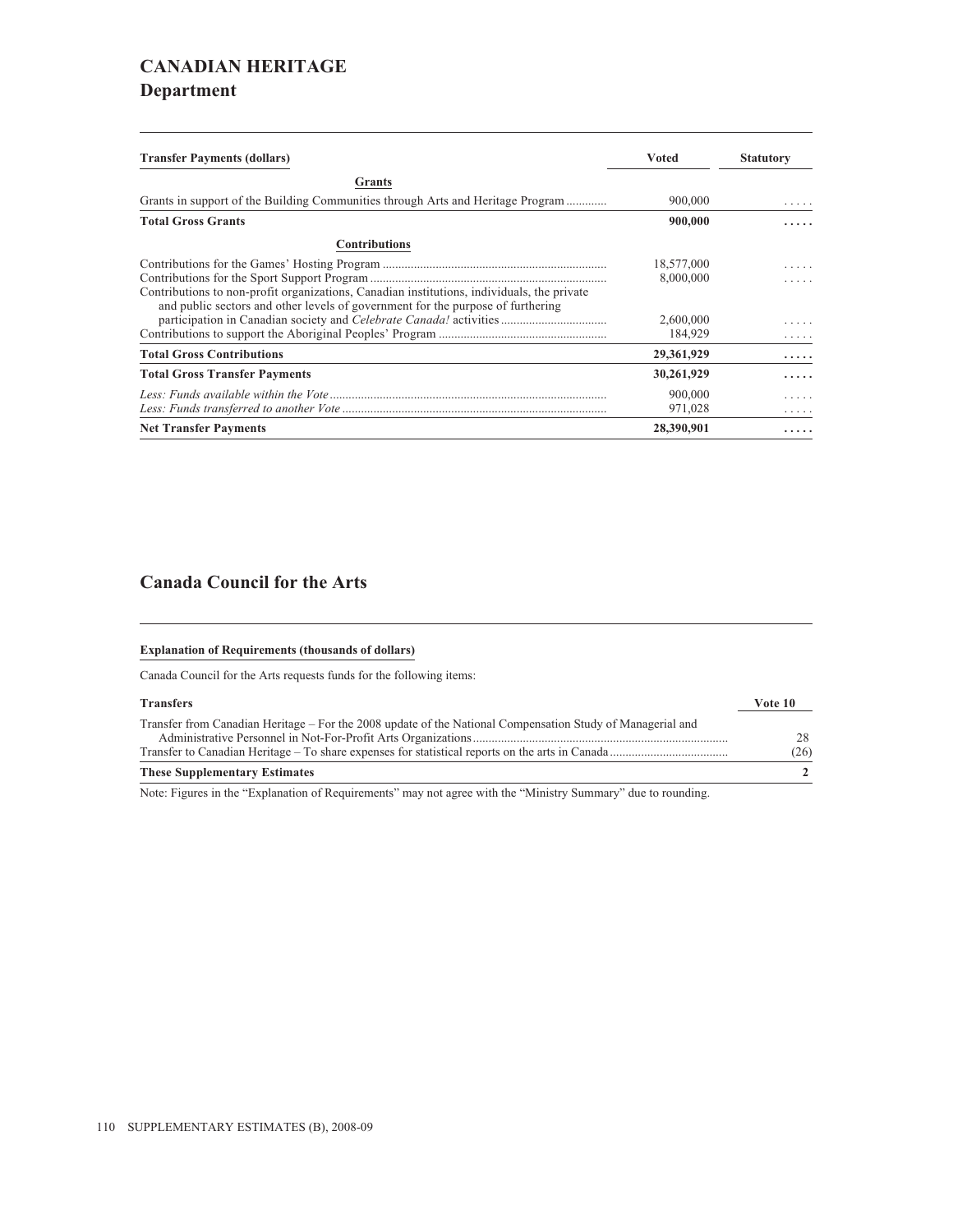## **CANADIAN HERITAGE Canadian Broadcasting Corporation**

#### **Explanation of Requirements (thousands of dollars)**

Canadian Broadcasting Corporation requests funds for the following items:

| Vote 15 |       |
|---------|-------|
|         |       |
|         | 2.000 |
|         |       |

Note: Figures in the "Explanation of Requirements" may not agree with the "Ministry Summary" due to rounding.

### **Canadian Museum for Human Rights**

| <b>Explanation of Requirements (thousands of dollars)</b> |
|-----------------------------------------------------------|
|-----------------------------------------------------------|

Canadian Museum for Human Rights requests funds for the following items:

| <b>Voted Appropriations</b> | Vote 27 |
|-----------------------------|---------|
|                             |         |

|                                                                                                               | 5,000 |
|---------------------------------------------------------------------------------------------------------------|-------|
| Note: Figures in the "Explanation of Requirements" may not agree with the "Ministry Summary" due to rounding. |       |

### **Canadian Museum of Civilization**

| <b>Explanation of Requirements (thousands of dollars)</b>                                                          |         |
|--------------------------------------------------------------------------------------------------------------------|---------|
| Canadian Museum of Civilization requests funds for the following items:                                            |         |
| <b>Voted Appropriations</b>                                                                                        | Vote 30 |
|                                                                                                                    | 3.600   |
| <b>Transfers</b>                                                                                                   |         |
| Transfer from Canadian Heritage – In support of activities to advance the creation of cultural content on-line and | 2,093   |
| <b>These Supplementary Estimates</b>                                                                               | 5,693   |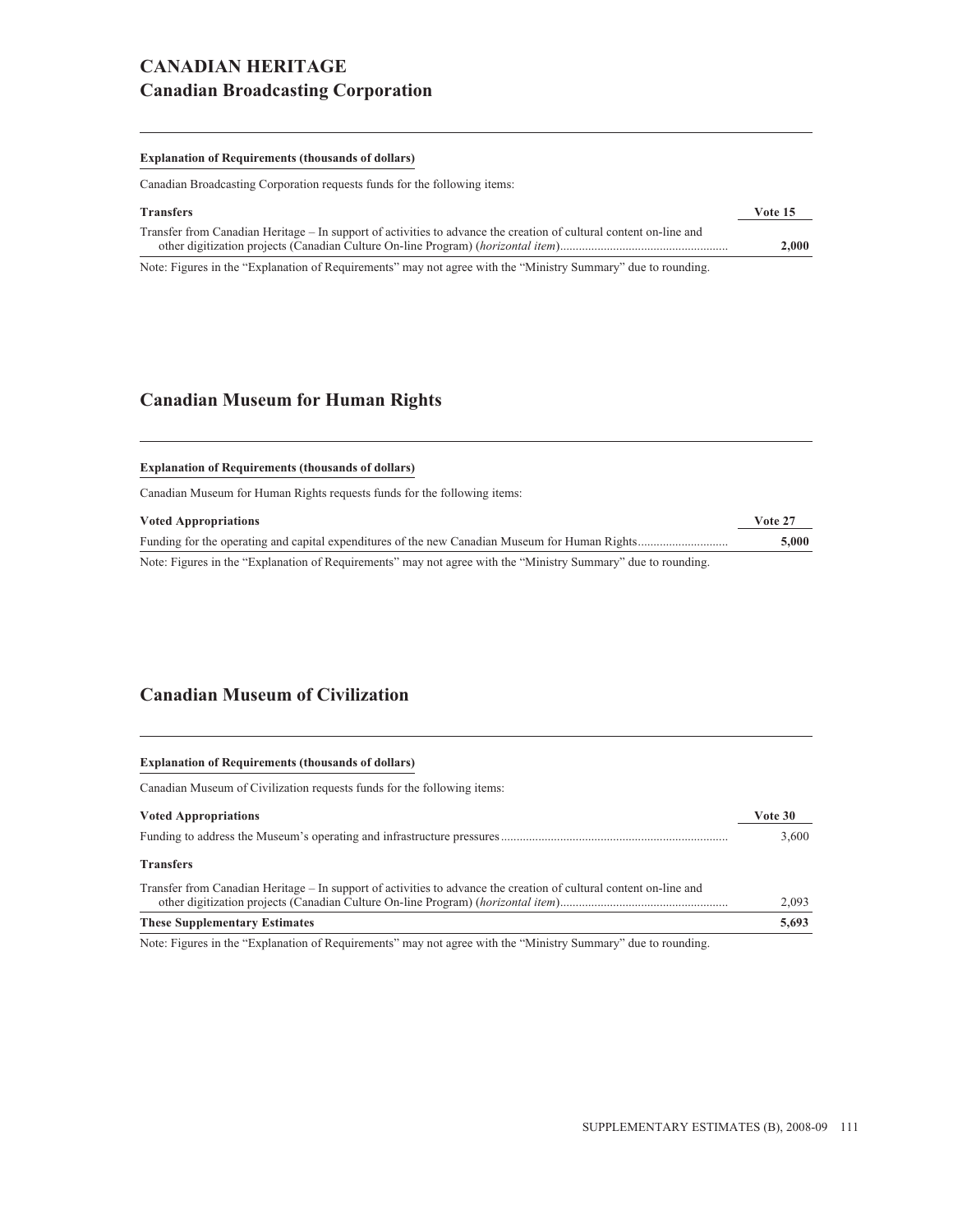# **CANADIAN HERITAGE Canadian Museum of Nature**

### **Explanation of Requirements (thousands of dollars)**

Canadian Museum of Nature requests funds for the following items:

| <b>Voted Appropriations</b>                                                                                 | Vote 35 |
|-------------------------------------------------------------------------------------------------------------|---------|
|                                                                                                             | 3.040   |
| Note: Figures in the "Evalenction of Dequirements" may not gave with the "Ministry Cummery" due to reunding |         |

Note: Figures in the "Explanation of Requirements" may not agree with the "Ministry Summary" due to rounding.

### **Library and Archives of Canada**

### **Explanation of Requirements (thousands of dollars)**

Library and Archives of Canada requests funds for the following items:

| <b>Voted Appropriations</b>                                                                                                                                                                                                                                                                                                                        | Vote 45        |
|----------------------------------------------------------------------------------------------------------------------------------------------------------------------------------------------------------------------------------------------------------------------------------------------------------------------------------------------------|----------------|
| Funding to retain the services of consultants for the delivery of specific initiatives, such as AMICAN, a project to<br>replace obsolete systems and provide management capacity for digital publications and government digital<br>Funding to compensate for currency fluctuations affecting payments to the International Standard Serial Number | 600            |
| Network                                                                                                                                                                                                                                                                                                                                            | $\overline{4}$ |
| Gross Voted Appropriations                                                                                                                                                                                                                                                                                                                         | 604            |
| <b>Funds Available</b>                                                                                                                                                                                                                                                                                                                             |                |
|                                                                                                                                                                                                                                                                                                                                                    | 4              |
| <b>Total Voted Appropriations</b>                                                                                                                                                                                                                                                                                                                  | 600            |
| <b>Transfers</b>                                                                                                                                                                                                                                                                                                                                   |                |
| Transfer from Canadian Heritage – In support of activities to advance the creation of cultural content on-line and                                                                                                                                                                                                                                 | 2,129          |
| <b>These Supplementary Estimates</b>                                                                                                                                                                                                                                                                                                               | 2.729          |

### **Explanation of Funds Available (dollars)**

**Vote 45**: \$3,894 in total authorities is available within the Vote due to an internal reallocation of resources to address currency fluctuations affecting payments to the International Standard Serial Number Network.

| <b>Transfer Payments (dollars)</b>                                                                                                                                      | <b>Voted</b> | <b>Statutory</b> |  |
|-------------------------------------------------------------------------------------------------------------------------------------------------------------------------|--------------|------------------|--|
| <b>Grants</b>                                                                                                                                                           |              |                  |  |
| International Standard Serial Number                                                                                                                                    | 3,894        | .                |  |
| <b>Contributions</b>                                                                                                                                                    |              |                  |  |
| Canadian archival community in support of archival projects leading to the development of<br>a national network of Canadian archives, holdings, activities and services | 1,020,241    | .                |  |
| <b>Total Gross Transfer Payments</b>                                                                                                                                    | 1,024,135    | .                |  |
|                                                                                                                                                                         | 3,894        | .                |  |
| <b>Net Transfer Payments</b>                                                                                                                                            | 1.020.241    | .                |  |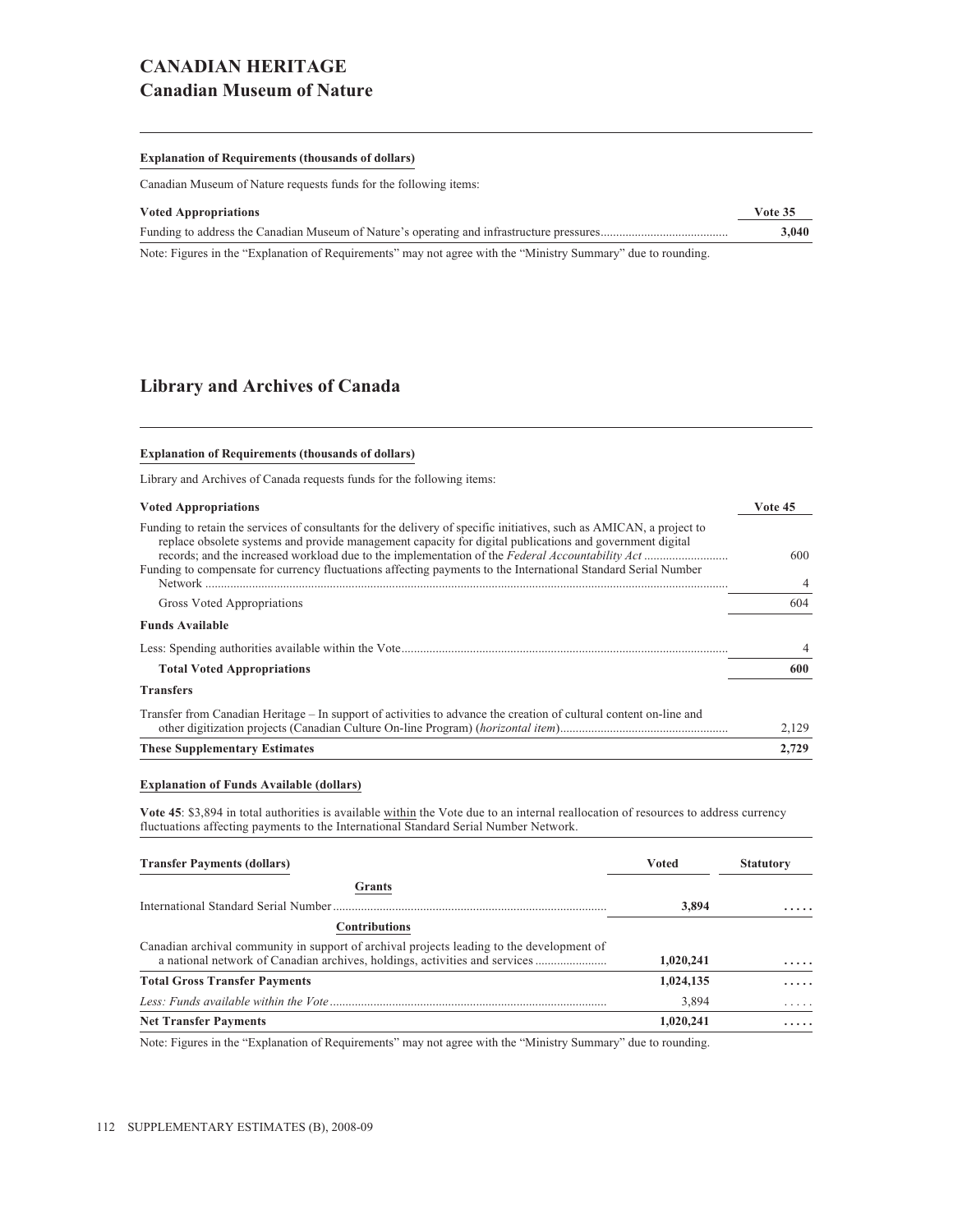# **CANADIAN HERITAGE National Arts Centre Corporation**

### **Explanation of Requirements (thousands of dollars)**

National Arts Centre Corporation requests funds for the following items:

| <b>Transfers</b>                                                                                                                                                                                                                                                                                                                                 | Vote 50 |
|--------------------------------------------------------------------------------------------------------------------------------------------------------------------------------------------------------------------------------------------------------------------------------------------------------------------------------------------------|---------|
| Transfer from Canadian Heritage – In support of activities to advance the creation of cultural content on-line and<br>Transfer from Western Economic Diversification – For the development of the BC Scene Festival in Ottawa, which<br>will showcase the British Columbia arts community, build new export opportunities and encourage cultural | 450     |
| tourism.                                                                                                                                                                                                                                                                                                                                         | 250     |
| <b>These Supplementary Estimates</b>                                                                                                                                                                                                                                                                                                             | 700     |

Note: Figures in the "Explanation of Requirements" may not agree with the "Ministry Summary" due to rounding.

### **National Battlefields Commission**

### **Explanation of Requirements (thousands of dollars)**

National Battlefields Commission requests funds for the following items:

| <b>Voted Appropriations</b>                                                                                   | Vote 55 |
|---------------------------------------------------------------------------------------------------------------|---------|
| Funding for the payment made following an adverse judgement against the National Battlefields Commission      | 400     |
| Note: Figures in the "Explanation of Requirements" may not agree with the "Ministry Summary" due to rounding. |         |

### **National Gallery of Canada**

### **Explanation of Requirements (thousands of dollars)**

National Gallery of Canada requests funds for the following items:

| <b>Voted Appropriations</b>                                                                                   | Vote 65 |
|---------------------------------------------------------------------------------------------------------------|---------|
|                                                                                                               | 1.830   |
| Note: Figures in the "Explanation of Requirements" may not agree with the "Ministry Summary" due to rounding. |         |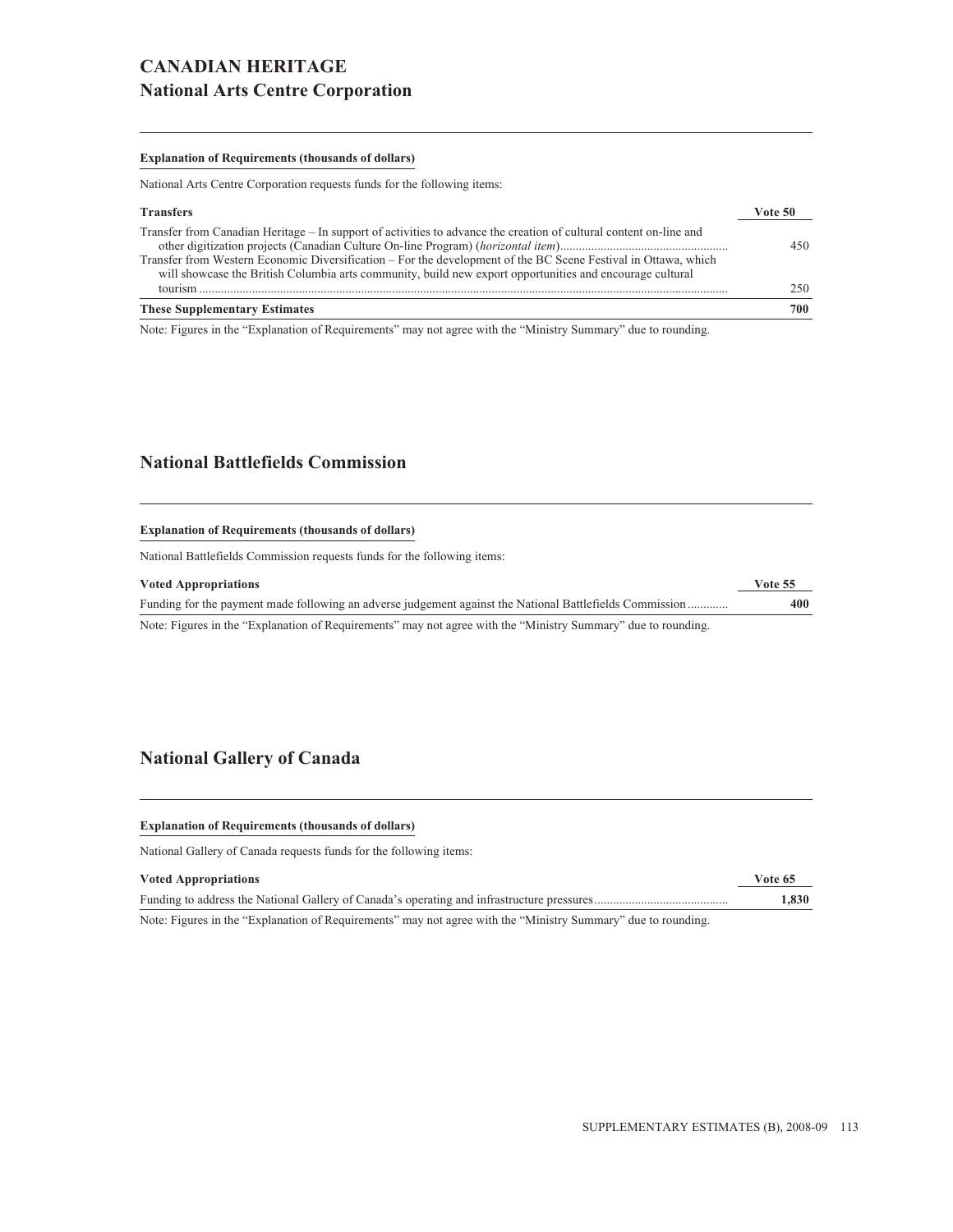# **CANADIAN HERITAGE**

### **National Museum of Science and Technology**

#### **Explanation of Requirements (thousands of dollars)**

National Museum of Science and Technology requests funds for the following items:

| <b>Voted Appropriations</b>                                                                                   | Vote 75 |
|---------------------------------------------------------------------------------------------------------------|---------|
|                                                                                                               | 2.730   |
| Note: Figures in the "Explanation of Requirements" may not agree with the "Ministry Summary" due to rounding. |         |

### **Public Service Commission**

# **Explanation of Requirements (thousands of dollars)** Public Service Commission requests funds for the following items: **Voted Appropriations Vote 80** Funding for activities that are essential to the continued implementation of the *Public Service Modernization Act* ........ **1,249** Note: Figures in the "Explanation of Requirements" may not agree with the "Ministry Summary" due to rounding.

### **Public Service Labour Relations Board**

# **Explanation of Requirements (thousands of dollars)** Public Service Labour Relations Board requests funds for the following items: **Voted Appropriations Vote 85** Funding to carry out the Public Service Labour Relations Board's expanded mandate under the *Public Service Labour Relations Act*\* .................................................................................................................................................. **5,401**

Note: Figures in the "Explanation of Requirements" may not agree with the "Ministry Summary" due to rounding.

\* Access to Treasury Board Contingencies Vote was approved to provide temporary funding for this item in the amount of \$1,450,000. A summary of Treasury Board Contingencies Vote items can be found at the front of this document.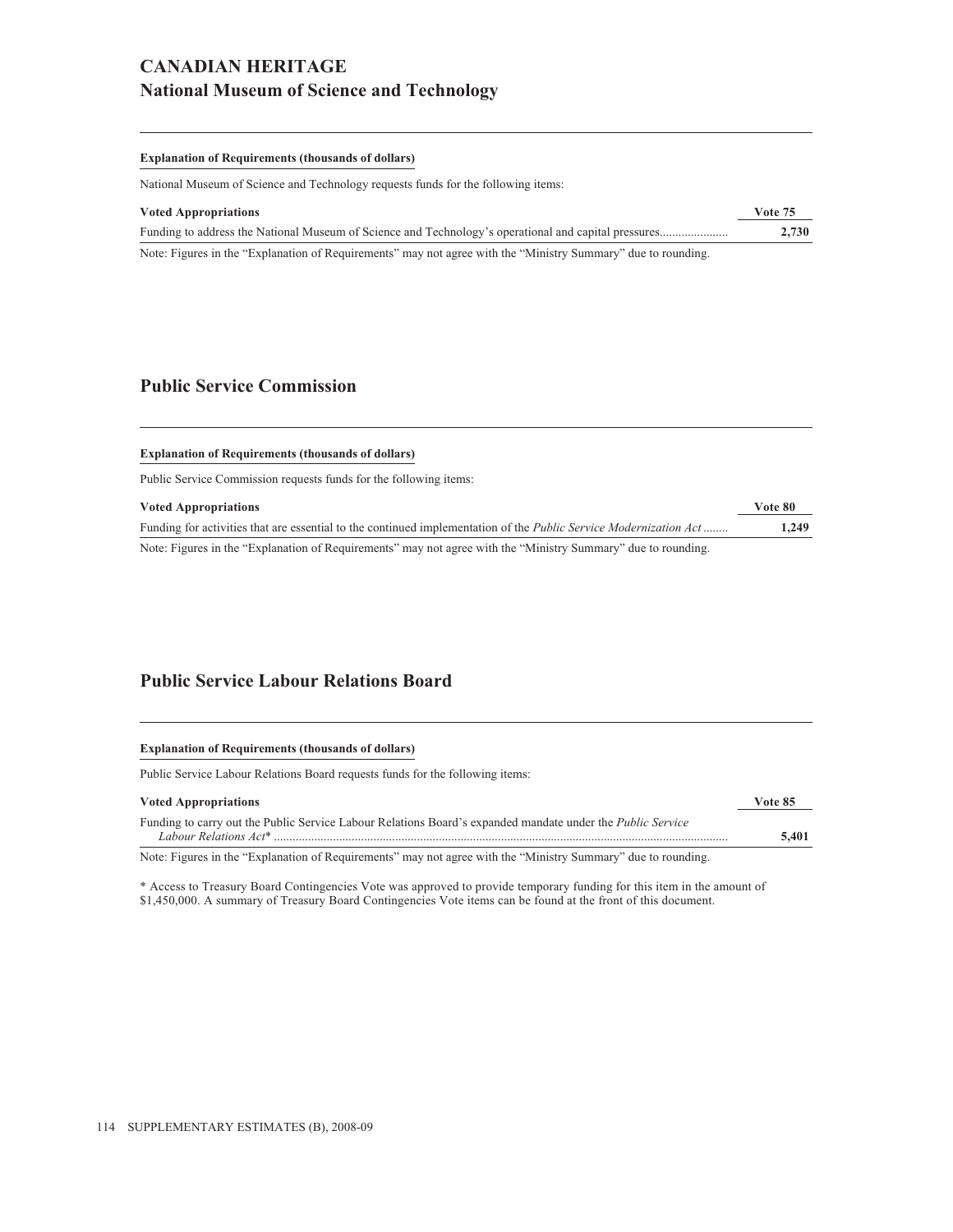# **CANADIAN HERITAGE Status of Women – Office of the Co-ordinator**

### **Explanation of Requirements (thousands of dollars)**

Status of Women – Office of the Co-ordinator requests funds for the following items:

| <b>Voted Appropriations</b>                                                                                                                                                                                                    |              | <b>Vote 105</b>  |
|--------------------------------------------------------------------------------------------------------------------------------------------------------------------------------------------------------------------------------|--------------|------------------|
| Funding for the Women's Partnership Fund to build partnerships with eligible non-governmental recipients and<br>Funding for the Women's Community Fund to address the economic, social and cultural situation of women through |              | 1,900<br>1,000   |
| <b>Total Voted Appropriations</b>                                                                                                                                                                                              |              | 2,900            |
| <b>Transfers</b>                                                                                                                                                                                                               |              |                  |
| Transfer from Canadian Heritage – For the development of Official Language Minority Communities                                                                                                                                |              | 300              |
| <b>These Supplementary Estimates</b>                                                                                                                                                                                           |              | 3,200            |
| <b>Transfer Payments (dollars)</b>                                                                                                                                                                                             | <b>Voted</b> | <b>Statutory</b> |
| Grants                                                                                                                                                                                                                         |              |                  |
| Women's Program – Grants to women's and other voluntary organizations for the purpose                                                                                                                                          | 1,300,000    |                  |
| <b>Contributions</b>                                                                                                                                                                                                           |              |                  |
| Women's Program – Contributions to women's and other voluntary organizations for the                                                                                                                                           | 1,900,000    |                  |
| <b>Total Transfer Payments</b>                                                                                                                                                                                                 | 3,200,000    |                  |

Note: Figures in the "Explanation of Requirements" may not agree with the "Ministry Summary" due to rounding.

### **Telefilm Canada**

### **Explanation of Requirements (thousands of dollars)**

Telefilm Canada requests funds for the following items:

| <b>Transfers</b>                                                                                                       | <b>Vote 110</b> |
|------------------------------------------------------------------------------------------------------------------------|-----------------|
| Transfer from Canadian Heritage – To support projects that give access to cultural products in both official languages |                 |
| Nicker Pierre en der GP----Louisier of Dominion (19) meer ook een eerste klog GNI-louis Grommer 9) daar kennematien    |                 |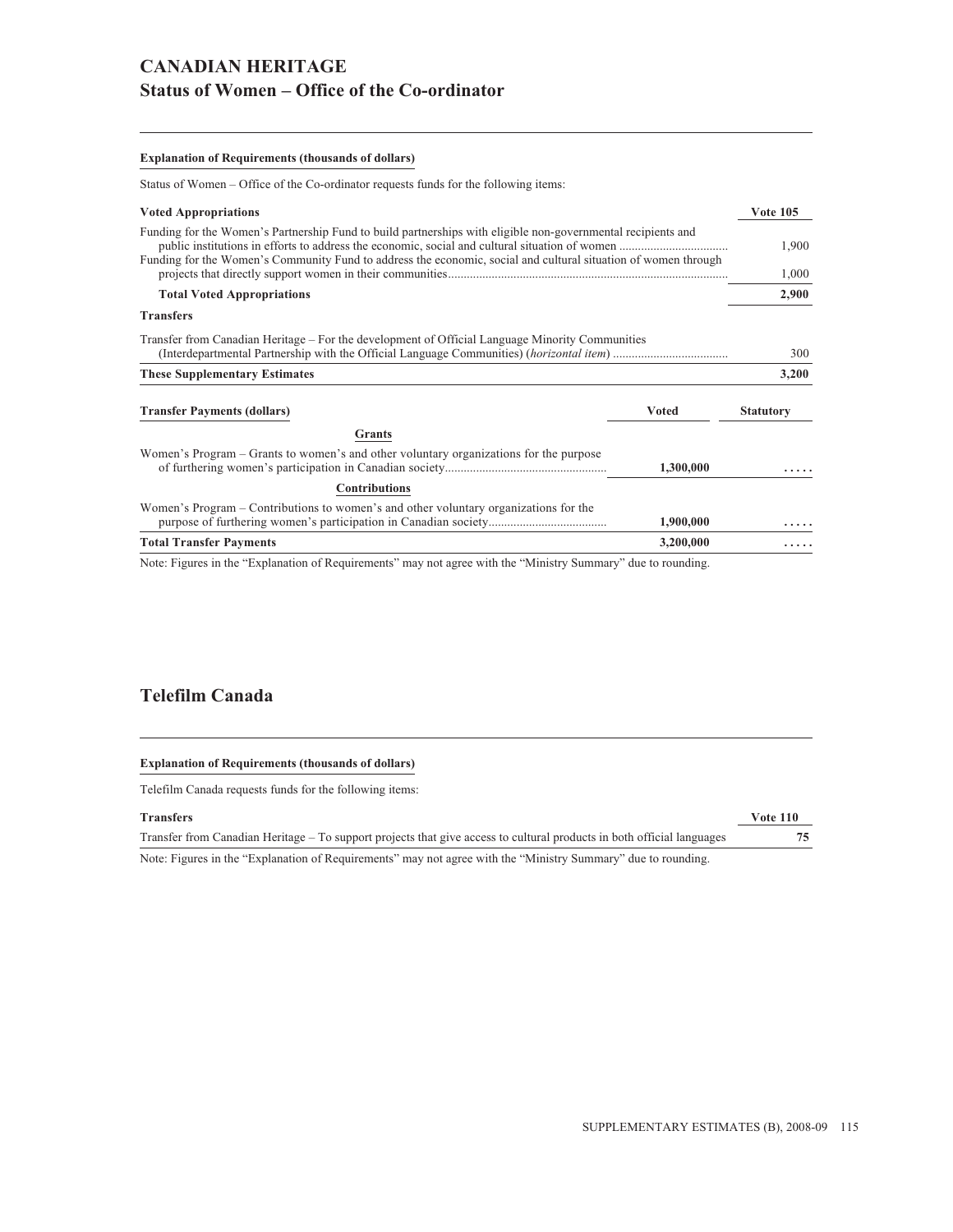# **CITIZENSHIP AND IMMIGRATION**

|                  |                                                                                                                                                                                                                                                                                                                                                                                                                                                                                                                                                                                                                              |                           |                  | These Supplementary Estimates                  |                                   |
|------------------|------------------------------------------------------------------------------------------------------------------------------------------------------------------------------------------------------------------------------------------------------------------------------------------------------------------------------------------------------------------------------------------------------------------------------------------------------------------------------------------------------------------------------------------------------------------------------------------------------------------------------|---------------------------|------------------|------------------------------------------------|-----------------------------------|
|                  | Vote (dollars)                                                                                                                                                                                                                                                                                                                                                                                                                                                                                                                                                                                                               | Authorities<br>to date    | <b>Transfers</b> | <b>Adjustments to</b><br><b>Appropriations</b> | <b>Total Estimates</b><br>to date |
|                  | Department                                                                                                                                                                                                                                                                                                                                                                                                                                                                                                                                                                                                                   |                           |                  |                                                |                                   |
| 1 <sub>b</sub>   | Operating expenditures and the payment to each<br>member of the Queen's Privy Council for Canada<br>who is a Minister without Portfolio or a Minister of<br>State who does not preside over a Ministry of State of<br>a salary not to exceed the salary paid to Ministers of<br>State who preside over Ministries of State under the<br>Salaries Act, as adjusted pursuant to the Parliament of<br>Canada Act and pro rata for any period of less than a<br>year – To authorize the transfer of $$3,000,000$ from<br>Citizenship and Immigration Vote 5, Appropriation<br>Act No. 2, 2008-2009 for the purposes of this Vote | 422,905,420               | 3,000,000        | 22,170,811                                     | 448,076,231                       |
| 5b<br>(S)<br>(S) | The grants listed in the Estimates and contributions<br>Minister of Citizenship and Immigration – Salary and                                                                                                                                                                                                                                                                                                                                                                                                                                                                                                                 | 884,648,355<br>38,621,001 | (3,000,000)<br>. |                                                | 881,648,355<br>38,621,001         |
|                  |                                                                                                                                                                                                                                                                                                                                                                                                                                                                                                                                                                                                                              | 76,422                    |                  |                                                | 76,422                            |
|                  |                                                                                                                                                                                                                                                                                                                                                                                                                                                                                                                                                                                                                              | 1,346,251,198             |                  | 22,170,811                                     | 1,368,422,009                     |
| (S)              | Loans to immigrants and refugees to facilitate the                                                                                                                                                                                                                                                                                                                                                                                                                                                                                                                                                                           |                           |                  |                                                |                                   |
|                  | arrival of newcomers pursuant to section 88 of the                                                                                                                                                                                                                                                                                                                                                                                                                                                                                                                                                                           |                           |                  |                                                |                                   |
|                  | Immigration and Refugee Protection Act (2001, c. 27)                                                                                                                                                                                                                                                                                                                                                                                                                                                                                                                                                                         | 1                         |                  |                                                | 1                                 |
|                  |                                                                                                                                                                                                                                                                                                                                                                                                                                                                                                                                                                                                                              | 1                         |                  |                                                | 1                                 |
|                  |                                                                                                                                                                                                                                                                                                                                                                                                                                                                                                                                                                                                                              | 1,346,251,199             |                  | 22,170,811                                     | 1,368,422,010                     |
|                  | <b>Immigration and Refugee Board of Canada</b>                                                                                                                                                                                                                                                                                                                                                                                                                                                                                                                                                                               |                           |                  |                                                |                                   |
| 10               |                                                                                                                                                                                                                                                                                                                                                                                                                                                                                                                                                                                                                              | 104,969,300               |                  |                                                | 104,969,300                       |
| (S)              |                                                                                                                                                                                                                                                                                                                                                                                                                                                                                                                                                                                                                              | 12,837,000                |                  |                                                | 12,837,000                        |
|                  |                                                                                                                                                                                                                                                                                                                                                                                                                                                                                                                                                                                                                              | 117,806,300               | .                | .                                              | 117,806,300                       |
|                  |                                                                                                                                                                                                                                                                                                                                                                                                                                                                                                                                                                                                                              | 1,464,057,499             | .                | 22,170,811                                     | 1,486,228,310                     |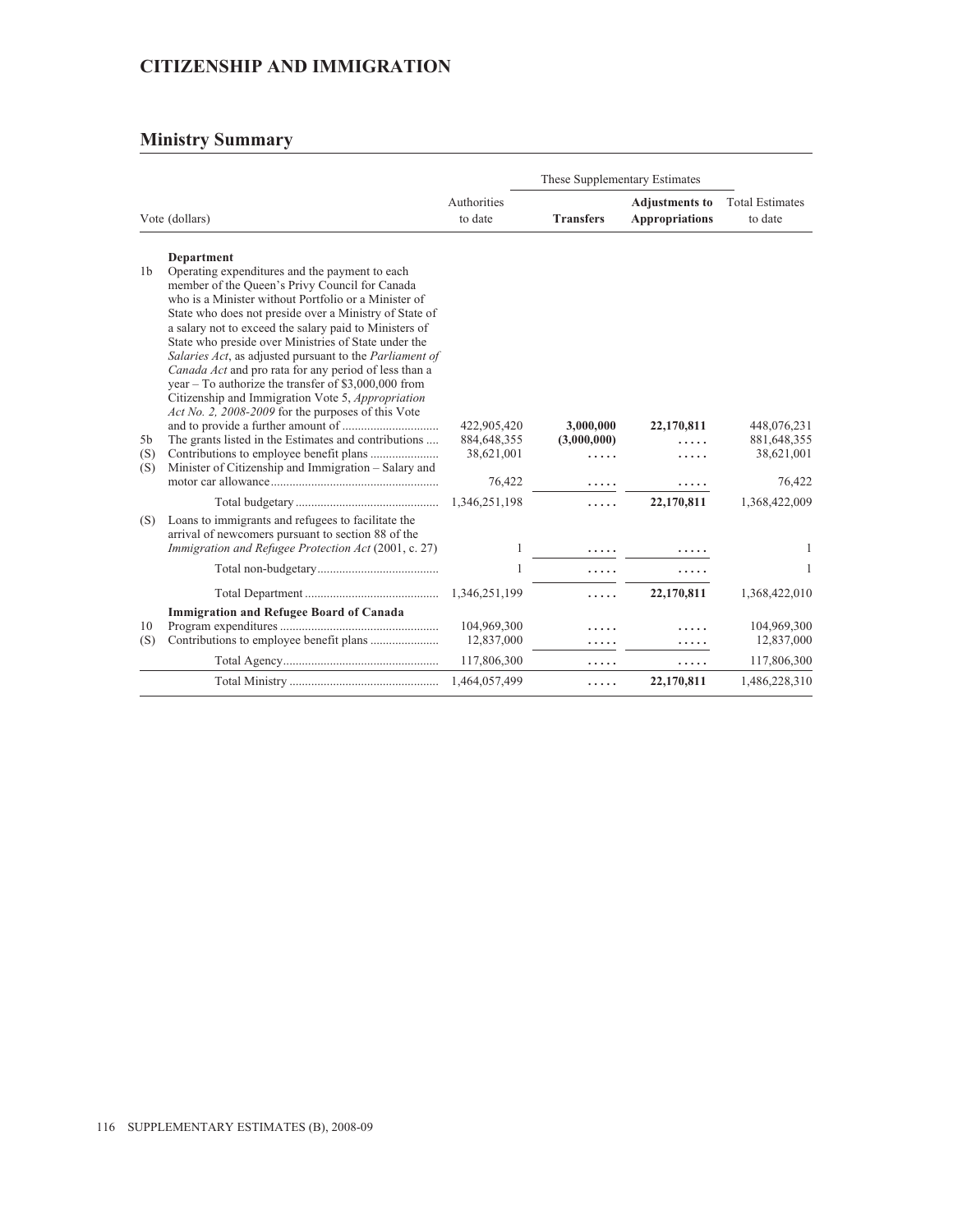# **CITIZENSHIP AND IMMIGRATION Department**

### **Explanation of Requirements (thousands of dollars)**

Citizenship and Immigration requests funds for the following items:

| <b>Voted Appropriations</b>                                                                                                                                                                                                         | Vote 1          | Vote 5  | Total           |
|-------------------------------------------------------------------------------------------------------------------------------------------------------------------------------------------------------------------------------------|-----------------|---------|-----------------|
| Funding to integrate case processing through information technology (Global Case<br>Funding related to government advertising programs ( <i>horizontal item</i> )                                                                   | 24,096<br>2,000 | .<br>.  | 24,096<br>2,000 |
| Gross Voted Appropriations                                                                                                                                                                                                          | 26,096          | .       | 26,096          |
| <b>Funds Available</b>                                                                                                                                                                                                              |                 |         |                 |
|                                                                                                                                                                                                                                     | 3,925           | .       | 3,925           |
| <b>Total Voted Appropriations</b>                                                                                                                                                                                                   | 22,171          | .       | 22,171          |
| <b>Transfers</b>                                                                                                                                                                                                                    |                 |         |                 |
| Internal reallocation of resources – To support policy and program development,<br>delivery and accountability requirements relating to settlement services and<br>language training under the Canada-Ontario Immigration Agreement | 3,000           | (3,000) | .               |
| <b>These Supplementary Estimates</b>                                                                                                                                                                                                | 25,171          | (3,000) | 22,171          |

### **Explanation of Funds Available (dollars)**

**Vote 1**: \$3,925,000 in total authorities is available within the Vote due to reduced requirements related to the removal of visa requirements for nationals of Hungary, Lithuania, Poland and Slovakia.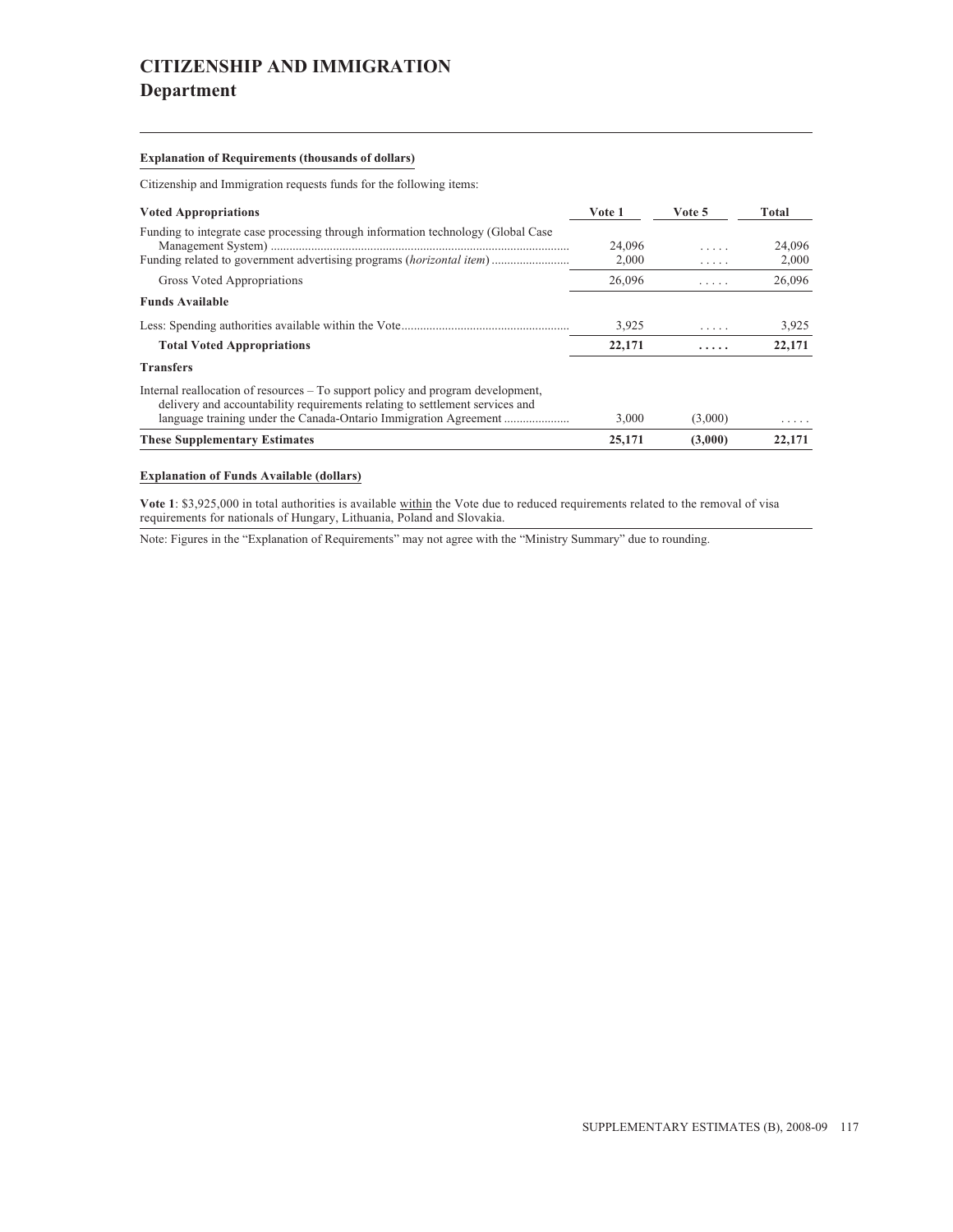# **ECONOMIC DEVELOPMENT AGENCY OF CANADA FOR THE REGIONS OF QUEBEC**

|                      |                                                                                                                                                                                                                                                                                                                                                                                                                                                                                                                  |                           | These Supplementary Estimates |                                         | <b>Total Estimates</b><br>to date |
|----------------------|------------------------------------------------------------------------------------------------------------------------------------------------------------------------------------------------------------------------------------------------------------------------------------------------------------------------------------------------------------------------------------------------------------------------------------------------------------------------------------------------------------------|---------------------------|-------------------------------|-----------------------------------------|-----------------------------------|
| Vote (dollars)       |                                                                                                                                                                                                                                                                                                                                                                                                                                                                                                                  | Authorities<br>to date    | <b>Transfers</b>              | <b>Adjustments to</b><br>Appropriations |                                   |
| 1 <sub>b</sub><br>5b | Operating expenditures and the payment to each<br>member of the Queen's Privy Council for Canada<br>who is a Minister without Portfolio or a Minister of<br>State who does not preside over a Ministry of State of<br>a salary not to exceed the salary paid to Ministers of<br>State who preside over Ministries of State under the<br>Salaries Act, as adjusted pursuant to the Parliament of<br>Canada Act and pro rata for any period of less than a<br>The grants listed in the Estimates and contributions | 46,302,415<br>238,259,000 | .<br>(825,000)                | 65,214<br>2,850,000                     | 46, 367, 629<br>240,284,000       |
| (S)                  |                                                                                                                                                                                                                                                                                                                                                                                                                                                                                                                  | 5,324,000                 | .                             | .                                       | 5,324,000                         |
|                      |                                                                                                                                                                                                                                                                                                                                                                                                                                                                                                                  | 289,885,415               | (825.000)                     | 2,915,214                               | 291,975,629                       |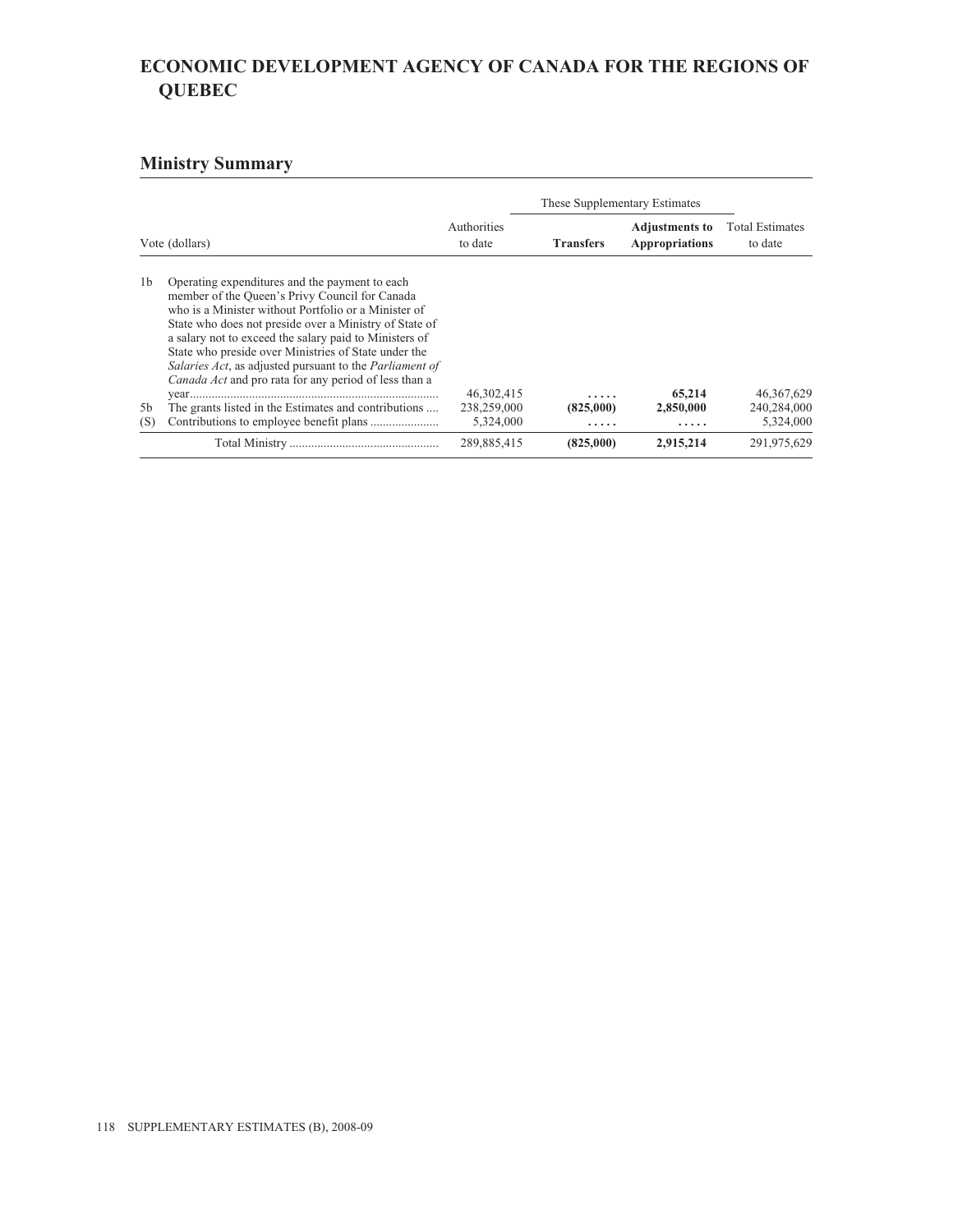# **ECONOMIC DEVELOPMENT AGENCY OF CANADA FOR THE REGIONS OF QUEBEC**

### **Explanation of Requirements (thousands of dollars)**

Economic Development Agency of Canada for the Regions of Quebec requests funds for the following items:

| <b>Voted Appropriations</b>                                                                                                                                                                                                                           | Vote 1 | Vote 5       | Total            |
|-------------------------------------------------------------------------------------------------------------------------------------------------------------------------------------------------------------------------------------------------------|--------|--------------|------------------|
| Funding for pilot projects to build capacity and to provide financial support to small<br>Funding in support of the planning and construction of the Quartier des spectacles in                                                                       |        | 2,850        | 2,850            |
|                                                                                                                                                                                                                                                       | 65     | .            | 65               |
| <b>Total Voted Appropriations</b>                                                                                                                                                                                                                     | 65     | 2,850        | 2,915            |
| <b>Transfers</b>                                                                                                                                                                                                                                      |        |              |                  |
| Transfer to Natural Resources – To support the Chrysotile Institute in order to help<br>implement the safe and responsible use of chrysotile internationally<br>Transfer to Foreign Affairs and International Trade – To provide support to the North | .      | (125)        | (125)            |
|                                                                                                                                                                                                                                                       | .      | (700)        | (700)            |
| <b>Total Transfers</b>                                                                                                                                                                                                                                | .      | (825)        | (825)            |
| <b>These Supplementary Estimates</b>                                                                                                                                                                                                                  | 65     | 2.025        | 2,090            |
| <b>Transfer Payments (dollars)</b>                                                                                                                                                                                                                    |        | <b>Voted</b> | <b>Statutory</b> |
| <b>Contributions</b>                                                                                                                                                                                                                                  |        |              |                  |
|                                                                                                                                                                                                                                                       |        | 2,850,000    |                  |
| <b>Total Gross Transfer Payments</b>                                                                                                                                                                                                                  |        | 2,850,000    |                  |
|                                                                                                                                                                                                                                                       |        | 825,000      |                  |
| <b>Net Transfer Payments</b>                                                                                                                                                                                                                          |        | 2,025,000    |                  |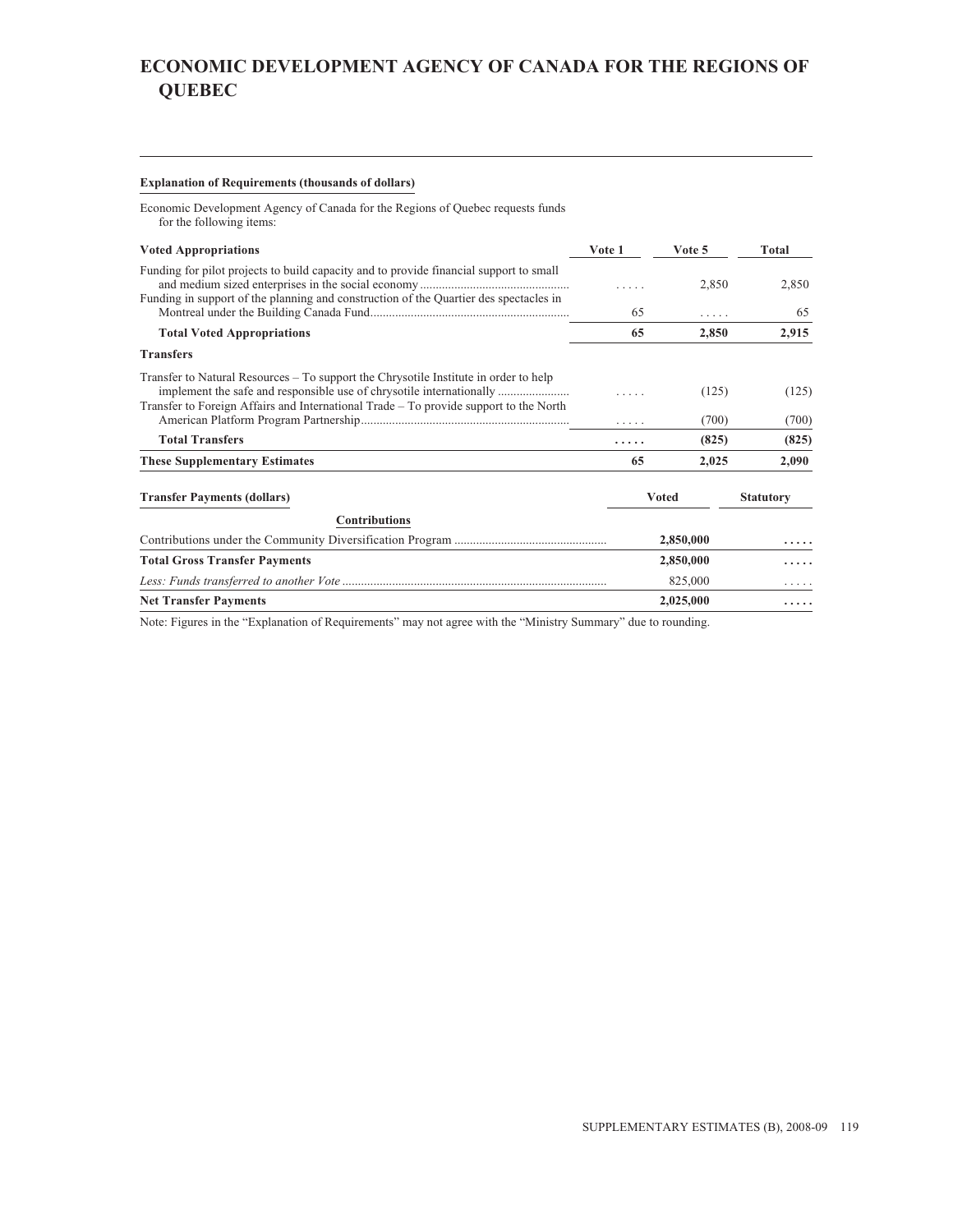|    |                                                                                                                                                                                                                                                                                                                                                                                                                                                                                                                                                                                                                                                                                                                                                                                                                                                                                                                                                                                                                                                                                                                                                                                                                                                                                                                                                                                                                                                                                                                                                                                                                                                                                                                                                                         |                        | These Supplementary Estimates |                                                |                                   |
|----|-------------------------------------------------------------------------------------------------------------------------------------------------------------------------------------------------------------------------------------------------------------------------------------------------------------------------------------------------------------------------------------------------------------------------------------------------------------------------------------------------------------------------------------------------------------------------------------------------------------------------------------------------------------------------------------------------------------------------------------------------------------------------------------------------------------------------------------------------------------------------------------------------------------------------------------------------------------------------------------------------------------------------------------------------------------------------------------------------------------------------------------------------------------------------------------------------------------------------------------------------------------------------------------------------------------------------------------------------------------------------------------------------------------------------------------------------------------------------------------------------------------------------------------------------------------------------------------------------------------------------------------------------------------------------------------------------------------------------------------------------------------------------|------------------------|-------------------------------|------------------------------------------------|-----------------------------------|
|    | Vote (dollars)                                                                                                                                                                                                                                                                                                                                                                                                                                                                                                                                                                                                                                                                                                                                                                                                                                                                                                                                                                                                                                                                                                                                                                                                                                                                                                                                                                                                                                                                                                                                                                                                                                                                                                                                                          | Authorities<br>to date | <b>Transfers</b>              | <b>Adjustments to</b><br><b>Appropriations</b> | <b>Total Estimates</b><br>to date |
|    |                                                                                                                                                                                                                                                                                                                                                                                                                                                                                                                                                                                                                                                                                                                                                                                                                                                                                                                                                                                                                                                                                                                                                                                                                                                                                                                                                                                                                                                                                                                                                                                                                                                                                                                                                                         |                        |                               |                                                |                                   |
| 1b | Department<br>Operating expenditures, and<br>(a) recoverable expenditures incurred in respect of the<br>Prairie Provinces Water Board, the Qu'Appelle Basin<br>Study Board and the St. John River Basin Study<br>Board:<br>$(b)$ authority for the Minister of the Environment to<br>engage such consultants as may be required by the<br>Boards identified in paragraph $(a)$ , at such<br>remuneration as those Boards may determine;<br>$(c)$ recoverable expenditures incurred in respect of<br>Regional Water Resources Planning Investigations<br>and Water Resources Inventories;<br>$(d)$ authority to make recoverable advances not<br>exceeding the aggregate of the amount of the shares<br>of the Provinces of Manitoba and Ontario of the cost<br>of regulating the levels of Lake of the Woods and Lac<br>Seul;<br>(e) authority to make recoverable advances not<br>exceeding the aggregate of the amount of the shares<br>of provincial and outside agencies of the cost of<br>hydrometric surveys;<br>( <i>f</i> ) pursuant to paragraph 29.1(2)( <i>a</i> ) of the <i>Financial</i><br>Administration Act, authority to expend in the current<br>fiscal year revenues received during the fiscal year<br>arising from the operations of the department funded<br>from this Vote; and<br>$(g)$ the payment to each member of the Queen's Privy<br>Council for Canada who is a Minister without<br>Portfolio or a Minister of State who does not preside<br>over a Ministry of State of a salary not to exceed the<br>salary paid to Ministers of State who preside over<br>Ministries of State under the Salaries Act, as adjusted<br>pursuant to the Parliament of Canada Act and pro rata<br>for any period of less than a year $-$ To authorize the |                        |                               |                                                |                                   |
| 5b | transfer of \$153,333 from Indian Affairs and<br>Northern Development Vote 1, Appropriation Act<br>No. 2, 2008-2009 for the purposes of this Vote and to<br>Capital expenditures and authority to make payments<br>to provinces or municipalities as contributions<br>towards construction done by those bodies and<br>authority to make recoverable advances not exceeding                                                                                                                                                                                                                                                                                                                                                                                                                                                                                                                                                                                                                                                                                                                                                                                                                                                                                                                                                                                                                                                                                                                                                                                                                                                                                                                                                                                             | 740,839,259            | (1,060,488)                   | 23,623,476                                     | 763,402,247                       |
|    | the amount of the shares of provincial and outside<br>agencies of the cost of joint projects including<br>expenditures on other than federal property $-$ To<br>authorize the transfer of \$315,000 from National<br>Defence Vote 5, Appropriation Act No. 2, 2008-2009<br>for the purposes of this Vote and to provide a further<br>10b The grants listed in the Estimates and contributions,<br>contributions to developing countries in accordance<br>with the Multilateral Fund of the Montreal Protocol<br>taking the form of cash payments or the provision of<br>goods, equipment or services – To authorize the<br>transfer of \$664,021 from Environment Vote 1, and<br>\$67,763 from Fisheries and Oceans Vote 10,                                                                                                                                                                                                                                                                                                                                                                                                                                                                                                                                                                                                                                                                                                                                                                                                                                                                                                                                                                                                                                            | 46,301,000             | 315,000                       | 4,513,140                                      | 51,129,140                        |
|    | Appropriation Act No. 2, 2008-2009 for the purposes<br>of this Vote and to provide a further amount of                                                                                                                                                                                                                                                                                                                                                                                                                                                                                                                                                                                                                                                                                                                                                                                                                                                                                                                                                                                                                                                                                                                                                                                                                                                                                                                                                                                                                                                                                                                                                                                                                                                                  | 197,910,117            | 731,784                       | 1,980,000                                      | 200,621,901                       |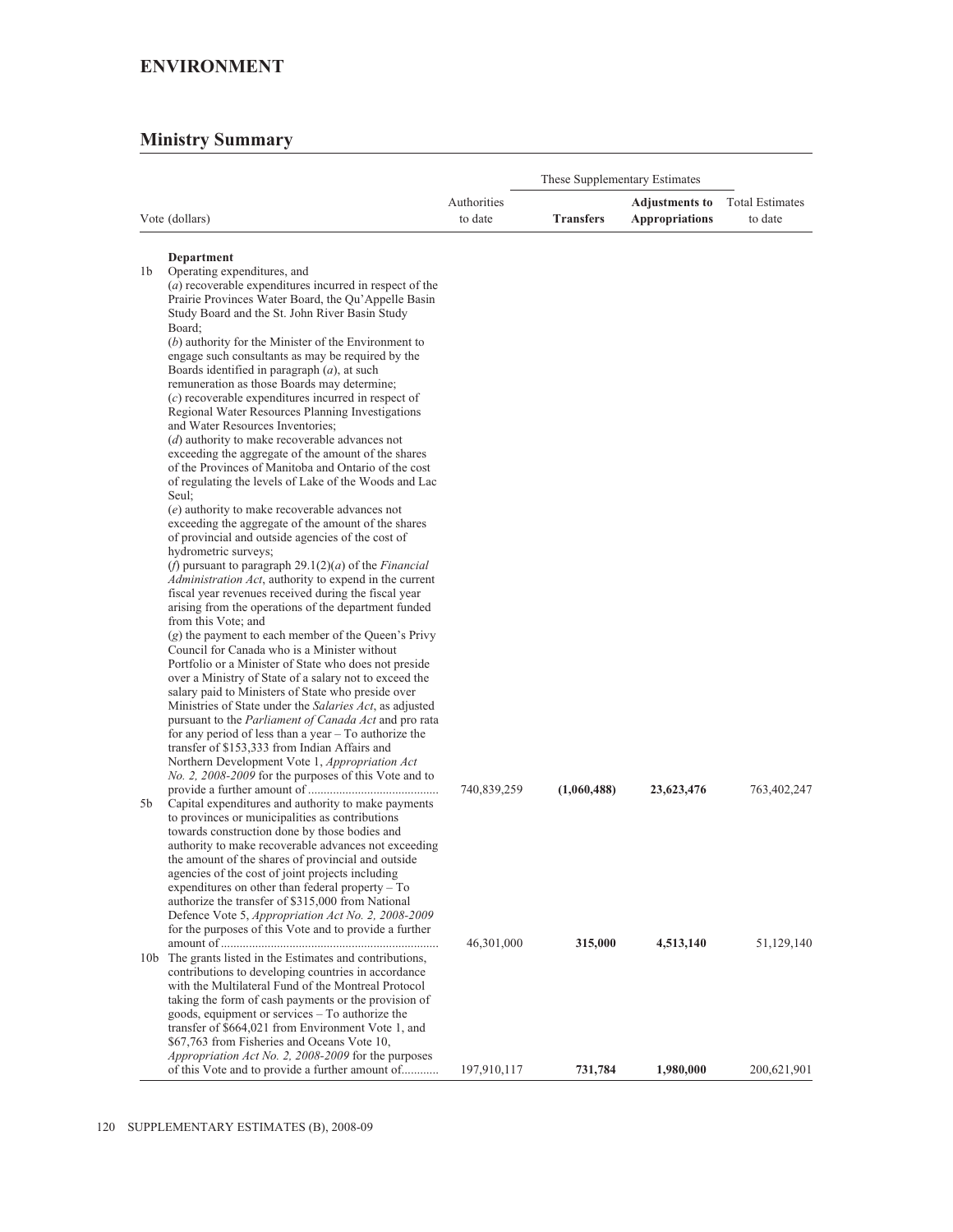### **ENVIRONMENT**

### **Ministry Summary**

|                  |                                                                                                                                                                                                                                                                                                                                                                                                                                                                                                                                                                                                                                                                                                                                                                                                                                                                   |                                      | These Supplementary Estimates |                                                |                                         |  |
|------------------|-------------------------------------------------------------------------------------------------------------------------------------------------------------------------------------------------------------------------------------------------------------------------------------------------------------------------------------------------------------------------------------------------------------------------------------------------------------------------------------------------------------------------------------------------------------------------------------------------------------------------------------------------------------------------------------------------------------------------------------------------------------------------------------------------------------------------------------------------------------------|--------------------------------------|-------------------------------|------------------------------------------------|-----------------------------------------|--|
|                  | Vote (dollars)                                                                                                                                                                                                                                                                                                                                                                                                                                                                                                                                                                                                                                                                                                                                                                                                                                                    | Authorities<br>to date               | <b>Transfers</b>              | <b>Adjustments to</b><br><b>Appropriations</b> | <b>Total Estimates</b><br>to date       |  |
| (S)<br>(S)       | Minister of the Environment – Salary and motor car                                                                                                                                                                                                                                                                                                                                                                                                                                                                                                                                                                                                                                                                                                                                                                                                                | 83,648,000                           |                               |                                                | 83,648,000                              |  |
|                  |                                                                                                                                                                                                                                                                                                                                                                                                                                                                                                                                                                                                                                                                                                                                                                                                                                                                   | 76,422                               | .                             | .                                              | 76,422                                  |  |
| 15               | <b>Canadian Environmental Assessment Agency</b><br>Program expenditures, contributions and authority to<br>expend revenues received during the fiscal year<br>arising from the provision of environmental<br>assessment services including the conduct of panel<br>reviews, comprehensive studies, mediations, training<br>and information publications by the Canadian                                                                                                                                                                                                                                                                                                                                                                                                                                                                                           | 1,068,774,798<br>32,309,100          | (13,704)                      | 30,116,616                                     | 1,098,877,710<br>32,309,100             |  |
| (S)              |                                                                                                                                                                                                                                                                                                                                                                                                                                                                                                                                                                                                                                                                                                                                                                                                                                                                   | 2,942,000                            |                               |                                                | 2,942,000                               |  |
|                  |                                                                                                                                                                                                                                                                                                                                                                                                                                                                                                                                                                                                                                                                                                                                                                                                                                                                   | 35,251,100                           | .                             | .                                              | 35,251,100                              |  |
| 20<br>(S)<br>(S) | <b>National Round Table on the Environment and</b><br>the Economy<br>Expenditures pursuant to paragraph $29.1(1)$ of the                                                                                                                                                                                                                                                                                                                                                                                                                                                                                                                                                                                                                                                                                                                                          | 4,958,200<br>411,000<br>20,000       |                               |                                                | 4,958,200<br>411,000<br>20,000          |  |
|                  |                                                                                                                                                                                                                                                                                                                                                                                                                                                                                                                                                                                                                                                                                                                                                                                                                                                                   | 5,389,200                            | .                             | .                                              | 5,389,200                               |  |
|                  | Parks Canada Agency<br>25b Program expenditures, including capital expenditures,<br>the grants listed in the Estimates and contributions,<br>including expenditures on other than federal property,<br>and payments to provinces and municipalities as<br>contributions towards the cost of undertakings carried<br>out by those bodies – To authorize the transfer of<br>\$270,000 from Canadian Heritage Vote 1, and<br>\$122,000 from Canadian Heritage Vote 5,<br>Appropriation Act No. 2, 2008-2009 for the purposes<br>of this Vote and to provide a further amount of<br>30b Payments to the New Parks and Historic Sites<br>Account for the purposes of establishing new national<br>parks, national historic sites and related heritage<br>areas, as set out in section 21 of the Parks Canada<br>Agency Act – To authorize the transfer of \$12,000,000 | 510, 162, 126                        | (11,608,000)                  | 12,518,327                                     | 511,072,453                             |  |
| (S)<br>(S)       | from Environment Vote 25, Appropriation Act No. 2,<br>Expenditures equivalent to revenues resulting from<br>the conduct of operations pursuant to section 20 of the                                                                                                                                                                                                                                                                                                                                                                                                                                                                                                                                                                                                                                                                                               | 500,000<br>44,019,000<br>111,000,000 | 12,000,000<br>.<br>.          | $\mathbf{1}$<br>.<br>.                         | 12,500,001<br>44,019,000<br>111,000,000 |  |
|                  |                                                                                                                                                                                                                                                                                                                                                                                                                                                                                                                                                                                                                                                                                                                                                                                                                                                                   | 665, 681, 126                        | 392,000                       | 12,518,328                                     | 678,591,454                             |  |
|                  |                                                                                                                                                                                                                                                                                                                                                                                                                                                                                                                                                                                                                                                                                                                                                                                                                                                                   | 1,775,096,224                        | 378,296                       | 42,634,944                                     | 1,818,109,464                           |  |

Note: The "Authorities to date" amount for the Parks Canada Agency includes \$55,137,126 in Vote 25, which was appropriated in 2007-08 and will be spent in 2008-09.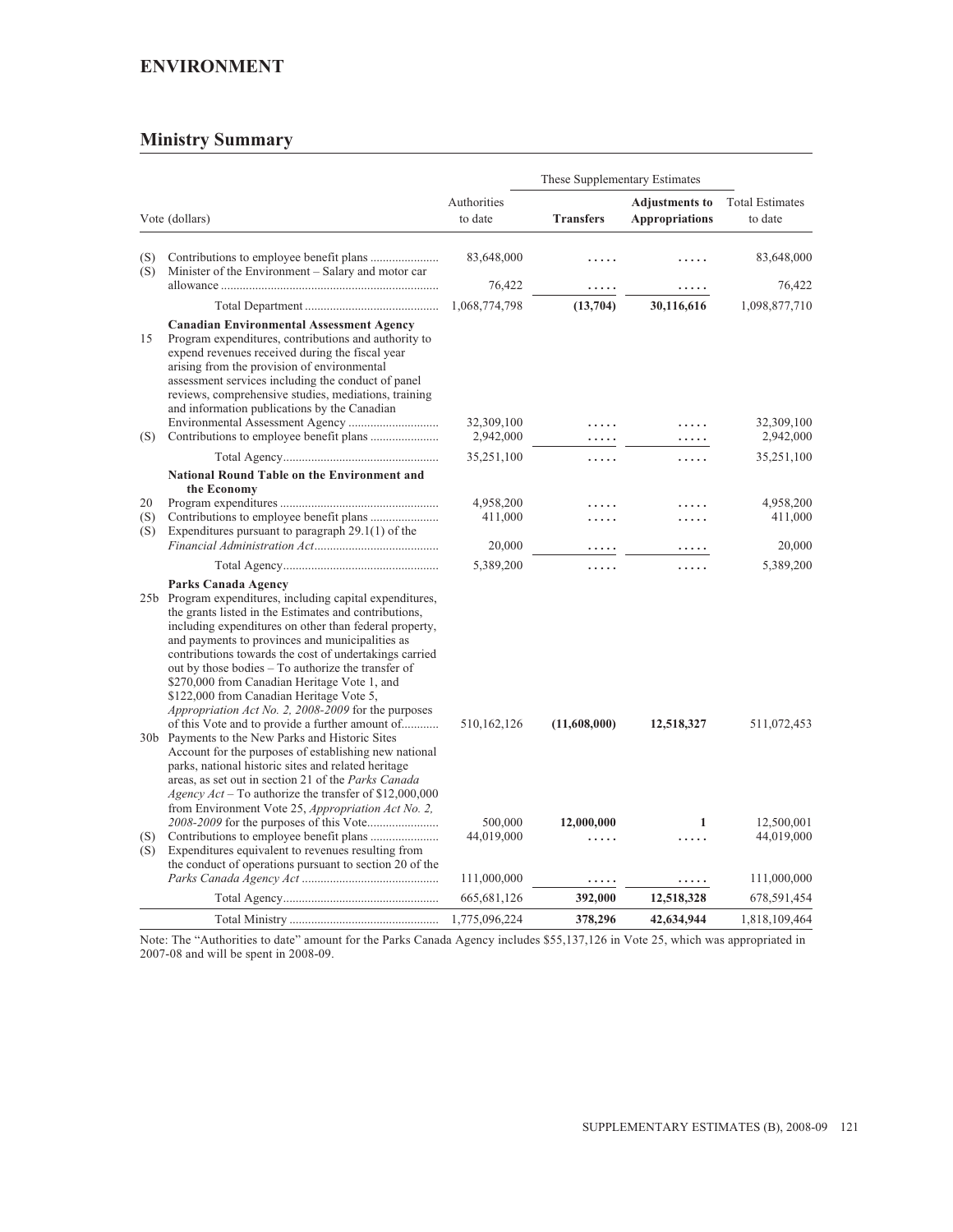## **ENVIRONMENT Department**

### **Explanation of Requirements (thousands of dollars)**

Environment requests funds for the following items:

| <b>Voted Appropriations</b>                                                                                                        | Vote 1  | Vote 5    | Vote 10      | <b>Total</b>     |
|------------------------------------------------------------------------------------------------------------------------------------|---------|-----------|--------------|------------------|
| Funding for Industrial Sector Regulatory Actions in support of the                                                                 | 13,965  | .         | .            | 13,965           |
| Funding to enhance environmental law enforcement capacity                                                                          | 6,005   | 1,202     | 100          | 7,307            |
| Funding for high priority Meteorological Service of Canada projects.                                                               | .       | 3,266     | .            | 3,266            |
| Funding to establish, develop, and operate federal protected areas in                                                              | 255     | .         | 1,645        | 1,900            |
| Funding for the renewal of the Genomics Research and Development                                                                   | 1,090   | 45        | .            | 1,135            |
| Funding to support bilateral and tripartite processes and ongoing<br>activities under the Beyond Powley: Management of Métis       | 1,000   | .         | .            | 1,000            |
|                                                                                                                                    | 706     | .         | 235          | 941              |
| Reinvestment of royalties from intellectual property                                                                               | 603     | .         | .            | 603              |
| <b>Total Voted Appropriations</b>                                                                                                  | 23,624  | 4,513     | 1,980        | 30,117           |
| <b>Transfers</b>                                                                                                                   |         |           |              |                  |
| Transfer from National Defence - For public security initiatives<br>related to the Chemical, Biological, Radiological and Nuclear  |         |           |              |                  |
| Transfer from Indian Affairs and Northern Development - To                                                                         |         | 315       | .            | 315              |
| support research activities during the International Polar Year                                                                    | 153     | .         |              | 153              |
| Transfer from Fisheries and Oceans – To support Aboriginal<br>involvement in activities intended to protect terrestrial species at |         |           |              |                  |
|                                                                                                                                    |         | .         | 68           | 68               |
| Internal reallocation of resources – For the revitalization of the<br>Toronto Waterfront through investments in infrastructure and |         |           |              |                  |
| urban development (Toronto Waterfront Revitalization Initiative)                                                                   | (664)   | .         | 664          |                  |
| Transfer to Fisheries and Oceans – To continue the environmental                                                                   |         |           |              |                  |
| restoration of key aquatic areas of concern identified under the<br>Canada-United States Great Lakes Water Quality Agreement       | (550)   | $\dots$   | .            | (550)            |
| <b>Total Transfers</b>                                                                                                             | (1,061) | 315       | 732          | (14)             |
| <b>These Supplementary Estimates</b>                                                                                               | 22,563  | 4,828     | 2,712        | 30,103           |
| <b>Transfer Payments (dollars)</b>                                                                                                 |         |           | <b>Voted</b> | <b>Statutory</b> |
| <b>Contributions</b>                                                                                                               |         |           |              |                  |
| Contributions for Inuit Activities related to the Implementation of the Inuit Impact and                                           |         |           |              |                  |
|                                                                                                                                    |         |           |              |                  |
|                                                                                                                                    |         |           | 664,021      |                  |
|                                                                                                                                    |         |           | 235,000      |                  |
| Contributions to support environmental and sustainable development initiatives                                                     |         | 167,763   |              |                  |
| <b>Total Transfer Payments</b>                                                                                                     |         | 2,711,784 | .            |                  |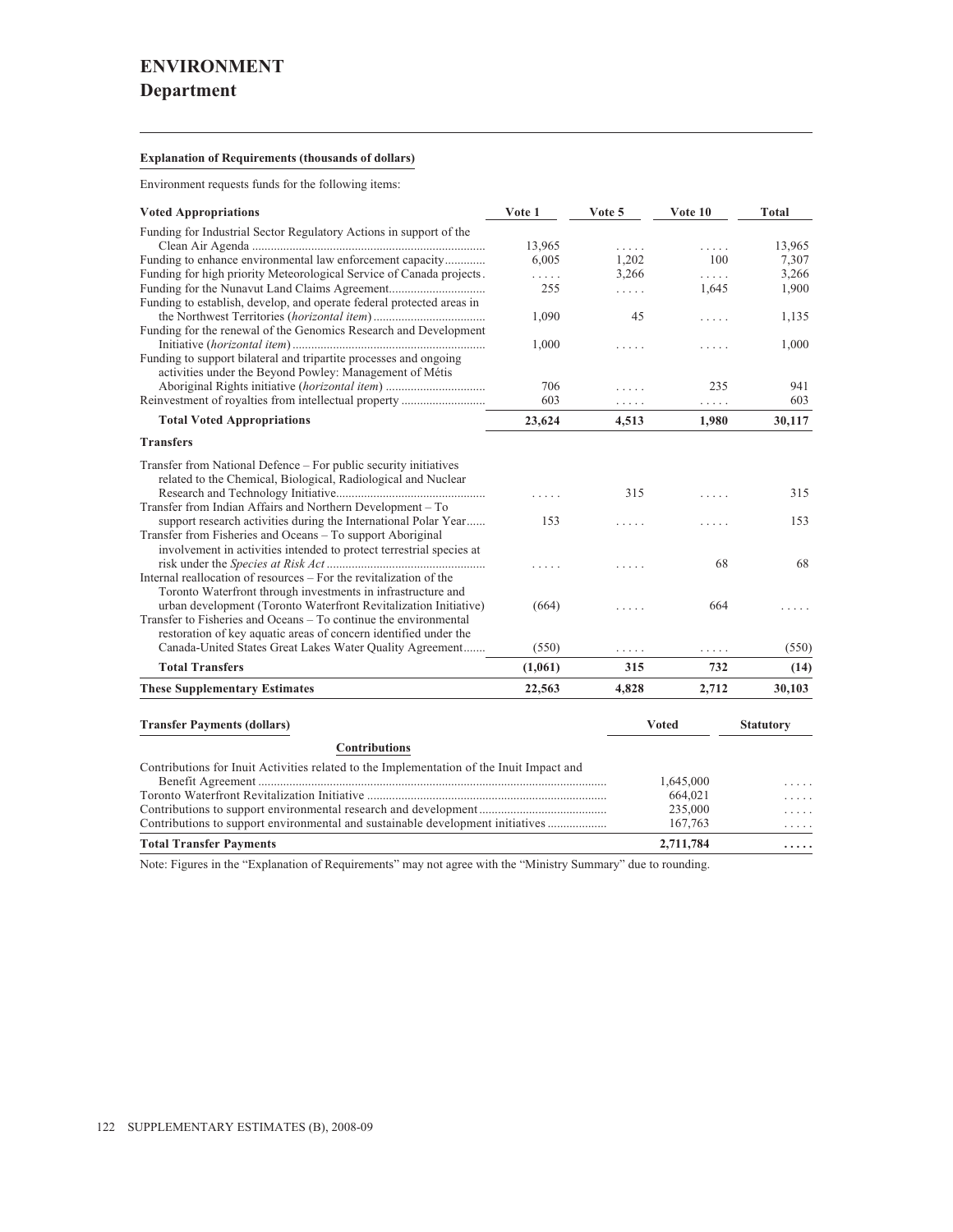### **Explanation of Requirements (thousands of dollars)**

Parks Canada Agency requests funds for the following items:

| <b>Voted Appropriations</b>                                                                                                                                       | Vote 25  | Vote 30 | Total  |
|-------------------------------------------------------------------------------------------------------------------------------------------------------------------|----------|---------|--------|
| Funding for the implementation of Canada Labour Code direction regarding law<br>Funding for forest fire suppression within the boundaries of Parks Canada Agency  | 8,321    |         | 8,321  |
| properties to minimize the risks associated with public safety and loss of<br>Funding to establish, develop, and operate federal protected areas in the Northwest | 8,000    | .       | 8,000  |
| Funding to support bilateral and tripartite processes and ongoing activities under the                                                                            | 1,820    | .       | 1,820  |
| Beyond Powley: Management of Métis Aboriginal Rights initiative ( <i>horizontal</i><br>Funding to provide continued support to resolve comprehensive land claims  | 1,096    | .       | 1,096  |
|                                                                                                                                                                   | 233      | .       | 233    |
|                                                                                                                                                                   | 11       | .       | 11     |
| Gross Voted Appropriations                                                                                                                                        | 19,481   | .       | 19,481 |
| <b>Funds Available</b>                                                                                                                                            |          |         |        |
|                                                                                                                                                                   | 6,962    | .       | 6,962  |
| <b>Total Voted Appropriations</b>                                                                                                                                 | 12,519   |         | 12,519 |
| <b>Transfers</b>                                                                                                                                                  |          |         |        |
| Transfer from Canadian Heritage – For the National Historical Recognition Program<br>Transfer from Canadian Heritage – For the development of Official Language   | 270      |         | 270    |
| Minority Communities (Interdepartmental Partnership with the Official Language                                                                                    | 122      | .       | 122    |
| Internal reallocation of resources – For additional capital costs associated with new                                                                             | (12,000) | 12,000  | .      |
| <b>Total Transfers</b>                                                                                                                                            | (11,608) | 12,000  | 392    |
| <b>These Supplementary Estimates</b>                                                                                                                              | 911      | 12,000  | 12,911 |

### **Explanation of Funds Available (dollars)**

**Vote 25**: \$6,962,387 in total authorities is available within the Vote due to: \$3,917,387 for employee benefit plan requirements related to 2007-08 year-end adjustments associated with Parks Canada Agency's multi-year spending authority; and \$3,045,000 related to Budget 2006 Expenditure Restraint.

| <b>Transfer Payments (dollars)</b>                                                            | Voted   | <b>Statutory</b> |
|-----------------------------------------------------------------------------------------------|---------|------------------|
| <b>Contributions</b>                                                                          |         |                  |
| Contributions in support of activities or projects related to national parks, national marine |         |                  |
|                                                                                               | 150,000 | .                |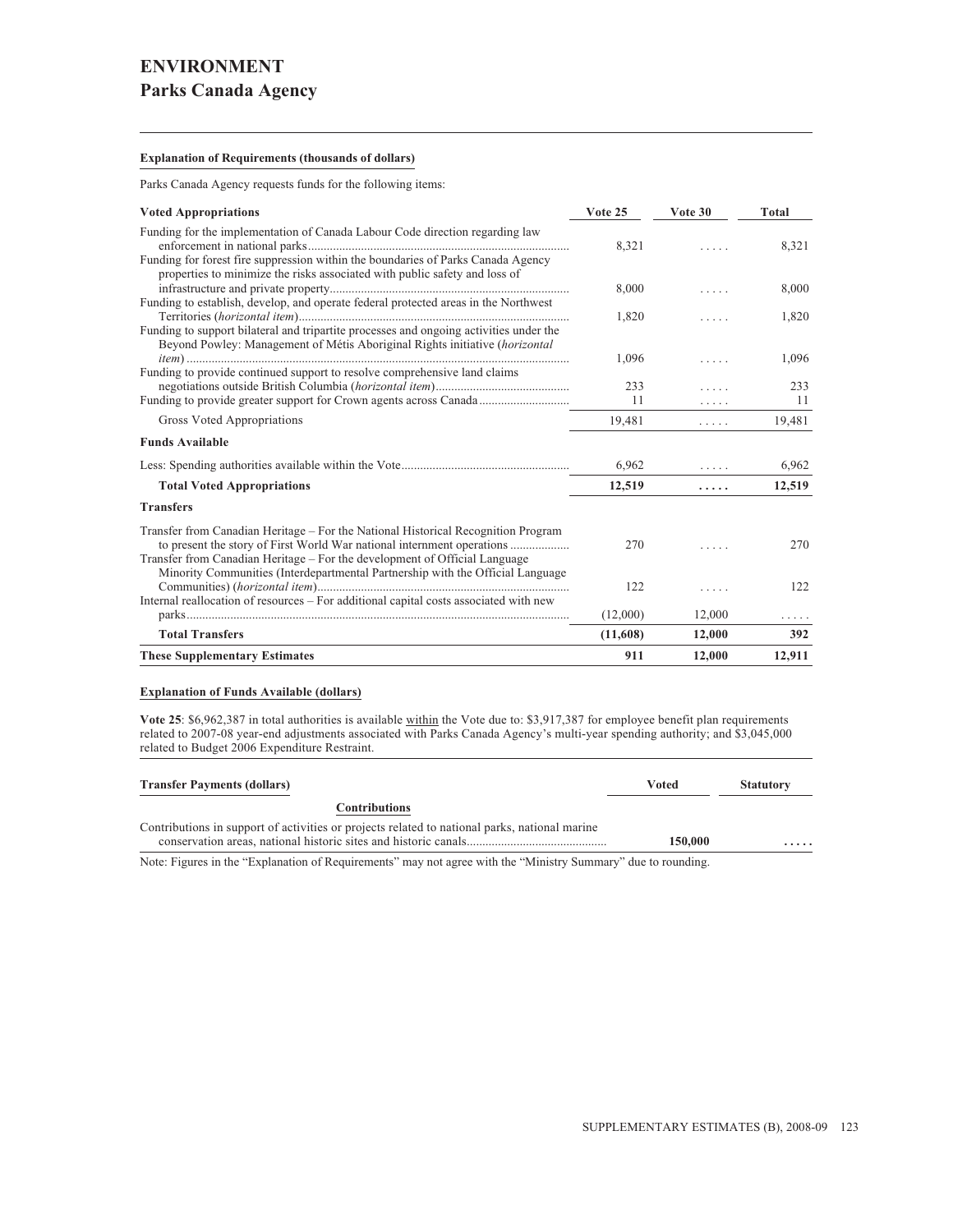|            |                                                                                                                                                                                                                                                                                                                                                                                                                                                                                                                |                             | These Supplementary Estimates |                                                |                                   |
|------------|----------------------------------------------------------------------------------------------------------------------------------------------------------------------------------------------------------------------------------------------------------------------------------------------------------------------------------------------------------------------------------------------------------------------------------------------------------------------------------------------------------------|-----------------------------|-------------------------------|------------------------------------------------|-----------------------------------|
|            | Vote (dollars)                                                                                                                                                                                                                                                                                                                                                                                                                                                                                                 | Authorities<br>to date      | <b>Transfers</b>              | <b>Adjustments to</b><br><b>Appropriations</b> | <b>Total Estimates</b><br>to date |
| 1b         | Department<br>Operating expenditures and the payment to each<br>member of the Queen's Privy Council for Canada<br>who is a Minister without Portfolio or a Minister of<br>State who does not preside over a Ministry of State of<br>a salary not to exceed the salary paid to Ministers of<br>State who preside over Ministries of State under the                                                                                                                                                             |                             |                               |                                                |                                   |
| 5b<br>7a   | Salaries Act, as adjusted pursuant to the Parliament of<br>Canada Act and pro rata for any period of less than a<br>year and authority to expend revenue received during<br>The grants listed in the Estimates and contributions<br>For the purposes of subsection 193(4) of the Budget<br><i>Implementation Act, 2006, the amount of the</i><br>aggregate outstanding principal amount of all<br>mortgages or hypothecs to which insurance policies<br>that are subject to such agreements apply shall not at | 100,888,349<br>374,800,000  | (2,000,000)                   | 15,000,000<br>234,400,000                      | 115,888,349<br>607,200,000        |
|            |                                                                                                                                                                                                                                                                                                                                                                                                                                                                                                                | 1                           |                               |                                                | 1                                 |
| (S)        |                                                                                                                                                                                                                                                                                                                                                                                                                                                                                                                | 11,910,000                  |                               |                                                | 11,910,000                        |
| (S)<br>(S) | Minister of Finance – Salary and motor car allowance                                                                                                                                                                                                                                                                                                                                                                                                                                                           | 76,422                      | .                             | .<br>(2,174,000,000)                           | 76,422<br>31,509,000,000          |
| (S)        | Canada Health Transfer (Part V.1 -                                                                                                                                                                                                                                                                                                                                                                                                                                                                             |                             |                               |                                                |                                   |
| (S)        | Federal-Provincial Fiscal Arrangements Act)  22,629,304,000<br>Fiscal Equalization (Part I - Federal-Provincial                                                                                                                                                                                                                                                                                                                                                                                                |                             |                               |                                                | 22,629,304,000                    |
|            |                                                                                                                                                                                                                                                                                                                                                                                                                                                                                                                |                             |                               |                                                | 13,619,924,000                    |
| (S)<br>(S) | Canada Social Transfer (Part V.1 -<br>Federal-Provincial Fiscal Arrangements Act)  10,557,729,000<br>Territorial Financing (Part I.1 - Federal-Provincial                                                                                                                                                                                                                                                                                                                                                      |                             |                               |                                                | 10,557,729,000                    |
| (S)        | Payments to International Development Association                                                                                                                                                                                                                                                                                                                                                                                                                                                              | 2,312,939,000               |                               |                                                | 2,312,939,000                     |
| (S)        | Payment to Ontario (Budget Implementation Act,                                                                                                                                                                                                                                                                                                                                                                                                                                                                 | 318,280,000                 |                               |                                                | 318,280,000                       |
|            |                                                                                                                                                                                                                                                                                                                                                                                                                                                                                                                | 150,000,000                 |                               |                                                | 150,000,000                       |
| (S)<br>(S) | Statutory Subsidies (Constitution Acts, 1867–1982,                                                                                                                                                                                                                                                                                                                                                                                                                                                             | 147,000,000                 |                               |                                                | 147,000,000                       |
| (S)        | Youth Allowances Recovery (Federal-Provincial                                                                                                                                                                                                                                                                                                                                                                                                                                                                  | 32,000,000<br>(671,858,000) |                               |                                                | 32,000,000<br>(671, 858, 000)     |
| (S)        | Alternative Payments for Standing Programs<br>(Part VI – Federal-Provincial Fiscal Arrangements                                                                                                                                                                                                                                                                                                                                                                                                                |                             |                               |                                                |                                   |
|            |                                                                                                                                                                                                                                                                                                                                                                                                                                                                                                                |                             |                               | .                                              | (3,047,889,000)                   |
| (S)        | Incentive for Provinces to Eliminate Taxes on Capital                                                                                                                                                                                                                                                                                                                                                                                                                                                          | 180,000,000                 | .                             | 49,000,000                                     | 229,000,000                       |
|            | (S) Public Transit Capital Trust 2008 (Budget                                                                                                                                                                                                                                                                                                                                                                                                                                                                  | .                           |                               | 500,000,000                                    | 500,000,000                       |
| (S)        | Police Officers Recruitment Fund (Budget                                                                                                                                                                                                                                                                                                                                                                                                                                                                       |                             |                               |                                                |                                   |
| (S)        | Saskatchewan Carbon Capture and Storage                                                                                                                                                                                                                                                                                                                                                                                                                                                                        | .                           |                               | 400,000,000                                    | 400,000,000                       |
| (S)        | Demonstration Trust (Budget Implementation Act,<br>Canada Social Transfer Transition Protection                                                                                                                                                                                                                                                                                                                                                                                                                | .                           | .                             | 240,000,000                                    | 240,000,000                       |
|            | Payment to Saskatchewan (Budget Implementation                                                                                                                                                                                                                                                                                                                                                                                                                                                                 | .                           | .                             | 31,204,000                                     | 31,204,000                        |
|            | (S) Payment to Nova Scotia for Carbon Storage (Budget                                                                                                                                                                                                                                                                                                                                                                                                                                                          | .                           | .                             | 5,000,000                                      | 5,000,000                         |
| (S)        | Canada Social Transfer Transition Protection<br>Payment to Nunavut (Budget Implementation Act,                                                                                                                                                                                                                                                                                                                                                                                                                 |                             |                               |                                                |                                   |
|            |                                                                                                                                                                                                                                                                                                                                                                                                                                                                                                                |                             |                               | 705,000                                        | 705,000                           |
|            |                                                                                                                                                                                                                                                                                                                                                                                                                                                                                                                |                             | (2,000,000)                   | (698, 691, 000)                                | 79,697,412,772                    |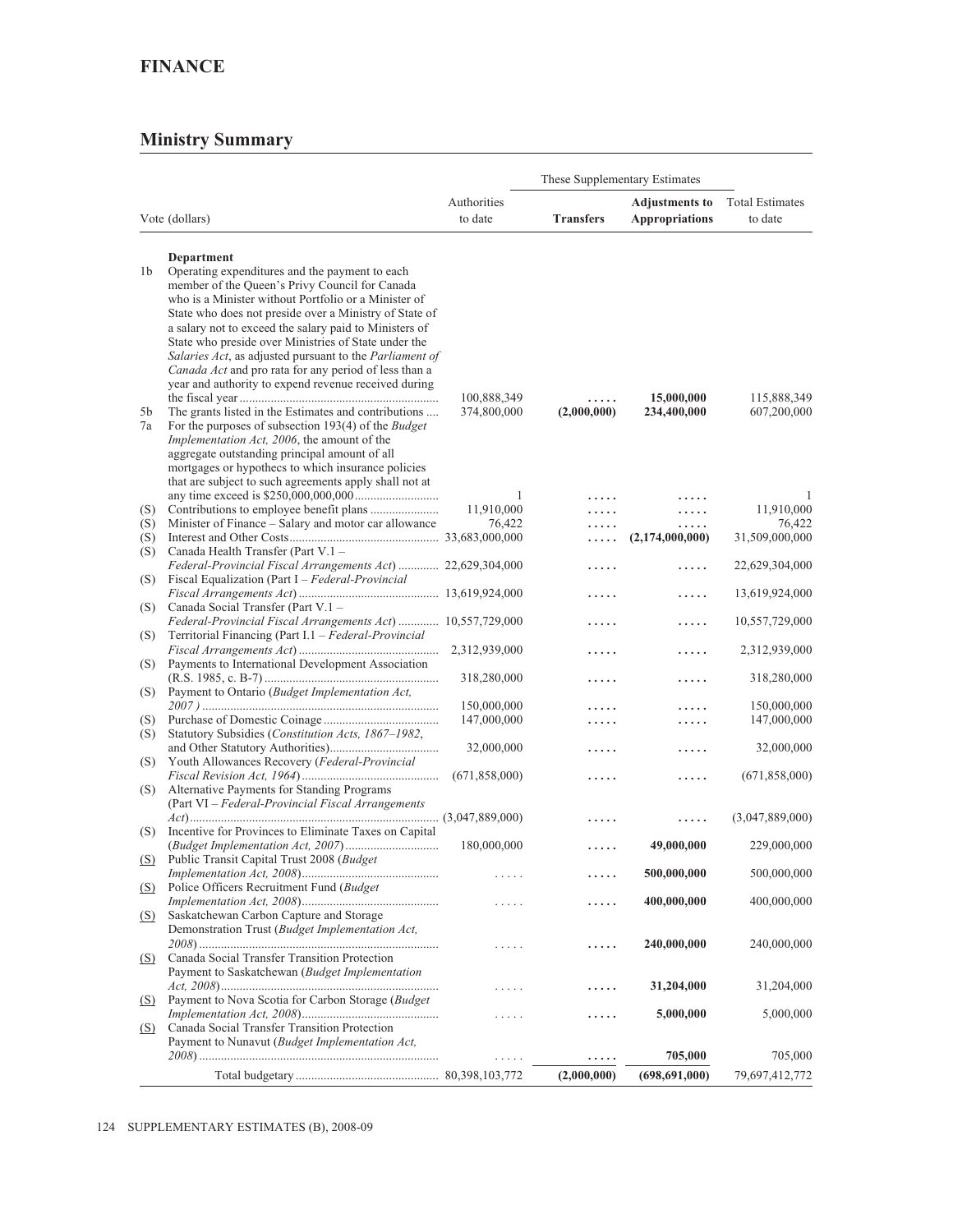# **FINANCE**

|                |                                                                                                                                                                               |                        | These Supplementary Estimates |                                                |                                   |
|----------------|-------------------------------------------------------------------------------------------------------------------------------------------------------------------------------|------------------------|-------------------------------|------------------------------------------------|-----------------------------------|
| Vote (dollars) |                                                                                                                                                                               | Authorities<br>to date | <b>Transfers</b>              | <b>Adjustments to</b><br><b>Appropriations</b> | <b>Total Estimates</b><br>to date |
|                | L10a In accordance with the Bretton Woods and Related<br>Agreements Act, the issuance and payment of<br>non-interest bearing, non-negotiable demand notes in                  |                        |                               |                                                |                                   |
| (S)            | an amount not to exceed \$384,280,000 to the<br>Payments and encashment of notes issued to<br>the European Bank for Reconstruction and<br>Development – Capital Subscriptions | $\overline{2}$         |                               |                                                | $\overline{2}$                    |
|                |                                                                                                                                                                               | 3,075,000              | .                             | .                                              | 3,075,000                         |
|                |                                                                                                                                                                               | 3,075,002              | .                             | .                                              | 3,075,002                         |
|                |                                                                                                                                                                               |                        | (2,000,000)                   | (698, 691, 000)                                | 79,700,487,774                    |
|                | <b>Auditor General</b>                                                                                                                                                        |                        |                               |                                                |                                   |
| 15             |                                                                                                                                                                               | 75,811,050             | .                             |                                                | 75,811,050                        |
| (S)            | Contributions to employee benefit plans                                                                                                                                       | 9,620,000              | .                             | .                                              | 9,620,000                         |
|                |                                                                                                                                                                               | 85,431,050             | .                             | .                                              | 85,431,050                        |
|                | <b>Canadian International Trade Tribunal</b>                                                                                                                                  |                        |                               |                                                |                                   |
| 20<br>(S)      |                                                                                                                                                                               | 9,449,300<br>1,168,000 | .                             | .                                              | 9,449,300<br>1,168,000            |
|                |                                                                                                                                                                               |                        | .                             | .                                              |                                   |
|                |                                                                                                                                                                               | 10,617,300             | .                             | .                                              | 10,617,300                        |
|                | <b>Financial Transactions and Reports Analysis</b><br><b>Centre of Canada</b>                                                                                                 |                        |                               |                                                |                                   |
| 25             |                                                                                                                                                                               | 51,221,052             | .                             |                                                | 51,221,052                        |
| (S)            |                                                                                                                                                                               | 4,235,000              | .                             | .                                              | 4,235,000                         |
|                |                                                                                                                                                                               | 55,456,052             | .                             | .                                              | 55,456,052                        |
|                | Office of the Superintendent of Financial                                                                                                                                     |                        |                               |                                                |                                   |
| 30             | <b>Institutions</b>                                                                                                                                                           | 853,000                | .                             |                                                | 853,000                           |
| (S)            | Spending of revenues pursuant to subsection $17(2)$ of                                                                                                                        |                        |                               |                                                |                                   |
|                | the Office of the Superintendent of Financial                                                                                                                                 |                        |                               |                                                |                                   |
|                | <i>Institutions Act</i> (R.S., 1985, c. 18 (3rd Supp.))                                                                                                                       | 1                      | .                             |                                                | 1                                 |
|                |                                                                                                                                                                               | 853,001                | .                             | .                                              | 853,001                           |
|                | PPP Canada Inc.                                                                                                                                                               |                        |                               |                                                |                                   |
|                | 32a Payments to PPP Canada Inc. for operations and                                                                                                                            | 2,900,000              | .                             | .                                              | 2,900,000                         |
|                | 33a Payments to PPP Canada Inc. for P3 Fund                                                                                                                                   |                        |                               |                                                |                                   |
|                |                                                                                                                                                                               | 92,600,000             |                               |                                                | 92,600,000                        |
| (S)            | Payments to PPP Canada Inc. (Budget and Economic                                                                                                                              | 5,000,000              |                               |                                                | 5,000,000                         |
|                |                                                                                                                                                                               |                        | .                             | .                                              |                                   |
|                |                                                                                                                                                                               | 100,500,000            | .                             | .                                              | 100,500,000                       |
|                |                                                                                                                                                                               |                        | (2,000,000)                   | (698, 691, 000)                                | 79,953,345,177                    |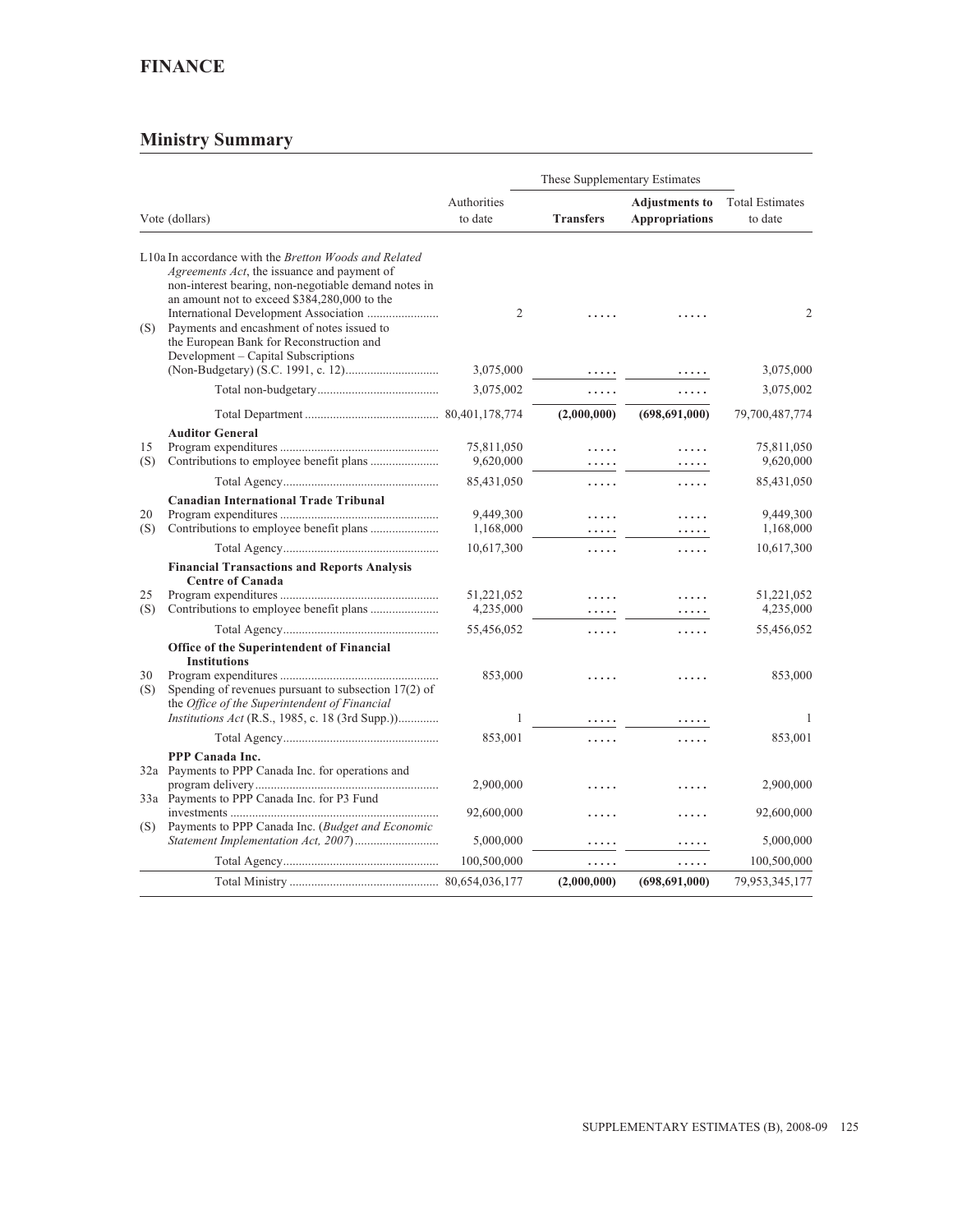### **Explanation of Requirements (thousands of dollars)**

Finance requests funds for the following items:

| <b>Voted Appropriations</b>                                                                                                                                          | Vote 1      | Vote 5               | Total                      |
|----------------------------------------------------------------------------------------------------------------------------------------------------------------------|-------------|----------------------|----------------------------|
| Payment to Nova Scotia in respect of the Crown Share Adjustment Payment<br>Funding related to government advertising programs ( <i>horizontal item</i> )             | .<br>15,000 | 234,400<br>.         | 234,400<br>15,000          |
| <b>Total Voted Appropriations</b>                                                                                                                                    | 15,000      | 234,400              | 249,400                    |
| <b>Statutory Appropriations</b>                                                                                                                                      |             |                      |                            |
| Revised forecast of transfer payments to provincial and territorial governments<br>Revised forecast of public debt charges due to a significant downward revision in |             |                      | 1,225,909<br>(2,174,000)   |
| <b>Total Statutory Appropriations</b>                                                                                                                                |             |                      | (948,091)                  |
| <b>Total Adjustments to Appropriations</b>                                                                                                                           |             |                      | (698, 691)                 |
| <b>Transfers</b>                                                                                                                                                     |             |                      |                            |
| Transfer to Canadian International Development Agency – To support the World                                                                                         | .           | (2,000)              | (2,000)                    |
| <b>These Supplementary Estimates</b>                                                                                                                                 | 15,000      | 232,400              | (700, 691)                 |
| <b>Transfer Payments (dollars)</b>                                                                                                                                   |             | <b>Voted</b>         | <b>Statutory</b>           |
| <b>Contributions</b>                                                                                                                                                 |             |                      |                            |
| Payment to Nova Scotia in respect of the Crown Share Adjustment Payment regarding                                                                                    |             | 234,400,000          |                            |
| <b>Total Gross Contributions</b>                                                                                                                                     |             | 234,400,000          |                            |
| <b>Other Transfer Payments</b>                                                                                                                                       |             |                      |                            |
| (S) Police Officers Recruitment Fund (Budget Implementation Act, 2008)<br>(S) Saskatchewan Carbon Capture and Storage Demonstration Trust (Budget)                   |             | $\sim$ $\sim$ $\sim$ | 500,000,000<br>400,000,000 |
| (S) Temporary financial incentive for provincial governments to eliminate their capital                                                                              |             |                      | 240,000,000                |
| (S) Canada Social Transfer Transition Protection Payment to Saskatchewan (Budget)                                                                                    |             | .                    | 49,000,000                 |
| (S) Payment to Nova Scotia for Carbon Storage (Budget Implementation Act, 2008)                                                                                      |             | .<br>.               | 31,204,000<br>5,000,000    |
| (S) Canada Social Transfer Transition Protection Payment to Nunavut (Budget)                                                                                         |             | .                    | 705,000                    |
| <b>Total Gross Other Transfer Payments</b>                                                                                                                           |             | .                    | 1,225,909,000              |
| <b>Total Gross Transfer Payments</b>                                                                                                                                 |             | 234,400,000          | 1,225,909,000              |
|                                                                                                                                                                      |             | 2,000,000            |                            |
| <b>Net Transfer Payments</b>                                                                                                                                         |             | 232,400,000          | 1,225,909,000              |

Note: Figures in the "Explanation of Requirements" may not agree with the "Ministry Summary" due to rounding.

\* Access to Treasury Board Contingencies Vote was approved to provide temporary funding for this item in the amount of \$125,400,000. A summary of Treasury Board Contingencies Vote items can be found at the front of this document.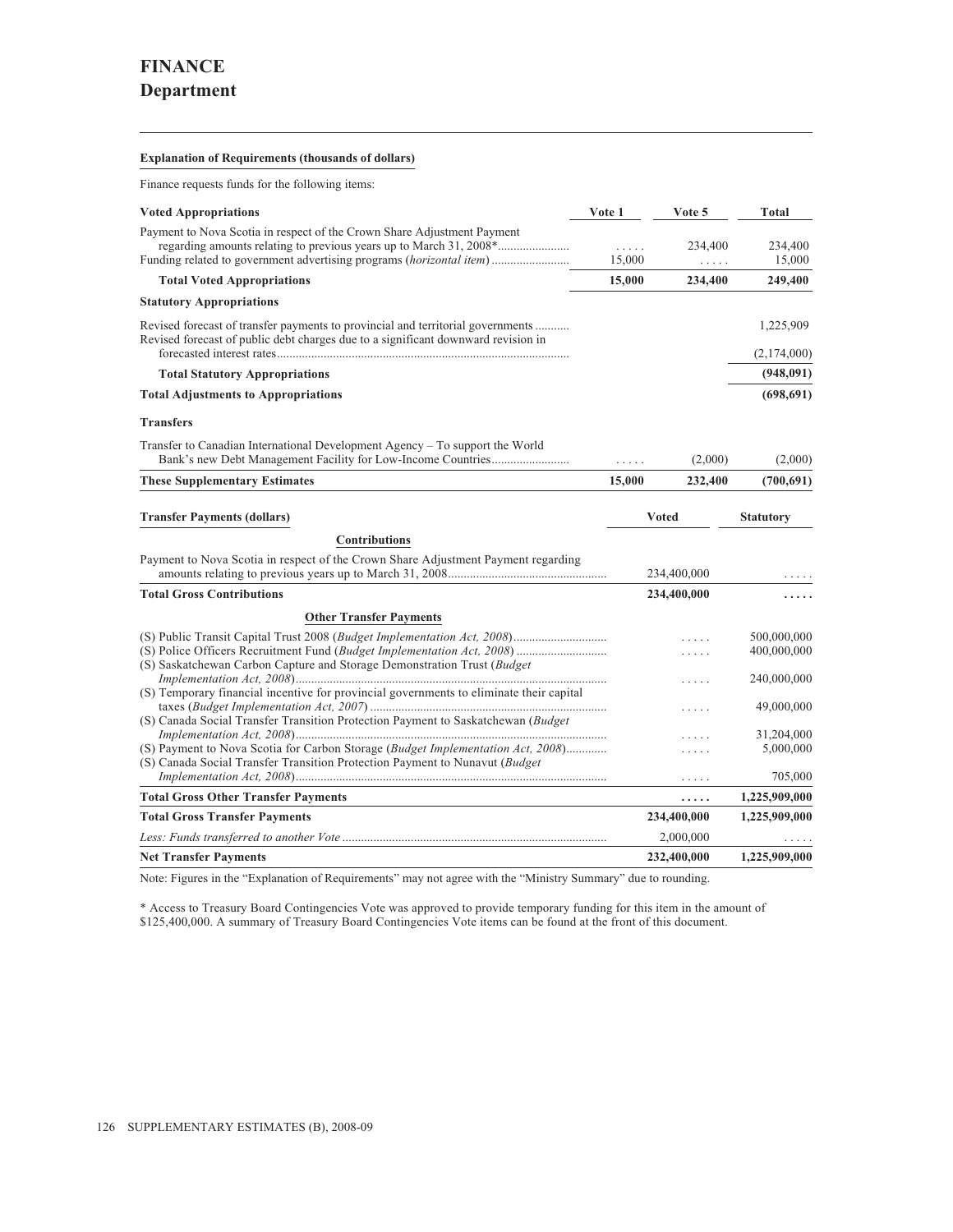## **FISHERIES AND OCEANS**

|                |                                                                                                           | These Supplementary Estimates |                  |                       |                        |  |  |
|----------------|-----------------------------------------------------------------------------------------------------------|-------------------------------|------------------|-----------------------|------------------------|--|--|
|                |                                                                                                           | Authorities                   |                  | <b>Adjustments to</b> | <b>Total Estimates</b> |  |  |
|                | Vote (dollars)                                                                                            | to date                       | <b>Transfers</b> | <b>Appropriations</b> | to date                |  |  |
|                |                                                                                                           |                               |                  |                       |                        |  |  |
| 1 <sub>b</sub> | Operating expenditures, and                                                                               |                               |                  |                       |                        |  |  |
|                | $(a)$ Canada's share of expenses of the International<br>Fisheries Commissions, authority to provide free |                               |                  |                       |                        |  |  |
|                | accommodation for the International Fisheries                                                             |                               |                  |                       |                        |  |  |
|                | Commissions and authority to make recoverable                                                             |                               |                  |                       |                        |  |  |
|                | advances in the amounts of the shares of the                                                              |                               |                  |                       |                        |  |  |
|                | International Fisheries Commissions of joint cost                                                         |                               |                  |                       |                        |  |  |
|                | projects;                                                                                                 |                               |                  |                       |                        |  |  |
|                | $(b)$ authority to make recoverable advances for                                                          |                               |                  |                       |                        |  |  |
|                | transportation, stevedoring and other shipping                                                            |                               |                  |                       |                        |  |  |
|                | services performed on behalf of individuals, outside                                                      |                               |                  |                       |                        |  |  |
|                | agencies and other governments in the course of, or                                                       |                               |                  |                       |                        |  |  |
|                | arising out of, the exercise of jurisdiction in                                                           |                               |                  |                       |                        |  |  |
|                | navigation, including aids to navigation and shipping;                                                    |                               |                  |                       |                        |  |  |
|                | $(c)$ authority to expend revenue received during the                                                     |                               |                  |                       |                        |  |  |
|                | fiscal year in the course of, or arising from, the                                                        |                               |                  |                       |                        |  |  |
|                | activities of the Canadian Coast Guard; and<br>(d) the payment to each member of the Queen's Privy        |                               |                  |                       |                        |  |  |
|                | Council for Canada who is a Minister without                                                              |                               |                  |                       |                        |  |  |
|                | Portfolio or a Minister of State who does not preside                                                     |                               |                  |                       |                        |  |  |
|                | over a Ministry of State of a salary not to exceed the                                                    |                               |                  |                       |                        |  |  |
|                | salary paid to Ministers of State who preside over                                                        |                               |                  |                       |                        |  |  |
|                | Ministries of State under the <i>Salaries Act</i> , as adjusted                                           |                               |                  |                       |                        |  |  |
|                | pursuant to the <i>Parliament of Canada Act</i> and pro rata                                              |                               |                  |                       |                        |  |  |
|                | for any period of less than a year - To authorize the                                                     |                               |                  |                       |                        |  |  |
|                | transfer of \$1,546,173 from Fisheries and Oceans                                                         |                               |                  |                       |                        |  |  |
|                | Vote 10, \$1,305,000 from Transport Vote 1, \$549,800                                                     |                               |                  |                       |                        |  |  |
|                | from Environment Vote 1, \$42,500 from Canadian                                                           |                               |                  |                       |                        |  |  |
|                | Heritage Vote 5, and \$15,000 from National Defence                                                       |                               |                  |                       |                        |  |  |
|                | Vote 5, Appropriation Act No. 2, 2008-2009 for the                                                        |                               |                  |                       |                        |  |  |
|                | purposes of this Vote and to provide a further amount                                                     |                               |                  |                       |                        |  |  |
| 5b             |                                                                                                           | 1,229,576,240                 | 1,710,973        | 33, 273, 217          | 1,264,560,430          |  |  |
|                | Capital expenditures and authority to make payments<br>to provinces, municipalities and local or private  |                               |                  |                       |                        |  |  |
|                | authorities as contributions towards construction done                                                    |                               |                  |                       |                        |  |  |
|                | by those bodies and authority for the purchase and                                                        |                               |                  |                       |                        |  |  |
|                |                                                                                                           | 297,962,000                   |                  | 12,954,945            | 310,916,945            |  |  |
|                | 10b The grants listed in the Estimates and contributions –                                                |                               |                  |                       |                        |  |  |
|                | To authorize the transfer of \$1,722,500 from Fisheries                                                   |                               |                  |                       |                        |  |  |
|                | and Oceans Vote 1, and \$34,000 from Canadian                                                             |                               |                  |                       |                        |  |  |
|                | Heritage Vote 5, Appropriation Act No. 2, 2008-2009                                                       |                               |                  |                       |                        |  |  |
|                | for the purposes of this Vote and to provide a further                                                    |                               |                  |                       |                        |  |  |
|                |                                                                                                           | 94,406,001                    | 142,564          | 4,843,100             | 99,391,665             |  |  |
| (S)            |                                                                                                           | 118,555,000                   | .                | .                     | 118,555,000            |  |  |
| (S)            | Minister of Fisheries and Oceans – Salary and motor                                                       |                               |                  |                       |                        |  |  |
|                |                                                                                                           | 76,422                        | .                | .                     | 76,422                 |  |  |
|                |                                                                                                           | 1,740,575,663                 | 1,853,537        | 51,071,262            | 1,793,500,462          |  |  |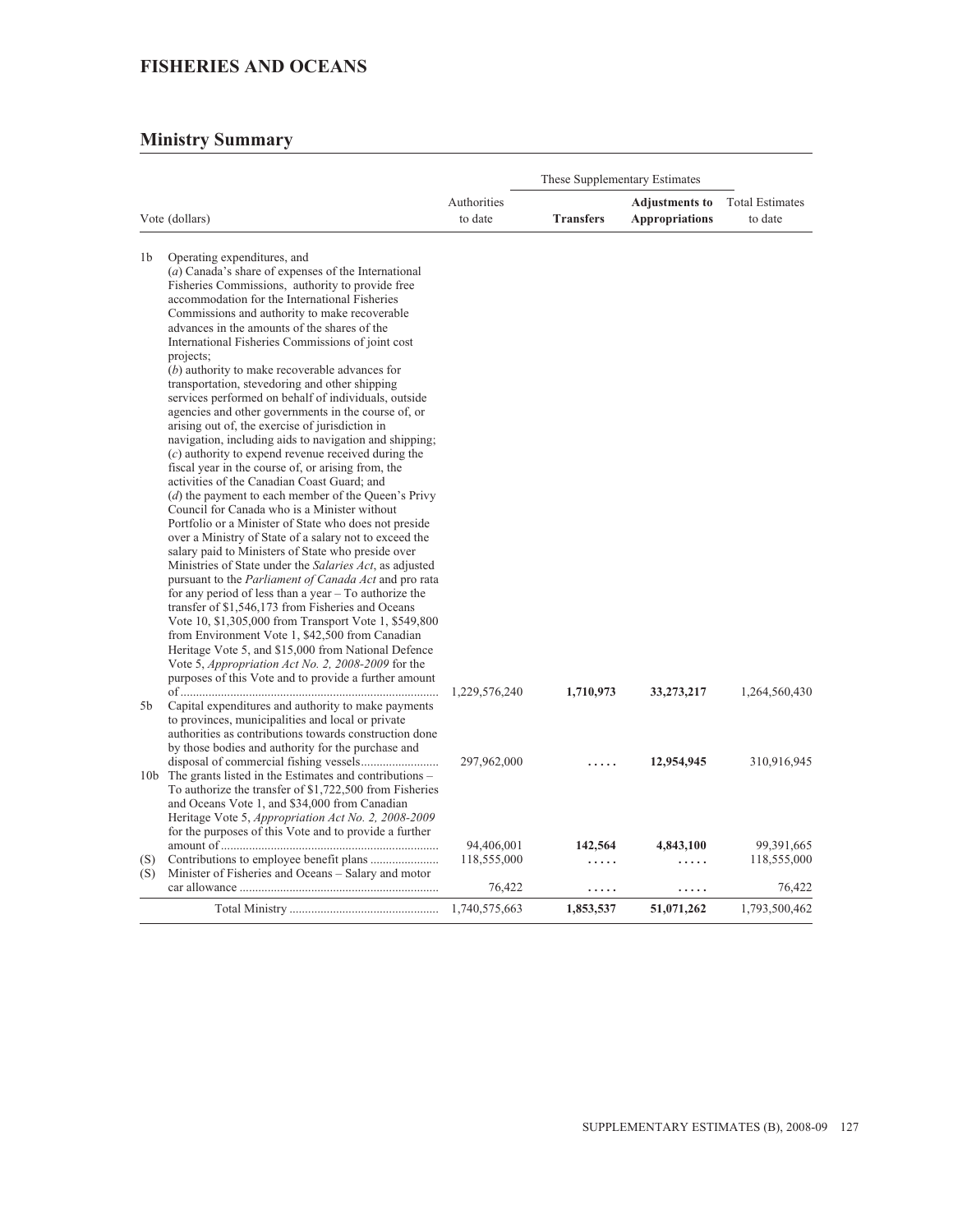### **FISHERIES AND OCEANS**

### **Explanation of Requirements (thousands of dollars)**

Fisheries and Oceans requests funds for the following items:

| Funding to address the impact of rising fuel costs on Canadian Coast<br>25,000<br>25,000<br>.<br>.<br>Funding for fleet and maritime services provided by the Canadian<br>12,955<br>12,955<br>.<br>.<br>Funding for the implementation of the New Aquaculture Program<br>10,329<br>5.629<br>4,700<br>.<br>1,330<br>1,330<br>.<br>.<br>Funding to complete the comprehensive mapping of Canada's<br>seabed in both the Arctic and Atlantic Oceans and to prepare<br>Canada's submission to the Commission on the Limits on the<br>Continental Shelf under the United Nations Convention on the<br>968<br>968<br>$\ldots$ .<br>Funding for the establishment of a Great Lakes/St. Lawrence<br>Seaway Marine Security Operations Centre to improve security<br>capabilities in the region by identifying and addressing threats to<br>328<br>328<br>.<br>Funding to support First Nations Participation in Integrated Atlantic<br>Commercial Fisheries to enhance capacity in fisheries<br>143<br>143<br>1.1.1<br>.<br>Funding from revenue received from polluters for the Ship-Source<br>18<br>18<br>1.1.1.1<br>.<br>33,273<br>12,955<br>4,843<br>51,071<br><b>Total Voted Appropriations</b><br><b>Transfers</b><br>Transfer from Transport – To support the Digby Harbour Port<br>Association for repairs at the Digby Fishermen's Wharf in Nova<br>1,305<br>1,305<br>Transfer from Environment – To continue the environmental<br>restoration of key aquatic areas of concern identified under the<br>Canada-United States Great Lakes Water Quality Agreement<br>550<br>550<br>.<br>Transfer from Canadian Heritage – For the development of Official<br>Language Minority Communities (Interdepartmental Partnership<br>with the Official Language Communities) (horizontal item)<br>43<br>34<br>77<br>Transfer from National Defence - For public security initiatives<br>related to the Chemical, Biological, Radiological and Nuclear<br>15<br>15<br>.<br>.<br>Internal reallocation of resources - For the Small Craft Harbours<br>1,409<br>(1,409)<br>.<br>Internal reallocation of resources - To support fisheries and<br>conservation enforcement capacity in Nunavut Territory<br>(Aboriginal Aquatic Resource and Oceans Management<br>137<br>(137)<br>.<br>Internal reallocation of resources - For Small Craft Harbour's<br>525<br>(525)<br>.<br>Internal reallocation of resources – To support organizations that<br>research, develop, manage, and promote fisheries and<br>(494)<br>494<br>.<br>Internal reallocation of resources – For the support of academic<br>research and development related to science priorities (Academic<br>261<br>(261)<br>.<br>Internal reallocation of resources - For the Fraser Basin scientific<br>study of salmon populations, to enhance relationships with<br>stakeholders and for fisheries management improvement<br>(256)<br>256<br>.<br>Internal reallocation of resources - To support the Canadian Coast<br>(187)<br>187<br>. | <b>Voted Appropriations</b> | Vote 1 | Vote 5 | Vote 10 | <b>Total</b> |
|----------------------------------------------------------------------------------------------------------------------------------------------------------------------------------------------------------------------------------------------------------------------------------------------------------------------------------------------------------------------------------------------------------------------------------------------------------------------------------------------------------------------------------------------------------------------------------------------------------------------------------------------------------------------------------------------------------------------------------------------------------------------------------------------------------------------------------------------------------------------------------------------------------------------------------------------------------------------------------------------------------------------------------------------------------------------------------------------------------------------------------------------------------------------------------------------------------------------------------------------------------------------------------------------------------------------------------------------------------------------------------------------------------------------------------------------------------------------------------------------------------------------------------------------------------------------------------------------------------------------------------------------------------------------------------------------------------------------------------------------------------------------------------------------------------------------------------------------------------------------------------------------------------------------------------------------------------------------------------------------------------------------------------------------------------------------------------------------------------------------------------------------------------------------------------------------------------------------------------------------------------------------------------------------------------------------------------------------------------------------------------------------------------------------------------------------------------------------------------------------------------------------------------------------------------------------------------------------------------------------------------------------------------------------------------------------------------------------------------------------------------------------------------------------------------------------------------------------------------------------------------------------------------------------------------------------------------------------------------------------|-----------------------------|--------|--------|---------|--------------|
|                                                                                                                                                                                                                                                                                                                                                                                                                                                                                                                                                                                                                                                                                                                                                                                                                                                                                                                                                                                                                                                                                                                                                                                                                                                                                                                                                                                                                                                                                                                                                                                                                                                                                                                                                                                                                                                                                                                                                                                                                                                                                                                                                                                                                                                                                                                                                                                                                                                                                                                                                                                                                                                                                                                                                                                                                                                                                                                                                                                              |                             |        |        |         |              |
|                                                                                                                                                                                                                                                                                                                                                                                                                                                                                                                                                                                                                                                                                                                                                                                                                                                                                                                                                                                                                                                                                                                                                                                                                                                                                                                                                                                                                                                                                                                                                                                                                                                                                                                                                                                                                                                                                                                                                                                                                                                                                                                                                                                                                                                                                                                                                                                                                                                                                                                                                                                                                                                                                                                                                                                                                                                                                                                                                                                              |                             |        |        |         |              |
|                                                                                                                                                                                                                                                                                                                                                                                                                                                                                                                                                                                                                                                                                                                                                                                                                                                                                                                                                                                                                                                                                                                                                                                                                                                                                                                                                                                                                                                                                                                                                                                                                                                                                                                                                                                                                                                                                                                                                                                                                                                                                                                                                                                                                                                                                                                                                                                                                                                                                                                                                                                                                                                                                                                                                                                                                                                                                                                                                                                              |                             |        |        |         |              |
|                                                                                                                                                                                                                                                                                                                                                                                                                                                                                                                                                                                                                                                                                                                                                                                                                                                                                                                                                                                                                                                                                                                                                                                                                                                                                                                                                                                                                                                                                                                                                                                                                                                                                                                                                                                                                                                                                                                                                                                                                                                                                                                                                                                                                                                                                                                                                                                                                                                                                                                                                                                                                                                                                                                                                                                                                                                                                                                                                                                              |                             |        |        |         |              |
|                                                                                                                                                                                                                                                                                                                                                                                                                                                                                                                                                                                                                                                                                                                                                                                                                                                                                                                                                                                                                                                                                                                                                                                                                                                                                                                                                                                                                                                                                                                                                                                                                                                                                                                                                                                                                                                                                                                                                                                                                                                                                                                                                                                                                                                                                                                                                                                                                                                                                                                                                                                                                                                                                                                                                                                                                                                                                                                                                                                              |                             |        |        |         |              |
|                                                                                                                                                                                                                                                                                                                                                                                                                                                                                                                                                                                                                                                                                                                                                                                                                                                                                                                                                                                                                                                                                                                                                                                                                                                                                                                                                                                                                                                                                                                                                                                                                                                                                                                                                                                                                                                                                                                                                                                                                                                                                                                                                                                                                                                                                                                                                                                                                                                                                                                                                                                                                                                                                                                                                                                                                                                                                                                                                                                              |                             |        |        |         |              |
|                                                                                                                                                                                                                                                                                                                                                                                                                                                                                                                                                                                                                                                                                                                                                                                                                                                                                                                                                                                                                                                                                                                                                                                                                                                                                                                                                                                                                                                                                                                                                                                                                                                                                                                                                                                                                                                                                                                                                                                                                                                                                                                                                                                                                                                                                                                                                                                                                                                                                                                                                                                                                                                                                                                                                                                                                                                                                                                                                                                              |                             |        |        |         |              |
|                                                                                                                                                                                                                                                                                                                                                                                                                                                                                                                                                                                                                                                                                                                                                                                                                                                                                                                                                                                                                                                                                                                                                                                                                                                                                                                                                                                                                                                                                                                                                                                                                                                                                                                                                                                                                                                                                                                                                                                                                                                                                                                                                                                                                                                                                                                                                                                                                                                                                                                                                                                                                                                                                                                                                                                                                                                                                                                                                                                              |                             |        |        |         |              |
|                                                                                                                                                                                                                                                                                                                                                                                                                                                                                                                                                                                                                                                                                                                                                                                                                                                                                                                                                                                                                                                                                                                                                                                                                                                                                                                                                                                                                                                                                                                                                                                                                                                                                                                                                                                                                                                                                                                                                                                                                                                                                                                                                                                                                                                                                                                                                                                                                                                                                                                                                                                                                                                                                                                                                                                                                                                                                                                                                                                              |                             |        |        |         |              |
|                                                                                                                                                                                                                                                                                                                                                                                                                                                                                                                                                                                                                                                                                                                                                                                                                                                                                                                                                                                                                                                                                                                                                                                                                                                                                                                                                                                                                                                                                                                                                                                                                                                                                                                                                                                                                                                                                                                                                                                                                                                                                                                                                                                                                                                                                                                                                                                                                                                                                                                                                                                                                                                                                                                                                                                                                                                                                                                                                                                              |                             |        |        |         |              |
|                                                                                                                                                                                                                                                                                                                                                                                                                                                                                                                                                                                                                                                                                                                                                                                                                                                                                                                                                                                                                                                                                                                                                                                                                                                                                                                                                                                                                                                                                                                                                                                                                                                                                                                                                                                                                                                                                                                                                                                                                                                                                                                                                                                                                                                                                                                                                                                                                                                                                                                                                                                                                                                                                                                                                                                                                                                                                                                                                                                              |                             |        |        |         |              |
|                                                                                                                                                                                                                                                                                                                                                                                                                                                                                                                                                                                                                                                                                                                                                                                                                                                                                                                                                                                                                                                                                                                                                                                                                                                                                                                                                                                                                                                                                                                                                                                                                                                                                                                                                                                                                                                                                                                                                                                                                                                                                                                                                                                                                                                                                                                                                                                                                                                                                                                                                                                                                                                                                                                                                                                                                                                                                                                                                                                              |                             |        |        |         |              |
|                                                                                                                                                                                                                                                                                                                                                                                                                                                                                                                                                                                                                                                                                                                                                                                                                                                                                                                                                                                                                                                                                                                                                                                                                                                                                                                                                                                                                                                                                                                                                                                                                                                                                                                                                                                                                                                                                                                                                                                                                                                                                                                                                                                                                                                                                                                                                                                                                                                                                                                                                                                                                                                                                                                                                                                                                                                                                                                                                                                              |                             |        |        |         |              |
|                                                                                                                                                                                                                                                                                                                                                                                                                                                                                                                                                                                                                                                                                                                                                                                                                                                                                                                                                                                                                                                                                                                                                                                                                                                                                                                                                                                                                                                                                                                                                                                                                                                                                                                                                                                                                                                                                                                                                                                                                                                                                                                                                                                                                                                                                                                                                                                                                                                                                                                                                                                                                                                                                                                                                                                                                                                                                                                                                                                              |                             |        |        |         |              |
|                                                                                                                                                                                                                                                                                                                                                                                                                                                                                                                                                                                                                                                                                                                                                                                                                                                                                                                                                                                                                                                                                                                                                                                                                                                                                                                                                                                                                                                                                                                                                                                                                                                                                                                                                                                                                                                                                                                                                                                                                                                                                                                                                                                                                                                                                                                                                                                                                                                                                                                                                                                                                                                                                                                                                                                                                                                                                                                                                                                              |                             |        |        |         |              |
|                                                                                                                                                                                                                                                                                                                                                                                                                                                                                                                                                                                                                                                                                                                                                                                                                                                                                                                                                                                                                                                                                                                                                                                                                                                                                                                                                                                                                                                                                                                                                                                                                                                                                                                                                                                                                                                                                                                                                                                                                                                                                                                                                                                                                                                                                                                                                                                                                                                                                                                                                                                                                                                                                                                                                                                                                                                                                                                                                                                              |                             |        |        |         |              |
|                                                                                                                                                                                                                                                                                                                                                                                                                                                                                                                                                                                                                                                                                                                                                                                                                                                                                                                                                                                                                                                                                                                                                                                                                                                                                                                                                                                                                                                                                                                                                                                                                                                                                                                                                                                                                                                                                                                                                                                                                                                                                                                                                                                                                                                                                                                                                                                                                                                                                                                                                                                                                                                                                                                                                                                                                                                                                                                                                                                              |                             |        |        |         |              |
|                                                                                                                                                                                                                                                                                                                                                                                                                                                                                                                                                                                                                                                                                                                                                                                                                                                                                                                                                                                                                                                                                                                                                                                                                                                                                                                                                                                                                                                                                                                                                                                                                                                                                                                                                                                                                                                                                                                                                                                                                                                                                                                                                                                                                                                                                                                                                                                                                                                                                                                                                                                                                                                                                                                                                                                                                                                                                                                                                                                              |                             |        |        |         |              |
|                                                                                                                                                                                                                                                                                                                                                                                                                                                                                                                                                                                                                                                                                                                                                                                                                                                                                                                                                                                                                                                                                                                                                                                                                                                                                                                                                                                                                                                                                                                                                                                                                                                                                                                                                                                                                                                                                                                                                                                                                                                                                                                                                                                                                                                                                                                                                                                                                                                                                                                                                                                                                                                                                                                                                                                                                                                                                                                                                                                              |                             |        |        |         |              |
|                                                                                                                                                                                                                                                                                                                                                                                                                                                                                                                                                                                                                                                                                                                                                                                                                                                                                                                                                                                                                                                                                                                                                                                                                                                                                                                                                                                                                                                                                                                                                                                                                                                                                                                                                                                                                                                                                                                                                                                                                                                                                                                                                                                                                                                                                                                                                                                                                                                                                                                                                                                                                                                                                                                                                                                                                                                                                                                                                                                              |                             |        |        |         |              |
|                                                                                                                                                                                                                                                                                                                                                                                                                                                                                                                                                                                                                                                                                                                                                                                                                                                                                                                                                                                                                                                                                                                                                                                                                                                                                                                                                                                                                                                                                                                                                                                                                                                                                                                                                                                                                                                                                                                                                                                                                                                                                                                                                                                                                                                                                                                                                                                                                                                                                                                                                                                                                                                                                                                                                                                                                                                                                                                                                                                              |                             |        |        |         |              |
|                                                                                                                                                                                                                                                                                                                                                                                                                                                                                                                                                                                                                                                                                                                                                                                                                                                                                                                                                                                                                                                                                                                                                                                                                                                                                                                                                                                                                                                                                                                                                                                                                                                                                                                                                                                                                                                                                                                                                                                                                                                                                                                                                                                                                                                                                                                                                                                                                                                                                                                                                                                                                                                                                                                                                                                                                                                                                                                                                                                              |                             |        |        |         |              |
|                                                                                                                                                                                                                                                                                                                                                                                                                                                                                                                                                                                                                                                                                                                                                                                                                                                                                                                                                                                                                                                                                                                                                                                                                                                                                                                                                                                                                                                                                                                                                                                                                                                                                                                                                                                                                                                                                                                                                                                                                                                                                                                                                                                                                                                                                                                                                                                                                                                                                                                                                                                                                                                                                                                                                                                                                                                                                                                                                                                              |                             |        |        |         |              |
|                                                                                                                                                                                                                                                                                                                                                                                                                                                                                                                                                                                                                                                                                                                                                                                                                                                                                                                                                                                                                                                                                                                                                                                                                                                                                                                                                                                                                                                                                                                                                                                                                                                                                                                                                                                                                                                                                                                                                                                                                                                                                                                                                                                                                                                                                                                                                                                                                                                                                                                                                                                                                                                                                                                                                                                                                                                                                                                                                                                              |                             |        |        |         |              |
|                                                                                                                                                                                                                                                                                                                                                                                                                                                                                                                                                                                                                                                                                                                                                                                                                                                                                                                                                                                                                                                                                                                                                                                                                                                                                                                                                                                                                                                                                                                                                                                                                                                                                                                                                                                                                                                                                                                                                                                                                                                                                                                                                                                                                                                                                                                                                                                                                                                                                                                                                                                                                                                                                                                                                                                                                                                                                                                                                                                              |                             |        |        |         |              |
|                                                                                                                                                                                                                                                                                                                                                                                                                                                                                                                                                                                                                                                                                                                                                                                                                                                                                                                                                                                                                                                                                                                                                                                                                                                                                                                                                                                                                                                                                                                                                                                                                                                                                                                                                                                                                                                                                                                                                                                                                                                                                                                                                                                                                                                                                                                                                                                                                                                                                                                                                                                                                                                                                                                                                                                                                                                                                                                                                                                              |                             |        |        |         |              |
|                                                                                                                                                                                                                                                                                                                                                                                                                                                                                                                                                                                                                                                                                                                                                                                                                                                                                                                                                                                                                                                                                                                                                                                                                                                                                                                                                                                                                                                                                                                                                                                                                                                                                                                                                                                                                                                                                                                                                                                                                                                                                                                                                                                                                                                                                                                                                                                                                                                                                                                                                                                                                                                                                                                                                                                                                                                                                                                                                                                              |                             |        |        |         |              |
|                                                                                                                                                                                                                                                                                                                                                                                                                                                                                                                                                                                                                                                                                                                                                                                                                                                                                                                                                                                                                                                                                                                                                                                                                                                                                                                                                                                                                                                                                                                                                                                                                                                                                                                                                                                                                                                                                                                                                                                                                                                                                                                                                                                                                                                                                                                                                                                                                                                                                                                                                                                                                                                                                                                                                                                                                                                                                                                                                                                              |                             |        |        |         |              |
|                                                                                                                                                                                                                                                                                                                                                                                                                                                                                                                                                                                                                                                                                                                                                                                                                                                                                                                                                                                                                                                                                                                                                                                                                                                                                                                                                                                                                                                                                                                                                                                                                                                                                                                                                                                                                                                                                                                                                                                                                                                                                                                                                                                                                                                                                                                                                                                                                                                                                                                                                                                                                                                                                                                                                                                                                                                                                                                                                                                              |                             |        |        |         |              |
|                                                                                                                                                                                                                                                                                                                                                                                                                                                                                                                                                                                                                                                                                                                                                                                                                                                                                                                                                                                                                                                                                                                                                                                                                                                                                                                                                                                                                                                                                                                                                                                                                                                                                                                                                                                                                                                                                                                                                                                                                                                                                                                                                                                                                                                                                                                                                                                                                                                                                                                                                                                                                                                                                                                                                                                                                                                                                                                                                                                              |                             |        |        |         |              |
|                                                                                                                                                                                                                                                                                                                                                                                                                                                                                                                                                                                                                                                                                                                                                                                                                                                                                                                                                                                                                                                                                                                                                                                                                                                                                                                                                                                                                                                                                                                                                                                                                                                                                                                                                                                                                                                                                                                                                                                                                                                                                                                                                                                                                                                                                                                                                                                                                                                                                                                                                                                                                                                                                                                                                                                                                                                                                                                                                                                              |                             |        |        |         |              |
|                                                                                                                                                                                                                                                                                                                                                                                                                                                                                                                                                                                                                                                                                                                                                                                                                                                                                                                                                                                                                                                                                                                                                                                                                                                                                                                                                                                                                                                                                                                                                                                                                                                                                                                                                                                                                                                                                                                                                                                                                                                                                                                                                                                                                                                                                                                                                                                                                                                                                                                                                                                                                                                                                                                                                                                                                                                                                                                                                                                              |                             |        |        |         |              |
|                                                                                                                                                                                                                                                                                                                                                                                                                                                                                                                                                                                                                                                                                                                                                                                                                                                                                                                                                                                                                                                                                                                                                                                                                                                                                                                                                                                                                                                                                                                                                                                                                                                                                                                                                                                                                                                                                                                                                                                                                                                                                                                                                                                                                                                                                                                                                                                                                                                                                                                                                                                                                                                                                                                                                                                                                                                                                                                                                                                              |                             |        |        |         |              |
|                                                                                                                                                                                                                                                                                                                                                                                                                                                                                                                                                                                                                                                                                                                                                                                                                                                                                                                                                                                                                                                                                                                                                                                                                                                                                                                                                                                                                                                                                                                                                                                                                                                                                                                                                                                                                                                                                                                                                                                                                                                                                                                                                                                                                                                                                                                                                                                                                                                                                                                                                                                                                                                                                                                                                                                                                                                                                                                                                                                              |                             |        |        |         |              |
|                                                                                                                                                                                                                                                                                                                                                                                                                                                                                                                                                                                                                                                                                                                                                                                                                                                                                                                                                                                                                                                                                                                                                                                                                                                                                                                                                                                                                                                                                                                                                                                                                                                                                                                                                                                                                                                                                                                                                                                                                                                                                                                                                                                                                                                                                                                                                                                                                                                                                                                                                                                                                                                                                                                                                                                                                                                                                                                                                                                              |                             |        |        |         |              |
|                                                                                                                                                                                                                                                                                                                                                                                                                                                                                                                                                                                                                                                                                                                                                                                                                                                                                                                                                                                                                                                                                                                                                                                                                                                                                                                                                                                                                                                                                                                                                                                                                                                                                                                                                                                                                                                                                                                                                                                                                                                                                                                                                                                                                                                                                                                                                                                                                                                                                                                                                                                                                                                                                                                                                                                                                                                                                                                                                                                              |                             |        |        |         |              |
|                                                                                                                                                                                                                                                                                                                                                                                                                                                                                                                                                                                                                                                                                                                                                                                                                                                                                                                                                                                                                                                                                                                                                                                                                                                                                                                                                                                                                                                                                                                                                                                                                                                                                                                                                                                                                                                                                                                                                                                                                                                                                                                                                                                                                                                                                                                                                                                                                                                                                                                                                                                                                                                                                                                                                                                                                                                                                                                                                                                              |                             |        |        |         |              |
|                                                                                                                                                                                                                                                                                                                                                                                                                                                                                                                                                                                                                                                                                                                                                                                                                                                                                                                                                                                                                                                                                                                                                                                                                                                                                                                                                                                                                                                                                                                                                                                                                                                                                                                                                                                                                                                                                                                                                                                                                                                                                                                                                                                                                                                                                                                                                                                                                                                                                                                                                                                                                                                                                                                                                                                                                                                                                                                                                                                              |                             |        |        |         |              |
|                                                                                                                                                                                                                                                                                                                                                                                                                                                                                                                                                                                                                                                                                                                                                                                                                                                                                                                                                                                                                                                                                                                                                                                                                                                                                                                                                                                                                                                                                                                                                                                                                                                                                                                                                                                                                                                                                                                                                                                                                                                                                                                                                                                                                                                                                                                                                                                                                                                                                                                                                                                                                                                                                                                                                                                                                                                                                                                                                                                              |                             |        |        |         |              |
|                                                                                                                                                                                                                                                                                                                                                                                                                                                                                                                                                                                                                                                                                                                                                                                                                                                                                                                                                                                                                                                                                                                                                                                                                                                                                                                                                                                                                                                                                                                                                                                                                                                                                                                                                                                                                                                                                                                                                                                                                                                                                                                                                                                                                                                                                                                                                                                                                                                                                                                                                                                                                                                                                                                                                                                                                                                                                                                                                                                              |                             |        |        |         |              |
|                                                                                                                                                                                                                                                                                                                                                                                                                                                                                                                                                                                                                                                                                                                                                                                                                                                                                                                                                                                                                                                                                                                                                                                                                                                                                                                                                                                                                                                                                                                                                                                                                                                                                                                                                                                                                                                                                                                                                                                                                                                                                                                                                                                                                                                                                                                                                                                                                                                                                                                                                                                                                                                                                                                                                                                                                                                                                                                                                                                              |                             |        |        |         |              |
|                                                                                                                                                                                                                                                                                                                                                                                                                                                                                                                                                                                                                                                                                                                                                                                                                                                                                                                                                                                                                                                                                                                                                                                                                                                                                                                                                                                                                                                                                                                                                                                                                                                                                                                                                                                                                                                                                                                                                                                                                                                                                                                                                                                                                                                                                                                                                                                                                                                                                                                                                                                                                                                                                                                                                                                                                                                                                                                                                                                              |                             |        |        |         |              |
|                                                                                                                                                                                                                                                                                                                                                                                                                                                                                                                                                                                                                                                                                                                                                                                                                                                                                                                                                                                                                                                                                                                                                                                                                                                                                                                                                                                                                                                                                                                                                                                                                                                                                                                                                                                                                                                                                                                                                                                                                                                                                                                                                                                                                                                                                                                                                                                                                                                                                                                                                                                                                                                                                                                                                                                                                                                                                                                                                                                              |                             |        |        |         |              |
|                                                                                                                                                                                                                                                                                                                                                                                                                                                                                                                                                                                                                                                                                                                                                                                                                                                                                                                                                                                                                                                                                                                                                                                                                                                                                                                                                                                                                                                                                                                                                                                                                                                                                                                                                                                                                                                                                                                                                                                                                                                                                                                                                                                                                                                                                                                                                                                                                                                                                                                                                                                                                                                                                                                                                                                                                                                                                                                                                                                              |                             |        |        |         |              |
|                                                                                                                                                                                                                                                                                                                                                                                                                                                                                                                                                                                                                                                                                                                                                                                                                                                                                                                                                                                                                                                                                                                                                                                                                                                                                                                                                                                                                                                                                                                                                                                                                                                                                                                                                                                                                                                                                                                                                                                                                                                                                                                                                                                                                                                                                                                                                                                                                                                                                                                                                                                                                                                                                                                                                                                                                                                                                                                                                                                              |                             |        |        |         |              |
|                                                                                                                                                                                                                                                                                                                                                                                                                                                                                                                                                                                                                                                                                                                                                                                                                                                                                                                                                                                                                                                                                                                                                                                                                                                                                                                                                                                                                                                                                                                                                                                                                                                                                                                                                                                                                                                                                                                                                                                                                                                                                                                                                                                                                                                                                                                                                                                                                                                                                                                                                                                                                                                                                                                                                                                                                                                                                                                                                                                              |                             |        |        |         |              |
|                                                                                                                                                                                                                                                                                                                                                                                                                                                                                                                                                                                                                                                                                                                                                                                                                                                                                                                                                                                                                                                                                                                                                                                                                                                                                                                                                                                                                                                                                                                                                                                                                                                                                                                                                                                                                                                                                                                                                                                                                                                                                                                                                                                                                                                                                                                                                                                                                                                                                                                                                                                                                                                                                                                                                                                                                                                                                                                                                                                              |                             |        |        |         |              |
|                                                                                                                                                                                                                                                                                                                                                                                                                                                                                                                                                                                                                                                                                                                                                                                                                                                                                                                                                                                                                                                                                                                                                                                                                                                                                                                                                                                                                                                                                                                                                                                                                                                                                                                                                                                                                                                                                                                                                                                                                                                                                                                                                                                                                                                                                                                                                                                                                                                                                                                                                                                                                                                                                                                                                                                                                                                                                                                                                                                              |                             |        |        |         |              |
|                                                                                                                                                                                                                                                                                                                                                                                                                                                                                                                                                                                                                                                                                                                                                                                                                                                                                                                                                                                                                                                                                                                                                                                                                                                                                                                                                                                                                                                                                                                                                                                                                                                                                                                                                                                                                                                                                                                                                                                                                                                                                                                                                                                                                                                                                                                                                                                                                                                                                                                                                                                                                                                                                                                                                                                                                                                                                                                                                                                              |                             |        |        |         |              |
|                                                                                                                                                                                                                                                                                                                                                                                                                                                                                                                                                                                                                                                                                                                                                                                                                                                                                                                                                                                                                                                                                                                                                                                                                                                                                                                                                                                                                                                                                                                                                                                                                                                                                                                                                                                                                                                                                                                                                                                                                                                                                                                                                                                                                                                                                                                                                                                                                                                                                                                                                                                                                                                                                                                                                                                                                                                                                                                                                                                              |                             |        |        |         |              |
|                                                                                                                                                                                                                                                                                                                                                                                                                                                                                                                                                                                                                                                                                                                                                                                                                                                                                                                                                                                                                                                                                                                                                                                                                                                                                                                                                                                                                                                                                                                                                                                                                                                                                                                                                                                                                                                                                                                                                                                                                                                                                                                                                                                                                                                                                                                                                                                                                                                                                                                                                                                                                                                                                                                                                                                                                                                                                                                                                                                              |                             |        |        |         |              |
|                                                                                                                                                                                                                                                                                                                                                                                                                                                                                                                                                                                                                                                                                                                                                                                                                                                                                                                                                                                                                                                                                                                                                                                                                                                                                                                                                                                                                                                                                                                                                                                                                                                                                                                                                                                                                                                                                                                                                                                                                                                                                                                                                                                                                                                                                                                                                                                                                                                                                                                                                                                                                                                                                                                                                                                                                                                                                                                                                                                              |                             |        |        |         |              |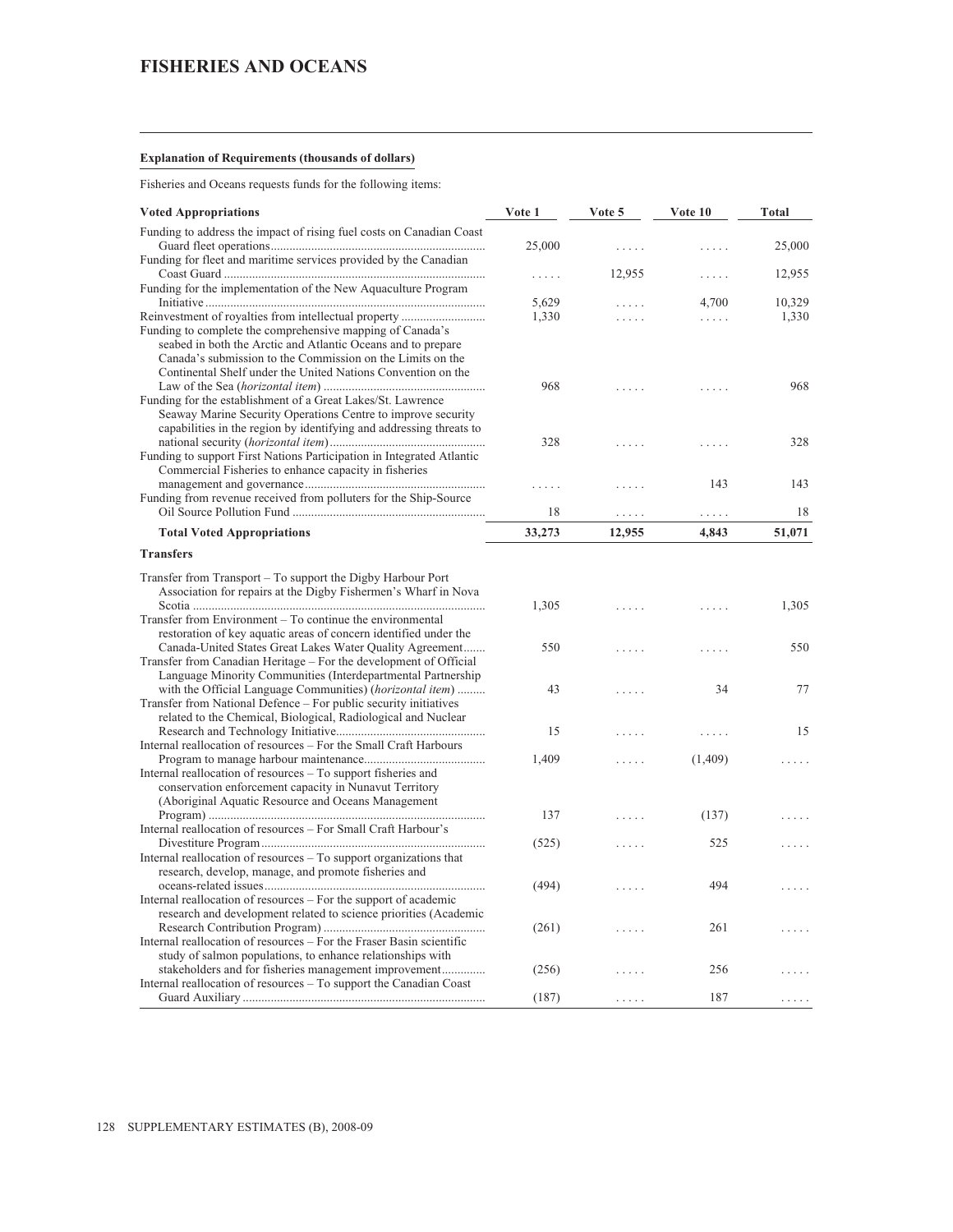### **FISHERIES AND OCEANS**

### **Explanation of Requirements (thousands of dollars)**

| <b>Transfers</b>                                                                                                                                                                                        | Vote 1 | Vote 5 | Vote 10 | Total  |
|---------------------------------------------------------------------------------------------------------------------------------------------------------------------------------------------------------|--------|--------|---------|--------|
| Transfer to Indian Affairs and Northern Development – For the<br>Transfer to Environment – To support Aboriginal involvement in<br>activities intended to protect terrestrial species at risk under the | 25)    | .      | .       | (25)   |
|                                                                                                                                                                                                         | .      | .      | (68)    | (68)   |
| <b>Total Transfers</b>                                                                                                                                                                                  | 1.711  | .      | 143     | 1.854  |
| <b>These Supplementary Estimates</b>                                                                                                                                                                    | 34,984 | 12.955 | 4.986   | 52,925 |

| <b>Transfer Payments (dollars)</b>                                                                                                                                       | <b>Voted</b> | <b>Statutory</b> |
|--------------------------------------------------------------------------------------------------------------------------------------------------------------------------|--------------|------------------|
| <b>Grants</b>                                                                                                                                                            |              |                  |
| Grants to support organizations associated with research, development, management, and                                                                                   | 525,000      |                  |
|                                                                                                                                                                          | 30,000       |                  |
| <b>Total Gross Grants</b>                                                                                                                                                | 555,000      |                  |
| <b>Contributions</b>                                                                                                                                                     |              |                  |
| Contributions to support organizations associated with research, development,                                                                                            | 4,700,000    |                  |
| Contributions to support the Academic Research Contribution Program for the support of                                                                                   | 464,000      |                  |
|                                                                                                                                                                          | 260,800      |                  |
| Contribution agreements with the Canadian Coast Guard Auxiliary for the provision of<br>voluntary search and rescue services and the promotion of boating safety through | 255,700      |                  |
| Contributions to support increased Native participation in commercial fisheries,<br>cooperative fisheries management agreements and consultations respecting Aboriginal  | 187,000      |                  |
|                                                                                                                                                                          | 143,100      |                  |
| Interdepartmental Partnership with the Official Language Communities                                                                                                     | 34,000       |                  |
| <b>Total Gross Contributions</b>                                                                                                                                         | 6,044,600    |                  |
| <b>Total Gross Transfer Payments</b>                                                                                                                                     | 6,599,600    |                  |
|                                                                                                                                                                          | 1,613,936    |                  |
| <b>Net Transfer Payments</b>                                                                                                                                             | 4,985,664    | .                |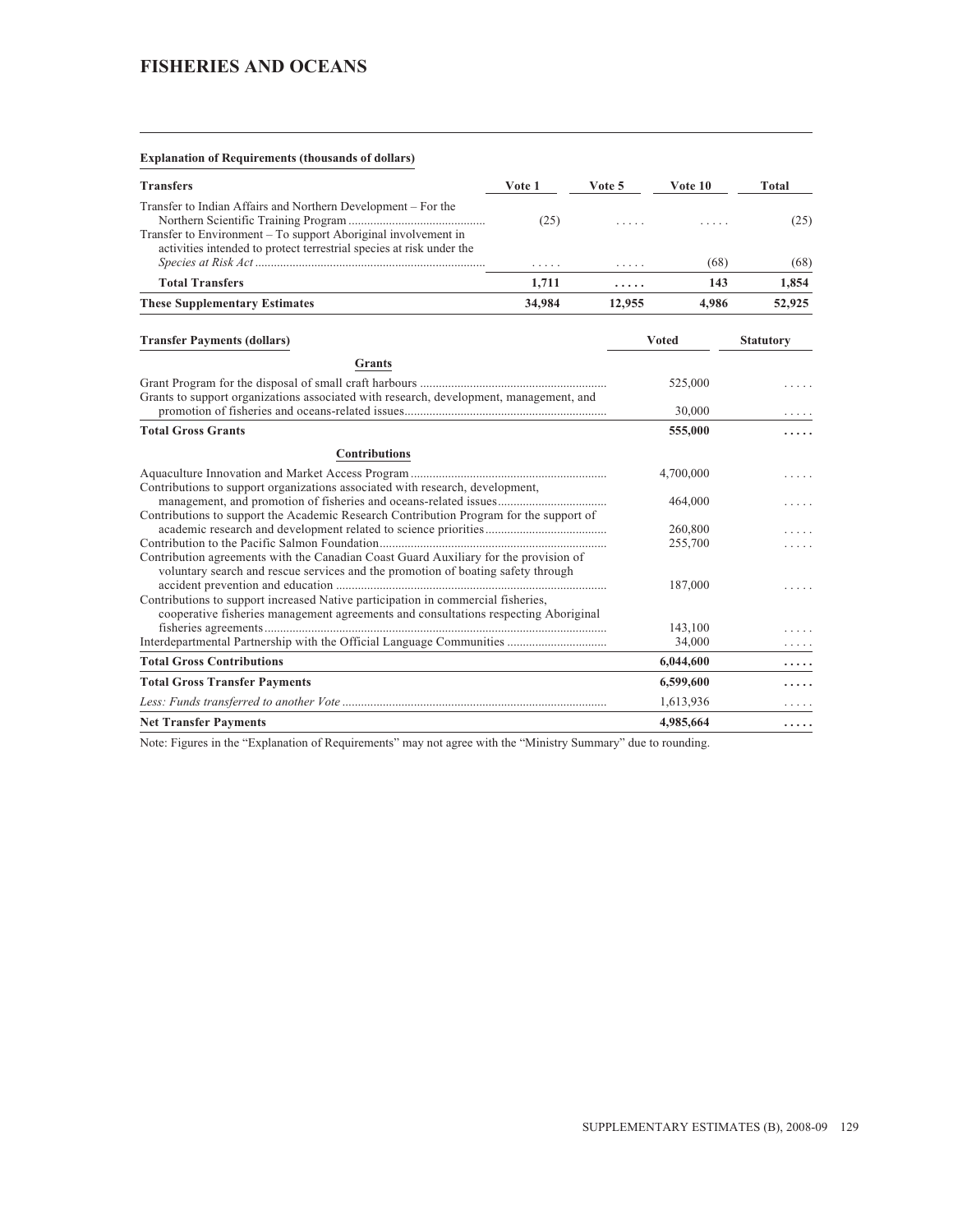### **Ministry Summary**

|                |                        | These Supplementary Estimates |                       |                                                  |
|----------------|------------------------|-------------------------------|-----------------------|--------------------------------------------------|
| Vote (dollars) | Authorities<br>to date | <b>Transfers</b>              | <b>Appropriations</b> | <b>Adjustments to</b> Total Estimates<br>to date |
|                |                        |                               |                       |                                                  |

#### **Department**

1b Operating expenditures, including the payment of remuneration and other expenditures subject to the approval of the Governor in Council in connection with the assignment by the Canadian Government of Canadians to the staffs of international organizations and authority to make recoverable advances in amounts not exceeding the amounts of the shares of such organizations of such expenses; authority for the appointment and fixing of salaries by the Governor in Council of High Commissioners, Ambassadors, Ministers Plenipotentiary, Consuls, Representatives on International Commissions, the staff of such officials and other persons to represent Canada in another country; expenditures in respect of the provision of office accommodation for the International Civil Aviation Organization; recoverable expenditures for assistance to and repatriation of distressed Canadian citizens and persons of Canadian domicile abroad, including their dependants; cultural relations and academic exchange programs with other countries; and, pursuant to paragraph 29.1(2)(*a*) of the *Financial Administration Act*, authority to expend revenues received in a fiscal year from, and to offset related expenditures incurred in the fiscal year arising from the provision of services related to: training services provided by the Canadian Foreign Service Institute; trade fairs, missions and other international business development services; investment development services; international telecommunication services; departmental publications; other services provided abroad to other government departments, agencies, Crown corporations and other non-federal organizations; specialized consular services; and international youth employment exchange programs and the payment to each member of the Queen's Privy Council for Canada who is a Minister without Portfolio or a Minister of State who does not preside over a Ministry of State of a salary not to exceed the salary paid to Ministers of State who preside over Ministries of State under the *Salaries Act*, as adjusted pursuant to the *Parliament of Canada Act* and pro rata for any period of less than a year – To authorize the transfer of \$2,100,000 from Foreign Affairs and International Trade Vote 5, \$398,700 from Foreign Affairs and International Trade Vote 25, \$831,400 from Agriculture and Agri-Food Vote 30, \$700,000 from Economic Development Agency of Canada for the Regions of Quebec Vote 5, \$671,700 from National Defence Vote 1, \$507,600 from Public Safety and Emergency Preparedness Vote 10, \$500,000 from Industry Vote 55, \$248,800 from Agriculture and Agri-Food Vote 1, \$182,700 from Public Safety and Emergency Preparedness Vote 1, \$147,700 from Transport Vote 1, \$58,900 from Public Safety and Emergency Preparedness Vote 50, and \$56,000 from Transport Vote 5, *Appropriation Act No. 2, 2008-2009* for the purposes of this Vote and to provide a further amount of ............................... 1,292,650,632 **(3,694,783) 14,176,681** 1,303,132,530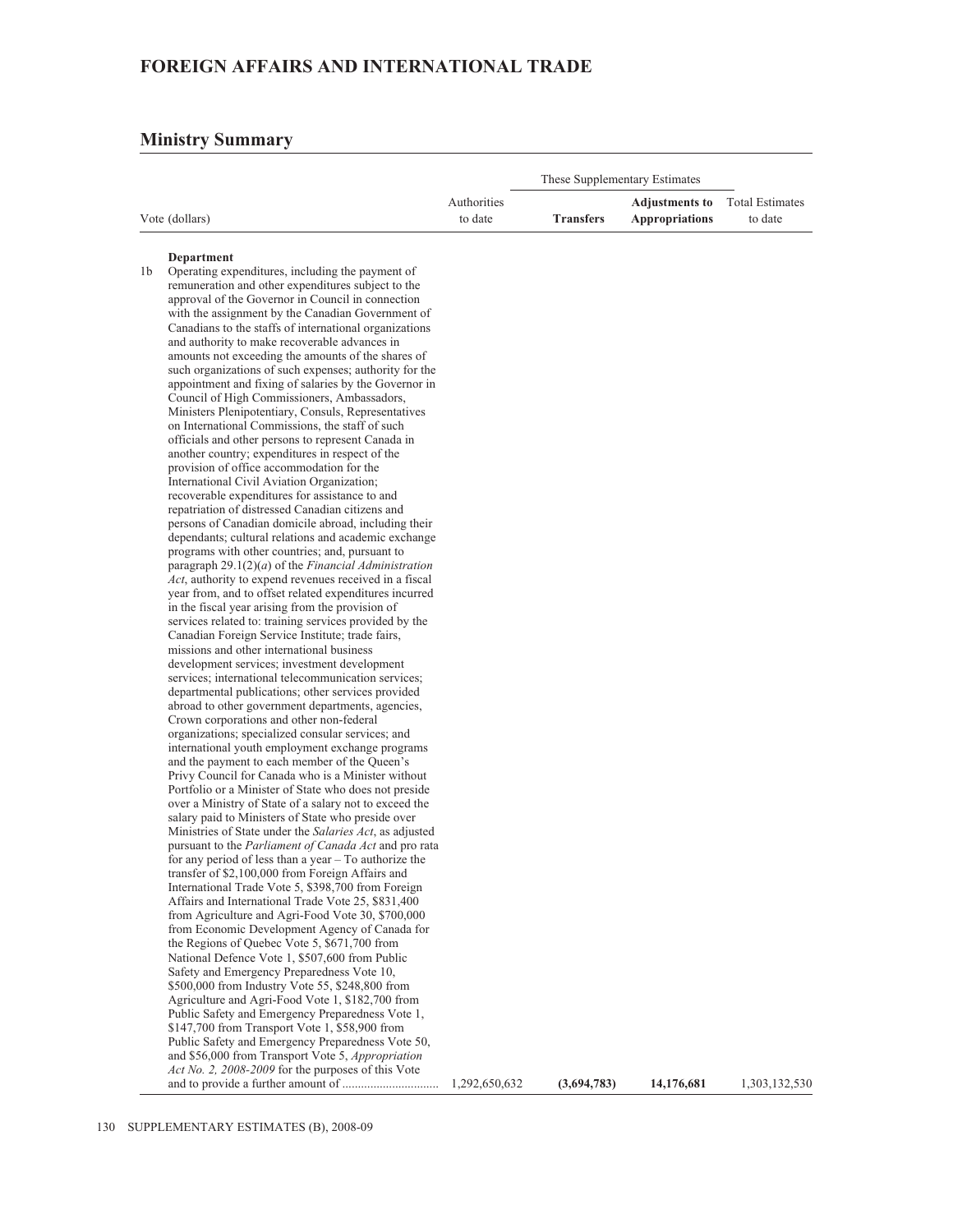|    |                                                                                                                                                                                                                                                                                                                                                                                                                                                                                                                                                                                                                                                                                                                                                                                                                                                                                                                                                                                                                                                                                                                                                                                                                                                                                                                                                                                                                                                                                                                                                                                                                                                                                                                                                                                    |                        | These Supplementary Estimates |                                                |                                   |  |  |
|----|------------------------------------------------------------------------------------------------------------------------------------------------------------------------------------------------------------------------------------------------------------------------------------------------------------------------------------------------------------------------------------------------------------------------------------------------------------------------------------------------------------------------------------------------------------------------------------------------------------------------------------------------------------------------------------------------------------------------------------------------------------------------------------------------------------------------------------------------------------------------------------------------------------------------------------------------------------------------------------------------------------------------------------------------------------------------------------------------------------------------------------------------------------------------------------------------------------------------------------------------------------------------------------------------------------------------------------------------------------------------------------------------------------------------------------------------------------------------------------------------------------------------------------------------------------------------------------------------------------------------------------------------------------------------------------------------------------------------------------------------------------------------------------|------------------------|-------------------------------|------------------------------------------------|-----------------------------------|--|--|
|    | Vote (dollars)                                                                                                                                                                                                                                                                                                                                                                                                                                                                                                                                                                                                                                                                                                                                                                                                                                                                                                                                                                                                                                                                                                                                                                                                                                                                                                                                                                                                                                                                                                                                                                                                                                                                                                                                                                     | Authorities<br>to date | <b>Transfers</b>              | <b>Adjustments to</b><br><b>Appropriations</b> | <b>Total Estimates</b><br>to date |  |  |
| 5b | Capital expenditures – To authorize the transfer of<br>\$1,851,300 from Foreign Affairs and International<br>Trade Vote 25, and \$434,100 from Public Safety and<br>Emergency Preparedness Vote 10, Appropriation Act<br>No. 2, 2008-2009 for the purposes of this Vote and to                                                                                                                                                                                                                                                                                                                                                                                                                                                                                                                                                                                                                                                                                                                                                                                                                                                                                                                                                                                                                                                                                                                                                                                                                                                                                                                                                                                                                                                                                                     |                        |                               |                                                |                                   |  |  |
|    | 10b The grants listed in the Estimates, contributions,<br>which may include: with respect to Canada's Global<br>Partnership Program (under the G8 Global<br>Partnership), cash payments or the provision of<br>goods, equipment and services for the purpose of<br>assistance to countries of the former Soviet Union;<br>with respect to Canada's Counter-Terrorism Capacity<br>Building Program, cash payments or the provision of<br>goods, services, equipment and technology for the<br>purpose of counter-terrorism assistance to states and<br>government entities; and, with respect to the Global<br>Peace and Security Program, Global Peace Operations<br>Program and Glyn Berry Program, cash payments or<br>the provision of goods, services, equipment and<br>technology for the purpose of global peace and<br>security assistance; as well as the authority to make<br>commitments for the current fiscal year not exceeding<br>\$30,000,000, in respect of contributions to persons,<br>groups of persons, councils and associations to<br>promote the development of Canadian export sales;<br>and, the authority to pay assessments in the amounts<br>and in the currencies in which they are levied as well<br>the authority to pay other amounts specified in the<br>currencies of the countries indicated, notwithstanding<br>that the total of such payments may exceed the<br>equivalent in Canadian dollars, estimated as of<br>October 2007 – To authorize the transfer of<br>\$9,940,000 from Foreign Affairs and International<br>Trade Vote 1, \$335,000 from Foreign Affairs and<br>International Trade Vote 5, and \$100,000 from Public<br>Safety and Emergency Preparedness Vote 5,<br><i>Appropriation Act No. 2, 2008-2009</i> for the purposes | 132,860,200            | (149,600)                     | 29,012,619                                     | 161,723,219                       |  |  |
|    | of this Vote and to provide a further amount of                                                                                                                                                                                                                                                                                                                                                                                                                                                                                                                                                                                                                                                                                                                                                                                                                                                                                                                                                                                                                                                                                                                                                                                                                                                                                                                                                                                                                                                                                                                                                                                                                                                                                                                                    | 682,338,000<br>.       | 10,375,000<br>.               | 85,555,000<br>13,515,583                       | 778,268,000<br>13,515,583         |  |  |
|    | $12b$ To increase, pursuant to subsection 10(3.1) of the<br>Export Development Act, the contingent liability of<br>the Corporation referred to in paragraph $10(3)(b)$ of                                                                                                                                                                                                                                                                                                                                                                                                                                                                                                                                                                                                                                                                                                                                                                                                                                                                                                                                                                                                                                                                                                                                                                                                                                                                                                                                                                                                                                                                                                                                                                                                          |                        |                               |                                                |                                   |  |  |
|    | that Act from \$30,000,000,000 to \$33,000,000,000                                                                                                                                                                                                                                                                                                                                                                                                                                                                                                                                                                                                                                                                                                                                                                                                                                                                                                                                                                                                                                                                                                                                                                                                                                                                                                                                                                                                                                                                                                                                                                                                                                                                                                                                 | .                      | .                             | $\mathbf{1}$                                   | $\mathbf{1}$                      |  |  |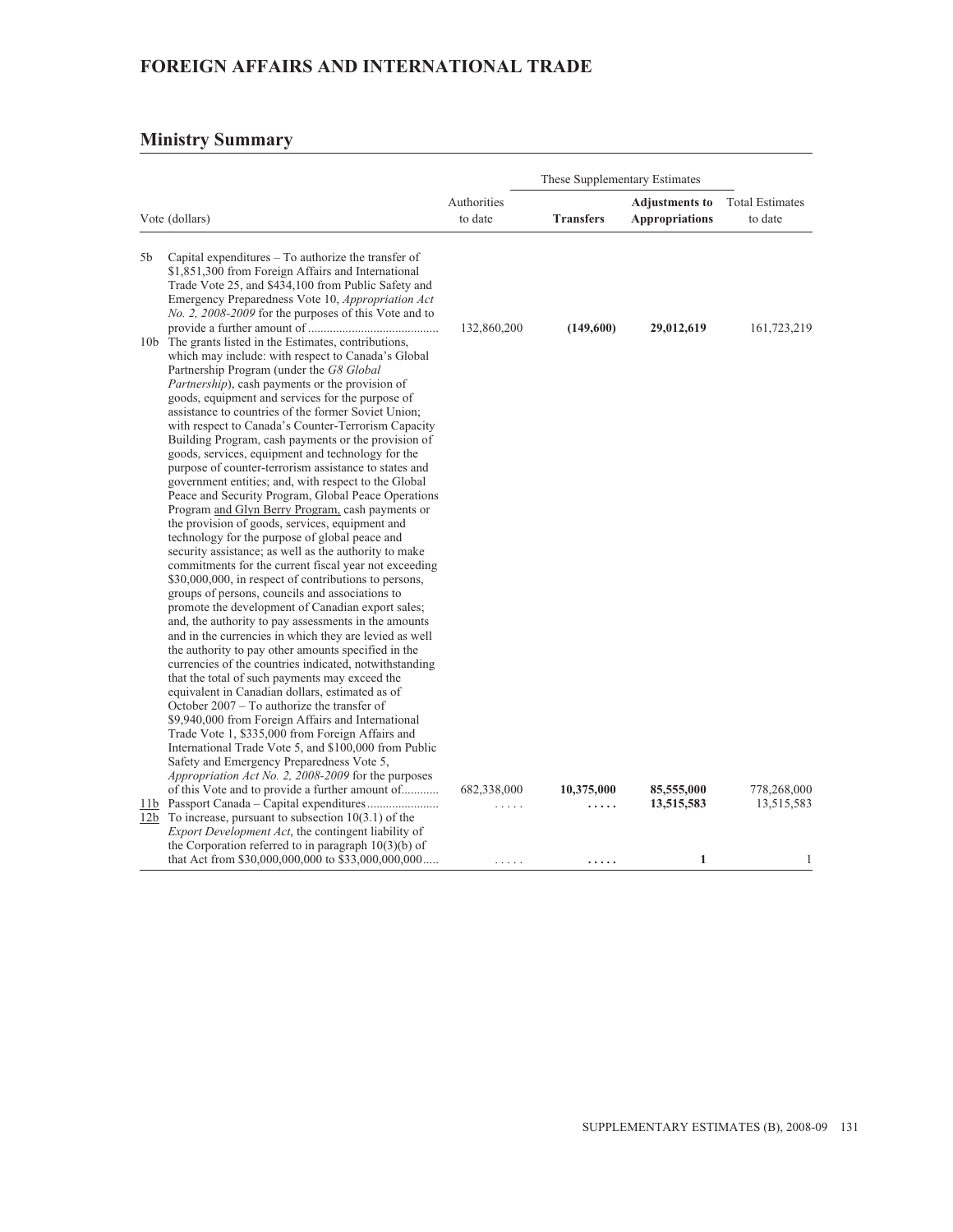### **Ministry Summary**

|            |                                                                                                                                                                                                                                                                                                                                                                                                                                                                                                                                                                                                                                                                                                                                                                                                                                                                                                                                                                                                                                                                                                                                                                                                                                                          |                        | These Supplementary Estimates |                                                |                                   |
|------------|----------------------------------------------------------------------------------------------------------------------------------------------------------------------------------------------------------------------------------------------------------------------------------------------------------------------------------------------------------------------------------------------------------------------------------------------------------------------------------------------------------------------------------------------------------------------------------------------------------------------------------------------------------------------------------------------------------------------------------------------------------------------------------------------------------------------------------------------------------------------------------------------------------------------------------------------------------------------------------------------------------------------------------------------------------------------------------------------------------------------------------------------------------------------------------------------------------------------------------------------------------|------------------------|-------------------------------|------------------------------------------------|-----------------------------------|
|            | Vote (dollars)                                                                                                                                                                                                                                                                                                                                                                                                                                                                                                                                                                                                                                                                                                                                                                                                                                                                                                                                                                                                                                                                                                                                                                                                                                           | Authorities<br>to date | <b>Transfers</b>              | <b>Adjustments to</b><br><b>Appropriations</b> | <b>Total Estimates</b><br>to date |
| (S)<br>(S) | Minister of Foreign Affairs - Salary and motor car                                                                                                                                                                                                                                                                                                                                                                                                                                                                                                                                                                                                                                                                                                                                                                                                                                                                                                                                                                                                                                                                                                                                                                                                       | 78,400,000             |                               |                                                | 78,400,000                        |
| (S)        | Minister of International Trade and Minister of the                                                                                                                                                                                                                                                                                                                                                                                                                                                                                                                                                                                                                                                                                                                                                                                                                                                                                                                                                                                                                                                                                                                                                                                                      | 76,422                 |                               |                                                | 76,422                            |
| (S)        | Pacific Gateway and the Vancouver-Whistler<br>Olympics – Salary and motor car allowance<br>Payments to Export Development Canada to<br>discharge obligations incurred pursuant to Section 23<br>of the Export Development Act (Canada Account)<br>for the purpose of facilitating and developing trade                                                                                                                                                                                                                                                                                                                                                                                                                                                                                                                                                                                                                                                                                                                                                                                                                                                                                                                                                   | 76,422                 |                               |                                                | 76,422                            |
|            | between Canada and other countries                                                                                                                                                                                                                                                                                                                                                                                                                                                                                                                                                                                                                                                                                                                                                                                                                                                                                                                                                                                                                                                                                                                                                                                                                       | 4,200,000              |                               |                                                | 4,200,000                         |
| (S)<br>(S) | Payments under the Diplomatic Service (Special)<br>Passport Office Revolving Fund (Revolving Funds                                                                                                                                                                                                                                                                                                                                                                                                                                                                                                                                                                                                                                                                                                                                                                                                                                                                                                                                                                                                                                                                                                                                                       | 250,000                |                               |                                                | 250,000                           |
|            |                                                                                                                                                                                                                                                                                                                                                                                                                                                                                                                                                                                                                                                                                                                                                                                                                                                                                                                                                                                                                                                                                                                                                                                                                                                          |                        |                               |                                                |                                   |
|            |                                                                                                                                                                                                                                                                                                                                                                                                                                                                                                                                                                                                                                                                                                                                                                                                                                                                                                                                                                                                                                                                                                                                                                                                                                                          | 2,190,851,676          | 6,530,617                     | 142,259,884                                    | 2,339,642,177                     |
| (S)        | Payments to Export Development Canada to<br>discharge obligations incurred pursuant to Section 23<br>of the Export Development Act (Canada Account)<br>for the purpose of facilitating and developing trade<br>between Canada and other countries                                                                                                                                                                                                                                                                                                                                                                                                                                                                                                                                                                                                                                                                                                                                                                                                                                                                                                                                                                                                        | 88,200,000             |                               |                                                | 88,200,000                        |
|            |                                                                                                                                                                                                                                                                                                                                                                                                                                                                                                                                                                                                                                                                                                                                                                                                                                                                                                                                                                                                                                                                                                                                                                                                                                                          | 88,200,000             |                               |                                                | 88,200,000                        |
|            |                                                                                                                                                                                                                                                                                                                                                                                                                                                                                                                                                                                                                                                                                                                                                                                                                                                                                                                                                                                                                                                                                                                                                                                                                                                          |                        | 6,530,617                     |                                                |                                   |
|            | <b>Canadian Commercial Corporation</b>                                                                                                                                                                                                                                                                                                                                                                                                                                                                                                                                                                                                                                                                                                                                                                                                                                                                                                                                                                                                                                                                                                                                                                                                                   | 2,279,051,676          |                               | 142,259,884                                    | 2,427,842,177                     |
| 15         | Payments to the Canadian Commercial Corporation                                                                                                                                                                                                                                                                                                                                                                                                                                                                                                                                                                                                                                                                                                                                                                                                                                                                                                                                                                                                                                                                                                                                                                                                          | 15,185,000             |                               |                                                | 15,185,000                        |
|            |                                                                                                                                                                                                                                                                                                                                                                                                                                                                                                                                                                                                                                                                                                                                                                                                                                                                                                                                                                                                                                                                                                                                                                                                                                                          | 15,185,000             | .                             | .                                              | 15,185,000                        |
| 20         | <b>Canadian International Development Agency</b><br>Operating expenditures and authority to<br>$(a)$ engage persons for service in developing countries<br>and in countries in transition; and<br>$(b)$ provide education or training for persons from<br>developing countries and from countries in transition,<br>in accordance with the Technical Assistance<br>Regulations, made by Order in Council<br>P.C. 1986-993 of April 24, 1986 (and registered as<br>SOR/86-475), as may be amended, or any other<br>regulations that may be made by the Governor in<br>Council with respect to<br>(i) the remuneration payable to persons for service in<br>developing countries and in countries in transition,<br>and the payment of their expenses or of allowances<br>with respect thereto,<br>(ii) the maintenance of persons from developing<br>countries and from countries in transition who are<br>undergoing education or training, and the payment of<br>their expenses or of allowances with respect thereto,<br>and<br>(iii) the payment of special expenses directly or<br>indirectly related to the service of persons in<br>developing countries and in countries in transition or<br>the education or training of persons from developing |                        |                               |                                                |                                   |
|            |                                                                                                                                                                                                                                                                                                                                                                                                                                                                                                                                                                                                                                                                                                                                                                                                                                                                                                                                                                                                                                                                                                                                                                                                                                                          | 235,034,700            |                               |                                                | 235,034,700                       |

<u> 1989 - Johann Barn, mars eta bainar eta baina eta baina eta baina eta baina eta baina eta baina eta baina e</u>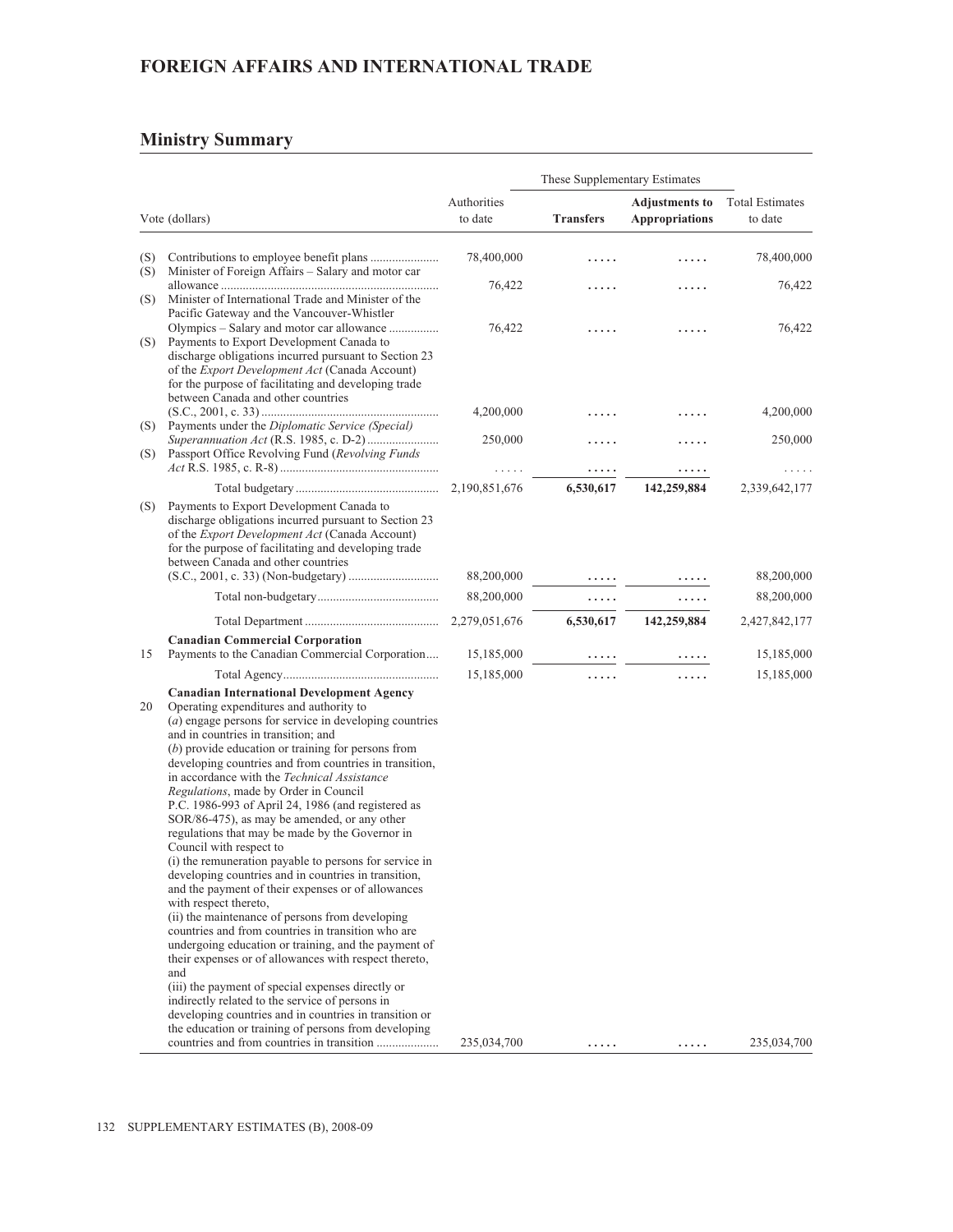### **Ministry Summary**

|            |                                                                                                                                                                                                                                                                                                                                                                                                                                                                                                                                                   |                             | These Supplementary Estimates |                       |                             |  |
|------------|---------------------------------------------------------------------------------------------------------------------------------------------------------------------------------------------------------------------------------------------------------------------------------------------------------------------------------------------------------------------------------------------------------------------------------------------------------------------------------------------------------------------------------------------------|-----------------------------|-------------------------------|-----------------------|-----------------------------|--|
|            |                                                                                                                                                                                                                                                                                                                                                                                                                                                                                                                                                   | Authorities                 |                               | <b>Adjustments to</b> | <b>Total Estimates</b>      |  |
|            | Vote (dollars)                                                                                                                                                                                                                                                                                                                                                                                                                                                                                                                                    | to date                     | <b>Transfers</b>              | <b>Appropriations</b> | to date                     |  |
|            | 25b The grants listed in the Estimates, contributions and<br>payments to international financial institutions in<br>accordance with the International Development<br>(Financial Institutions) Assistance Act, for<br>international development assistance, international<br>humanitarian assistance and other specified purposes,<br>in the form of cash payments or the provision of<br>goods, commodities or services – To authorize the<br>transfer of \$2,000,000 from Finance Vote 5,<br>Appropriation Act No. 2, 2008-2009 for the purposes |                             |                               |                       |                             |  |
| (S)<br>(S) | of this Vote and to provide a further amount of<br>Minister for International Cooperation - Salary and                                                                                                                                                                                                                                                                                                                                                                                                                                            | 2,762,915,000<br>25,784,000 | (2,950,000)                   | 8,000,000             | 2,767,965,000<br>25,784,000 |  |
| (S)        | Encashment of notes issued to the development<br>assistance funds of the international financial<br>institutions in accordance with the <i>International</i>                                                                                                                                                                                                                                                                                                                                                                                      | 76,422                      |                               |                       | 76,422                      |  |
|            | Development (Financial Institutions) Assistance Act                                                                                                                                                                                                                                                                                                                                                                                                                                                                                               | 257,861,000                 |                               |                       | 257,861,000                 |  |
|            | L30a The issuance and payment of non-interest bearing,<br>non-negotiable demand notes in an amount not to<br>exceed \$227,032,000 (\$215,032,000 + \$12,000,000)<br>in accordance with the International Development<br>(Financial Institutions) Assistance Act, for the                                                                                                                                                                                                                                                                          | 3,281,671,122               | (2,950,000)                   | 8,000,000             | 3,286,721,122               |  |
|            | purpose of contributions to the International Financial                                                                                                                                                                                                                                                                                                                                                                                                                                                                                           | $\mathfrak{2}$              |                               |                       | 2                           |  |
| (S)        | Payments to International Financial Institutions -                                                                                                                                                                                                                                                                                                                                                                                                                                                                                                | 8,004,000                   |                               |                       | 8,004,000                   |  |
|            |                                                                                                                                                                                                                                                                                                                                                                                                                                                                                                                                                   | 8,004,002                   | .                             | .                     | 8,004,002                   |  |
|            |                                                                                                                                                                                                                                                                                                                                                                                                                                                                                                                                                   | 3,289,675,124               | (2,950,000)                   | 8,000,000             | 3,294,725,124               |  |
|            | <b>International Development Research Centre</b><br>35b Payments to the International Development Research<br>Centre – To authorize the transfer of \$2,700,000 from<br>Foreign Affairs and International Trade Vote 25,<br>Appropriation Act No. 2, 2008-2009 for the purposes<br>of this Vote and to provide a further amount of                                                                                                                                                                                                                | 149,995,000                 | 2,700,000                     | 12,000,000            | 164,695,000                 |  |
|            |                                                                                                                                                                                                                                                                                                                                                                                                                                                                                                                                                   | 149,995,000                 | 2,700,000                     | 12,000,000            | 164,695,000                 |  |
|            | <b>International Joint Commission</b><br>40b Program expenditures – Salaries and expenses of the<br>Canadian Section, expenses of studies, surveys and<br>investigations by the Commission under International<br>References and expenses of the Commission under<br>the Canada-United States Great Lakes Water Quality                                                                                                                                                                                                                           |                             |                               |                       |                             |  |
|            |                                                                                                                                                                                                                                                                                                                                                                                                                                                                                                                                                   | 8,188,050                   | .                             | 216,503               | 8,404,553                   |  |
| (S)        |                                                                                                                                                                                                                                                                                                                                                                                                                                                                                                                                                   | 548,000                     | .                             | .                     | 548,000                     |  |
|            |                                                                                                                                                                                                                                                                                                                                                                                                                                                                                                                                                   | 8,736,050                   | .                             | 216,503               | 8,952,553                   |  |
| 45         | <b>NAFTA Secretariat, Canadian Section</b>                                                                                                                                                                                                                                                                                                                                                                                                                                                                                                        | 2,923,100                   | .                             | .                     | 2,923,100                   |  |
| (S)        |                                                                                                                                                                                                                                                                                                                                                                                                                                                                                                                                                   | 190,000                     | .                             | .                     | 190,000                     |  |
|            |                                                                                                                                                                                                                                                                                                                                                                                                                                                                                                                                                   | 3,113,100                   | .                             | .                     | 3,113,100                   |  |
|            |                                                                                                                                                                                                                                                                                                                                                                                                                                                                                                                                                   | 5,745,755,950               | 6,280,617                     | 162,476,387           | 5,914,512,954               |  |

<u> 1980 - Johann Barbara, martxa alemaniar amerikan basar da a</u>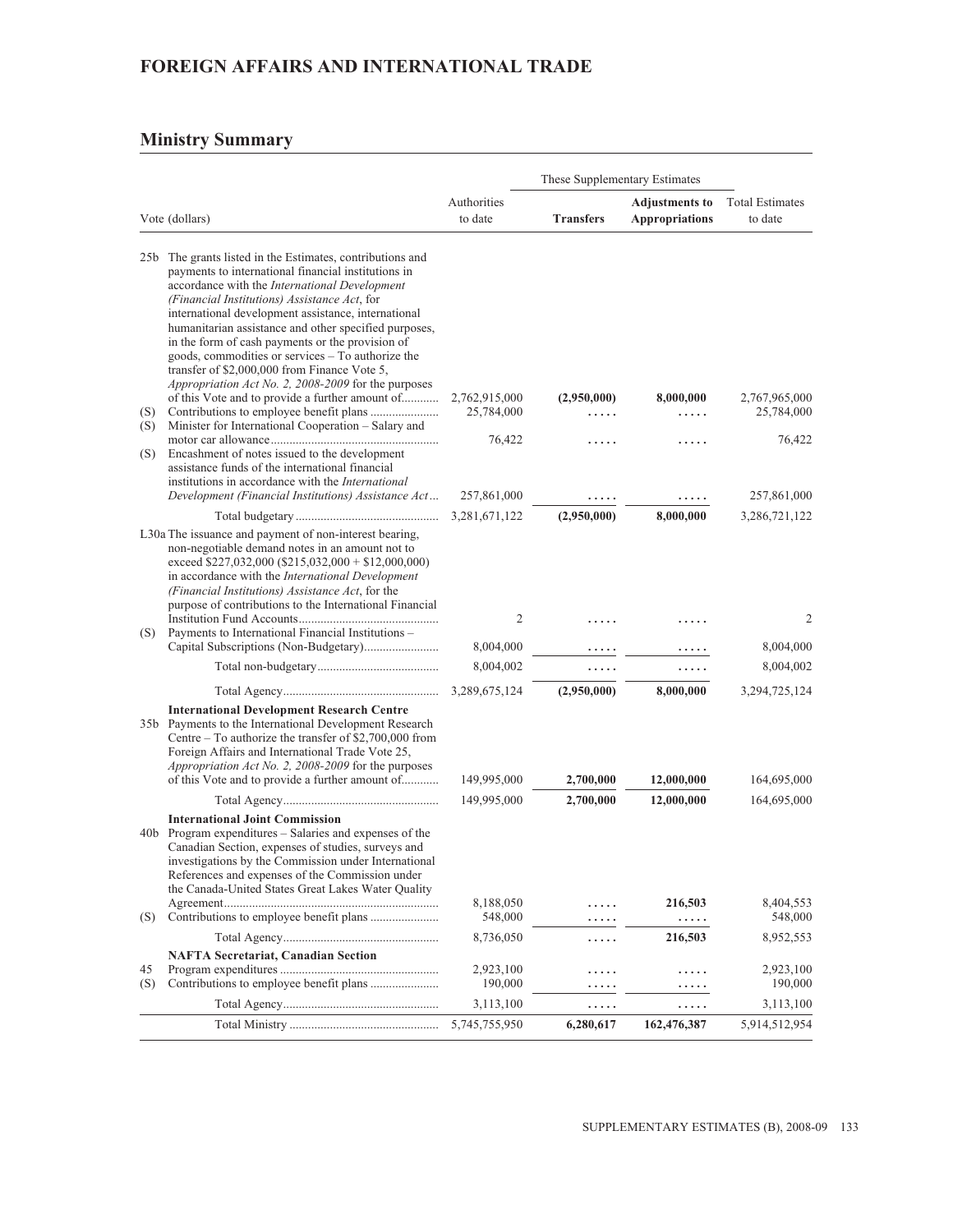# **FOREIGN AFFAIRS AND INTERNATIONAL TRADE Department**

### **Explanation of Requirements (thousands of dollars)**

Foreign Affairs and International Trade requests funds for the following items:

| <b>Voted Appropriations</b>                                                                                                                                                                                                                                                                                                                                                               | Vote 1  | Vote 5 | Vote 10    | <b>Total</b> |
|-------------------------------------------------------------------------------------------------------------------------------------------------------------------------------------------------------------------------------------------------------------------------------------------------------------------------------------------------------------------------------------------|---------|--------|------------|--------------|
| Funding to conduct activities under the Global Partnership Program<br>Phase III, including destruction of chemical weapons,<br>dismantling decommissioned nuclear submarines, improving<br>nuclear and radiological security, re-employing former weapons<br>scientists in peaceful research, and promoting biological                                                                    | 13,298  | 75     | 55,555     | 68,928       |
| To provide transitional peace operations support, to the United<br>Nations/African Union Mission in Darfur in support of Canada's                                                                                                                                                                                                                                                         |         |        |            |              |
| Reinvestment of revenues from the sale or transfer of real property                                                                                                                                                                                                                                                                                                                       | .       | .      | 30,000     | 30,000       |
|                                                                                                                                                                                                                                                                                                                                                                                           | .       | 24,085 | $\cdots$   | 24,085       |
| Funding for the purchase of generators and equipment at the Pearson                                                                                                                                                                                                                                                                                                                       | .       | 2,000  | $\cdots$   | 2,000        |
| Funding for fit-up of office and/or staff accommodations for regional<br>positions in Canada and positions abroad established in relation                                                                                                                                                                                                                                                 |         |        |            |              |
| to priorities set out in the Global Commerce Strategy<br>Funding related to the acquisition of staff quarters in London,                                                                                                                                                                                                                                                                  |         | 1,443  |            | 1,443        |
|                                                                                                                                                                                                                                                                                                                                                                                           | .       | 1,410  | $\ldots$ . | 1,410        |
| Funding for the Internal Inquiry into the Actions of Canadian<br>Officials in Relation to Abdullah Almalki, Ahmad Abou-Elmaati<br>and Muayyed Nureddin and resources to permit departments to<br>Funding to complete the comprehensive mapping of Canada's<br>seabed in both the Arctic and Atlantic Oceans and to prepare<br>Canada's submission to the Commission on the Limits on the  | 583     |        |            | 583          |
| Continental Shelf under the United Nations Convention on the                                                                                                                                                                                                                                                                                                                              | 296     | .      | .          | 296          |
| <b>Total Voted Appropriations</b>                                                                                                                                                                                                                                                                                                                                                         | 14,177  | 29,013 | 85,555     | 128,745      |
| <b>Transfers</b>                                                                                                                                                                                                                                                                                                                                                                          |         |        |            |              |
| Transfer from Canadian International Development Agency<br>(\$2,250), Canada Border Services Agency (\$941), Canadian<br>Food Inspection Agency (\$831), National Defence (\$672),<br>Agriculture and Agri-Food (\$249), Transport (\$204), Public<br>Safety and Emergency Preparedness (\$183), and Royal Canadian<br>Mounted Police $(\$59) - To$ provide support to departmental staff | 3,104   | 2,285  |            | 5,389        |
| Transfer from Economic Development Agency of Canada for the<br>Regions of Quebec (\$700) and National Research Council of<br>Canada (\$500) – To provide support to the North American                                                                                                                                                                                                    |         |        |            |              |
| Transfer from Public Safety and Emergency Preparedness – For a<br>joint contribution to the Inter-American Drug Abuse Control<br>Commission (CICAD) and to provide training to hemispheric<br>law enforcement organizations on specialized investigative                                                                                                                                  | 1,200   |        |            | 1,200        |
| Internal reallocation of resources – For the continuation of existing<br>initiatives and the implementation of new initiatives under the<br>Global Partnership Program for the destruction, disposal and<br>securing of weapons and materials of mass destruction and                                                                                                                     |         |        | 100        | 100          |
| Internal reallocation of resources – For the continuation of existing<br>initiatives and the implementation of new initiatives to advance                                                                                                                                                                                                                                                 | (3,100) | .      | 3,100      |              |
| Internal reallocation of resources – To realign funding requirements                                                                                                                                                                                                                                                                                                                      | (6,000) | (335)  | 6,335      |              |
|                                                                                                                                                                                                                                                                                                                                                                                           | (840)   | .      | 840        | .            |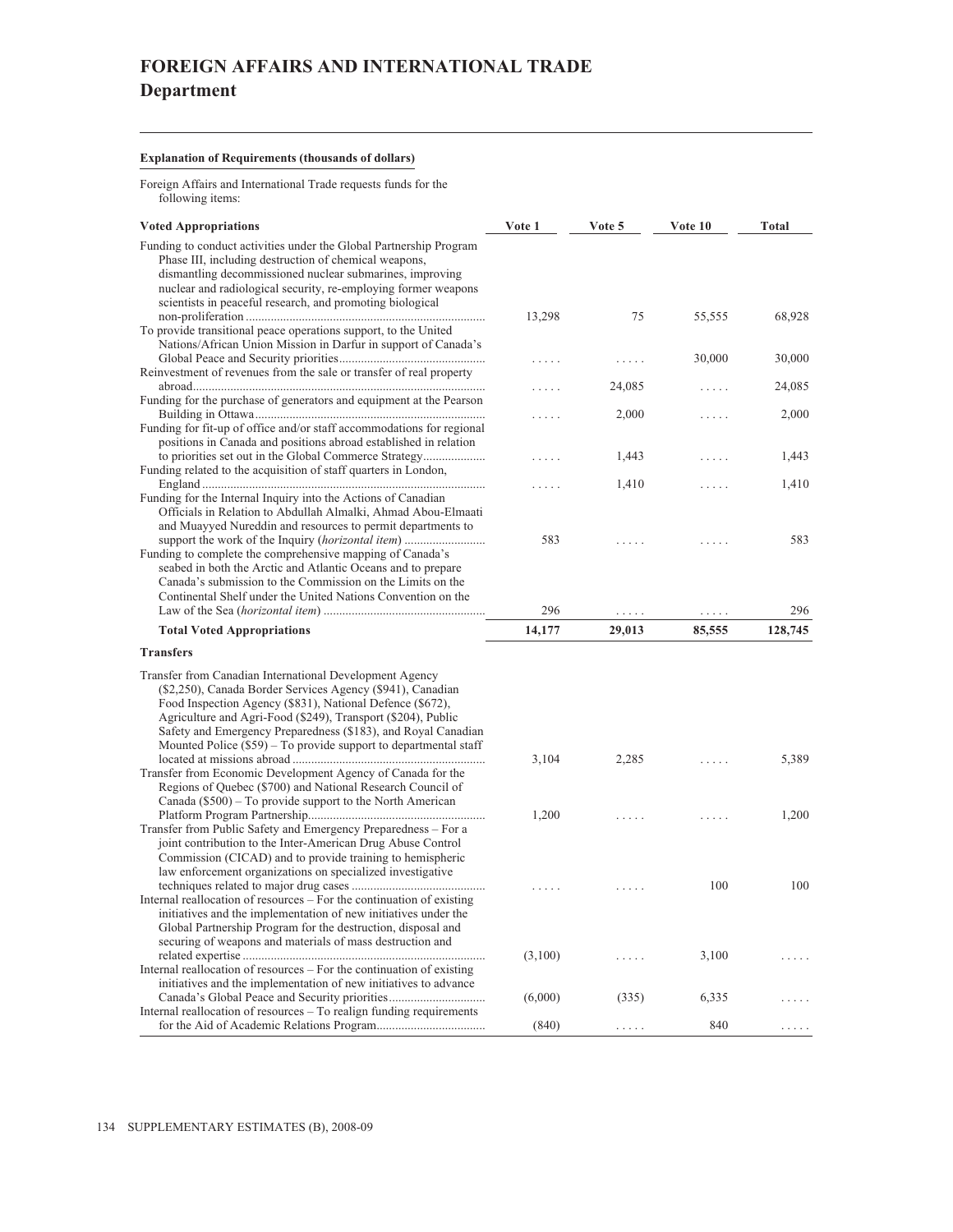# **FOREIGN AFFAIRS AND INTERNATIONAL TRADE Department**

**Explanation of Requirements (thousands of dollars)**

| <b>Transfers</b>                                                                                                                                                                                      | Vote 1  | Vote 5      | Vote 10      | <b>Total</b>     |
|-------------------------------------------------------------------------------------------------------------------------------------------------------------------------------------------------------|---------|-------------|--------------|------------------|
| Internal reallocation of resources – To transfer excess capital funding<br>to address short term operational requirements in Afghanistan                                                              | 2,100   | (2,100)     |              |                  |
| Transfer to Canadian Security Intelligence Service – Adjustment to<br>funding previously provided for departmental staff located at                                                                   | (53)    |             | .            | (53)             |
| Transfer to National Defence – To support the final phase of the<br>delivery of generic job descriptions and the implementation of<br>new work descriptions across all departments by the Human       |         |             |              |                  |
|                                                                                                                                                                                                       | (106)   | .           | .            | (106)            |
| <b>Total Transfers</b>                                                                                                                                                                                | (3,695) | (150)       | 10,375       | 6,530            |
| <b>These Supplementary Estimates</b>                                                                                                                                                                  | 10,482  | 28,863      | 95,930       |                  |
| <b>Voted Appropriations</b>                                                                                                                                                                           |         | Vote 11     | Vote 12      | <b>Total</b>     |
| Funding related to Passport Canada's strategy to address the<br>To increase, pursuant to subsection $10(3.1)$ of the <i>Export</i><br>Development Act, the contingent liability of Export Development |         | 13,516<br>. |              | 13,516<br>.      |
| <b>These Supplementary Estimates</b>                                                                                                                                                                  |         | 13,516      | .            | 148,791          |
| <b>Transfer Payments (dollars)</b>                                                                                                                                                                    |         |             | <b>Voted</b> | <b>Statutory</b> |
| <b>Contributions</b>                                                                                                                                                                                  |         |             |              |                  |
| Contributions under the Global Partnership Program for the destruction, disposal and<br>securing of weapons and materials of mass destruction and related expertise                                   |         |             | 58,655,000   |                  |
|                                                                                                                                                                                                       |         |             | 36,335,000   |                  |
|                                                                                                                                                                                                       |         |             | 840,000      |                  |
|                                                                                                                                                                                                       |         |             | 100,000      |                  |
| <b>Total Transfer Payments</b>                                                                                                                                                                        |         |             | 95,930,000   | .                |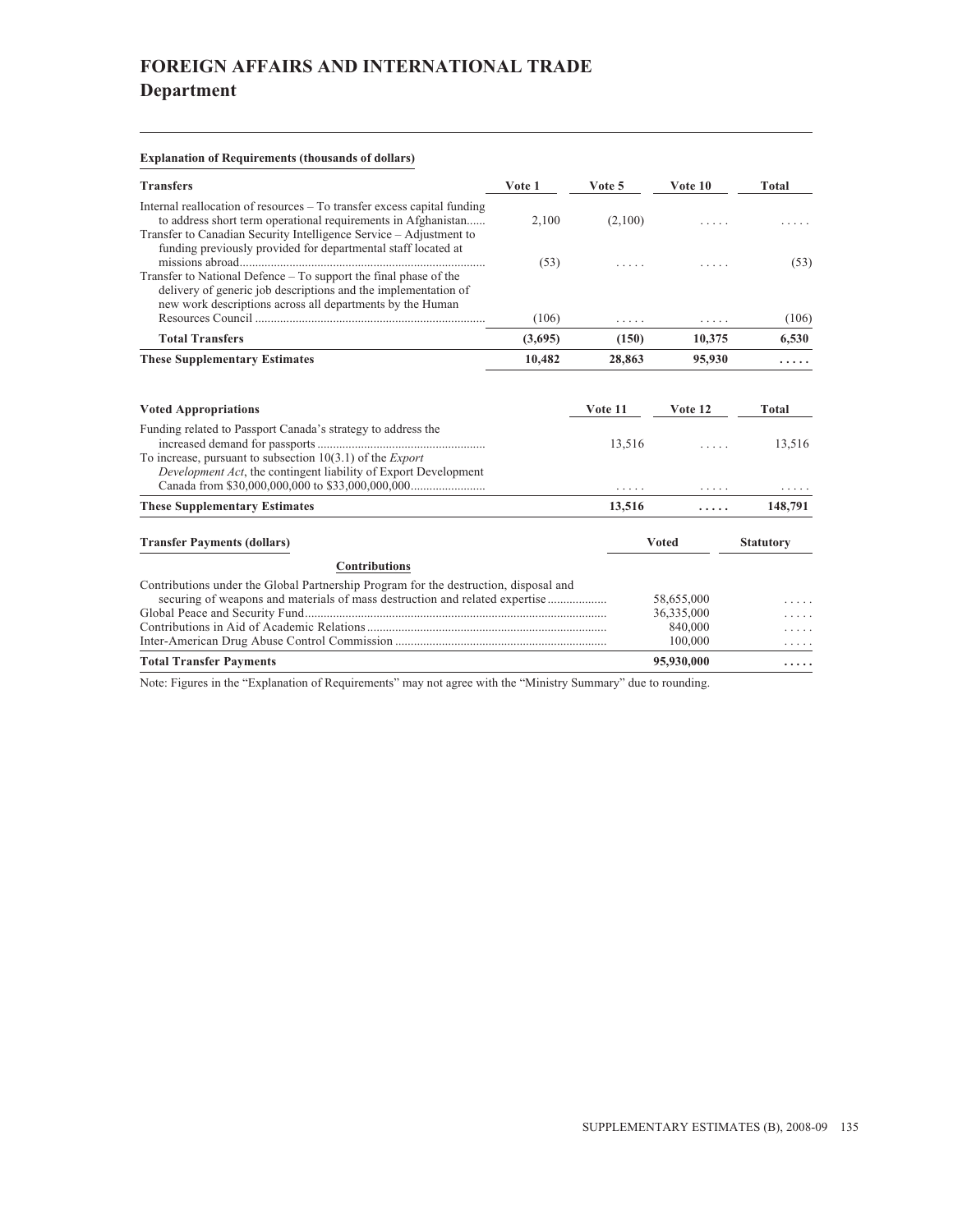# **FOREIGN AFFAIRS AND INTERNATIONAL TRADE Canadian International Development Agency**

### **Explanation of Requirements (thousands of dollars)**

Canadian International Development Agency requests funds for the following items:

| <b>Voted Appropriations</b>                                                                                                                                                                                                        | Vote 25          |
|------------------------------------------------------------------------------------------------------------------------------------------------------------------------------------------------------------------------------------|------------------|
| Funding for additional grants to international organizations for development assistance, programming against hunger,                                                                                                               | 292,299<br>8,000 |
| Gross Voted Appropriations                                                                                                                                                                                                         | 300,299          |
| <b>Funds Available</b>                                                                                                                                                                                                             |                  |
|                                                                                                                                                                                                                                    | 292,299          |
| <b>Total Voted Appropriations</b>                                                                                                                                                                                                  | 8,000            |
| <b>Transfers</b>                                                                                                                                                                                                                   |                  |
| Transfer from Finance – To support the World Bank's new Debt Management Facility for Low-Income Countries<br>Transfer to Foreign Affairs and International Trade - To provide support to departmental staff located at missions    | 2.000            |
|                                                                                                                                                                                                                                    | (2,250)          |
| Transfer to International Development Research Centre – For the Institute for Connectivity in the Americas program<br>that encourages the equitable use of information and communication technology in order to improve democratic |                  |
|                                                                                                                                                                                                                                    | (2,700)          |
| <b>Total Transfers</b>                                                                                                                                                                                                             | (2,950)          |
| <b>These Supplementary Estimates</b>                                                                                                                                                                                               | 5,050            |

### **Explanation of Funds Available (dollars)**

**Vote 25**: \$292,299,000 in authorities is available within the Vote due to the realignment from contributions to grants related to international assistance.

| <b>Transfer Payments (dollars)</b>                                                                                                                                                                                                                                                                                                                    | Voted                    | <b>Statutory</b> |
|-------------------------------------------------------------------------------------------------------------------------------------------------------------------------------------------------------------------------------------------------------------------------------------------------------------------------------------------------------|--------------------------|------------------|
| <b>Grants</b>                                                                                                                                                                                                                                                                                                                                         |                          |                  |
| Grants for Multilateral Programming: Grants in support of development assistance,<br>humanitarian assistance or disaster preparedness, including peace building, for global<br>operations, programs, projects, activities and appeals; as well as in support of<br>programming against hunger, malnutrition and disease for the benefit of developing | 302,299,000              | .                |
| <b>Total Gross Transfer Payments</b>                                                                                                                                                                                                                                                                                                                  | 302,299,000              | .                |
|                                                                                                                                                                                                                                                                                                                                                       | 292,299,000<br>4.950,000 | .<br>.           |
| <b>Net Transfer Payments</b>                                                                                                                                                                                                                                                                                                                          | 5,050,000                | $\cdots$         |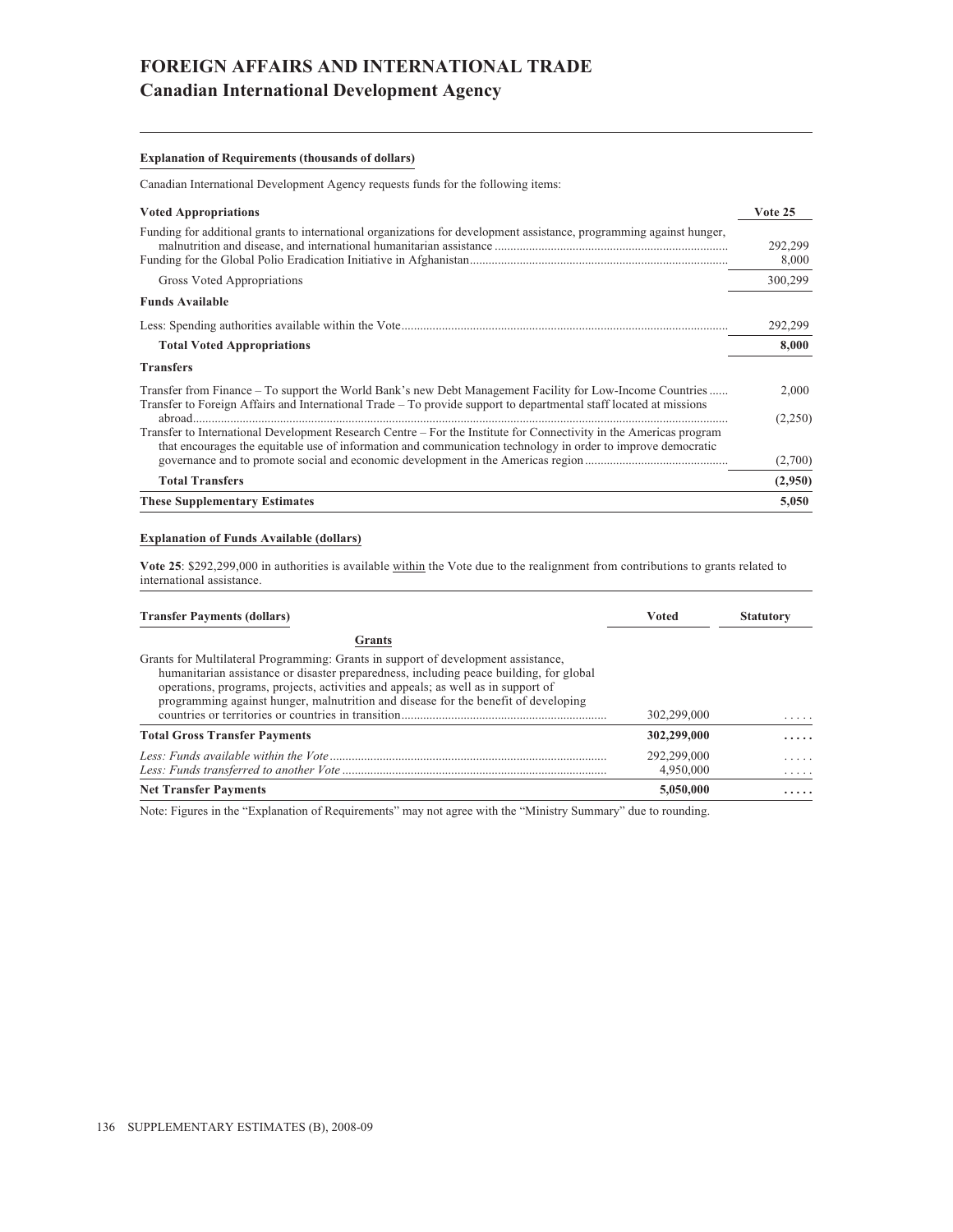# **FOREIGN AFFAIRS AND INTERNATIONAL TRADE International Development Research Centre**

### **Explanation of Requirements (thousands of dollars)**

International Development Research Centre requests funds for the following items:

| <b>Voted Appropriations</b>                                                                                                                                                                                                 | Vote 35 |
|-----------------------------------------------------------------------------------------------------------------------------------------------------------------------------------------------------------------------------|---------|
| Funding to help deliver on Canada's G8 commitment to double aid to Africa; to expand programming in the areas of<br>environment, economic growth and health with the emphasis in the Americas (\$6 million) and information | 12.000  |
| <b>Transfers</b>                                                                                                                                                                                                            |         |
| Transfer from Canadian International Development Agency – For the Institute for Connectivity in the Americas<br>program that encourages the equitable use of information and communication technology in order to improve   | 2,700   |
| <b>These Supplementary Estimates</b>                                                                                                                                                                                        | 14,700  |

Note: Figures in the "Explanation of Requirements" may not agree with the "Ministry Summary" due to rounding.

### **International Joint Commission**

### **Explanation of Requirements (thousands of dollars)**

International Joint Commission requests funds for the following items:

### **Voted Appropriations Vote 40**

| $\overline{\phantom{a}}$                                                                                        | 1 Y Y Y Y Y |
|-----------------------------------------------------------------------------------------------------------------|-------------|
| Funding for the Upper Great Lakes Study and execution of Canadian Government priorities related to boundary and |             |
|                                                                                                                 |             |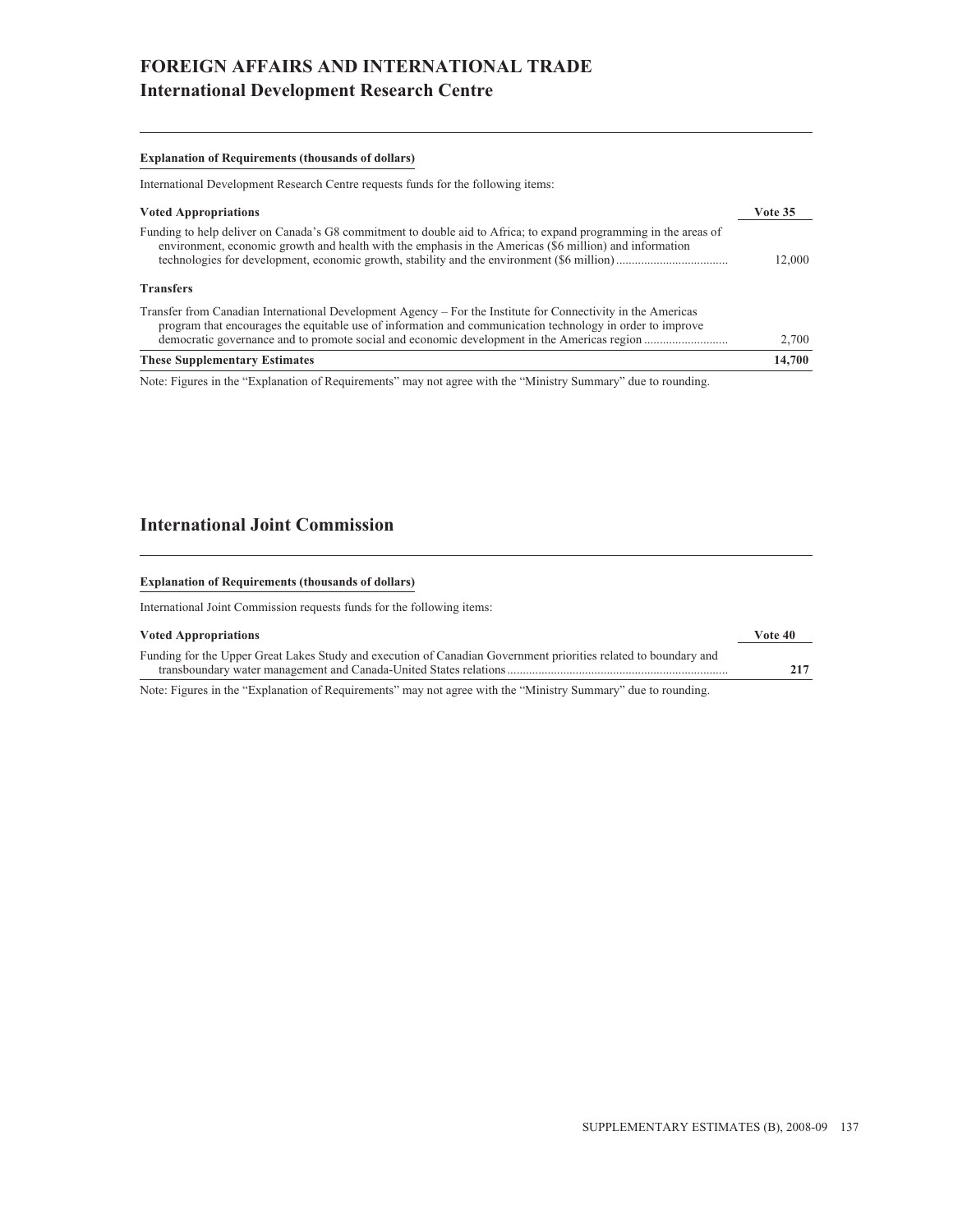|                               |                                                                                                                                                                                                                                                                                                                                                                                                                                                                                                                                                                                                                                                                                                                                                                                              |                                                      | These Supplementary Estimates      |                                                |                                                      |
|-------------------------------|----------------------------------------------------------------------------------------------------------------------------------------------------------------------------------------------------------------------------------------------------------------------------------------------------------------------------------------------------------------------------------------------------------------------------------------------------------------------------------------------------------------------------------------------------------------------------------------------------------------------------------------------------------------------------------------------------------------------------------------------------------------------------------------------|------------------------------------------------------|------------------------------------|------------------------------------------------|------------------------------------------------------|
|                               | Vote (dollars)                                                                                                                                                                                                                                                                                                                                                                                                                                                                                                                                                                                                                                                                                                                                                                               | Authorities<br>to date                               | <b>Transfers</b>                   | <b>Adjustments to</b><br><b>Appropriations</b> | <b>Total Estimates</b><br>to date                    |
| 1b                            | Department<br>Operating expenditures and, pursuant to<br>paragraph $29.1(2)(a)$ of the Financial Administration<br>Act, authority to spend revenues to offset<br>expenditures incurred in the fiscal year arising from<br>the provision of services or the sale of products<br>related to health protection, regulatory activities and<br>medical services and the payment to each member of<br>the Queen's Privy Council for Canada who is a<br>Minister without Portfolio or a Minister of State who<br>does not preside over a Ministry of State of a salary<br>not to exceed the salary paid to Ministers of State<br>who preside over Ministries of State under the<br>Salaries Act, as adjusted pursuant to the Parliament of<br>Canada Act and pro rata for any period of less than a |                                                      |                                    |                                                |                                                      |
| 5b                            | year $-$ To authorize the transfer of \$3,984,000 from<br>Health Vote 10, Appropriation Act No. 2, 2008-2009<br>for the purposes of this Vote and to provide a further<br>Capital expenditures $-$ To authorize the transfer of<br>\$1,008,000 from National Defence Vote 5,<br>Appropriation Act No. 2, 2008-2009 for the purposes                                                                                                                                                                                                                                                                                                                                                                                                                                                          | 1,736,119,350                                        | 3,284,045                          | 19,675,817                                     | 1,759,079,212                                        |
| 10 <sub>b</sub><br>(S)<br>(S) | The grants listed in the Estimates and contributions<br>Minister of Health - Salary and motor car allowance                                                                                                                                                                                                                                                                                                                                                                                                                                                                                                                                                                                                                                                                                  | 62,000,000<br>1,379,792,775<br>110,949,000<br>76,422 | 1,008,000<br>(4,873,071)<br>.<br>. | 1<br>.<br>.<br>.                               | 63,008,001<br>1,374,919,704<br>110,949,000<br>76,422 |
|                               |                                                                                                                                                                                                                                                                                                                                                                                                                                                                                                                                                                                                                                                                                                                                                                                              | 3,288,937,547                                        | (581, 026)                         | 19,675,818                                     | 3,308,032,339                                        |
| (S)                           | <b>Assisted Human Reproduction Agency of Canada</b>                                                                                                                                                                                                                                                                                                                                                                                                                                                                                                                                                                                                                                                                                                                                          | 12,424,700<br>635,000                                | (75,000)<br>.                      | .                                              | 12,349,700<br>635,000                                |
|                               |                                                                                                                                                                                                                                                                                                                                                                                                                                                                                                                                                                                                                                                                                                                                                                                              | 13,059,700                                           | (75,000)                           | .                                              | 12,984,700                                           |
|                               | <b>Canadian Institutes of Health Research</b><br>20b Operating expenditures – To authorize the transfer of<br>\$54,000 from Health Vote 40, <i>Appropriation Act</i><br><i>No. 2, 2008-2009</i> for the purposes of this Vote and to<br>25b The grants listed in the Estimates – To authorize the<br>transfer of $$900,000$ from Health Vote 45, $$559,071$<br>from Health Vote 10, \$75,000 from Health Vote 15,<br>and \$35,000 from Health Vote 40, <i>Appropriation Act</i><br><i>No. 2, 2008-2009</i> for the purposes of this Vote and to                                                                                                                                                                                                                                              | 44,817,408                                           | (69, 500)                          | 258,007                                        | 45,005,915                                           |
| (S)                           |                                                                                                                                                                                                                                                                                                                                                                                                                                                                                                                                                                                                                                                                                                                                                                                              | 881,625,001<br>4,428,000                             | 1,569,071<br>.                     | 270,000<br>.                                   | 883,464,072<br>4,428,000                             |
|                               |                                                                                                                                                                                                                                                                                                                                                                                                                                                                                                                                                                                                                                                                                                                                                                                              | 930,870,409                                          | 1,499,571                          | 528,007                                        | 932,897,987                                          |
| (S)                           | <b>Hazardous Materials Information Review</b><br>Commission                                                                                                                                                                                                                                                                                                                                                                                                                                                                                                                                                                                                                                                                                                                                  | 4,696,152<br>468,000                                 |                                    | .                                              | 4,696,152<br>468,000                                 |
|                               |                                                                                                                                                                                                                                                                                                                                                                                                                                                                                                                                                                                                                                                                                                                                                                                              | 5,164,152                                            | .                                  | .                                              | 5,164,152                                            |
| (S)                           | <b>Patented Medicine Prices Review Board</b>                                                                                                                                                                                                                                                                                                                                                                                                                                                                                                                                                                                                                                                                                                                                                 | 5,563,104<br>631,000                                 | .                                  | 4,700,013<br>.                                 | 10,263,117<br>631,000                                |
|                               |                                                                                                                                                                                                                                                                                                                                                                                                                                                                                                                                                                                                                                                                                                                                                                                              | 6,194,104                                            | .                                  | 4,700,013                                      | 10,894,117                                           |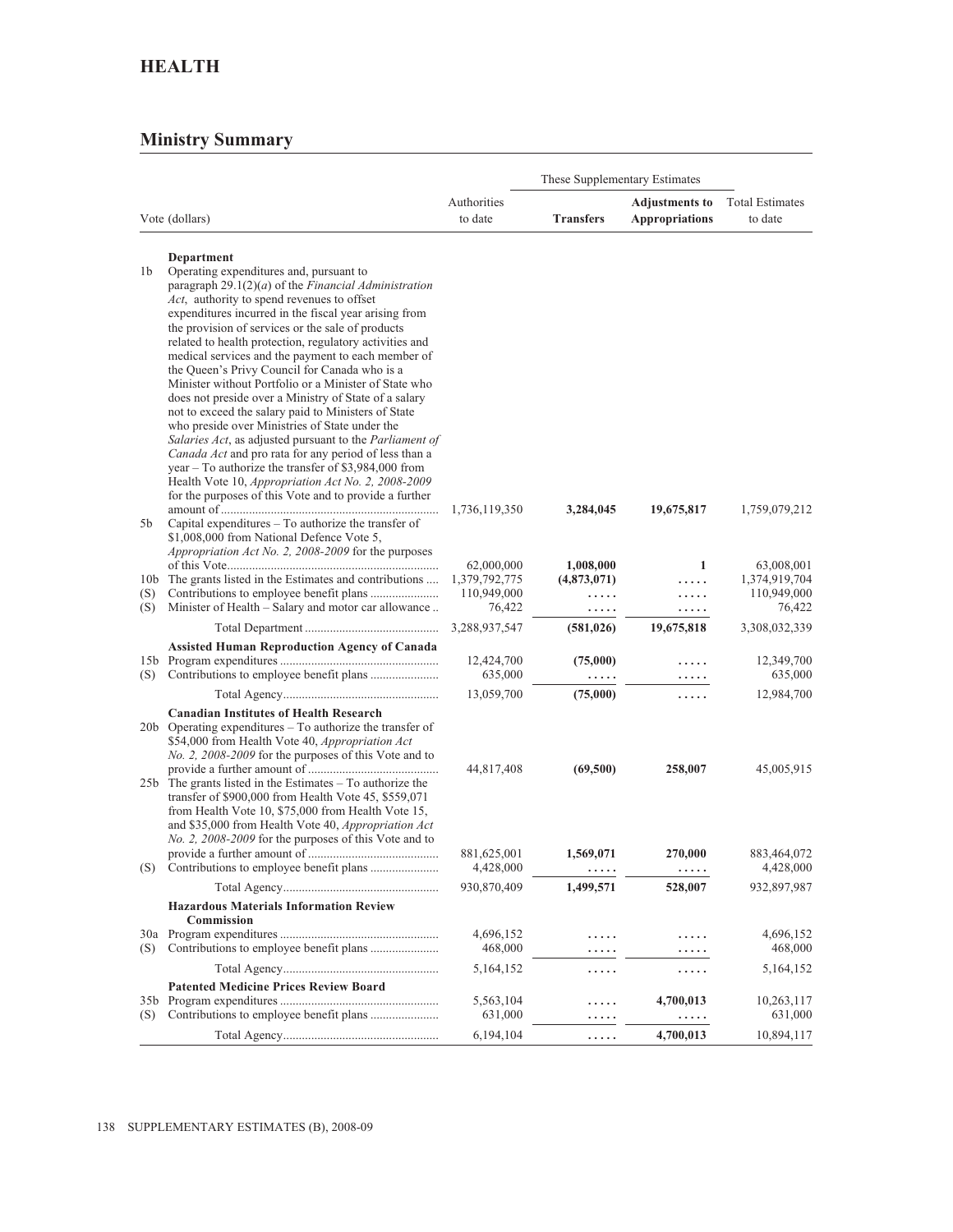# **HEALTH**

|                |                                                                                                                                                                                                                                                                                                                                                                                                                                                                                     |                           | These Supplementary Estimates |                                         |                                   |
|----------------|-------------------------------------------------------------------------------------------------------------------------------------------------------------------------------------------------------------------------------------------------------------------------------------------------------------------------------------------------------------------------------------------------------------------------------------------------------------------------------------|---------------------------|-------------------------------|-----------------------------------------|-----------------------------------|
| Vote (dollars) |                                                                                                                                                                                                                                                                                                                                                                                                                                                                                     | Authorities<br>to date    | <b>Transfers</b>              | <b>Adjustments to</b><br>Appropriations | <b>Total Estimates</b><br>to date |
| 40b            | <b>Public Health Agency of Canada</b><br>Operating expenditures and, pursuant to<br>paragraph $29.1(2)(a)$ of the <i>Financial Administration</i><br>Act, authority to spend revenues to offset<br>expenditures incurred in the fiscal year arising from<br>the sale of products $-$ To authorize the transfer of<br>\$48,600 from Health Vote 1, and \$460,000 from<br>National Defence Vote 5, <i>Appropriation Act No. 2</i> ,<br>2008-2009 for the purposes of this Vote and to |                           |                               |                                         |                                   |
|                | 45b The grants listed in the Estimates and contributions –<br>To authorize the transfer of \$330,000 from Health<br>Vote 10, <i>Appropriation Act No. 2, 2008-2009</i> for the                                                                                                                                                                                                                                                                                                      | 386,790,822               | (855, 400)                    | 326,536                                 | 386,261,958                       |
| (S)            |                                                                                                                                                                                                                                                                                                                                                                                                                                                                                     | 203,537,000<br>30,434,000 | (570,000)<br>.                | 1<br>.                                  | 202,967,001<br>30,434,000         |
|                |                                                                                                                                                                                                                                                                                                                                                                                                                                                                                     | 620, 761, 822             | (1,425,400)                   | 326,537                                 | 619,662,959                       |
|                |                                                                                                                                                                                                                                                                                                                                                                                                                                                                                     | 4,864,987,734             | (581, 855)                    | 25,230,375                              | 4,889,636,254                     |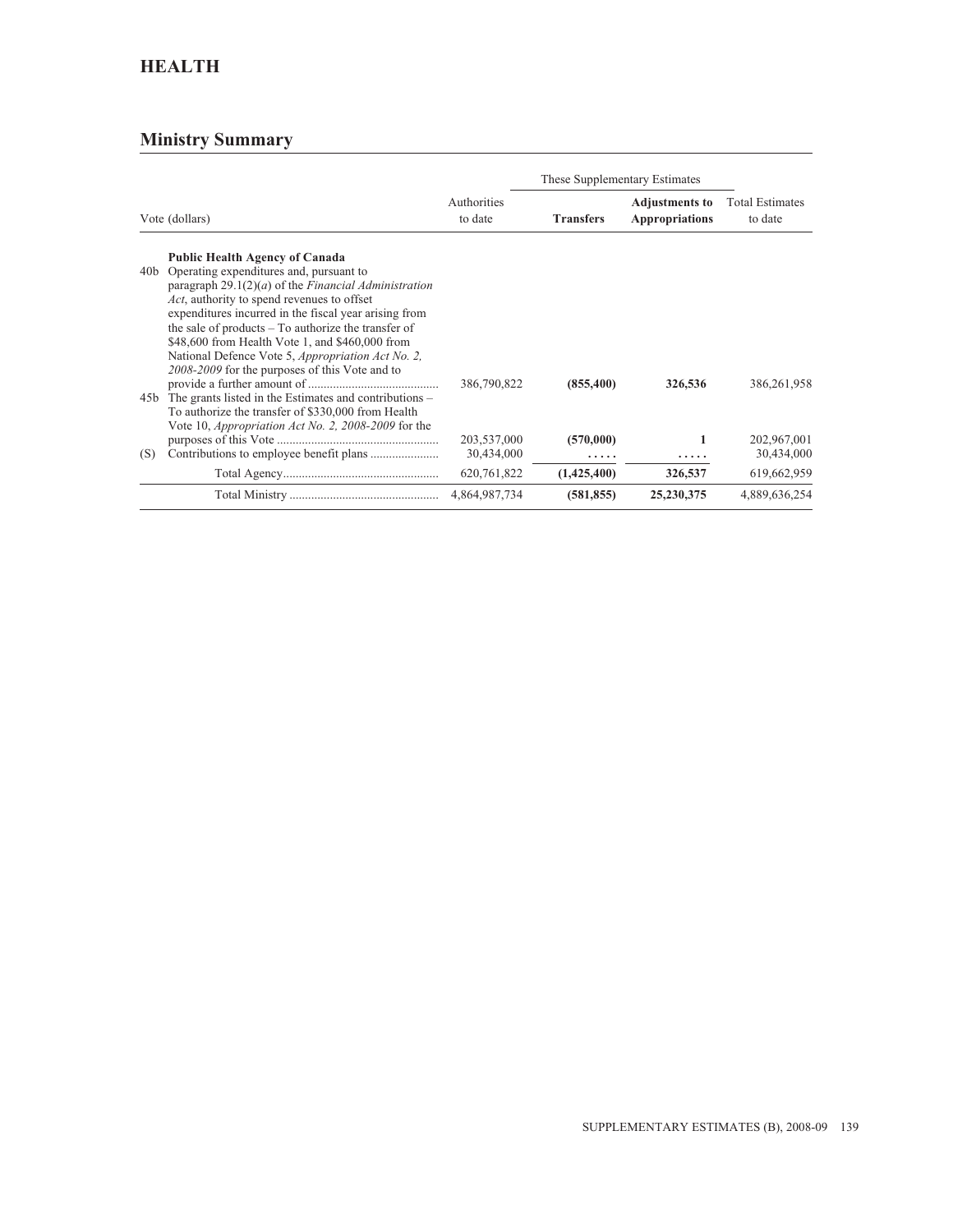### **Explanation of Requirements (thousands of dollars)**

Health requests funds for the following items:

| <b>Voted Appropriations</b>                                                                                                                                                                   | Vote 1 | Vote 5   | Vote 10              | Total  |
|-----------------------------------------------------------------------------------------------------------------------------------------------------------------------------------------------|--------|----------|----------------------|--------|
| Funding to increase access to safe natural health products through<br>the Natural Health Products Regulatory Program<br>Funding to support the legal defence against third party claims in    | 12,633 | .        |                      | 12,633 |
|                                                                                                                                                                                               | 9,943  | .        | .                    | 9,943  |
| Funding for the renewal of the Genomics Research and Development<br>Funding for public health and health-related responsibilities relating                                                    | 4,000  | .        | .                    | 4,000  |
|                                                                                                                                                                                               | 600    | .        | .                    | 600    |
| Gross Voted Appropriations                                                                                                                                                                    | 27,176 | .        | .                    | 27,176 |
| <b>Funds Available</b>                                                                                                                                                                        |        |          |                      |        |
|                                                                                                                                                                                               | 7,500  | .        | .                    | 7,500  |
| <b>Total Voted Appropriations</b>                                                                                                                                                             | 19,676 | .        | .                    | 19,676 |
| <b>Transfers</b>                                                                                                                                                                              |        |          |                      |        |
|                                                                                                                                                                                               |        |          |                      |        |
| Transfer from National Defence – For public security initiatives<br>related to the Chemical, Biological, Radiological and Nuclear                                                             |        | 1,008    |                      | 1,008  |
| Internal reallocation of resources - To support document<br>management for discovery purposes and litigation response                                                                         | 1,800  | .        | (1,800)              |        |
| Internal reallocation of resources – To provide for the maintenance<br>of health care facilities for the First Nations and Inuit                                                              |        |          |                      |        |
| Internal reallocation of resources – To regulate natural health<br>products and to deliver product and site licences in a more                                                                | 1,364  | .        | (1,364)              |        |
| Internal reallocation of resources - For activities related to audit,                                                                                                                         | 800    | .        | (800)                |        |
| monitoring and management of the Canadian Council for<br>Transfer to Indian Affairs and Northern Development - For the                                                                        | 20     |          | (20)                 |        |
| Transfer to Canadian Institutes of Health Research – To support the                                                                                                                           | (25)   | .        | .                    | (25)   |
| Applied Health Services Research Chair in the area of Health<br>Transfer to Canadian Institutes of Health Research – To support                                                               |        |          | (93)                 | (93)   |
| research aimed at the prevention of Aboriginal youth suicide<br>Transfer to Public Service Human Resources Management Agency                                                                  | .      | .        | (100)                | (100)  |
| of Canada – To support the National Managers' Community<br>Transfer to Canadian Institutes of Health Research – For research                                                                  | (126)  | .        | $\sim$ $\sim$ $\sim$ | (126)  |
| aimed at prevention and treatment of childhood obesity<br>Transfer to Public Health Agency of Canada – To provide support                                                                     | .      |          | (367)                | (367)  |
| for the National Aboriginal Council on HIV/AIDS in addition to<br>other related activities such as the Aboriginal AIDS Awareness<br>Week and HIV/AIDS prevention, education and awareness for |        |          |                      |        |
| Transfer to Canadian Food Inspection Agency – For the cost of<br>enforcement of the proposed regulatory amendments related to                                                                 | (49)   |          | (330)                | (379)  |
|                                                                                                                                                                                               | (500)  | $\cdots$ | $\cdots$             | (500)  |
| <b>Total Transfers</b>                                                                                                                                                                        | 3,284  | 1,008    | (4, 874)             | (582)  |
| <b>These Supplementary Estimates</b>                                                                                                                                                          | 22,960 | 1,008    | (4, 874)             | 19,094 |

### **Explanation of Funds Available (dollars)**

Vote 1: \$7,500,000 in total authorities is available within the Vote due to cancellation of the advertising campaigns, "Canada's Healthy Eating" and "Aboriginal Wellness".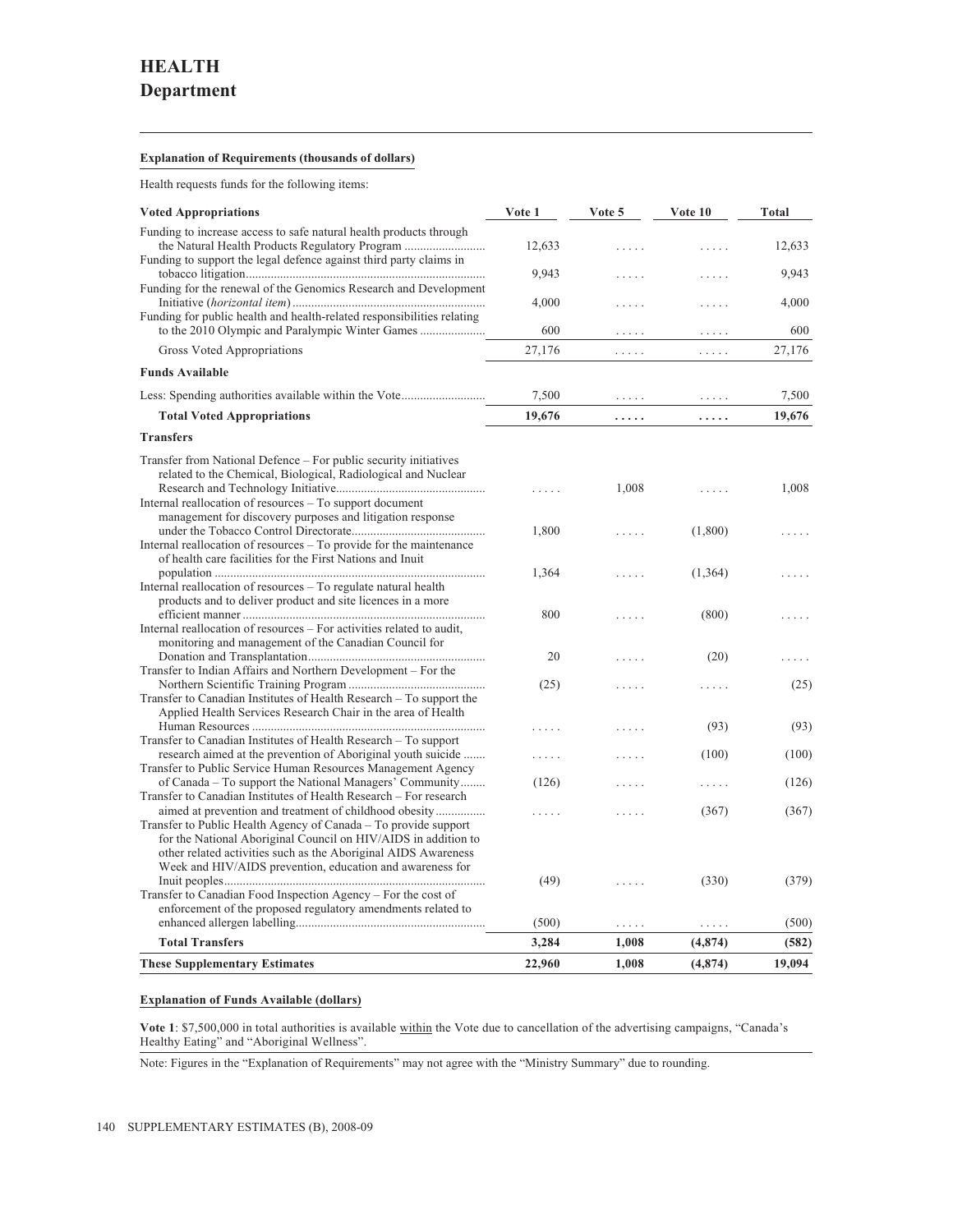### **Explanation of Requirements (thousands of dollars)**

Assisted Human Reproduction Agency of Canada – *No additional funding being requested*

**Transfers Vote 15** Transfer to Canadian Institutes of Health Research – To support specific research in the area of assisted human reproduction and reproductive technologies................................................................................................................. **(75)**

Note: Figures in the "Explanation of Requirements" may not agree with the "Ministry Summary" due to rounding.

### **Canadian Institutes of Health Research**

#### **Explanation of Requirements (thousands of dollars)**

Canadian Institutes of Health Research requests funds for the following items:

| <b>Voted Appropriations</b>                                                                                                                                                                                                                                        | Vote 20 | Vote 25      | <b>Total</b>     |
|--------------------------------------------------------------------------------------------------------------------------------------------------------------------------------------------------------------------------------------------------------------------|---------|--------------|------------------|
| Funding to establish scholarships for top Canadian and international doctoral<br>students, to establish a new international study stipend, and to strengthen the<br>ability of Canadian universities to attract and retain top science leaders<br><b>Transfers</b> | 258     | 270          | 528              |
|                                                                                                                                                                                                                                                                    |         |              |                  |
| Transfer from Public Health Agency of Canada – To support Hepatitis C associated<br>Transfer from Health - For research aimed at prevention and treatment of childhood                                                                                             | 54      | 900          | 954              |
| Transfer from Health-To support research aimed at the prevention of Aboriginal                                                                                                                                                                                     |         | 367          | 367              |
| Transfer from Health - To support the Applied Health Services Research Chair in the                                                                                                                                                                                | .       | 100          | 100              |
|                                                                                                                                                                                                                                                                    | .       | 93           | 93               |
| Transfer from Assisted Human Reproduction Agency Canada – To support specific<br>research in the area of assisted human reproduction and reproductive technologies                                                                                                 |         | 75           | 75               |
| Transfer from Public Health Agency of Canada – To support the Partnerships for the                                                                                                                                                                                 | .       | 35           | 35               |
| Transfer to National Research Council of Canada – To support the development and                                                                                                                                                                                   | (123)   | .            | (123)            |
| <b>Total Transfers</b>                                                                                                                                                                                                                                             | (69)    | 1,570        | 1,501            |
| <b>These Supplementary Estimates</b>                                                                                                                                                                                                                               | 189     | 1,840        | 2,029            |
| <b>Transfer Payments (dollars)</b>                                                                                                                                                                                                                                 |         | <b>Voted</b> | <b>Statutory</b> |
| <b>Grants</b>                                                                                                                                                                                                                                                      |         |              |                  |
|                                                                                                                                                                                                                                                                    |         | 270,000      |                  |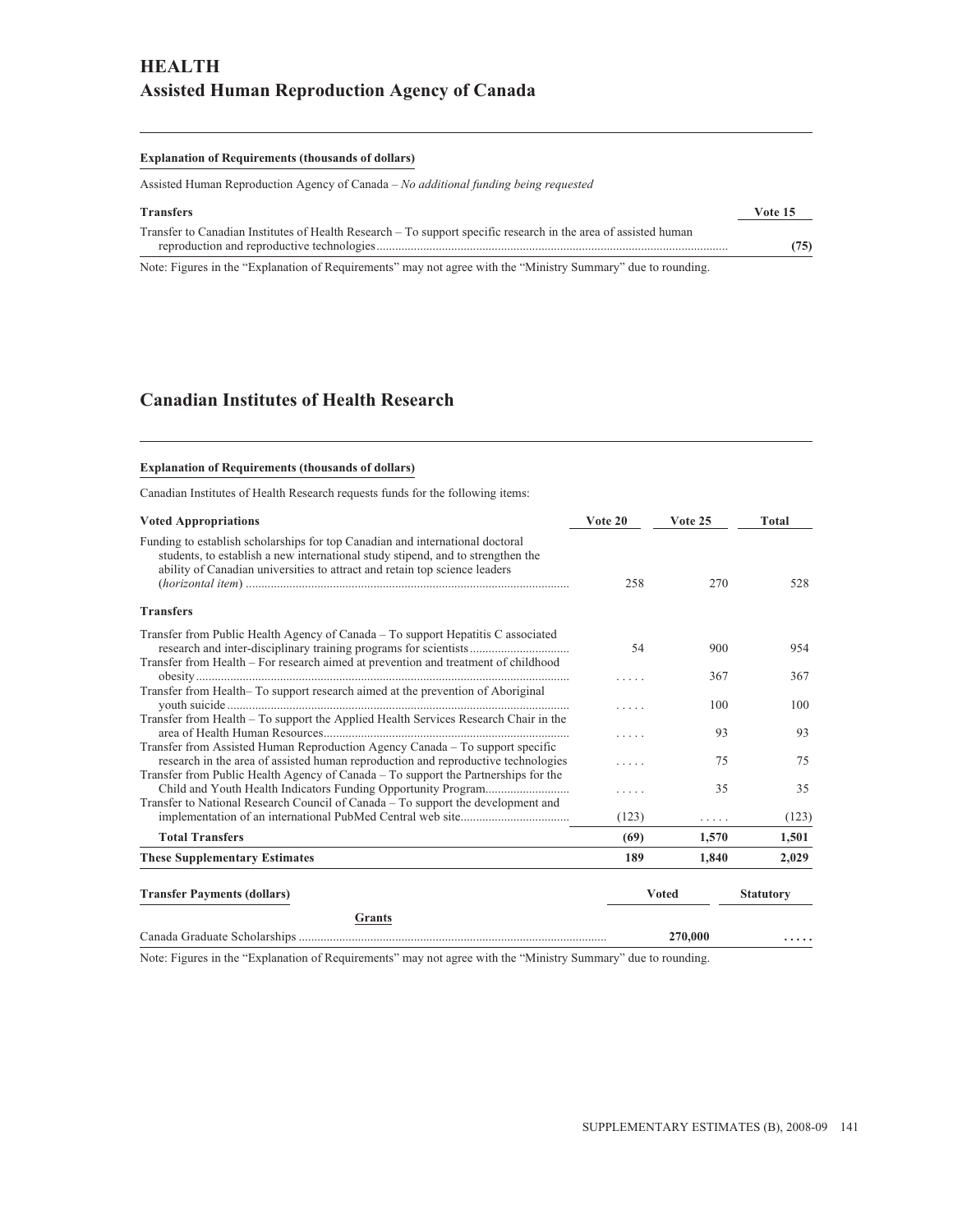## **HEALTH Patented Medicine Prices Review Board**

### **Explanation of Requirements (thousands of dollars)**

Patented Medicine Prices Review Board requests funds for the following items:

| <b>Voted Appropriations</b>                                                                                      | Vote 35 |
|------------------------------------------------------------------------------------------------------------------|---------|
| Funding for activities that are essential to the delivery of the Patented Medicine Prices Review Board's mandate | 4.700   |
| Note: Figures in the "Explanation of Requirements" may not agree with the "Ministry Summary" due to rounding.    |         |

### **Public Health Agency of Canada**

### **Explanation of Requirements (thousands of dollars)**

Public Health Agency of Canada requests funds for the following items:

| <b>Voted Appropriations</b>                                                                                                                                                                                                                                                                                                   | Vote 40 | Vote 45      | <b>Total</b>     |
|-------------------------------------------------------------------------------------------------------------------------------------------------------------------------------------------------------------------------------------------------------------------------------------------------------------------------------|---------|--------------|------------------|
| Funding to implement the Federal Elder Abuse Initiative to foster the dignity, safety,<br>Funding for the planning and pre-games operations related to policing and security at                                                                                                                                               | 187     | .            | 187              |
|                                                                                                                                                                                                                                                                                                                               | 140     | .            | 140              |
| <b>Total Voted Appropriations</b>                                                                                                                                                                                                                                                                                             | 327     | .            | 327              |
| <b>Transfers</b>                                                                                                                                                                                                                                                                                                              |         |              |                  |
| Transfer from National Defence – For public security initiatives related to the<br>Chemical, Biological, Radiological and Nuclear Research and Technology<br>Transfer from Health – To provide support for the National Aboriginal Council on<br>HIV/AIDS in addition to other related activities such as the Aboriginal AIDS | 460     |              | 460              |
| Awareness Week and HIV/AIDS prevention, education and awareness for Inuit<br>Transfer to Canadian Institutes of Health Research – To support the Partnerships for                                                                                                                                                             | 49      | 330          | 379              |
|                                                                                                                                                                                                                                                                                                                               | (35)    | .            | (35)             |
| Transfer to Royal Canadian Mounted Police – Adjustment to funding previously<br>provided for the security of the 2010 Olympic and Paralympic Winter Games<br>Transfer to Canadian Institutes of Health Research - To support Hepatitis C                                                                                      | (50)    | .            | (50)             |
| associated research and inter-disciplinary training programs for scientists<br>Transfer to Canada Revenue Agency – To fund the advertising campaign for the                                                                                                                                                                   | (54)    | (900)        | (954)            |
|                                                                                                                                                                                                                                                                                                                               | (1,225) | .            | (1,225)          |
| <b>Total Transfers</b>                                                                                                                                                                                                                                                                                                        | (855)   | (570)        | (1, 425)         |
| <b>These Supplementary Estimates</b>                                                                                                                                                                                                                                                                                          | (528)   | (570)        | (1,098)          |
| <b>Transfer Payments (dollars)</b>                                                                                                                                                                                                                                                                                            |         | <b>Voted</b> | <b>Statutory</b> |
| <b>Contributions</b>                                                                                                                                                                                                                                                                                                          |         |              |                  |
|                                                                                                                                                                                                                                                                                                                               |         | 330,000      |                  |
| <b>Total Gross Transfer Payments</b>                                                                                                                                                                                                                                                                                          |         | 330,000      |                  |
|                                                                                                                                                                                                                                                                                                                               |         | 900,000      |                  |
| <b>Net Transfer Payments</b>                                                                                                                                                                                                                                                                                                  |         | (570,000)    | .                |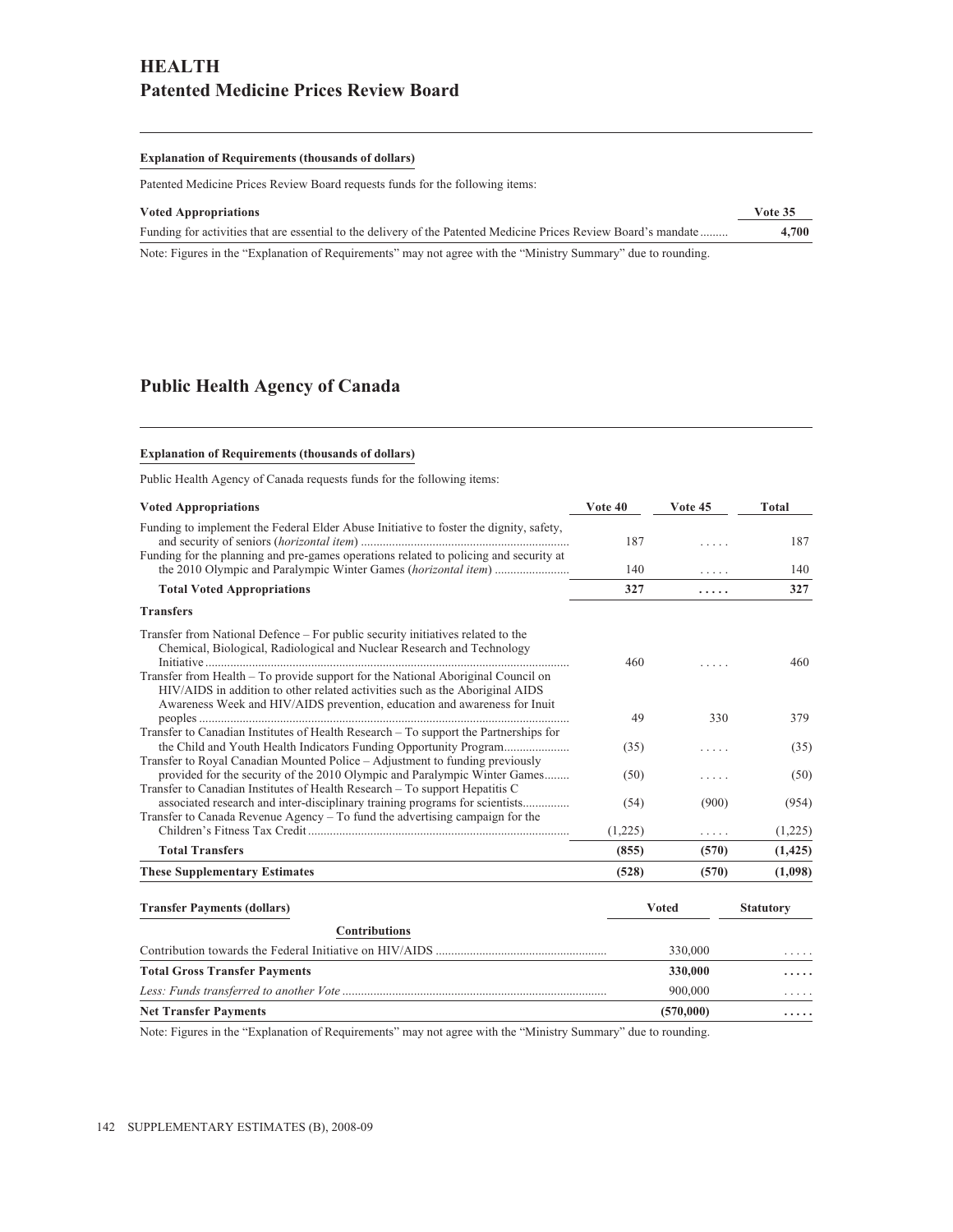## **HUMAN RESOURCES AND SKILLS DEVELOPMENT**

|     |                                                                                                              |               |                  | These Supplementary Estimates |                        |  |  |
|-----|--------------------------------------------------------------------------------------------------------------|---------------|------------------|-------------------------------|------------------------|--|--|
|     |                                                                                                              | Authorities   |                  | <b>Adjustments to</b>         | <b>Total Estimates</b> |  |  |
|     | Vote (dollars)                                                                                               | to date       | <b>Transfers</b> | <b>Appropriations</b>         | to date                |  |  |
|     |                                                                                                              |               |                  |                               |                        |  |  |
| 1b  | Department<br>Operating expenditures and                                                                     |               |                  |                               |                        |  |  |
|     |                                                                                                              |               |                  |                               |                        |  |  |
|     | $(a)$ authority to make recoverable expenditures on                                                          |               |                  |                               |                        |  |  |
|     | behalf of the Canada Pension Plan and the                                                                    |               |                  |                               |                        |  |  |
|     | Employment Insurance Account;<br>(b) pursuant to paragraph $29.1(2)(a)$ of the <i>Financial</i>              |               |                  |                               |                        |  |  |
|     | Administration Act, authority to spend revenues                                                              |               |                  |                               |                        |  |  |
|     | received in the fiscal year arising from the provision                                                       |               |                  |                               |                        |  |  |
|     | of Public Access Programs Sector services and                                                                |               |                  |                               |                        |  |  |
|     | services to assist provinces in the administration of                                                        |               |                  |                               |                        |  |  |
|     | provincial programs funded under Labour Market                                                               |               |                  |                               |                        |  |  |
|     | Development Agreements to offset related                                                                     |               |                  |                               |                        |  |  |
|     | expenditures incurred in the fiscal year; and                                                                |               |                  |                               |                        |  |  |
|     | $(c)$ the payment to each member of the Queen's Privy                                                        |               |                  |                               |                        |  |  |
|     | Council for Canada who is a Minister without                                                                 |               |                  |                               |                        |  |  |
|     | Portfolio or a Minister of State who does not preside                                                        |               |                  |                               |                        |  |  |
|     | over a Ministry of State of a salary not to exceed the                                                       |               |                  |                               |                        |  |  |
|     | salary paid to Ministers of State who preside over                                                           |               |                  |                               |                        |  |  |
|     | Ministries of State under the Salaries Act, as adjusted                                                      |               |                  |                               |                        |  |  |
|     | pursuant to the Parliament of Canada Act and pro rata                                                        |               |                  |                               |                        |  |  |
|     |                                                                                                              | 637, 393, 850 | .                | 20,925,721                    | 658,319,571            |  |  |
| 5b  | The grants listed in the Estimates and contributions -<br>To authorize the transfer of \$617,328 from Indian |               |                  |                               |                        |  |  |
|     | Affairs and Northern Development Vote 10,                                                                    |               |                  |                               |                        |  |  |
|     | Appropriation Act No. 2, 2008-2009 for the purposes                                                          |               |                  |                               |                        |  |  |
|     | of this Vote and to provide a further amount of                                                              | 1,737,196,543 | 617,328          | 37, 357, 758                  | 1,775,171,629          |  |  |
| (S) |                                                                                                              | 232,693,050   | .                | .                             | 232,693,050            |  |  |
| (S) | Minister of Human Resources and Social                                                                       |               |                  |                               |                        |  |  |
|     | Development – Salary and motor car allowance                                                                 | 76,422        | .                | .                             | 76,422                 |  |  |
| (S) | Minister of Labour and Minister of the Economic                                                              |               |                  |                               |                        |  |  |
|     | Development Agency of Canada for the Regions of                                                              |               |                  |                               |                        |  |  |
|     |                                                                                                              | 76,422        |                  |                               | 76,422                 |  |  |
| (S) | Old Age Security Payments (R.S., 1985 c. O-9)  25,321,000,000                                                |               |                  | .                             | 25,321,000,000         |  |  |
| (S) | Guaranteed Income Supplement Payments                                                                        |               |                  |                               |                        |  |  |
|     |                                                                                                              | 7,696,000,000 |                  |                               | 7,696,000,000          |  |  |
| (S) |                                                                                                              | 2,470,000,000 | .                | .                             | 2,470,000,000          |  |  |
| (S) | Canada Education Savings grant payments to<br>Registered Education Savings Plan (RESP) trustees              |               |                  |                               |                        |  |  |
|     | on behalf of RESP beneficiaries to encourage                                                                 |               |                  |                               |                        |  |  |
|     | Canadians to save for post-secondary education for                                                           |               |                  |                               |                        |  |  |
|     |                                                                                                              | 588,000,000   |                  |                               | 588,000,000            |  |  |
| (S) |                                                                                                              | 573,000,000   |                  |                               | 573,000,000            |  |  |
| (S) | Payments related to the direct financing arrangement                                                         |               |                  |                               |                        |  |  |
|     | under the Canada Student Financial Assistance Act                                                            | 327,974,000   |                  |                               | 327,974,000            |  |  |
| (S) | Canada Study Grants to qualifying full and part-time                                                         |               |                  |                               |                        |  |  |
|     | students pursuant to the Canada Student Financial                                                            |               |                  |                               |                        |  |  |
|     |                                                                                                              | 142,868,000   |                  |                               | 142,868,000            |  |  |
| (S) | Payments of compensation respecting government                                                               |               |                  |                               |                        |  |  |
|     | employees (R.S., 1985 c. G-5) and merchant seamen                                                            |               |                  |                               |                        |  |  |
|     |                                                                                                              | 43,000,000    |                  |                               | 43,000,000             |  |  |
| (S) | Canada Learning Bond payments to Registered<br>Education Savings Plan (RESP) trustees on behalf of           |               |                  |                               |                        |  |  |
|     | RESP beneficiaries to support access to                                                                      |               |                  |                               |                        |  |  |
|     | post-secondary education for children from                                                                   |               |                  |                               |                        |  |  |
|     |                                                                                                              | 34,000,000    | .                | .                             | 34,000,000             |  |  |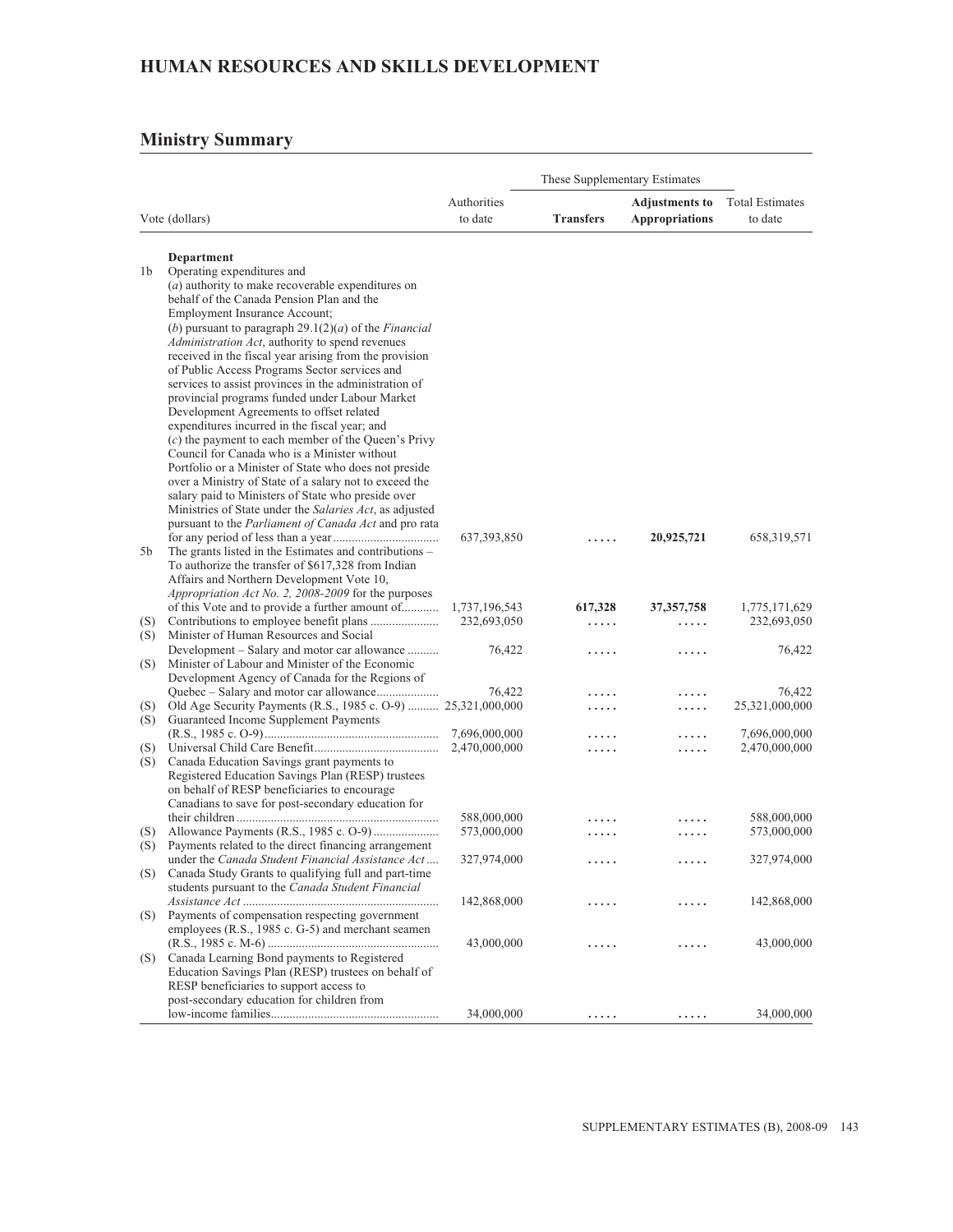### **HUMAN RESOURCES AND SKILLS DEVELOPMENT**

|                 |                                                                                                                                                                                                                                                                                                                                                                                                                                                                                                                                                                                                              |                      | These Supplementary Estimates |                       |                        |
|-----------------|--------------------------------------------------------------------------------------------------------------------------------------------------------------------------------------------------------------------------------------------------------------------------------------------------------------------------------------------------------------------------------------------------------------------------------------------------------------------------------------------------------------------------------------------------------------------------------------------------------------|----------------------|-------------------------------|-----------------------|------------------------|
|                 |                                                                                                                                                                                                                                                                                                                                                                                                                                                                                                                                                                                                              | Authorities          |                               | <b>Adjustments to</b> | <b>Total Estimates</b> |
|                 | Vote (dollars)                                                                                                                                                                                                                                                                                                                                                                                                                                                                                                                                                                                               | to date              | <b>Transfers</b>              | <b>Appropriations</b> | to date                |
|                 |                                                                                                                                                                                                                                                                                                                                                                                                                                                                                                                                                                                                              |                      |                               |                       |                        |
| (S)             | The provision of funds for interest and other<br>payments to lending institutions and liabilities under<br>the Canada Student Financial Assistance Act                                                                                                                                                                                                                                                                                                                                                                                                                                                       | 24,078,000           |                               |                       | 24,078,000             |
| (S)             | The provision of funds for liabilities including<br>liabilities in the form of guaranteed loans under the                                                                                                                                                                                                                                                                                                                                                                                                                                                                                                    |                      |                               |                       |                        |
| (S)             | Civil Service Insurance actuarial liability adjustments.                                                                                                                                                                                                                                                                                                                                                                                                                                                                                                                                                     | 6,769,000<br>145,000 |                               |                       | 6,769,000<br>145,000   |
| (S)             | Supplementary Retirement Benefits - Annuities                                                                                                                                                                                                                                                                                                                                                                                                                                                                                                                                                                |                      | .                             | .                     |                        |
| (S)             | The provision of funds for interest payments to                                                                                                                                                                                                                                                                                                                                                                                                                                                                                                                                                              | 35,000               | .                             | .                     | 35,000                 |
| (S)             | lending institutions under the Canada Student Loans<br>Wage Earner Protection Program payments to eligible                                                                                                                                                                                                                                                                                                                                                                                                                                                                                                   | 22,000               |                               |                       | 22,000                 |
|                 | applicants owed wages and vacation pay from<br>employers who are either bankrupt or in receivership<br>as well as payments to trustees and receivers who will<br>provide the necessary information to determine                                                                                                                                                                                                                                                                                                                                                                                              |                      |                               | 31,200,000            | 31,200,000             |
|                 |                                                                                                                                                                                                                                                                                                                                                                                                                                                                                                                                                                                                              |                      | .                             |                       |                        |
|                 |                                                                                                                                                                                                                                                                                                                                                                                                                                                                                                                                                                                                              |                      | 617,328                       | 89,483,479            | 39,924,428,094         |
| (S)             | Loans disbursed under the Canada Student Financial                                                                                                                                                                                                                                                                                                                                                                                                                                                                                                                                                           | 906,297,000          | .                             | .                     | 906,297,000            |
|                 |                                                                                                                                                                                                                                                                                                                                                                                                                                                                                                                                                                                                              | 906,297,000          | .                             | .                     | 906,297,000            |
|                 |                                                                                                                                                                                                                                                                                                                                                                                                                                                                                                                                                                                                              |                      | 617,328                       | 89,483,479            | 40,830,725,094         |
|                 | <b>Canada Industrial Relations Board</b>                                                                                                                                                                                                                                                                                                                                                                                                                                                                                                                                                                     |                      |                               |                       |                        |
| 10              |                                                                                                                                                                                                                                                                                                                                                                                                                                                                                                                                                                                                              | 11,554,650           | .                             |                       | 11,554,650             |
| (S)             |                                                                                                                                                                                                                                                                                                                                                                                                                                                                                                                                                                                                              | 1,490,000            | .                             | .                     | 1,490,000              |
|                 |                                                                                                                                                                                                                                                                                                                                                                                                                                                                                                                                                                                                              | 13,044,650           | .                             | .                     | 13,044,650             |
| 15 <sub>b</sub> | <b>Canada Mortgage and Housing Corporation</b><br>To reimburse Canada Mortgage and Housing<br>Corporation for the amounts of loans forgiven, grants,<br>contributions and expenditures made, and losses,<br>costs and expenses incurred under the provisions of<br>the <i>National Housing Act</i> or in respect of the exercise<br>of powers or the carrying out of duties or functions<br>conferred on the Corporation pursuant to the authority<br>of any Act of Parliament of Canada other than the<br>National Housing Act, in accordance with the<br>Corporation's authority under the Canada Mortgage |                      |                               |                       |                        |
|                 |                                                                                                                                                                                                                                                                                                                                                                                                                                                                                                                                                                                                              | 2,293,949,000        |                               | 11,100,000            | 2,305,049,000          |
|                 |                                                                                                                                                                                                                                                                                                                                                                                                                                                                                                                                                                                                              | 2,293,949,000        | .                             | 11,100,000            | 2,305,049,000          |
| (S)             | Advances under the National Housing Act                                                                                                                                                                                                                                                                                                                                                                                                                                                                                                                                                                      | (210, 200, 000)      | .                             | .                     | (210, 200, 000)        |
|                 |                                                                                                                                                                                                                                                                                                                                                                                                                                                                                                                                                                                                              | (210,200,000)        | .                             | .                     | (210,200,000)          |
|                 |                                                                                                                                                                                                                                                                                                                                                                                                                                                                                                                                                                                                              | 2,083,749,000        | .                             | 11,100,000            | 2,094,849,000          |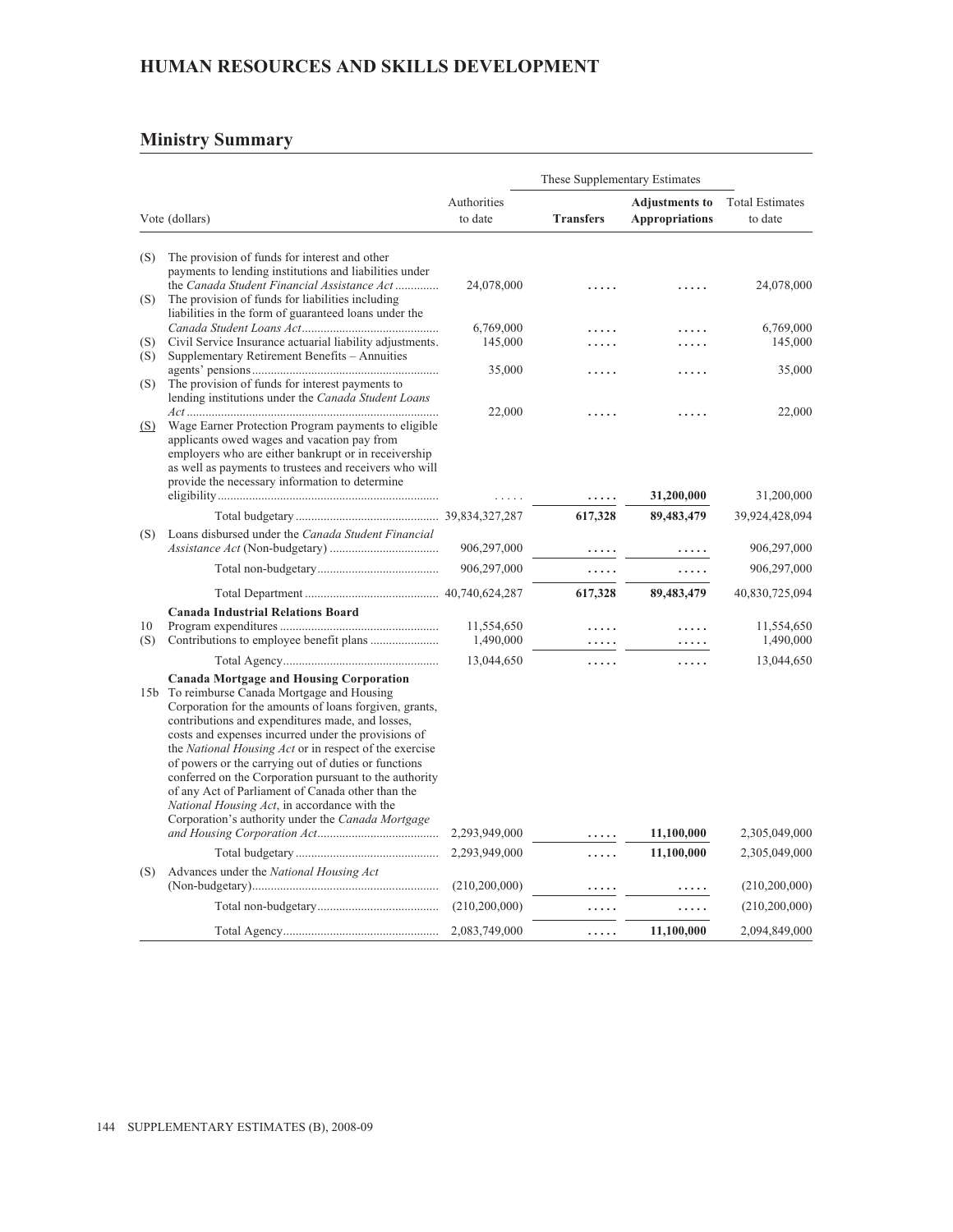# **HUMAN RESOURCES AND SKILLS DEVELOPMENT**

|     |                                                                                 |                        | These Supplementary Estimates |                                         |                                   |
|-----|---------------------------------------------------------------------------------|------------------------|-------------------------------|-----------------------------------------|-----------------------------------|
|     | Vote (dollars)                                                                  | Authorities<br>to date | <b>Transfers</b>              | <b>Adjustments to</b><br>Appropriations | <b>Total Estimates</b><br>to date |
|     | <b>Canadian Artists and Producers Professional</b><br><b>Relations Tribunal</b> |                        |                               |                                         |                                   |
| 20  |                                                                                 | 1,894,500              | .                             | .                                       | 1,894,500                         |
| (S) |                                                                                 | 167,000                | .                             | .                                       | 167,000                           |
|     |                                                                                 | 2,061,500              | .                             | .                                       | 2,061,500                         |
|     | <b>Canadian Centre for Occupational Health and</b><br><b>Safety</b>             |                        |                               |                                         |                                   |
| 25  |                                                                                 | 4,050,103              | .                             | .                                       | 4,050,103                         |
| (S) |                                                                                 | 1,031,000              | .                             | .                                       | 1,031,000                         |
|     |                                                                                 | 5,081,103              | .                             | .                                       | 5,081,103                         |
|     |                                                                                 |                        | 617,328                       | 100,583,479                             | 42,945,761,347                    |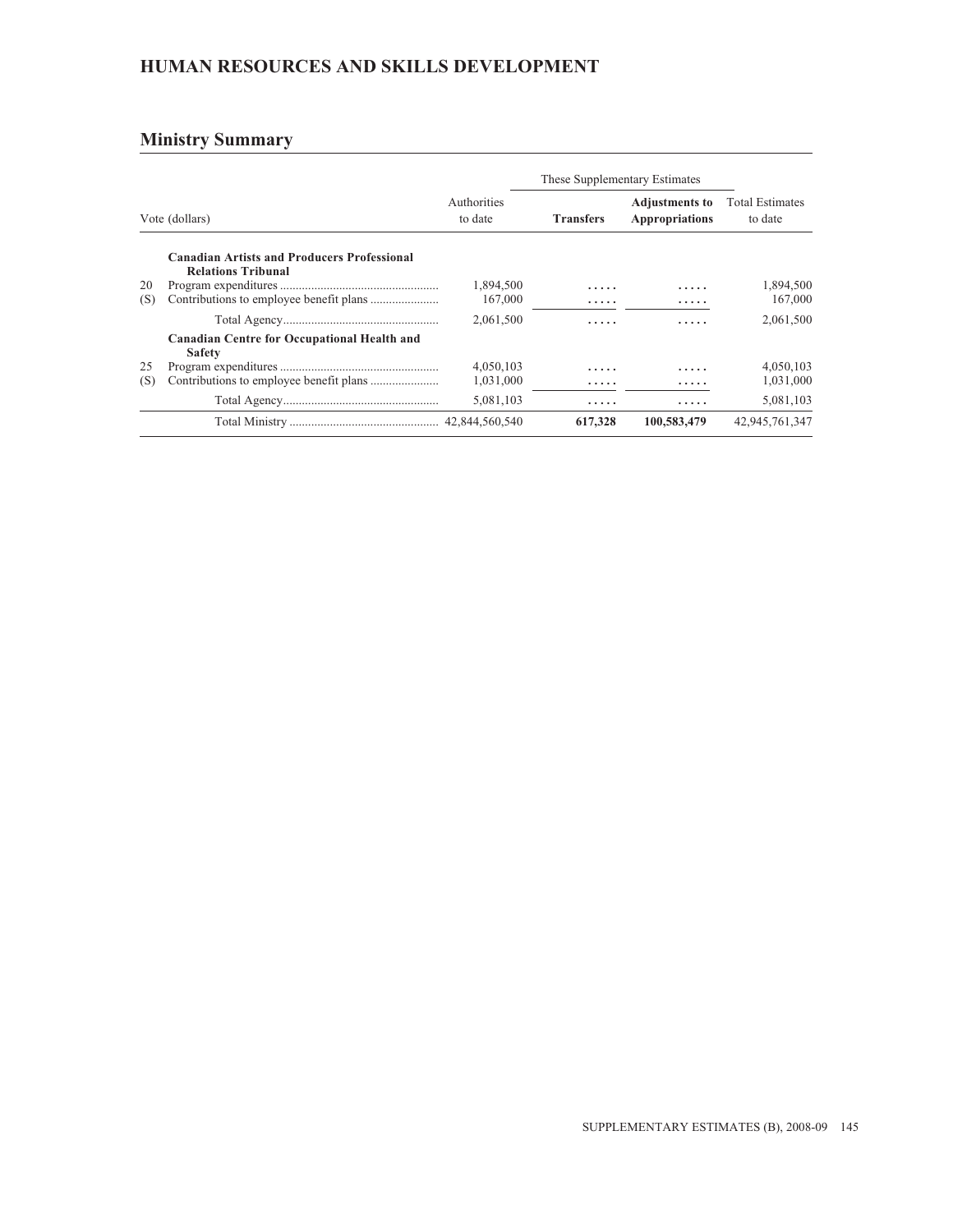# **HUMAN RESOURCES AND SKILLS DEVELOPMENT Department**

### **Explanation of Requirements (thousands of dollars)**

Human Resources and Skills Development requests funds for the following items:

| <b>Voted Appropriations</b>                                                                                                                                                                                                                                                                                                       | Vote 1   | Vote 5 | <b>Total</b> |
|-----------------------------------------------------------------------------------------------------------------------------------------------------------------------------------------------------------------------------------------------------------------------------------------------------------------------------------|----------|--------|--------------|
| Funding for the Homelessness Partnering Strategy to provide for shelters, transition,<br>supportive housing and related support services in urban and rural communities                                                                                                                                                           |          | 27,358 | 27,358       |
| Funding for the Enabling Accessibility Fund to construct and renovate permanent<br>structures and small projects to be fully accessible to all Canadians with varying                                                                                                                                                             |          | 10,000 | 10,000       |
| Funding to implement the Canada Disability Savings Program (Canada Disability<br>Savings Bond and Canada Disability Savings Grant) and to implement the Canada<br>Disability Savings Regulations aimed at reducing barriers and fostering the<br>independence of people with disabilities by encouraging savings and contributing |          |        |              |
|                                                                                                                                                                                                                                                                                                                                   | 9,309    |        | 9,309        |
| Funding related to government advertising programs (horizontal item)<br>Funding to implement the Federal Elder Abuse Initiative to foster the dignity, safety,                                                                                                                                                                    | 5,470    |        | 5,470        |
| Funding for the operations of the Wage Earner Protection Program which restores<br>wages and vacation pay owing to workers whose employers are declared bankrupt<br>or are subject to receivership under the Bankruptcy and Insolvency Act (horizontal                                                                            | 3,322    | .      | 3,322        |
|                                                                                                                                                                                                                                                                                                                                   | 2,825    | .      | 2,825        |
| <b>Total Voted Appropriations</b>                                                                                                                                                                                                                                                                                                 | 20,926   | 37,358 | 58,284       |
| <b>Statutory Appropriations</b>                                                                                                                                                                                                                                                                                                   |          |        |              |
| Funding for the operations of the Wage Earner Protection Program which restores<br>wages and vacation pay owing to workers whose employers are declared bankrupt<br>or are subject to receivership under the Bankruptcy and Insolvency Act (horizontal                                                                            |          |        |              |
|                                                                                                                                                                                                                                                                                                                                   |          |        | 31,200       |
| <b>Total Adjustments to Appropriations</b>                                                                                                                                                                                                                                                                                        |          |        | 89,484       |
| <b>Transfers</b>                                                                                                                                                                                                                                                                                                                  |          |        |              |
| Transfer from Indian Affairs and Northern Development – For the Kativik Regional                                                                                                                                                                                                                                                  | $\cdots$ | 617    | 617          |
| <b>These Supplementary Estimates</b>                                                                                                                                                                                                                                                                                              | 20,926   | 37,975 | 90,101       |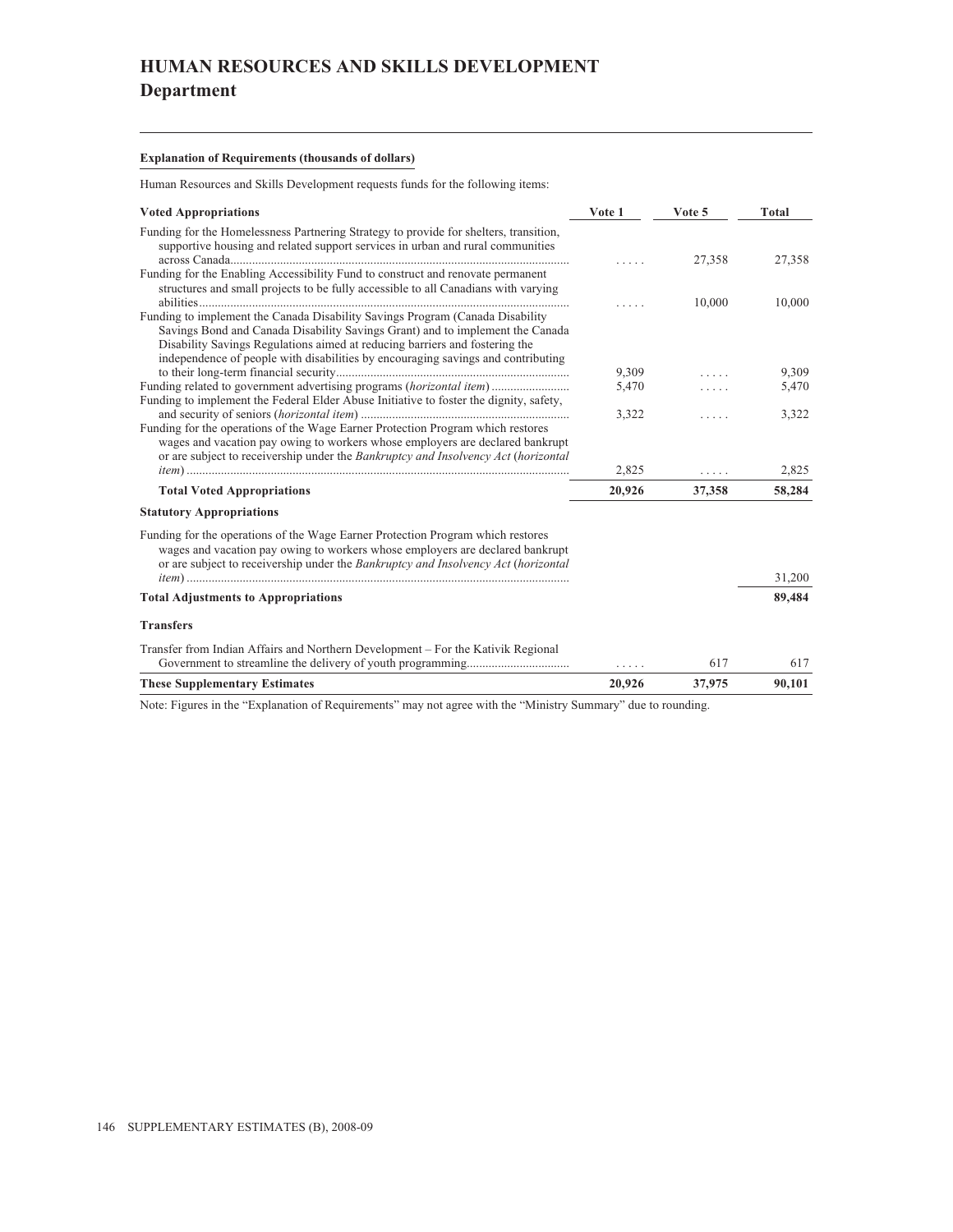# **HUMAN RESOURCES AND SKILLS DEVELOPMENT Department**

| <b>Transfer Payments (dollars)</b>                                                                                                                                                                                                                                                                                                                                                                                                                | <b>Voted</b> | <b>Statutory</b> |
|---------------------------------------------------------------------------------------------------------------------------------------------------------------------------------------------------------------------------------------------------------------------------------------------------------------------------------------------------------------------------------------------------------------------------------------------------|--------------|------------------|
| <b>Grants</b>                                                                                                                                                                                                                                                                                                                                                                                                                                     |              |                  |
| (S) Wage Earner Protection Program payments to eligible applicants owed wages and<br>vacation pay from employers who are either bankrupt or in receivership as well as<br>payments to trustees and receivers who will provide the necessary information to                                                                                                                                                                                        |              | 31,200,000       |
| Grants to not-for-profit organizations, individuals, municipal governments, Band/tribal<br>councils and other Aboriginal organizations, public health and educational institutions,<br>Régies régionales, for-profit enterprises, research organizations and research institutes<br>to carry out research on homelessness to help communities better understand and more                                                                          |              |                  |
|                                                                                                                                                                                                                                                                                                                                                                                                                                                   | 1,568,595    |                  |
| <b>Total Grants</b>                                                                                                                                                                                                                                                                                                                                                                                                                               | 1,568,595    | 31,200,000       |
| <b>Contributions</b>                                                                                                                                                                                                                                                                                                                                                                                                                              |              |                  |
| Contributions to not-for-profit organizations, individuals, municipal governments,<br>Band/tribal councils and other Aboriginal organizations, public health and educational<br>institutions, Régies régionales, for-profit enterprises, research organizations and<br>research institutes to support activities to help alleviate and prevent homelessness<br>across Canada and to carry out research on homelessness to help communities better |              |                  |
| Contributions to fund construction of capital projects enabling accessibility to all people of                                                                                                                                                                                                                                                                                                                                                    | 25,789,163   |                  |
| varying abilities across Canada, through the Enabling Accessibility Fund<br>Payments to provinces, territories, municipalities, other public bodies, organizations,<br>groups, communities, employers and individuals for the provision of training and/or<br>work experience, the mobilization of community resources, and human resource<br>planning and adjustment measures necessary for the efficient functioning of the                     | 10,000,000   |                  |
|                                                                                                                                                                                                                                                                                                                                                                                                                                                   | 617,328      |                  |
| <b>Total Contributions</b>                                                                                                                                                                                                                                                                                                                                                                                                                        | 36,406,491   |                  |
| <b>Total Transfer Payments</b>                                                                                                                                                                                                                                                                                                                                                                                                                    | 37,975,086   | 31,200,000       |

# **Canada Mortgage and Housing Corporation**

### **Explanation of Requirements (thousands of dollars)**

Canada Mortgage and Housing Corporation requests funds for the following items:

| <b>Voted Appropriations</b>                                                                                    | Vote 15 |
|----------------------------------------------------------------------------------------------------------------|---------|
| Funding to increase the supply of affordable housing for low to moderate income households (Affordable Housing |         |
| Initiative)                                                                                                    | 11.100  |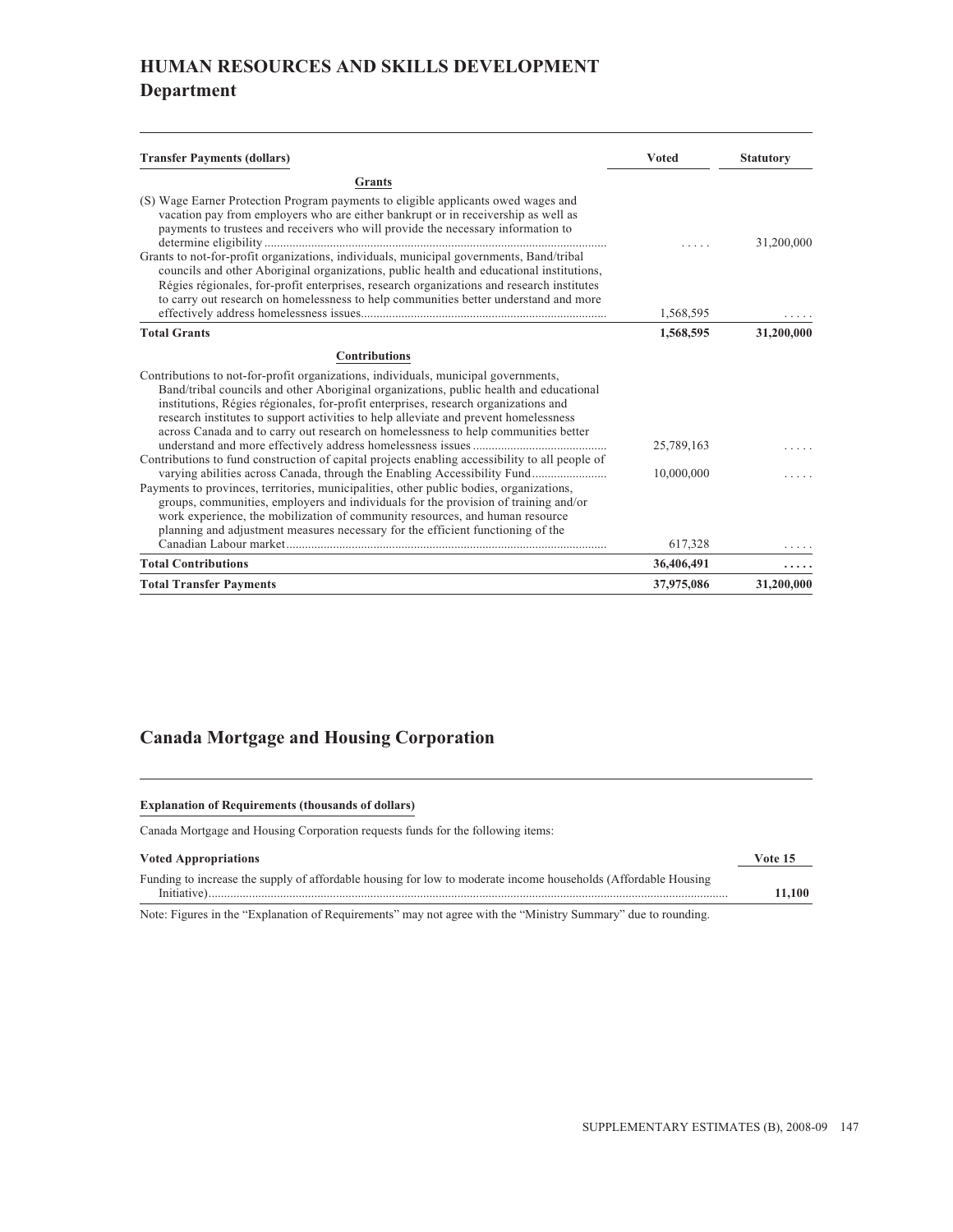# **INDIAN AFFAIRS AND NORTHERN DEVELOPMENT**

|                |                                                                                                           |             | These Supplementary Estimates |                       |                        |
|----------------|-----------------------------------------------------------------------------------------------------------|-------------|-------------------------------|-----------------------|------------------------|
|                |                                                                                                           | Authorities |                               | <b>Adjustments to</b> | <b>Total Estimates</b> |
|                | Vote (dollars)                                                                                            | to date     | <b>Transfers</b>              | <b>Appropriations</b> | to date                |
|                |                                                                                                           |             |                               |                       |                        |
|                | Department                                                                                                |             |                               |                       |                        |
| 1 <sub>b</sub> | Operating expenditures, and                                                                               |             |                               |                       |                        |
|                | $(a)$ expenditures on works, buildings and equipment;<br>and expenditures and recoverable expenditures in |             |                               |                       |                        |
|                | respect of services provided and work performed on                                                        |             |                               |                       |                        |
|                | other than federal property;                                                                              |             |                               |                       |                        |
|                | $(b)$ authority to provide, in respect of Indian and Inuit                                                |             |                               |                       |                        |
|                | economic development activities, for the capacity                                                         |             |                               |                       |                        |
|                | development for Indian and Inuit and the furnishing                                                       |             |                               |                       |                        |
|                | of materials and equipment;                                                                               |             |                               |                       |                        |
|                | $(c)$ authority to sell electric power to private                                                         |             |                               |                       |                        |
|                | consumers in remote locations when alternative local                                                      |             |                               |                       |                        |
|                | sources of supply are not available, in accordance                                                        |             |                               |                       |                        |
|                | with terms and conditions approved by the Governor                                                        |             |                               |                       |                        |
|                | in Council; and<br>(d) the payment to each member of the Queen's Privy                                    |             |                               |                       |                        |
|                | Council for Canada who is a Minister without                                                              |             |                               |                       |                        |
|                | Portfolio or a Minister of State who does not preside                                                     |             |                               |                       |                        |
|                | over a Ministry of State of a salary not to exceed the                                                    |             |                               |                       |                        |
|                | salary paid to Ministers of State who preside over                                                        |             |                               |                       |                        |
|                | Ministries of State under the <i>Salaries Act</i> , as adjusted                                           |             |                               |                       |                        |
|                | pursuant to the <i>Parliament of Canada Act</i> and pro rata                                              |             |                               |                       |                        |
|                | for any period of less than a year $-$ To authorize the                                                   |             |                               |                       |                        |
|                | transfer of \$265,174,248 from Indian Affairs and                                                         |             |                               |                       |                        |
|                | Northern Development Vote 55, \$3,158,015 from<br>Indian Affairs and Northern Development Vote 50,        |             |                               |                       |                        |
|                | \$3,000,000 from Indian Affairs and Northern                                                              |             |                               |                       |                        |
|                | Development Vote 20, \$2,000,000 from Indian                                                              |             |                               |                       |                        |
|                | Affairs and Northern Development Vote 25, and                                                             |             |                               |                       |                        |
|                | \$183,333 from Indian Affairs and Northern                                                                |             |                               |                       |                        |
|                | Development Vote 10, Appropriation Act No. 2,                                                             |             |                               |                       |                        |
|                | 2008-2009 for the purposes of this Vote and to                                                            |             |                               |                       |                        |
|                |                                                                                                           | 887,740,614 | 264,782,263                   | 45,510,835            | 1,198,033,712          |
| 5              | Capital expenditures, and                                                                                 |             |                               |                       |                        |
|                | $(a)$ expenditures on buildings, works, land and                                                          |             |                               |                       |                        |
|                | equipment, the operation, control and ownership of<br>which may be transferred to provincial governments  |             |                               |                       |                        |
|                | on terms and conditions approved by the Governor in                                                       |             |                               |                       |                        |
|                | Council, or to Indian bands, groups of Indians or                                                         |             |                               |                       |                        |
|                | individual Indians at the discretion of the Minister of                                                   |             |                               |                       |                        |
|                | Indian Affairs and Northern Development, and such                                                         |             |                               |                       |                        |
|                | expenditures on other than federal property; and                                                          |             |                               |                       |                        |
|                | $(b)$ authority to make recoverable expenditures in                                                       |             |                               |                       |                        |
|                | amounts not exceeding the shares of provincial                                                            |             |                               |                       |                        |
|                | governments of expenditures on roads and related                                                          |             |                               |                       |                        |
| 7b             | To increase from \$1,700,000,000 to \$2,200,000,000                                                       | 22,739,000  |                               |                       | 22,739,000             |
|                | the amount of loans that the Minister of Indian Affairs                                                   |             |                               |                       |                        |
|                | and Northern Development may guarantee pursuant                                                           |             |                               |                       |                        |
|                | to Indian Affairs and Northern Development Vote 5,                                                        |             |                               |                       |                        |
|                |                                                                                                           |             |                               | 1                     | 1                      |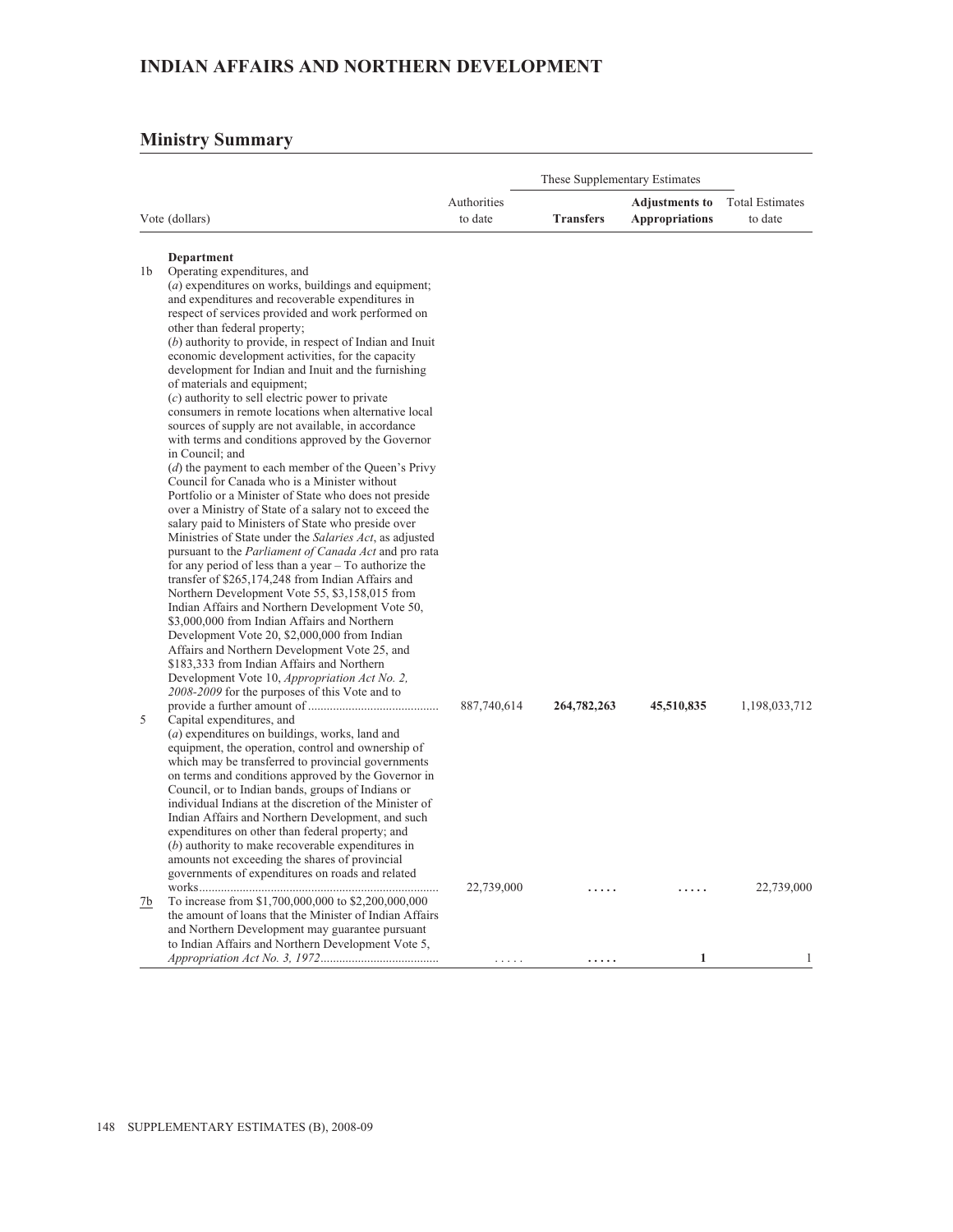# **INDIAN AFFAIRS AND NORTHERN DEVELOPMENT**

# **Ministry Summary**

|           |                                                                                                                                                                                                                                                                                                                                                                                                                                                                                           |                        | These Supplementary Estimates |                                                |                                   |
|-----------|-------------------------------------------------------------------------------------------------------------------------------------------------------------------------------------------------------------------------------------------------------------------------------------------------------------------------------------------------------------------------------------------------------------------------------------------------------------------------------------------|------------------------|-------------------------------|------------------------------------------------|-----------------------------------|
|           | Vote (dollars)                                                                                                                                                                                                                                                                                                                                                                                                                                                                            | Authorities<br>to date | <b>Transfers</b>              | <b>Adjustments to</b><br><b>Appropriations</b> | <b>Total Estimates</b><br>to date |
|           |                                                                                                                                                                                                                                                                                                                                                                                                                                                                                           |                        |                               |                                                |                                   |
|           | 10b The grants listed in the Estimates and contributions –<br>To authorize the transfer of \$9,767,027 from Indian<br>Affairs and Northern Development Vote 60, \$420,600<br>from National Defence Vote 1, \$25,000 from<br>Fisheries and Oceans Vote 1, \$25,000 from Health<br>Vote 1, and \$25,000 from Industry Vote 55,                                                                                                                                                              |                        |                               |                                                |                                   |
|           | <i>Appropriation Act No. 2, 2008-2009</i> for the purposes<br>of this Vote and to provide a further amount of<br>15b Payments to Canada Post Corporation pursuant to an<br>agreement between the Department of Indian Affairs<br>and Northern Development and Canada Post<br>Corporation for the purpose of providing Northern<br>Air Stage Parcel Service - To authorize the transfer of<br>\$8,500,000 from Indian Affairs and Northern<br>Development Vote 1, Appropriation Act No. 2, | 5,618,086,204          | 9,357,037                     | 66,177,945                                     | 5,693,621,186                     |
|           | 2008-2009 for the purposes of this Vote and to                                                                                                                                                                                                                                                                                                                                                                                                                                            | 27,600,000             | 8,500,000                     | 10,000,000                                     | 46,100,000                        |
|           | 20b Office of the Federal Interlocutor for Métis and                                                                                                                                                                                                                                                                                                                                                                                                                                      |                        |                               |                                                |                                   |
|           | non-Status Indians - Operating expenditures<br>25b Office of the Federal Interlocutor for Métis and                                                                                                                                                                                                                                                                                                                                                                                       | 8,734,801              | (3,000,000)                   | 3,833,850                                      | 9,568,651                         |
|           |                                                                                                                                                                                                                                                                                                                                                                                                                                                                                           | 23,444,001             | (2,000,000)                   | 8,000,000                                      | 29,444,001                        |
| (S)       | Contributions to employee benefit plans                                                                                                                                                                                                                                                                                                                                                                                                                                                   | 52,356,000             |                               |                                                | 52,356,000                        |
| (S)       | Minister of Indian Affairs and Northern                                                                                                                                                                                                                                                                                                                                                                                                                                                   |                        |                               |                                                |                                   |
|           | Development – Salary and motor car allowance                                                                                                                                                                                                                                                                                                                                                                                                                                              | 76,422                 | .                             | .                                              | 76,422                            |
| (S)       | Grants to Aboriginal organizations designated to                                                                                                                                                                                                                                                                                                                                                                                                                                          |                        |                               |                                                |                                   |
|           | receive claim settlement payments pursuant to                                                                                                                                                                                                                                                                                                                                                                                                                                             |                        |                               |                                                |                                   |
|           | Comprehensive Land Claim Settlement Acts                                                                                                                                                                                                                                                                                                                                                                                                                                                  | 74,316,000             |                               |                                                | 74,316,000                        |
| (S)       | Grant to the Nunatsiavut Government for the                                                                                                                                                                                                                                                                                                                                                                                                                                               |                        |                               |                                                |                                   |
|           | implementation of the Labrador Inuit Land Claims                                                                                                                                                                                                                                                                                                                                                                                                                                          |                        |                               |                                                |                                   |
|           | Agreement pursuant to the <i>Labrador Inuit Land</i>                                                                                                                                                                                                                                                                                                                                                                                                                                      |                        |                               |                                                |                                   |
|           |                                                                                                                                                                                                                                                                                                                                                                                                                                                                                           | 17,987,000             |                               |                                                | 17,987,000                        |
| (S)       | Liabilities in respect of loan guarantees made to                                                                                                                                                                                                                                                                                                                                                                                                                                         |                        |                               |                                                | 2,000,000                         |
| (S)       | Indians for Housing and Economic Development<br>Payments to comprehensive claim beneficiaries in                                                                                                                                                                                                                                                                                                                                                                                          | 2,000,000              |                               |                                                |                                   |
|           |                                                                                                                                                                                                                                                                                                                                                                                                                                                                                           | 1,472,000              |                               |                                                | 1,472,000                         |
| (S)       |                                                                                                                                                                                                                                                                                                                                                                                                                                                                                           | 1,400,000              |                               |                                                | 1,400,000                         |
| (S)       | Grassy Narrows and Islington Bands Mercury                                                                                                                                                                                                                                                                                                                                                                                                                                                |                        |                               |                                                |                                   |
|           |                                                                                                                                                                                                                                                                                                                                                                                                                                                                                           | 15,000                 | .                             | .                                              | 15,000                            |
|           |                                                                                                                                                                                                                                                                                                                                                                                                                                                                                           | 6,737,967,042          | 277,639,300                   | 133,522,631                                    | 7,149,128,973                     |
|           |                                                                                                                                                                                                                                                                                                                                                                                                                                                                                           |                        |                               |                                                |                                   |
|           | L30b Loans to native claimants in accordance with terms<br>and conditions approved by the Governor in Council<br>for the purpose of defraying costs related to research,<br>L35 Loans to First Nations in British Columbia for the                                                                                                                                                                                                                                                        | 25,903,000             |                               | 14,000,000                                     | 39,903,000                        |
|           | purpose of supporting their participation in the British                                                                                                                                                                                                                                                                                                                                                                                                                                  |                        |                               |                                                |                                   |
|           |                                                                                                                                                                                                                                                                                                                                                                                                                                                                                           | 34,600,000             |                               |                                                | 34,600,000                        |
|           |                                                                                                                                                                                                                                                                                                                                                                                                                                                                                           | 60,503,000             |                               | 14,000,000                                     | 74,503,000                        |
|           |                                                                                                                                                                                                                                                                                                                                                                                                                                                                                           |                        | .                             |                                                |                                   |
|           |                                                                                                                                                                                                                                                                                                                                                                                                                                                                                           | 6,798,470,042          | 277,639,300                   | 147,522,631                                    | 7,223,631,973                     |
|           | <b>Canadian Polar Commission</b>                                                                                                                                                                                                                                                                                                                                                                                                                                                          |                        |                               |                                                |                                   |
| 40<br>(S) |                                                                                                                                                                                                                                                                                                                                                                                                                                                                                           | 953,449<br>71,000      | .                             |                                                | 953,449<br>71,000                 |
|           |                                                                                                                                                                                                                                                                                                                                                                                                                                                                                           |                        | .                             | .                                              |                                   |
|           |                                                                                                                                                                                                                                                                                                                                                                                                                                                                                           | 1,024,449              | .                             | .                                              | 1,024,449                         |

<u> 1980 - Johann Barbara, martxa alemaniar a</u>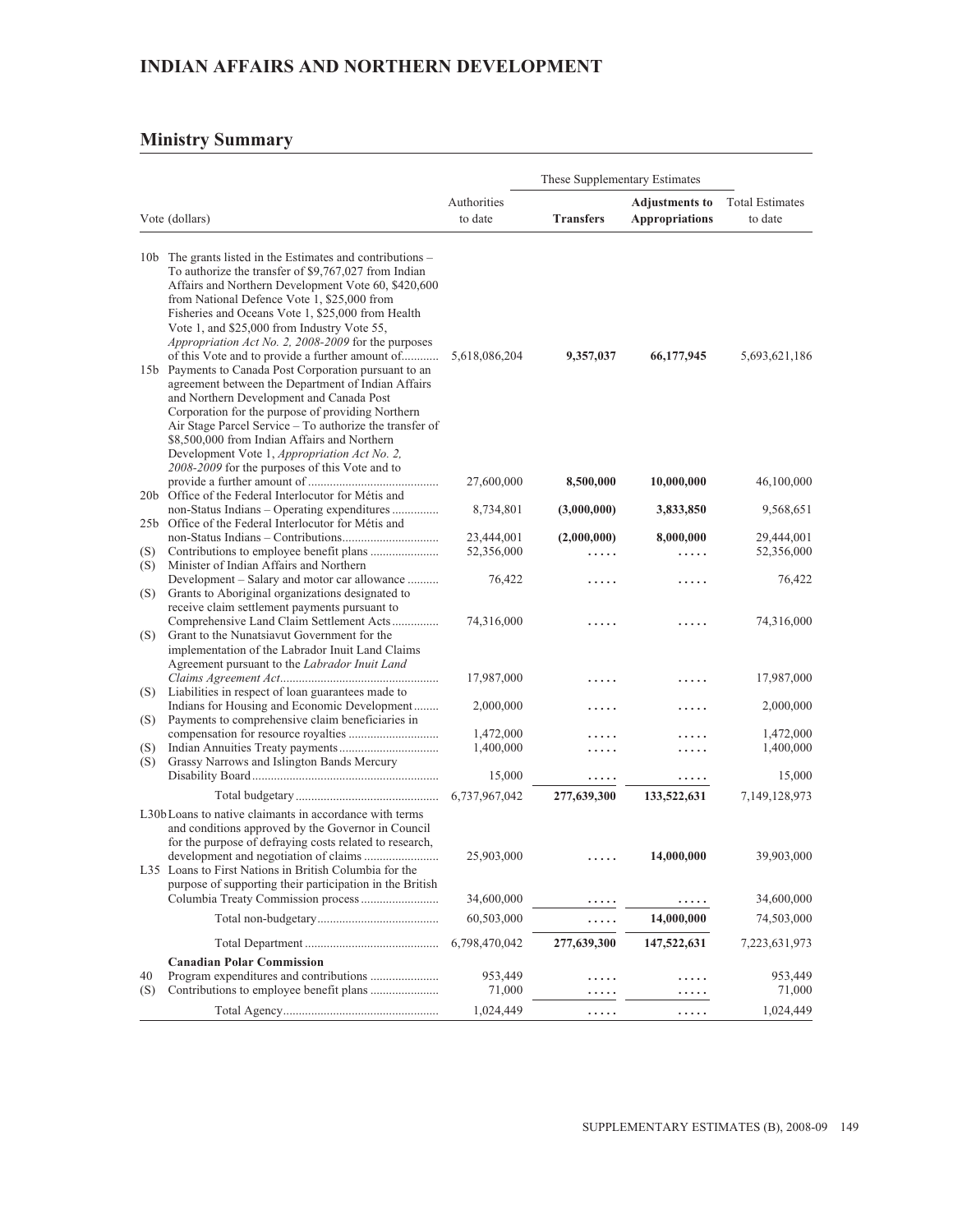### **INDIAN AFFAIRS AND NORTHERN DEVELOPMENT**

### **Ministry Summary**

|                                           |                                                                                                       |                                        | These Supplementary Estimates       |                                                |                                    |
|-------------------------------------------|-------------------------------------------------------------------------------------------------------|----------------------------------------|-------------------------------------|------------------------------------------------|------------------------------------|
|                                           | Vote (dollars)                                                                                        | Authorities<br>to date                 | <b>Transfers</b>                    | <b>Adjustments to</b><br><b>Appropriations</b> | <b>Total Estimates</b><br>to date  |
| 45                                        | <b>First Nations Statistical Institute</b><br>Payments to the First Nations Statistical Institute for | 4,300,000                              |                                     |                                                | 4,300,000                          |
|                                           |                                                                                                       | 4,300,000                              |                                     |                                                | 4,300,000                          |
| 47b                                       | <b>Indian Residential Schools Truth and</b><br><b>Reconciliation Commission Secretariat</b>           |                                        |                                     | 58,373,000                                     | 58, 373, 000                       |
|                                           |                                                                                                       | .                                      |                                     | 58,373,000                                     | 58,373,000                         |
| 50b<br>(S)                                | <b>Indian Specific Claims Commission</b>                                                              | 4,173,800<br>362,000                   | (3,158,015)                         | 3,957,498                                      | 4,973,283<br>362,000               |
|                                           |                                                                                                       | 4,535,800                              | (3,158,015)                         | 3,957,498                                      | 5,335,283                          |
|                                           | <b>Office of Indian Residential Schools Resolution of</b><br>Canada                                   |                                        |                                     |                                                |                                    |
| 55 <sub>b</sub><br>60 <sub>b</sub><br>(S) |                                                                                                       | 275,726,000<br>10,000,000<br>8,969,000 | (265, 174, 248)<br>(9,767,027)<br>. |                                                | 10,551,752<br>232,973<br>8,969,000 |
|                                           |                                                                                                       | 294,695,000                            | (274, 941, 275)                     | .                                              | 19,753,725                         |
|                                           |                                                                                                       | 7,103,025,291                          | (459.990)                           | 209,853,129                                    | 7.312.418.430                      |

Notes:

Order in Council P.C. 2008-0793 establishes the Indian Residential Schools Truth and Reconciliation Commission and specifies its mandate, effective June 1, 2008.

Order in Council P.C. 2008-0805 amalgamates and combines the Office of Indian Residential Schools Resolution of Canada with the Department of Indian Affairs and Northern Development under the Minister and Deputy Minister of Indian Affairs and Northern Development, effective June 1, 2008.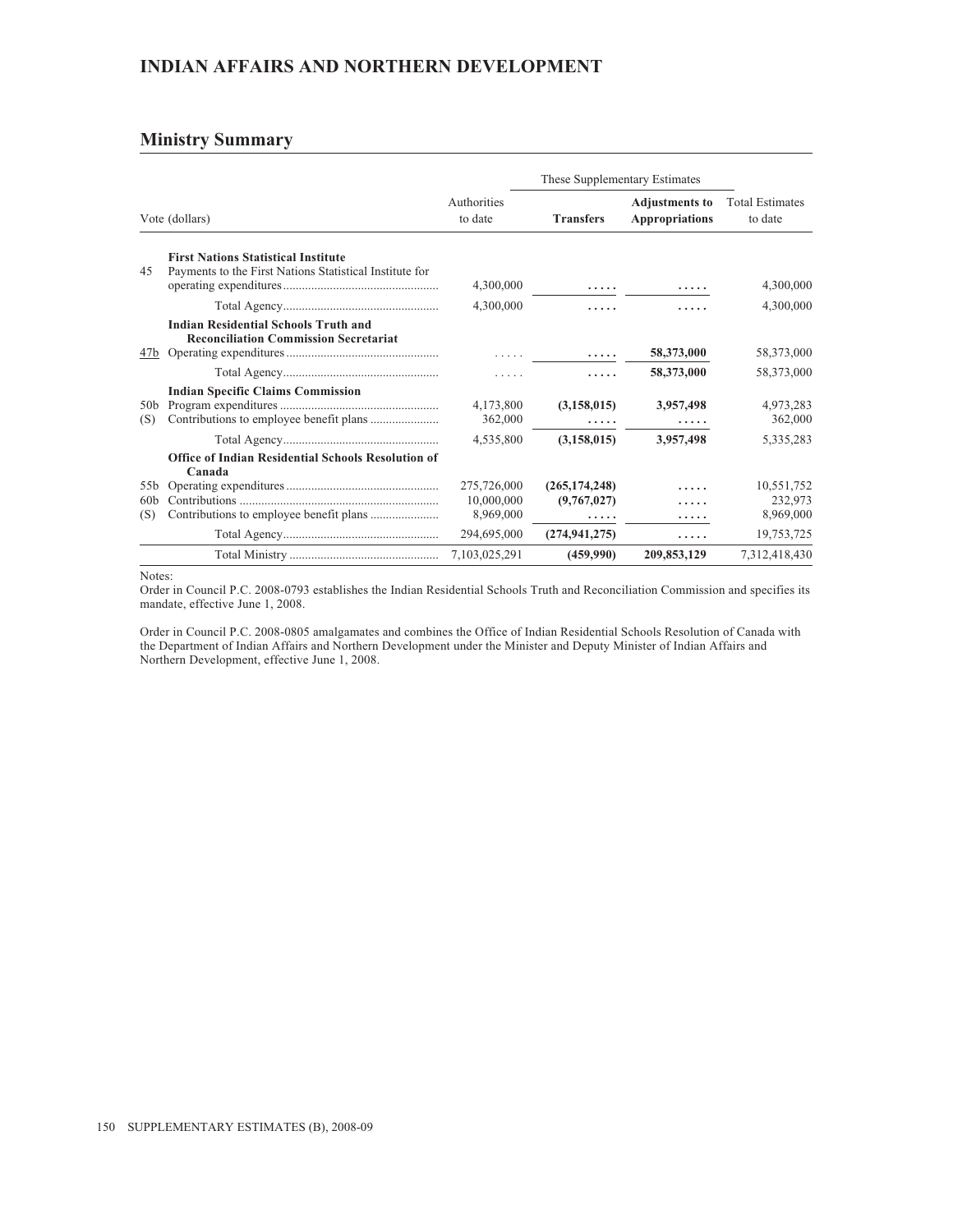### **Explanation of Requirements (thousands of dollars)**

Indian Affairs and Northern Development requests funds for the following items:

| <b>Voted Appropriations</b>                                                                                                                                                                                                                                    | Vote 1     | Vote 7   | Vote 10 | Vote 15    | <b>Total</b> |
|----------------------------------------------------------------------------------------------------------------------------------------------------------------------------------------------------------------------------------------------------------------|------------|----------|---------|------------|--------------|
| Funding for prevention-focussed enhancements to<br>the First Nations Child and Family Services<br>Program in Nova Scotia and Saskatchewan to<br>produce a more secure and stable family                                                                        | 39,462     |          |         | .          | 39,462       |
| Funding to improve access to Aboriginal business<br>financing through the implementation of a<br>Loan Loss Reserve and Major Resource<br>Development and Energy Investments under<br>the Aboriginal Business Development                                       | $\ldots$ . |          | 21,000  | .          | 21,000       |
| Funding to support the implementation of new<br>accountability initiatives and tripartite<br>partnership initiatives for First Nations                                                                                                                         | 1,126      | .        | 18,700  | .          | 19,826       |
| Funding to provide continued support to resolve                                                                                                                                                                                                                | 2,841      | .        | 13,814  | $\ldots$ . | 16,655       |
| comprehensive land claims negotiations<br>outside British Columbia ( <i>horizontal item</i> )<br>Funding to address increased costs of the<br>Northern Air Stage Food Mail Program to                                                                          | 4,389      | .        | 7,530   | .          | 11,919       |
| deliver healthy foods to isolated communities<br>Funding for the First Nations Infrastructure Fund<br>to improve quality of life and the environment                                                                                                           | $\ldots$ . | .        | .       | 10,000     | 10,000       |
| Funding to coordinate overall government policy<br>and operations in relation to the Mackenzie                                                                                                                                                                 |            | .        | 3,498   | .          | 3,498        |
| Funding for implementation of the Settlement<br>Agreement between Canada and the<br>Federation of Newfoundland Indians to enroll<br>eligible Mi'kmaq of Newfoundland and<br>establish them as a non-reserve Band and to<br>implement programs triggered by the | 1,380      | .        | 500     | .          | 1,880        |
| Funding to establish, develop, and operate federal<br>protected areas in the Northwest Territories                                                                                                                                                             | 471        | .        | 829     | .          | 1,300        |
| Funding to increase the grant for Mi'kmaq<br>Education in Nova Scotia due to incremental<br>operating and maintenance costs for newly                                                                                                                          | 842        | .        | 187     | $\cdots$   | 1,029        |
| Funding to support negotiations conducted by the                                                                                                                                                                                                               |            | .        | 295     | .          | 295          |
| British Columbia Treaty Commission<br>To increase from \$1,700,000,000 to<br>$$2,200,000,000$ the amount of loans that the<br>Minister of Indian Affairs and Northern<br>Development may guarantee pursuant to<br>Indian Affairs and Northern Development      |            | .        | 120     | $\cdots$   | 120          |
| Vote 5, Appropriation Act No. 3, 1972                                                                                                                                                                                                                          | .          | .        | .       | .          | .            |
| Gross Voted Appropriations<br><b>Funds Available</b>                                                                                                                                                                                                           | 50,511     | $\cdots$ | 66,473  | 10,000     | 126,984      |
|                                                                                                                                                                                                                                                                |            |          |         |            |              |
| Less: Spending authorities available within the                                                                                                                                                                                                                | 5,000      | .        | 295     | .          | 5,295        |
| <b>Total Voted Appropriations</b>                                                                                                                                                                                                                              | 45,511     | .        | 66,178  | 10,000     | 121,689      |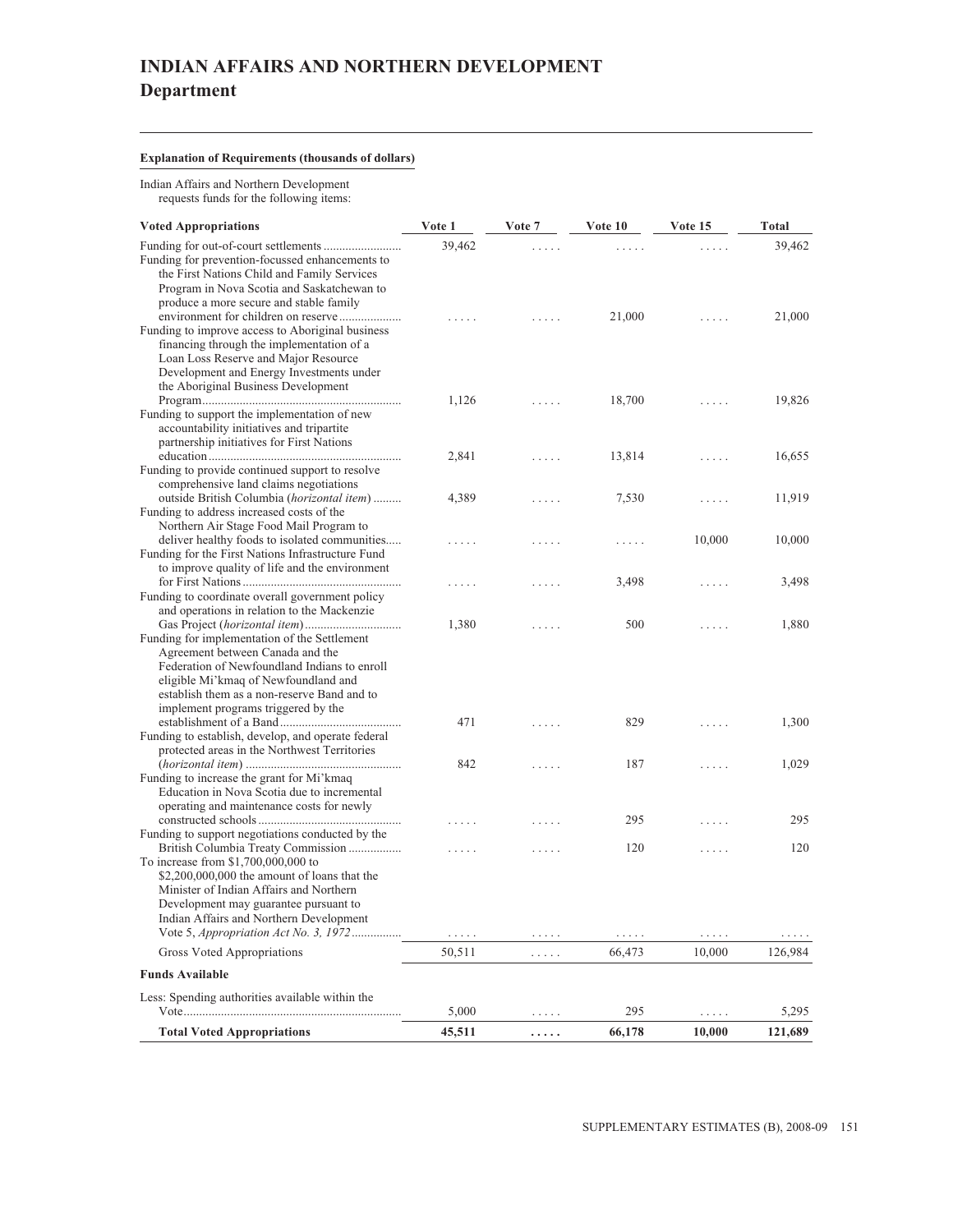**Explanation of Requirements (thousands of dollars)**

| <b>Transfers</b>                                                                                                                                                                                                                                                                                                                                                                                                    | Vote 1  | Vote 7 | Vote 10 | Vote 15  | <b>Total</b> |
|---------------------------------------------------------------------------------------------------------------------------------------------------------------------------------------------------------------------------------------------------------------------------------------------------------------------------------------------------------------------------------------------------------------------|---------|--------|---------|----------|--------------|
| Transfer from the Office of Indian Residential<br>Schools Resolution of Canada - As a result of<br>the amalgamation of the Office of Indian<br>Residential Schools Resolution with Indian<br>Affairs and Northern Development<br>Internal reallocation of resources – For the<br>reimbursement of the temporary loan provided<br>to support activities under the Effective<br>Management of Métis Aboriginal Rights | 265,174 |        | 9,767   |          | 274,941      |
| initiative which continues the activities<br>initiated under Beyond Powley: Management<br>Transfer from Indian Specific Claims                                                                                                                                                                                                                                                                                      | 5,000   |        |         |          | 5,000        |
| Commission – To repay an advance that has<br>allowed the Indian Specific Claims<br>Commission to continue its operations since                                                                                                                                                                                                                                                                                      | 3,158   |        |         | $\cdots$ | 3,158        |
| Transfer from National Defence - To provide for<br>the First Nations management costs related to<br>the clean up of Unexploded Explosive<br>Transfer from National Defence (\$25), Fisheries                                                                                                                                                                                                                        |         | .      | 396     | .        | 396          |
| and Oceans (\$25), National Research Council<br>of Canada (\$25) and Health (\$25) – For the<br>Internal reallocation of resources – For increased                                                                                                                                                                                                                                                                  |         |        | 100     | .        | 100          |
| costs of the Northern Air Stage Food Mail<br>Internal reallocation of resources - To implement                                                                                                                                                                                                                                                                                                                      | (8,500) | .      | .       | 8,500    |              |
| the Peguis First Nation Treaty Entitlement<br>Transfer to Canadian Heritage - To promote                                                                                                                                                                                                                                                                                                                            | 183     | .      | (183)   | .        |              |
| public awareness and community participation<br>in National Aboriginal Day events<br>Transfer to Canadian Heritage - For the Programs                                                                                                                                                                                                                                                                               | (80)    | .      | .       | .        | (80)         |
| and Services Transfer Agreements on                                                                                                                                                                                                                                                                                                                                                                                 | .       | .      | (105)   | .        | (105)        |
| Transfer to Environment - To support research<br>activities during the International Polar Year<br>Transfer to Human Resources and Skills                                                                                                                                                                                                                                                                           | (153)   |        | .       | .        | (153)        |
| Development – For the Kativik Regional<br>Government to streamline the delivery of                                                                                                                                                                                                                                                                                                                                  | .       | .      | (617)   | .        | (617)        |
| <b>Total Transfers</b>                                                                                                                                                                                                                                                                                                                                                                                              | 264,782 | .      | 9,358   | 8,500    | 282,640      |
| <b>These Supplementary Estimates</b>                                                                                                                                                                                                                                                                                                                                                                                | 310,293 | .      | 75,535  | 18,500   | .            |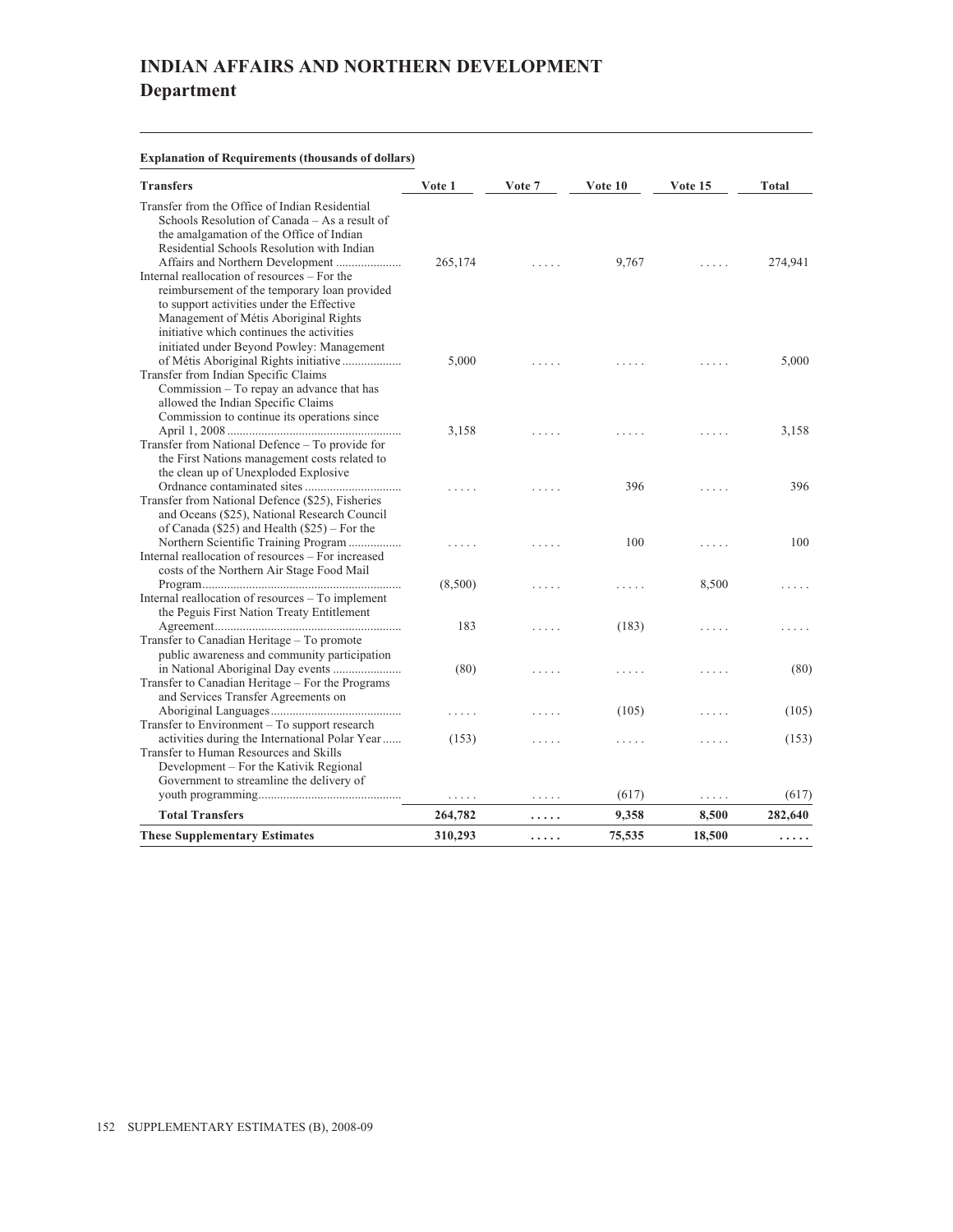| <b>Explanation of Requirements (thousands of dollars)</b>                                                                                                                                                                                                                                                                             |         |         |          |         |
|---------------------------------------------------------------------------------------------------------------------------------------------------------------------------------------------------------------------------------------------------------------------------------------------------------------------------------------|---------|---------|----------|---------|
| <b>Voted Appropriations</b>                                                                                                                                                                                                                                                                                                           | Vote 20 | Vote 25 | Vote L30 | Total   |
| Funding to provide continued support to resolve<br>comprehensive land claims negotiations<br>outside British Columbia (horizontal item)<br>Funding to support bilateral and tripartite<br>processes and ongoing activities under the<br>Beyond Powley: Management of Métis<br>Aboriginal Rights initiative ( <i>horizontal item</i> ) | 3,834   | 8,000   | 14,000   | 14,000  |
|                                                                                                                                                                                                                                                                                                                                       |         |         | .        | 11,834  |
| <b>Total Voted Appropriations</b>                                                                                                                                                                                                                                                                                                     | 3,834   | 8,000   | 14,000   | 25,834  |
| <b>Transfers</b>                                                                                                                                                                                                                                                                                                                      |         |         |          |         |
| Internal reallocation of resources – For the<br>reimbursement of the temporary loan provided<br>for cash management purposes to support<br>activities under the Effective Management of<br>Métis Aboriginal Rights initiative which<br>continues the activities initiated under Beyond<br>Powley: Management of Métis Aboriginal      | (3,000) | (2,000) | .        | (5,000) |
| <b>These Supplementary Estimates</b>                                                                                                                                                                                                                                                                                                  | 834     | 6,000   | 14,000   | 425,163 |

### **Explanation of Funds Available (dollars)**

**Vote 1**: \$5,000,000 in total authorities is available within the Vote due to unused funding earmarked for out-of-court settlements.

**Vote 10**: \$294,903 in total authorities is available within the Vote due to reduced contribution requirements for Community Infrastructure in order to increase grants for Education in Nova Scotia.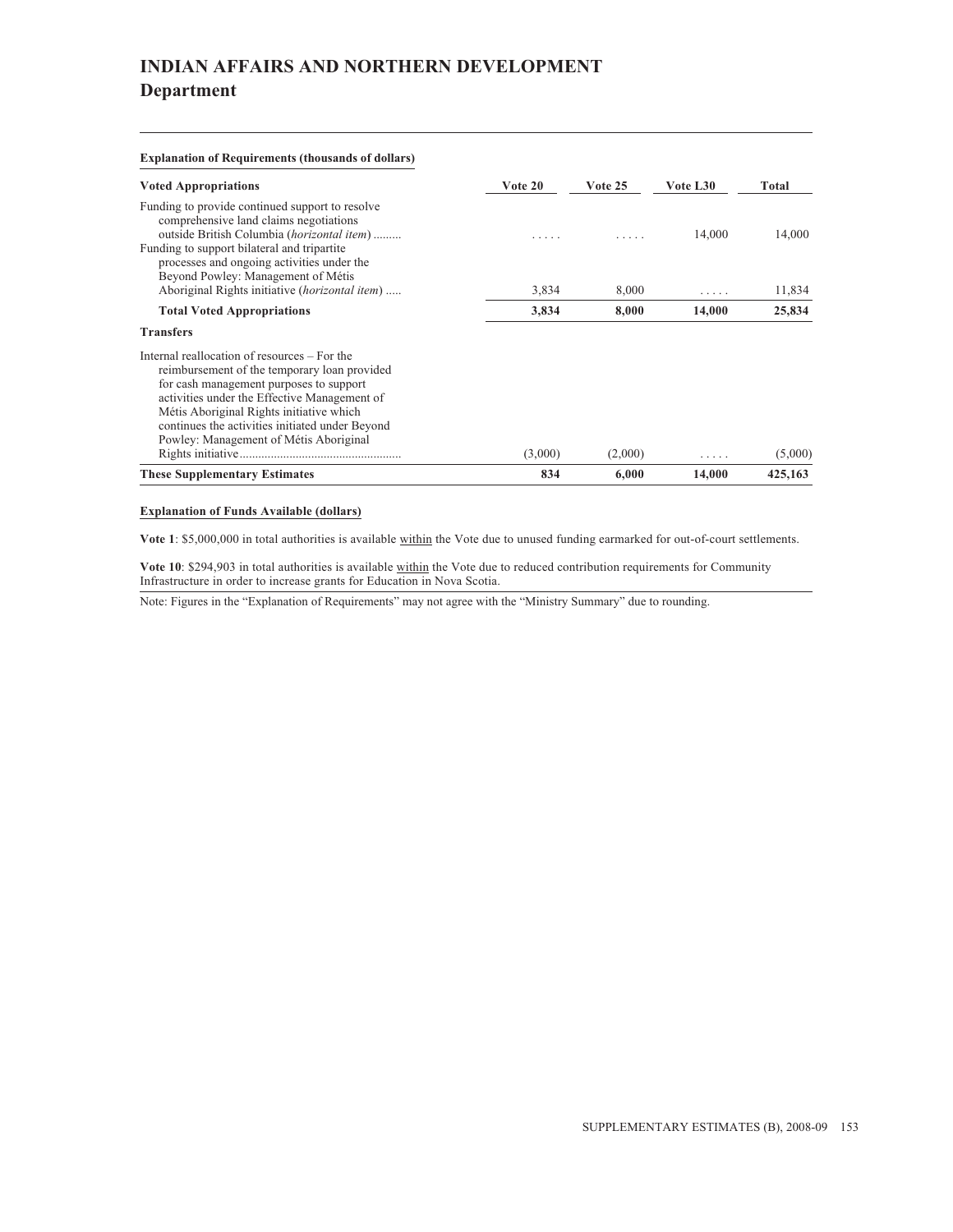| <b>Transfer Payments (dollars)</b>                                                           | <b>Voted</b> | <b>Statutory</b> |
|----------------------------------------------------------------------------------------------|--------------|------------------|
| Grants                                                                                       |              |                  |
|                                                                                              | 294,903      |                  |
|                                                                                              | 100,000      |                  |
| <b>Total Gross Grants</b>                                                                    | 394,903      |                  |
| <b>Contributions</b>                                                                         |              |                  |
| Payments to support Indians, Inuit and Innu for the purpose of supplying public services in  |              |                  |
|                                                                                              | 21,000,000   |                  |
|                                                                                              | 18,700,000   |                  |
| Contributions to provide elementary and secondary programs and services to Indians living    |              |                  |
|                                                                                              | 13,813,770   |                  |
|                                                                                              | 8,000,000    |                  |
| Contributions to support the negotiation process for comprehensive, specific, and special    |              |                  |
|                                                                                              | 5,620,000    |                  |
| Contributions for former students, their families, communities and groups of individuals     |              |                  |
| for the purpose of facilitating regional or national Commemoration projects that             |              |                  |
| address the Indian Residential Schools experience and provide the opportunity to share       |              |                  |
|                                                                                              | 5,000,000    |                  |
| Contributions for eligible Aboriginal or other recipients for the purpose of providing       |              |                  |
| advocacy and public education on a diverse range of issues related to the Indian             |              |                  |
|                                                                                              | 3,788,182    |                  |
| Payments to support Indians, Inuit and Innu for the purpose of supplying public services in  |              |                  |
|                                                                                              | 3,498,117    |                  |
| Contributions to First Nations, their organizations, provinces and third parties for Interim |              |                  |
|                                                                                              | 2,030,000    |                  |
| Contributions for Groups of Indian Residential School survivors who wish to resolve their    |              |                  |
|                                                                                              | 978,845      |                  |
|                                                                                              | 828,558      |                  |
| Payments to support Indians, Inuit and Innu for the purpose of supplying public services in  |              |                  |
|                                                                                              | 500,000      |                  |
| Contributions to First Nations for the management of contaminated sites                      | 395,600      |                  |
| Contribution for promoting the safe use, development, conservation and protection of the     |              |                  |
|                                                                                              | 187,500      |                  |
| <b>Total Gross Contributions</b>                                                             | 84,340,572   |                  |
| <b>Total Gross Transfer Payments</b>                                                         | 84,735,475   |                  |
|                                                                                              | 294,903      |                  |
|                                                                                              | 2,905,590    | .                |
| <b>Net Transfer Payments</b>                                                                 | 81,534,982   | .                |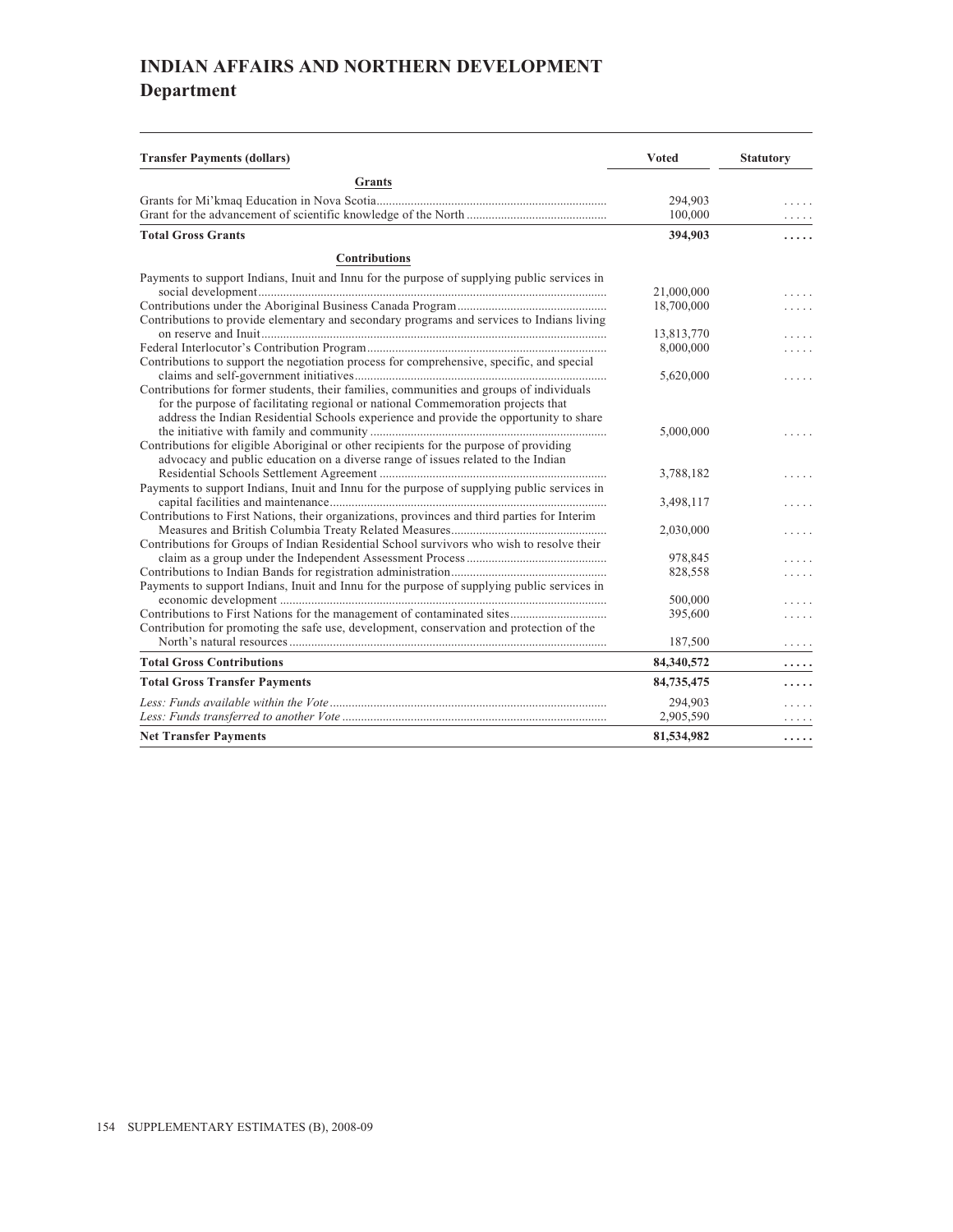# **INDIAN AFFAIRS AND NORTHERN DEVELOPMENT Indian Residential Schools Truth and Reconciliation Commission Secretariat**

#### **Explanation of Requirements (thousands of dollars)**

Indian Residential Schools Truth and Reconciliation Commission Secretariat requests funds for the following items:

| <b>Voted Appropriations</b>                                                                                     | Vote 47 |
|-----------------------------------------------------------------------------------------------------------------|---------|
| Funding to support the implementation and operations of the Indian Residential Schools Truth and Reconciliation |         |
|                                                                                                                 | 58,373  |

Note: Figures in the "Explanation of Requirements" may not agree with the "Ministry Summary" due to rounding.

### **Indian Specific Claims Commission**

#### **Explanation of Requirements (thousands of dollars)**

Indian Specific Claims Commission requests funds for the following items:

| <b>Voted Appropriations</b>                                                                                    | Vote 50  |
|----------------------------------------------------------------------------------------------------------------|----------|
| Funding for additional operating requirements to cover increased workload related to the production of inquiry | 3.632    |
|                                                                                                                | 325      |
| <b>Total Voted Appropriations</b>                                                                              | 3,957    |
| <b>Transfers</b>                                                                                               |          |
| Transfer to Indian Affairs and Northern Development – To repay an advance that has allowed the Indian Specific | (3, 158) |
| <b>These Supplementary Estimates</b>                                                                           | 799      |

Note: Figures in the "Explanation of Requirements" may not agree with the "Ministry Summary" due to rounding.

### **Office of Indian Residential Schools Resolution of Canada**

| <b>Explanation of Requirements (thousands of dollars)</b>                                                                                                   |                |         |            |
|-------------------------------------------------------------------------------------------------------------------------------------------------------------|----------------|---------|------------|
| Office of Indian Residential Schools Resolution of Canada – No additional funding<br>being requested                                                        |                |         |            |
| <b>Transfers</b>                                                                                                                                            | <b>Vote 55</b> | Vote 60 | Total      |
| Transfer to Indian Affairs and Northern Development – As a result of the<br>amalgamation of the Office of Indian Residential Schools Resolution with Indian | (265, 174)     | (9,767) | (274, 941) |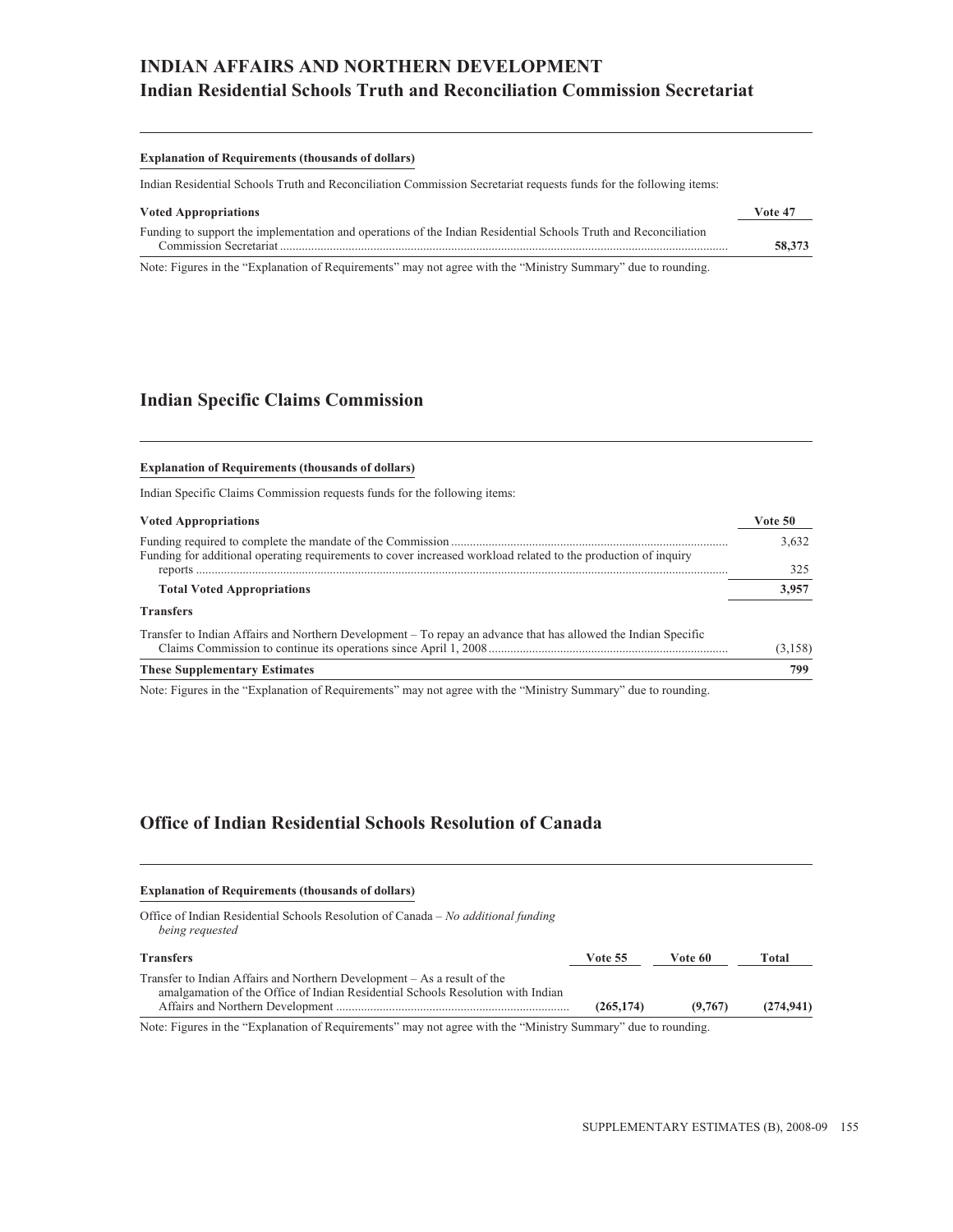|                 |                                                                                                               |                           | These Supplementary Estimates |                       |                           |  |  |  |
|-----------------|---------------------------------------------------------------------------------------------------------------|---------------------------|-------------------------------|-----------------------|---------------------------|--|--|--|
|                 |                                                                                                               | Authorities               |                               | <b>Adjustments to</b> | <b>Total Estimates</b>    |  |  |  |
|                 | Vote (dollars)                                                                                                | to date                   | <b>Transfers</b>              | <b>Appropriations</b> | to date                   |  |  |  |
|                 |                                                                                                               |                           |                               |                       |                           |  |  |  |
|                 | Department                                                                                                    |                           |                               |                       |                           |  |  |  |
| 1b              | Operating expenditures, and authority to expend<br>revenue received during the fiscal year related to         |                           |                               |                       |                           |  |  |  |
|                 | Communications Research, Bankruptcy and                                                                       |                           |                               |                       |                           |  |  |  |
|                 | Corporations and from services and regulatory                                                                 |                           |                               |                       |                           |  |  |  |
|                 | processes, specifically pre-merger notification filings,                                                      |                           |                               |                       |                           |  |  |  |
|                 | advance ruling certificates, advisory opinions and                                                            |                           |                               |                       |                           |  |  |  |
|                 | photocopies, provided under the Competition Act and                                                           |                           |                               |                       |                           |  |  |  |
|                 | the payment to each member of the Queen's Privy                                                               |                           |                               |                       |                           |  |  |  |
|                 | Council for Canada who is a Minister without                                                                  |                           |                               |                       |                           |  |  |  |
|                 | Portfolio or a Minister of State who does not preside                                                         |                           |                               |                       |                           |  |  |  |
|                 | over a Ministry of State of a salary not to exceed the                                                        |                           |                               |                       |                           |  |  |  |
|                 | salary paid to Ministers of State who preside over<br>Ministries of State under the Salaries Act, as adjusted |                           |                               |                       |                           |  |  |  |
|                 | pursuant to the Parliament of Canada Act and pro rata                                                         |                           |                               |                       |                           |  |  |  |
|                 | for any period of less than a year $-$ To authorize the                                                       |                           |                               |                       |                           |  |  |  |
|                 | transfer of \$1,905,200 from Industry Vote 10, and                                                            |                           |                               |                       |                           |  |  |  |
|                 | \$325,000 from Natural Resources Vote 1,                                                                      |                           |                               |                       |                           |  |  |  |
|                 | <i>Appropriation Act No. 2, 2008-2009</i> for the purposes                                                    |                           |                               |                       |                           |  |  |  |
|                 | of this Vote and to provide a further amount of                                                               | 384,139,051               | (1,644,705)                   | 33,418,170            | 415,912,516               |  |  |  |
| 5b              | Capital expenditures $-$ To authorize the transfer of                                                         |                           |                               |                       |                           |  |  |  |
|                 | \$3,526,500 from Industry Vote 1, Appropriation Act                                                           |                           |                               |                       |                           |  |  |  |
| 10 <sub>b</sub> | <i>No. 2, 2008-2009</i> for the purposes of this Vote<br>The grants listed in the Estimates and contributions | 16,370,226<br>601,734,412 | 3,526,500<br>(2, 280, 200)    | 1<br>52,987,317       | 19,896,727<br>652,441,529 |  |  |  |
| (S)             | Contributions to employee benefit plans                                                                       | 50,078,000                |                               |                       | 50,078,000                |  |  |  |
| (S)             | Minister of Industry - Salary and motor car allowance                                                         | 76,422                    |                               |                       | 76,422                    |  |  |  |
| (S)             | Liabilities under the Canada Small Business                                                                   |                           |                               |                       |                           |  |  |  |
|                 |                                                                                                               | 81,715,000                |                               | 23,300,000            | 105,015,000               |  |  |  |
| (S)             | Grant to CANARIE Inc. to operate and develop the                                                              |                           |                               |                       |                           |  |  |  |
|                 | next generation of Canada's Advanced Research                                                                 |                           |                               |                       |                           |  |  |  |
|                 |                                                                                                               | 15,000,000                |                               |                       | 15,000,000                |  |  |  |
| (S)             | Canadian Intellectual Property Office Revolving Fund<br>Liabilities under the Small Business Loans Act        | 4,852,000                 |                               |                       | 4,852,000                 |  |  |  |
| (S)             |                                                                                                               | 2,050,000                 | .                             | .                     | 2,050,000                 |  |  |  |
|                 |                                                                                                               |                           | (398, 405)                    | 109,705,488           | 1,265,322,194             |  |  |  |
|                 |                                                                                                               | 1,156,015,111             |                               |                       |                           |  |  |  |
|                 | L15 Payments pursuant to subsection $14(2)$ of the                                                            | 300,000                   | .                             |                       | 300,000                   |  |  |  |
|                 | L20 Loans pursuant to paragraph $14(1)(a)$ of the                                                             |                           |                               |                       |                           |  |  |  |
|                 |                                                                                                               | 500,000                   |                               |                       | 500,000                   |  |  |  |
|                 |                                                                                                               | 800,000                   | .                             | .                     | 800,000                   |  |  |  |
|                 |                                                                                                               | 1,156,815,111             | (398, 405)                    | 109,705,488           | 1,266,122,194             |  |  |  |
|                 | <b>Canadian Space Agency</b>                                                                                  |                           |                               |                       |                           |  |  |  |
| 25b             |                                                                                                               | 202,358,200               | (600, 000)                    |                       | 201,758,200               |  |  |  |
| 30a             |                                                                                                               | 118,413,000               | .                             |                       | 118,413,000               |  |  |  |
|                 | 35b The grants listed in the Estimates and contributions -                                                    |                           |                               |                       |                           |  |  |  |
|                 | To authorize the transfer of \$600,000 from Industry                                                          |                           |                               |                       |                           |  |  |  |
|                 | Vote 25, Appropriation Act No. 2, 2008-2009 for the                                                           |                           |                               |                       |                           |  |  |  |
|                 |                                                                                                               | 46, 431, 000              | 600,000                       | 1                     | 47,031,001                |  |  |  |
| (S)             |                                                                                                               | 10,563,000                | .                             |                       | 10,563,000                |  |  |  |
|                 |                                                                                                               | 377,765,200               | .                             | 1                     | 377,765,201               |  |  |  |
| 40              | <b>Canadian Tourism Commission</b>                                                                            |                           |                               |                       |                           |  |  |  |
|                 |                                                                                                               | 82,646,000                |                               |                       | 82,646,000                |  |  |  |
|                 |                                                                                                               | 82,646,000                | .                             | .                     | 82,646,000                |  |  |  |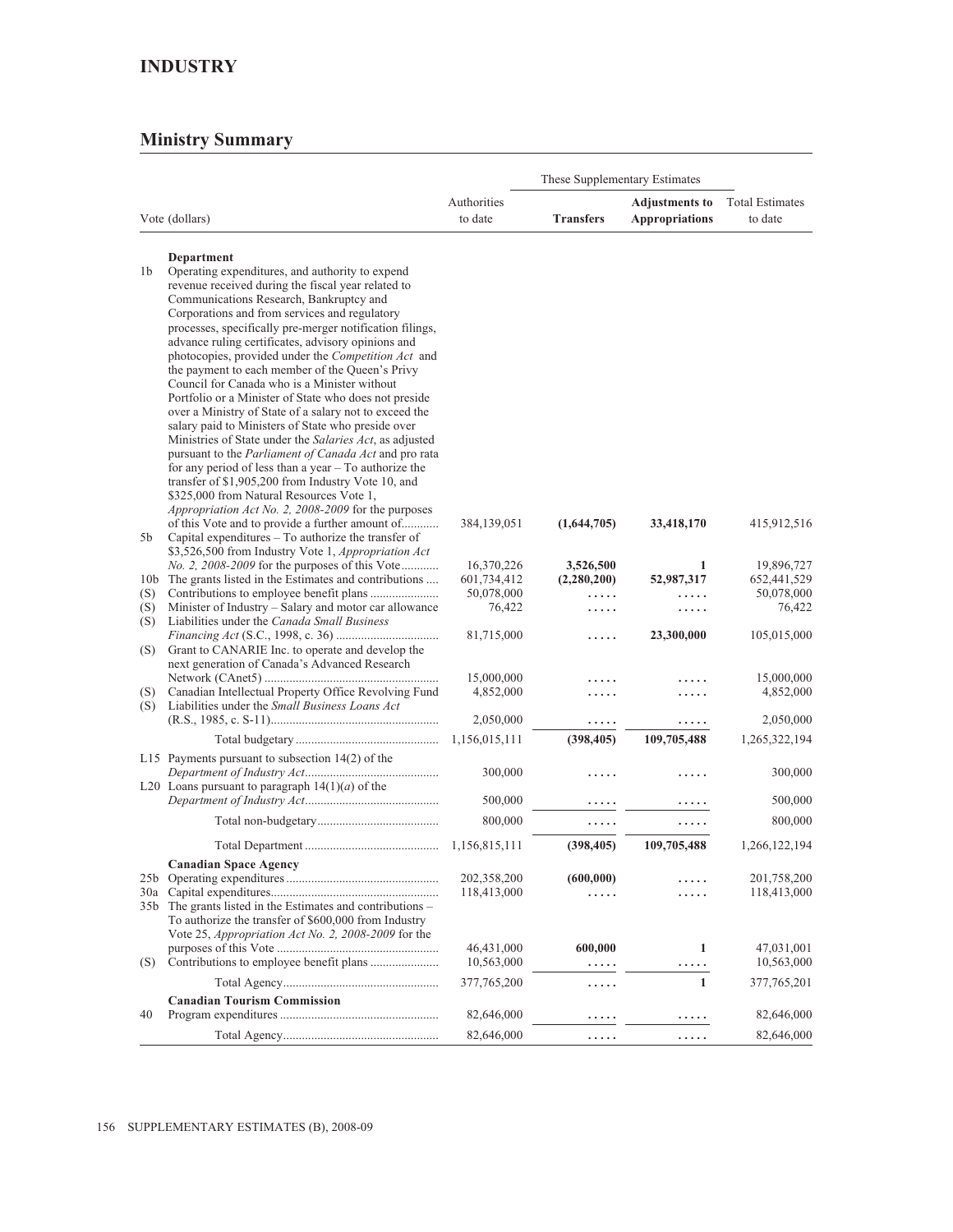|            |                                                                                                                                                                                                                            |                           | These Supplementary Estimates |                       |                           |
|------------|----------------------------------------------------------------------------------------------------------------------------------------------------------------------------------------------------------------------------|---------------------------|-------------------------------|-----------------------|---------------------------|
|            |                                                                                                                                                                                                                            | Authorities               |                               | <b>Adjustments to</b> | <b>Total Estimates</b>    |
|            | Vote (dollars)                                                                                                                                                                                                             | to date                   | <b>Transfers</b>              | <b>Appropriations</b> | to date                   |
|            | <b>Competition Tribunal</b>                                                                                                                                                                                                |                           |                               |                       |                           |
|            | 45b Program expenditures – To authorize the transfer of<br>\$300,000 from Industry Vote 1, Appropriation Act                                                                                                               |                           |                               |                       |                           |
| (S)        | <i>No. 2, 2008-2009</i> for the purposes of this Vote                                                                                                                                                                      | 1,622,800<br>153,000      | 300,000<br>.                  | $\mathbf{1}$<br>.     | 1,922,801<br>153,000      |
|            |                                                                                                                                                                                                                            | 1,775,800                 | 300,000                       | $\mathbf{1}$          | 2,075,801                 |
|            | <b>Copyright Board</b>                                                                                                                                                                                                     |                           |                               |                       |                           |
| 50         |                                                                                                                                                                                                                            | 2,431,750                 | .                             | .                     | 2,431,750                 |
| (S)        |                                                                                                                                                                                                                            | 289,000                   | .                             | .                     | 289,000                   |
|            |                                                                                                                                                                                                                            | 2,720,750                 | .                             | .                     | 2,720,750                 |
|            | <b>National Research Council of Canada</b><br>55b Operating expenditures – To authorize the transfer of<br>\$123,500 from Health Vote 20, Appropriation Act<br>No. 2, 2008-2009 for the purposes of this Vote and to       |                           |                               |                       |                           |
|            | 60b Capital expenditures - To authorize the transfer of<br>\$995,000 from Industry Vote 55, and \$6,906,988<br>from National Defence Vote 5, Appropriation Act<br>No. 2, 2008-2009 for the purposes of this Vote and to    | 403,808,049               | (1,893,833)                   | 10,509,312            | 412, 423, 528             |
|            | 65b The grants listed in the Estimates and contributions –<br>To authorize the transfer of \$375,000 from Industry<br>Vote 10, <i>Appropriation Act No. 2, 2008-2009</i> for the                                           | 41,762,000                | 7,901,988                     | 175,000               | 49,838,988                |
| (S)<br>(S) | Spending of revenues pursuant to paragraph $5(1)(e)$<br>of the National Research Council Act                                                                                                                               | 143,582,000<br>45,980,000 | 375,000<br>.                  | $\mathbf{1}$<br>.     | 143,957,001<br>45,980,000 |
|            |                                                                                                                                                                                                                            | 83,495,000                |                               |                       | 83,495,000                |
|            |                                                                                                                                                                                                                            | 718,627,049               | 6,383,155                     | 10,684,313            | 735,694,517               |
|            | <b>Natural Sciences and Engineering Research</b><br>Council                                                                                                                                                                |                           |                               |                       |                           |
|            | 75b The grants listed in the Estimates – To authorize the<br>transfer of \$1,000,000 from Natural Resources<br>Vote 5, Appropriation Act No. 2, 2008-2009 for the<br>purposes of this Vote and to provide a further amount | 42,851,850                |                               | 258,007               | 43,109,857                |
| (S)        | Contributions to employee benefit plans                                                                                                                                                                                    | 919,378,750<br>4,129,000  | 920,000<br>.                  | 480,000<br>.          | 920,778,750<br>4,129,000  |
|            |                                                                                                                                                                                                                            | 966,359,600               | 920,000                       | 738,007               | 968,017,607               |
|            | <b>Social Sciences and Humanities Research Council</b><br>85b The grants listed in the Estimates - To authorize the<br>transfer of \$297,528 from Canadian Heritage Vote 5,                                                | 22,312,651                |                               | 1,520,057             | 23,832,708                |
| (S)        | Appropriation Act No. 2, 2008-2009 for the purposes<br>of this Vote and to provide a further amount of                                                                                                                     | 621,929,422<br>2,342,000  | 297,528<br>.                  | 750,000<br>.          | 622,976,950<br>2,342,000  |
|            |                                                                                                                                                                                                                            | 646,584,073               | 297,528                       | 2,270,057             | 649,151,658               |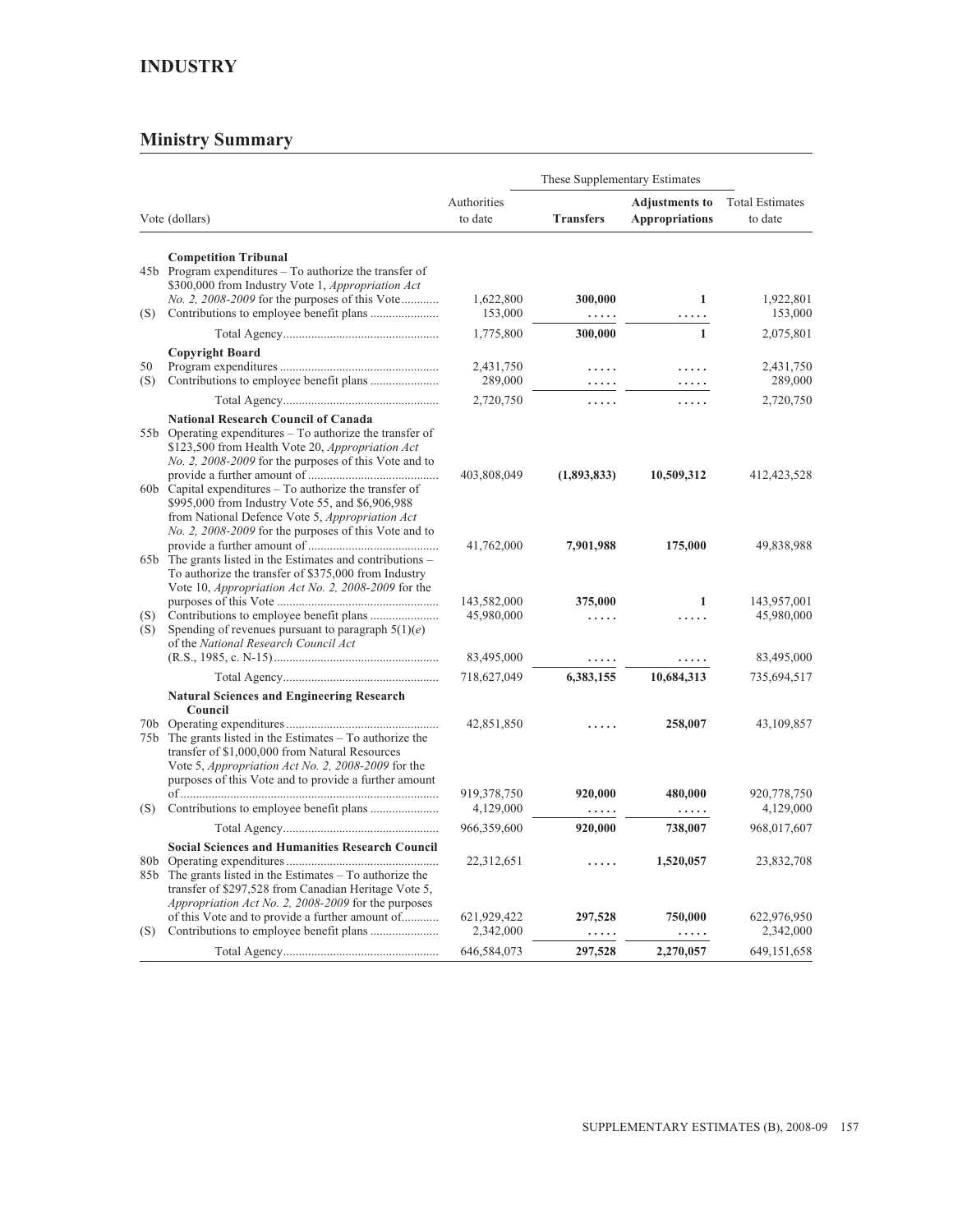# **INDUSTRY**

|            |                                                                                                                                        |                           | These Supplementary Estimates |                                                |                                   |
|------------|----------------------------------------------------------------------------------------------------------------------------------------|---------------------------|-------------------------------|------------------------------------------------|-----------------------------------|
|            | Vote (dollars)                                                                                                                         | Authorities<br>to date    | <b>Transfers</b>              | <b>Adjustments to</b><br><b>Appropriations</b> | <b>Total Estimates</b><br>to date |
| 90         | <b>Standards Council of Canada</b><br>Payments to the Standards Council of Canada<br>pursuant to section 5 of the Standards Council of | 7,129,000                 | .                             | .                                              | 7,129,000                         |
|            |                                                                                                                                        | 7,129,000                 | .                             | .                                              | 7,129,000                         |
| 95a<br>(S) | <b>Statistics Canada</b><br>Program expenditures, contributions and authority to<br>expend revenue received during the fiscal year     | 429,920,602<br>63,870,000 | .<br>.                        | .<br>.                                         | 429,920,602<br>63,870,000         |
|            |                                                                                                                                        | 493,790,602               | .                             | .                                              | 493,790,602                       |
|            |                                                                                                                                        | 4,454,213,185             | 7,502,278                     | 123,397,867                                    | 4,585,113,330                     |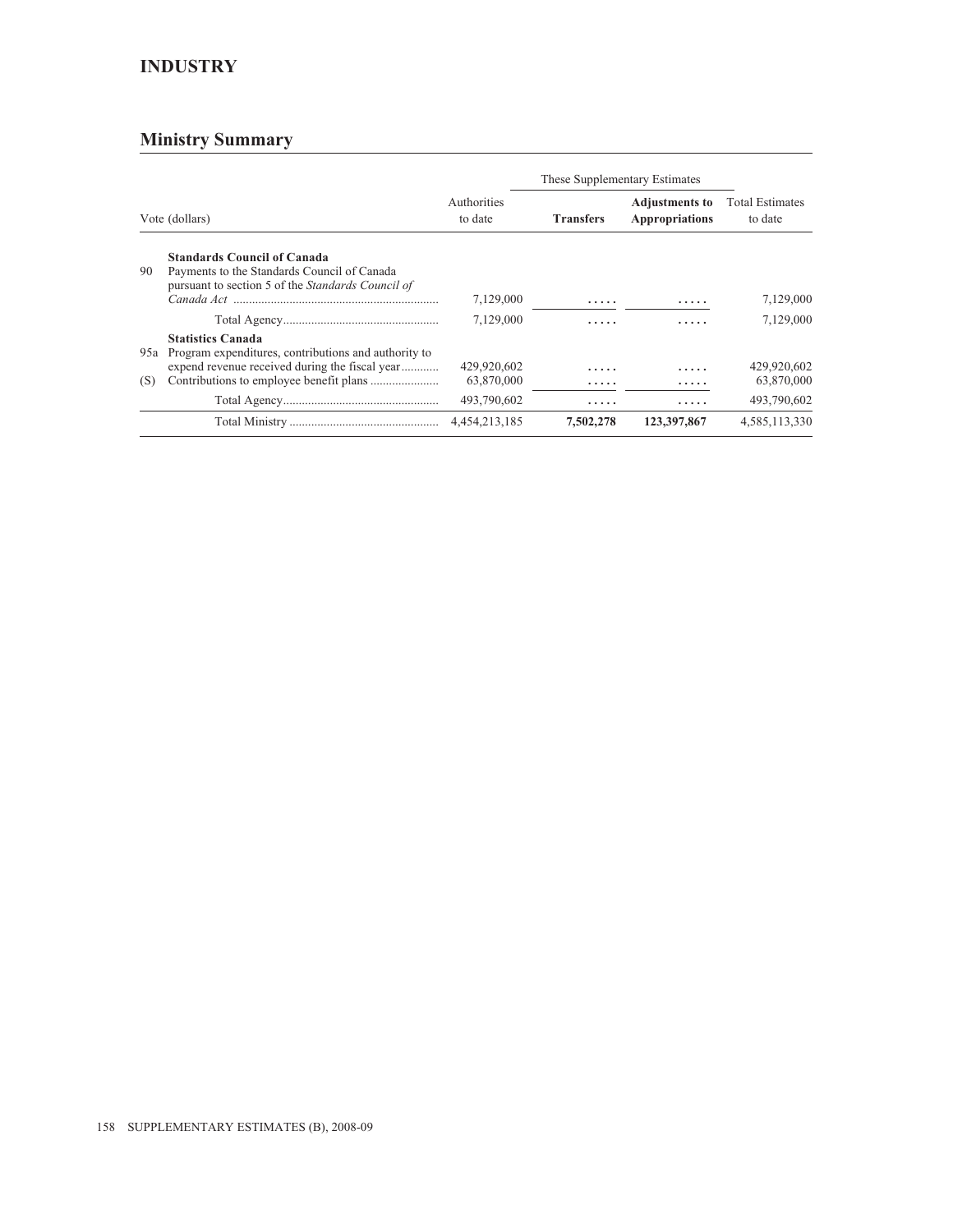### **Explanation of Requirements (thousands of dollars)**

Industry requests funds for the following items:

| <b>Voted Appropriations</b>                                                                                                             | Vote 1                                                            | Vote 5                                                            | Vote 10  | Total   |
|-----------------------------------------------------------------------------------------------------------------------------------------|-------------------------------------------------------------------|-------------------------------------------------------------------|----------|---------|
| Reinvestment of receipts from repayable contributions to support<br>Funding for the Canada-Ontario Infrastructure Program to invest in  | 24,510                                                            |                                                                   | .        | 24,510  |
| Funding to assist youth with obtaining information and                                                                                  |                                                                   | .                                                                 | 23,534   | 23,534  |
| communications technology skills to better prepare them in                                                                              | 430                                                               | .                                                                 | 9,563    | 9,993   |
| Funding for the Automotive Innovation Fund to support innovation<br>in the automotive sector to develop and build greener, more fuel    | 858                                                               | .                                                                 | 9,000    | 9,858   |
| Funding to provide public internet access to Canadians and                                                                              |                                                                   |                                                                   |          |         |
| Funding to coordinate overall government policy and operations in                                                                       | 1,440                                                             |                                                                   | 8,100    | 9,540   |
| relation to the Mackenzie Gas Project (horizontal item)<br>Funding for the Structured Financing Facility Program to encourage           | 5,219                                                             | .                                                                 | .        | 5,219   |
|                                                                                                                                         | .                                                                 |                                                                   | 2,790    | 2.790   |
| Reinvestment of royalties from intellectual property                                                                                    | 796                                                               | .                                                                 | .        | 796     |
| Funding to administer contributions made under the Building<br>Funding for the Canada Strategic Infrastructure Fund relating to         | 107                                                               | .                                                                 | .        | 107     |
| investments in public infrastructure projects designed to improve<br>the quality of life in both urban and rural communities            |                                                                   |                                                                   |          |         |
|                                                                                                                                         | 59                                                                |                                                                   |          | 59      |
| <b>Total Voted Appropriations</b>                                                                                                       | 33,419                                                            | .                                                                 | 52,987   | 86,406  |
| <b>Statutory Appropriations</b>                                                                                                         |                                                                   |                                                                   |          |         |
| Funding for proposed payments to lenders in respect of claims for<br>loans made under the Canada Small Business Financing Act           |                                                                   |                                                                   |          | 23,300  |
| <b>Total Adjustments to Appropriations</b>                                                                                              |                                                                   |                                                                   |          | 109,706 |
| <b>Transfers</b>                                                                                                                        |                                                                   |                                                                   |          |         |
| Transfer from Natural Resources – To support and coordinate the<br>government response to the environmental assessment of the           |                                                                   |                                                                   |          |         |
| Internal reallocation of resources – To support investments in                                                                          | 325                                                               | .                                                                 | .        | 325     |
| Internal reallocation of resources – For the Industrial Technologies                                                                    | (3,527)                                                           | 3,527                                                             | .        |         |
|                                                                                                                                         | 1,905                                                             | .                                                                 | (1,905)  | .       |
| Transfer to Public Service Human Resources Management Agency<br>of Canada – To support the National Managers' Community                 | (48)                                                              | .                                                                 | .        | (48)    |
| Transfer to Competition Tribunal - To provide additional funds for<br>Transfer to National Research Council of Canada – For the Toronto | (300)                                                             | .                                                                 | .        | (300)   |
|                                                                                                                                         | $\mathbb{Z}^2$ . $\mathbb{Z}^2$ , $\mathbb{Z}^2$ , $\mathbb{Z}^2$ | $\mathbb{Z}^2$ . $\mathbb{Z}^2$ , $\mathbb{Z}^2$ , $\mathbb{Z}^2$ | (375)    | (375)   |
| <b>Total Transfers</b>                                                                                                                  | (1,645)                                                           | 3,527                                                             | (2, 280) | (398)   |
| <b>These Supplementary Estimates</b>                                                                                                    | 31,774                                                            | 3,527                                                             | 50,707   | 109,308 |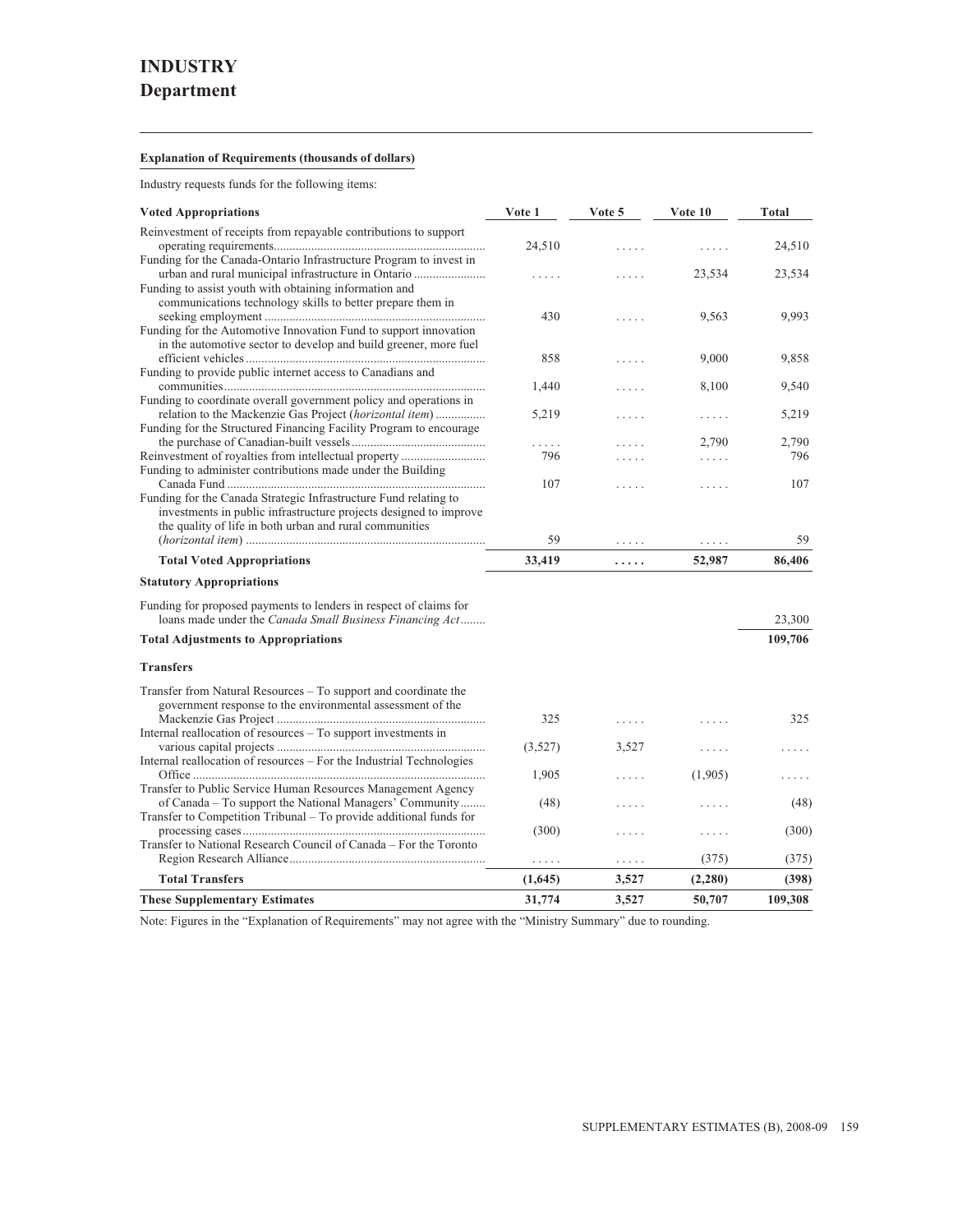# **INDUSTRY Department**

| <b>Transfer Payments (dollars)</b>   | Voted      | <b>Statutory</b> |
|--------------------------------------|------------|------------------|
| <b>Contributions</b>                 |            |                  |
|                                      | 23,533,955 | .                |
|                                      | 1.1.1.1    | 23,300,000       |
|                                      | 17,663,362 | 1.1.1.1          |
|                                      | 9,000,000  | .                |
|                                      | 2,790,000  | .                |
| <b>Total Gross Transfer Payments</b> | 52,987,317 | 23,300,000       |
|                                      | 2,280,200  | .                |
| <b>Net Transfer Payments</b>         | 50,707,117 | 23,300,000       |

### **Canadian Space Agency**

### **Explanation of Requirements (thousands of dollars)**

Canadian Space Agency requests funds for the following items:

| <b>Transfers</b>                                                                                             | Vote 25 | Vote 35 | Total            |
|--------------------------------------------------------------------------------------------------------------|---------|---------|------------------|
| Internal reallocation of resources – To fund grants to universities to study                                 | (600)   | 600     | .                |
| <b>Transfer Payments (dollars)</b>                                                                           |         | Voted   | <b>Statutory</b> |
| <b>Grants</b>                                                                                                |         |         |                  |
| Class Grant Program to Support Awareness, Research and Training in Space Science and                         |         | 600,000 | .                |
| Note: Figures in the "Evplanation of Requirements" may not garee with the "Ministry Summary" due to rounding |         |         |                  |

Note: Figures in the "Explanation of Requirements" may not agree with the "Ministry Summary" due to rounding.

### **Competition Tribunal**

### **Explanation of Requirements (thousands of dollars)**

Competition Tribunal requests funds for the following items:

#### **Transfers Vote 45**

Transfer from Industry – To provide additional funds for processing cases ...................................................................... **300** Note: Figures in the "Explanation of Requirements" may not agree with the "Ministry Summary" due to rounding.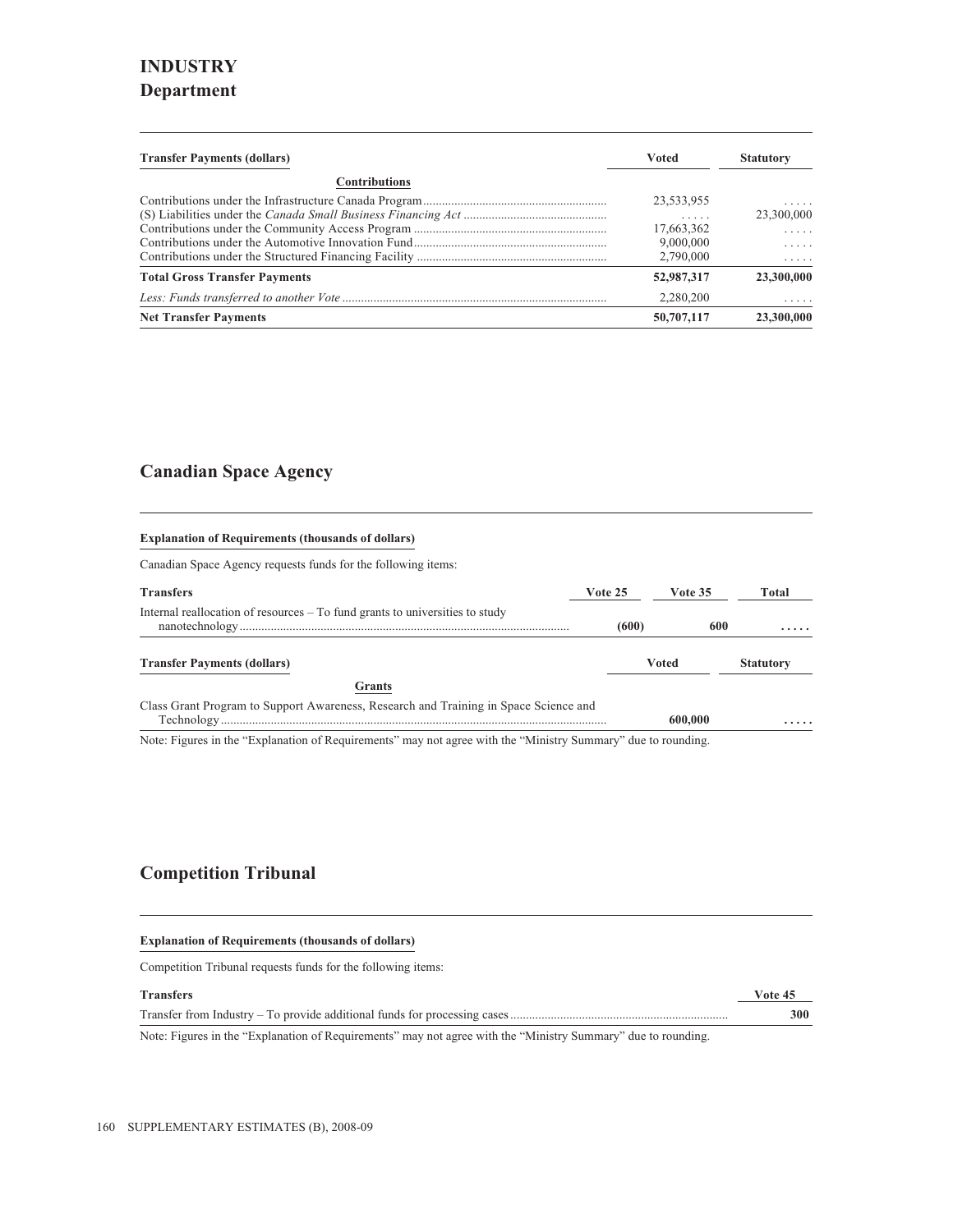#### **Explanation of Requirements (thousands of dollars)**

National Research Council of Canada requests funds for the following items:

| <b>Voted Appropriations</b>                                                                                                                                                                             | Vote 55 | Vote 60 | Vote 65      | Total            |
|---------------------------------------------------------------------------------------------------------------------------------------------------------------------------------------------------------|---------|---------|--------------|------------------|
| Funding for the renewal of the Genomics Research and Development                                                                                                                                        | 5,367   | .       |              | 5,367            |
| Funding for the development of the Technology Cluster Initiatives in                                                                                                                                    | 5,143   | 175     | .            | 5,318            |
| <b>Total Voted Appropriations</b>                                                                                                                                                                       | 10,510  | 175     | .            | 10,685           |
| <b>Transfers</b>                                                                                                                                                                                        |         |         |              |                  |
| Transfer from National Defence – For the transfer of 36 hectares of                                                                                                                                     |         | 6,907   | .            | 6.907            |
| Transfer from Industry - For the Toronto Region Research Alliance<br>Transfer from Canadian Institutes of Health Research – To support<br>the development and implementation of an international PubMed | .       | .       | 375          | 375              |
| Internal reallocation of resources – To provide funding for the<br>Indoor Air Program, a component of the government's Clean Air                                                                        | 123     | .       | .            | 123              |
| Transfer to Indian Affairs and Northern Development - For the                                                                                                                                           | (995)   | 995     |              |                  |
| Transfer to Natural Resources - Return of funding for the update of                                                                                                                                     | (25)    | .       | .            | (25)             |
| the Model National Energy Code of Canada for Buildings<br>Transfer to Foreign Affairs and International Trade – To provide                                                                              | (497)   |         | .            | (497)            |
| support to the North American Platform Program Partnership                                                                                                                                              | (500)   | .       | .            | (500)            |
| <b>Total Transfers</b>                                                                                                                                                                                  | (1,894) | 7,902   | 375          | 6,383            |
| <b>These Supplementary Estimates</b>                                                                                                                                                                    | 8,616   | 8,077   | 375          | 17,068           |
| <b>Transfer Payments (dollars)</b>                                                                                                                                                                      |         |         | <b>Voted</b> | <b>Statutory</b> |
| <b>Contributions</b>                                                                                                                                                                                    |         |         |              |                  |
| Industrial Research Assistance Program Contributions to Organizations                                                                                                                                   |         |         | 375,000      | .                |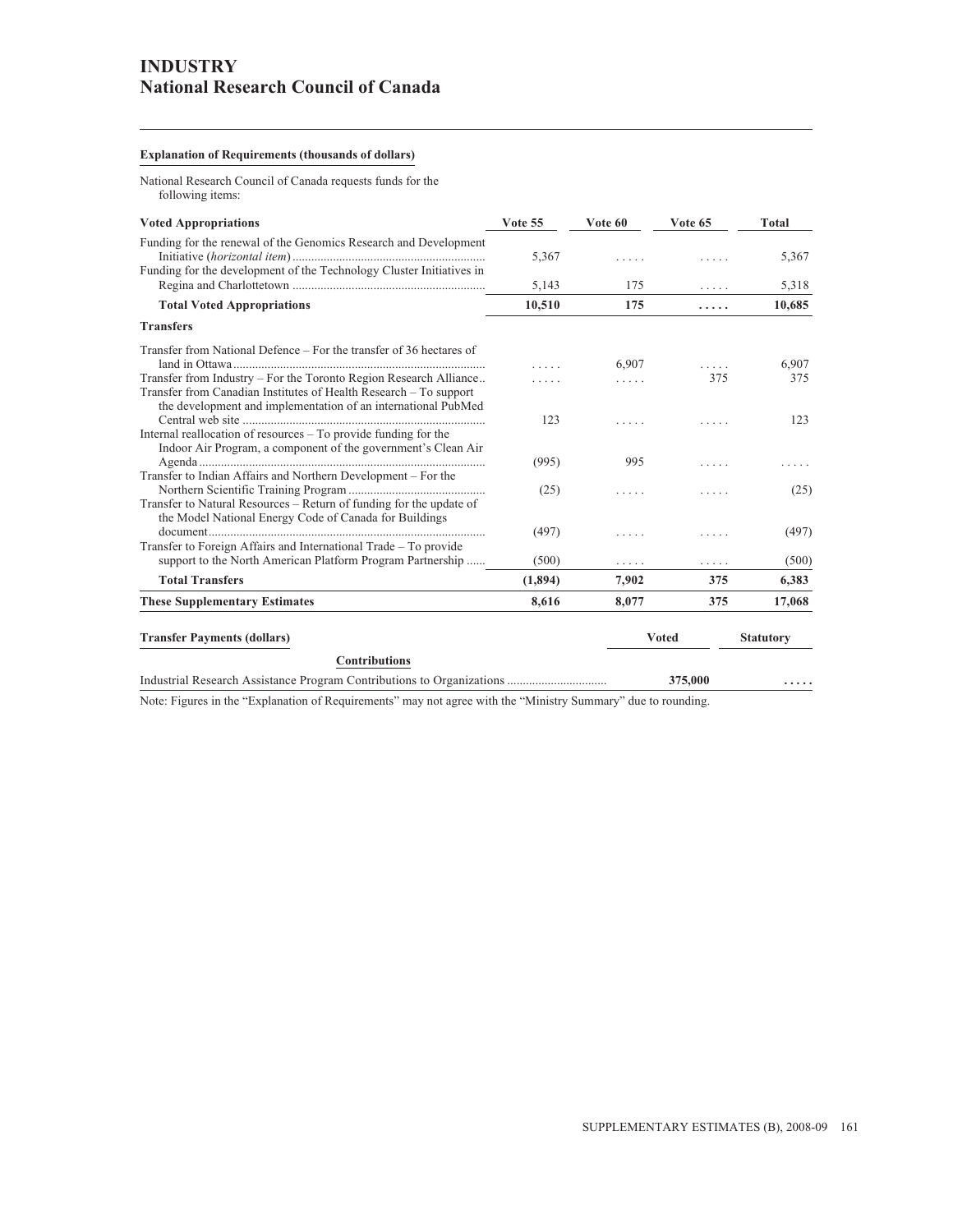# **INDUSTRY Natural Sciences and Engineering Research Council**

### **Explanation of Requirements (thousands of dollars)**

Natural Sciences and Engineering Research Council requests funds for the following items:

| <b>Voted Appropriations</b>                                                                                                                                                                                                                    | Vote 70 | Vote 75              | Total            |
|------------------------------------------------------------------------------------------------------------------------------------------------------------------------------------------------------------------------------------------------|---------|----------------------|------------------|
| Funding to establish scholarships for top Canadian and international doctoral<br>students, to establish a new international study stipend, and to strengthen the<br>ability of Canadian universities to attract and retain top science leaders | 258     | 480                  | 738              |
| <b>Transfers</b>                                                                                                                                                                                                                               |         |                      |                  |
| Transfer from Natural Resources – To support the Generation IV Energy<br>Technologies Program whose main focus is the research and development of the<br>Transfer to National Defence – To support research at the Royal Military College      |         | 1.000                | 1,000            |
|                                                                                                                                                                                                                                                |         | (80)                 | (80)             |
| <b>Total Transfers</b>                                                                                                                                                                                                                         | .       | 920                  | 920              |
| <b>These Supplementary Estimates</b>                                                                                                                                                                                                           | 258     | 1.400                | 1,658            |
| <b>Transfer Payments (dollars)</b>                                                                                                                                                                                                             |         | <b>Voted</b>         | <b>Statutory</b> |
| <b>Grants</b>                                                                                                                                                                                                                                  |         |                      |                  |
|                                                                                                                                                                                                                                                |         | 1,000,000<br>480,000 |                  |
| <b>Total Gross Transfer Payments</b>                                                                                                                                                                                                           |         | 1,480,000            |                  |
|                                                                                                                                                                                                                                                |         | 80,000               |                  |
| <b>Net Transfer Payments</b>                                                                                                                                                                                                                   |         | 1,400,000            |                  |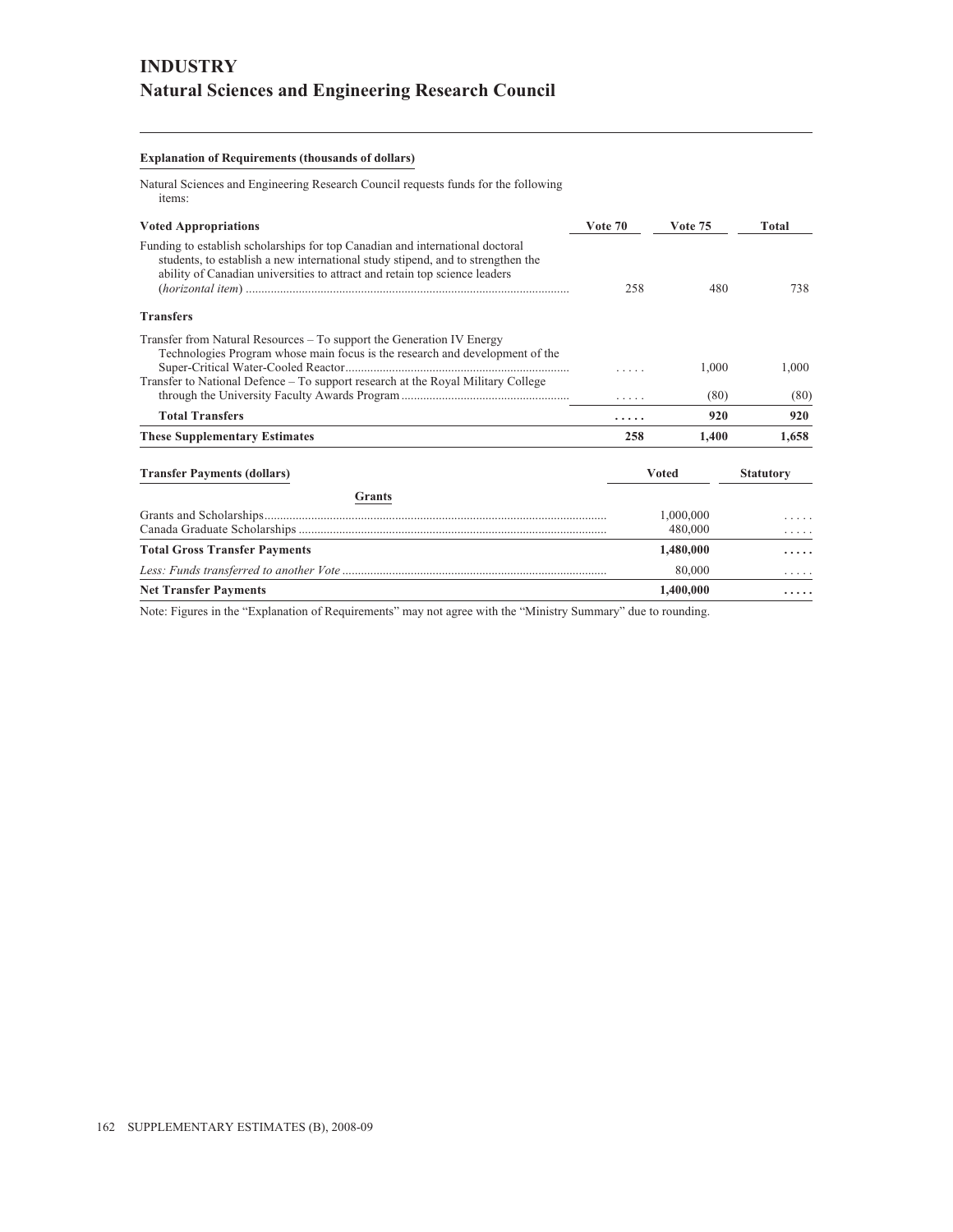# **INDUSTRY Social Sciences and Humanities Research Council**

### **Explanation of Requirements (thousands of dollars)**

Social Sciences and Humanities Research Council requests funds for the following items:

| <b>Voted Appropriations</b>                                                                                                                                                                                                                    | Vote 80 | Vote 85      | Total            |
|------------------------------------------------------------------------------------------------------------------------------------------------------------------------------------------------------------------------------------------------|---------|--------------|------------------|
| Funding to establish scholarships for top Canadian and international doctoral<br>students, to establish a new international study stipend, and to strengthen the<br>ability of Canadian universities to attract and retain top science leaders | 1,520   | 750          | 2.270            |
| <b>Transfers</b>                                                                                                                                                                                                                               |         |              |                  |
| Transfer from Canadian Heritage – For research to inform policy development related                                                                                                                                                            | .       | 298          | 298              |
| <b>These Supplementary Estimates</b>                                                                                                                                                                                                           | 1,520   | 1,048        | 2,568            |
| <b>Transfer Payments (dollars)</b>                                                                                                                                                                                                             |         | <b>Voted</b> | <b>Statutory</b> |
| Grants                                                                                                                                                                                                                                         |         |              |                  |
|                                                                                                                                                                                                                                                |         | 750,000      |                  |
|                                                                                                                                                                                                                                                |         | 297,528      |                  |
| <b>Total Transfer Payments</b>                                                                                                                                                                                                                 |         | 1,047,528    | .                |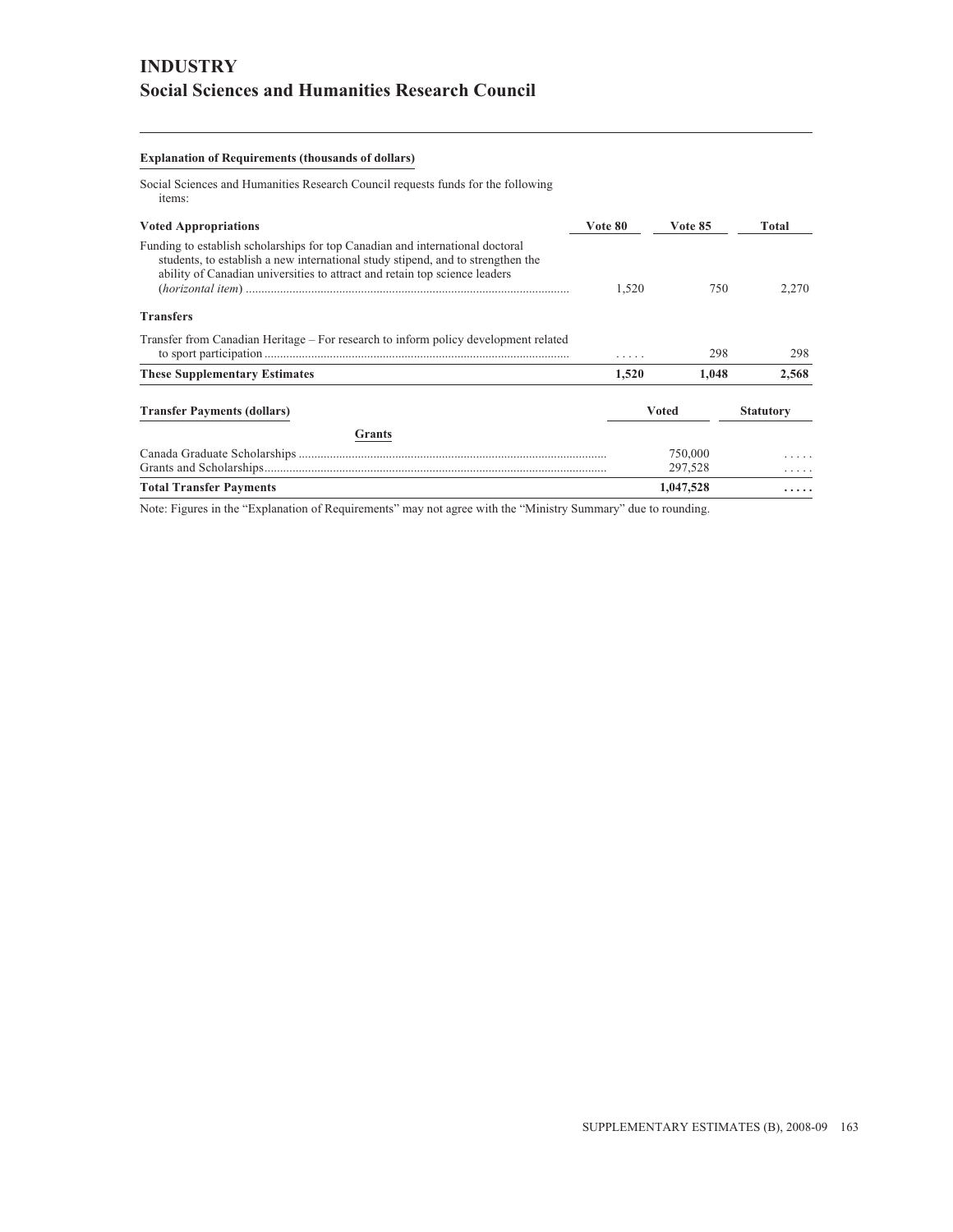|                |                                                                                                                |             | These Supplementary Estimates |                       |                        |
|----------------|----------------------------------------------------------------------------------------------------------------|-------------|-------------------------------|-----------------------|------------------------|
|                |                                                                                                                | Authorities |                               | <b>Adjustments to</b> | <b>Total Estimates</b> |
|                | Vote (dollars)                                                                                                 | to date     | <b>Transfers</b>              | <b>Appropriations</b> | to date                |
|                | Department                                                                                                     |             |                               |                       |                        |
| 1 <sub>b</sub> | Operating expenditures, and, pursuant to                                                                       |             |                               |                       |                        |
|                | paragraph $29.1(2)(a)$ of the <i>Financial Administration</i>                                                  |             |                               |                       |                        |
|                | Act, authority to expend revenues received in a fiscal                                                         |             |                               |                       |                        |
|                | year, and to offset expenditures incurred in the fiscal<br>year, arising from the provision of mandatory legal |             |                               |                       |                        |
|                | services to Government departments and agencies and                                                            |             |                               |                       |                        |
|                | optional services to Crown corporations, non-federal                                                           |             |                               |                       |                        |
|                | organizations and international organizations                                                                  |             |                               |                       |                        |
|                | provided they are consistent with the Department's                                                             |             |                               |                       |                        |
|                | mandate and the payment to each member of the<br>Queen's Privy Council for Canada who is a Minister            |             |                               |                       |                        |
|                | without Portfolio or a Minister of State who does not                                                          |             |                               |                       |                        |
|                | preside over a Ministry of State of a salary not to                                                            |             |                               |                       |                        |
|                | exceed the salary paid to Ministers of State who                                                               |             |                               |                       |                        |
|                | preside over Ministries of State under the Salaries<br>Act, as adjusted pursuant to the Parliament of Canada   |             |                               |                       |                        |
|                | <i>Act</i> and pro rata for any period of less than a year                                                     | 286,630,441 |                               | 9,262,349             | 295,892,790            |
| 5b             | The grants listed in the Estimates and contributions                                                           | 372,189,784 | .                             | 16,000,000            | 388,189,784            |
| (S)            |                                                                                                                | 63,281,000  | .                             | .                     | 63,281,000             |
| (S)            | Minister of Justice and Attorney General of Canada -                                                           | 76,422      |                               |                       | 76,422                 |
|                |                                                                                                                | 722,177,647 | .                             | .<br>25,262,349       | 747,439,996            |
|                | <b>Canadian Human Rights Commission</b>                                                                        |             | .                             |                       |                        |
| 10             |                                                                                                                | 18,908,158  |                               |                       | 18,908,158             |
| (S)            |                                                                                                                | 2,221,000   | .                             |                       | 2,221,000              |
|                |                                                                                                                | 21,129,158  | .                             | .                     | 21,129,158             |
|                | <b>Canadian Human Rights Tribunal</b>                                                                          |             |                               |                       |                        |
| 15             |                                                                                                                | 4, 182, 794 | .                             |                       | 4,182,794              |
| (S)            |                                                                                                                | 384,000     | .                             | .                     | 384,000                |
|                |                                                                                                                | 4,566,794   | .                             | .                     | 4,566,794              |
|                | <b>Commissioner for Federal Judicial Affairs</b>                                                               |             |                               |                       |                        |
| 20             | Operating expenditures, remuneration, allowances<br>and expenses for judges, including deputy judges of        |             |                               |                       |                        |
|                | the Supreme Court of Yukon, the Supreme Court of                                                               |             |                               |                       |                        |
|                | the Northwest Territories and the Nunavut Court of                                                             |             |                               |                       |                        |
|                | Justice, not provided for by the <i>Judges Act</i> and,                                                        |             |                               |                       |                        |
|                | pursuant to paragraph $29.1(2)(a)$ of the <i>Financial</i><br>Administration Act, authority to spend revenues  |             |                               |                       |                        |
|                | received during the year arising from the provision of                                                         |             |                               |                       |                        |
|                | administrative services and judicial training services                                                         | 8,154,150   | .                             | .                     | 8,154,150              |
| 25             | Canadian Judicial Council - Operating expenditures                                                             | 1,673,700   |                               |                       | 1,673,700              |
| (S)<br>(S)     | Judges' salaries, allowances and annuities, annuities                                                          | 824,000     |                               |                       | 824,000                |
|                | to spouses and children of judges and lump sum                                                                 |             |                               |                       |                        |
|                | payments to spouses of judges who die while in office                                                          |             |                               |                       |                        |
|                |                                                                                                                | 397,971,000 |                               |                       | 397,971,000            |
|                |                                                                                                                | 408,622,850 | .                             | .                     | 408,622,850            |
|                | <b>Courts Administration Service</b>                                                                           |             |                               |                       |                        |
| (S)            |                                                                                                                | 57,238,574  | .                             | 1,349,175             | 58, 587, 749           |
|                |                                                                                                                | 6,194,000   | .                             | .                     | 6,194,000              |
|                |                                                                                                                | 63,432,574  | .                             | 1,349,175             | 64,781,749             |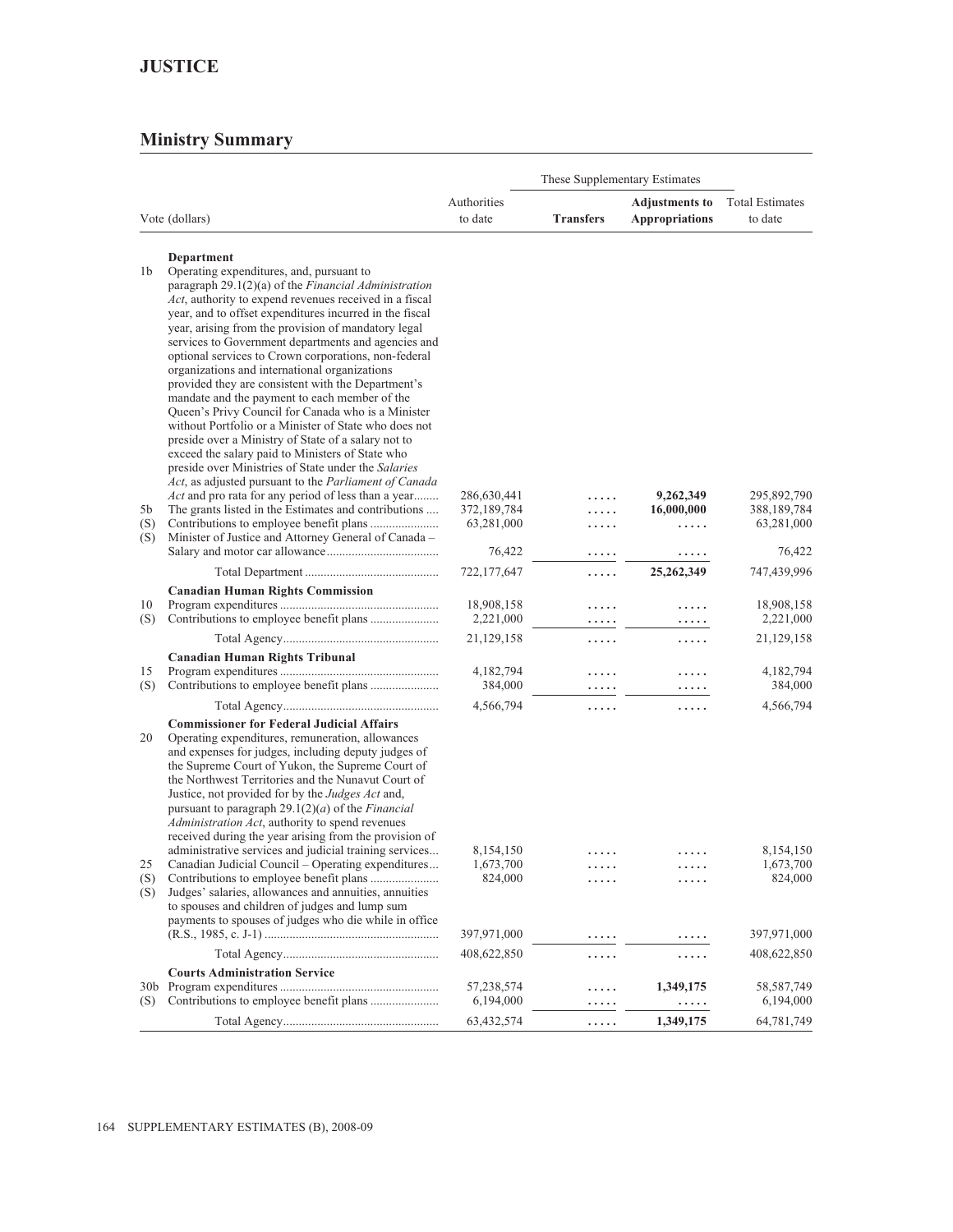# **JUSTICE**

|                  | These Supplementary Estimates                                                                                                                                                                                                                                                                                                                                                                                                                                                                                                                                                                                |                             |                  |                                                |                                   |  |
|------------------|--------------------------------------------------------------------------------------------------------------------------------------------------------------------------------------------------------------------------------------------------------------------------------------------------------------------------------------------------------------------------------------------------------------------------------------------------------------------------------------------------------------------------------------------------------------------------------------------------------------|-----------------------------|------------------|------------------------------------------------|-----------------------------------|--|
|                  | Vote (dollars)                                                                                                                                                                                                                                                                                                                                                                                                                                                                                                                                                                                               | Authorities<br>to date      | <b>Transfers</b> | <b>Adjustments to</b><br><b>Appropriations</b> | <b>Total Estimates</b><br>to date |  |
| 35a<br>(S)       | <b>Office of the Director of Public Prosecutions</b><br>Program expenditures, and, pursuant to<br>paragraph $29.1(2)(a)$ of the <i>Financial Administration</i><br>Act, authority to expend revenues received in a fiscal<br>year, and to offset expenditures incurred in the fiscal<br>year, arising from the provision of prosecution and<br>prosecution-related services to Government<br>departments and agencies and optional services to<br>Crown corporations, non-federal organizations and<br>international organizations provided they are<br>consistent with the Office of the Director of Public | 145, 141, 907<br>14,630,000 |                  |                                                | 145, 141, 907<br>14,630,000       |  |
|                  |                                                                                                                                                                                                                                                                                                                                                                                                                                                                                                                                                                                                              | 159,771,907                 |                  |                                                | 159,771,907                       |  |
| 40a<br>45b       | Offices of the Information and Privacy<br><b>Commissioners of Canada</b><br>Office of the Information Commissioner of Canada –<br>Office of the Privacy Commissioner of Canada –                                                                                                                                                                                                                                                                                                                                                                                                                             | 8,828,231                   |                  |                                                | 8,828,231                         |  |
|                  |                                                                                                                                                                                                                                                                                                                                                                                                                                                                                                                                                                                                              | 16,686,100<br>2,861,000     |                  | 3,071,389                                      | 19,757,489                        |  |
| (S)              |                                                                                                                                                                                                                                                                                                                                                                                                                                                                                                                                                                                                              | 28, 375, 331                |                  | .<br>3,071,389                                 | 2,861,000<br>31,446,720           |  |
| 50<br>(S)<br>(S) | <b>Supreme Court of Canada</b><br>Judges' salaries, allowances and annuities, annuities<br>to spouses and children of judges and lump sum<br>payments to spouses of judges who die while in office                                                                                                                                                                                                                                                                                                                                                                                                           | 22,716,850<br>2,236,000     |                  |                                                | 22,716,850<br>2,236,000           |  |
|                  |                                                                                                                                                                                                                                                                                                                                                                                                                                                                                                                                                                                                              | 5,171,000                   | .                |                                                | 5,171,000                         |  |
|                  |                                                                                                                                                                                                                                                                                                                                                                                                                                                                                                                                                                                                              | 30,123,850                  | .                | .                                              | 30,123,850                        |  |
|                  |                                                                                                                                                                                                                                                                                                                                                                                                                                                                                                                                                                                                              | 1,438,200,111               | .                | 29,682,913                                     | 1,467,883,024                     |  |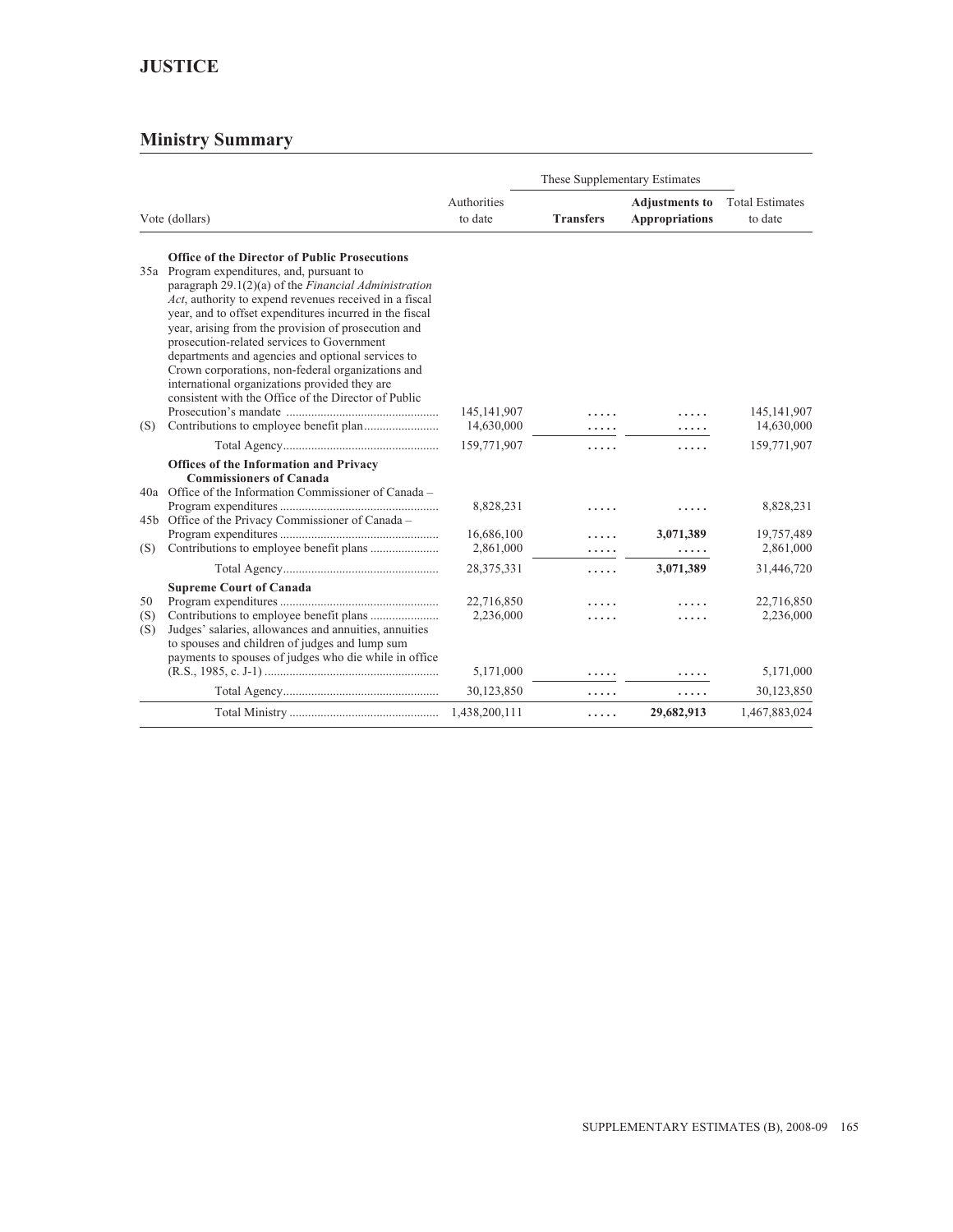### **Explanation of Requirements (thousands of dollars)**

Justice requests funds for the following items:

| <b>Voted Appropriations</b>                                                                                                                                                 | Vote 1 | Vote 5       | Total            |
|-----------------------------------------------------------------------------------------------------------------------------------------------------------------------------|--------|--------------|------------------|
| Funding for the Internal Inquiry into the Actions of Canadian Officials in Relation to<br>Abdullah Almalki, Ahmad Abou-Elmaati and Muayyed Nureddin and resources           | 7,187  | 16,000       | 23,187           |
| to permit departments to support the work of the Inquiry <i>(horizontal item)</i><br>Funding to implement the Federal Elder Abuse Initiative to foster the dignity, safety, | 1,381  | .            | 1,381            |
|                                                                                                                                                                             | 694    | .            | 694              |
| <b>Total Voted Appropriations</b>                                                                                                                                           | 9,262  | 16,000       | 25,262           |
| <b>These Supplementary Estimates</b>                                                                                                                                        | 9,262  | 16,000       | 25,262           |
| <b>Transfer Payments (dollars)</b>                                                                                                                                          |        | <b>Voted</b> | <b>Statutory</b> |
| Grants                                                                                                                                                                      |        |              |                  |
|                                                                                                                                                                             |        | 50,000       | .                |
| <b>Contributions</b>                                                                                                                                                        |        |              |                  |
|                                                                                                                                                                             |        | 15,950,000   |                  |
| <b>Total Transfer Payments</b>                                                                                                                                              |        | 16,000,000   | .                |

Note: Figures in the "Explanation of Requirements" may not agree with the "Ministry Summary" due to rounding.

### **Courts Administration Service**

### **Explanation of Requirements (thousands of dollars)**

Courts Administration Service requests funds for the following items:

| <b>Voted Appropriations</b>                                                                                   | Vote 30 |
|---------------------------------------------------------------------------------------------------------------|---------|
|                                                                                                               | 1.349   |
| Note: Figures in the "Explanation of Requirements" may not agree with the "Ministry Summary" due to rounding. |         |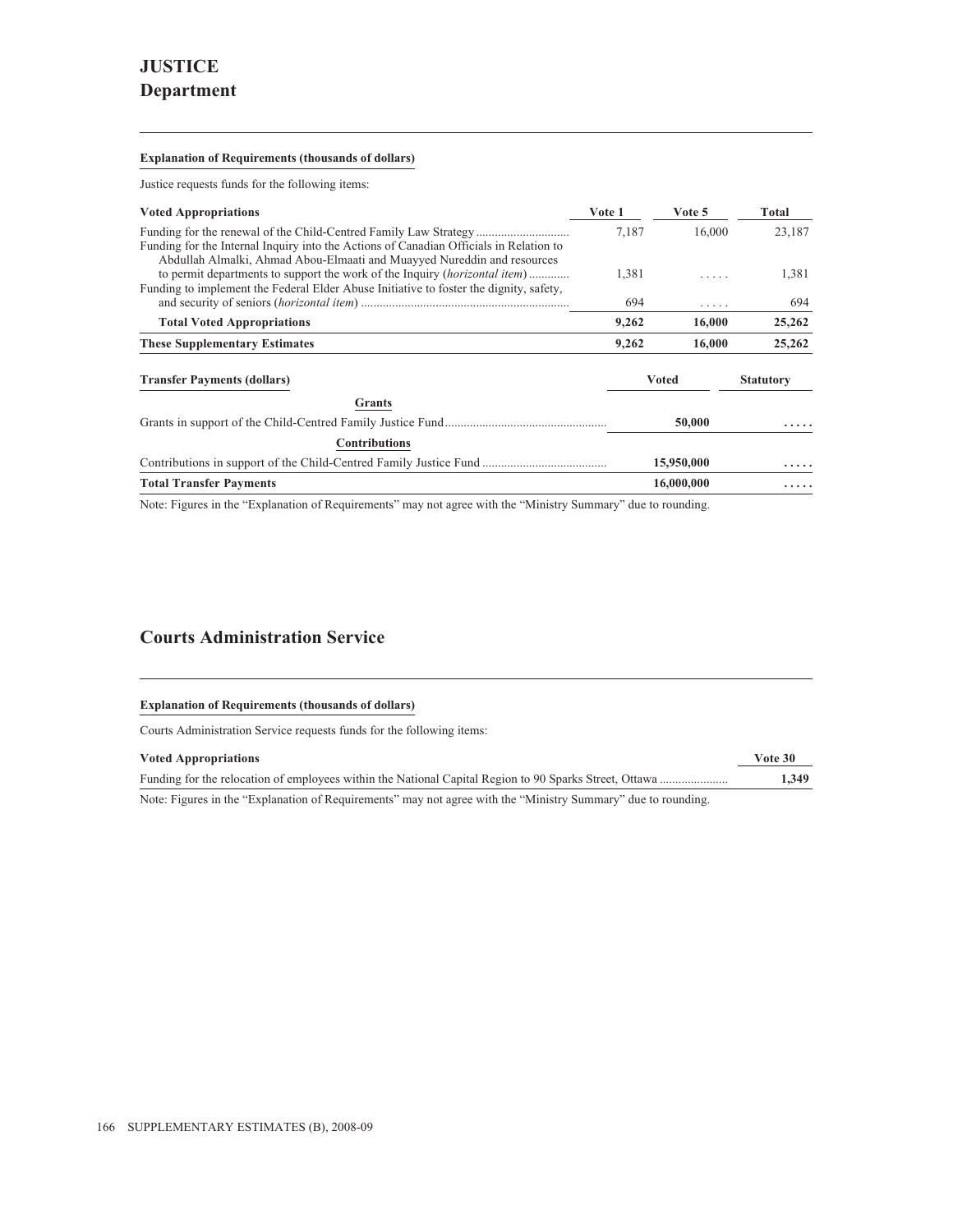### **Explanation of Requirements (thousands of dollars)**

Offices of the Information and Privacy Commissioners of Canada request funds for the following items:

| <b>Voted Appropriations</b>                                                                                      | Vote 45 |
|------------------------------------------------------------------------------------------------------------------|---------|
| Funding to deliver programs in light of recent legislation such as the Federal Accountability Act, eliminate the |         |
|                                                                                                                  | 3.071   |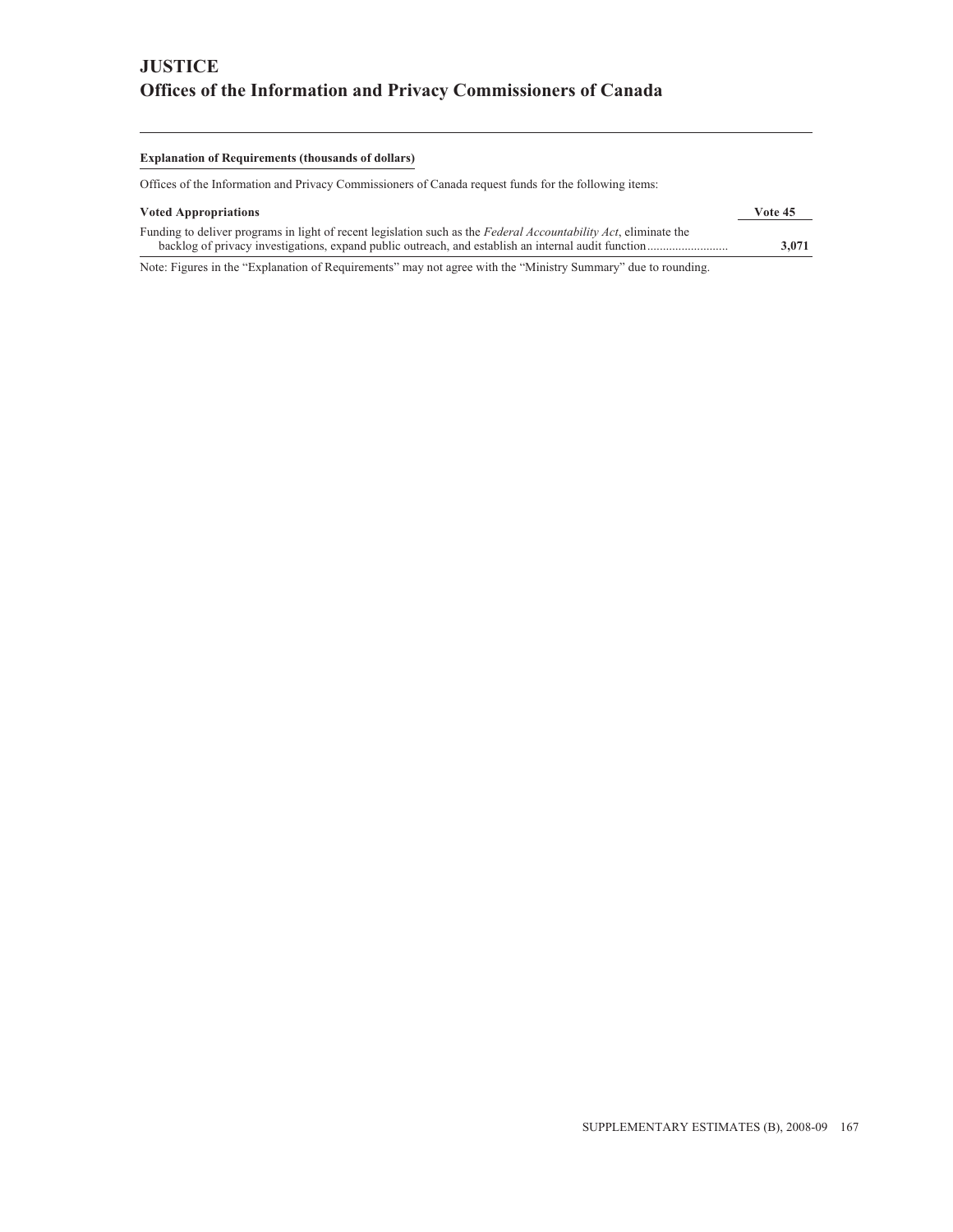# **NATIONAL DEFENCE**

|                |                                                                                                               |                        | These Supplementary Estimates |                                                |                                   |  |  |
|----------------|---------------------------------------------------------------------------------------------------------------|------------------------|-------------------------------|------------------------------------------------|-----------------------------------|--|--|
|                | Vote (dollars)                                                                                                | Authorities<br>to date | <b>Transfers</b>              | <b>Adjustments to</b><br><b>Appropriations</b> | <b>Total Estimates</b><br>to date |  |  |
|                |                                                                                                               |                        |                               |                                                |                                   |  |  |
|                | Department                                                                                                    |                        |                               |                                                |                                   |  |  |
| 1 <sub>b</sub> | Operating expenditures and authority for total                                                                |                        |                               |                                                |                                   |  |  |
|                | commitments, subject to allotment by the Treasury                                                             |                        |                               |                                                |                                   |  |  |
|                | Board, of \$28,688,336,560 for the purposes of                                                                |                        |                               |                                                |                                   |  |  |
|                | Votes 1, 5 and 10 of the Department regardless of the                                                         |                        |                               |                                                |                                   |  |  |
|                | year in which the payment of those commitments<br>comes due (of which it is estimated that                    |                        |                               |                                                |                                   |  |  |
|                | \$11,218,030,000 will come due for payment in future                                                          |                        |                               |                                                |                                   |  |  |
|                | years), authority to make payments from any of those                                                          |                        |                               |                                                |                                   |  |  |
|                | Votes to provinces or municipalities as contributions                                                         |                        |                               |                                                |                                   |  |  |
|                | toward construction done by those bodies, authority,                                                          |                        |                               |                                                |                                   |  |  |
|                | subject to the direction of the Treasury Board, to                                                            |                        |                               |                                                |                                   |  |  |
|                | make recoverable expenditures or advances from any<br>of those Votes in respect of materials supplied to or   |                        |                               |                                                |                                   |  |  |
|                | services performed on behalf of individuals,                                                                  |                        |                               |                                                |                                   |  |  |
|                | corporations, outside agencies, other government                                                              |                        |                               |                                                |                                   |  |  |
|                | departments and agencies and other governments and                                                            |                        |                               |                                                |                                   |  |  |
|                | authority to expend revenue, as authorized by the                                                             |                        |                               |                                                |                                   |  |  |
|                | Treasury Board, received during the fiscal year for the<br>purposes of any of those Votes and the payment to  |                        |                               |                                                |                                   |  |  |
|                | each member of the Queen's Privy Council for                                                                  |                        |                               |                                                |                                   |  |  |
|                | Canada who is a Minister without Portfolio or a                                                               |                        |                               |                                                |                                   |  |  |
|                | Minister of State who does not preside over a                                                                 |                        |                               |                                                |                                   |  |  |
|                | Ministry of State of a salary not to exceed the salary                                                        |                        |                               |                                                |                                   |  |  |
|                | paid to Ministers of State who preside over Ministries                                                        |                        |                               |                                                |                                   |  |  |
|                | of State under the Salaries Act, as adjusted pursuant<br>to the Parliament of Canada Act and pro rata for any |                        |                               |                                                |                                   |  |  |
|                | period of less than a year – To authorize the transfer                                                        |                        |                               |                                                |                                   |  |  |
|                | of \$219,556 from National Defence Vote 5, \$105,683                                                          |                        |                               |                                                |                                   |  |  |
|                | from Foreign Affairs and International Trade Vote 1,                                                          |                        |                               |                                                |                                   |  |  |
|                | and \$80,000 from Industry Vote 75, Appropriation                                                             |                        |                               |                                                |                                   |  |  |
|                | Act No. 2, 2008-2009 for the purposes of this Vote                                                            |                        |                               |                                                |                                   |  |  |
| 5b             |                                                                                                               | 3,851,229,872          | (687, 061)<br>(11,000,525)    | 452,399,359<br>.                               | 14,217,038,326<br>3,840,229,347   |  |  |
| 10             | The grants listed in the Estimates and contributions,                                                         |                        |                               |                                                |                                   |  |  |
|                | which grants and contributions may include cash                                                               |                        |                               |                                                |                                   |  |  |
|                | payments or, in lieu of payment made to a recipient,                                                          |                        |                               |                                                |                                   |  |  |
|                | the provision of goods or services or of the use of                                                           |                        |                               |                                                |                                   |  |  |
|                | facilities, and which may also include the<br>contributions that may be approved by the Governor              |                        |                               |                                                |                                   |  |  |
|                | in Council in accordance with section 3 of The                                                                |                        |                               |                                                |                                   |  |  |
|                | Defence Appropriation Act, 1950, for provision or                                                             |                        |                               |                                                |                                   |  |  |
|                | transfer of defence equipment or services or supplies                                                         |                        |                               |                                                |                                   |  |  |
|                |                                                                                                               | 193,516,470            |                               |                                                | 193,516,470                       |  |  |
| (S)<br>(S)     | Contributions to employee benefit plans - Members                                                             | 278,456,084            |                               |                                                | 278,456,084                       |  |  |
|                |                                                                                                               | 938, 131, 916          | .                             | .                                              | 938,131,916                       |  |  |
| (S)            | Minister of National Defence - Salary and motor car                                                           |                        |                               |                                                |                                   |  |  |
|                |                                                                                                               | 76,422                 | .                             |                                                | 76,422                            |  |  |
| (S)            | Payments under the Supplementary Retirement                                                                   |                        |                               |                                                |                                   |  |  |
|                |                                                                                                               | 6,796,400              | .                             | .                                              | 6,796,400                         |  |  |
| (S)            | Payments under Parts I-IV of the Defence Services<br>Pension Continuation Act (R.S., 1970, c. D-3)            | 1,492,700              |                               |                                                | 1,492,700                         |  |  |
| (S)            | Payments to dependants of certain members of the                                                              |                        |                               |                                                |                                   |  |  |
|                | Royal Canadian Air Force killed while serving as                                                              |                        |                               |                                                |                                   |  |  |
|                | instructors under the British Commonwealth Air                                                                |                        |                               |                                                |                                   |  |  |
|                | Training Plan (Appropriation Act No. 4, 1968)                                                                 | 82,340                 |                               | .                                              | 82,340                            |  |  |
|                |                                                                                                               |                        | (11,687,586)                  | 452,399,359                                    | 19,475,820,005                    |  |  |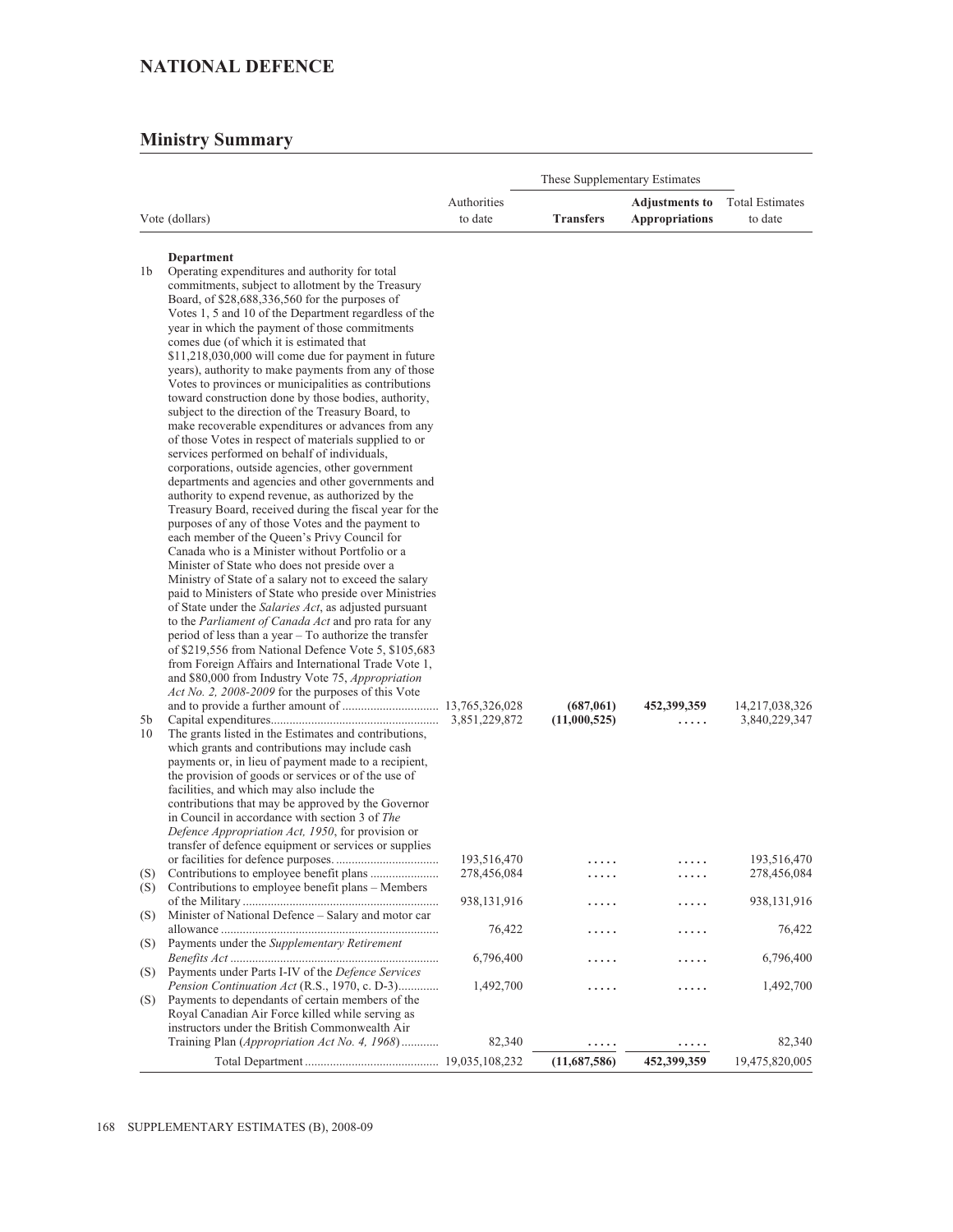# **NATIONAL DEFENCE**

| Vote (dollars)         |                                                                                   | Authorities<br>to date | <b>Transfers</b> | <b>Adjustments to</b><br>Appropriations | <b>Total Estimates</b><br>to date |
|------------------------|-----------------------------------------------------------------------------------|------------------------|------------------|-----------------------------------------|-----------------------------------|
| 15<br>(S)              | <b>Canadian Forces Grievance Board</b>                                            | 6,155,500<br>572,000   | .                | .                                       | 6,155,500<br>572,000              |
|                        |                                                                                   | 6,727,500              |                  |                                         | 6,727,500                         |
| 20 <sub>b</sub><br>(S) | <b>Military Police Complaints Commission</b>                                      | 3,306,950<br>281,000   | .                | 1,203,831<br>.                          | 4,510,781<br>281,000              |
|                        |                                                                                   | 3,587,950              | .                | 1,203,831                               | 4,791,781                         |
| 23a                    | <b>Office of the Communications Security</b><br><b>Establishment Commissioner</b> | 1,364,520              | .                |                                         | 1,364,520                         |
|                        |                                                                                   | 1,364,520              | .                | .                                       | 1,364,520                         |
|                        |                                                                                   | 19,046,788,202         | (11,687,586)     | 453,603,190                             | 19,488,703,806                    |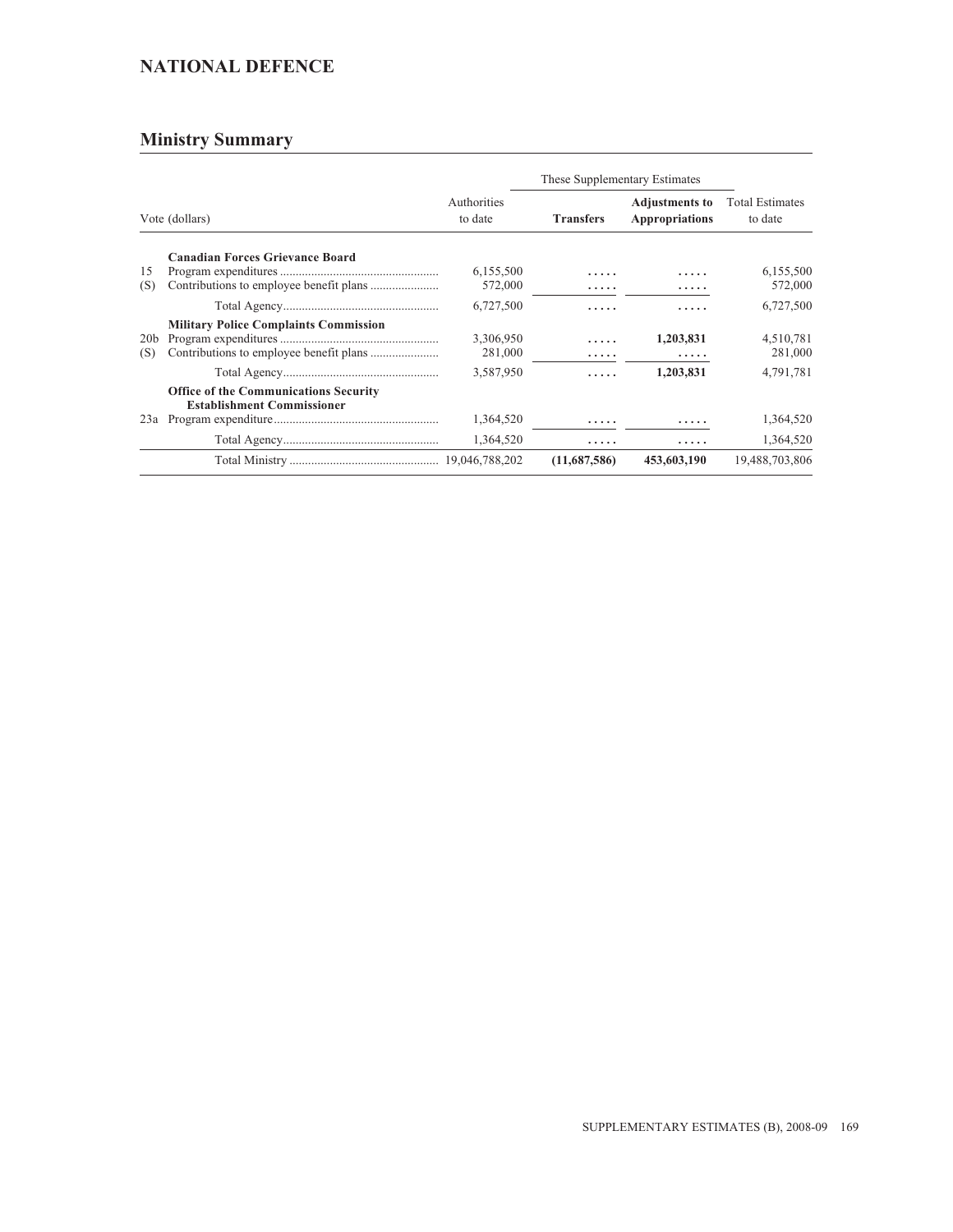# **NATIONAL DEFENCE**

### **Department**

### **Explanation of Requirements (thousands of dollars)**

National Defence requests funds for the following items:

| <b>Voted Appropriations</b>                                                           | Vote 1   | Vote 5                                           | Total    |
|---------------------------------------------------------------------------------------|----------|--------------------------------------------------|----------|
|                                                                                       | 331,062  | .                                                | 331,062  |
|                                                                                       | 90,400   | $\mathbb{Z}^n$ . In the $\mathbb{Z}^n$           | 90,400   |
| Funding for the implementation phase of the Halifax Class frigate modernization and   |          |                                                  |          |
|                                                                                       | .        | 54,609                                           | 54,609   |
| Funding for Communications Security Establishment investments in technology           |          |                                                  |          |
|                                                                                       | 10.725   | 11,693                                           | 22,418   |
| Funding related to government advertising programs (horizontal item)                  | 10,000   | $\ldots$                                         | 10,000   |
| Funding for ex gratia payments to eligible applicants under the Atomic Veterans       |          |                                                  |          |
|                                                                                       | 9,763    | 1.1.1.1                                          | 9,763    |
|                                                                                       | 669      | .                                                | 669      |
| Gross Voted Appropriations                                                            | 452,619  | 66,302                                           | 518,921  |
| <b>Funds Available</b>                                                                |          |                                                  |          |
|                                                                                       | $\ldots$ | 66,302                                           | 66,302   |
|                                                                                       | 220      | $\mathbb{R}^2$ . $\mathbb{R}^2$ , $\mathbb{R}^2$ | 220      |
| Total Funds Available                                                                 | 220      | 66,302                                           | 66,522   |
| <b>Total Voted Appropriations</b>                                                     | 452,399  | .                                                | 452,399  |
| <b>Transfers</b>                                                                      |          |                                                  |          |
|                                                                                       |          |                                                  |          |
| Transfer from Foreign Affairs and International Trade – To support the final phase of |          |                                                  |          |
| the delivery of generic job descriptions and the implementation of new work           |          |                                                  |          |
| descriptions across all departments by the Human Resources Council                    | 106      |                                                  | 106      |
| Transfer from Natural Sciences and Engineering Research Council – To support          |          |                                                  |          |
| research at the Royal Military College through the University Faculty Awards          |          |                                                  |          |
| Internal reallocation of resources - To reduce the amount of new appropriations       | 80       | .                                                | 80       |
|                                                                                       | 220      | (220)                                            |          |
| Transfer to Indian Affairs and Northern Development - For the Northern Scientific     |          |                                                  |          |
|                                                                                       | (25)     | .                                                | (25)     |
| Transfer to Royal Canadian Mounted Police - For investments in search and rescue      |          |                                                  |          |
|                                                                                       | .        | (88)                                             | (88)     |
| Transfer to Indian Affairs and Northern Development – To provide for First Nations    |          |                                                  |          |
| management costs related to the clean up of Unexploded Explosive Ordnance             |          |                                                  |          |
|                                                                                       | (396)    |                                                  | (396)    |
| Transfer to Foreign Affairs and International Trade – To provide support to           |          |                                                  |          |
|                                                                                       | (672)    | .                                                | (672)    |
| Transfer to Royal Canadian Mounted Police (\$1,641), Health (\$1,008), Public Health  |          |                                                  |          |
| Agency of Canada (\$460), Environment (\$315), Natural Resources (\$196),             |          |                                                  |          |
| Canadian Security Intelligence Service (\$151) and Fisheries and Oceans $(\$15)$ –    |          |                                                  |          |
| For public security initiatives related to the Chemical, Biological, Radiological     |          |                                                  | (3,786)  |
| Transfer to National Research Council of Canada – For the transfer of 36 hectares of  |          | (3,786)                                          |          |
|                                                                                       | .        | (6,907)                                          | (6,907)  |
| <b>Total Transfers</b>                                                                | (687)    | (11,001)                                         | (11,688) |
| <b>These Supplementary Estimates</b>                                                  | 451,712  | (11,001)                                         | 440,711  |
|                                                                                       |          |                                                  |          |

### **Explanation of Funds Available (dollars)**

**Vote 1**: \$219,556 in total authorities is available from Vote 5 due to the cancellation of the Maritime Information Management Data Exchange.

**Vote 5**: \$66,301,501 in total authorities is available within the Vote due to delays in certain major capital projects (\$63,721,057) and the cancellation of the Maritime Information Management Data Exchange (\$2,580,444).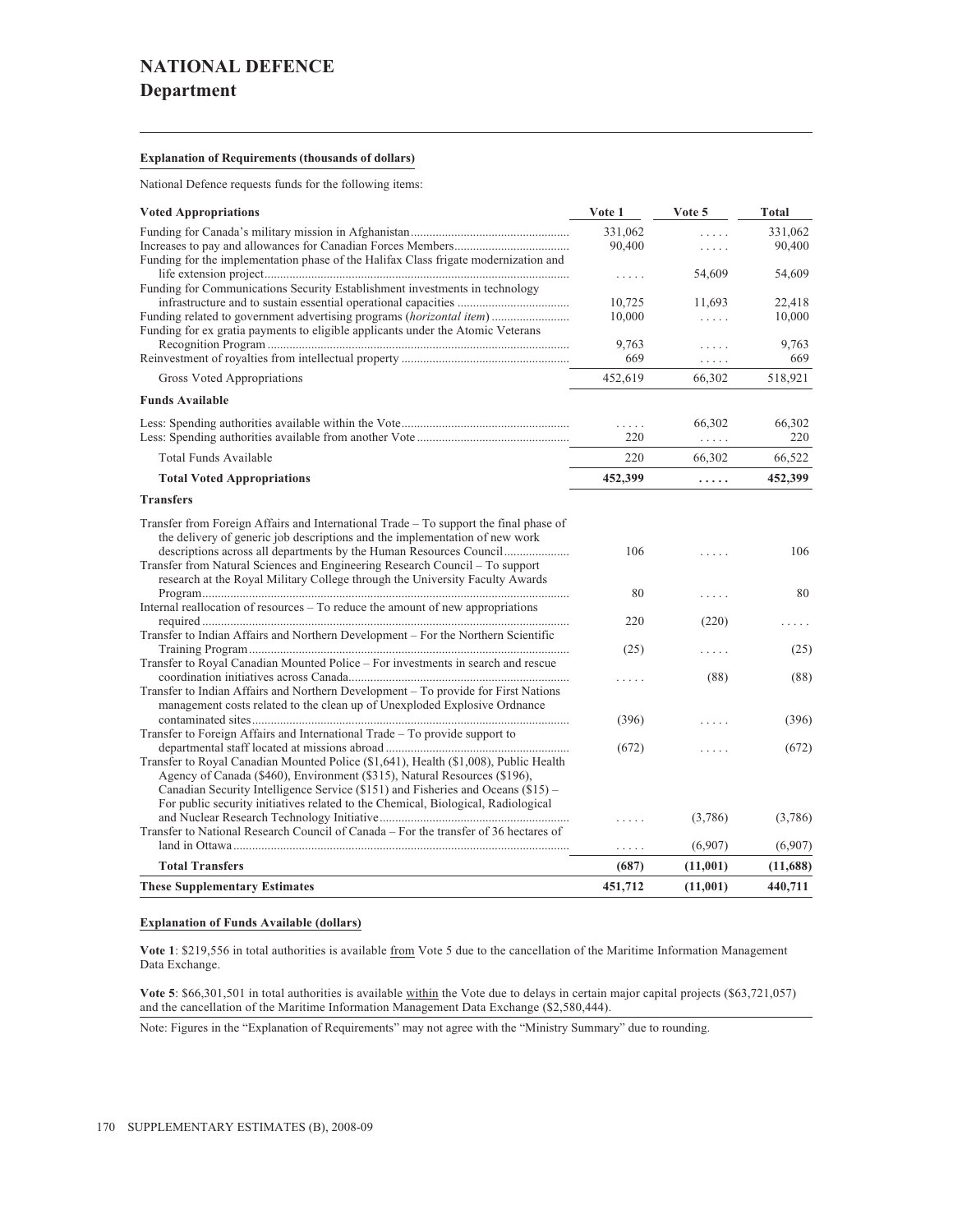# **NATIONAL DEFENCE Military Police Complaints Commission**

### **Explanation of Requirements (thousands of dollars)**

Military Police Complaints Commission requests funds for the following items:

### **Voted Appropriations Vote 20**

Funding for the Afghanistan Public Interest Hearing......................................................................................................... **1,204**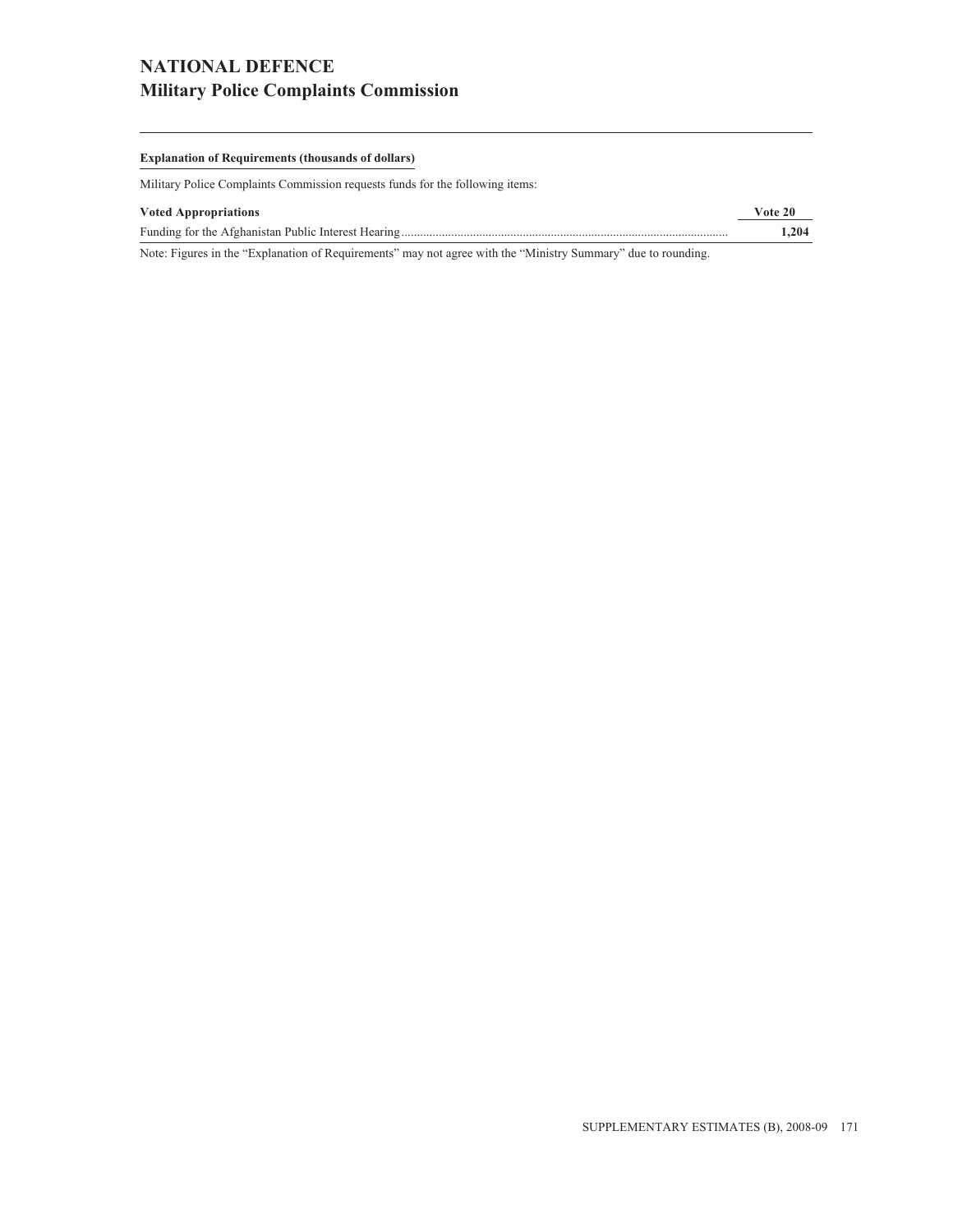# **NATURAL RESOURCES**

|                |                                                                                                                                                                                                                                                                                                                                                                                                                                                                                                                                                                                                                                                                                                                                                                                                                          |                           | These Supplementary Estimates |                       |                           |
|----------------|--------------------------------------------------------------------------------------------------------------------------------------------------------------------------------------------------------------------------------------------------------------------------------------------------------------------------------------------------------------------------------------------------------------------------------------------------------------------------------------------------------------------------------------------------------------------------------------------------------------------------------------------------------------------------------------------------------------------------------------------------------------------------------------------------------------------------|---------------------------|-------------------------------|-----------------------|---------------------------|
|                |                                                                                                                                                                                                                                                                                                                                                                                                                                                                                                                                                                                                                                                                                                                                                                                                                          | Authorities               |                               | <b>Adjustments to</b> | <b>Total Estimates</b>    |
|                | Vote (dollars)                                                                                                                                                                                                                                                                                                                                                                                                                                                                                                                                                                                                                                                                                                                                                                                                           | to date                   | <b>Transfers</b>              | <b>Appropriations</b> | to date                   |
| 1 <sub>b</sub> | Department<br>Operating expenditures and, pursuant to<br>paragraph $29.1(2)(a)$ of the <i>Financial Administration</i><br>Act, authority to expend revenues received during the<br>fiscal year from the sale of forestry and information<br>products, and fees for research, consultation, testing,<br>analysis, and administration services as part of the<br>departmental operations and the payment to each<br>member of the Queen's Privy Council for Canada<br>who is a Minister without Portfolio or a Minister of<br>State who does not preside over a Ministry of State of<br>a salary not to exceed the salary paid to Ministers of<br>State who preside over Ministries of State under the<br>Salaries Act, as adjusted pursuant to the Parliament of<br>Canada Act and pro rata for any period of less than a |                           |                               |                       |                           |
|                | year – To authorize the transfer of \$497,333 from<br>Industry Vote 55, and \$195,500 from National<br>Defence Vote 5, Appropriation Act No. 2, 2008-2009<br>for the purposes of this Vote and to provide a further                                                                                                                                                                                                                                                                                                                                                                                                                                                                                                                                                                                                      | 801,680,604               | 367,833                       | 17,364,274            | 819,412,711               |
| 5b             | The grants listed in the Estimates and contributions –<br>To authorize the transfer of \$125,000 from Economic<br>Development Agency of Canada for the Regions of<br>Quebec Vote 5, and \$50,000 from Transport Vote 10,<br>Appropriation Act No. 2, 2008-2009 for the purposes                                                                                                                                                                                                                                                                                                                                                                                                                                                                                                                                          |                           |                               |                       |                           |
| (S)<br>(S)     | of this Vote and to provide a further amount of<br>Minister of Natural Resources - Salary and motor car                                                                                                                                                                                                                                                                                                                                                                                                                                                                                                                                                                                                                                                                                                                  | 446,496,000<br>54,575,000 | (825,000)<br>.                | 4,250,000<br>.        | 449,921,000<br>54,575,000 |
| (S)            | Payments to the Newfoundland Offshore Petroleum                                                                                                                                                                                                                                                                                                                                                                                                                                                                                                                                                                                                                                                                                                                                                                          | 76,422                    |                               |                       | 76,422                    |
| (S)            | Payments to the Nova Scotia Offshore Revenue                                                                                                                                                                                                                                                                                                                                                                                                                                                                                                                                                                                                                                                                                                                                                                             | 670,750,000               |                               |                       | 670,750,000               |
| (S)            | Contribution to the Canada/Newfoundland Offshore                                                                                                                                                                                                                                                                                                                                                                                                                                                                                                                                                                                                                                                                                                                                                                         | 407,300,000               | .                             |                       | 407,300,000               |
| (S)            | Contribution to the Canada/Nova Scotia Offshore                                                                                                                                                                                                                                                                                                                                                                                                                                                                                                                                                                                                                                                                                                                                                                          | 6,000,000                 |                               |                       | 6,000,000                 |
| (S)            | In support of infrastructure costs directly or indirectly<br>relating to the exploration, development, production<br>or transportation of oil and gas in the offshore area of                                                                                                                                                                                                                                                                                                                                                                                                                                                                                                                                                                                                                                            | 2,900,000                 | .                             | .                     | 2,900,000                 |
| (S)            |                                                                                                                                                                                                                                                                                                                                                                                                                                                                                                                                                                                                                                                                                                                                                                                                                          | 500,000                   |                               |                       | 500,000                   |
|                |                                                                                                                                                                                                                                                                                                                                                                                                                                                                                                                                                                                                                                                                                                                                                                                                                          | 2,390,278,026             | (457, 167)                    | 21,614,274            | 2,411,435,133             |
|                | <b>Atomic Energy of Canada Limited</b><br>10a Payments to Atomic Energy of Canada Limited for                                                                                                                                                                                                                                                                                                                                                                                                                                                                                                                                                                                                                                                                                                                            | 452,273,000               |                               |                       | 452,273,000               |
|                |                                                                                                                                                                                                                                                                                                                                                                                                                                                                                                                                                                                                                                                                                                                                                                                                                          | 452,273,000               | .                             | .                     | 452,273,000               |
| (S)<br>(S)     | <b>Canadian Nuclear Safety Commission</b><br>15b Program expenditures, the grants listed in the<br>Expenditures pursuant to paragraph $29.1(1)$ of the                                                                                                                                                                                                                                                                                                                                                                                                                                                                                                                                                                                                                                                                   | 83,389,875<br>10,040,000  |                               | 3,699,268<br>.        | 87,089,143<br>10,040,000  |
|                |                                                                                                                                                                                                                                                                                                                                                                                                                                                                                                                                                                                                                                                                                                                                                                                                                          | 12,956,000<br>106,385,875 | .<br>.                        | .<br>3,699,268        | 12,956,000<br>110,085,143 |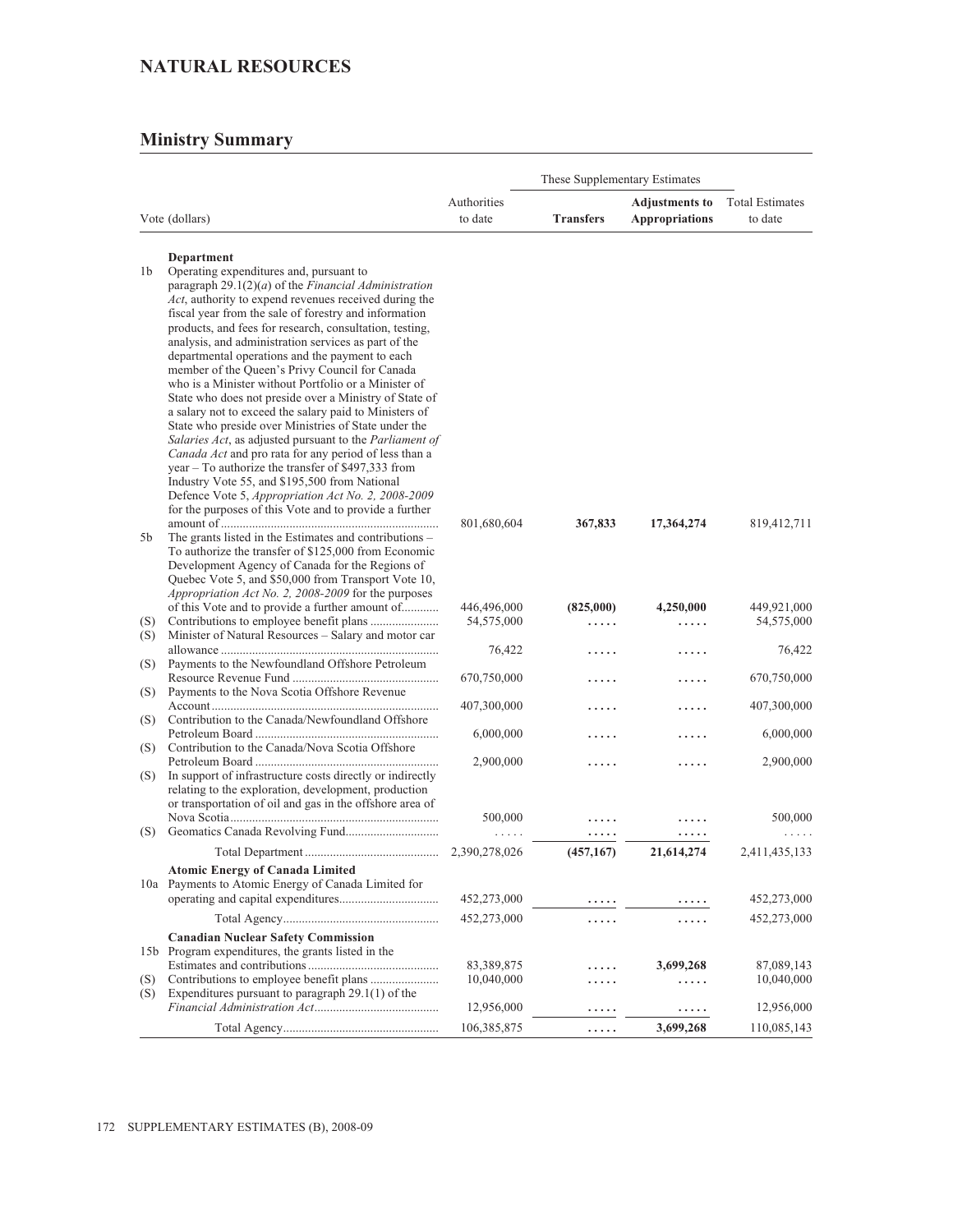# **NATURAL RESOURCES**

|                        |                                                                                                                                             |                              | These Supplementary Estimates |                                         |                              |  |
|------------------------|---------------------------------------------------------------------------------------------------------------------------------------------|------------------------------|-------------------------------|-----------------------------------------|------------------------------|--|
| Vote (dollars)         |                                                                                                                                             | Authorities<br>to date       | <b>Transfers</b>              | <b>Adjustments to</b><br>Appropriations | Total Estimates<br>to date   |  |
| 20                     | <b>Cape Breton Development Corporation</b><br>Payments to the Cape Breton Development<br>Corporation for operating and capital expenditures | 66,239,000                   | .                             |                                         | 66,239,000                   |  |
|                        |                                                                                                                                             | 66,239,000                   | .                             |                                         | 66,239,000                   |  |
| 25 <sub>b</sub><br>(S) | <b>National Energy Board</b>                                                                                                                | 42,648,577<br>5,167,000      | .<br>.                        | 267,000                                 | 42,915,577<br>5,167,000      |  |
|                        |                                                                                                                                             | 47,815,577                   | .                             | 267,000                                 | 48,082,577                   |  |
| 30<br>(S)              | <b>Northern Pipeline Agency</b>                                                                                                             | 256,200<br>21,000<br>277,200 | .<br>.                        | .                                       | 256,200<br>21,000<br>277,200 |  |
|                        |                                                                                                                                             | 3,063,268,678                | (457, 167)                    | 25,580,542                              | 3,088,392,053                |  |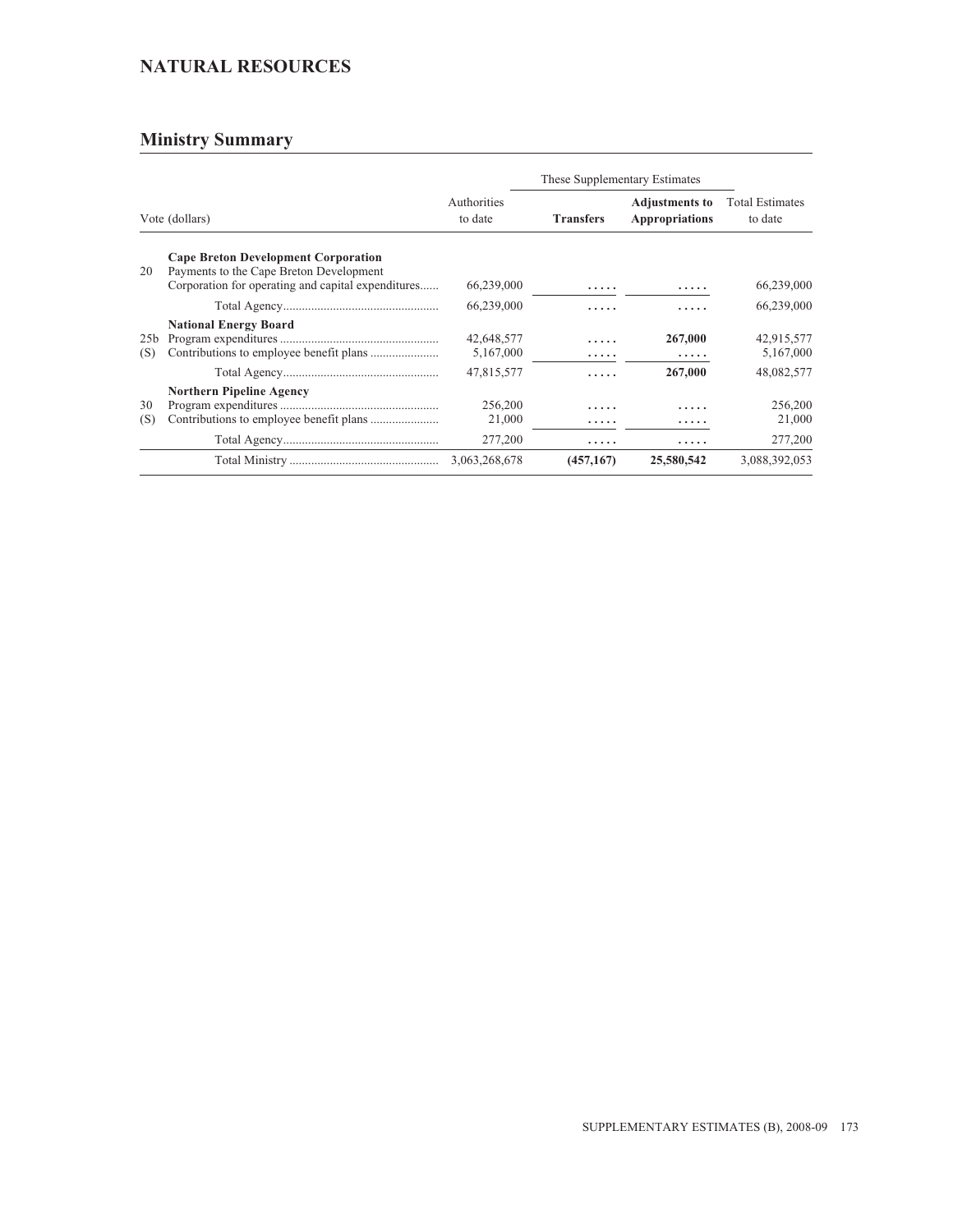# **NATURAL RESOURCES Department**

### **Explanation of Requirements (thousands of dollars)**

Natural Resources requests funds for the following items:

| 20,000<br>20,000<br>.<br>Funding to provide the public geoscience information needed to encourage<br>11,551<br>250<br>11,801<br>Funding to promote Canada's forestry sector internationally as a model for<br>970<br>4,000<br>4,970<br>Funding for the renewal of the Genomics Research and Development Initiative<br>1,948<br>1,948<br>.<br>Funding to complete the comprehensive mapping of Canada's seabed in both the<br>Arctic and Atlantic Oceans and to prepare Canada's submission to the<br>Commission on the Limits on the Continental Shelf under the United Nations<br>1,631<br>1,631<br>$\cdots$<br>634<br>634<br>Reinvestment of fees charged for explosives licensing services, training courses, and<br>certification related to the <i>Explosives Act</i> and Explosives Regulations<br>380<br>380<br>.<br>Funding to establish a special project team and to fund associated activities to<br>complete a full review of the structure of Atomic Energy of Canada Limited and<br>250<br>250<br>.<br>17,364<br>41,614<br>Gross Voted Appropriations<br>24,250<br><b>Funds Available</b><br>20,000<br>20,000<br>.<br>17,364<br>4,250<br>21,614<br><b>Total Voted Appropriations</b><br><b>Transfers</b><br>Transfer from National Research Council of Canada – Return of funding for the<br>update of the Model National Energy Code of Canada for Buildings document<br>497<br>497<br>Transfer from National Defence – For public security initiatives related to the<br>Chemical, Biological, Radiological and Nuclear Research and Technology<br>196<br>196<br>.<br>Transfer from Economic Development Agency of Canada for the Regions of Quebec<br>- To support the Chrysotile Institute in order to help implement the safe and<br>125<br>125<br>Transfer from Transport – Funding relating to a contribution agreement for the<br>50<br>50<br>.<br>Transfer to Industry $-$ To support and coordinate the government response to the<br>(325)<br>(325)<br>Transfer to Natural Sciences and Engineering Research Council – To support the<br>Generation IV Energy Technologies Program whose main focus is the research<br>(1,000)<br>.<br><b>Total Transfers</b><br>368<br>(825)<br><b>These Supplementary Estimates</b><br>17,732<br>3,425<br>21,157 | <b>Voted Appropriations</b> | Vote 1 | Vote 5 | Total   |
|-----------------------------------------------------------------------------------------------------------------------------------------------------------------------------------------------------------------------------------------------------------------------------------------------------------------------------------------------------------------------------------------------------------------------------------------------------------------------------------------------------------------------------------------------------------------------------------------------------------------------------------------------------------------------------------------------------------------------------------------------------------------------------------------------------------------------------------------------------------------------------------------------------------------------------------------------------------------------------------------------------------------------------------------------------------------------------------------------------------------------------------------------------------------------------------------------------------------------------------------------------------------------------------------------------------------------------------------------------------------------------------------------------------------------------------------------------------------------------------------------------------------------------------------------------------------------------------------------------------------------------------------------------------------------------------------------------------------------------------------------------------------------------------------------------------------------------------------------------------------------------------------------------------------------------------------------------------------------------------------------------------------------------------------------------------------------------------------------------------------------------------------------------------------------------------------------------------------------------------------------------------------------------|-----------------------------|--------|--------|---------|
|                                                                                                                                                                                                                                                                                                                                                                                                                                                                                                                                                                                                                                                                                                                                                                                                                                                                                                                                                                                                                                                                                                                                                                                                                                                                                                                                                                                                                                                                                                                                                                                                                                                                                                                                                                                                                                                                                                                                                                                                                                                                                                                                                                                                                                                                             |                             |        |        |         |
|                                                                                                                                                                                                                                                                                                                                                                                                                                                                                                                                                                                                                                                                                                                                                                                                                                                                                                                                                                                                                                                                                                                                                                                                                                                                                                                                                                                                                                                                                                                                                                                                                                                                                                                                                                                                                                                                                                                                                                                                                                                                                                                                                                                                                                                                             |                             |        |        |         |
|                                                                                                                                                                                                                                                                                                                                                                                                                                                                                                                                                                                                                                                                                                                                                                                                                                                                                                                                                                                                                                                                                                                                                                                                                                                                                                                                                                                                                                                                                                                                                                                                                                                                                                                                                                                                                                                                                                                                                                                                                                                                                                                                                                                                                                                                             |                             |        |        |         |
|                                                                                                                                                                                                                                                                                                                                                                                                                                                                                                                                                                                                                                                                                                                                                                                                                                                                                                                                                                                                                                                                                                                                                                                                                                                                                                                                                                                                                                                                                                                                                                                                                                                                                                                                                                                                                                                                                                                                                                                                                                                                                                                                                                                                                                                                             |                             |        |        |         |
|                                                                                                                                                                                                                                                                                                                                                                                                                                                                                                                                                                                                                                                                                                                                                                                                                                                                                                                                                                                                                                                                                                                                                                                                                                                                                                                                                                                                                                                                                                                                                                                                                                                                                                                                                                                                                                                                                                                                                                                                                                                                                                                                                                                                                                                                             |                             |        |        |         |
|                                                                                                                                                                                                                                                                                                                                                                                                                                                                                                                                                                                                                                                                                                                                                                                                                                                                                                                                                                                                                                                                                                                                                                                                                                                                                                                                                                                                                                                                                                                                                                                                                                                                                                                                                                                                                                                                                                                                                                                                                                                                                                                                                                                                                                                                             |                             |        |        |         |
|                                                                                                                                                                                                                                                                                                                                                                                                                                                                                                                                                                                                                                                                                                                                                                                                                                                                                                                                                                                                                                                                                                                                                                                                                                                                                                                                                                                                                                                                                                                                                                                                                                                                                                                                                                                                                                                                                                                                                                                                                                                                                                                                                                                                                                                                             |                             |        |        |         |
|                                                                                                                                                                                                                                                                                                                                                                                                                                                                                                                                                                                                                                                                                                                                                                                                                                                                                                                                                                                                                                                                                                                                                                                                                                                                                                                                                                                                                                                                                                                                                                                                                                                                                                                                                                                                                                                                                                                                                                                                                                                                                                                                                                                                                                                                             |                             |        |        |         |
|                                                                                                                                                                                                                                                                                                                                                                                                                                                                                                                                                                                                                                                                                                                                                                                                                                                                                                                                                                                                                                                                                                                                                                                                                                                                                                                                                                                                                                                                                                                                                                                                                                                                                                                                                                                                                                                                                                                                                                                                                                                                                                                                                                                                                                                                             |                             |        |        |         |
|                                                                                                                                                                                                                                                                                                                                                                                                                                                                                                                                                                                                                                                                                                                                                                                                                                                                                                                                                                                                                                                                                                                                                                                                                                                                                                                                                                                                                                                                                                                                                                                                                                                                                                                                                                                                                                                                                                                                                                                                                                                                                                                                                                                                                                                                             |                             |        |        |         |
|                                                                                                                                                                                                                                                                                                                                                                                                                                                                                                                                                                                                                                                                                                                                                                                                                                                                                                                                                                                                                                                                                                                                                                                                                                                                                                                                                                                                                                                                                                                                                                                                                                                                                                                                                                                                                                                                                                                                                                                                                                                                                                                                                                                                                                                                             |                             |        |        |         |
|                                                                                                                                                                                                                                                                                                                                                                                                                                                                                                                                                                                                                                                                                                                                                                                                                                                                                                                                                                                                                                                                                                                                                                                                                                                                                                                                                                                                                                                                                                                                                                                                                                                                                                                                                                                                                                                                                                                                                                                                                                                                                                                                                                                                                                                                             |                             |        |        |         |
|                                                                                                                                                                                                                                                                                                                                                                                                                                                                                                                                                                                                                                                                                                                                                                                                                                                                                                                                                                                                                                                                                                                                                                                                                                                                                                                                                                                                                                                                                                                                                                                                                                                                                                                                                                                                                                                                                                                                                                                                                                                                                                                                                                                                                                                                             |                             |        |        |         |
|                                                                                                                                                                                                                                                                                                                                                                                                                                                                                                                                                                                                                                                                                                                                                                                                                                                                                                                                                                                                                                                                                                                                                                                                                                                                                                                                                                                                                                                                                                                                                                                                                                                                                                                                                                                                                                                                                                                                                                                                                                                                                                                                                                                                                                                                             |                             |        |        |         |
|                                                                                                                                                                                                                                                                                                                                                                                                                                                                                                                                                                                                                                                                                                                                                                                                                                                                                                                                                                                                                                                                                                                                                                                                                                                                                                                                                                                                                                                                                                                                                                                                                                                                                                                                                                                                                                                                                                                                                                                                                                                                                                                                                                                                                                                                             |                             |        |        |         |
|                                                                                                                                                                                                                                                                                                                                                                                                                                                                                                                                                                                                                                                                                                                                                                                                                                                                                                                                                                                                                                                                                                                                                                                                                                                                                                                                                                                                                                                                                                                                                                                                                                                                                                                                                                                                                                                                                                                                                                                                                                                                                                                                                                                                                                                                             |                             |        |        |         |
|                                                                                                                                                                                                                                                                                                                                                                                                                                                                                                                                                                                                                                                                                                                                                                                                                                                                                                                                                                                                                                                                                                                                                                                                                                                                                                                                                                                                                                                                                                                                                                                                                                                                                                                                                                                                                                                                                                                                                                                                                                                                                                                                                                                                                                                                             |                             |        |        |         |
|                                                                                                                                                                                                                                                                                                                                                                                                                                                                                                                                                                                                                                                                                                                                                                                                                                                                                                                                                                                                                                                                                                                                                                                                                                                                                                                                                                                                                                                                                                                                                                                                                                                                                                                                                                                                                                                                                                                                                                                                                                                                                                                                                                                                                                                                             |                             |        |        |         |
|                                                                                                                                                                                                                                                                                                                                                                                                                                                                                                                                                                                                                                                                                                                                                                                                                                                                                                                                                                                                                                                                                                                                                                                                                                                                                                                                                                                                                                                                                                                                                                                                                                                                                                                                                                                                                                                                                                                                                                                                                                                                                                                                                                                                                                                                             |                             |        |        |         |
|                                                                                                                                                                                                                                                                                                                                                                                                                                                                                                                                                                                                                                                                                                                                                                                                                                                                                                                                                                                                                                                                                                                                                                                                                                                                                                                                                                                                                                                                                                                                                                                                                                                                                                                                                                                                                                                                                                                                                                                                                                                                                                                                                                                                                                                                             |                             |        |        | (1,000) |
|                                                                                                                                                                                                                                                                                                                                                                                                                                                                                                                                                                                                                                                                                                                                                                                                                                                                                                                                                                                                                                                                                                                                                                                                                                                                                                                                                                                                                                                                                                                                                                                                                                                                                                                                                                                                                                                                                                                                                                                                                                                                                                                                                                                                                                                                             |                             |        |        | (457)   |
|                                                                                                                                                                                                                                                                                                                                                                                                                                                                                                                                                                                                                                                                                                                                                                                                                                                                                                                                                                                                                                                                                                                                                                                                                                                                                                                                                                                                                                                                                                                                                                                                                                                                                                                                                                                                                                                                                                                                                                                                                                                                                                                                                                                                                                                                             |                             |        |        |         |

### **Explanation of Funds Available (dollars)**

**Vote 5**: \$20,000,000 in total authorities is available within the Vote from contributions in support of ecoENERGY for Biofuels.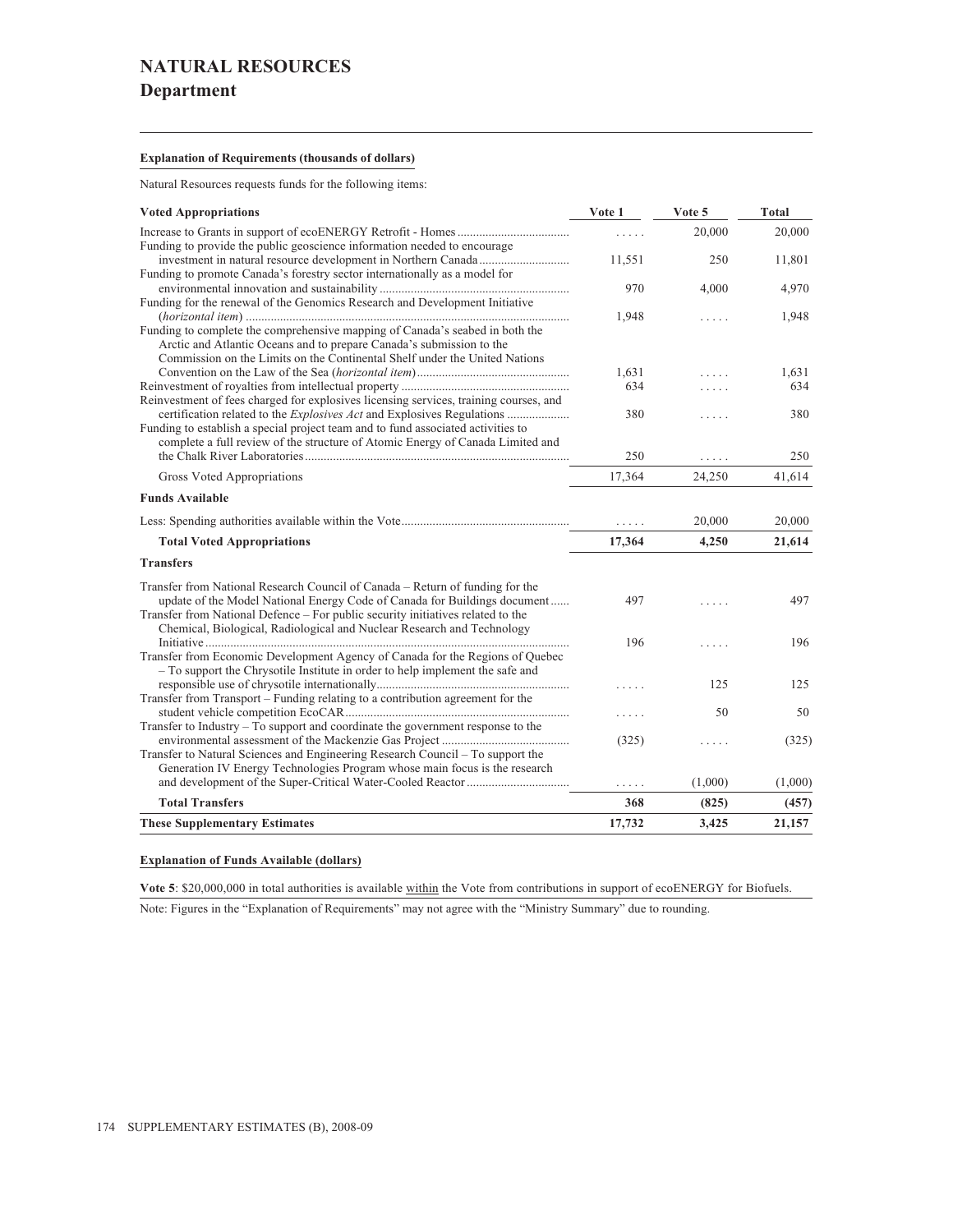# **NATURAL RESOURCES Department**

| <b>Transfer Payments (dollars)</b>                                                      | <b>Voted</b> | <b>Statutory</b> |
|-----------------------------------------------------------------------------------------|--------------|------------------|
| <b>Grants</b>                                                                           |              |                  |
| Grants in support of organizations associated with the research, development and        | 20,000,000   |                  |
|                                                                                         | 250,000      |                  |
| <b>Total Gross Grants</b>                                                               | 20,250,000   |                  |
| <b>Contributions</b>                                                                    |              |                  |
| Contributions in support of the Leadership for Environmental Advantage in Forestry      |              |                  |
|                                                                                         | 4,000,000    |                  |
| Contributions in support of organizations associated with the research, development and |              |                  |
|                                                                                         | 125,000      |                  |
| Contributions in support of the Energy Efficiency and Alternative Energy programs       | 50,000       |                  |
| <b>Total Gross Contributions</b>                                                        | 4,175,000    |                  |
| <b>Total Gross Transfer Payments</b>                                                    | 24,425,000   |                  |
|                                                                                         | 20,000,000   |                  |
|                                                                                         | 1,000,000    |                  |
| <b>Net Transfer Payments</b>                                                            | 3,425,000    | .                |

### **Canadian Nuclear Safety Commission**

#### **Explanation of Requirements (thousands of dollars)**

Canadian Nuclear Safety Commission requests funds for the following items:

# **Voted Appropriations Vote 15**

Funding to address workload pressures associated with fee-exempt licensees .................................................................. **3,699** Note: Figures in the "Explanation of Requirements" may not agree with the "Ministry Summary" due to rounding.

### **National Energy Board**

# **Explanation of Requirements (thousands of dollars)** National Energy Board requests funds for the following items: **Voted Appropriations Vote 25** Funding to meet existing demands and forecasted increases in regulatory workload associated with industry growth.... **267** Note: Figures in the "Explanation of Requirements" may not agree with the "Ministry Summary" due to rounding.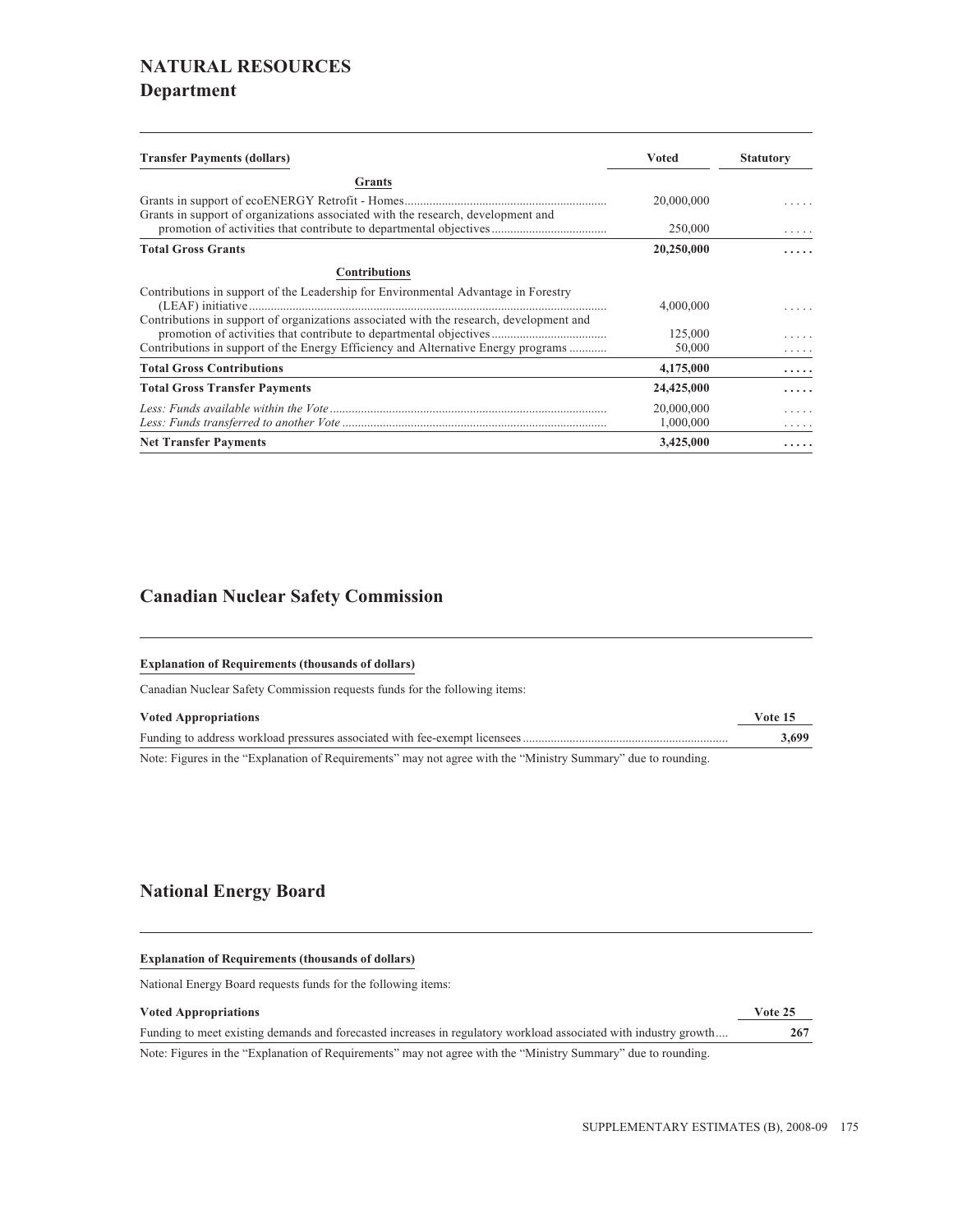# **PARLIAMENT**

|                            |                                                                                                                                                                                                                                                                                                                                                                                                                                                                                                                                                                                                                                                                                              | These Supplementary Estimates |                  |                                                |                                   |  |
|----------------------------|----------------------------------------------------------------------------------------------------------------------------------------------------------------------------------------------------------------------------------------------------------------------------------------------------------------------------------------------------------------------------------------------------------------------------------------------------------------------------------------------------------------------------------------------------------------------------------------------------------------------------------------------------------------------------------------------|-------------------------------|------------------|------------------------------------------------|-----------------------------------|--|
|                            | Vote (dollars)                                                                                                                                                                                                                                                                                                                                                                                                                                                                                                                                                                                                                                                                               | Authorities<br>to date        | <b>Transfers</b> | <b>Adjustments to</b><br><b>Appropriations</b> | <b>Total Estimates</b><br>to date |  |
|                            |                                                                                                                                                                                                                                                                                                                                                                                                                                                                                                                                                                                                                                                                                              |                               |                  |                                                |                                   |  |
| $\mathbf{1}$<br>(S)<br>(S) | <b>The Senate</b><br>Program expenditures, including an allowance in lieu<br>of residence to the Speaker of the Senate, payments in<br>respect of the cost of operating Senators' offices,<br>contributions and the grants listed in the Estimates<br>and authority to expend in the fiscal year revenues<br>received during that fiscal year arising from the<br>Officers and Members of the Senate – Salaries,<br>allowances and other payments to the Speaker of the<br>Senate, Members and other officers of the Senate<br>under the <i>Parliament of Canada Act</i> ; contributions to<br>the Members of Parliament Retiring Allowances<br>Account and Members of Parliament Retirement | 58,467,000<br>6,717,000       |                  |                                                | 58,467,000<br>6,717,000           |  |
|                            | <b>Compensation Arrangements Account</b>                                                                                                                                                                                                                                                                                                                                                                                                                                                                                                                                                                                                                                                     |                               |                  |                                                |                                   |  |
|                            |                                                                                                                                                                                                                                                                                                                                                                                                                                                                                                                                                                                                                                                                                              | 25,048,000                    |                  |                                                | 25,048,000                        |  |
|                            |                                                                                                                                                                                                                                                                                                                                                                                                                                                                                                                                                                                                                                                                                              | 90,232,000                    | .                | .                                              | 90,232,000                        |  |
| 5b                         | <b>House of Commons</b><br>Program expenditures, including allowances in lieu of<br>residence to the Speaker of the House of Commons,<br>and in lieu of an apartment to the Deputy Speaker of<br>the House of Commons, payments in respect of the<br>cost of operating Members' constituency offices,<br>contributions and authority to expend revenues<br>received during the fiscal year arising from the<br>activities of the House of Commons - To authorize<br>the transfer of \$8,093,000 from Parliament Vote 10,<br>Appropriation Act No. 2, 2008-2009 for the purposes                                                                                                              |                               |                  |                                                |                                   |  |
|                            |                                                                                                                                                                                                                                                                                                                                                                                                                                                                                                                                                                                                                                                                                              | 269,001,055                   | 8,093,000        | 2,578,712                                      | 279,672,767                       |  |
| (S)<br>(S)                 | Members of the House of Commons – Salaries and<br>allowances of Officers and Members of the House of<br>Commons under the Parliament of Canada Act and<br>contributions to the Members of Parliament Retiring                                                                                                                                                                                                                                                                                                                                                                                                                                                                                | 8,093,000<br>34,944,000       | (8,093,000)<br>. | .<br>.                                         | 34,944,000                        |  |
|                            | Allowances Account and the Members of Parliament                                                                                                                                                                                                                                                                                                                                                                                                                                                                                                                                                                                                                                             |                               |                  |                                                |                                   |  |
|                            | Retirement Compensation Arrangements Account                                                                                                                                                                                                                                                                                                                                                                                                                                                                                                                                                                                                                                                 | 113,014,081                   | .                | 1,403,200                                      | 114,417,281                       |  |
|                            |                                                                                                                                                                                                                                                                                                                                                                                                                                                                                                                                                                                                                                                                                              | 425,052,136                   | .                | 3,981,912                                      | 429,034,048                       |  |
| 15                         | <b>Library of Parliament</b><br>Program expenditures, including authority to expend<br>revenues received during the fiscal year arising from                                                                                                                                                                                                                                                                                                                                                                                                                                                                                                                                                 | 36,310,819                    |                  |                                                | 36,310,819                        |  |
| (S)                        |                                                                                                                                                                                                                                                                                                                                                                                                                                                                                                                                                                                                                                                                                              | 4,721,000                     | .                | .                                              | 4,721,000                         |  |
|                            |                                                                                                                                                                                                                                                                                                                                                                                                                                                                                                                                                                                                                                                                                              | 41,031,819                    | .                | .                                              | 41,031,819                        |  |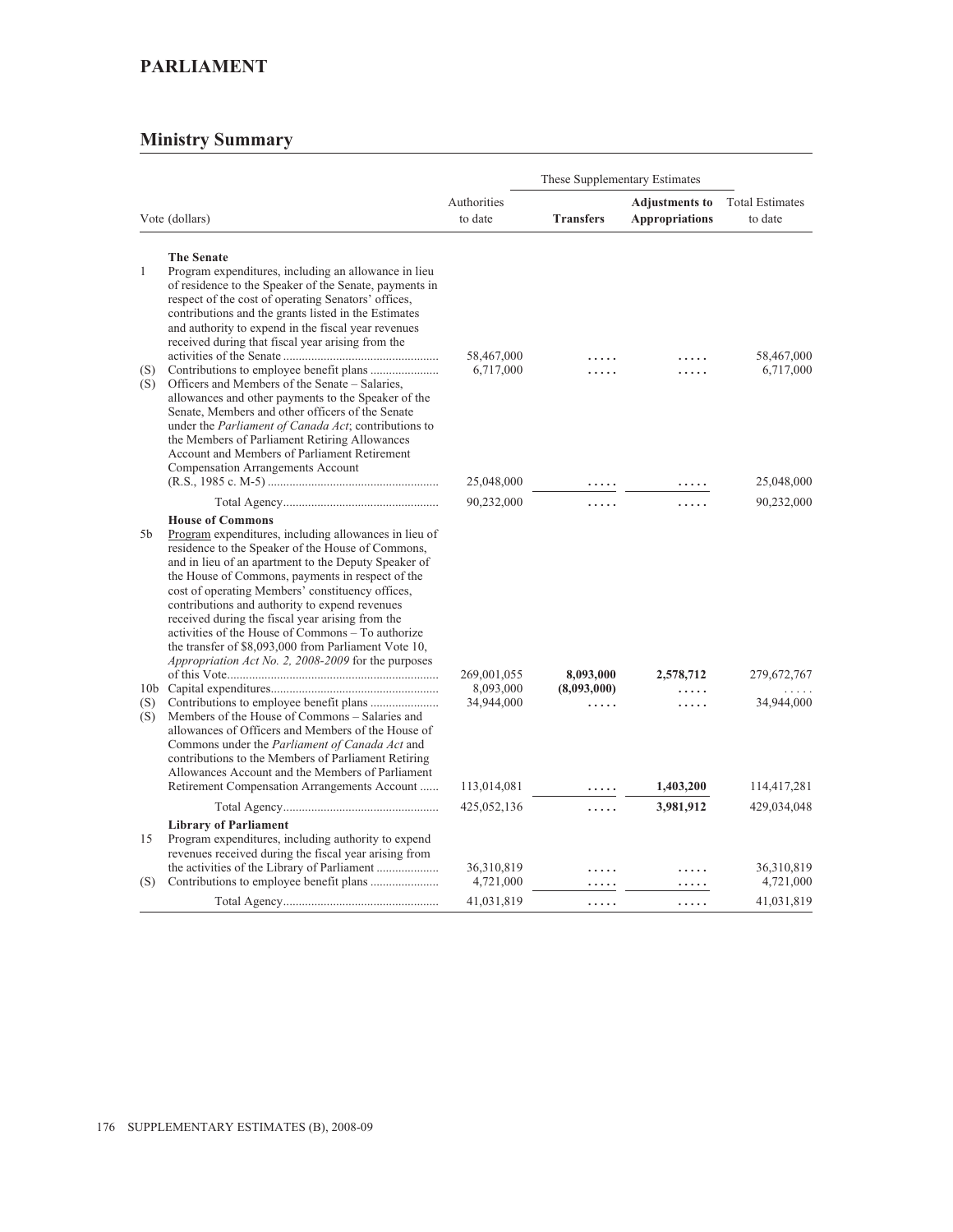# **PARLIAMENT**

|                |                                                                             |                        | These Supplementary Estimates |                                         |                                   |  |
|----------------|-----------------------------------------------------------------------------|------------------------|-------------------------------|-----------------------------------------|-----------------------------------|--|
| Vote (dollars) |                                                                             | Authorities<br>to date | <b>Transfers</b>              | <b>Adjustments to</b><br>Appropriations | <b>Total Estimates</b><br>to date |  |
|                | <b>Office of the Conflict of Interest and Ethics</b><br><b>Commissioner</b> |                        |                               |                                         |                                   |  |
| 20<br>(S)      |                                                                             | 6,566,850<br>790,000   | .<br>.                        | .<br>.                                  | 6,566,850<br>790,000              |  |
|                |                                                                             | 7,356,850              | .                             | .                                       | 7,356,850                         |  |
| 25<br>(S)      | <b>Senate Ethics Officer</b>                                                | 689,000<br>102,000     | .<br>.                        | .<br>.                                  | 689,000<br>102,000                |  |
|                |                                                                             | 791,000                | .                             | .                                       | 791,000                           |  |
|                |                                                                             | 564,463,805            | .                             | 3,981,912                               | 568,445,717                       |  |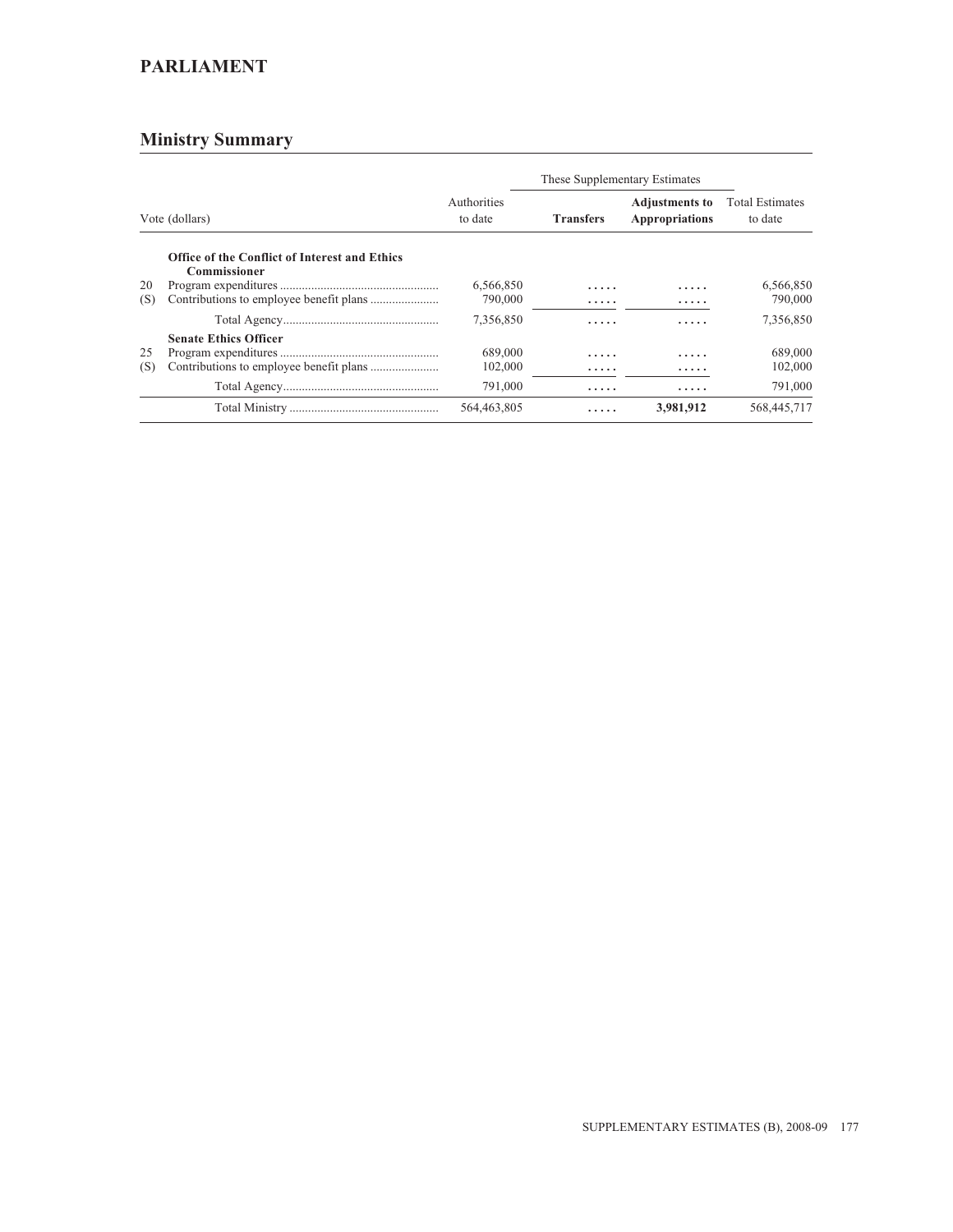# **PARLIAMENT House of Commons**

### **Explanation of Requirements (thousands of dollars)**

House of Commons requests funds for the following items:

| <b>Voted Appropriations</b>                                                                                                                                                                                                             | Vote 5 | Vote 10 | Total |
|-----------------------------------------------------------------------------------------------------------------------------------------------------------------------------------------------------------------------------------------|--------|---------|-------|
| Additional operating costs for such things as information technology and collective                                                                                                                                                     | 2.579  |         | 2.579 |
| <b>Statutory Appropriations</b>                                                                                                                                                                                                         |        |         |       |
| Increase in salaries and allowances of Officers and Members of the House of<br>Commons and contributions to the Members of Parliament Retiring Allowances<br>Account and the Members of Parliament Retirement Compensation Arrangements |        |         |       |
|                                                                                                                                                                                                                                         |        |         | 1,403 |
| <b>Total Adjustments to Appropriations</b>                                                                                                                                                                                              |        |         | 3.982 |
| <b>Transfers</b>                                                                                                                                                                                                                        |        |         |       |
| Internal reallocation of resources – To support additional operating costs related to                                                                                                                                                   | 8.093  | (8,093) |       |
| <b>These Supplementary Estimates</b>                                                                                                                                                                                                    | 10.672 | (8.093) | 3.982 |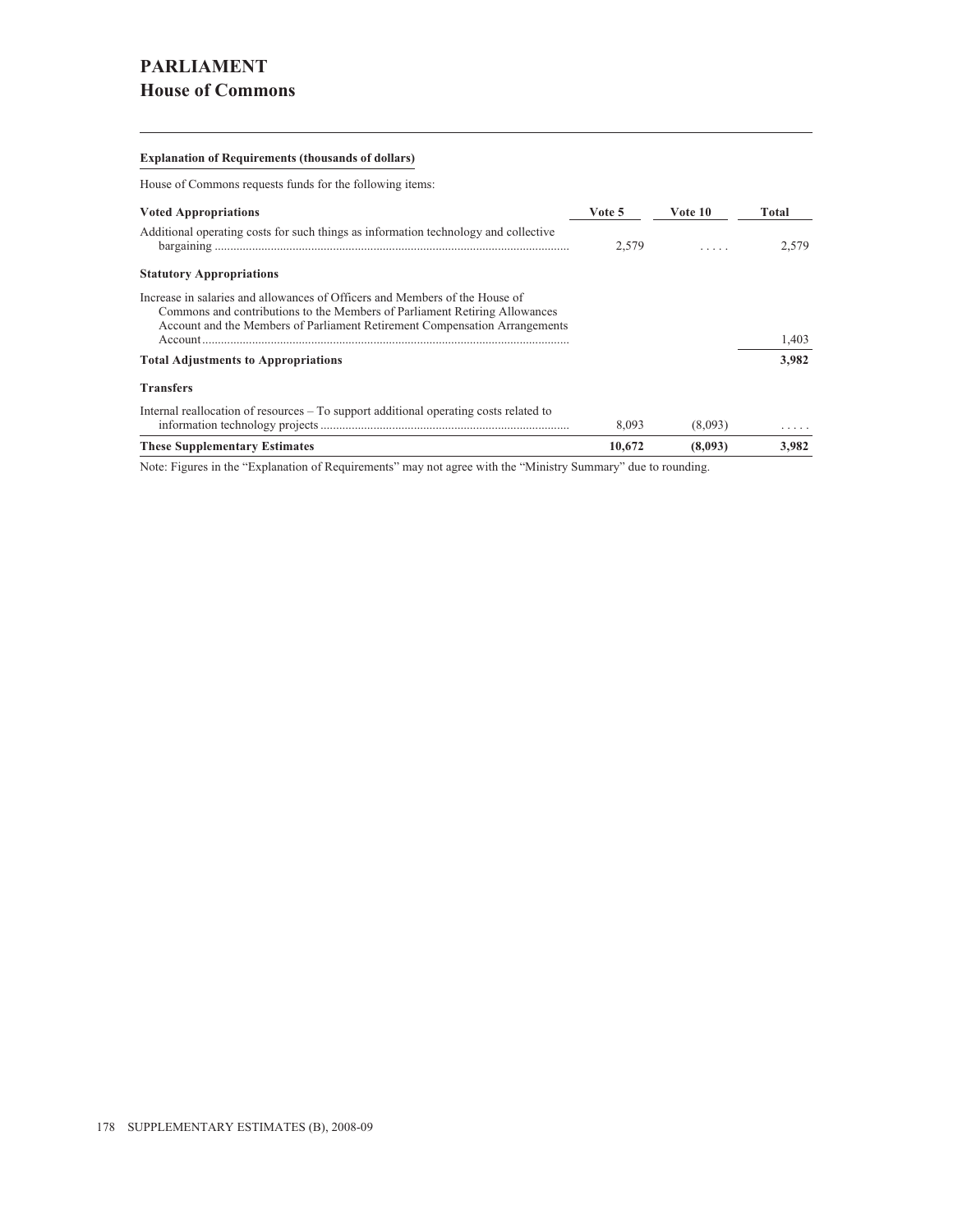# **PRIVY COUNCIL**

|                |                                                                                                                                                                                                                                                                                                                                                                                                                                               | These Supplementary Estimates |                  |                                                |                                   |  |
|----------------|-----------------------------------------------------------------------------------------------------------------------------------------------------------------------------------------------------------------------------------------------------------------------------------------------------------------------------------------------------------------------------------------------------------------------------------------------|-------------------------------|------------------|------------------------------------------------|-----------------------------------|--|
|                | Vote (dollars)                                                                                                                                                                                                                                                                                                                                                                                                                                | Authorities<br>to date        | <b>Transfers</b> | <b>Adjustments to</b><br><b>Appropriations</b> | <b>Total Estimates</b><br>to date |  |
|                |                                                                                                                                                                                                                                                                                                                                                                                                                                               |                               |                  |                                                |                                   |  |
| 1 <sub>b</sub> | Department<br>Program expenditures, including operating<br>expenditures of Commissions of Inquiry not<br>otherwise provided for and the operation of the Prime<br>Minister's residence; and the payment to each<br>member of the Queen's Privy Council for Canada<br>who is a Minister without Portfolio or a Minister of<br>State who does not preside over a Ministry of State of<br>a salary not to exceed the salary paid to Ministers of |                               |                  |                                                |                                   |  |
|                | State who preside over Ministries of State under the<br>Salaries Act, as adjusted pursuant to the Parliament                                                                                                                                                                                                                                                                                                                                  |                               |                  |                                                |                                   |  |
|                | of Canada Act and pro rata for any period of less than                                                                                                                                                                                                                                                                                                                                                                                        |                               |                  |                                                |                                   |  |
|                |                                                                                                                                                                                                                                                                                                                                                                                                                                               | 117,589,450                   |                  | 10,081,146                                     | 127,670,596                       |  |
| (S)            |                                                                                                                                                                                                                                                                                                                                                                                                                                               | 12,348,000                    | .                | .                                              | 12,348,000                        |  |
| (S)<br>(S)     | Prime Minister – Salary and motor car allowance<br>President of the Queen's Privy Council for Canada,<br>Minister of Intergovernmental Affairs and Minister of<br>Western Economic Diversification - Salary and                                                                                                                                                                                                                               | 157,422                       | .                | .                                              | 157,422                           |  |
| (S)            | Leader of the Government in the Senate – Salary and                                                                                                                                                                                                                                                                                                                                                                                           | 76,422                        | .                | .                                              | 76,422                            |  |
| (S)            | Leader of the Government in the House of Commons<br>and Minister for Democratic Reform - Salary and                                                                                                                                                                                                                                                                                                                                           | 76,422                        | .                | .                                              | 76,422                            |  |
|                |                                                                                                                                                                                                                                                                                                                                                                                                                                               | 76,422                        |                  |                                                | 76,422                            |  |
|                |                                                                                                                                                                                                                                                                                                                                                                                                                                               | 130,324,138                   | .                | 10,081,146                                     | 140,405,284                       |  |
|                | Canadian Intergovernmental Conference<br>Secretariat                                                                                                                                                                                                                                                                                                                                                                                          |                               |                  |                                                |                                   |  |
| 5              |                                                                                                                                                                                                                                                                                                                                                                                                                                               | 6,377,800                     | .                |                                                | 6,377,800                         |  |
| (S)            |                                                                                                                                                                                                                                                                                                                                                                                                                                               | 439,000                       | .                | .                                              | 439,000                           |  |
|                |                                                                                                                                                                                                                                                                                                                                                                                                                                               | 6,816,800                     | .                | .                                              | 6,816,800                         |  |
|                | <b>Canadian Transportation Accident Investigation</b><br>and Safety Board                                                                                                                                                                                                                                                                                                                                                                     |                               |                  |                                                |                                   |  |
| 10             |                                                                                                                                                                                                                                                                                                                                                                                                                                               | 26,859,750                    | .                | .                                              | 26,859,750                        |  |
| (S)            |                                                                                                                                                                                                                                                                                                                                                                                                                                               | 3,394,000                     | .                | .                                              | 3,394,000                         |  |
|                |                                                                                                                                                                                                                                                                                                                                                                                                                                               | 30,253,750                    | .                | .                                              | 30,253,750                        |  |
|                | <b>Chief Electoral Officer</b>                                                                                                                                                                                                                                                                                                                                                                                                                |                               |                  |                                                |                                   |  |
|                |                                                                                                                                                                                                                                                                                                                                                                                                                                               | 24,658,941                    | .                | .                                              | 24,658,941                        |  |
| (S)            |                                                                                                                                                                                                                                                                                                                                                                                                                                               | 3,861,000                     | .                | .                                              | 3,861,000                         |  |
| (S)<br>(S)     |                                                                                                                                                                                                                                                                                                                                                                                                                                               | 84,318,000<br>259,500         | .<br>.           | .<br>.                                         | 84,318,000<br>259,500             |  |
|                |                                                                                                                                                                                                                                                                                                                                                                                                                                               | 113,097,441                   |                  |                                                | 113,097,441                       |  |
|                |                                                                                                                                                                                                                                                                                                                                                                                                                                               |                               | .                | .                                              |                                   |  |
| 20             | <b>Commissioner of Official Languages</b>                                                                                                                                                                                                                                                                                                                                                                                                     | 18,618,250                    | .                | .                                              | 18,618,250                        |  |
| (S)            |                                                                                                                                                                                                                                                                                                                                                                                                                                               | 2,142,000                     | .                | .                                              | 2,142,000                         |  |
|                |                                                                                                                                                                                                                                                                                                                                                                                                                                               | 20,760,250                    | .                | .                                              | 20,760,250                        |  |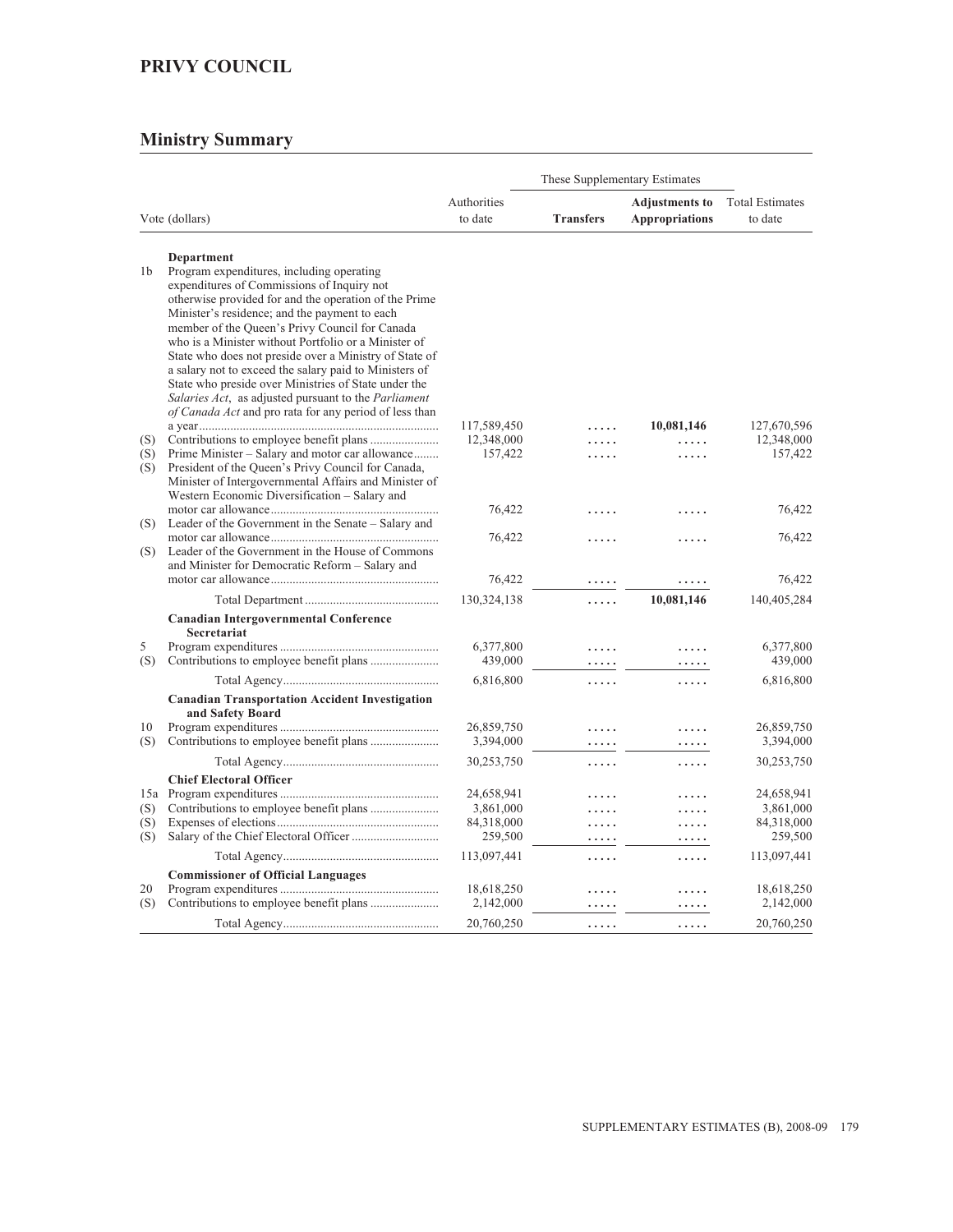# **PRIVY COUNCIL**

|                |                                                   |                        | These Supplementary Estimates |                                         |                                   |
|----------------|---------------------------------------------------|------------------------|-------------------------------|-----------------------------------------|-----------------------------------|
| Vote (dollars) |                                                   | Authorities<br>to date | <b>Transfers</b>              | <b>Adjustments to</b><br>Appropriations | <b>Total Estimates</b><br>to date |
|                | <b>Public Appointments Commission Secretariat</b> |                        |                               |                                         |                                   |
| 25             |                                                   | 992,249                | .                             | .                                       | 992,249                           |
| (S)            |                                                   | 122,000                | .                             | .                                       | 122,000                           |
|                |                                                   | 1.114.249              | .                             | .                                       | 1.114.249                         |
|                | <b>Security Intelligence Review Committee</b>     |                        |                               |                                         |                                   |
| 30             |                                                   | 2,768,000              | .                             | .                                       | 2,768,000                         |
| (S)            |                                                   | 284,000                | .                             | .                                       | 284,000                           |
|                |                                                   | 3,052,000              | .                             | .                                       | 3,052,000                         |
|                |                                                   | 305,418,628            | .                             | 10,081,146                              | 315,499,774                       |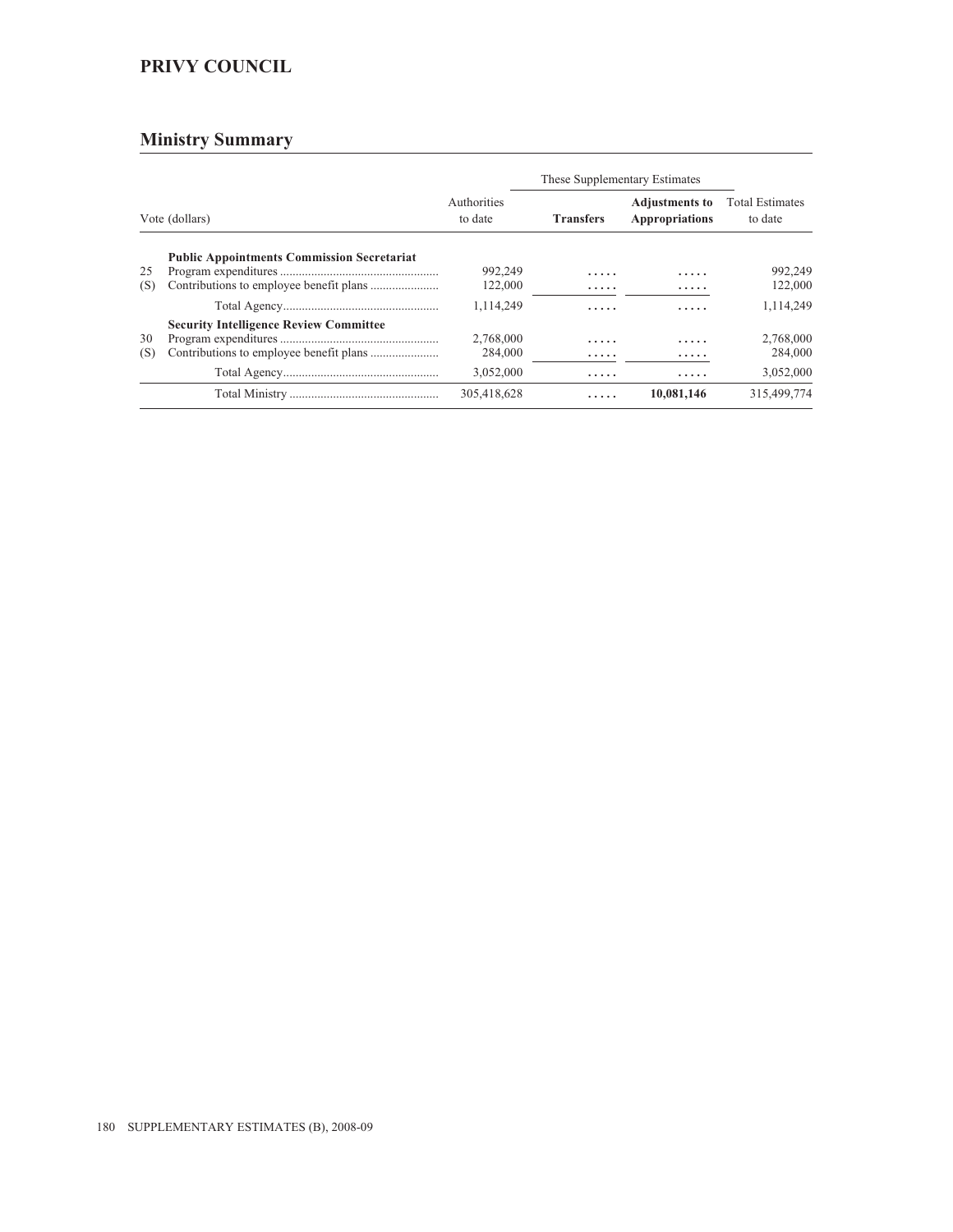### **Explanation of Requirements (thousands of dollars)**

Privy Council requests funds for the following items:

| <b>Voted Appropriations</b><br>Funding for the Internal Inquiry into the Actions of Canadian Officials in Relation to Abdullah Almalki, Ahmad<br>Abou-Elmaati and Muayyed Nureddin and resources to permit departments to support the work of the Inquiry<br>Funding for continuing the activities of the Commission of Inquiry into the Investigation of the Bombing of Air India<br><b>These Supplementary Estimates</b> |         |   |  |  |  |                                                                                                                                                                                                                                                                   |              |                  |
|----------------------------------------------------------------------------------------------------------------------------------------------------------------------------------------------------------------------------------------------------------------------------------------------------------------------------------------------------------------------------------------------------------------------------|---------|---|--|--|--|-------------------------------------------------------------------------------------------------------------------------------------------------------------------------------------------------------------------------------------------------------------------|--------------|------------------|
|                                                                                                                                                                                                                                                                                                                                                                                                                            |         |   |  |  |  | <b>Transfer Payments (dollars)</b>                                                                                                                                                                                                                                | <b>Voted</b> | <b>Statutory</b> |
|                                                                                                                                                                                                                                                                                                                                                                                                                            |         |   |  |  |  | <b>Contributions</b>                                                                                                                                                                                                                                              |              |                  |
|                                                                                                                                                                                                                                                                                                                                                                                                                            |         |   |  |  |  | Internal Inquiry into the Actions of Canadian Officials in Relation to Abdullah Almalki,<br>Ahmad Abou-Elmaati and Muayyed Nureddin : funding for parties and intervenors<br>Commission of Inquiry into the Investigation of the Bombing of Air India Flight 182: | 100,000      |                  |
|                                                                                                                                                                                                                                                                                                                                                                                                                            |         |   |  |  |  |                                                                                                                                                                                                                                                                   | 30,000       | .                |
| <b>Total Transfer Payments</b>                                                                                                                                                                                                                                                                                                                                                                                             | 130,000 | . |  |  |  |                                                                                                                                                                                                                                                                   |              |                  |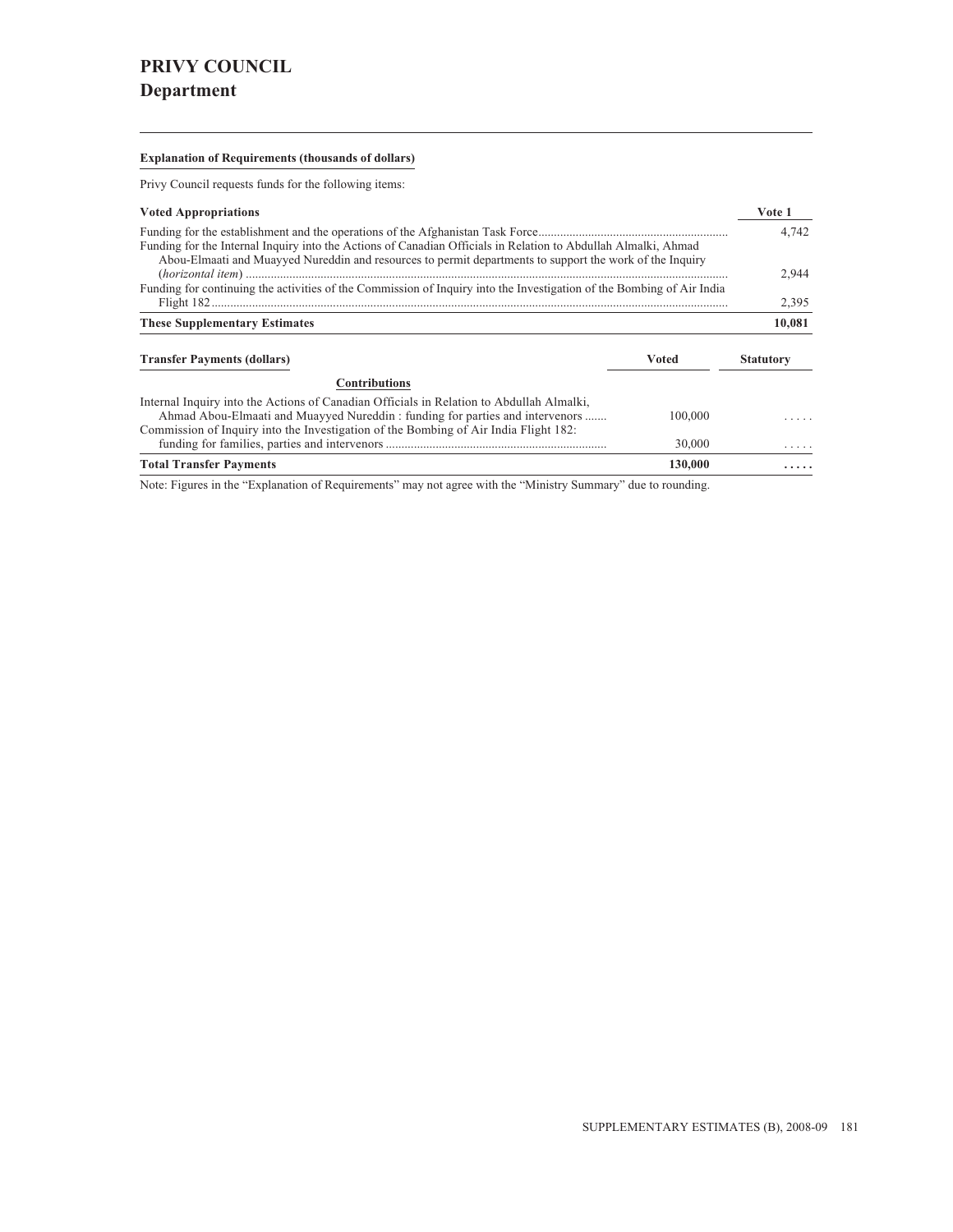### **PUBLIC SAFETY AND EMERGENCY PREPAREDNESS**

### **Ministry Summary**

|                |                                                                                                                                                                                                                                                                                                                                                                                                                                                                                                                                                                                                                                                                | These Supplementary Estimates               |                     |                       |                                             |
|----------------|----------------------------------------------------------------------------------------------------------------------------------------------------------------------------------------------------------------------------------------------------------------------------------------------------------------------------------------------------------------------------------------------------------------------------------------------------------------------------------------------------------------------------------------------------------------------------------------------------------------------------------------------------------------|---------------------------------------------|---------------------|-----------------------|---------------------------------------------|
|                |                                                                                                                                                                                                                                                                                                                                                                                                                                                                                                                                                                                                                                                                | Authorities                                 |                     | <b>Adjustments to</b> | <b>Total Estimates</b>                      |
|                | Vote (dollars)                                                                                                                                                                                                                                                                                                                                                                                                                                                                                                                                                                                                                                                 | to date                                     | <b>Transfers</b>    | <b>Appropriations</b> | to date                                     |
| 1 <sub>b</sub> | Department<br>Operating expenditures and the payment to each<br>member of the Queen's Privy Council for Canada<br>who is a Minister without Portfolio or a Minister of<br>State who does not preside over a Ministry of State of<br>a salary not to exceed the salary paid to Ministers of<br>State who preside over Ministries of State under the<br><i>Salaries Act</i> , as adjusted pursuant to the <i>Parliament of</i><br>Canada Act and pro rata for any period of less than a<br>year – To authorize the transfer of $$1,837,500$ from                                                                                                                 |                                             |                     |                       |                                             |
| 5b             | Public Safety and Emergency Preparedness Vote 50,<br>Appropriation Act No. 2, 2008-2009 for the purposes<br>of this Vote and to provide a further amount of<br>The grants listed in the Estimates and contributions –<br>To authorize the transfer of \$50,000 from Public<br>Safety and Emergency Preparedness Vote 50,<br>Appropriation Act No. 2, 2008-2009 for the purposes                                                                                                                                                                                                                                                                                | 132,190,846                                 | 1,200,800           | 17,803,737            | 151, 195, 383                               |
| (S)            | of this Vote and to provide a further amount of<br>Contributions to employee benefit plans                                                                                                                                                                                                                                                                                                                                                                                                                                                                                                                                                                     | 281,946,744<br>12,003,000                   | (39,811,069)<br>.   | 9,528,968<br>.        | 251,664,643<br>12,003,000                   |
| (S)            | Minister of Public Safety – Salary and motor car                                                                                                                                                                                                                                                                                                                                                                                                                                                                                                                                                                                                               | 76,422                                      | .                   | .                     | 76,422                                      |
|                |                                                                                                                                                                                                                                                                                                                                                                                                                                                                                                                                                                                                                                                                | 426,217,012                                 | (38,610,269)        | 27,332,705            | 414,939,448                                 |
| (S)            | <b>Canada Border Services Agency</b><br>10b Operating expenditures, contributions and, pursuant<br>to paragraph $29.1(2)(a)$ of the <i>Financial</i><br>Administration Act, authority to expend in the current<br>fiscal year revenues received during the fiscal year<br>related to the border operations of the Canada Border<br>Services Agency: fees for the provision of a service or<br>the use of a facility or for a product, right or privilege;<br>and payments received under contracts entered into<br>by the Agency – To authorize the transfer of<br>\$234,000 from Public Safety and Emergency<br>Preparedness Vote 1, Appropriation Act No. 2, | 1,469,473,822<br>115,474,825<br>143,632,000 | (707,700)<br>.<br>. | 1<br>30,000<br>.      | 1,468,766,123<br>115,504,825<br>143,632,000 |
|                |                                                                                                                                                                                                                                                                                                                                                                                                                                                                                                                                                                                                                                                                | 1,728,580,647                               | (707, 700)          | 30,001                | 1,727,902,948                               |
|                | <b>Canadian Security Intelligence Service</b><br>20b Operating expenditures – To authorize the transfer of<br>\$151,000 from National Defence Vote 5, and \$52,600<br>from Foreign Affairs and International Trade Vote 1,<br><i>Appropriation Act No. 2, 2008-2009</i> for the purposes                                                                                                                                                                                                                                                                                                                                                                       |                                             |                     |                       |                                             |
| 25<br>(S)      | of this Vote and to provide a further amount of                                                                                                                                                                                                                                                                                                                                                                                                                                                                                                                                                                                                                | 404,879,010<br>20,854,000<br>40,376,000     | 203,600<br>.<br>.   | 3,730,544<br>.<br>.   | 408,813,154<br>20,854,000<br>40,376,000     |
|                |                                                                                                                                                                                                                                                                                                                                                                                                                                                                                                                                                                                                                                                                | 466,109,010                                 | 203,600             | 3,730,544             | 470,043,154                                 |

Note: The "Authorities to date" amount for Canada Border Services Agency includes \$160,131,909 in Vote 10 and \$64,461,225 in Vote 15, which were appropriated in 2007-08 and will be spent in 2008-09.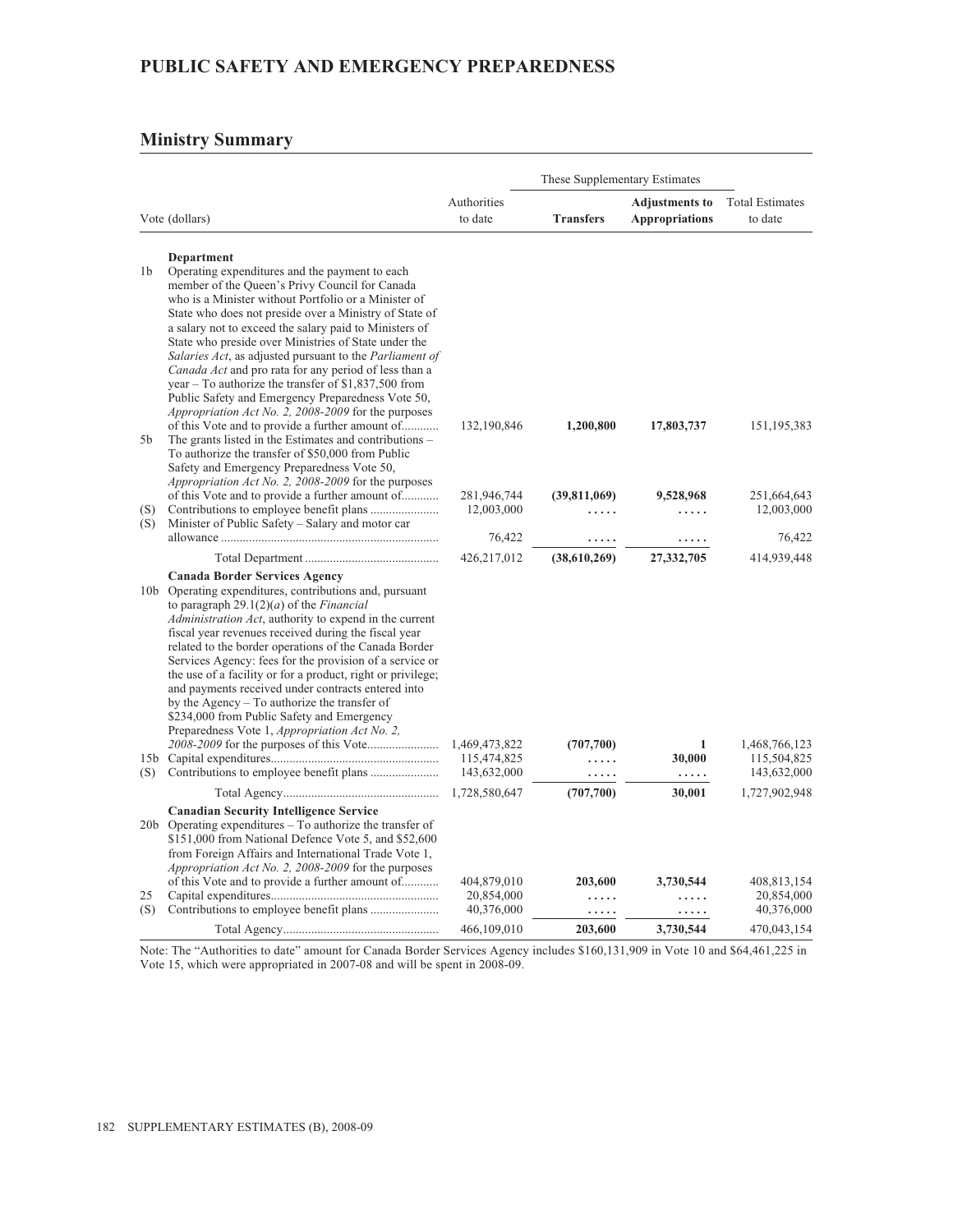# **PUBLIC SAFETY AND EMERGENCY PREPAREDNESS**

# **Ministry Summary**

|           |                                                                                                                                                                                                                                                                                                                                                                                                                                                                                  | Authorities                |                  | <b>Adjustments to</b> | <b>Total Estimates</b>     |
|-----------|----------------------------------------------------------------------------------------------------------------------------------------------------------------------------------------------------------------------------------------------------------------------------------------------------------------------------------------------------------------------------------------------------------------------------------------------------------------------------------|----------------------------|------------------|-----------------------|----------------------------|
|           | Vote (dollars)                                                                                                                                                                                                                                                                                                                                                                                                                                                                   | to date                    | <b>Transfers</b> | <b>Appropriations</b> | to date                    |
|           |                                                                                                                                                                                                                                                                                                                                                                                                                                                                                  |                            |                  |                       |                            |
|           | <b>Correctional Service</b><br>30b Operating expenditures, the grants listed in the<br>Estimates, contributions, and<br>(a) authority to pay into the Inmate Welfare Fund<br>revenue derived during the year from projects<br>operated by inmates and financed by that Fund;<br>$(b)$ authority to operate canteens in federal institutions<br>and to deposit revenue from sales into the Inmate<br>Welfare Fund:                                                                |                            |                  |                       |                            |
|           | $(c)$ payments, in accordance with terms and<br>conditions prescribed by the Governor in Council, to<br>or on behalf of discharged inmates who suffer<br>physical disability caused by participation in normal<br>program activity in federal institutions, and to<br>dependants of deceased inmates and ex-inmates<br>whose death resulted from participation in normal<br>program activity in federal institutions; and<br>(d) authority for the Minister of Public Safety and |                            |                  |                       |                            |
|           | Emergency Preparedness, subject to the approval of<br>the Governor in Council, to enter into an agreement<br>with any province for the confinement in institutions<br>of that province of any persons sentenced or<br>committed to a penitentiary, for compensation for the<br>maintenance of such persons and for payment in<br>respect of the construction and related costs of such<br>35a Capital expenditures, including payments as                                        | 1,793,477,350              | (315,000)        | 12,473,257            | 1,805,635,607              |
| (S)       | contributions to<br>$(a)$ aboriginal communities as defined in section 79 of<br>the Corrections and Conditional Release Act in<br>connection with the provision of correctional services<br>pursuant to section 81 of that Act; and<br>$(b)$ non-profit organizations involved in community<br>corrections operations, provinces and municipalities<br>towards construction done by those bodies                                                                                 | 271,261,000<br>193,526,000 |                  |                       | 271,261,000<br>193,526,000 |
| (S)       |                                                                                                                                                                                                                                                                                                                                                                                                                                                                                  | .                          | .                | .                     |                            |
|           |                                                                                                                                                                                                                                                                                                                                                                                                                                                                                  | 2,258,264,350              | (315,000)        | 12,473,257            | 2,270,422,607              |
|           | <b>National Parole Board</b><br>40b Program expenditures – To authorize the transfer of<br>\$315,000 from Public Safety and Emergency<br>Preparedness Vote 30, <i>Appropriation Act No. 2</i> ,<br>2008-2009 for the purposes of this Vote and to                                                                                                                                                                                                                                |                            |                  |                       |                            |
| (S)       |                                                                                                                                                                                                                                                                                                                                                                                                                                                                                  | 42,686,890<br>5,111,000    | 315,000<br>.     | 1,006,944<br>.        | 44,008,834<br>5,111,000    |
|           |                                                                                                                                                                                                                                                                                                                                                                                                                                                                                  | 47,797,890                 | 315,000          | 1,006,944             | 49,119,834                 |
|           | Office of the Correctional Investigator                                                                                                                                                                                                                                                                                                                                                                                                                                          |                            |                  |                       |                            |
| 45<br>(S) | Contributions to employee benefit plans                                                                                                                                                                                                                                                                                                                                                                                                                                          | 3,479,650<br>452,000       | .<br>.           | .<br>.                | 3,479,650<br>452,000       |
|           |                                                                                                                                                                                                                                                                                                                                                                                                                                                                                  | 3,931,650                  | .                | .                     | 3,931,650                  |

<u> 1989 - Johann Barbara, martxa alemaniar a</u>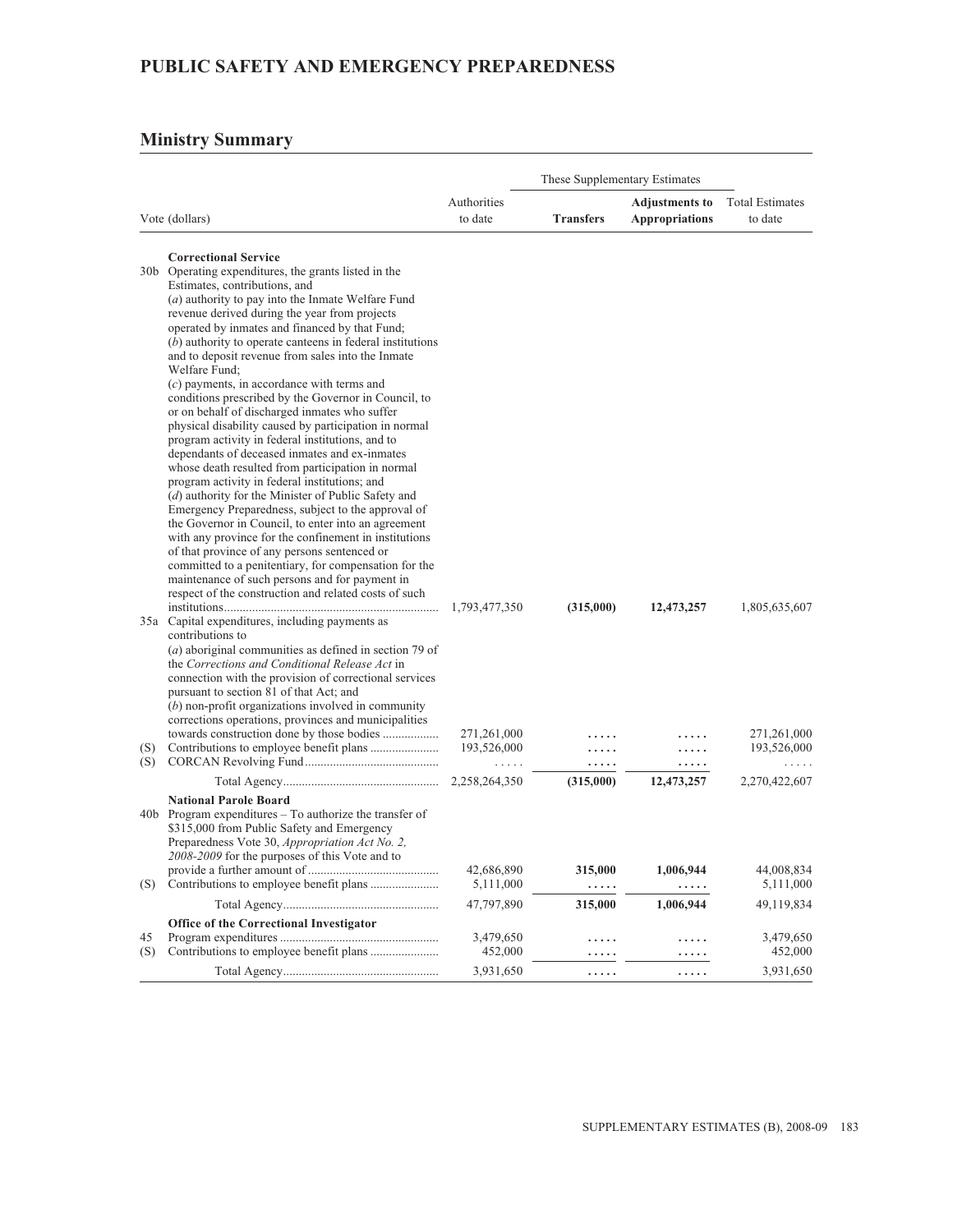# **PUBLIC SAFETY AND EMERGENCY PREPAREDNESS**

## **Ministry Summary**

|            |                                                                                                                                                                                                                                                                                                                                                                                                                                         |                        |                  | These Supplementary Estimates                  |                                   |  |
|------------|-----------------------------------------------------------------------------------------------------------------------------------------------------------------------------------------------------------------------------------------------------------------------------------------------------------------------------------------------------------------------------------------------------------------------------------------|------------------------|------------------|------------------------------------------------|-----------------------------------|--|
|            | Vote (dollars)                                                                                                                                                                                                                                                                                                                                                                                                                          | Authorities<br>to date | <b>Transfers</b> | <b>Adjustments to</b><br><b>Appropriations</b> | <b>Total Estimates</b><br>to date |  |
|            | <b>Royal Canadian Mounted Police</b>                                                                                                                                                                                                                                                                                                                                                                                                    |                        |                  |                                                |                                   |  |
|            | 50b Operating expenditures and authority to expend<br>revenue received during the fiscal year – To authorize<br>the transfer of \$220,000 from Public Safety and<br>Emergency Preparedness Vote 1, \$39,761,069 from<br>Public Safety and Emergency Preparedness Vote 5,<br>\$88,481 from National Defence Vote 5, and \$50,000<br>from Health Vote 40, Appropriation Act No. 2,<br>2008-2009 for the purposes of this Vote and to      |                        |                  |                                                |                                   |  |
| 55b        | Capital expenditures $-$ To authorize the transfer of<br>\$1,641,000 from National Defence Vote 5,                                                                                                                                                                                                                                                                                                                                      | 1,990,843,900          | 33,488,127       | 36,548,515                                     | 2,060,880,542                     |  |
|            | Appropriation Act No. 2, 2008-2009 for the purposes<br>of this Vote and to provide a further amount of<br>60b The grants listed in the Estimates and contributions,<br>provided that the amount listed for any grant may be<br>increased or decreased subject to the approval of the<br>Treasury Board – To authorize the transfer of<br>\$1,801,500 from Public Safety and Emergency<br>Preparedness Vote 50, Appropriation Act No. 2, | 328,965,000            | 1,641,000        | 78,005,718                                     | 408,611,718                       |  |
|            |                                                                                                                                                                                                                                                                                                                                                                                                                                         | 88,297,000             | 1,801,500        | $\mathbf{1}$                                   | 90,098,501                        |  |
| (S)<br>(S) | Pensions and other employee benefits - Members of                                                                                                                                                                                                                                                                                                                                                                                       | 61,564,000             | .                |                                                | 61,564,000                        |  |
| (S)        | Pensions under the Royal Canadian Mounted Police                                                                                                                                                                                                                                                                                                                                                                                        | 333,518,000            | .                |                                                | 333,518,000                       |  |
|            | Pension Continuation Act (R.S., 1970, c. R-10)                                                                                                                                                                                                                                                                                                                                                                                          | 23,000,000             |                  |                                                | 23,000,000                        |  |
|            |                                                                                                                                                                                                                                                                                                                                                                                                                                         | 2,826,187,900          | 36,930,627       | 114,554,234                                    | 2,977,672,761                     |  |
|            | <b>Royal Canadian Mounted Police External Review</b><br>Committee                                                                                                                                                                                                                                                                                                                                                                       |                        |                  |                                                |                                   |  |
| 65         |                                                                                                                                                                                                                                                                                                                                                                                                                                         | 1,333,000              |                  |                                                | 1,333,000                         |  |
| (S)        |                                                                                                                                                                                                                                                                                                                                                                                                                                         | 152,000                |                  |                                                | 152,000                           |  |
|            |                                                                                                                                                                                                                                                                                                                                                                                                                                         | 1,485,000              | .                | .                                              | 1,485,000                         |  |
|            | <b>Royal Canadian Mounted Police Public</b><br><b>Complaints Commission</b>                                                                                                                                                                                                                                                                                                                                                             |                        |                  |                                                |                                   |  |
| 70         |                                                                                                                                                                                                                                                                                                                                                                                                                                         | 7,934,000              |                  |                                                | 7,934,000                         |  |
| (S)        |                                                                                                                                                                                                                                                                                                                                                                                                                                         | 742,000                | .                | .                                              | 742,000                           |  |
|            |                                                                                                                                                                                                                                                                                                                                                                                                                                         | 8,676,000              | .                | .                                              | 8,676,000                         |  |
|            |                                                                                                                                                                                                                                                                                                                                                                                                                                         | 7,767,110,809          | (2, 183, 742)    | 159, 127, 685                                  | 7,924,054,752                     |  |

<u> 1989 - Johann Barn, mars eta bainar eta baina eta baina eta baina eta baina eta baina eta baina eta baina e</u>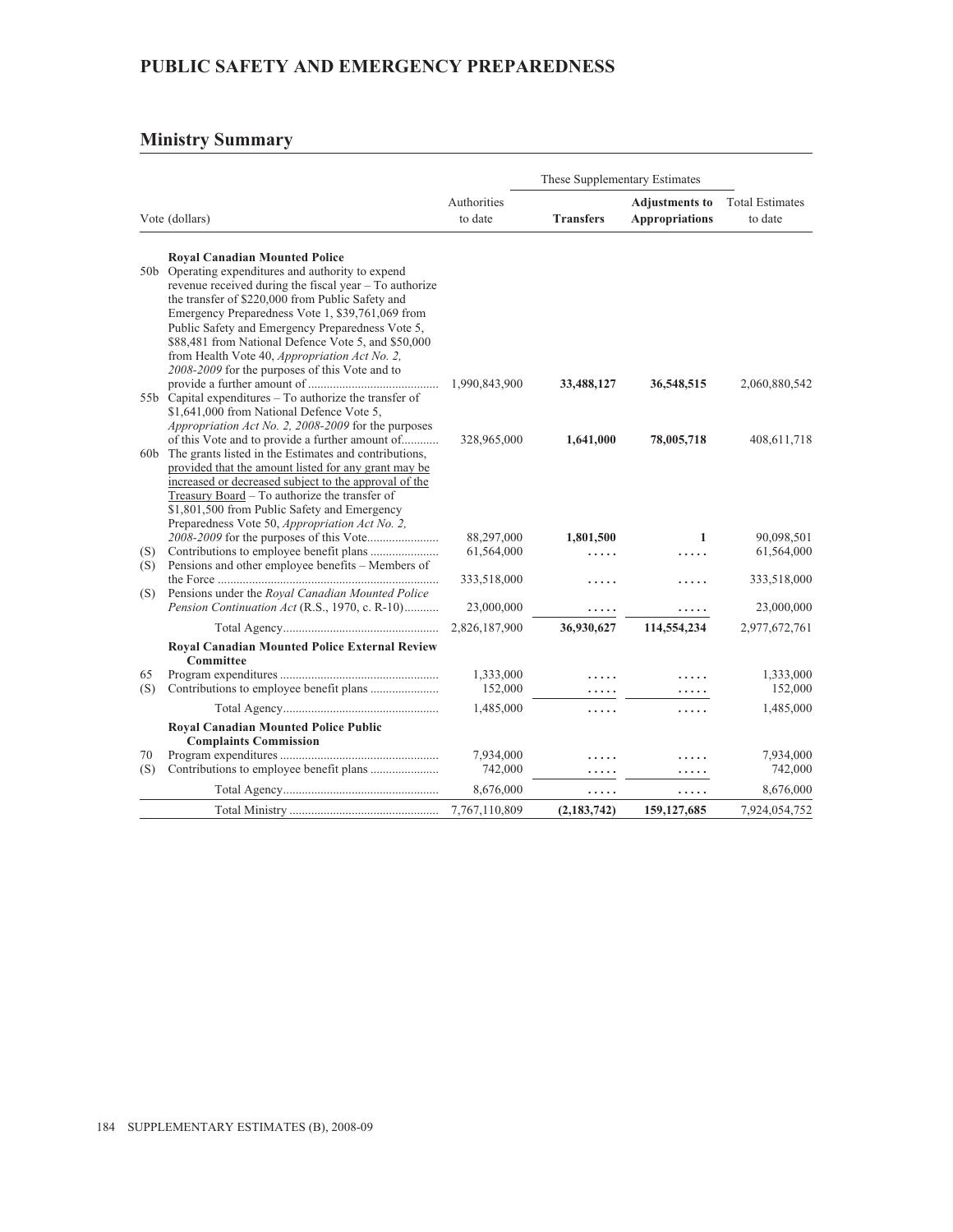# **PUBLIC SAFETY AND EMERGENCY PREPAREDNESS Department**

#### **Explanation of Requirements (thousands of dollars)**

Public Safety and Emergency Preparedness requests funds for the following items:

| <b>Voted Appropriations</b>                                                                                                                                                                                                                                       | Vote 1 | Vote 5       | <b>Total</b>     |
|-------------------------------------------------------------------------------------------------------------------------------------------------------------------------------------------------------------------------------------------------------------------|--------|--------------|------------------|
| Funding for the National Crime Prevention Strategy to support community-based<br>programming to reduce offending among at-risk and vulnerable populations                                                                                                         | 8,884  | 7,968        | 16,852           |
| Funds to further augment emergency management capacity within Public Safety and                                                                                                                                                                                   |        |              |                  |
|                                                                                                                                                                                                                                                                   | 7,875  | .            | 7,875            |
| Funding for salary increases of the Royal Canadian Mounted Police engaged in the                                                                                                                                                                                  |        | 1,061        | 1,061            |
| Funding for the planning and pre-games operations related to policing and security at                                                                                                                                                                             | .      |              |                  |
|                                                                                                                                                                                                                                                                   | 700    | .            | 700              |
| Funding for training on hazardous materials for fire fighters and other first responders<br>Funding for the establishment of a Great Lakes/St. Lawrence Seaway Marine Security<br>Operations Centre to improve security capabilities in the region by identifying | .      | 500          | 500              |
|                                                                                                                                                                                                                                                                   | 345    | .            | 345              |
| <b>Total Voted Appropriations</b>                                                                                                                                                                                                                                 | 17,804 | 9,529        | 27,333           |
| <b>Transfers</b>                                                                                                                                                                                                                                                  |        |              |                  |
| Transfer from Royal Canadian Mounted Police – For policy development in the areas                                                                                                                                                                                 |        |              |                  |
|                                                                                                                                                                                                                                                                   | 1,500  | .            | 1,500            |
| Transfer from Royal Canadian Mounted Police – In support of the development and<br>negotiation of the longer-term DNA and biology casework analysis agreements                                                                                                    |        |              |                  |
|                                                                                                                                                                                                                                                                   | 338    |              | 338              |
| Transfer from Royal Canadian Mounted Police - To fund projects aimed at                                                                                                                                                                                           |        |              |                  |
|                                                                                                                                                                                                                                                                   | .      | 50           | 50               |
| Transfer to Royal Canadian Mounted Police – For costs associated with<br>Federal/Provincial/Territorial meetings of the Council on Public Safety to combat                                                                                                        |        |              |                  |
|                                                                                                                                                                                                                                                                   | (20)   |              | (20)             |
| Transfer to Foreign Affairs and International Trade – For a joint contribution to the                                                                                                                                                                             |        |              |                  |
| Inter-American Drug Abuse Control Commission (CICAD) and to provide                                                                                                                                                                                               |        |              |                  |
| training to hemispheric law enforcement organizations on specialized                                                                                                                                                                                              |        |              |                  |
| Transfer to Foreign Affairs and International Trade – To provide support to                                                                                                                                                                                       |        | (100)        | (100)            |
|                                                                                                                                                                                                                                                                   | (183)  | .            | (183)            |
| Transfer to Royal Canadian Mounted Police – Adjustment to funding previously                                                                                                                                                                                      |        |              |                  |
| provided for the security of the 2010 Olympic and Paralympic Winter Games                                                                                                                                                                                         | (200)  |              | (200)            |
| Transfer to Canada Border Services Agency – In support of the Security and                                                                                                                                                                                        |        |              |                  |
|                                                                                                                                                                                                                                                                   | (234)  | .            | (234)            |
| Transfer to Royal Canadian Mounted Police – For First Nations community policing                                                                                                                                                                                  |        |              |                  |
|                                                                                                                                                                                                                                                                   | .      | (39,761)     | (39,761)         |
| <b>Total Transfers</b>                                                                                                                                                                                                                                            | 1,201  | (39, 811)    | (38, 610)        |
| <b>These Supplementary Estimates</b>                                                                                                                                                                                                                              | 19,005 | (30, 282)    | (11, 277)        |
| <b>Transfer Payments (dollars)</b>                                                                                                                                                                                                                                |        | <b>Voted</b> | <b>Statutory</b> |
| <b>Contributions</b>                                                                                                                                                                                                                                              |        |              |                  |
|                                                                                                                                                                                                                                                                   |        | 7,967,899    |                  |
| Payments to the provinces, territories, municipalities, Indian band councils and recognized                                                                                                                                                                       |        |              |                  |
| authorities representing Indians on reserve, Indian communities on Crown land and                                                                                                                                                                                 |        |              |                  |
|                                                                                                                                                                                                                                                                   |        | 1,061,069    |                  |
|                                                                                                                                                                                                                                                                   |        | 500,000      |                  |
| Payments to the provinces, territories, and public and private bodies in support of activities                                                                                                                                                                    |        |              |                  |
| complementary to those of the Department of Public Safety and Emergency                                                                                                                                                                                           |        |              |                  |
|                                                                                                                                                                                                                                                                   |        | 50,000       |                  |

Note: Figures in the "Explanation of Requirements" may not agree with the "Ministry Summary" due to rounding.

**Total Gross Transfer Payments 9,578,968 .....** *Less: Funds transferred to another Vote* ..................................................................................... 39,861,069 ..... **Net Transfer Payments (30,282,101) .....**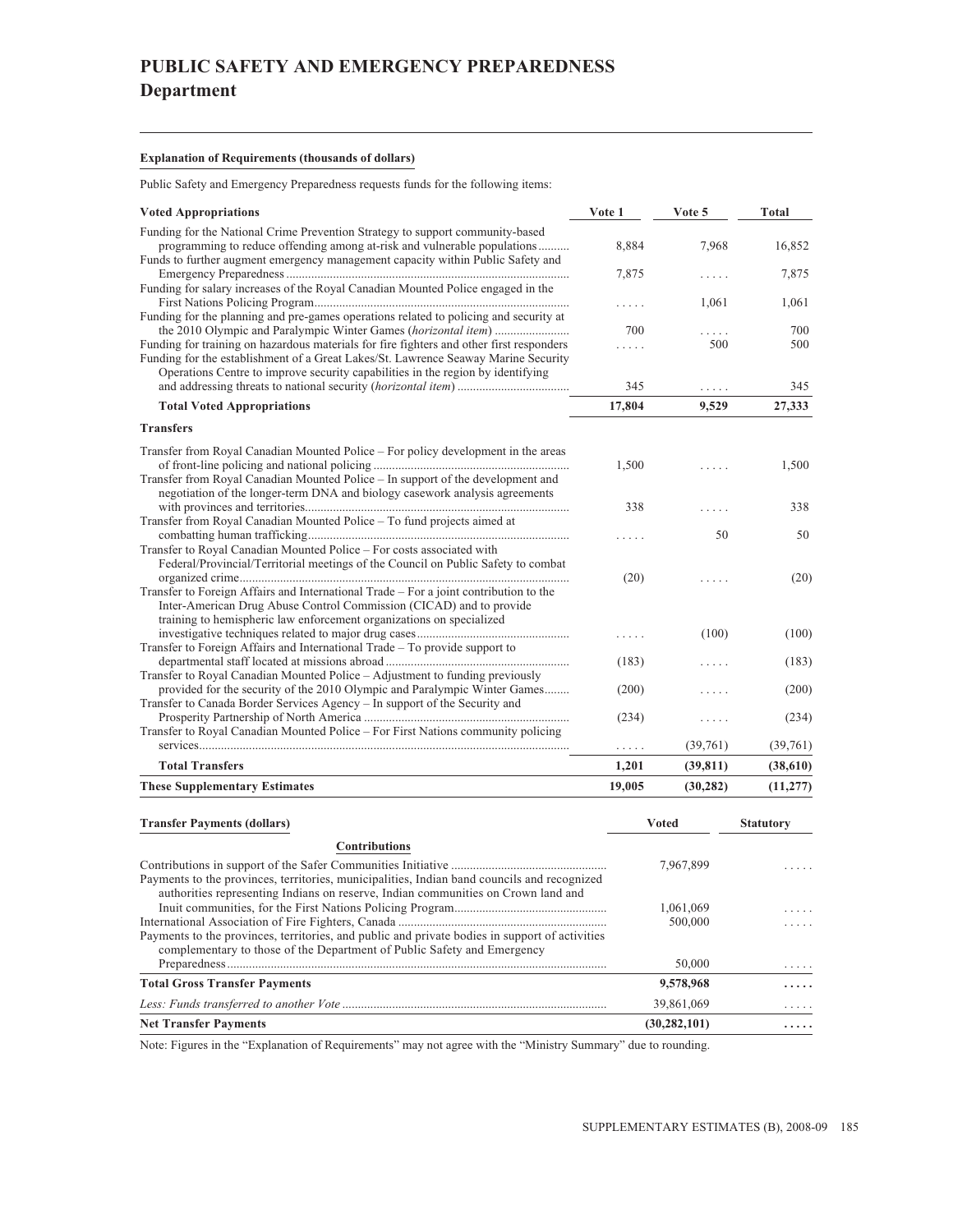# **PUBLIC SAFETY AND EMERGENCY PREPAREDNESS**

# **Canada Border Services Agency**

#### **Explanation of Requirements (thousands of dollars)**

Canada Border Services Agency requests funds for the following items:

| <b>Voted Appropriations</b>                                                                                                                                           | Vote 10 | Vote 15 | Total |
|-----------------------------------------------------------------------------------------------------------------------------------------------------------------------|---------|---------|-------|
| Funding for the establishment of a Great Lakes/St. Lawrence Seaway Marine Security<br>Operations Centre to improve security capabilities in the region by identifying |         |         |       |
|                                                                                                                                                                       | 675     | 30      | 705   |
|                                                                                                                                                                       | 141     | .       | 141   |
| Gross Voted Appropriations                                                                                                                                            | 816     | 30      | 846   |
| <b>Funds Available</b>                                                                                                                                                |         |         |       |
|                                                                                                                                                                       | 816     | .       | 816   |
| <b>Total Voted Appropriations</b>                                                                                                                                     | .       | 30      | 30    |
| <b>Transfers</b>                                                                                                                                                      |         |         |       |
| Transfer from Public Safety and Emergency Preparedness – In support of the Security                                                                                   |         |         |       |
|                                                                                                                                                                       | 234     |         | 234   |
| Transfer to Foreign Affairs and International Trade – To provide support to                                                                                           |         |         |       |
|                                                                                                                                                                       | (941)   | .       | (941) |
| <b>Total Transfers</b>                                                                                                                                                | (707)   | .       | (707) |
| <b>These Supplementary Estimates</b>                                                                                                                                  | (707)   | 30      | (677) |

#### **Explanation of Funds Available (dollars)**

**Vote 10**: \$816,166 in authorities is available within the Vote due to cancellation of the advertising campaign "U.S. Western Hemisphere Travel Initiative".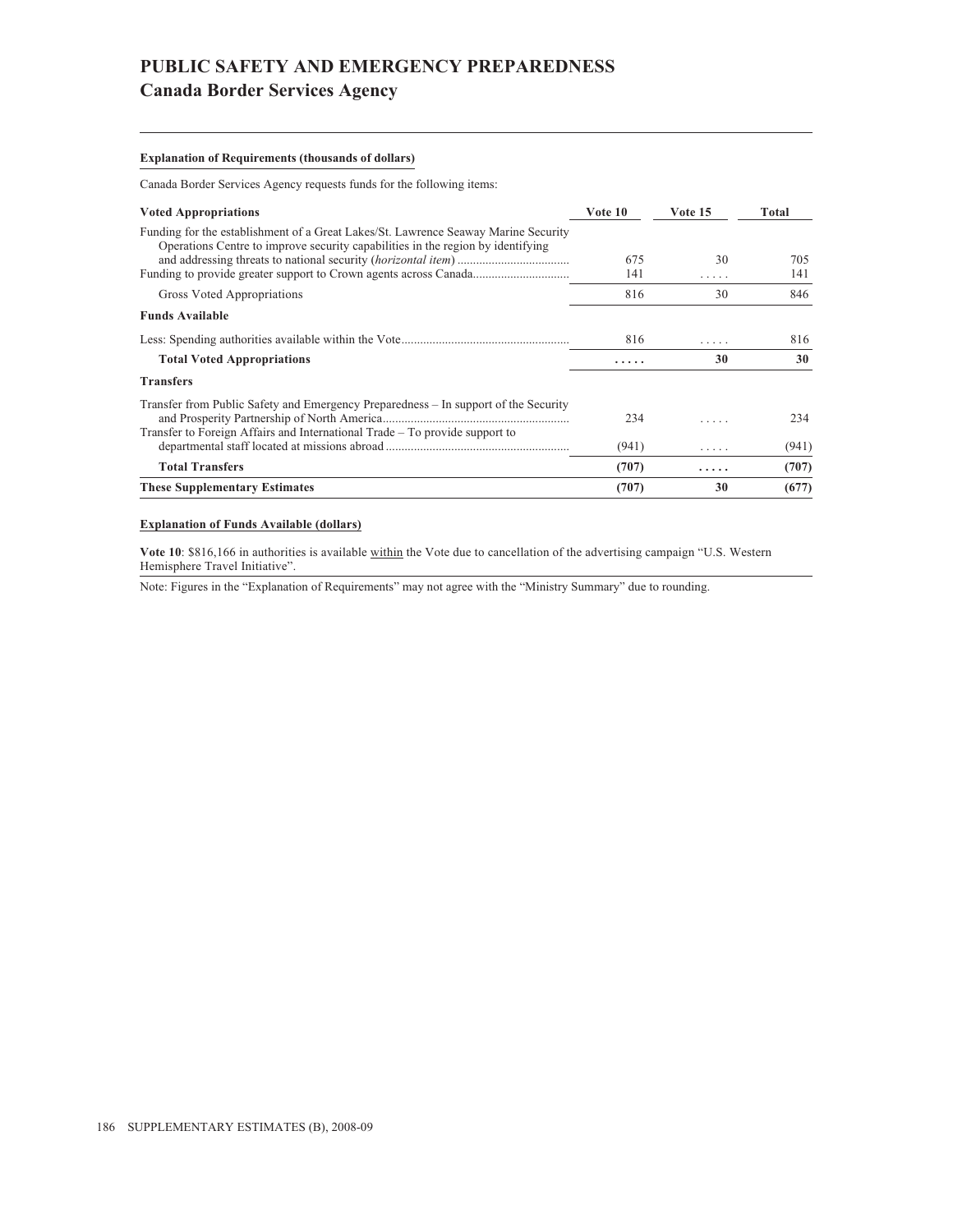# **PUBLIC SAFETY AND EMERGENCY PREPAREDNESS Canadian Security Intelligence Service**

#### **Explanation of Requirements (thousands of dollars)**

Canadian Security Intelligence Service requests funds for the following items:

| <b>Voted Appropriations</b>                                                                                                                                                                                                | Vote 20 |
|----------------------------------------------------------------------------------------------------------------------------------------------------------------------------------------------------------------------------|---------|
| Recovery of costs related to security screening of employees at nuclear power plants and provincial government                                                                                                             | 1.776   |
| Funding for the planning and pre-games operations related to policing and security at the 2010 Olympic and                                                                                                                 | 1.084   |
|                                                                                                                                                                                                                            | 500     |
| Funding for the Internal Inquiry into the Actions of Canadian Officials in Relation to Abdullah Almalki, Ahmad<br>Abou-Elmaati and Muayyed Nureddin and resources to permit departments to support the work of the Inquiry |         |
|                                                                                                                                                                                                                            | 371     |
| <b>Total Voted Appropriations</b>                                                                                                                                                                                          | 3,731   |
| <b>Transfers</b>                                                                                                                                                                                                           |         |
| Transfer from National Defence – For public security initiatives related to the Chemical, Biological, Radiological and                                                                                                     | 151     |
| Transfer from Foreign Affairs and International Trade – Adjustment to funding previously provided for departmental                                                                                                         | 53      |
| <b>Total Transfers</b>                                                                                                                                                                                                     | 204     |
| <b>These Supplementary Estimates</b>                                                                                                                                                                                       | 3.935   |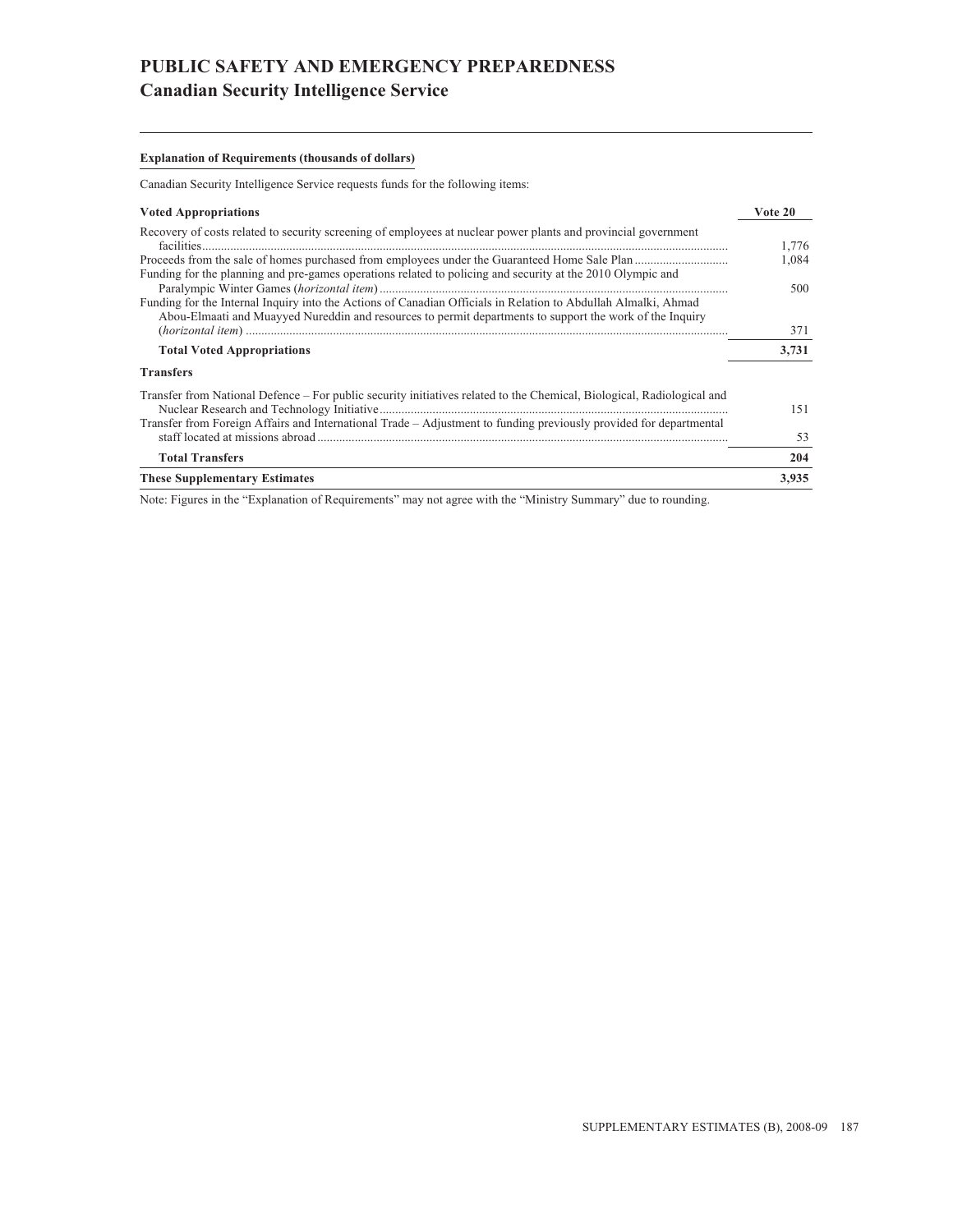# **PUBLIC SAFETY AND EMERGENCY PREPAREDNESS Correctional Service**

#### **Explanation of Requirements (thousands of dollars)**

Correctional Service requests funds for the following items:

| <b>Voted Appropriations</b>                                                                               | Vote 30      |
|-----------------------------------------------------------------------------------------------------------|--------------|
| Funding for the implementation of the transformation agenda towards improving institutions and community  | 11,390       |
|                                                                                                           | 1.083<br>122 |
| Gross Voted Appropriations                                                                                | 12,595       |
| <b>Funds Available</b>                                                                                    |              |
|                                                                                                           | 122          |
| <b>Total Voted Appropriations</b>                                                                         | 12,473       |
| <b>Transfers</b>                                                                                          |              |
| Transfer to National Parole Board – For the implementation of the transformation agenda towards improving | (315)        |
| <b>These Supplementary Estimates</b>                                                                      | 12.158       |

#### **Explanation of Funds Available (dollars)**

**Vote 30**: \$122,000 in authorities is available within the Vote due to the replacement of "Grant to the University of Saskatchewan, Department of Psychology, for a Chair in Forensic Psychology" with "Grant to the University of Saskatchewan for a Forensic Research Centre".

| <b>Transfer Payments (dollars)</b>   | Voted   | <b>Statutory</b> |
|--------------------------------------|---------|------------------|
| <b>Grants</b>                        |         |                  |
|                                      | 122.000 | .                |
| <b>Total Gross Transfer Payments</b> | 122,000 | .                |
|                                      | 122.000 | .                |
| <b>Net Transfer Payments</b>         | .       | .                |

Note: Figures in the "Explanation of Requirements" may not agree with the "Ministry Summary" due to rounding.

### **National Parole Board**

| <b>Explanation of Requirements (thousands of dollars)</b>                                                  |         |
|------------------------------------------------------------------------------------------------------------|---------|
| National Parole Board requests funds for the following items:                                              |         |
| <b>Voted Appropriations</b>                                                                                | Vote 40 |
|                                                                                                            | 1.007   |
| <b>Transfers</b>                                                                                           |         |
| Transfer from Correctional Service – For the implementation of the transformation agenda towards improving | 315     |
| <b>These Supplementary Estimates</b>                                                                       | 1.322   |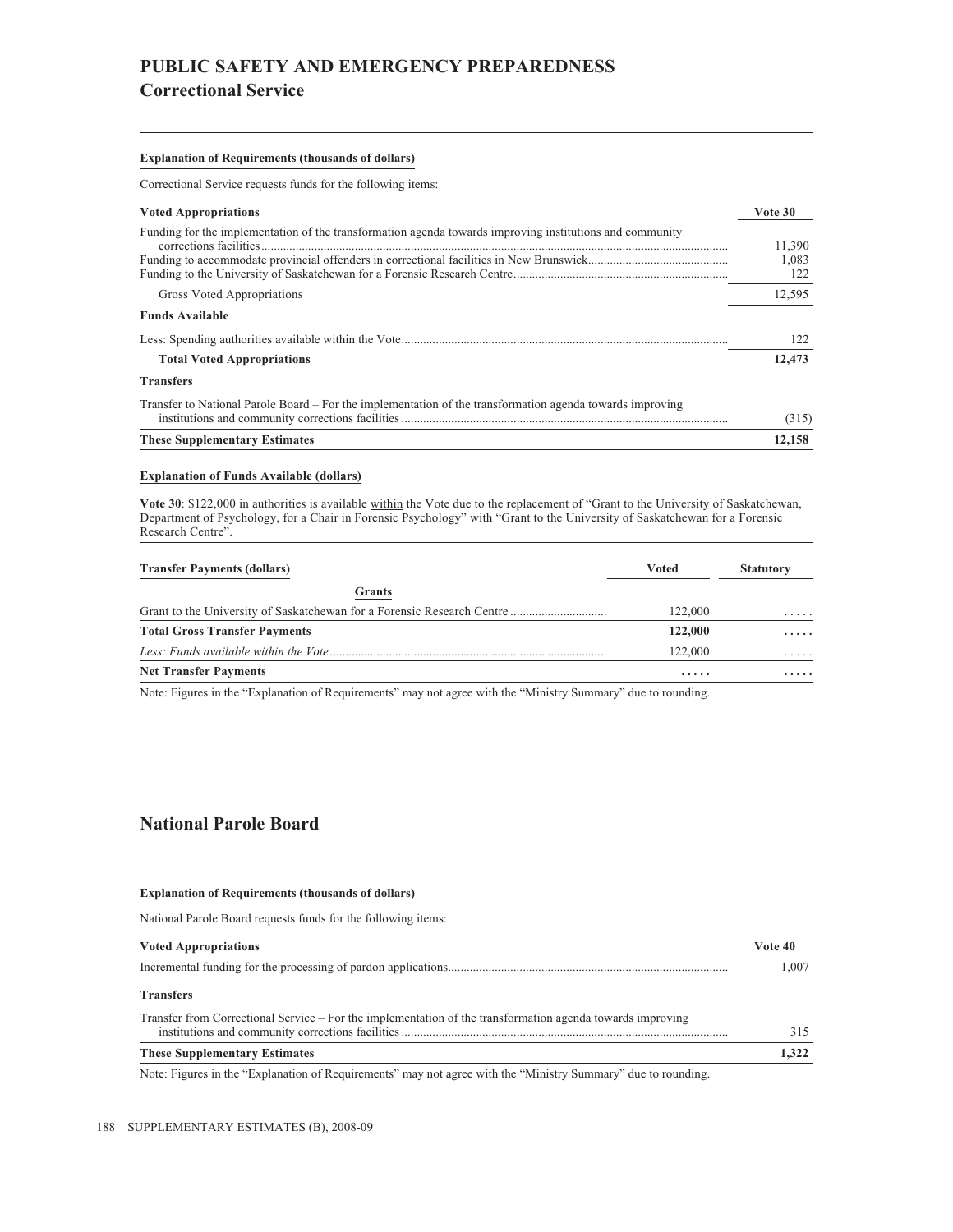# **PUBLIC SAFETY AND EMERGENCY PREPAREDNESS Royal Canadian Mounted Police**

#### **Explanation of Requirements (thousands of dollars)**

Royal Canadian Mounted Police requests funds for the following items:

| <b>Voted Appropriations</b>                                                                                                      | Vote 50 | Vote 55 | Vote 60                     | <b>Total</b> |
|----------------------------------------------------------------------------------------------------------------------------------|---------|---------|-----------------------------|--------------|
| Funding for multi-year real property projects; the acquisition or                                                                |         |         |                             |              |
| replacement of air, land and marine assets; and information                                                                      |         |         |                             |              |
|                                                                                                                                  |         | 73,371  |                             | 73,371       |
| Funding for the planning and pre-games operations related to                                                                     |         |         |                             |              |
| policing and security at the 2010 Olympic and Paralympic                                                                         |         |         |                             |              |
|                                                                                                                                  | 26,273  | 3,976   | .                           | 30,249       |
| Additional funding to strengthen current activities to combat sexual                                                             |         |         |                             |              |
|                                                                                                                                  | 4,280   | 59      | $\sim$ $\sim$ $\sim$        | 4,339        |
| Funding for international police peacekeeping and peace operations                                                               |         |         |                             |              |
| in countries experiencing or threatened by conflict and in failed                                                                |         |         |                             |              |
|                                                                                                                                  | 2,323   |         |                             | 2,323        |
| Funding for initiatives in support of the five Security and Prosperity                                                           |         |         |                             |              |
| Partnership priorities announced by North American leaders at                                                                    | 542     | 600     |                             | 1,142        |
| Funding related to government advertising programs (horizontal                                                                   |         |         | $\cdots$                    |              |
|                                                                                                                                  | 1,000   |         |                             | 1,000        |
| Funding for the Internal Inquiry into the Actions of Canadian                                                                    |         | .       | $\cdots$                    |              |
| Officials in Relation to Abdullah Almalki, Ahmad Abou-Elmaati                                                                    |         |         |                             |              |
| and Muayyed Nureddin and resources to permit departments to                                                                      |         |         |                             |              |
|                                                                                                                                  | 975     | .       | $\cdots$                    | 975          |
| Funding to support bilateral and tripartite processes and ongoing                                                                |         |         |                             |              |
| activities under the Beyond Powley: Management of Métis                                                                          |         |         |                             |              |
|                                                                                                                                  | 660     | .       | $\sim$ $\sim$ $\sim$ $\sim$ | 660          |
| Funding for criminal record checks related to applications for                                                                   |         |         |                             |              |
|                                                                                                                                  | 432     | .       | .                           | 432          |
| Funding to provide greater support to the Canada Firearms Centre                                                                 |         |         |                             |              |
|                                                                                                                                  | 64      | .       | .                           | 64           |
| Gross Voted Appropriations                                                                                                       | 36,549  | 78,006  | .                           | 114,555      |
| <b>Transfers</b>                                                                                                                 |         |         |                             |              |
|                                                                                                                                  |         |         |                             |              |
| Transfer from Public Safety and Emergency Preparedness – For First                                                               |         |         |                             |              |
|                                                                                                                                  | 39,761  | .       | .                           | 39,761       |
| Transfer from National Defence – For public security initiatives                                                                 |         |         |                             |              |
| related to the Chemical, Biological, Radiological and Nuclear                                                                    |         |         |                             |              |
|                                                                                                                                  |         | 1,641   | $\cdots$                    | 1,641        |
| Transfer from Public Safety and Emergency Preparedness (\$200),                                                                  |         |         |                             |              |
| Public Health Agency of Canada (\$50) – Adjustment to funding                                                                    |         |         |                             |              |
| previously provided for the security of the 2010 Olympic and                                                                     |         |         |                             |              |
|                                                                                                                                  | 250     | .       | 1.1.1                       | 250          |
| Transfer from National Defence – For investments in search and                                                                   |         |         |                             |              |
|                                                                                                                                  | 88      |         | $\cdots$                    | 88           |
| Transfer from Public Safety and Emergency Preparedness – For<br>costs associated with Federal/Provincial/Territorial meetings of |         |         |                             |              |
|                                                                                                                                  | 20      |         |                             | 20           |
| Internal reallocation of resources – To increase funding for payments                                                            |         |         |                             |              |
| to survivors of Royal Canadian Mounted Police members killed                                                                     |         |         |                             |              |
|                                                                                                                                  | (415)   |         | 415                         |              |
| Internal reallocation of resources - To increase funding for the                                                                 |         |         |                             |              |
| compensation of members of the Royal Canadian Mounted                                                                            |         |         |                             |              |
| Police for injuries received in the performance of duty                                                                          | (1,387) |         | 1,387                       |              |
| Transfer to Public Safety and Emergency Preparedness - To fund                                                                   |         |         |                             |              |
| projects aimed at combatting human trafficking                                                                                   | (50)    | .       | .                           | (50)         |
| Transfer to Foreign Affairs and International Trade – To provide                                                                 |         |         |                             |              |
| support to departmental staff located at missions abroad                                                                         | (59)    |         |                             | (59)         |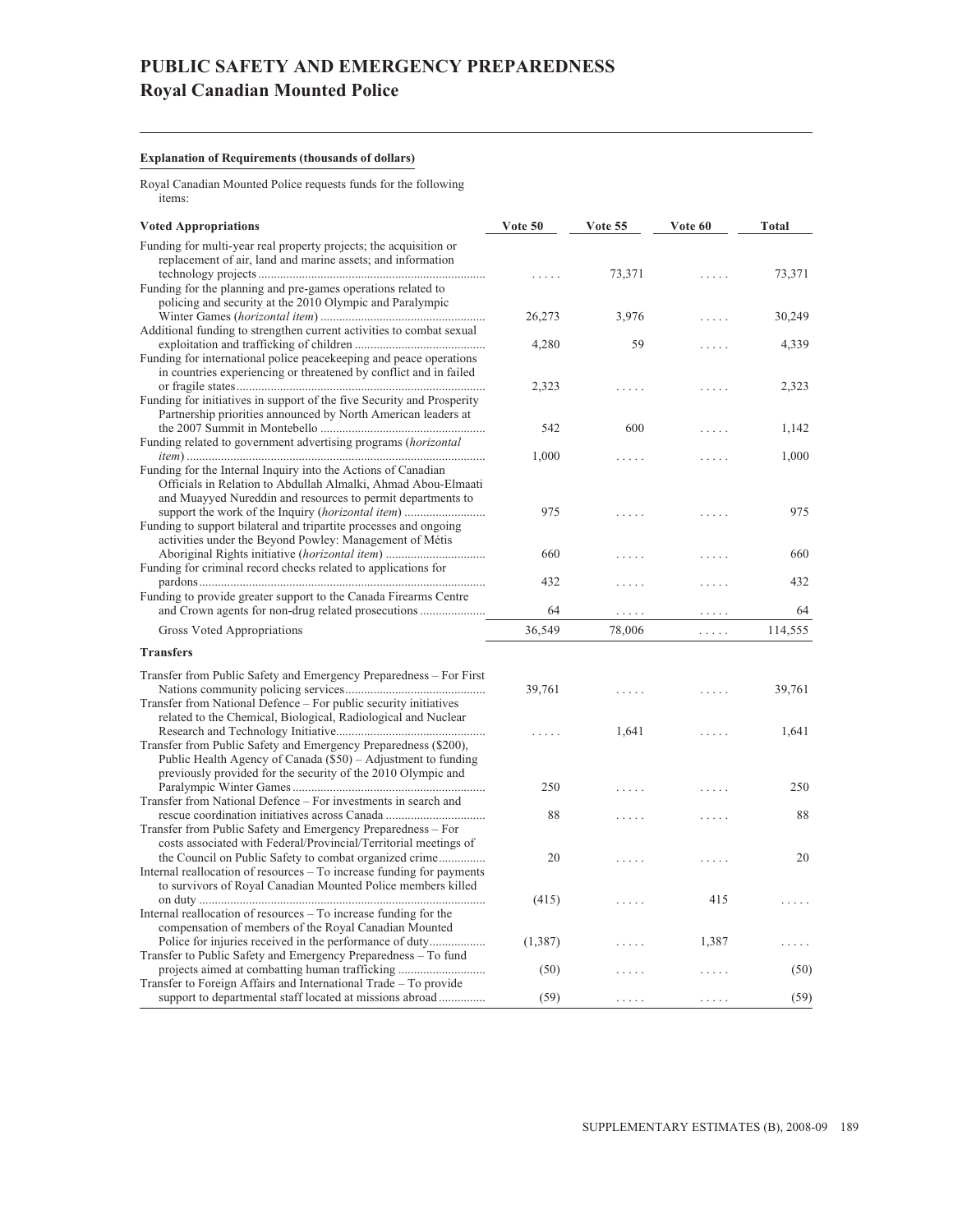# **PUBLIC SAFETY AND EMERGENCY PREPAREDNESS Royal Canadian Mounted Police**

#### **Explanation of Requirements (thousands of dollars)**

| <b>Transfers</b>                                                                                                                                                                              | Vote 50 | <b>Vote 55</b> | Vote 60      | Total            |
|-----------------------------------------------------------------------------------------------------------------------------------------------------------------------------------------------|---------|----------------|--------------|------------------|
|                                                                                                                                                                                               |         |                |              |                  |
| Transfer to Public Safety and Emergency Preparedness – In support<br>of the development and negotiation of the longer-term DNA and<br>biology casework analysis agreements with provinces and |         |                |              |                  |
|                                                                                                                                                                                               | (338)   |                |              | (338)            |
| Transfer to Public Safety and Emergency Preparedness – For policy<br>development in the areas of front-line policing and national                                                             |         |                |              |                  |
| Transfer to Public Works and Government Services – For fit-up and<br>accommodation costs of the new Royal Canadian Mounted                                                                    | (1,500) |                |              | (1,500)          |
|                                                                                                                                                                                               | (2,884) | .              | .            | (2,884)          |
| <b>Total Transfers</b>                                                                                                                                                                        | 33,486  | 1,641          | 1,802        | 36,929           |
| <b>These Supplementary Estimates</b>                                                                                                                                                          | 70,035  | 79,647         | 1,802        | 151,484          |
| <b>Transfer Payments (dollars)</b>                                                                                                                                                            |         |                | <b>Voted</b> | <b>Statutory</b> |
| <b>Grants</b>                                                                                                                                                                                 |         |                |              |                  |
| To compensate members of the Royal Canadian Mounted Police for injuries received in                                                                                                           |         |                |              |                  |
|                                                                                                                                                                                               |         |                | 1,386,500    |                  |
|                                                                                                                                                                                               |         |                | 415,000      |                  |
| <b>Total Transfer Payments</b>                                                                                                                                                                |         |                | 1,801,500    | .                |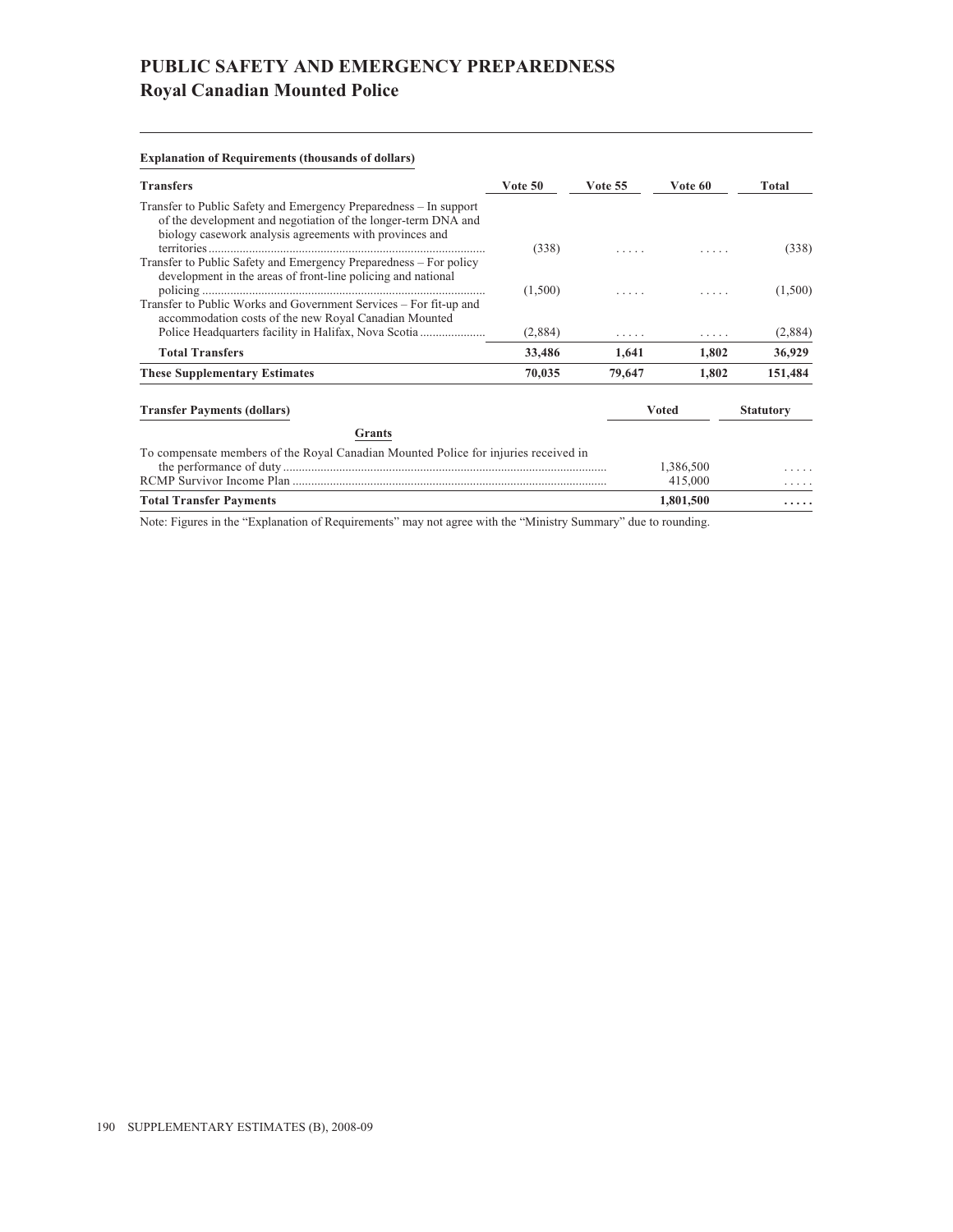# **PUBLIC WORKS AND GOVERNMENT SERVICES**

# **Ministry Summary**

|            |                                                                                                                                                                                                                                                                                                                                                                                                                                                                                                                                                                                                                                                                                                                                                                                                                                                                                                                                                                                              | These Supplementary Estimates |                  |                       |                        |  |  |
|------------|----------------------------------------------------------------------------------------------------------------------------------------------------------------------------------------------------------------------------------------------------------------------------------------------------------------------------------------------------------------------------------------------------------------------------------------------------------------------------------------------------------------------------------------------------------------------------------------------------------------------------------------------------------------------------------------------------------------------------------------------------------------------------------------------------------------------------------------------------------------------------------------------------------------------------------------------------------------------------------------------|-------------------------------|------------------|-----------------------|------------------------|--|--|
|            |                                                                                                                                                                                                                                                                                                                                                                                                                                                                                                                                                                                                                                                                                                                                                                                                                                                                                                                                                                                              | Authorities                   |                  | <b>Adjustments to</b> | <b>Total Estimates</b> |  |  |
|            | Vote (dollars)                                                                                                                                                                                                                                                                                                                                                                                                                                                                                                                                                                                                                                                                                                                                                                                                                                                                                                                                                                               | to date                       | <b>Transfers</b> | <b>Appropriations</b> | to date                |  |  |
| 1b         | Operating expenditures for the provision of<br>accommodation, common and central services<br>including recoverable expenditures on behalf of the<br>Canada Pension Plan, the Employment Insurance Act<br>and the Seized Property Management Act, and<br>authority to spend revenues received during the fiscal<br>year arising from accommodation and central and<br>common services in respect of these services and the<br>payment to each member of the Queen's Privy<br>Council for Canada who is a Minister without<br>Portfolio or a Minister of State who does not preside<br>over a Ministry of State of a salary not to exceed the<br>salary paid to Ministers of State who preside over<br>Ministries of State under the Salaries Act, as adjusted<br>pursuant to the <i>Parliament of Canada Act</i> and pro rata<br>for any period of less than a year $-$ To authorize the<br>transfer of \$1,768,452 from Public Works and<br>Government Services Vote 5, and \$2,883,523 from |                               |                  |                       |                        |  |  |
| 5b         | Public Safety and Emergency Preparedness Vote 50,<br><i>Appropriation Act No. 2, 2008-2009</i> for the purposes<br>of this Vote and to provide a further amount of<br>Capital expenditures including expenditures on works<br>other than federal property and authority to reimburse<br>tenants of federal property for improvements<br>authorized by the Minister of Public Works and<br>Government Services – To authorize the transfer of<br>\$1,513,723 from Public Works and Government<br>Services Vote 1, Appropriation Act No. 2, 2008-2009                                                                                                                                                                                                                                                                                                                                                                                                                                          | 2,011,848,464                 | 2,203,452        | 93,040,224            | 2,107,092,140          |  |  |
|            | for the purposes of this Vote and to provide a further                                                                                                                                                                                                                                                                                                                                                                                                                                                                                                                                                                                                                                                                                                                                                                                                                                                                                                                                       |                               |                  |                       |                        |  |  |
|            |                                                                                                                                                                                                                                                                                                                                                                                                                                                                                                                                                                                                                                                                                                                                                                                                                                                                                                                                                                                              | 405,055,471<br>79,745,000     | (254, 729)       | 16,805,000            | 421,605,742            |  |  |
| (S)<br>(S) | Minister of Public Works and Government Services -                                                                                                                                                                                                                                                                                                                                                                                                                                                                                                                                                                                                                                                                                                                                                                                                                                                                                                                                           |                               | .                | .                     | 79,745,000             |  |  |
|            |                                                                                                                                                                                                                                                                                                                                                                                                                                                                                                                                                                                                                                                                                                                                                                                                                                                                                                                                                                                              | 76,422                        |                  |                       | 76,422                 |  |  |
| (S)        |                                                                                                                                                                                                                                                                                                                                                                                                                                                                                                                                                                                                                                                                                                                                                                                                                                                                                                                                                                                              | 2,000,000                     |                  |                       | 2,000,000              |  |  |
| (S)        |                                                                                                                                                                                                                                                                                                                                                                                                                                                                                                                                                                                                                                                                                                                                                                                                                                                                                                                                                                                              | .                             |                  |                       | .                      |  |  |
| (S)        |                                                                                                                                                                                                                                                                                                                                                                                                                                                                                                                                                                                                                                                                                                                                                                                                                                                                                                                                                                                              | .                             |                  |                       |                        |  |  |
| (S)        | Consulting and Audit Canada Revolving Fund                                                                                                                                                                                                                                                                                                                                                                                                                                                                                                                                                                                                                                                                                                                                                                                                                                                                                                                                                   | .                             |                  |                       |                        |  |  |
| (S)        |                                                                                                                                                                                                                                                                                                                                                                                                                                                                                                                                                                                                                                                                                                                                                                                                                                                                                                                                                                                              | .                             | .                | .                     |                        |  |  |
| (S)        | Telecommunications and Informatics Common                                                                                                                                                                                                                                                                                                                                                                                                                                                                                                                                                                                                                                                                                                                                                                                                                                                                                                                                                    |                               |                  |                       |                        |  |  |
|            |                                                                                                                                                                                                                                                                                                                                                                                                                                                                                                                                                                                                                                                                                                                                                                                                                                                                                                                                                                                              | .                             | .                | .                     | .                      |  |  |
| (S)        | Payment in lieu of taxes to municipalities and other                                                                                                                                                                                                                                                                                                                                                                                                                                                                                                                                                                                                                                                                                                                                                                                                                                                                                                                                         |                               |                  |                       |                        |  |  |
|            |                                                                                                                                                                                                                                                                                                                                                                                                                                                                                                                                                                                                                                                                                                                                                                                                                                                                                                                                                                                              | .                             | .                | .                     | .                      |  |  |
| (S)        |                                                                                                                                                                                                                                                                                                                                                                                                                                                                                                                                                                                                                                                                                                                                                                                                                                                                                                                                                                                              | (5,500,000)                   | .                | .                     | (5,500,000)            |  |  |
|            |                                                                                                                                                                                                                                                                                                                                                                                                                                                                                                                                                                                                                                                                                                                                                                                                                                                                                                                                                                                              | 2,493,225,357                 | 1,948,723        | 109,845,224           | 2,605,019,304          |  |  |

<u> 1989 - Johann Barn, mars eta bainar eta baina eta baina eta baina eta baina eta baina eta baina eta baina e</u>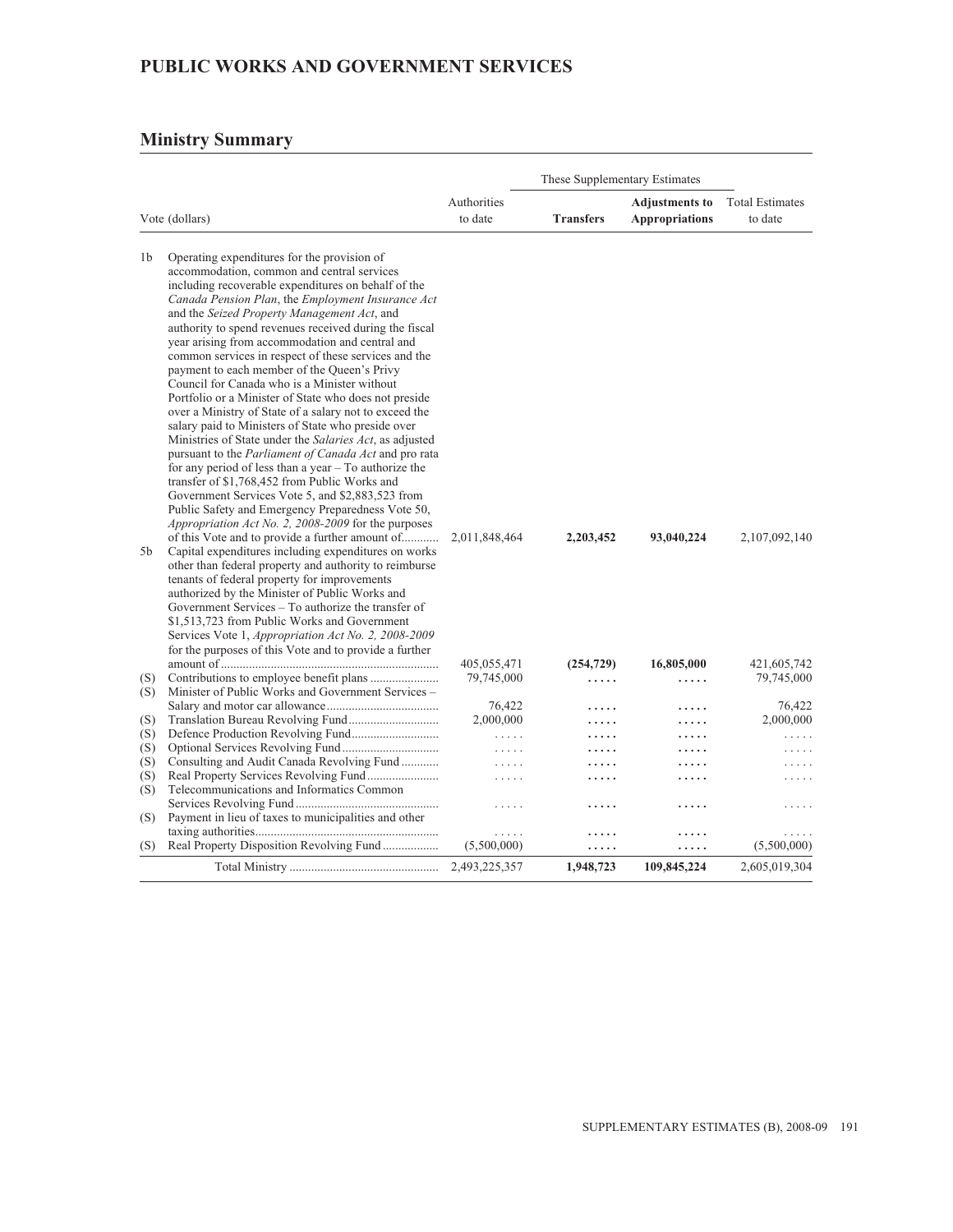### **PUBLIC WORKS AND GOVERNMENT SERVICES**

#### **Explanation of Requirements (thousands of dollars)**

Public Works and Government Services requests funds for the following items:

| <b>Voted Appropriations</b>                                                                                                                                            | Vote 1           | Vote 5         | Total           |
|------------------------------------------------------------------------------------------------------------------------------------------------------------------------|------------------|----------------|-----------------|
| Funding for volume and inflationary pressures on non-discretionary charges for the<br>Funding for the estimated cost of additional office accommodation requirements   | 64,059           | .              | 64,059          |
|                                                                                                                                                                        | 30,158           | .              | 30,158          |
| Funding to manage and rehabilitate aging surplus engineering assets (transportation<br>Funding for the Laniel Dam reconstruction in the Temiscamingue region of Quebec | 3,300<br>.       | 9.900<br>6,905 | 13,200<br>6,905 |
| Gross Voted Appropriations                                                                                                                                             | 97,517           | 16,805         | 114,322         |
| <b>Funds Available</b>                                                                                                                                                 |                  |                |                 |
|                                                                                                                                                                        | 4,477            | .              | 4,477           |
| <b>Total Voted Appropriations</b>                                                                                                                                      | 93,040           | 16,805         | 109,845         |
| <b>Transfers</b>                                                                                                                                                       |                  |                |                 |
| Transfer from Royal Canadian Mounted Police – For fit-up and accommodation costs<br>of the new Royal Canadian Mounted Police Headquarters facility in Halifax,         | 2,884            |                | 2,884           |
| Internal reallocation of resources – For fit-up and accommodation costs of the new<br>Royal Canadian Mounted Police Headquarters facility in Halifax, Nova Scotia      | 1,768            | .<br>(1,768)   |                 |
| Internal reallocation of resources – To implement Stage 1 of the renovation of the<br>Wellington Building, which includes the interior demolition, asbestos abatement  |                  |                |                 |
| Transfer to Treasury Board Secretariat - For the Organizational Readiness Office                                                                                       | (1,514)<br>(935) | 1,514<br>.     | (935)           |
| <b>Total Transfers</b>                                                                                                                                                 | 2,203            | (254)          | 1,949           |
| <b>These Supplementary Estimates</b>                                                                                                                                   | 95,243           | 16,551         | 111,794         |

#### **Explanation of Funds Available (dollars)**

**Vote 1**: \$4,476,714 in total authorities is available within the Vote due to the elimination of the net rent payable under the lease following the purchase of a commercial office property located at 55 Bay Street North, Hamilton, Ontario.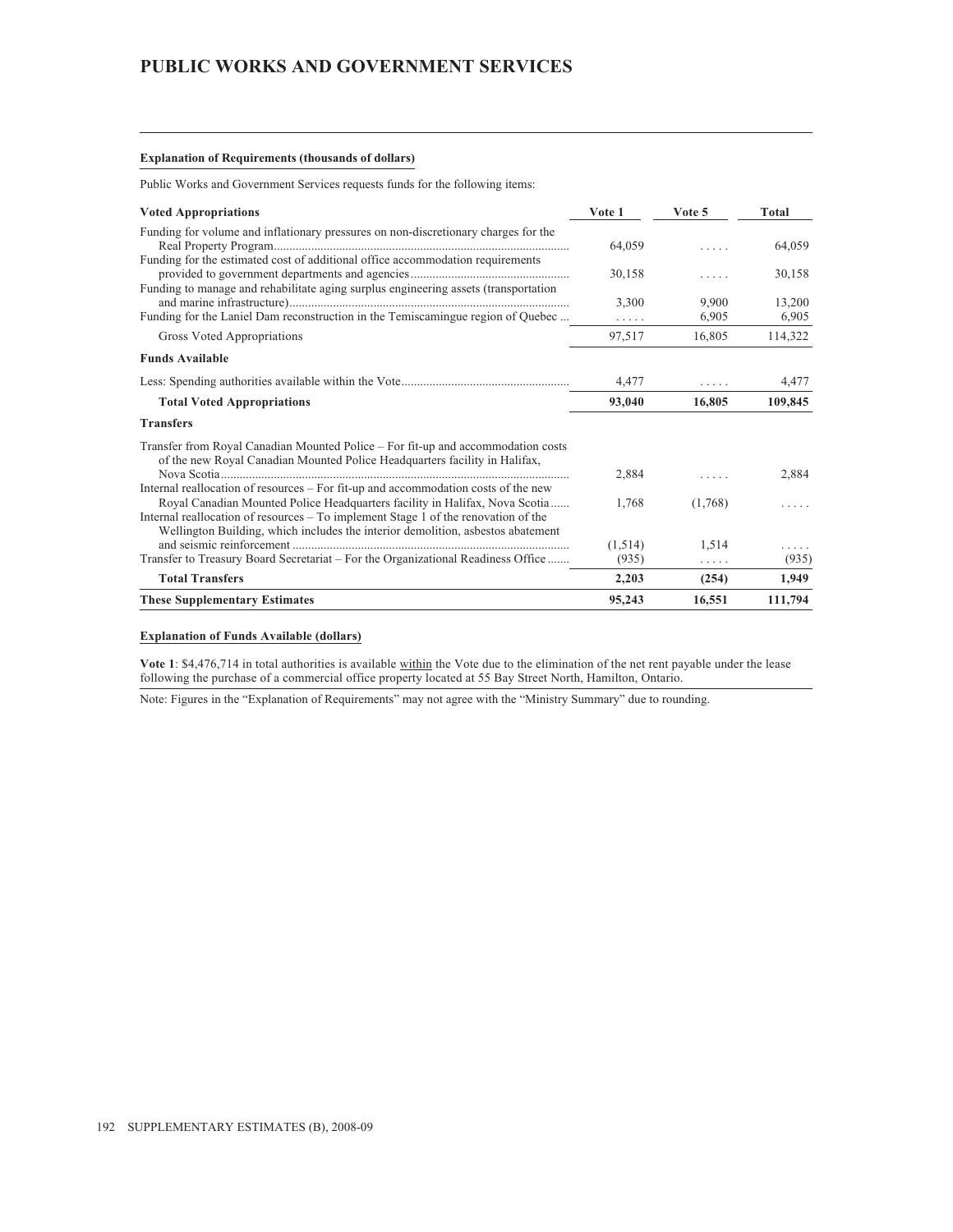|                 |                                                                                                       | These Supplementary Estimates |                  |                                                |                                   |  |
|-----------------|-------------------------------------------------------------------------------------------------------|-------------------------------|------------------|------------------------------------------------|-----------------------------------|--|
|                 | Vote (dollars)                                                                                        | Authorities<br>to date        | <b>Transfers</b> | <b>Adjustments to</b><br><b>Appropriations</b> | <b>Total Estimates</b><br>to date |  |
|                 | Department                                                                                            |                               |                  |                                                |                                   |  |
| 1b              | Operating expenditures, and                                                                           |                               |                  |                                                |                                   |  |
|                 | $(a)$ authority to make expenditures on other than                                                    |                               |                  |                                                |                                   |  |
|                 | federal property in the course of or arising out of the                                               |                               |                  |                                                |                                   |  |
|                 | exercise of jurisdiction in aeronautics;                                                              |                               |                  |                                                |                                   |  |
|                 | $(b)$ authority for the payment of commissions for                                                    |                               |                  |                                                |                                   |  |
|                 | revenue collection pursuant to the Aeronautics Act;                                                   |                               |                  |                                                |                                   |  |
|                 | $(c)$ authority to expend revenue received during the                                                 |                               |                  |                                                |                                   |  |
|                 | fiscal year; and                                                                                      |                               |                  |                                                |                                   |  |
|                 | $(d)$ the payment to each member of the Queen's Privy<br>Council for Canada who is a Minister without |                               |                  |                                                |                                   |  |
|                 | Portfolio or a Minister of State who does not preside                                                 |                               |                  |                                                |                                   |  |
|                 | over a Ministry of State of a salary not to exceed the                                                |                               |                  |                                                |                                   |  |
|                 | salary paid to Ministers of State who preside over                                                    |                               |                  |                                                |                                   |  |
|                 | Ministries of State under the Salaries Act, as adjusted                                               |                               |                  |                                                |                                   |  |
|                 | pursuant to the Parliament of Canada Act and pro rata                                                 |                               |                  |                                                |                                   |  |
|                 | for any period of less than a year $-$ To authorize the                                               |                               |                  |                                                |                                   |  |
|                 | transfer of \$157,032 from Transport Vote 55,                                                         |                               |                  |                                                |                                   |  |
|                 | Appropriation Act No. 2, 2008-2009 for the purposes                                                   |                               |                  |                                                |                                   |  |
| 5b              | of this Vote and to provide a further amount of<br>Capital expenditures including contributions to    | 366, 452, 550                 | (1,695,668)      | 3,102,008                                      | 367,858,890                       |  |
|                 | provinces or municipalities or local or private                                                       |                               |                  |                                                |                                   |  |
|                 | authorities towards construction done by those bodies.                                                | 78,248,000                    | (56,000)         | 3,663,000                                      | 81,855,000                        |  |
| 10 <sub>b</sub> | The grants listed in the Estimates and contributions                                                  | 769,557,243                   | (50,000)         | 48,956,206                                     | 818,463,449                       |  |
| (S)             |                                                                                                       | 66,965,000                    | .                | .                                              | 66,965,000                        |  |
| (S)             | Minister of Transport - Salary and motor car                                                          |                               |                  |                                                |                                   |  |
|                 |                                                                                                       | 76,422                        |                  |                                                | 76,422                            |  |
| (S)             | Northumberland Strait Crossing Subsidy Payment                                                        |                               |                  |                                                |                                   |  |
|                 | under the Northumberland Strait Crossing Act                                                          | 54,896,961                    |                  |                                                | 54,896,961                        |  |
| (S)             | Payments in respect of St. Lawrence Seaway                                                            |                               |                  |                                                |                                   |  |
|                 | agreements under the Canada Marine Act                                                                |                               |                  |                                                |                                   |  |
|                 |                                                                                                       | 41,900,000                    |                  |                                                | 41,900,000                        |  |
| (S)             | Payments to the Canadian National Railway                                                             |                               |                  |                                                |                                   |  |
|                 | Company in respect of the termination of the                                                          |                               |                  |                                                |                                   |  |
|                 | collection of tolls on the Victoria Bridge, Montreal                                                  |                               |                  |                                                |                                   |  |
|                 | and for rehabilitation work on the roadway portion of                                                 |                               |                  |                                                |                                   |  |
|                 | the Bridge (Vote 107, Appropriation Act No. 5, 1963,                                                  |                               |                  |                                                | 3,300,000                         |  |
|                 |                                                                                                       | 3,300,000                     |                  |                                                |                                   |  |
|                 |                                                                                                       | 1,381,396,176                 | (1,801,668)      | 55,721,214                                     | 1,435,315,722                     |  |
|                 | <b>Canada Post Corporation</b>                                                                        |                               |                  |                                                |                                   |  |
| 15              | Payments to the Canada Post Corporation for special                                                   |                               |                  |                                                |                                   |  |
|                 |                                                                                                       | 97,210,000                    |                  |                                                | 97,210,000                        |  |
|                 |                                                                                                       | 97,210,000                    | .                | .                                              | 97,210,000                        |  |
|                 | <b>Canadian Air Transport Security Authority</b>                                                      |                               |                  |                                                |                                   |  |
|                 | 20b Payments to the Canadian Air Transport Security                                                   |                               |                  |                                                |                                   |  |
|                 | Authority for operating and capital expenditures                                                      | 279,954,000                   | .                | 156,202,000                                    | 436,156,000                       |  |
|                 |                                                                                                       | 279,954,000                   | .                | 156,202,000                                    | 436,156,000                       |  |
|                 | <b>Canadian Transportation Agency</b>                                                                 |                               |                  |                                                |                                   |  |
| 25              |                                                                                                       | 23,933,550                    |                  |                                                | 23,933,550                        |  |
| (S)             |                                                                                                       | 3,291,000                     |                  |                                                | 3,291,000                         |  |
|                 |                                                                                                       | 27,224,550                    | .                | .                                              | 27,224,550                        |  |
|                 | <b>Federal Bridge Corporation Limited</b>                                                             |                               |                  |                                                |                                   |  |
|                 | 30b Payments to the Federal Bridge Corporation Limited                                                | 10,204,000                    | .                | 500,000                                        | 10,704,000                        |  |
|                 |                                                                                                       | 10,204,000                    | .                | 500,000                                        | 10,704,000                        |  |
|                 |                                                                                                       |                               |                  |                                                |                                   |  |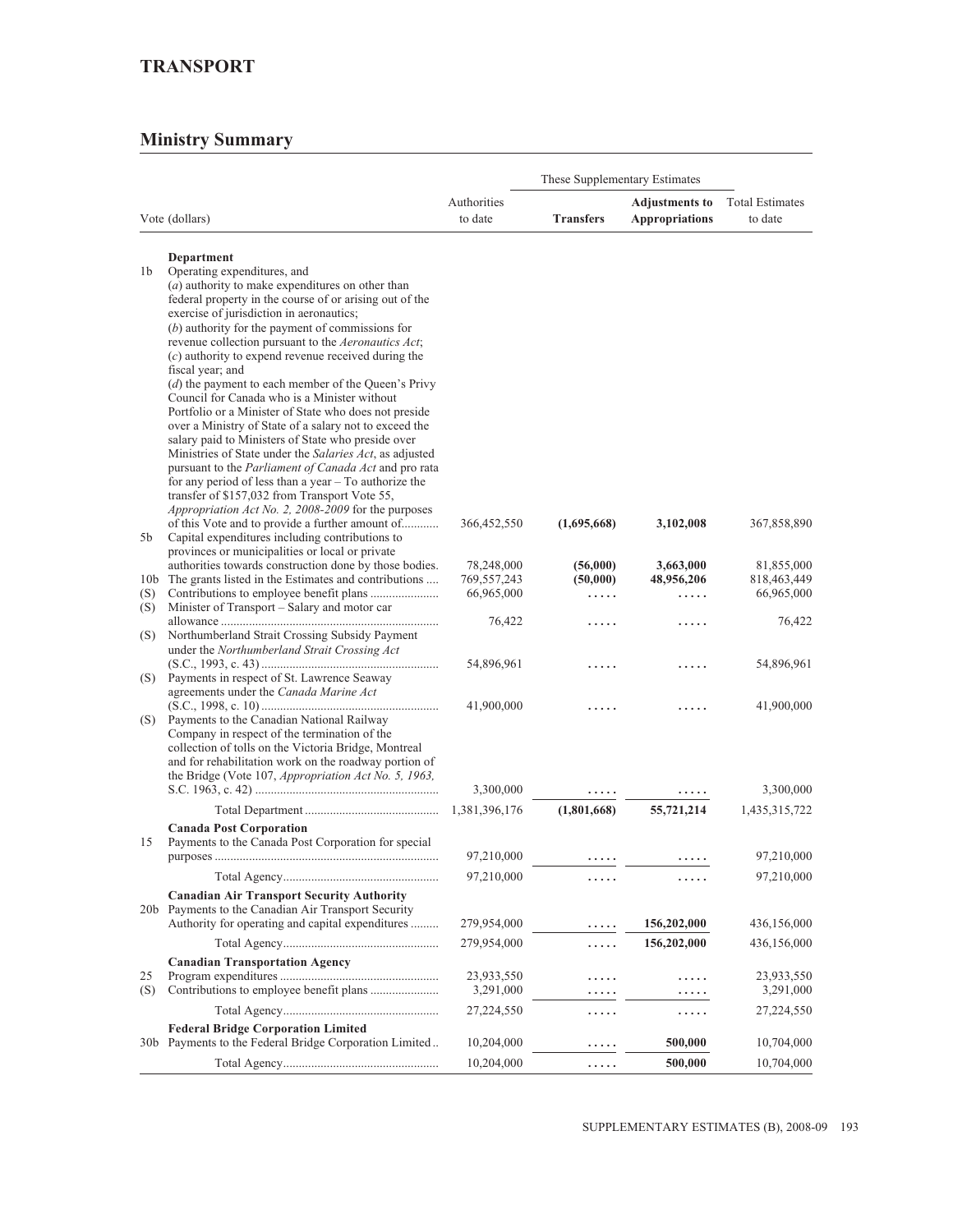|                  |                                                                                                                                                                                                                                                                                                                                                                                                                                                                                                                                                                                  |                                          | These Supplementary Estimates |                                                |                                          |
|------------------|----------------------------------------------------------------------------------------------------------------------------------------------------------------------------------------------------------------------------------------------------------------------------------------------------------------------------------------------------------------------------------------------------------------------------------------------------------------------------------------------------------------------------------------------------------------------------------|------------------------------------------|-------------------------------|------------------------------------------------|------------------------------------------|
| Vote (dollars)   |                                                                                                                                                                                                                                                                                                                                                                                                                                                                                                                                                                                  | Authorities<br>to date                   | <b>Transfers</b>              | <b>Adjustments to</b><br><b>Appropriations</b> | <b>Total Estimates</b><br>to date        |
|                  | <b>Marine Atlantic Inc.</b><br>35b Payments to Marine Atlantic Inc. in respect of<br>(a) the costs of the management of the Company,<br>payments for capital purposes and for transportation<br>activities including the following water transportation<br>services pursuant to contracts with Her Majesty:<br>Newfoundland ferries and terminals; and<br>$(b)$ payments made by the Company of the costs<br>incurred for the provision of early retirement benefits,<br>severance and other benefits where such costs result<br>from employee cutbacks or the discontinuance or | 106,354,000                              |                               | 4,122,000                                      | 110,476,000                              |
|                  |                                                                                                                                                                                                                                                                                                                                                                                                                                                                                                                                                                                  | 106,354,000                              | .                             | 4,122,000                                      | 110,476,000                              |
|                  | <b>National Capital Commission</b><br>40b Payments to the National Capital Commission for<br>45b Payments to the National Capital Commission for                                                                                                                                                                                                                                                                                                                                                                                                                                 | 76,313,000<br>17,934,000                 | .                             | 5,432,000<br>10,000,000                        | 81,745,000<br>27,934,000                 |
|                  |                                                                                                                                                                                                                                                                                                                                                                                                                                                                                                                                                                                  | 94,247,000                               | .                             | 15,432,000                                     | 109,679,000                              |
| 50<br>55b<br>(S) | <b>Office of Infrastructure of Canada</b><br>Contributions to employee benefit plans                                                                                                                                                                                                                                                                                                                                                                                                                                                                                             | 38,898,100<br>2,864,410,903<br>3,229,000 | .<br>(157, 032)<br>.          | 443,221,123<br>.                               | 38,898,100<br>3,307,474,994<br>3,229,000 |
|                  |                                                                                                                                                                                                                                                                                                                                                                                                                                                                                                                                                                                  | 2,906,538,003                            | (157, 032)                    | 443,221,123                                    | 3,349,602,094                            |
| 60               | Old Port of Montreal Corporation Inc.<br>Payments to the Old Port of Montreal Corporation                                                                                                                                                                                                                                                                                                                                                                                                                                                                                        | 19,900,000                               | .                             |                                                | 19,900,000                               |
|                  |                                                                                                                                                                                                                                                                                                                                                                                                                                                                                                                                                                                  | 19,900,000                               | .                             | .                                              | 19,900,000                               |
| 65               | The Jacques Cartier and Champlain Bridges<br>Incorporated<br>Payments to the Jacques Cartier and Champlain<br>Bridges Inc. to be applied in payment of the excess of<br>the expenditures over the revenues of the Corporation<br>(exclusive of depreciation on capital structures and<br>reserves) in the operation of the Jacques Cartier,<br>Champlain and Mercier Bridges, a portion of the<br>Bonaventure Autoroute, the Pont-Champlain Jetty,                                                                                                                               |                                          |                               |                                                |                                          |
|                  |                                                                                                                                                                                                                                                                                                                                                                                                                                                                                                                                                                                  | 87,808,000                               |                               |                                                | 87,808,000                               |
|                  |                                                                                                                                                                                                                                                                                                                                                                                                                                                                                                                                                                                  | 87,808,000                               | .                             | .                                              | 87,808,000                               |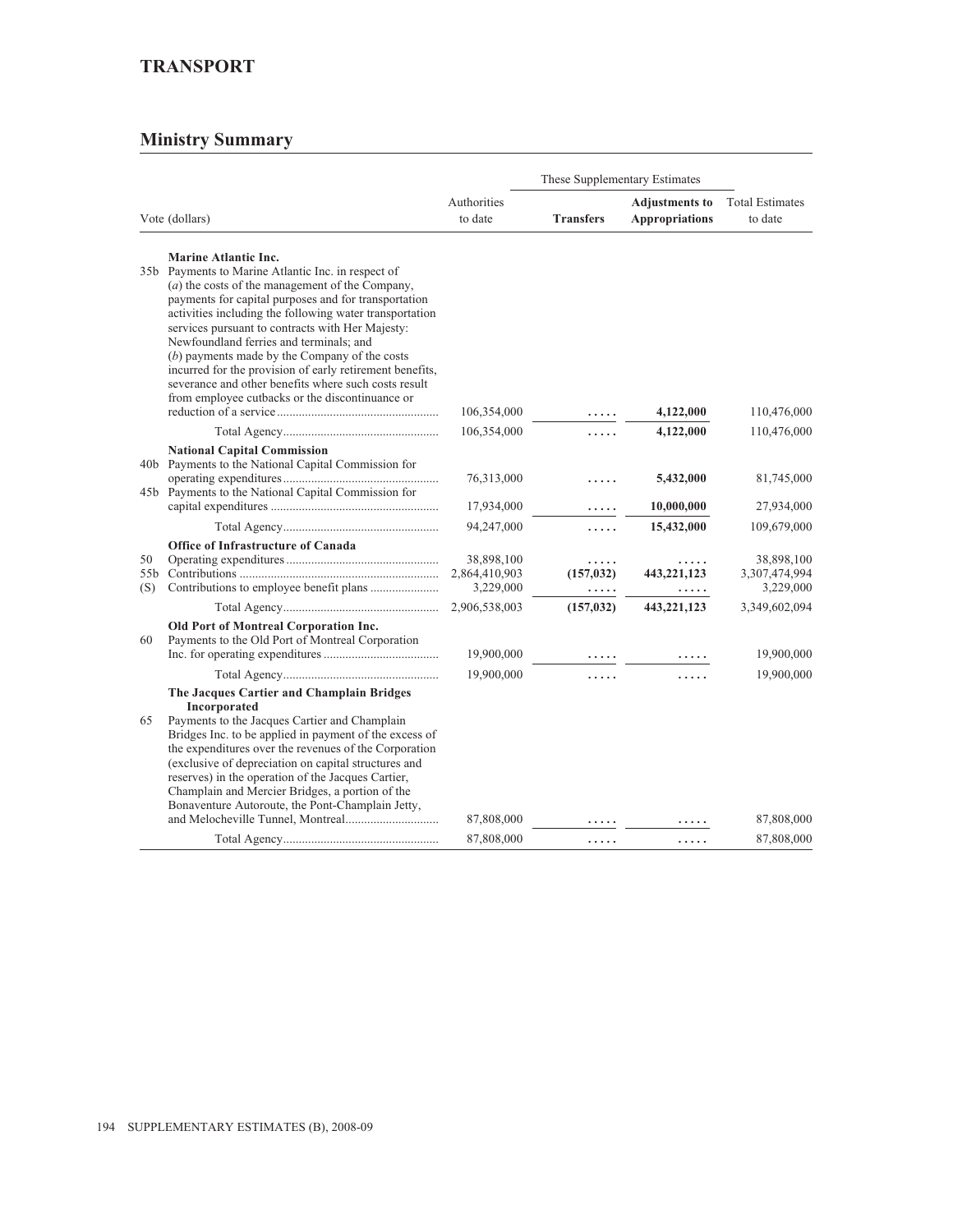### **TRANSPORT**

|                |                                                                                                                                                                                                                                                                                                                                                                 |                        | These Supplementary Estimates |                                                |                                   |
|----------------|-----------------------------------------------------------------------------------------------------------------------------------------------------------------------------------------------------------------------------------------------------------------------------------------------------------------------------------------------------------------|------------------------|-------------------------------|------------------------------------------------|-----------------------------------|
| Vote (dollars) |                                                                                                                                                                                                                                                                                                                                                                 | Authorities<br>to date | <b>Transfers</b>              | <b>Adjustments to</b><br><b>Appropriations</b> | <b>Total Estimates</b><br>to date |
| (S)            | <b>Transportation Appeal Tribunal of Canada</b><br>70b Program expenditures – To authorize the transfer of<br>\$400,000 from Transport Vote 1, Appropriation Act<br><i>No. 2, 2008-2009</i> for the purposes of this Vote                                                                                                                                       | 1,273,044<br>121,000   | 400,000<br>.                  | 1                                              | 1,673,045<br>121,000              |
|                |                                                                                                                                                                                                                                                                                                                                                                 | 1,394,044              | 400,000                       | 1                                              | 1,794,045                         |
| 75             | VIA Rail Canada Inc.<br>Payments to VIA Rail Canada Inc. in respect of the<br>costs of the management of the Company, payments<br>for capital purposes and payments for the provision of<br>rail passenger services in Canada in accordance with<br>contracts entered into pursuant to subparagraph $(c)(i)$<br>of Transport Vote 52d, <i>Appropriation Act</i> | 335,560,000            |                               |                                                | 335,560,000                       |
|                |                                                                                                                                                                                                                                                                                                                                                                 |                        |                               |                                                |                                   |
|                |                                                                                                                                                                                                                                                                                                                                                                 | 335,560,000            | .                             | .                                              | 335,560,000                       |
|                |                                                                                                                                                                                                                                                                                                                                                                 | 5.347.789.773          | (1,558,700)                   | 675,198,338                                    | 6,021,429,411                     |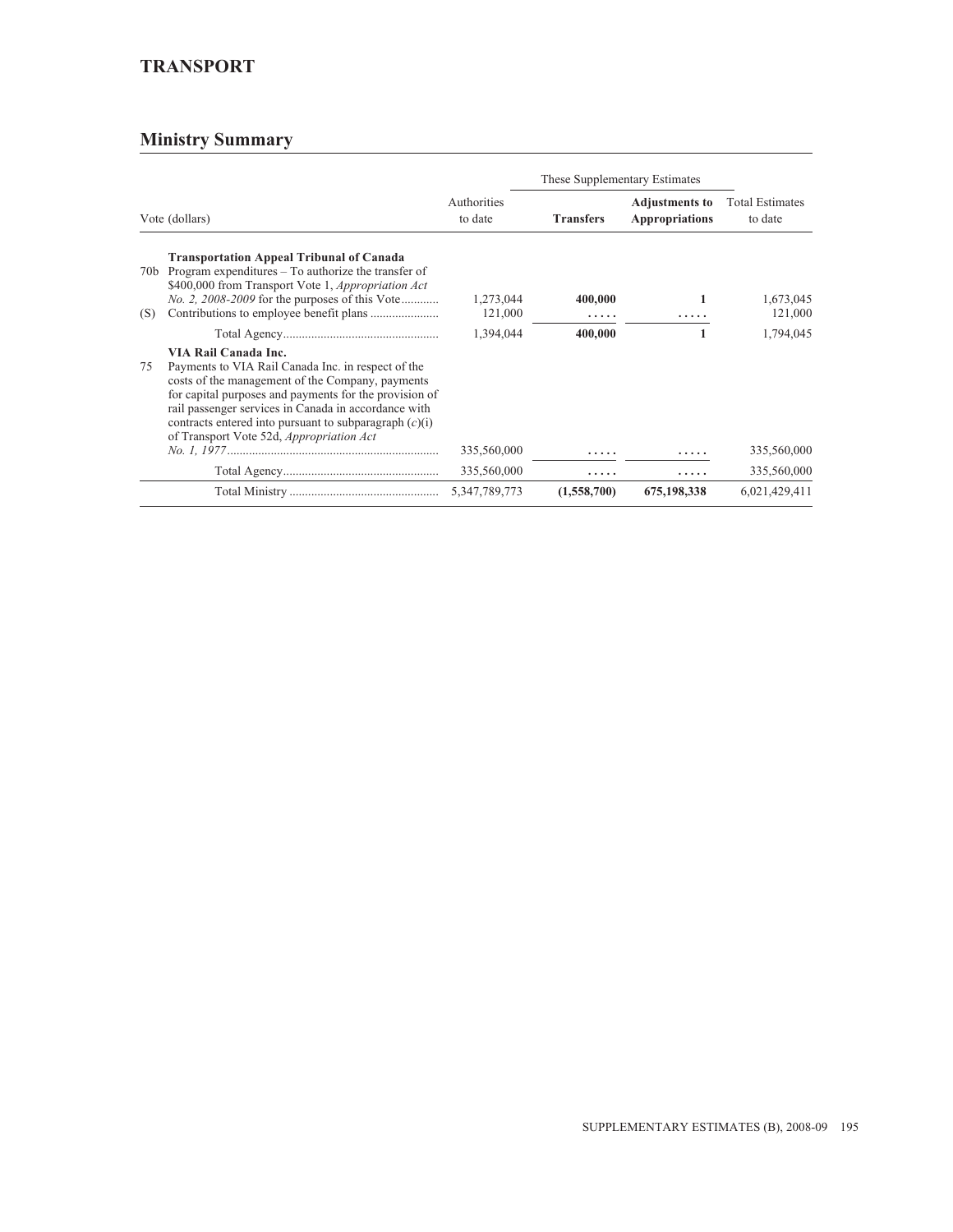### **Explanation of Requirements (thousands of dollars)**

Transport requests funds for the following items:

| <b>Voted Appropriations</b>                                                                                                                                                                                                                              | Vote 1  | Vote 5 | Vote 10 | <b>Total</b> |
|----------------------------------------------------------------------------------------------------------------------------------------------------------------------------------------------------------------------------------------------------------|---------|--------|---------|--------------|
| Funding to renew and enhance Canada's highway infrastructure<br>Funding under the Asia-Pacific Gateway and Corridor                                                                                                                                      |         |        | 19,821  | 19,821       |
| Transportation Infrastructure Fund to support areas in British<br>Funding for the Passenger Rail and Urban Transit Security<br>Contribution Program to provide financial assistance to<br>commuter rail and public transit operators in designated major |         | .      | 18,391  | 18,391       |
| metropolitan areas to accelerate the implementation of new and                                                                                                                                                                                           |         |        |         |              |
|                                                                                                                                                                                                                                                          | .       | .      | 8,000   | 8,000        |
| Funding for a port improvement in Matane, Quebec                                                                                                                                                                                                         | .       | 3,663  | .       | 3,663        |
|                                                                                                                                                                                                                                                          | 2,498   | .      | .       | 2,498        |
| Funding for Action Plan 2000 for Climate Change: Urban                                                                                                                                                                                                   |         |        |         |              |
|                                                                                                                                                                                                                                                          | .       | .      | 2,195   | 2,195        |
| Funding for the Labrador Coast Airstrips Restoration Program                                                                                                                                                                                             | .       | .      | 550     | 550          |
| Funding for the establishment of a Great Lakes/St. Lawrence<br>Seaway Marine Security Operations Centre to improve security<br>capabilities in the region by identifying and addressing threats to                                                       |         |        |         |              |
| Funding for the Building Canada Fund relating to investments in<br>public infrastructure projects designed to improve the quality of                                                                                                                     | 328     |        |         | 328          |
| Funding for the Canada Strategic Infrastructure Fund relating to                                                                                                                                                                                         | 243     | .      | 1.111   | 243          |
| investments in public infrastructure projects designed to improve<br>the quality of life in both urban and rural communities                                                                                                                             |         |        |         |              |
|                                                                                                                                                                                                                                                          | 33      | .      | .       | 33           |
| <b>Total Voted Appropriations</b>                                                                                                                                                                                                                        | 3,102   | 3,663  | 48,957  | 55,722       |
| <b>Transfers</b>                                                                                                                                                                                                                                         |         |        |         |              |
| Transfer from Office of Infrastructure of Canada – For investments,                                                                                                                                                                                      |         |        |         |              |
| under the Border Infrastructure Fund, in order to reduce border<br>Transfer to Natural Resources – Funding relating to a contribution                                                                                                                    | 157     |        |         | 157          |
| agreement for the student vehicle competition EcoCAR                                                                                                                                                                                                     | .       |        | (50)    | (50)         |
| Transfer to Foreign Affairs and International Trade – To provide                                                                                                                                                                                         |         |        |         |              |
| support to departmental staff located at missions abroad                                                                                                                                                                                                 | (148)   | (56)   | 1.111   | (204)        |
| Transfer to Transportation Appeal Tribunal of Canada - For salary                                                                                                                                                                                        |         |        |         |              |
| shortfalls and the costs of publishing the Transportation Appeal                                                                                                                                                                                         |         |        |         |              |
|                                                                                                                                                                                                                                                          | (400)   | .      | .       | (400)        |
| Transfer to Fisheries and Oceans – To support the Digby Harbour                                                                                                                                                                                          |         |        |         |              |
| Port Association for repairs at the Digby Fishermen's Wharf in                                                                                                                                                                                           |         |        |         |              |
|                                                                                                                                                                                                                                                          | (1,305) | .      | .       | (1,305)      |
| <b>Total Transfers</b>                                                                                                                                                                                                                                   | (1,696) | (56)   | (50)    | (1,802)      |
| <b>These Supplementary Estimates</b>                                                                                                                                                                                                                     | 1,406   | 3,607  | 48,907  | 53,920       |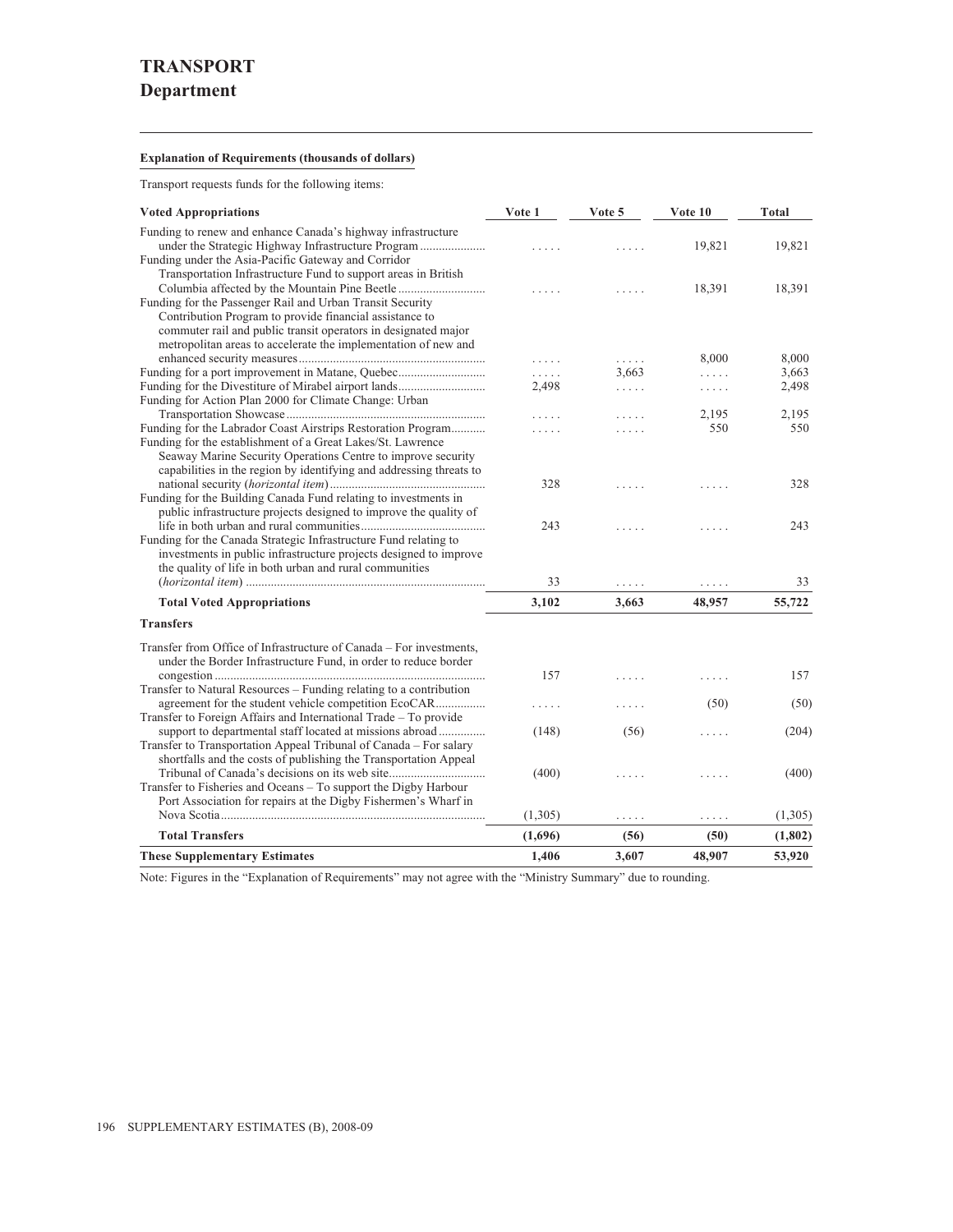# **TRANSPORT Department**

| <b>Transfer Payments (dollars)</b>                                                                                                                                               | <b>Voted</b> | <b>Statutory</b> |
|----------------------------------------------------------------------------------------------------------------------------------------------------------------------------------|--------------|------------------|
| <b>Contributions</b>                                                                                                                                                             |              |                  |
|                                                                                                                                                                                  | 18,390,600   |                  |
| Strategic Highway Infrastructure Program: Border Crossings – planning and integration                                                                                            | 10,490,071   | $\cdots$         |
| Strategic Highway Infrastructure Program: Intelligent Transportation System                                                                                                      | 8,807,859    | . <b>.</b>       |
| Action Plan 2000 for Climate Change: Urban Transportation Showcase National Safety                                                                                               | 8,000,000    | .                |
|                                                                                                                                                                                  | 2,195,000    | .                |
| Newfoundland – Construct runways and related facilities in Labrador (Nain, Davis Inlet,<br>Hopedale, Postville, Makkovik, Rigolet, Cartwright, Black Tickle, Charlottetown, Port |              |                  |
|                                                                                                                                                                                  | 550,000      | .                |
|                                                                                                                                                                                  | 522,676      | .                |
| <b>Total Gross Transfer Payments</b>                                                                                                                                             | 48,956,206   | .                |
|                                                                                                                                                                                  | 50,000       | .                |
| <b>Net Transfer Payments</b>                                                                                                                                                     | 48,906,206   | .                |

## **Canadian Air Transport Security Authority**

#### **Explanation of Requirements (thousands of dollars)**

Canadian Air Transport Security Authority requests funds for the following items:

| <b>Voted Appropriations</b> | Vote 20 |
|-----------------------------|---------|
|                             | 156,202 |

Note: Figures in the "Explanation of Requirements" may not agree with the "Ministry Summary" due to rounding.

### **Federal Bridge Corporation Limited**

#### **Explanation of Requirements (thousands of dollars)**

Federal Bridge Corporation Limited requests funds for the following items:

### **Voted Appropriations Vote 30** Funding for the replacement of the high-level North Channel Bridge of the Seaway International Bridge at Cornwall, Ontario .......................................................................................................................................................................... **500**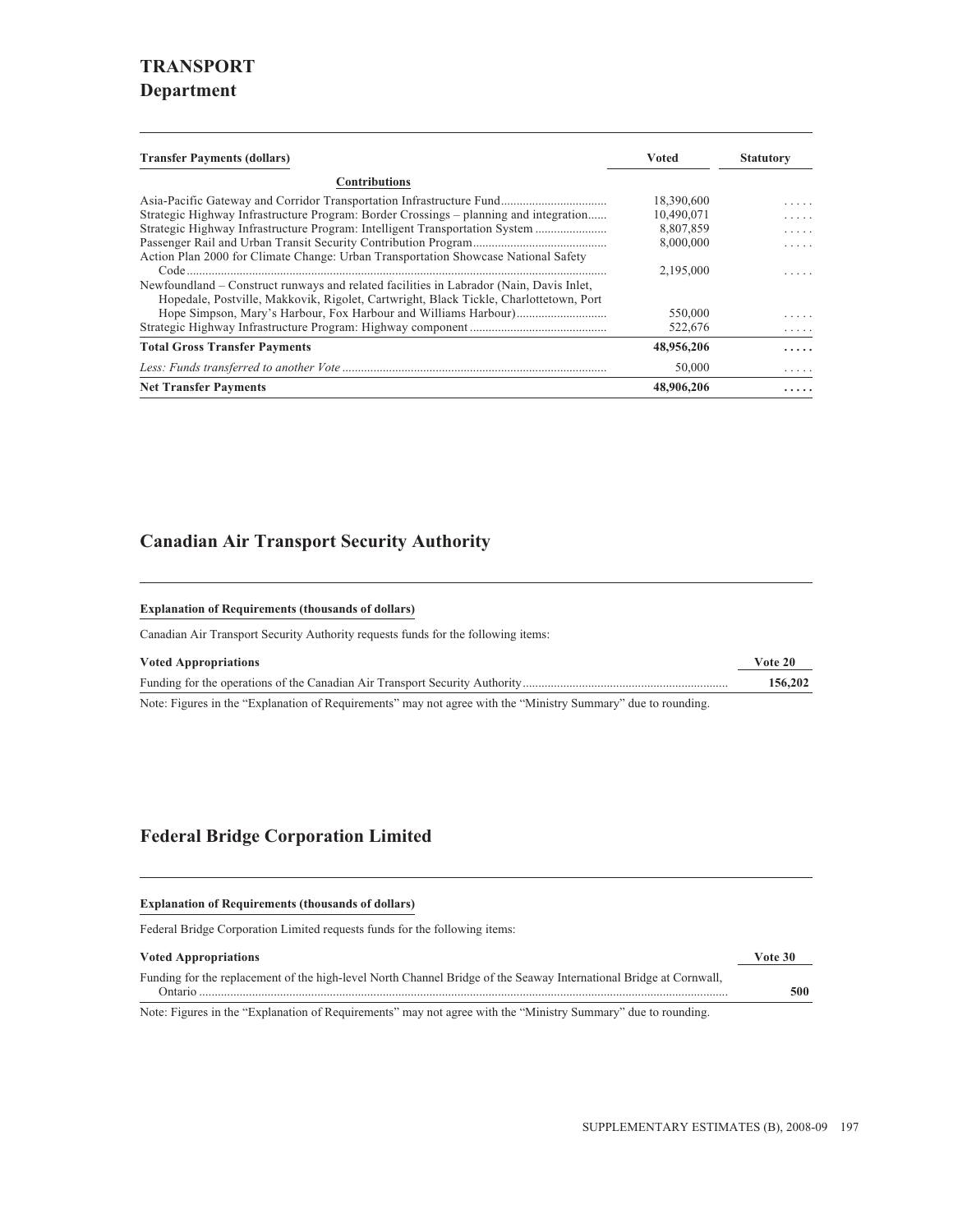#### **Explanation of Requirements (thousands of dollars)**

Marine Atlantic Inc. requests funds for the following items:

| Vote 35 |
|---------|
|         |
| 4.122   |
|         |

Note: Figures in the "Explanation of Requirements" may not agree with the "Ministry Summary" due to rounding.

### **National Capital Commission**

#### **Explanation of Requirements (thousands of dollars)**

National Capital Commission requests funds for the following items:

| <b>Voted Appropriations</b>                                                          | Vote 40 | Vote 45 | Total  |
|--------------------------------------------------------------------------------------|---------|---------|--------|
| Funding to safeguard, preserve and maintain the National Capital's cultural and      | 5.000   | 10.000  | 15.000 |
| Funding for personnel expenditures related to the operations of the National Capital | 432     | .       | 432    |
| <b>These Supplementary Estimates</b>                                                 | 5.432   | 10.000  | 15.432 |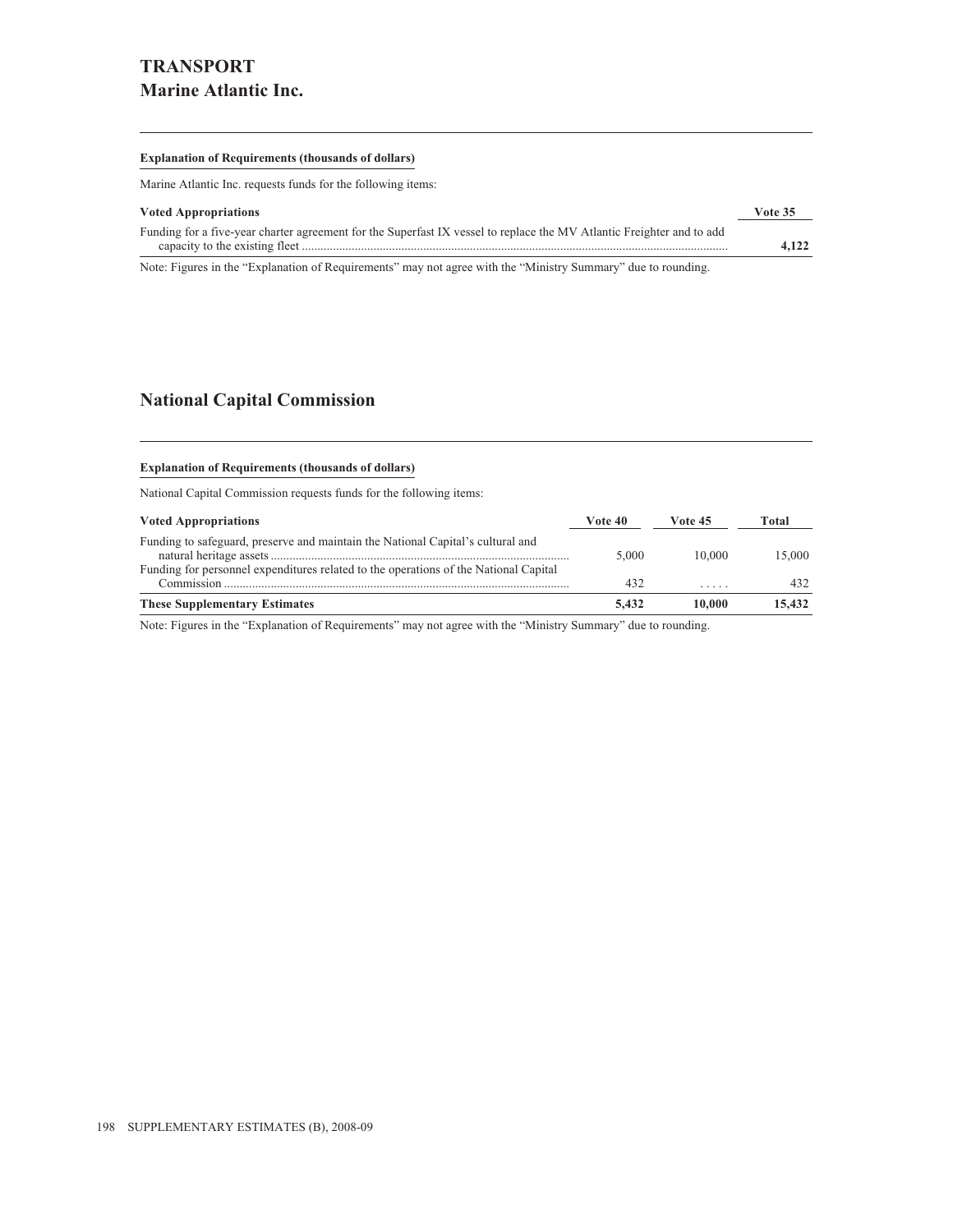# **TRANSPORT Office of Infrastructure of Canada**

#### **Explanation of Requirements (thousands of dollars)**

Office of Infrastructure of Canada requests funds for the following items:

| Vote 55 |
|---------|
|         |
| 326,715 |
| 56,239  |
|         |
| 34.623  |
|         |
| 24,644  |
|         |
| 1,000   |
| 443,221 |
|         |

#### **Transfers**

| Transfer to Transport – For investments, under the Border Infrastructure Fund, in order to reduce border congestion | (157)   |
|---------------------------------------------------------------------------------------------------------------------|---------|
| <b>These Supplementary Estimates</b>                                                                                | 443,064 |

| <b>Transfer Payments (dollars)</b>         | <b>Voted</b> | <b>Statutory</b> |
|--------------------------------------------|--------------|------------------|
| <b>Contributions</b>                       |              |                  |
|                                            | 56,238,705   | .                |
|                                            | 34,622,739   | .                |
|                                            | 1,000,000    | .                |
| <b>Total Gross Contributions</b>           | 91,861,444   |                  |
| <b>Other Transfer Payments</b>             |              |                  |
|                                            | 326,715,350  |                  |
|                                            | 24,644,329   | .                |
| <b>Total Gross Other Transfer Payments</b> | 351,359,679  | .                |
| <b>Total Gross Transfer Payments</b>       | 443,221,123  | .                |
|                                            | (157, 032)   | .                |
| <b>Net Transfer Payments</b>               | 443,064,091  | .                |

Note: Figures in the "Explanation of Requirements" may not agree with the "Ministry Summary" due to rounding.

### **Transportation Appeal Tribunal of Canada**

| <b>Explanation of Requirements (thousands of dollars)</b>                                                         |         |
|-------------------------------------------------------------------------------------------------------------------|---------|
| Transportation Appeal Tribunal of Canada requests funds for the following items:                                  |         |
| <b>Transfers</b>                                                                                                  | Vote 70 |
| Transfer from Transport – For salary shortfalls and the costs of publishing the Transportation Appeal Tribunal of | 400     |
| Note: Eigenschu the "Evalenction of Deguinements" more not gones with the "Minister Cummon"" due to nounding      |         |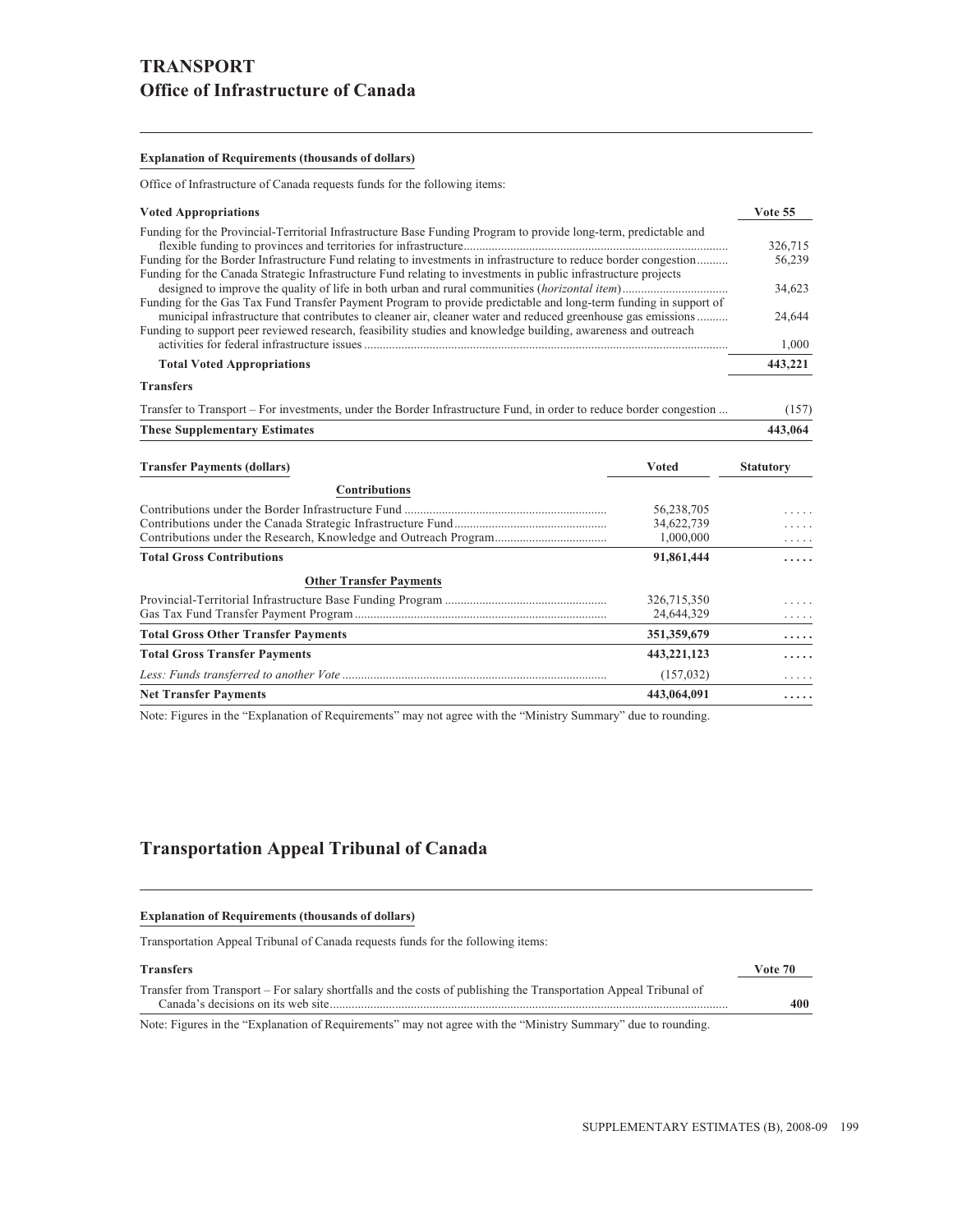## **TREASURY BOARD**

|    |                                                                                                                                                                                                                                                                                                                                                                                                                                                                                                                                                                                                                                                                                                                       |                        | These Supplementary Estimates |                                                |                                   |
|----|-----------------------------------------------------------------------------------------------------------------------------------------------------------------------------------------------------------------------------------------------------------------------------------------------------------------------------------------------------------------------------------------------------------------------------------------------------------------------------------------------------------------------------------------------------------------------------------------------------------------------------------------------------------------------------------------------------------------------|------------------------|-------------------------------|------------------------------------------------|-----------------------------------|
|    | Vote (dollars)                                                                                                                                                                                                                                                                                                                                                                                                                                                                                                                                                                                                                                                                                                        | Authorities<br>to date | <b>Transfers</b>              | <b>Adjustments to</b><br><b>Appropriations</b> | <b>Total Estimates</b><br>to date |
| 1b | Secretariat<br>Program expenditures and the payment to each<br>member of the Queen's Privy Council for Canada<br>who is a Minister without Portfolio or a Minister of<br>State who does not preside over a Ministry of State of<br>a salary not to exceed the salary paid to Ministers of<br>State who preside over Ministries of State under the<br>Salaries Act, as adjusted pursuant to the Parliament of<br>Canada Act and pro rata for any period of less than a<br>year and authority to expend revenues received during<br>the fiscal year arising from activities of the Treasury<br>Board Secretariat – To authorize the transfer of<br>\$934,800 from Public Works and Government                           |                        |                               |                                                |                                   |
| 5  | Services Vote 1, and \$245,000 from Canada Revenue<br>Agency Vote 1, Appropriation Act No. 2, 2008-2009<br>for the purposes of this Vote and to provide a further<br>Government Contingencies – Subject to the approval<br>of the Treasury Board, to supplement other<br>appropriations for paylist and other requirements and<br>to provide for miscellaneous, urgent or unforeseen<br>expenditures not otherwise provided for, including<br>grants and contributions not listed in the Estimates                                                                                                                                                                                                                    | 173,464,620            | 1,179,800                     | 12,948,558                                     | 187,592,978                       |
|    | and the increase of the amount of grants listed in<br>these, where those expenditures are within the legal<br>mandate of a government organization, and authority<br>to re-use any sums allotted for non-paylist<br>requirements and repaid to this appropriation from                                                                                                                                                                                                                                                                                                                                                                                                                                                | 750,000,000            |                               |                                                | 750,000,000                       |
| 10 | Government-Wide Initiatives – Subject to the<br>approval of the Treasury Board, to supplement other<br>appropriations in support of the implementation of<br>strategic management initiatives in the public service                                                                                                                                                                                                                                                                                                                                                                                                                                                                                                   |                        |                               |                                                |                                   |
|    | 15b Compensation Adjustments – Subject to the approval<br>of the Treasury Board, to supplement other<br>appropriations that may need to be partially or fully<br>funded as a result of adjustments made to terms and<br>conditions of service or employment of the federal<br>public administration, including members of the<br>Royal Canadian Mounted Police and the Canadian<br>Forces, Governor in Council appointees and Crown<br>corporations as defined in section 83 of the Financial                                                                                                                                                                                                                         | 7,141,000              |                               |                                                | 7,141,000                         |
|    | 20b Public Service Insurance – Payments, in respect of<br>insurance, pension or benefit programs or other<br>arrangements, or in respect of the administration of<br>such programs, or arrangements, including premiums,<br>contributions, benefits, fees and other expenditures,<br>made in respect of the public service or any part<br>thereof and for such other persons, as Treasury Board<br>determines, and authority to expend any revenues or<br>other amounts received in respect of such programs or<br>arrangements to offset any such expenditures in<br>respect of such programs or arrangements and to<br>provide for the return to certain employees of<br>their share of the premium reduction under | .                      |                               | 170,671,485                                    | 170,671,485                       |
|    | subsection 96(3) of the <i>Employment Insurance Act</i> 1,861,000,000                                                                                                                                                                                                                                                                                                                                                                                                                                                                                                                                                                                                                                                 |                        | .                             | 1,943,839                                      | 1,862,943,839                     |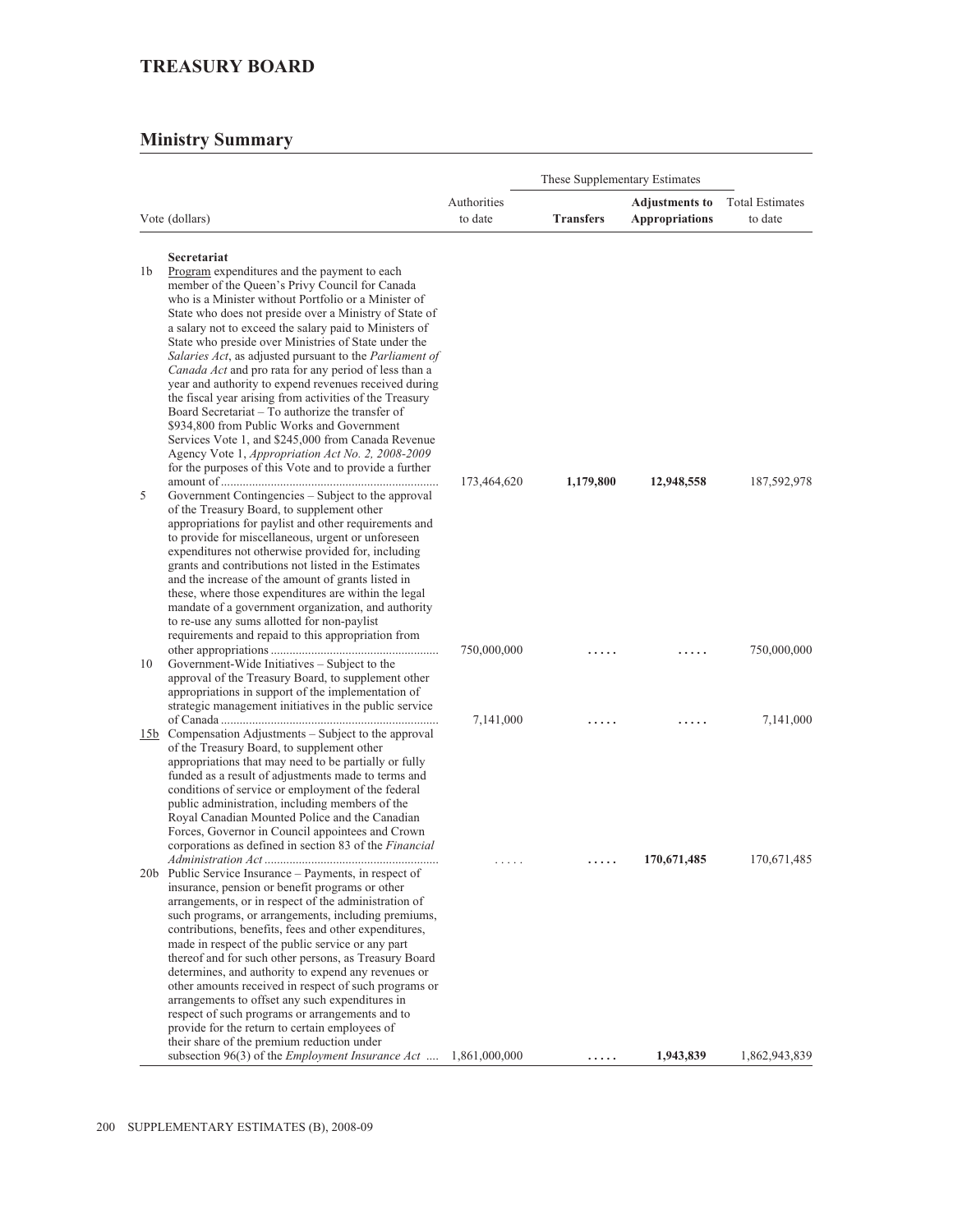### **TREASURY BOARD**

### **Ministry Summary**

|            |                                                                                                            | These Supplementary Estimates |                  |                       |                         |  |
|------------|------------------------------------------------------------------------------------------------------------|-------------------------------|------------------|-----------------------|-------------------------|--|
|            |                                                                                                            | Authorities                   |                  | <b>Adjustments to</b> | <b>Total Estimates</b>  |  |
|            | Vote (dollars)                                                                                             | to date                       | <b>Transfers</b> | <b>Appropriations</b> | to date                 |  |
|            |                                                                                                            |                               |                  |                       |                         |  |
| 25         | Operating Budget Carry Forward – Subject to the<br>approval of the Treasury Board, to supplement other     |                               |                  |                       |                         |  |
|            | appropriations for the operating budget carry forward                                                      |                               |                  |                       |                         |  |
|            |                                                                                                            | 110,514,160                   |                  |                       | 110,514,160             |  |
|            | 30b Paylist Requirements – Subject to the approval of the                                                  |                               |                  |                       |                         |  |
|            | Treasury Board, to supplement other appropriations                                                         |                               |                  |                       |                         |  |
|            | for requirements related to parental and maternity                                                         |                               |                  |                       |                         |  |
|            | allowances, entitlements on cessation of service or                                                        |                               |                  |                       |                         |  |
|            | employment and adjustments made to terms and                                                               |                               |                  |                       |                         |  |
|            | conditions of service or employment of the federal<br>public administration including members of the Royal |                               |                  |                       |                         |  |
|            | Canadian Mounted Police and the Canadian Forces,                                                           |                               |                  |                       |                         |  |
|            | where these have not been provided from Vote 15,                                                           |                               |                  |                       |                         |  |
|            |                                                                                                            | 500,000,000                   |                  | 1                     | 500,000,001             |  |
| (S)        |                                                                                                            | 20,472,000                    | .                |                       | 20,472,000              |  |
| (S)        | President of the Treasury Board - Salary and motor                                                         |                               |                  |                       |                         |  |
|            |                                                                                                            | 76,422                        | .                | .                     | 76,422                  |  |
| (S)        | Payments under the Public Service Pension                                                                  | 20,000                        | .                | .                     | 20,000                  |  |
|            |                                                                                                            |                               |                  |                       |                         |  |
|            |                                                                                                            | 3,422,688,202                 | 1,179,800        | 185,563,883           | 3,609,431,885           |  |
|            | <b>Canada School of Public Service</b>                                                                     |                               |                  |                       |                         |  |
| 35         |                                                                                                            | 61,251,727                    | .                | .                     | 61,251,727<br>6,072,000 |  |
| (S)<br>(S) | Spending of revenues pursuant to subsection $18(2)$ of                                                     | 6,072,000                     | .                | .                     |                         |  |
|            | the Canada School of Public Service Act                                                                    | 32,000,000                    | .                | .                     | 32,000,000              |  |
|            |                                                                                                            | 99,323,727                    | .                | .                     | 99,323,727              |  |
|            | <b>Office of the Public Sector Integrity</b>                                                               |                               |                  |                       |                         |  |
|            | Commissioner                                                                                               |                               |                  |                       |                         |  |
| 40         |                                                                                                            | 6,104,271                     | .                | .                     | 6,104,271               |  |
| (S)        |                                                                                                            | 520,000                       | .                | .                     | 520,000                 |  |
|            |                                                                                                            | 6,624,271                     | .                | .                     | 6,624,271               |  |
|            | Office of the Commissioner of Lobbying                                                                     |                               |                  |                       |                         |  |
| 45         |                                                                                                            | 4,248,300                     | .                |                       | 4,248,300               |  |
| (S)        |                                                                                                            | 416,000                       | .                | .                     | 416,000                 |  |
|            |                                                                                                            | 4,664,300                     | .                | .                     | 4,664,300               |  |
|            | <b>Public Service Human Resources Management</b>                                                           |                               |                  |                       |                         |  |
|            | <b>Agency of Canada</b>                                                                                    |                               |                  |                       |                         |  |
|            | 50b Program expenditures – To authorize the transfer of                                                    |                               |                  |                       |                         |  |
|            | \$200,000 from Canada Revenue Agency Vote 1,                                                               |                               |                  |                       |                         |  |
|            | \$126,355 from Health Vote 1, and \$48,405 from<br>Industry Vote 1, Appropriation Act No. 2, 2008-2009     |                               |                  |                       |                         |  |
|            | for the purposes of this Vote and to provide a further                                                     |                               |                  |                       |                         |  |
|            |                                                                                                            | 70,460,133                    | 374,760          | 16,722,742            | 87,557,635              |  |
| (S)        |                                                                                                            | 8,364,000                     | .                | .                     | 8,364,000               |  |
|            |                                                                                                            | 78,824,133                    | 374,760          | 16,722,742            | 95,921,635              |  |
|            |                                                                                                            | 3,612,124,633                 | 1,554,560        | 202,286,625           | 3,815,965,818           |  |

Note: Order in Council P.C. 2008-0768 fixed July 2, 2008 as the day on which sections 90, 91, 97 and 98 of the *Federal Accountability Act*, being chapter 9 of the Statutes of Canada, 2006, come into force. The Office of the Registrar of Lobbyists was replaced by the Office of the Commissioner of Lobbying.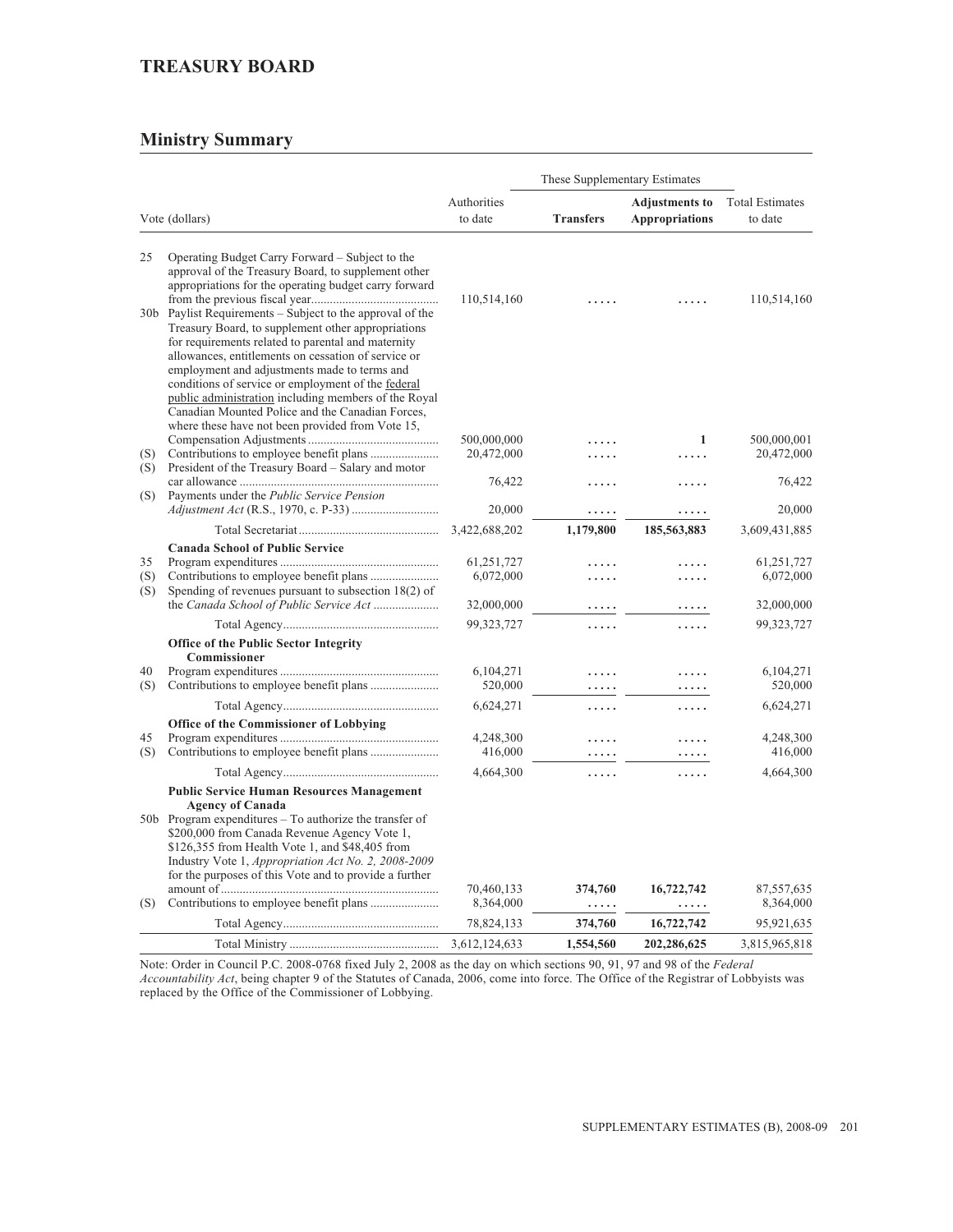### **TREASURY BOARD**

### **Secretariat**

### **Explanation of Requirements (thousands of dollars)**

Treasury Board Secretariat requests funds for the following items:

| 6,572    |                        |                         |            |                  |
|----------|------------------------|-------------------------|------------|------------------|
|          | .                      | .                       | .          | 6,572            |
| 3,974    | .                      | .                       | .          | 3,974            |
|          |                        | 1,944                   | .          | 1,944            |
| 1,802    |                        |                         | .          | 1,802            |
| 601      | .                      |                         | .          | 601              |
|          |                        |                         |            |                  |
|          |                        |                         |            | 170,671          |
| $\cdots$ | .                      | .                       | .          |                  |
| 12,949   | 170,671                | 1,944                   | .          | 185,564          |
|          |                        |                         |            |                  |
| 935      |                        |                         |            | 935              |
|          |                        |                         |            |                  |
|          | .                      | .                       | .          | 245              |
|          |                        |                         |            | 1,180<br>186,744 |
|          | 245<br>1,180<br>14,129 | 170,671<br>.<br>170,671 | .<br>1,944 | .<br>.           |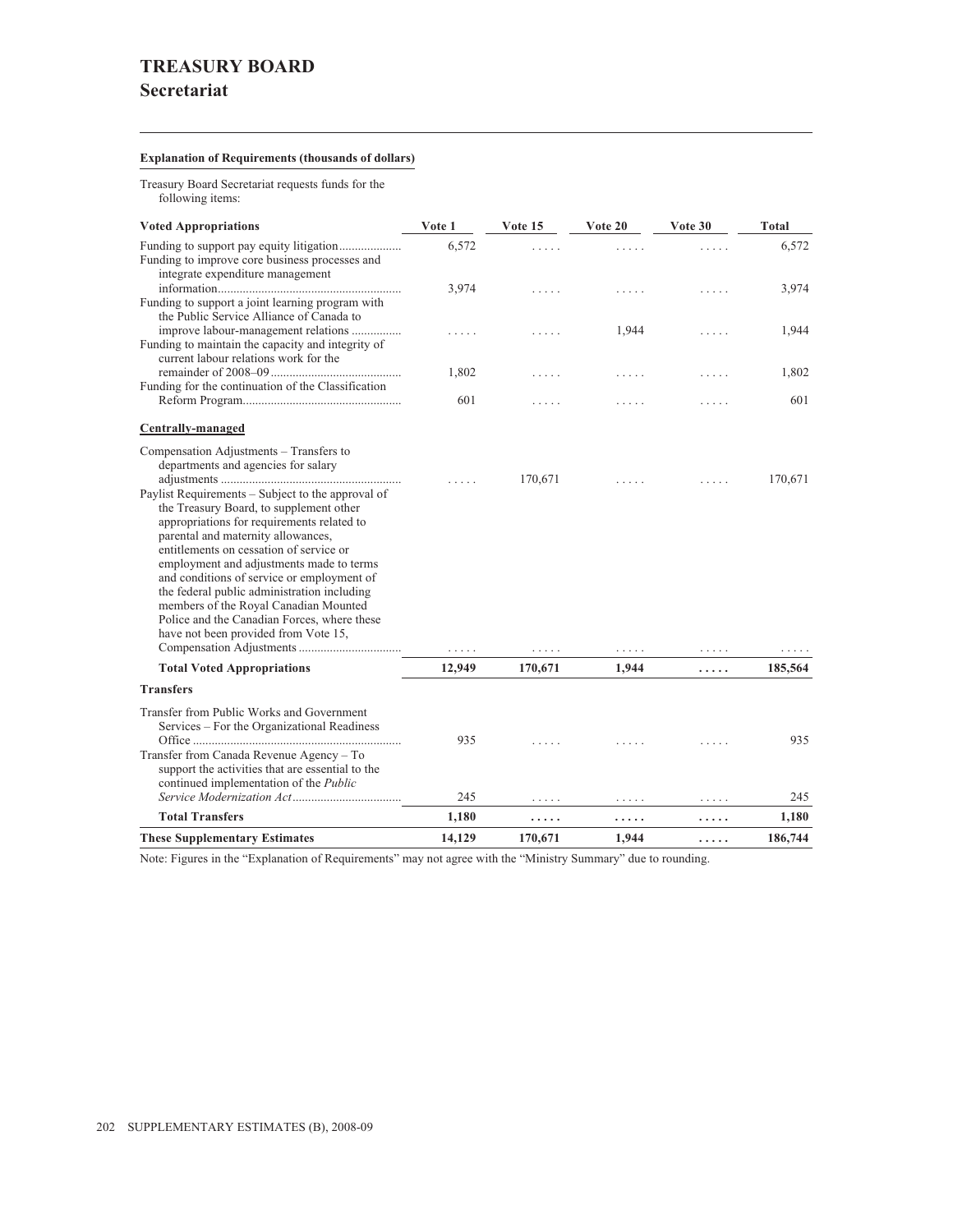# **TREASURY BOARD Public Service Human Resources Management Agency of Canada**

#### **Explanation of Requirements (thousands of dollars)**

Public Service Human Resources Management Agency of Canada requests funds for the following items:

| <b>Voted Appropriations</b>                                                                                       | Vote 50                         |
|-------------------------------------------------------------------------------------------------------------------|---------------------------------|
| Funding to allow the Agency to meet its existing mandate and deliver on its commitments on Public Service Renewal | 12.466<br>2.983<br>1.153<br>120 |
| <b>Total Voted Appropriations</b>                                                                                 | 16.722                          |
| <b>Transfers</b>                                                                                                  |                                 |

| <b>These Supplementary Estimates</b>                                                                      | 17.096 |
|-----------------------------------------------------------------------------------------------------------|--------|
|                                                                                                           | 374    |
| Transfer from Canada Revenue Agency (\$200), Health (\$126) and Industry (\$48) – To support the National |        |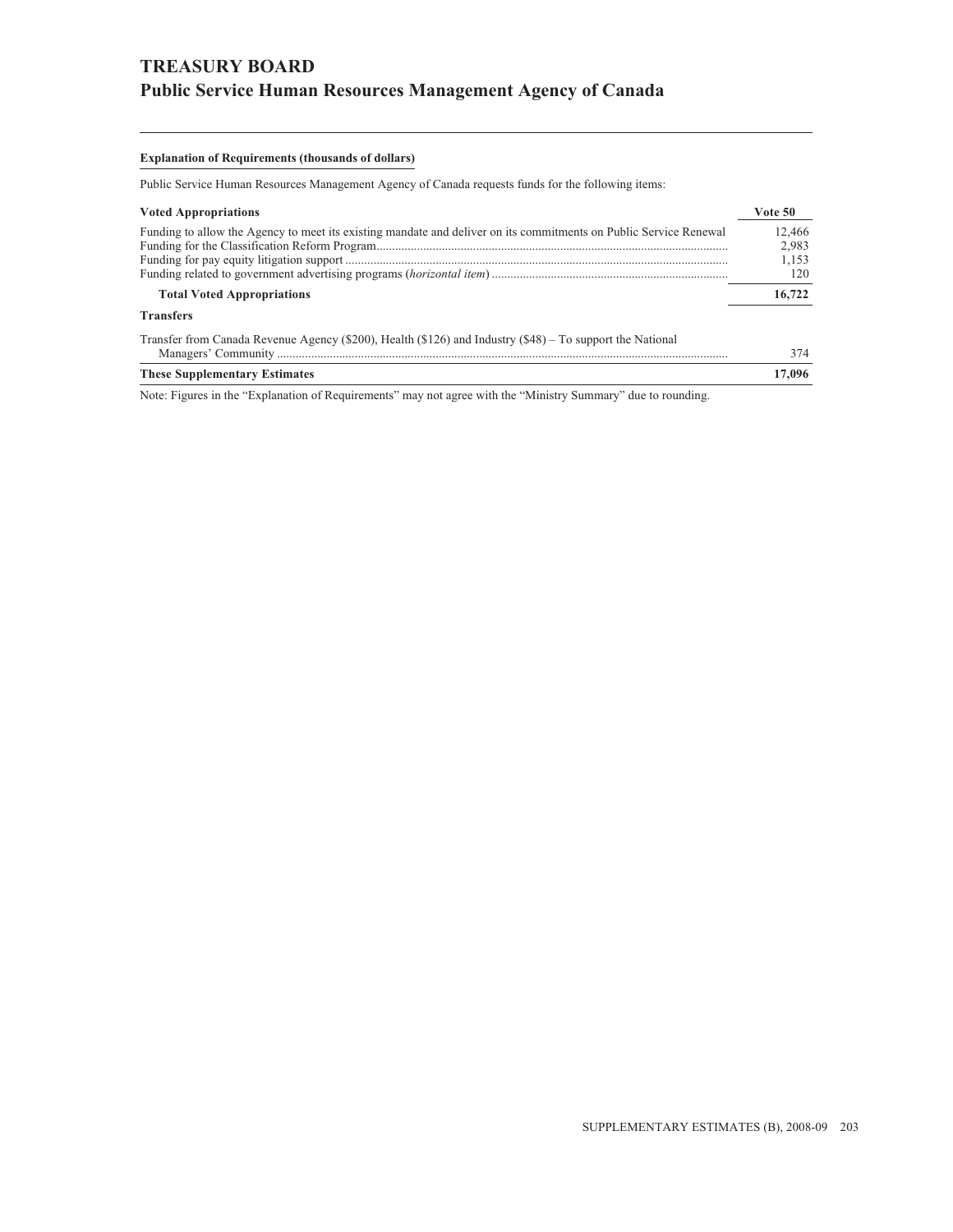# **VETERANS AFFAIRS**

|                |                                                                                                                                                                                                                                                                                                                                                                                                                                                                                                                                                                                                                                                                                                                                                                                                                                                                                                                                                                                                                                                                                          | These Supplementary Estimates |                  |                       |                           |  |
|----------------|------------------------------------------------------------------------------------------------------------------------------------------------------------------------------------------------------------------------------------------------------------------------------------------------------------------------------------------------------------------------------------------------------------------------------------------------------------------------------------------------------------------------------------------------------------------------------------------------------------------------------------------------------------------------------------------------------------------------------------------------------------------------------------------------------------------------------------------------------------------------------------------------------------------------------------------------------------------------------------------------------------------------------------------------------------------------------------------|-------------------------------|------------------|-----------------------|---------------------------|--|
|                |                                                                                                                                                                                                                                                                                                                                                                                                                                                                                                                                                                                                                                                                                                                                                                                                                                                                                                                                                                                                                                                                                          | Authorities                   |                  | <b>Adjustments to</b> | <b>Total Estimates</b>    |  |
| Vote (dollars) |                                                                                                                                                                                                                                                                                                                                                                                                                                                                                                                                                                                                                                                                                                                                                                                                                                                                                                                                                                                                                                                                                          | to date                       | <b>Transfers</b> | <b>Appropriations</b> | to date                   |  |
| 1 <sub>b</sub> | Operating expenditures, upkeep of property, including<br>engineering and other investigatory planning<br>expenses that do not add tangible value to real<br>property, taxes, insurance and maintenance of public<br>utilities; to authorize, subject to the approval of the<br>Governor in Council, necessary remedial work on<br>properties constructed under individual firm price<br>contracts and sold under the Veterans' Land Act<br>(R.S.C. 1970, c.V-4), to correct defects for which<br>neither the veteran nor the contractor can be held<br>financially responsible, and such other work on other<br>properties as may be required to protect the interest of<br>the Director therein and the payment to each member<br>of the Queen's Privy Council for Canada who is a<br>Minister without Portfolio or a Minister of State who<br>does not preside over a Ministry of State of a salary<br>not to exceed the salary paid to Ministers of State<br>who preside over Ministries of State under the<br><i>Salaries Act</i> , as adjusted pursuant to the <i>Parliament of</i> |                               |                  |                       |                           |  |
| 5              | Canada Act and pro rata for any period of less than a<br>10b The grants listed in the Estimates and contributions,<br>provided that the amount listed for any grant may be<br>increased or decreased subject to the approval of the<br>Treasury Board – To authorize the transfer of<br>\$100,000 from Canadian Heritage Vote 5,                                                                                                                                                                                                                                                                                                                                                                                                                                                                                                                                                                                                                                                                                                                                                         | 978,443,025<br>22,862,000     |                  | 1,700,000<br>.        | 980,143,025<br>22,862,000 |  |
|                | Appropriation Act No. 2, 2008-2009 for the purposes                                                                                                                                                                                                                                                                                                                                                                                                                                                                                                                                                                                                                                                                                                                                                                                                                                                                                                                                                                                                                                      | 2,383,019,000                 | 100,000          | 1                     | 2,383,119,001             |  |
|                | 15a Veterans Review and Appeal Board – Operating                                                                                                                                                                                                                                                                                                                                                                                                                                                                                                                                                                                                                                                                                                                                                                                                                                                                                                                                                                                                                                         | 11,755,652                    |                  |                       | 11,755,652                |  |
| (S)<br>(S)     | Minister of Veterans Affairs – Salary and motor car                                                                                                                                                                                                                                                                                                                                                                                                                                                                                                                                                                                                                                                                                                                                                                                                                                                                                                                                                                                                                                      | 40,696,000                    | .                | .                     | 40,696,000                |  |
| (S)<br>(S)     | Veterans Insurance Actuarial Liability Adjustment<br>Repayments under section 15 of the War Service<br><i>Grants Act</i> of compensating adjustments made in                                                                                                                                                                                                                                                                                                                                                                                                                                                                                                                                                                                                                                                                                                                                                                                                                                                                                                                             | 76,422<br>175,000             |                  |                       | 76,422<br>175,000         |  |
|                | accordance with the terms of the Veterans' Land Act                                                                                                                                                                                                                                                                                                                                                                                                                                                                                                                                                                                                                                                                                                                                                                                                                                                                                                                                                                                                                                      | 10,000                        |                  |                       | 10,000                    |  |
| (S)            | Returned Soldiers Insurance Actuarial Liability                                                                                                                                                                                                                                                                                                                                                                                                                                                                                                                                                                                                                                                                                                                                                                                                                                                                                                                                                                                                                                          | 10,000                        |                  | .                     | 10,000                    |  |
| (S)            | Re-Establishment Credits under section 8 of the War                                                                                                                                                                                                                                                                                                                                                                                                                                                                                                                                                                                                                                                                                                                                                                                                                                                                                                                                                                                                                                      | 2,000                         | .                | .                     | 2,000                     |  |
|                |                                                                                                                                                                                                                                                                                                                                                                                                                                                                                                                                                                                                                                                                                                                                                                                                                                                                                                                                                                                                                                                                                          | 3,437,049,099                 | 100,000          | 1,700,001             | 3,438,849,100             |  |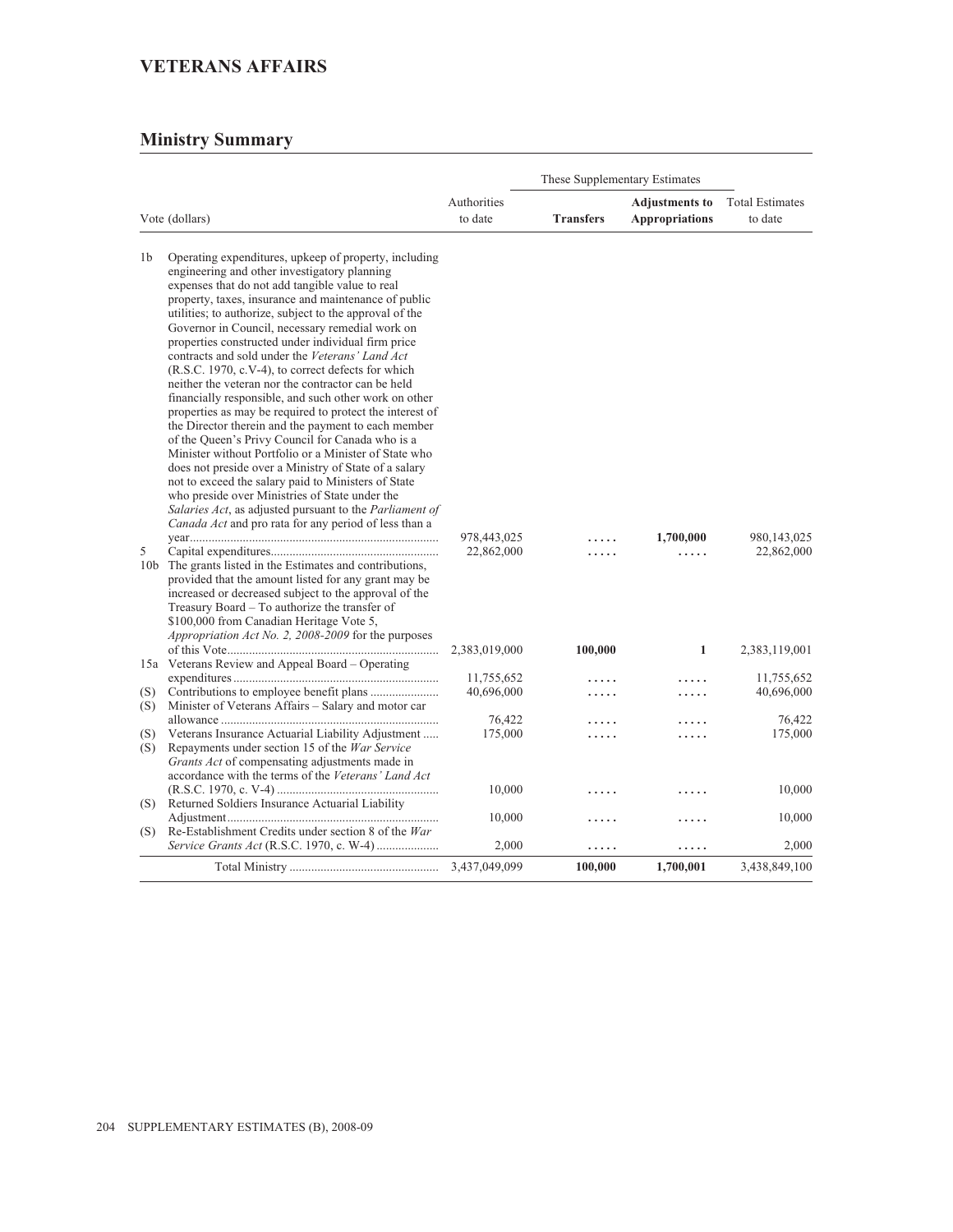### **VETERANS AFFAIRS**

#### **Explanation of Requirements (thousands of dollars)**

Veterans Affairs requests funds for the following items:

| <b>Voted Appropriations</b>                                                                                                                                                                                                                                    | Vote 1       | Vote 10      | Total            |
|----------------------------------------------------------------------------------------------------------------------------------------------------------------------------------------------------------------------------------------------------------------|--------------|--------------|------------------|
| Funding related to government advertising programs ( <i>horizontal item</i> )<br>Reinvestment of revenues from the sale or transfer of real property                                                                                                           | 1,100<br>600 | .<br>.       | 1,100<br>600     |
| <b>Total Voted Appropriations</b>                                                                                                                                                                                                                              | 1,700        | .            | 1,700            |
| <b>Transfers</b>                                                                                                                                                                                                                                               |              |              |                  |
| Transfer from Canadian Heritage – To support the Dominion Institute's Memory<br>Project and help educate Canadian youth about the importance of remembrance                                                                                                    | .            | 100          | 100              |
| <b>These Supplementary Estimates</b>                                                                                                                                                                                                                           | 1,700        | 100          | 1,800            |
| <b>Transfer Payments (dollars)</b>                                                                                                                                                                                                                             |              | <b>Voted</b> | <b>Statutory</b> |
| <b>Contributions</b>                                                                                                                                                                                                                                           |              |              |                  |
| Contributions under the Partnerships Contribution Program, to organizations, institutions<br>and other levels of government, in support of projects related to the health and<br>well-being of the veteran population, and commemoration activities and events |              | 100,000      |                  |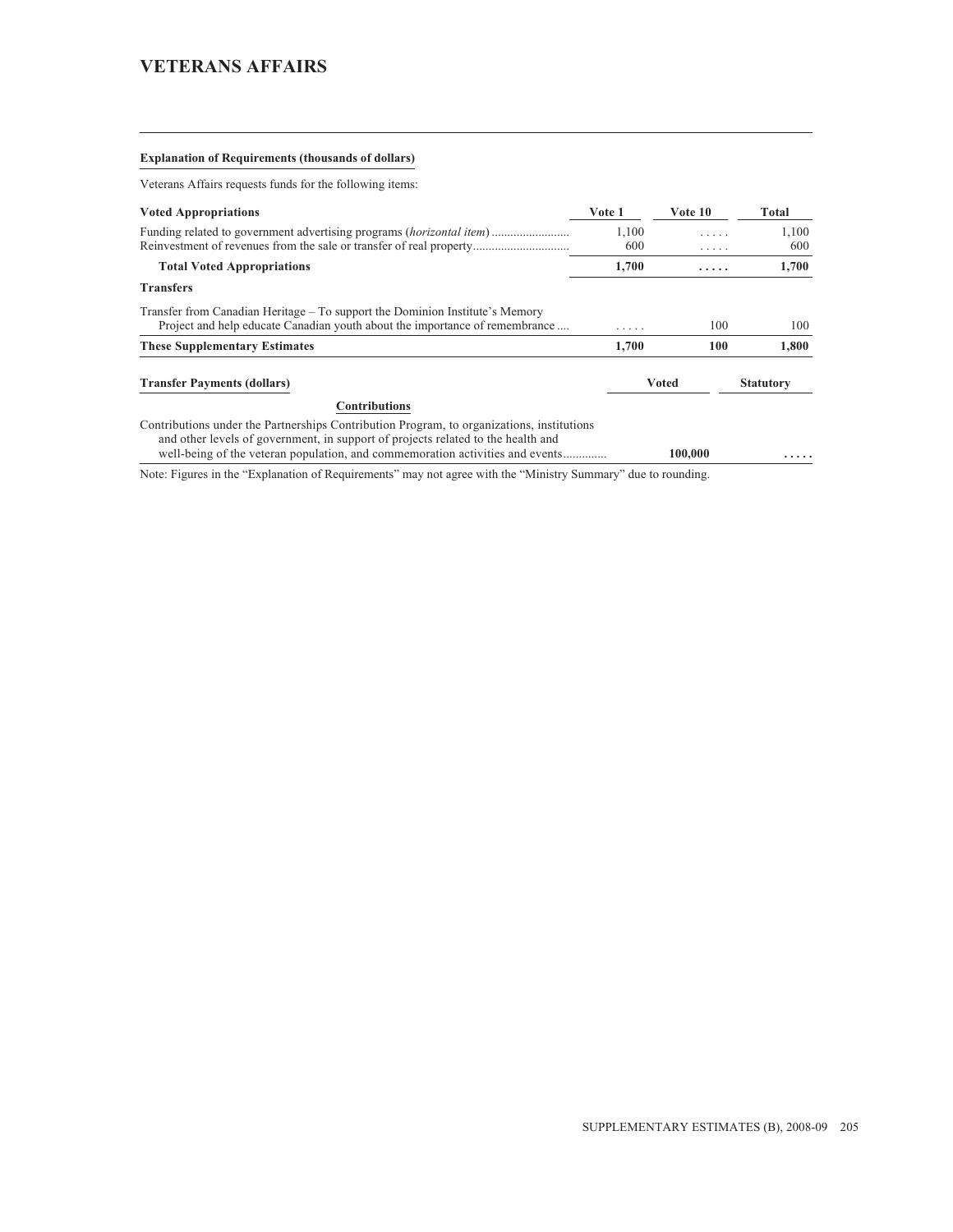## **WESTERN ECONOMIC DIVERSIFICATION**

|                             |                                                                                                                                                                                                                                                                                                                                                                                                                                                                                                                  |                                        | These Supplementary Estimates | <b>Total Estimates</b><br>to date |                                                |
|-----------------------------|------------------------------------------------------------------------------------------------------------------------------------------------------------------------------------------------------------------------------------------------------------------------------------------------------------------------------------------------------------------------------------------------------------------------------------------------------------------------------------------------------------------|----------------------------------------|-------------------------------|-----------------------------------|------------------------------------------------|
| Vote (dollars)              |                                                                                                                                                                                                                                                                                                                                                                                                                                                                                                                  | Authorities<br>to date                 | <b>Transfers</b>              |                                   | <b>Adjustments to</b><br><b>Appropriations</b> |
| 1 <sub>b</sub><br>5b<br>(S) | Operating expenditures and the payment to each<br>member of the Queen's Privy Council for Canada<br>who is a Minister without Portfolio or a Minister of<br>State who does not preside over a Ministry of State of<br>a salary not to exceed the salary paid to Ministers of<br>State who preside over Ministries of State under the<br>Salaries Act, as adjusted pursuant to the Parliament of<br>Canada Act and pro rata for any period of less than a<br>The grants listed in the Estimates and contributions | 50,604,350<br>214,521,000<br>5,322,000 | .<br>(250,000)<br>.           | 132,694<br>18, 162, 587<br>.      | 50,737,044<br>232,433,587<br>5,322,000         |
|                             |                                                                                                                                                                                                                                                                                                                                                                                                                                                                                                                  | 270,447,350                            | (250,000)                     | 18,295,281                        | 288,492,631                                    |